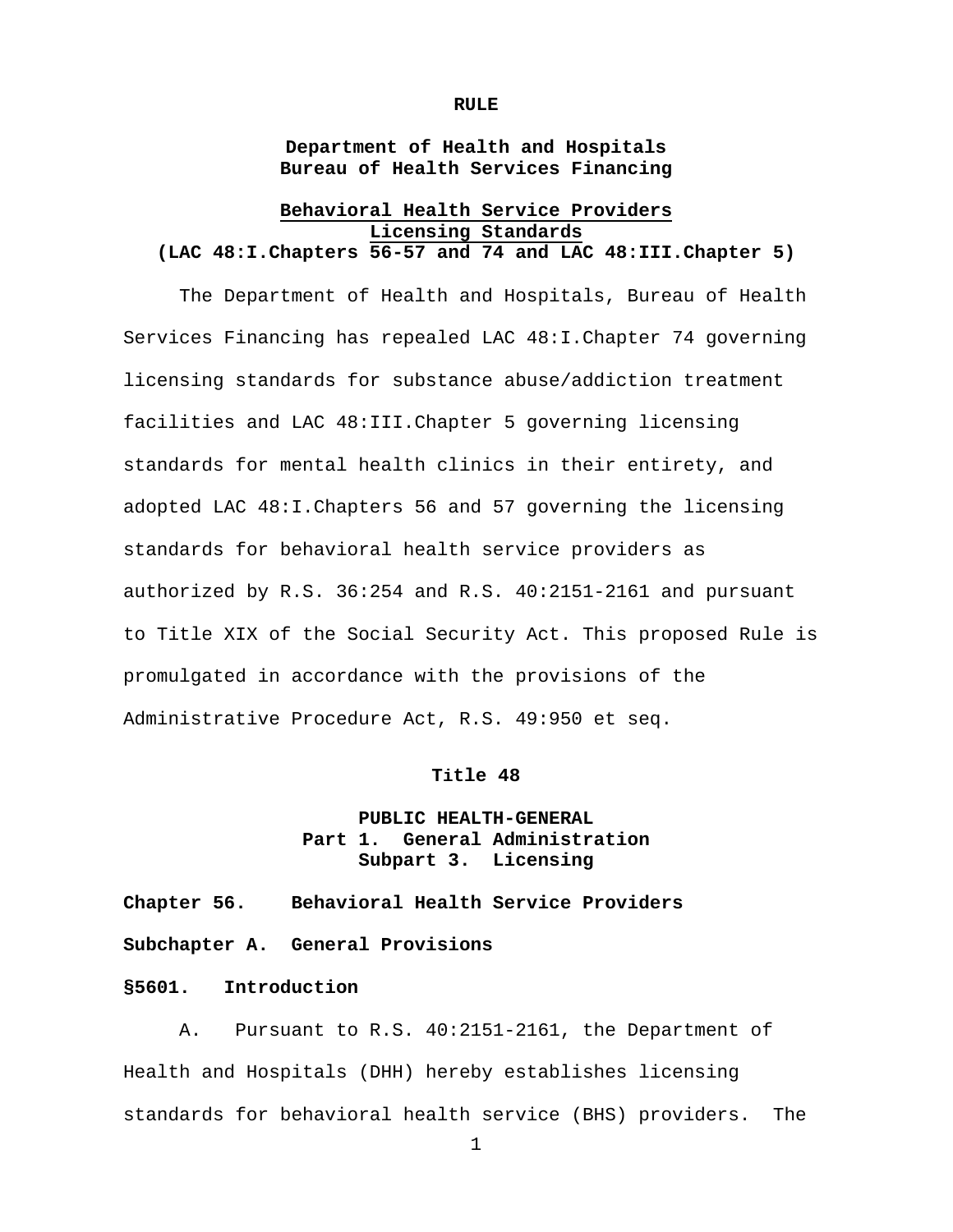purpose of these Chapters is to provide for the development, establishment and enforcement of statewide licensing standards for the care of clients receiving services from BHS providers, to ensure the maintenance of these standards, and to regulate conditions of these providers through a program of licensure that shall promote safe and adequate treatment of clients of BHS providers.

B. In addition to the requirements stated herein, all licensed BHS providers shall comply with applicable local, state, and federal laws and regulations.

C. The following providers shall be licensed under the BHS provider license:

1. substance abuse/addiction treatment facilities;

2. mental health clinics; and

3. any other entity that meets the definition of a BHS provider.

D. Licensed substance abuse/addiction treatment facilities and mental health clinics have one year from the date of promulgation of the final Rule to comply with all of the provisions herein.

Note: Existing licensed substance abuse/addiction treatment facilities and mental health clinics shall be required to apply for a BHS provider license at the time of renewal of their current license(s).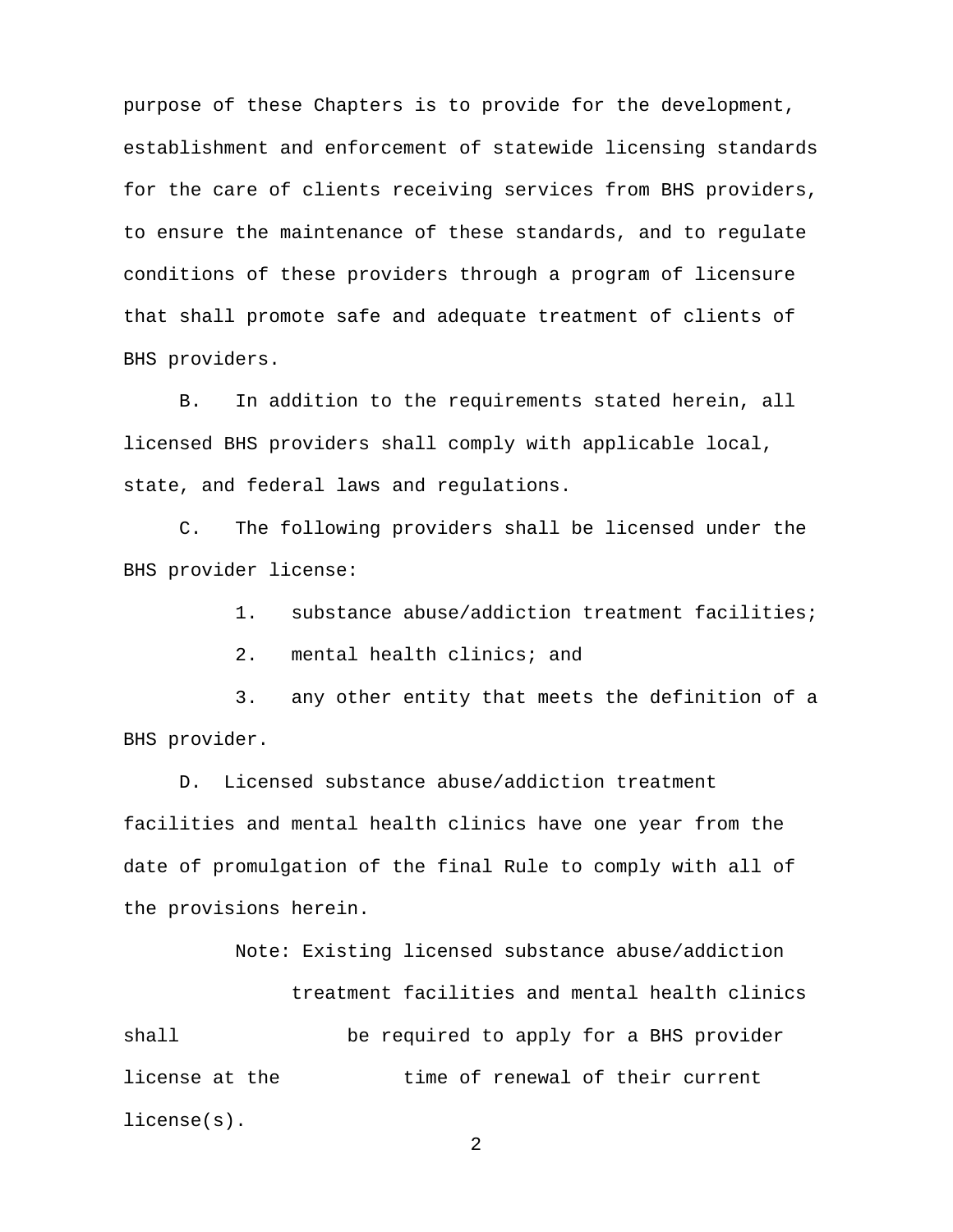E. The following entities shall be exempt from the licensure requirements for BHS providers:

1. hospitals licensed under R.S. 40:2100 et seq;

2. crisis receiving centers licensed under 40:2180.11 et seq;

3. nursing homes licensed under R.S. 40:2009.3 et seq;

4. psychiatric residential treatment facilities and therapeutic group homes licensed under R.S. 40:2009;

5. facilities or services operated by the federal government;

6. federally qualified health care centers (FQHCs) certified by the federal government;

7. community mental health centers (CMHCs) certified by the federal government, that provide CMHC services allowed by the federal government;

8. home and community-based services (HCBS) providers providing HCBS services under a license issued pursuant to R.S. 40:2120.1 et seq.;

9. an individual licensed mental health professional (LMHP), whether incorporated or unincorporated, or a group practice of LMHPs, providing services under the auspices of and pursuant to the scope of the individual's license or group's licenses;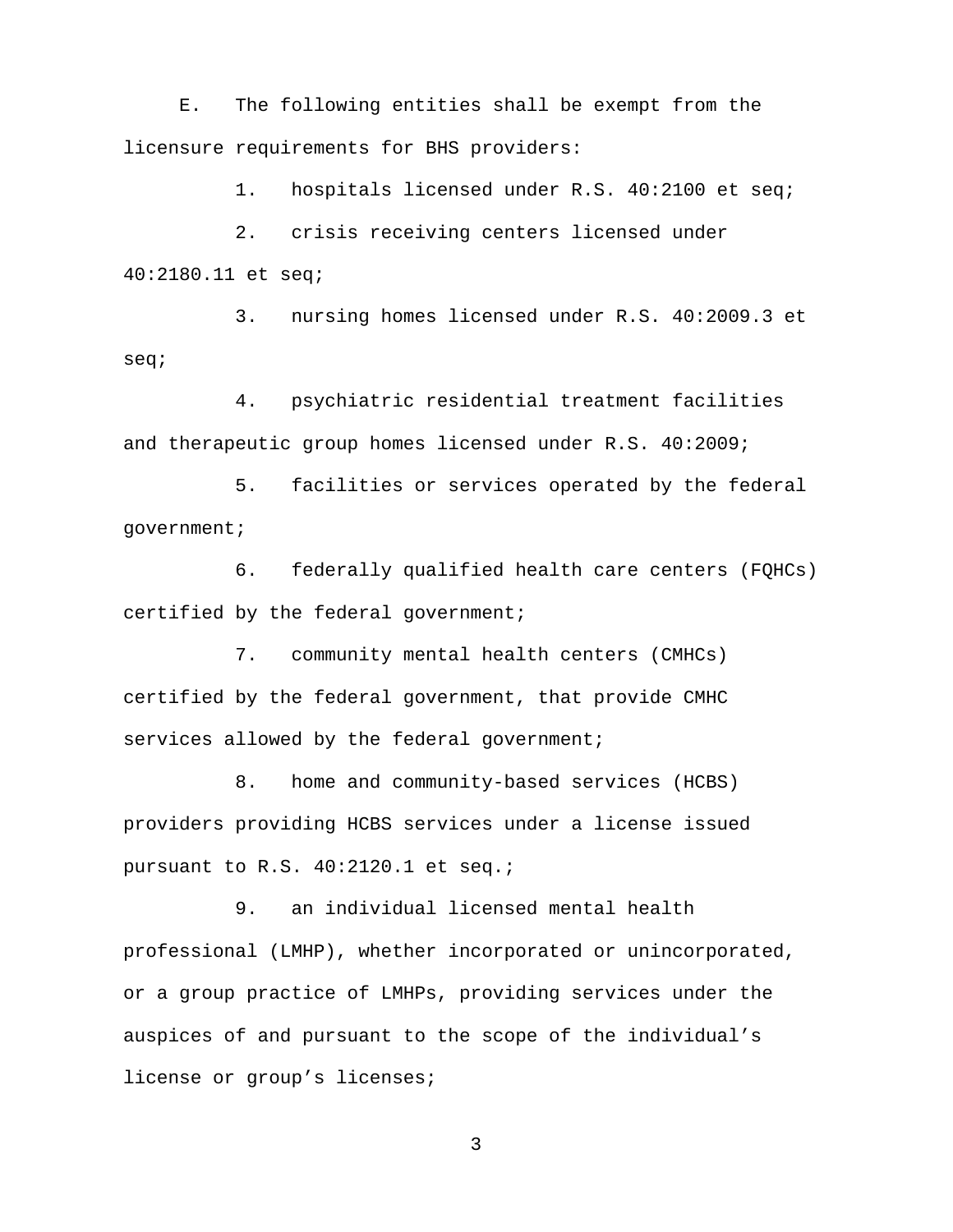10. an individual licensed physician, or a group of licensed physicians, providing services under the auspices of and pursuant to the scope of the individual's license or group's licenses;

11. an individual licensed physician assistant, or a group practice of licensed physician assistants, providing services under the auspices of and pursuant to the scope of the individual's license or group's licenses;

12. school-based health clinics/centers that are certified by the Department of Health and Hospitals, Office of Public Health, and enrolled in the Medicaid Program;

13. a health care provider or entity solely providing case management or peer support services, or a combination thereof;

14. a health care provider that meets all of the following criteria:

a. was an accredited mental health rehabilitation provider enrolled in the Medicaid Program as of February 28, 2012;

b. was enrolled with the statewide management organization for the Louisiana Behavioral Health Partnership (LBHP) as of March 1, 2012;

c. maintains continuous, uninterrupted accreditation through a DHH authorized accreditation organization;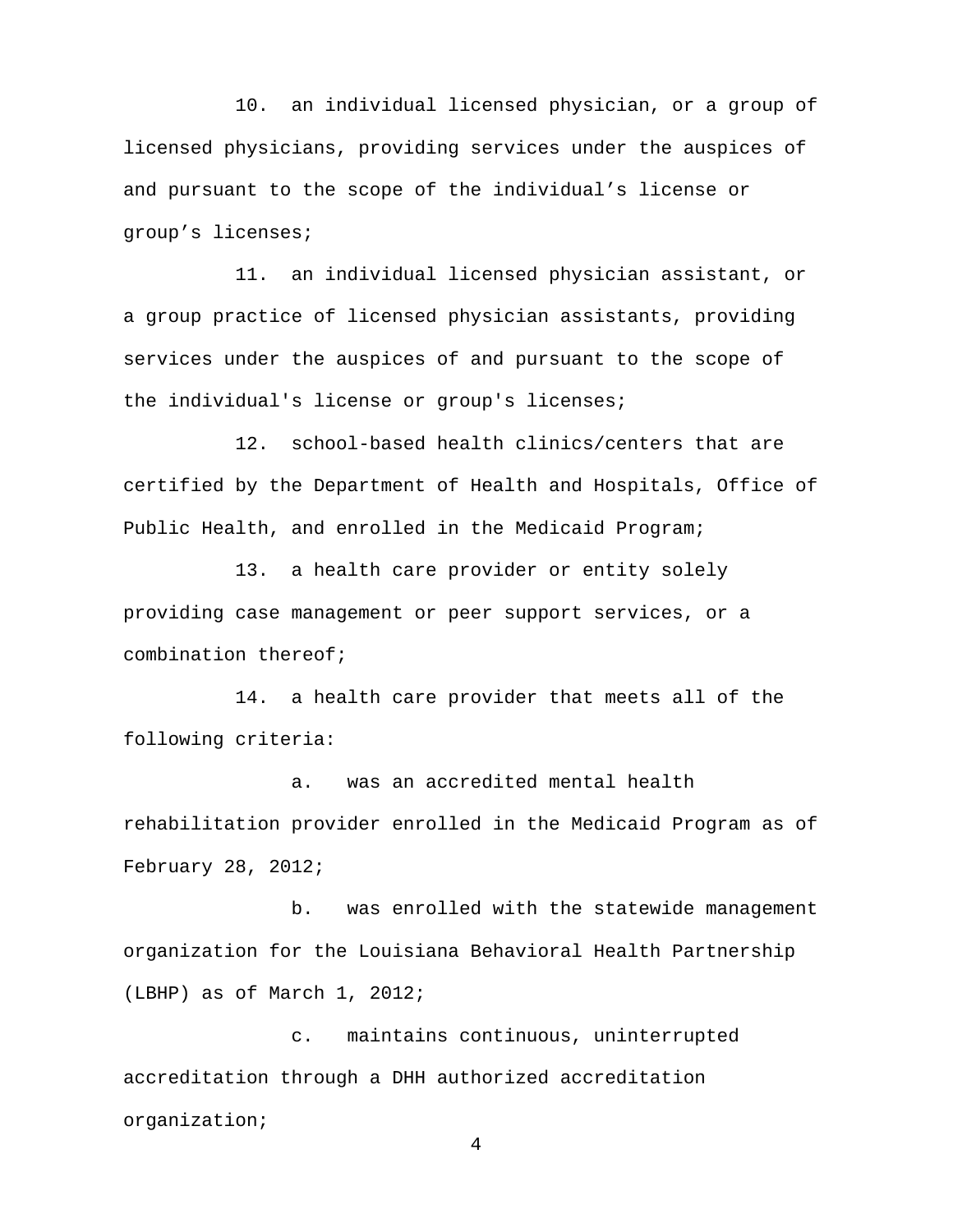d. maintains continuous, uninterrupted enrollment with the statewide management organization for the LBHP;

NOTE: This exemption from licensure encompasses those mental health rehabilitation providers performing mental health rehabilitation services. It does not include a mental health rehabilitation provider that **performs** other services. If a mental health

rehabilitation provider performs behavioral health services other than mental health rehabilitation services, the provider shall be licensed according to these licensing rules.

15. an individual licensed advanced practice registered nurse, or a group practice of licensed advanced practice registered nurses, providing services under the auspices of and pursuant to the scope of the individual's license or group's licenses;

16. rural health clinics (RHCs) providing RHC services under a license issued pursuant to R.S. 40:2197; and

17. facilities or services operated by the Department of Public Safety and Corrections, Corrections Services.

AUTHORITY NOTE: Promulgated in accordance with R.S. 36:254 and R.S. 40:2151 – 2161.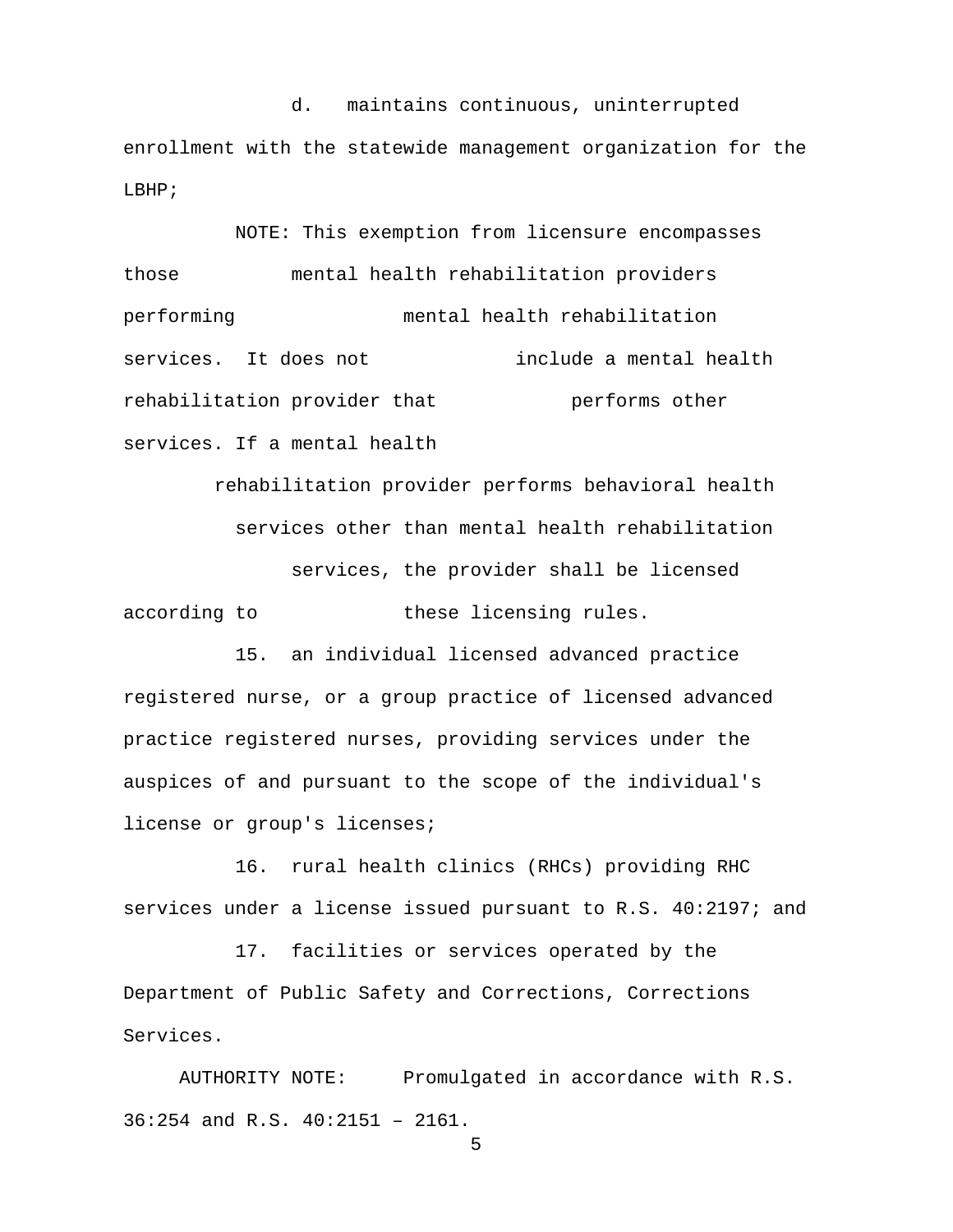HISTORICAL NOTE: Promulgated by the Department of Health and Hospitals, Bureau of Health Services Financing, LR 41:

### **§5603. Definitions**

*Abuse*–the infliction of physical or mental injury or the causing of the deterioration of an individual by means including, but not limited to, sexual *abuse*, or exploitation of funds or other things of value to such an extent that his health or mental or emotional well-being is endangered. Injury may include, but is not limited to: physical injury; mental disorientation; or emotional harm, whether it is caused by physical action or verbal statement or any other act or omission classified as abuse by Louisiana law, including, but not limited to, the *Louisiana Children's Code*.

*Accredited*–the process of review and acceptance by an accreditation body.

*Active Client–*a client that is being treated for addictive disorders at least every 90 days or a client that is being treated for mental health disorders at least every 180 days.

*Addictionologist*-a licensed physician who is either of the following:

 1. certified by the American Board of Psychiatry and Neurology with a subspecialty in addiction psychiatry; or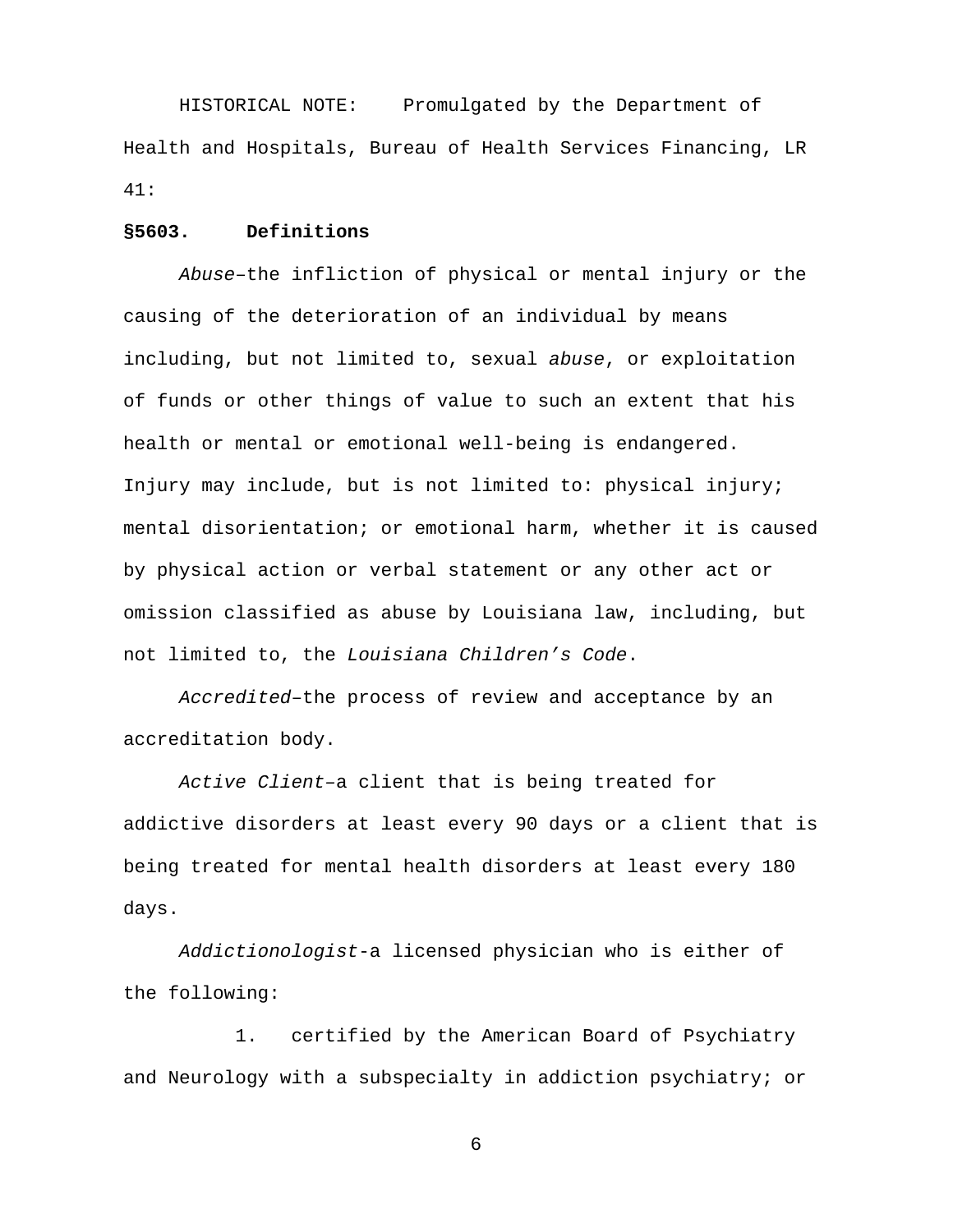2. certified by the American Board of Addiction Medicine.

*Addiction Outpatient Treatment Program (ASAM Level I)-*an outpatient program that offers comprehensive, coordinated, professionally directed and defined addiction treatment services that may vary in level of intensity and may be delivered in a wide variety of settings. Services are provided in regularly scheduled sessions of fewer than nine contact hours a week.

*Administrative Procedure Act (APA)–*R.S. 49:950 *et seq*.

*Admission–*the formal acceptance of an individual for assessment and/or therapeutic services provided by the BHS provider.

*Adolescent*-an individual 13 through 17 years of age.

*ADRA-*Addictive Disorder Regulatory Authority. *Adult*-an individual 18 years of age or older.

*Advance Practice Registered Nurse (APRN)–*a licensed registered nurse who meets the criteria for an *advanced practice registered nurse* as established by the Louisiana State Board of Nursing and is licensed as an APRN and in good standing with the Louisiana State Board of Nursing.

*Ambulatory Detoxification with Extended on-site Monitoring (ASAM Level II-D)–*an organized outpatient addiction treatment service that may be delivered in an office setting or health care or behavioral health services provider by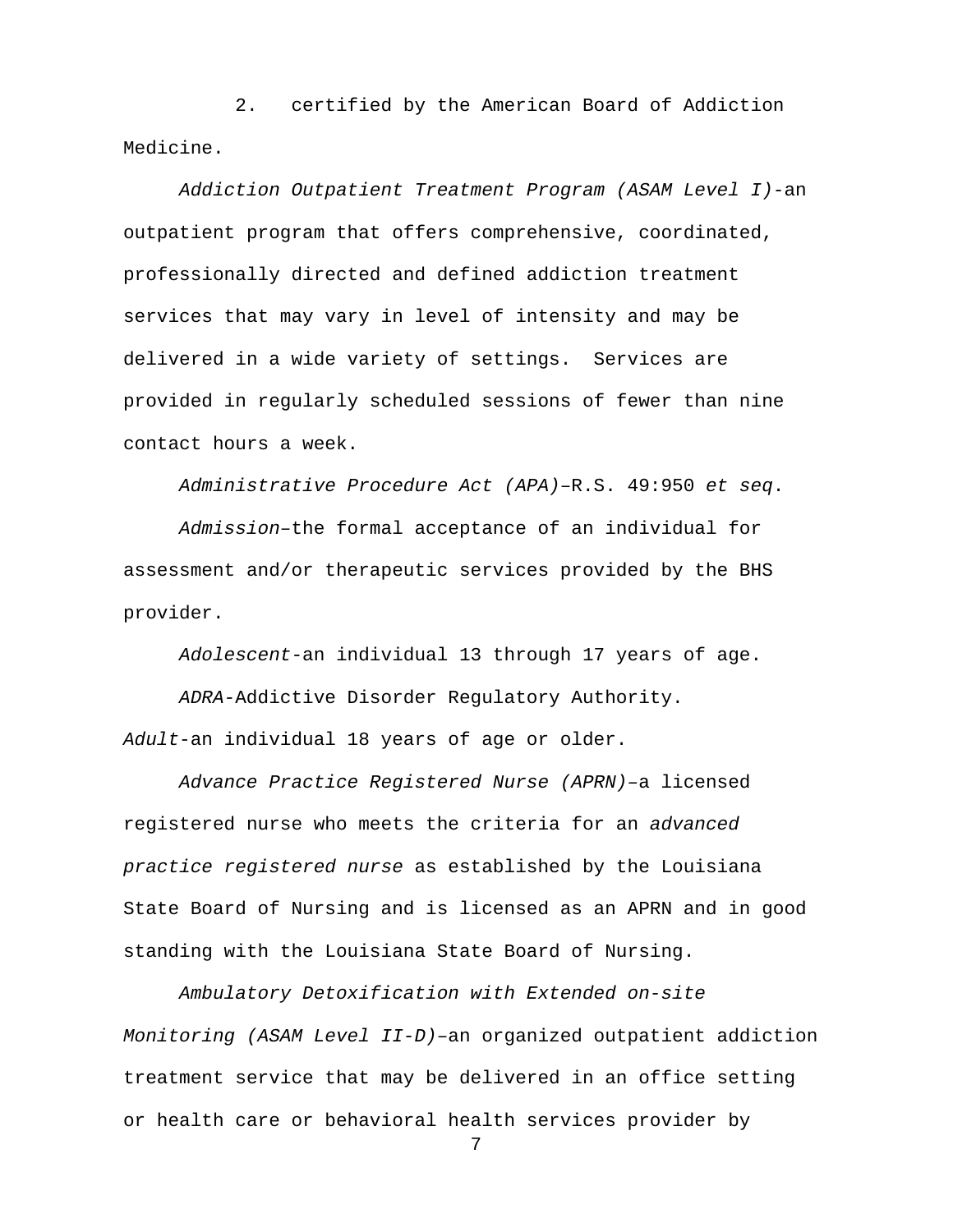trained clinicians who provide medically supervised evaluation, detoxification and referral services. The services are designed to treat the client's level of clinical severity to achieve safe and comfortable withdrawal from moodaltering chemicals and to effectively facilitate the client's entry into ongoing treatment and recovery. The services are provided in conjunction with intensive outpatient treatment services (Level II.1).

*ASAM-*American Society of Addiction Medicine.

*Authorized Licensed Prescriber*-a physician, physician assistant, nurse practitioner, or medical psychologist licensed in the state of Louisiana and with full prescriptive authority who is authorized by the BHS provider to prescribe treatment to clients of the specific BHS provider at which he/she practices.

*Behavioral Health Service (BHS) Provider or Providers*–a facility, agency, institution, person, society, corporation, partnership, unincorporated association, group, or other legal entity that provides behavioral health services, presents itself to the public as a *provider* of behavioral health services.

*Behavioral Health Services–*mental health services, substance abuse/addiction treatment services, or a combination of such services, for adults, adolescents and children. Such services may be provided in a residential setting, in a clinic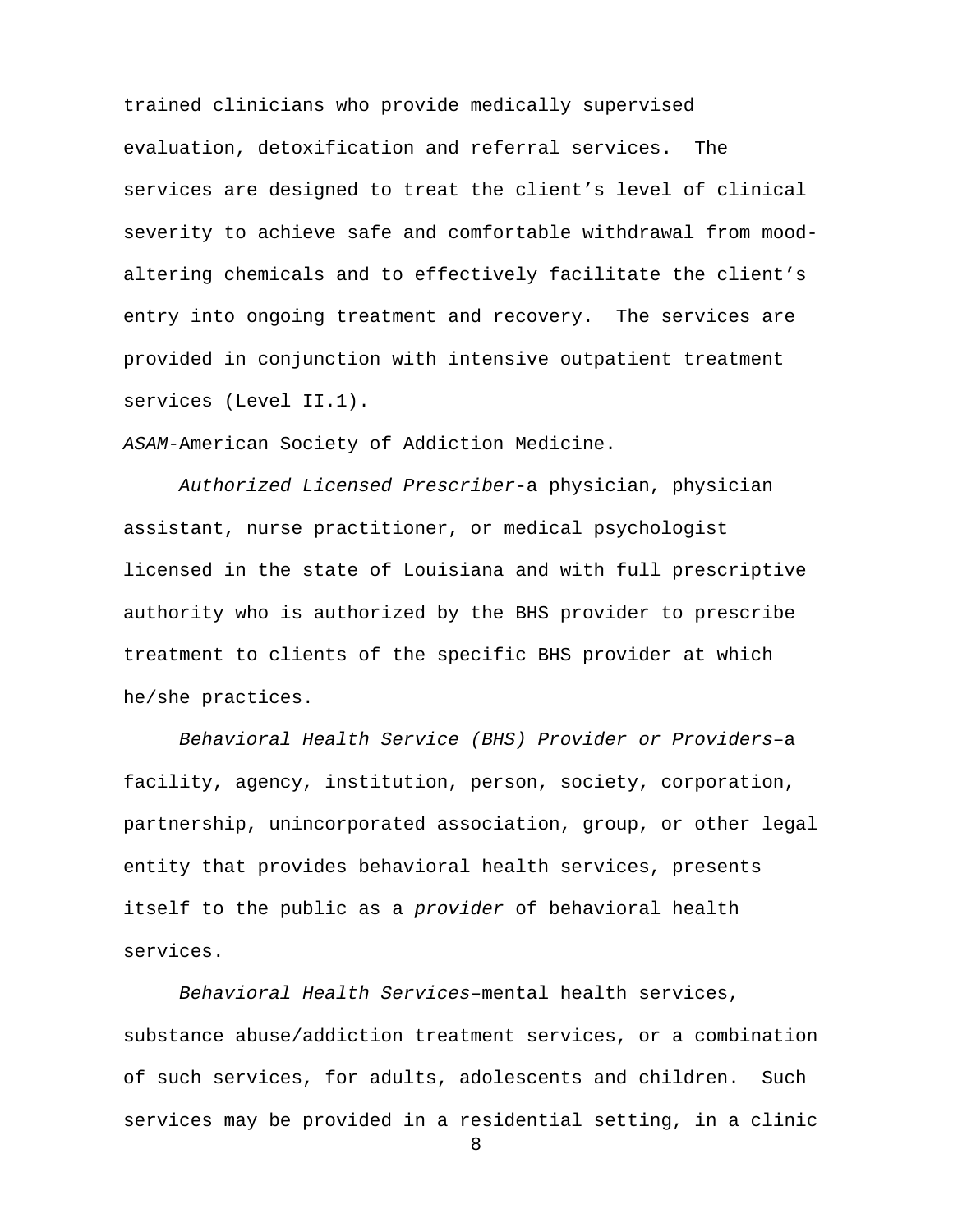setting on an outpatient basis, or in a home or community setting.

*Building and Construction Guidelines*–structural and design requirements applicable to the BHS provider which does not include occupancy requirements.

*Business Location–*the licensed location and office of the BHS provider that provides services only in the home and/or community;

*Case Management*-the coordination of services, agencies, resources, or people within a planned framework of action toward the achievement of goals established in the treatment plan that may involve liaison activities and collateral contracts with other providers.

*Certified Addiction Counselor (CAC)*-Pursuant to R.S. 37:3387.1, any person who, by means of his specific knowledge acquired through formal education and practical experience, is qualified to provide addictive disorder counseling services and is certified by the ADRA as a *CAC*. The *CAC* may not practice independently and may not render a diagnostic impression.

*Change of Ownership (CHOW)*-the sale or transfer whether by purchase, lease, gift or otherwise of a BHS provider by a person/corporation of controlling interest that results in a change of ownership or control of 30 percent or greater of either the voting rights or assets of a BHS provider or that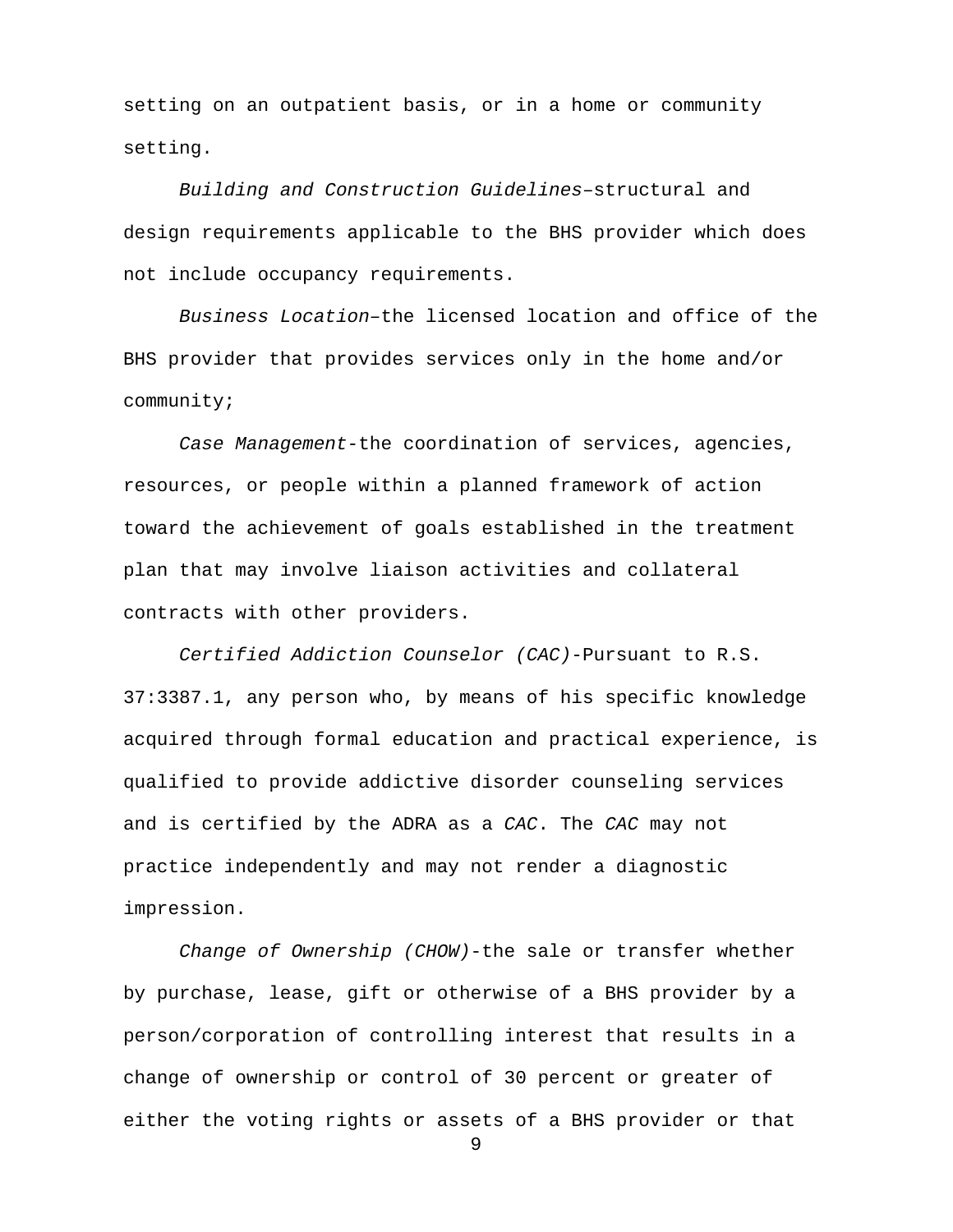results in the acquiring person/corporation holding a 50 percent or greater interest in the ownership or control of the BHS provider.

*Child*–an individual under the age of 13.

*Client*-any person who has been accepted for treatment or services, including rehabilitation services, furnished by a provider licensed pursuant to this Chapter.

*Client Education*-information that is provided to clients and groups concerning alcoholism and other drug abuse, positive lifestyle changes, mental health promotion, suicide prevention and intervention, safety, recovery, relapse prevention, self-care, parenting, and the available services and resources. Educational group size is not restricted and may be offered as an outreach program.

*Client Record*–a single complete record kept by the provider which documents all treatment provided to the client and actions taken by the provider on behalf of the client. The record may be electronic, paper, magnetic material, film or other media.

*Clinical Services*–treatment services that include screening, assessment, treatment planning, counseling, crisis mitigation and education.

*Clinically Managed High-Intensity Residential Treatment Program (ASAM Level III.5)–*a residential program that offers continuous observation, monitoring, and treatment by clinical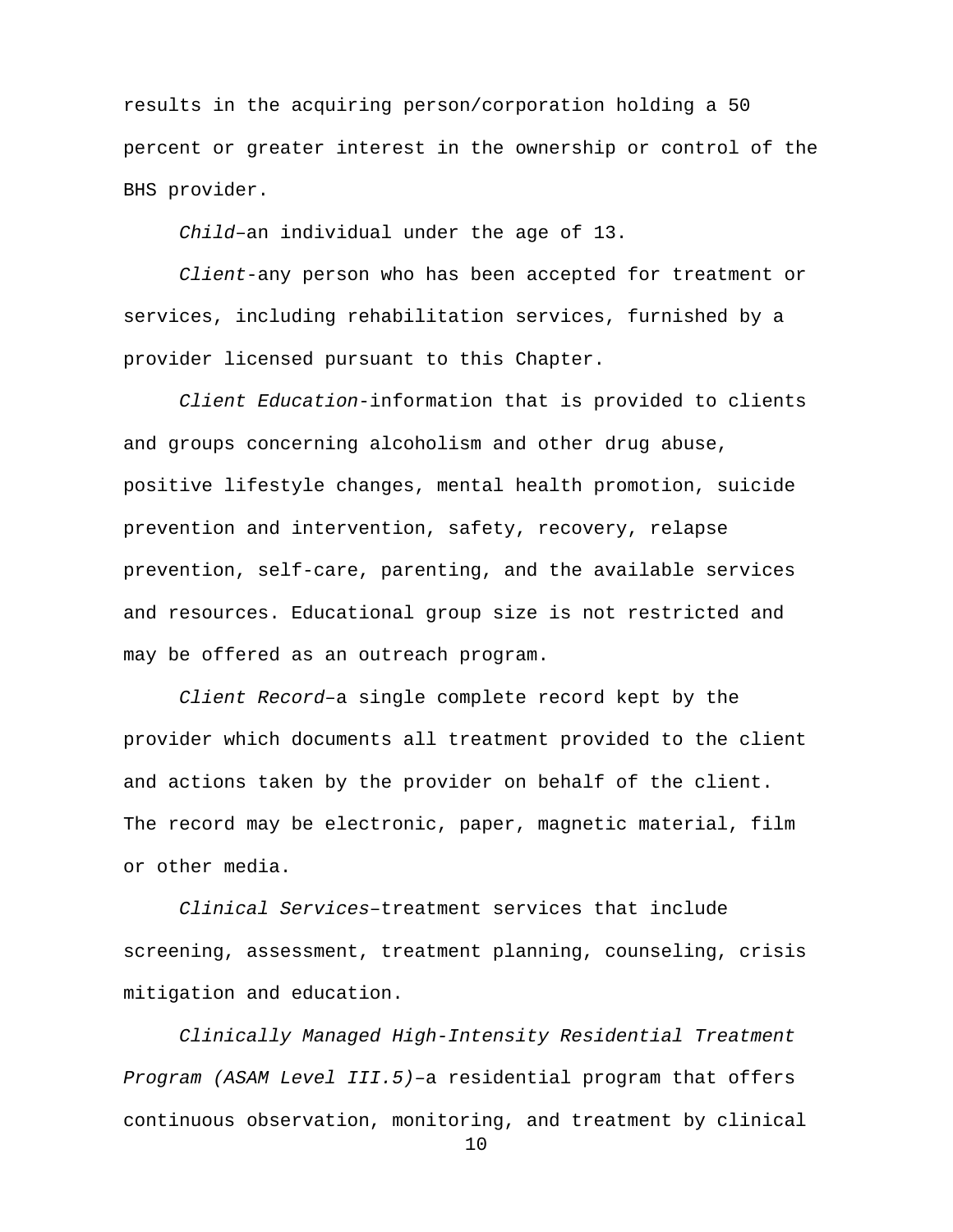staff designed to treat clients experiencing substance-related disorders who have clinically-relevant social and psychological problems, such as criminal activity, impaired functioning and disaffiliation from mainstream values, with the goal of promoting abstinence from substance use and antisocial behavior and affecting a global change in clients' lifestyles, attitudes and values.

*Clinically Managed Low Intensity Residential Treatment Program (ASAM Level III.1)*–a residential program that offers at least five hours a week of a combination of low-intensity clinical and recovery-focused services for substance-related disorders. Services may include individual, group and family therapy, medication management and medication education, and treatment is directed toward applying recovery skills, preventing relapse, improving emotional functioning, promoting personal responsibility and reintegrating the client into the worlds of work, education and family life(e.g., halfway house).

*Clinically Managed Medium-Intensity Residential Treatment Program (ASAM Level III.3)–*a residential program that offers at least 20 hours per week of a combination of mediumintensity clinical and recovery-focused services in a structured recovery environment to support recovery from substance-related disorders; is frequently referred to as extended or long term care.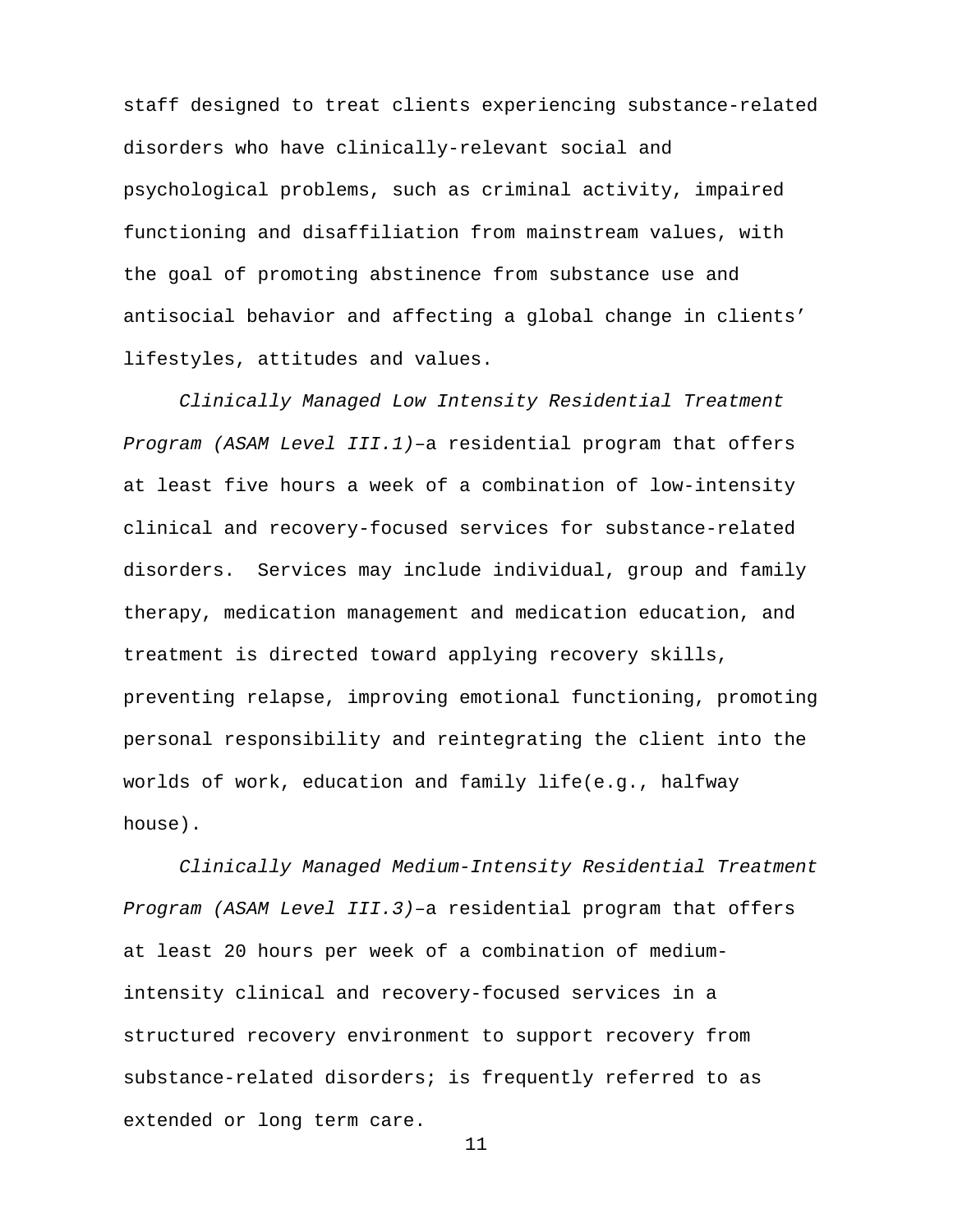*Clinically Managed Residential Detoxification or Social Detoxification (ASAM LEVEL III.2D)*–an organized residential program utilizing 24 hour active programming and containment provided in a non-medical setting that provides relatively extended, sub-acute treatments, medication monitoring observation, and support in a supervised environment for a client experiencing non-life threatening withdrawal symptoms from the effects of alcohol/drugs and impaired functioning and who is able to participate in daily residential activities.

*Community Psychiatric Support and Treatment (CPST)*-goaldirected supports and solution-focused interventions intended to achieve identified goals or objectives as set forth in the client's individualized treatment plan. These supports and interventions are designed to improve behavioral health outcomes by utilizing evidence-based driven care.

*Compulsive Gambling*-persistent and recurrent maladaptive gambling behavior that disrupts personal, family, community, or vocational pursuits, and is so designated by a court, or diagnosed by a licensed physician or LMHP.

*Controlled Dangerous Substance-*any substance defined, enumerated, or included in federal or state statute or regulations or any substance which may hereafter be designated as a *controlled dangerous substance* by amendment of supplementation of such regulations or statute. The term shall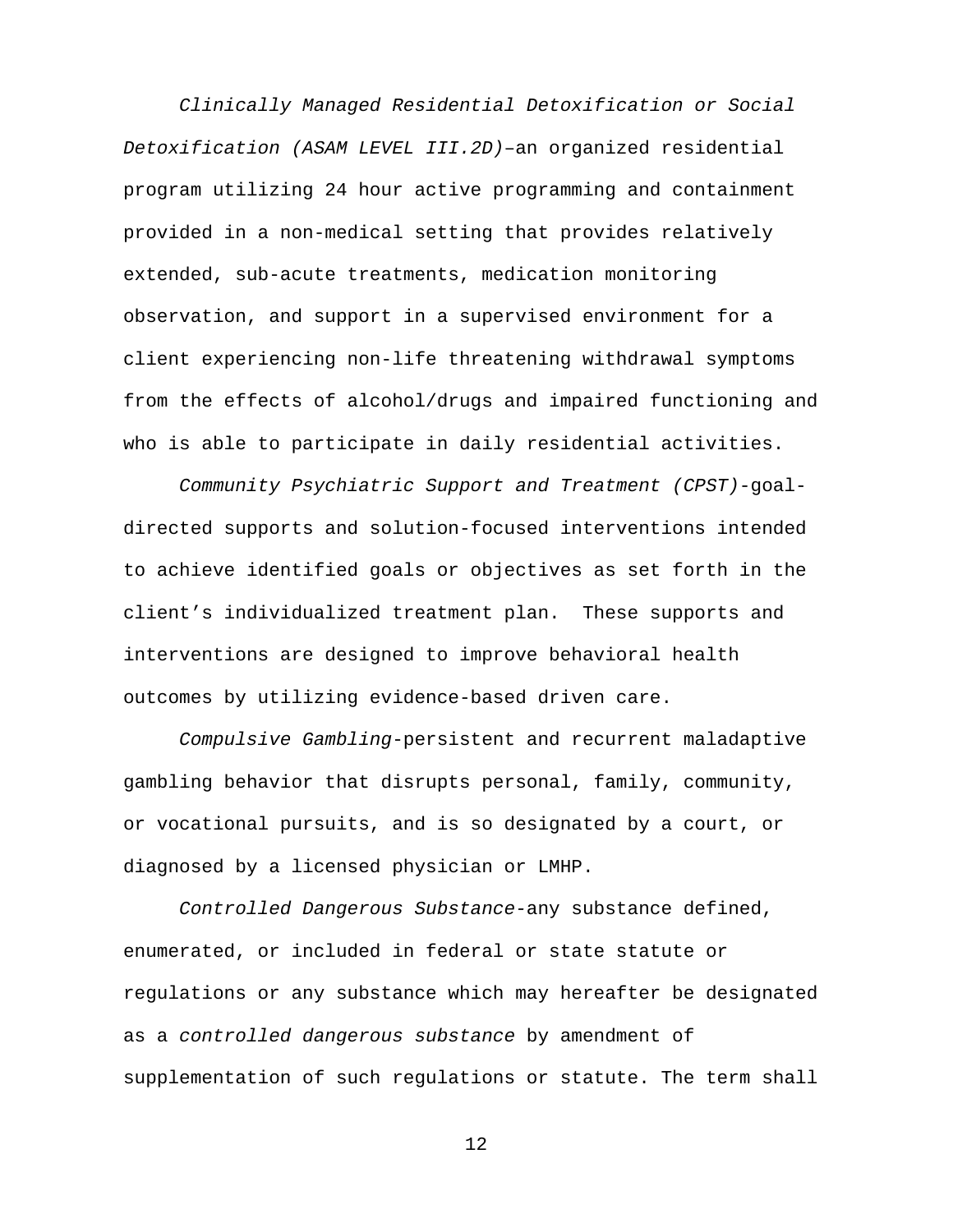not include distilled spirits, wine, malt beverages, or tobacco.

*Core Services–*the essential and necessary elements required of every BHS provider, when indicated, including assessment, orientation, client education, consultation with professionals, counseling services, referral, crisis mitigation, medication management, rehabilitation services, and treatment.

*Counselor in Training (CIT)*-a person currently registered with the Addictive Disorder Regulatory Authority (ADRA) and pursuing a course of training in substance abuse/addiction treatment counseling which includes educational hours, practicum hours, and direct, on-site supervision.

*Crime of Violence*–an offense listed as a *crime of violence* in R.S. 14:2.

*Crisis Intervention*–face to face intervention provided to a client who is experiencing a psychiatric crisis. The services are designed to interrupt and/or ameliorate a crisis experience, via a preliminary assessment, immediate crisis resolution and de-escalation with referral and linkage to appropriate community services to avoid more restrictive levels of treatment.

*Crisis Mitigation Services–*a BHS provider's assistance to clients during a crisis that provides 24-hour on call telephone assistance to prevent relapse or harm to self or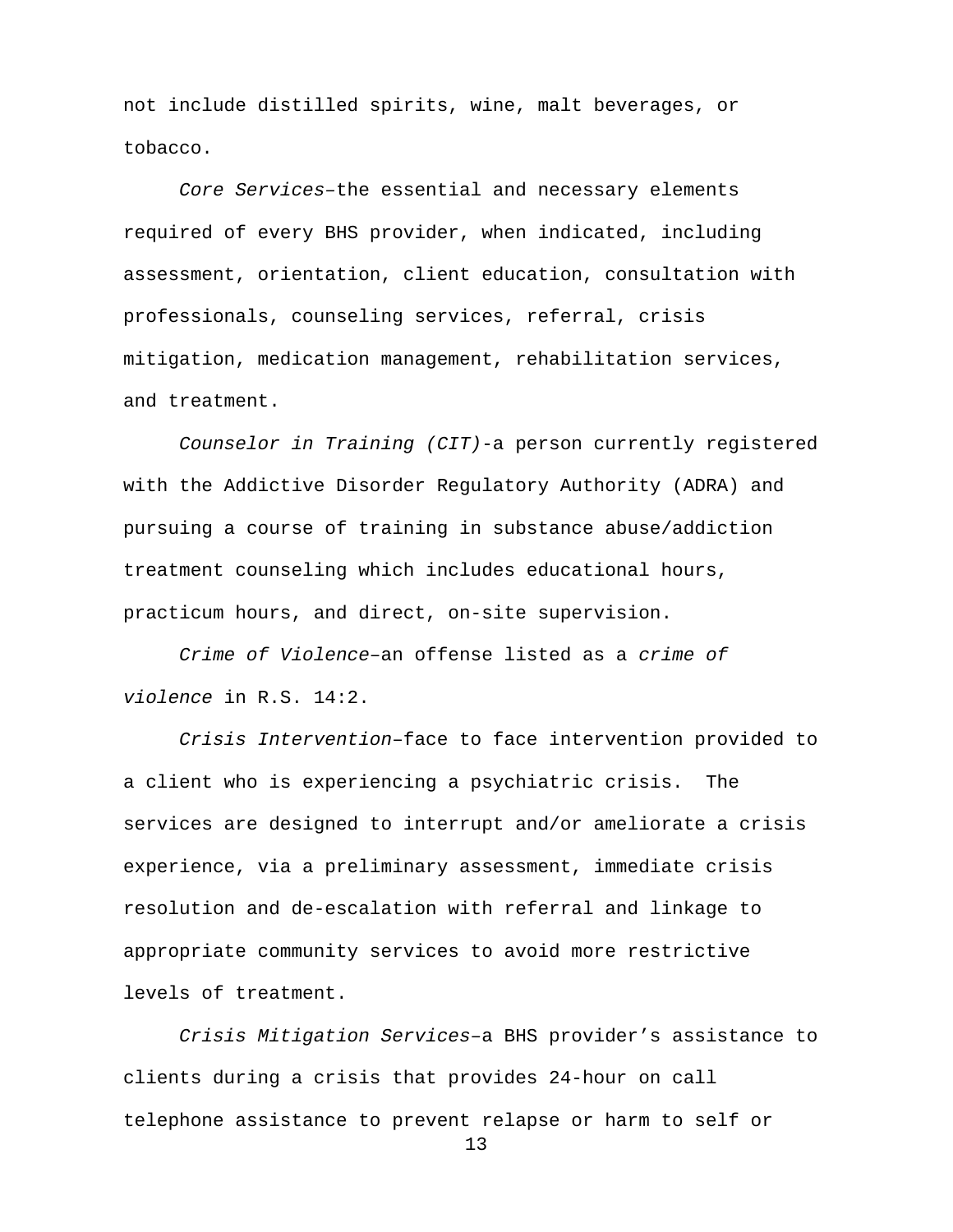others, to provide referral to other services, and to provide support during related crises. Referral to 911 or a hospital's emergency department alone does not constitute crisis mitigation services.

*Deemed Status–*following the issuance of an initial license, the Department's acceptance of the BHS provider's accreditation as compliance with this Chapter in lieu of onsite licensing surveys.

*Department*-the Louisiana Department of Health and Hospitals (DHH) or any office or agency thereof designated by the secretary to administer the provisions of this Chapter.

*Dependent Children–*any child/adolescent under the age of 18 that relies on the care of a parent or legal guardian.

*DHH Authorized Accreditation Organization–*any organization authorized by DHH to accredit behavioral health providers.

*Diagnosis-*the act of identifying a disease or behavioral health disorder as defined by the current version of the Diagnostic and Statistical Manual (DSM). A *diagnosis* is determined by a qualified LMHP or physician based on comprehensive assessment of physical evidence [if related to diagnosis], signs and symptoms, clinical and psycho-social evidence, and individual/family history.

*Direct Care Staff*–any member of the staff, including an employee, contractor or volunteer, that provides the services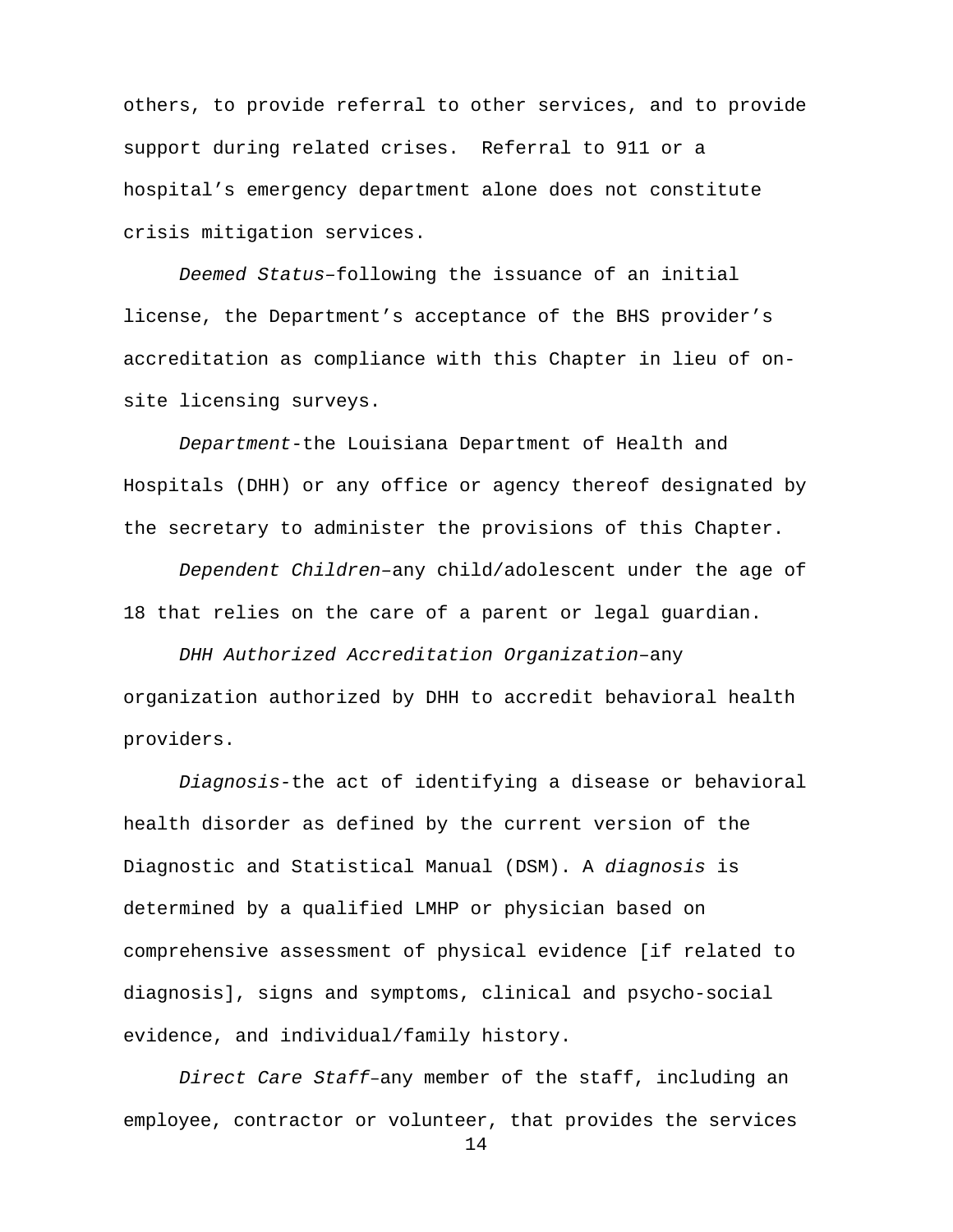delineated in the comprehensive treatment plan. Food services, maintenance, and clerical staff are not considered as *direct care staff*.

*Disaster* or *Emergency*-a local, community-wide, regional or statewide declared health crisis or event.

*Dispense* or *Dispensing-*the interpretation, evaluation, and implementation of a prescription drug order, including the preparation and delivery of a drug or device to a patient or patient's agent in a suitable container appropriately labeled for subsequent administration to, or use by, a patient. *Dispense* necessarily includes a transfer of possession of a drug or device to the patient or the patient's agent.

*Dispensing Physician–*any physician in the state of Louisiana who is registered as a *dispensing physician* with the Louisiana State Board of Medical Examiners and who dispenses to his/her patients any drug, chemical, or medication, except a bona fide medication sample.

*Division of Administrative Law (DAL)–*the Louisiana Department of State Civil Service, *Division of Administrative Law* or its successor.

*Exploitation*-act or process to use (either directly or indirectly) the labor or resources of an individual or organization for monetary or personal benefit, profit, or gain.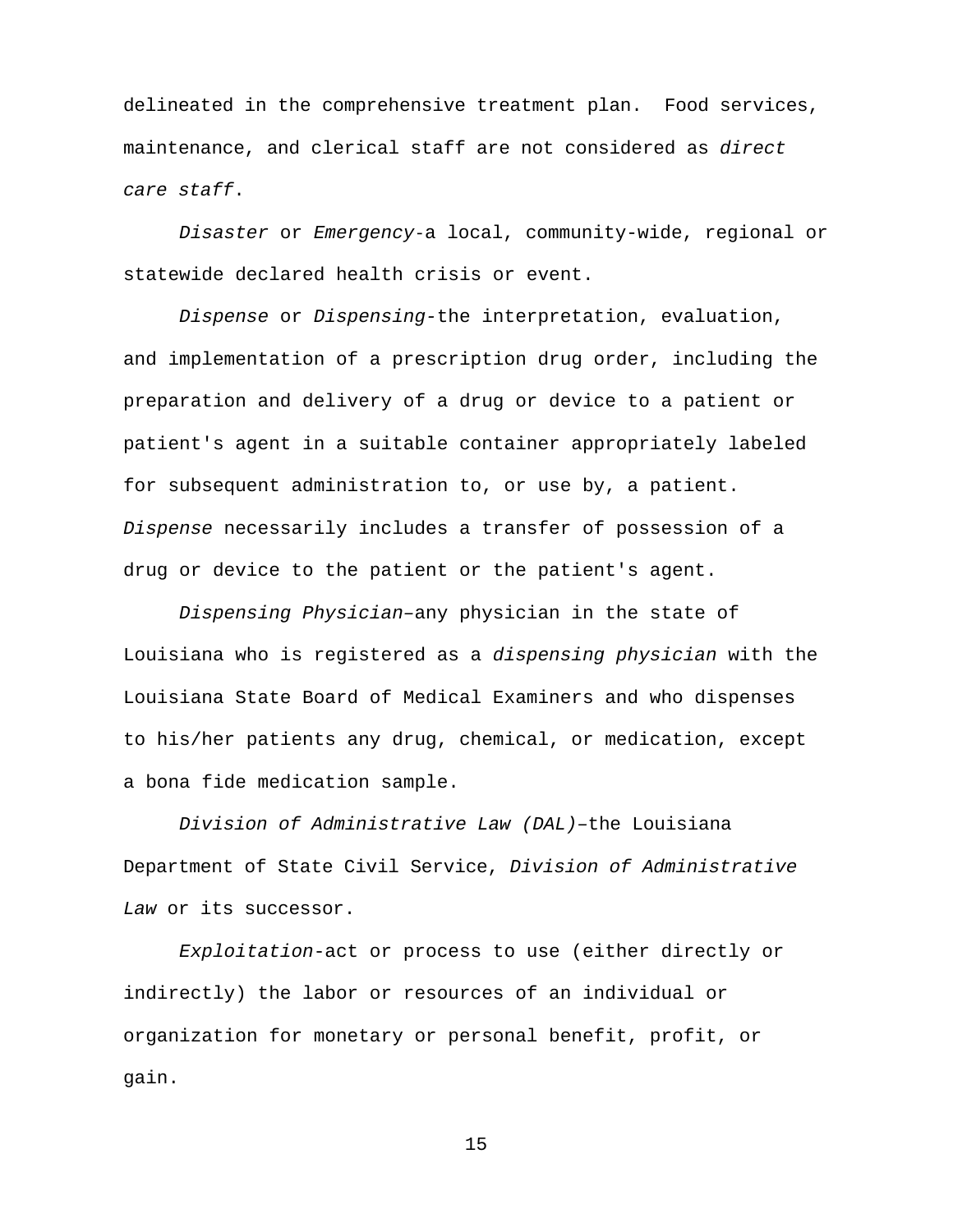*Facility Need Approval(FNA)–* the letter of approval from the Office of Behavioral Health which is required for licensure applicants for opioid treatment programs prior to applying for a BHS provider license.

*FDA*–the United States Food and Drug Administration.

*Financial Viability*–the provider seeking licensure is able to provide verification and continuous maintenance of all of the following pursuant to R.S. 40:2153:

1. a line of credit issued from a federally insured, licensed lending institution in the amount of at least \$50,000;

2. general and professional liability insurance of at least \$500,000; and

3. workers' compensation insurance.

*Grievance -* a formal or informal written or verbal complaint that is made to the provider by a client or the client's family or representative regarding the client's care, abuse or neglect when the complaint is not resolved by staff present at the time of the complaint.

*Health Standards Section (HSS)*–the licensing and certification section of the Department of Health and Hospitals.

*High Risk Behavior*–includes substance abuse, gambling, violence, academic failure, delinquency behavior, and mental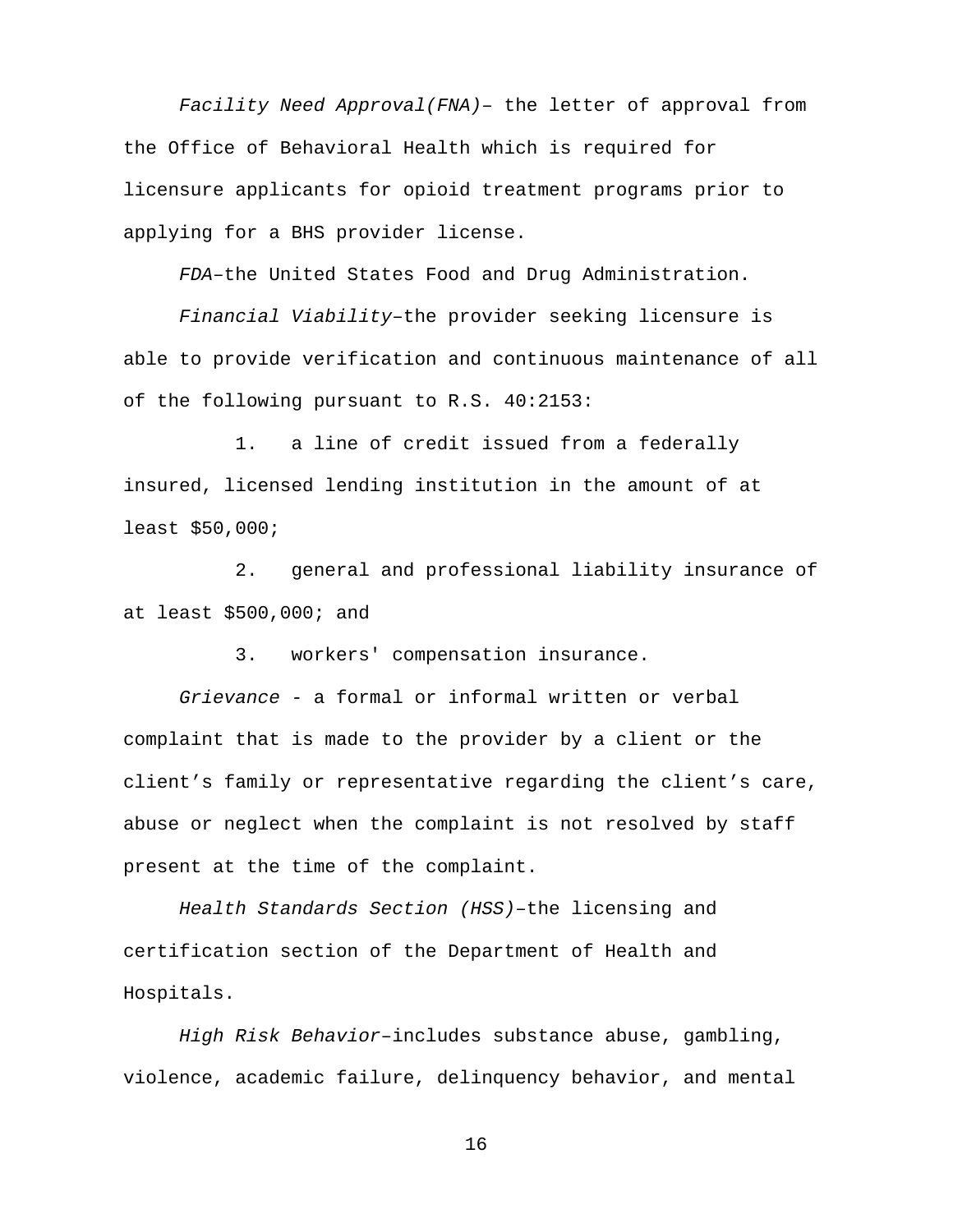health issues such as depression, anxiety, and suicidal ideations.

*Human Services District or Authority*–an existing or newly created local governmental entity with local accountability and management of behavioral health and developmental disabilities services as well as any public health or other services contracted to the district by the department.

*Human Services Field–*an academic program with a curriculum content in which at least 70 percent of the required courses are in the study of behavioral health or human behavior.

*Intensive Outpatient Treatment Program (ASAM Level II.1)*– professionally directed assessment, diagnosis, treatment and recovery services provided in an organized non-residential treatment setting, including individual, group, family counseling and psycho-education on recovery as well as monitoring of drug use, medication management, medical and psychiatric examinations, crisis mitigation coverage and orientation to community-based support groups. Services may be offered during the day, before or after work or school, in the evening or on a weekend, and the program must provide nine or more hours of structured programming per week for adults and six or more hours of structured programming per week for children/adolescents.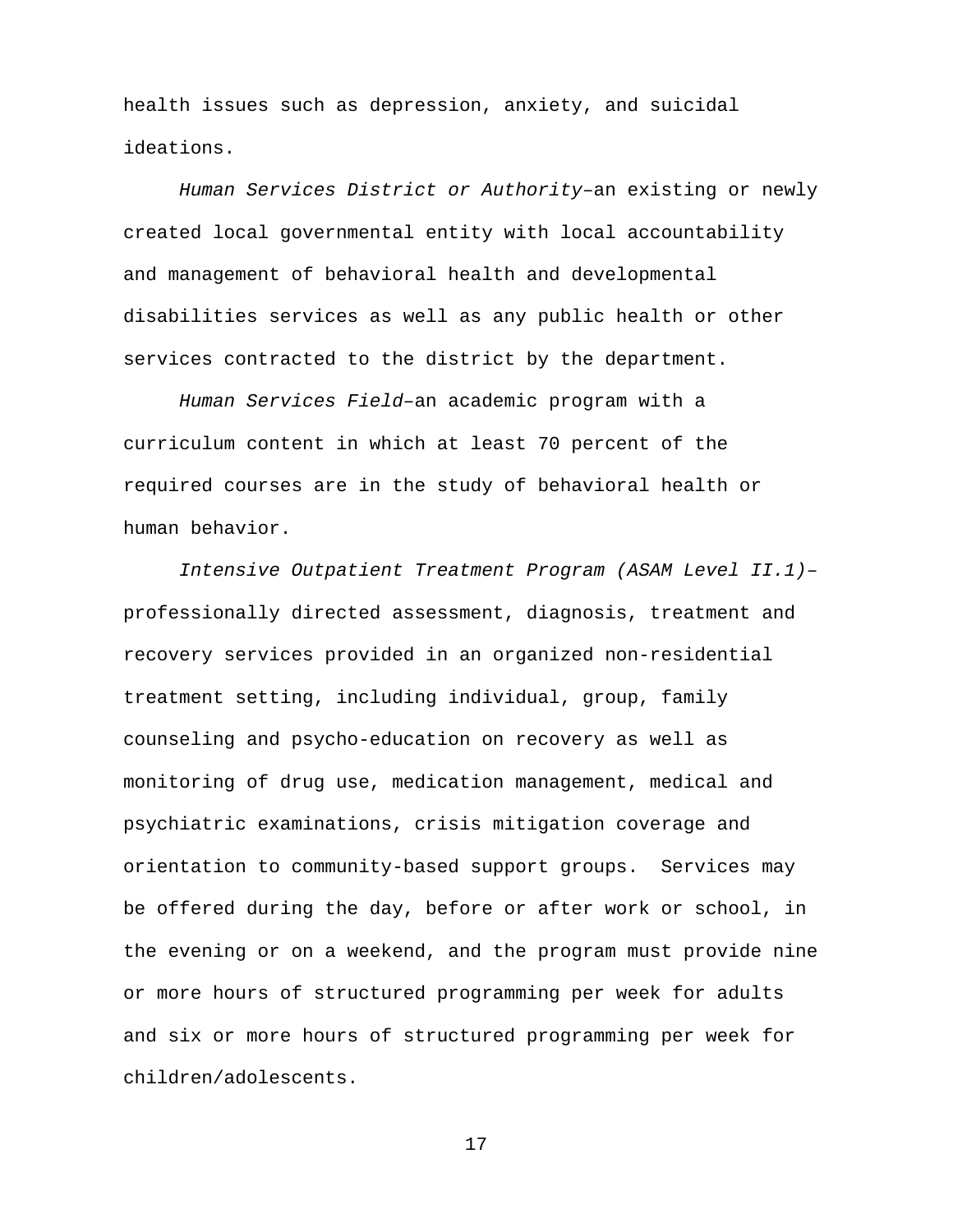*Level of care–*intensity of services provided by the provider.

*Licensed Addiction Counselor (LAC)*-any person who, by means of his specific knowledge, acquired through formal education and practical experience, is qualified to provide addiction counseling services and is licensed by the ADRA as a Licensed Addiction Counselor pursuant to R.S. 37:3387.

*Licensed Clinical Social Worker (LCSW)–*a person duly licensed to independently practice clinical social work under R.S. 37:2702 et seq.

*Licensed Marriage and Family Therapist (LMFT)–*a person to whom a license has been issued and who is licensed to perform the professional application of psychotherapeutic and family systems theories and techniques in the assessment and treatment of individuals, couples and families. A *LMFT* is not permitted to diagnose a behavioral health disorder under his/her scope of practice under state law.

*Licensed Mental Health Professional (LMHP)*-an individual who is currently licensed and in good standing in the state of Louisiana to practice within the scope of all applicable state laws, practice acts and the individual's professional license, as one of the following:

1. medical psychologist;

- 2. licensed psychologist;
- 3. licensed clinical social worker (LCSW);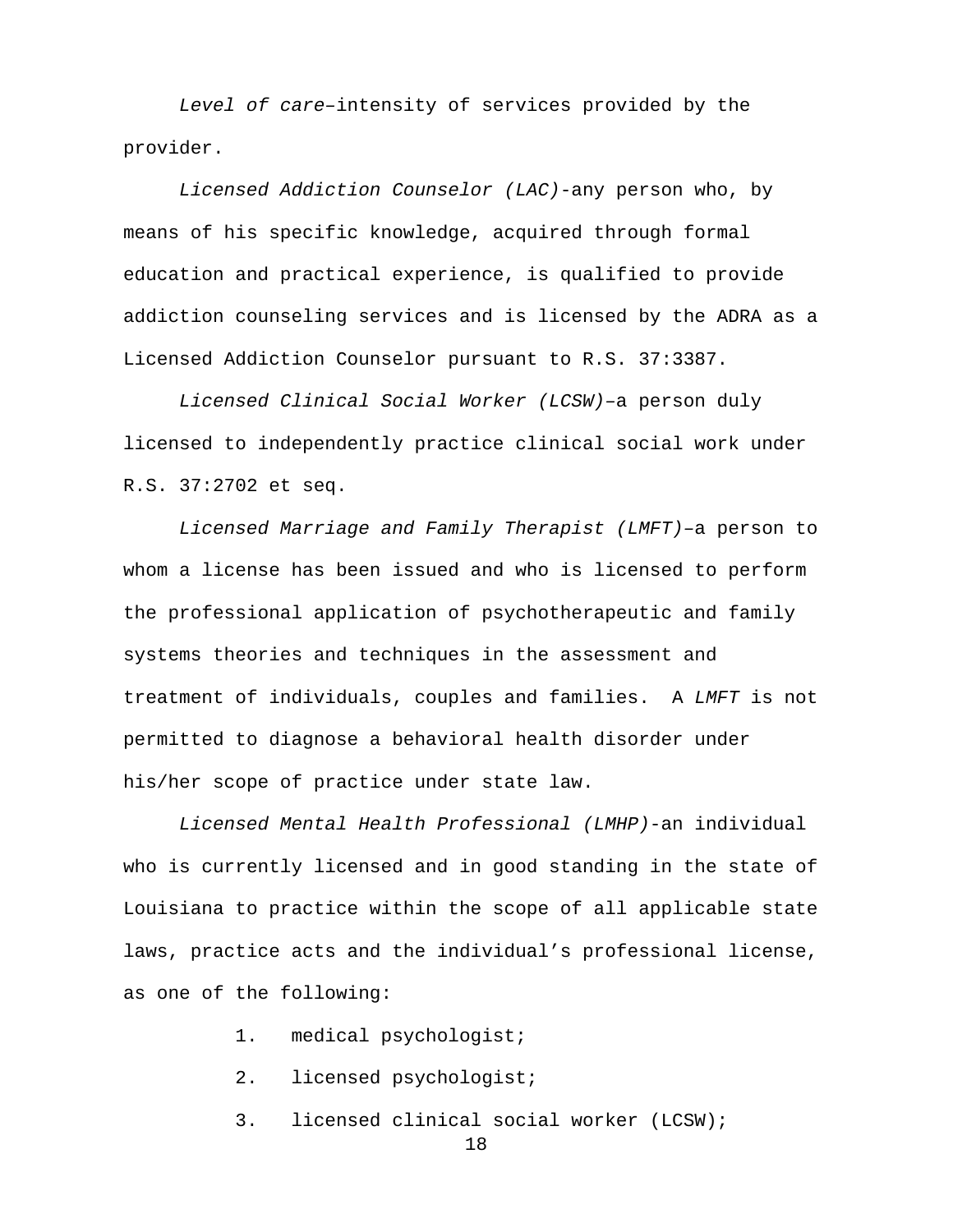- 4. licensed professional counselor (LPC);
- 5. licensed marriage and family therapist (LMFT);
- 6. licensed addiction counselor (LAC);
- 7. advance practice registered nurse (APRN); or
- 8. licensed rehabilitation counselor (LRC).

*Licensed Professional Counselor–*any person who holds himself out to the public for a fee or other personal gain, by any title or description of services incorporating the words "*licensed professional counselor*" or any similar term, and who offers to render professional mental health counseling services denoting a client-counselor relationship in which the counselor assumes responsibility for knowledge, skill and ethical considerations needed to assist individuals, groups, organizations, or the general public, and who implies that he is licensed to practice mental health counseling.

*Licensed Psychologist–*any person licensed as a psychologist pursuant to R.S. 37:2352.

*Licensed Rehabilitation Counselor (LRC)–*any person who holds himself out to the public, for a fee or other personal gain, by any title or description of services incorporating the words "licensed professional vocational rehabilitation counselor" or any similar terms, and who offers to render professional rehabilitation counseling services denoting a client-counselor relationship in which the counselor assumes responsibility for knowledge, skill, and ethical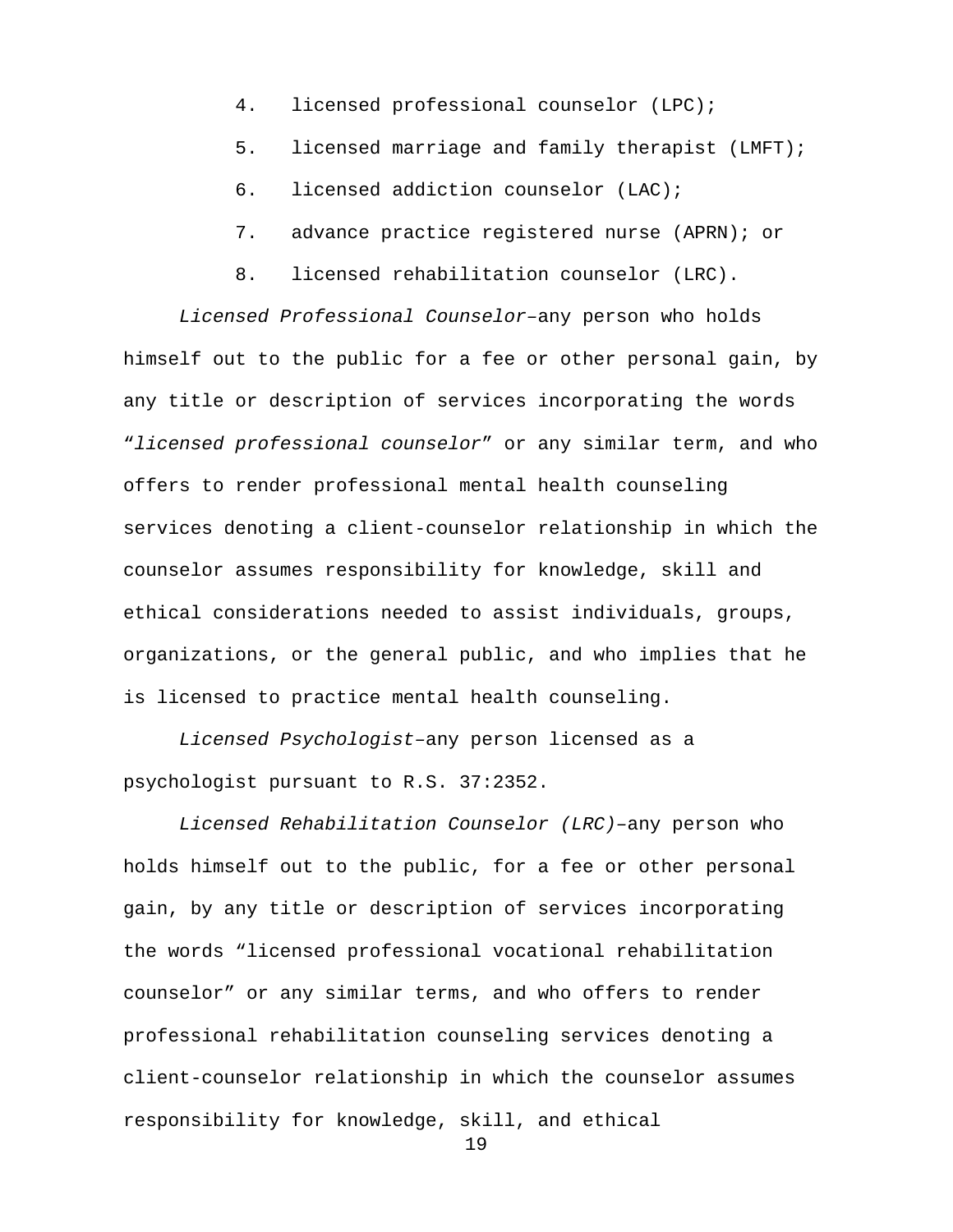considerations needed to assist individuals, groups, organizations, or the general public, and who implies that he is licensed to engage in the practice of rehabilitation counseling. An *LRC* is also known as a licensed professional vocational rehabilitation counselor. An *LRC* is not permitted to provide assessment or treatment services for substance abuse/addiction, mental health or co-occurring disorders under his/her scope of practice under state law.

*Master's-Prepared*-an individual who has completed a master's degree in social work or counseling, but has not met the requirements for licensing by the appropriate state board.

*Medical Psychologist*–a licensed psychological practitioner who has undergone specialized training in clinical psychopharmacology and has passed a national proficiency examination in psychopharmacology approved by the Louisiana State Board of Medical Examiners.

*Medically Managed Residential Detoxification (Medically Supported Detoxification) (ASAM Level III.7D)-*a residential program that provides 24-hour observation, monitoring and treatment delivered by medical and nursing professionals to clients whose withdrawal signs and symptoms are moderate to severe and thus require residential care, but do not need the full resources of an acute care hospital.

*Medically Monitored Intensive Residential Treatment Program (ASAM Level III.7)-*a residential program that provides a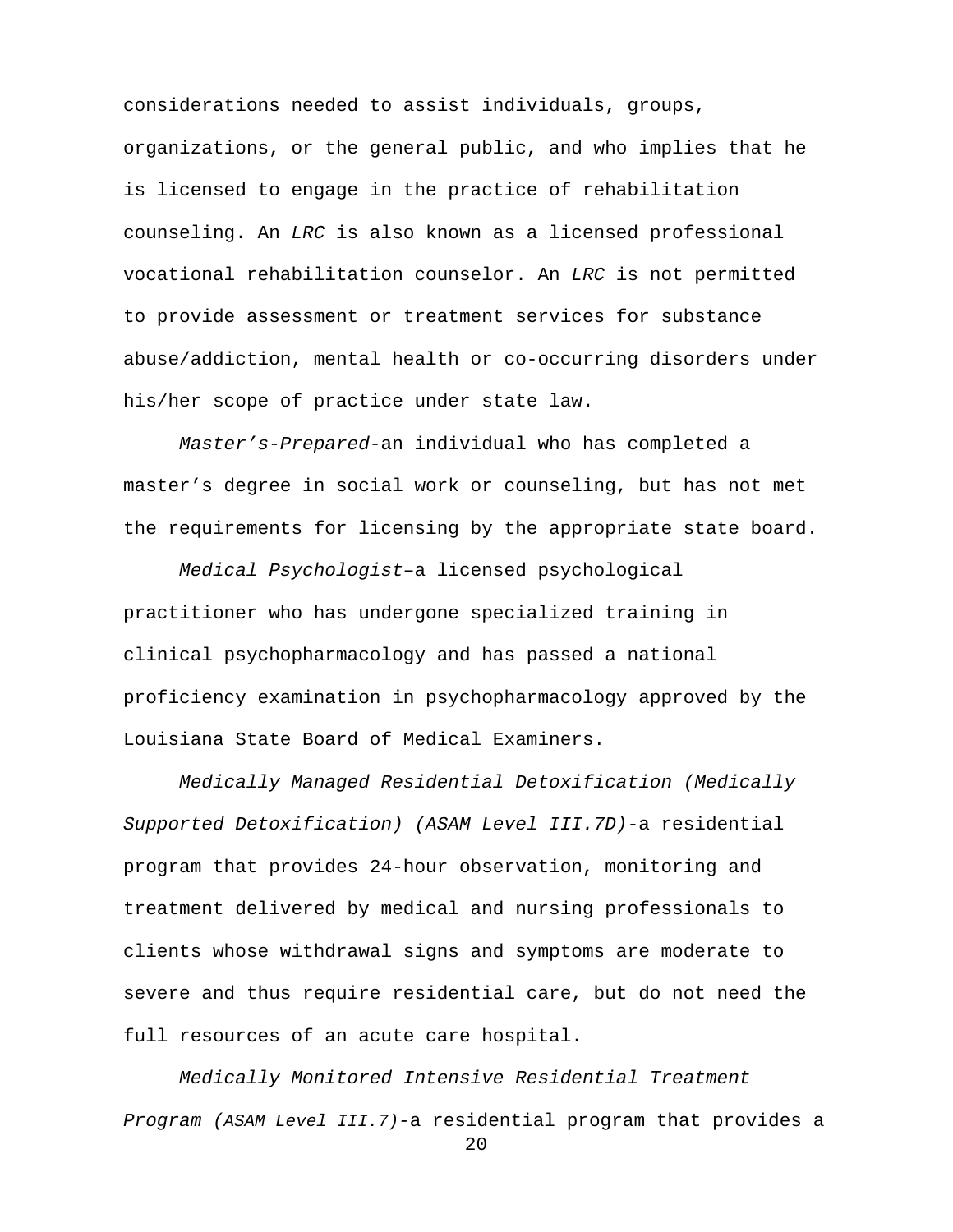planned regimen of 24 hour professionally directed evaluation, observation, medical monitoring and addiction treatment to clients with co-occurring psychiatric and substance disorders whose disorders are so severe that they require a residential level of care but do not need the full resources of an acute care hospital. The program provides 24 hours of structured treatment activities per week, including, but not limited to, psychiatric and substance use assessments, diagnosis treatment, and habilitative and rehabilitation services.

*Medication Administration*-preparation and/or giving of a legally prescribed individual dose of medication to a client by qualified staff including observation and monitoring of a client's response to medication.

*Mental Health Service*-a service related to the screening, diagnosis, management, or treatment of a mental disorder, mental illness, or other psychological or psychiatric condition or problem.

*Minor*-any person under the age of 18.

*Mothers with Dependent Children Program or Dependent Care Program–*a program that is designed to provide substance abuse/addiction treatment to mothers with dependent children who remain with the parent while the parent is in treatment.

*Neglect*–the failure to provide the proper or necessary medical care, nutrition or other care necessary for a client's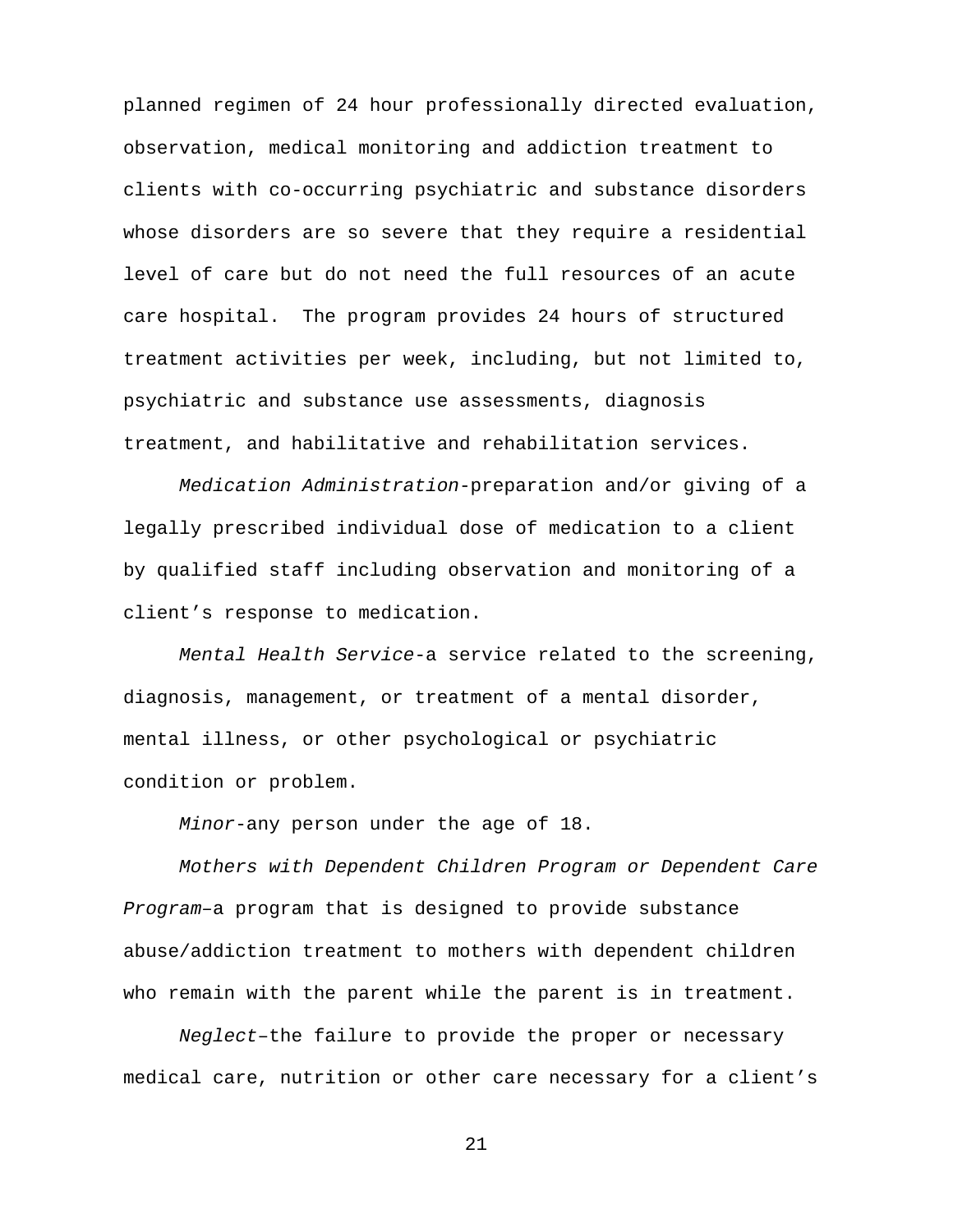well-being or any other act or omission classified as *neglect*  by Louisiana law.

*Non-ambulatory–*unable to walk or accomplish mobility without assistance.

*Non-prescription Medication*-medication that can be purchased over-the-counter without an order from a licensed practitioner.

*Nurse*–any registered *nurse* licensed and in good standing with the Louisiana State Board of Nursing or any practical nurse licensed and in good standing with the Louisiana State Board of Practical Nurse Examiners.

*OBH*–the DHH Office of Behavioral Health.

*Off-Site*–a parent facility's alternate program that provides behavioral health services on a routine basis in a geographic location that:

1. is detached from the parent provider;

 2. is owned by, leased by or donated or loaned to the parent provider for the purpose of providing behavioral health services; and

 3. has a sub-license issued under the parent facility's license.

*OHSEP*-Office of Homeland Security and Emergency Preparedness.

*On Call*-immediately available for telephone consultation and less than one hour from ability to be on duty.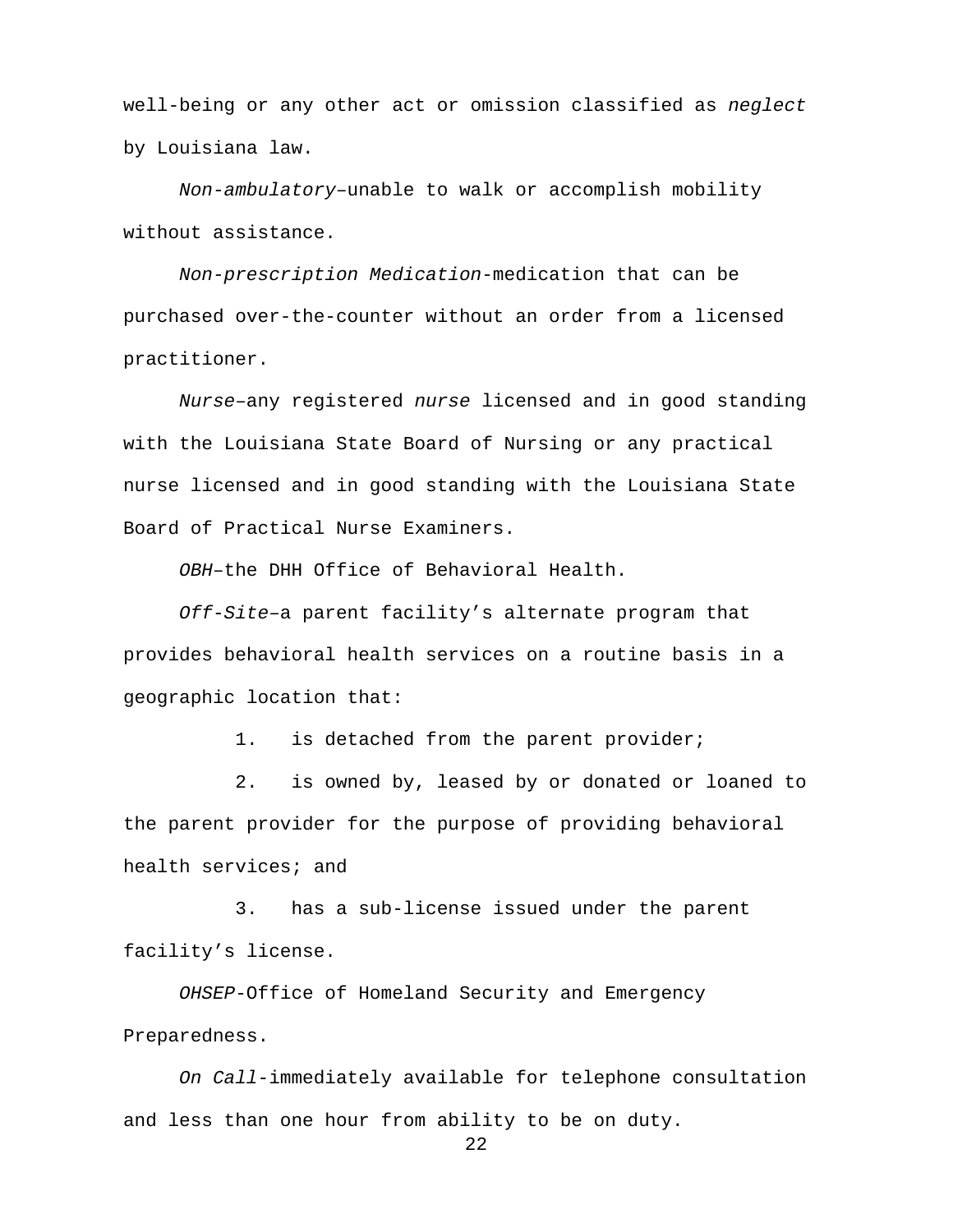*On Duty*-scheduled, present and awake at the site to perform job duties.

*OPH*–the DHH Office of Public Health.

*Opioid Treatment Program*-a program that engages in medication-assisted opioid treatment of clients with an opioid agonist treatment medication.

*OSFM–*the Louisiana Department of Public Safety and Corrections, Office of State Fire Marshal.

*Outpatient Clinic–*a BHS provider that provides behavioral health services on-site at the provider's geographic location but is not a residential provider.

*Outpatient Services*-behavioral health services offered in an accessible non-residential setting to clients whose physical and emotional status allows them to function in their usual environment.

*Parent Facility*–the main building or premises of a behavioral health service provider where services are provided on-site and administrative records are maintained.

*Physical Environment*–the BHS provider's licensed exterior and interior space where BH services are rendered.

*Physician*–an individual who is currently licensed and in good standing in the state of Louisiana to practice medicine in Louisiana and who is acting within the scope of all applicable state laws and the individual's professional license.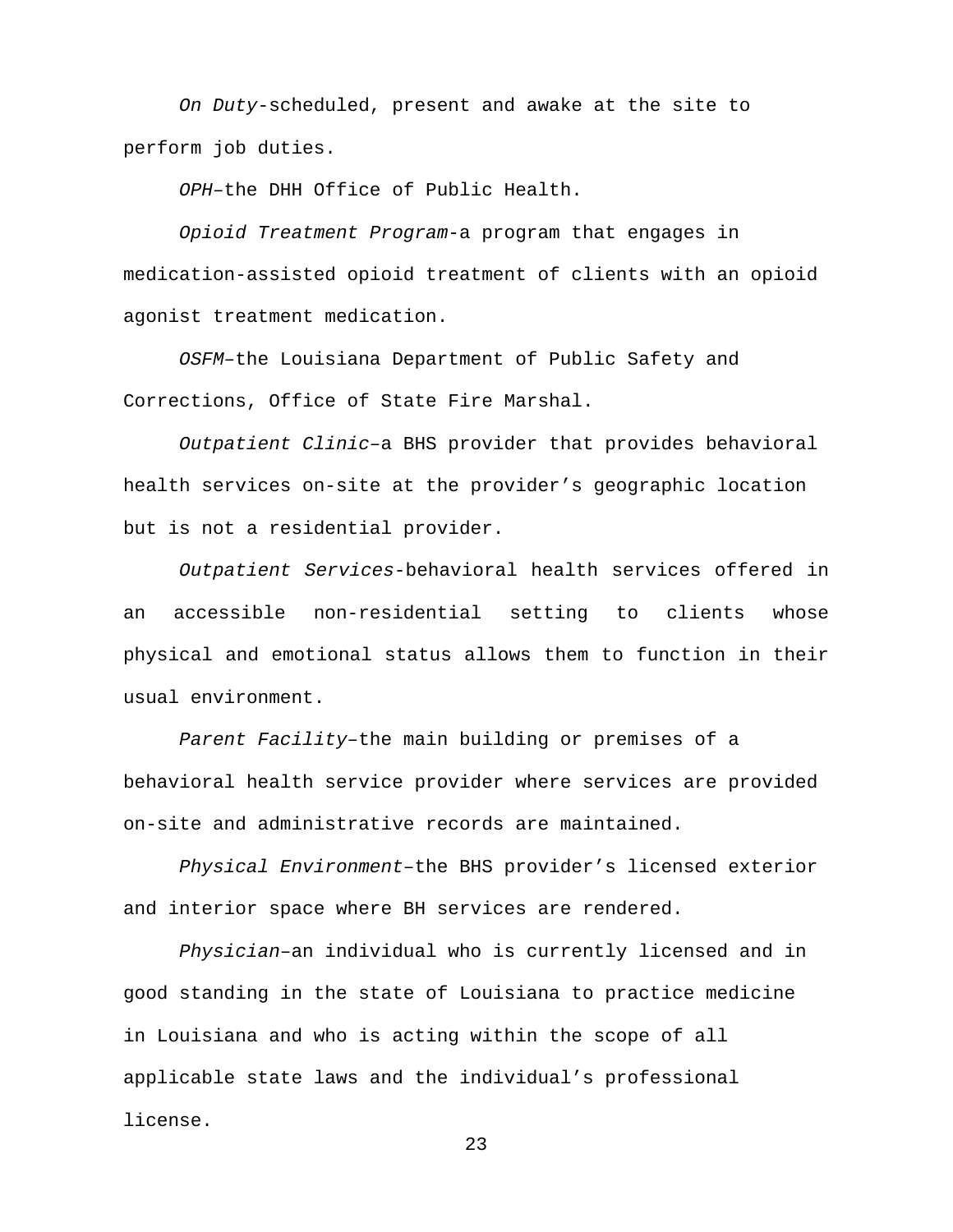*Physician Assistant*–an individual who is currently approved and licensed by and in good standing with the Louisiana State Board of Medical Examiners to perform medical services under the supervision of a physician or group of physicians who are licensed by and registered with the Louisiana State Board of Medical Examiners to supervise a *physician assistant*, and who is acting within the scope of all applicable state laws and the individual's professional license.

*Plan Review*–the process of obtaining approval for construction plans and specifications for the BHS Provider.

*Prescription Medication*-medication that requires an order from a licensed practitioner and that can only be dispensed by a pharmacist on the order of a licensed practitioner or a dispensing physician and requires labeling in accordance with R.S. 37:1161, et seq.

*Professional Board(s)–*the entity responsible for licensure or certification for specific professions (e.g., nursing, counselors, social workers, physicians, etc.).

*Psychosocial Rehabilitation (PSR)*–face to face intervention with the client designed to assist with compensating for or eliminating functional deficits and interpersonal and/or environmental barriers associated with his/her mental illness.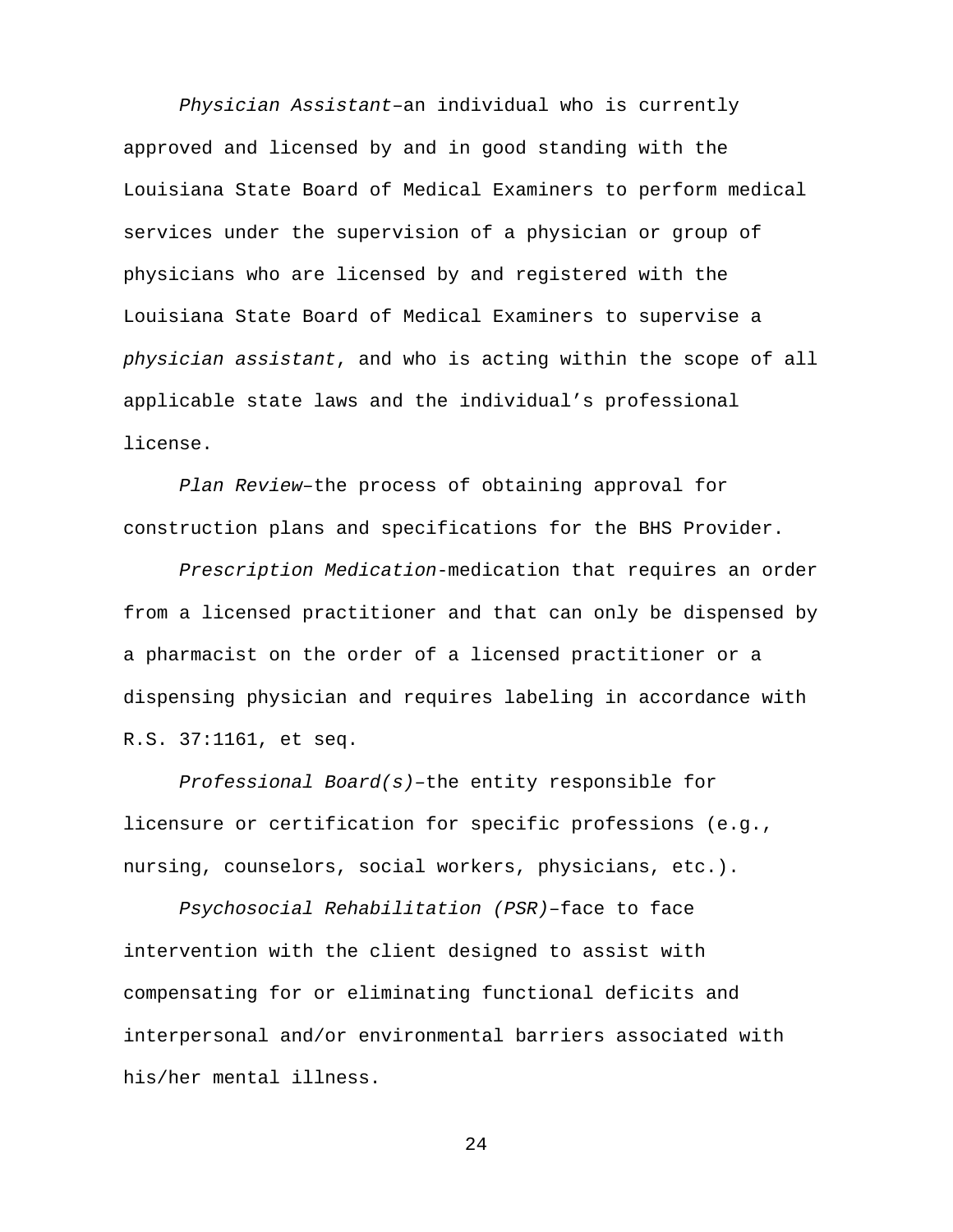*Qualifying Experience-*experience used to qualify for any position that is counted by using 1 year equals 12 months of full-time work.

*Recovery Focused Services–*services such as life skills training, job readiness, self-help meetings, parenting skills, training and recreation activities that should be coordinated with clinical services.

*Referral-*the BHS provider identifies needed services not provided by the provider and assists the client/family to optimally utilize the available support systems and community resources to meet the client's needs.

*Registered Addiction Counselor (RAC)*-pursuant to R.S. 37:3387.2, any person who, by means of his/her specific knowledge acquired through formal education and practical experience, is qualified to provide addictive disorder counseling services and is registered by the ADRA as a *RAC*. The CAC may not practice independently and may not render a diagnostic impression.

*Rehabilitative Services–*services intended to promote the maximum reduction of symptoms and/or restoration of the client to his/her best age-appropriate functional level according to an individualized treatment plan.

*Residential Treatment Program*–a planned regimen of 24 hour professionally-directed evaluation, observation,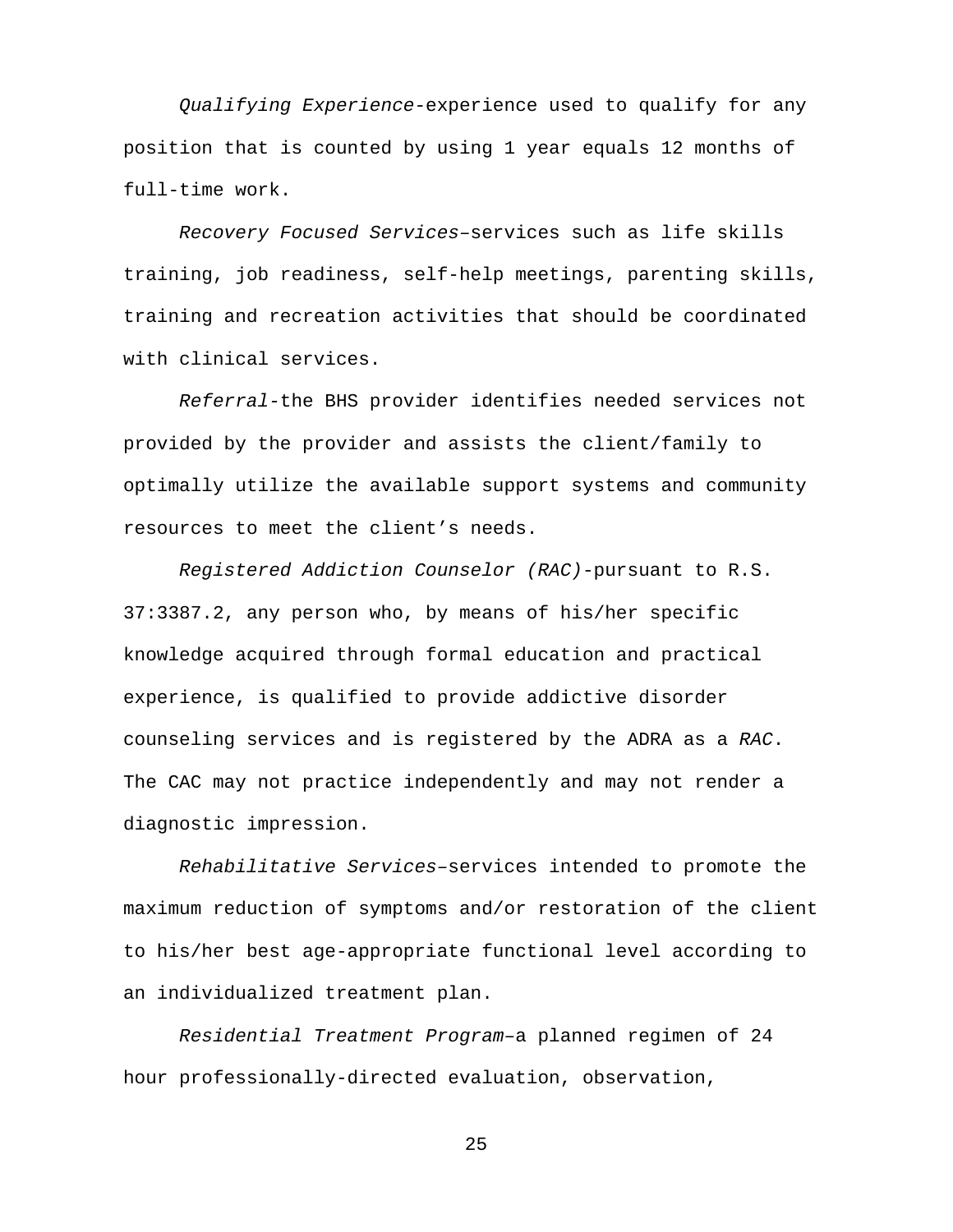monitoring and treatment of behavioral health conditions according to a treatment plan.

*Secretary–*the secretary of the Department of Health and Hospitals or his/her designee.

*Self-Administration*–the client's preparation and direct application of a medication to his/her own body by injection, inhalation, ingestion or any other means.

*Shelter in Place*–a provider's decision to stay on-site rather than evacuate during a disaster or emergency.

*Site/Premises*-a single identifiable geographical location owned, leased, or controlled by a provider where any element of treatment is offered or provided. Multiple buildings may be contained in the license only if they are connected by walkways and not separated by public streets, or have different geographical addresses.

*Staff*-individuals who provide services for the provider including employees, contractors, consultants and volunteers.

*State Opioid Authority (SOA*)-the agency or other appropriate officials designated by the governor or his/her designee, to exercise the responsibility and authority within the state for governing the treatment of opiate addiction with an opioid drug. The *State Opioid Authority* for the state of Louisiana is the Office of Behavioral Health.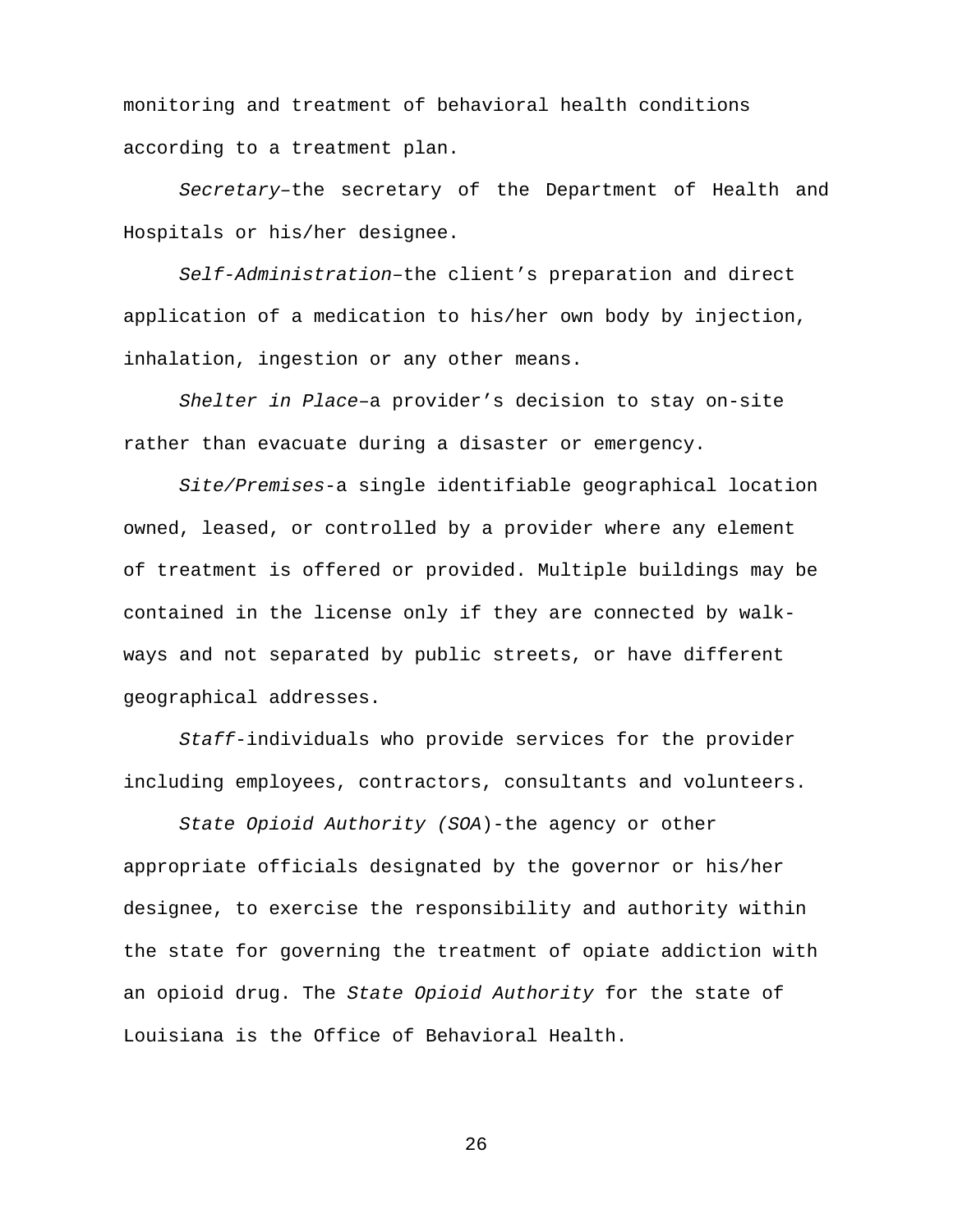*Stock Medication–*any medication obtained through a pharmacy or pharmacy contract that is not designated for a specific client.

*Substance Abuse/Addiction Treatment Service*-a service related to the screening, diagnosis, management, or treatment for the abuse of or addiction to controlled dangerous substances, drugs or inhalants, alcohol, problem gambling or a combination thereof; may also be referred to as *substance use disorder service*.

*Take-Home Dose(s)-*a dose of opioid agonist treatment medication dispensed by a dispensing physician or pharmacist to a client for unsupervised use, including for use on Sundays, state and federal holidays, and emergency closures per DHH directive.

*Therapeutic Counseling Services or Sessions*-individual or group therapeutic treatment that teaches skills to assist clients, families, or groups in achieving objectives through exploration of a problem and its ramifications, examination of attitudes and feelings, consideration of alternative solutions and decision making and problem solving*. Therapeutic counseling sessions* consist of no more than 15 clients and last at least 15 minutes.

*Treatment-*the application of planned procedures to identify and change patterns of behaviors that are maladaptive, destructive and/or injurious to health; or to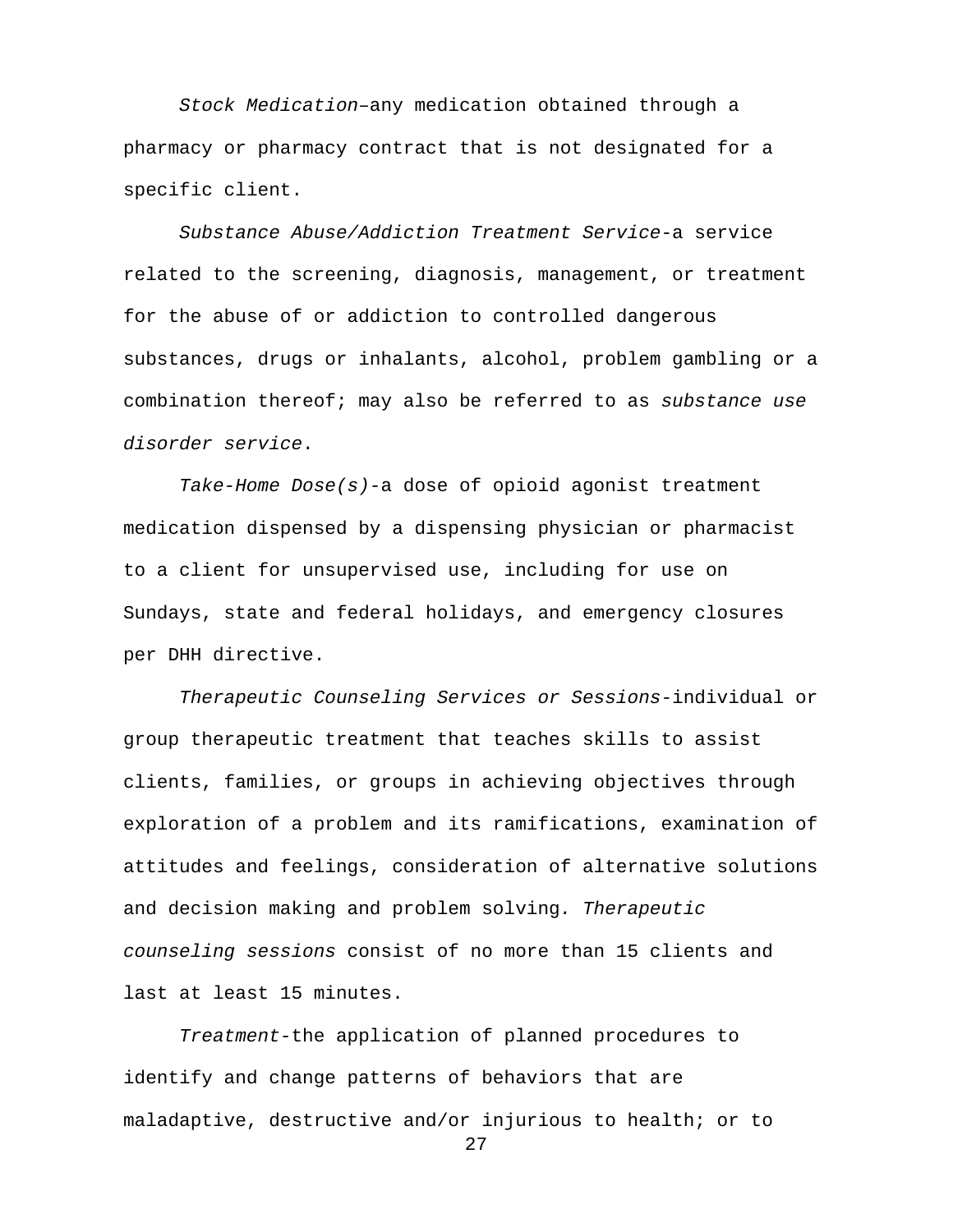restore appropriate levels of physical, psychological and/or social functioning.

*Treatment Plan*–the provider's documentation of the client's issues, needs, ongoing goals and objectives of care based on admission information and updated based on the client's response to treatment.

*Unlicensed Professional (UP)-*for purposes of this Rule*,*  any unlicensed behavioral health professional who cannot practice independently or without supervision by a LHMP. This includes but is not limited to CACs, RACs and unlicensed addiction counselors, social workers or psychologists.

*Volunteer*–an individual who offers services on behalf of the provider for the benefit of the provider willingly and without pay.

AUTHORITY NOTE: Promulgated in accordance with R.S. 36:254 and R.S. 40:2151 – 2161.

HISTORICAL NOTE: Promulgated by the Department of Health and Hospitals, Bureau of Health Services Financing, LR 41:

#### **Subchapter B. Licensing**

#### **§5605. General Provisions**

A. All BHS providers shall be licensed by the DHH. It shall be unlawful to operate as a BHS provider without a license issued by the department.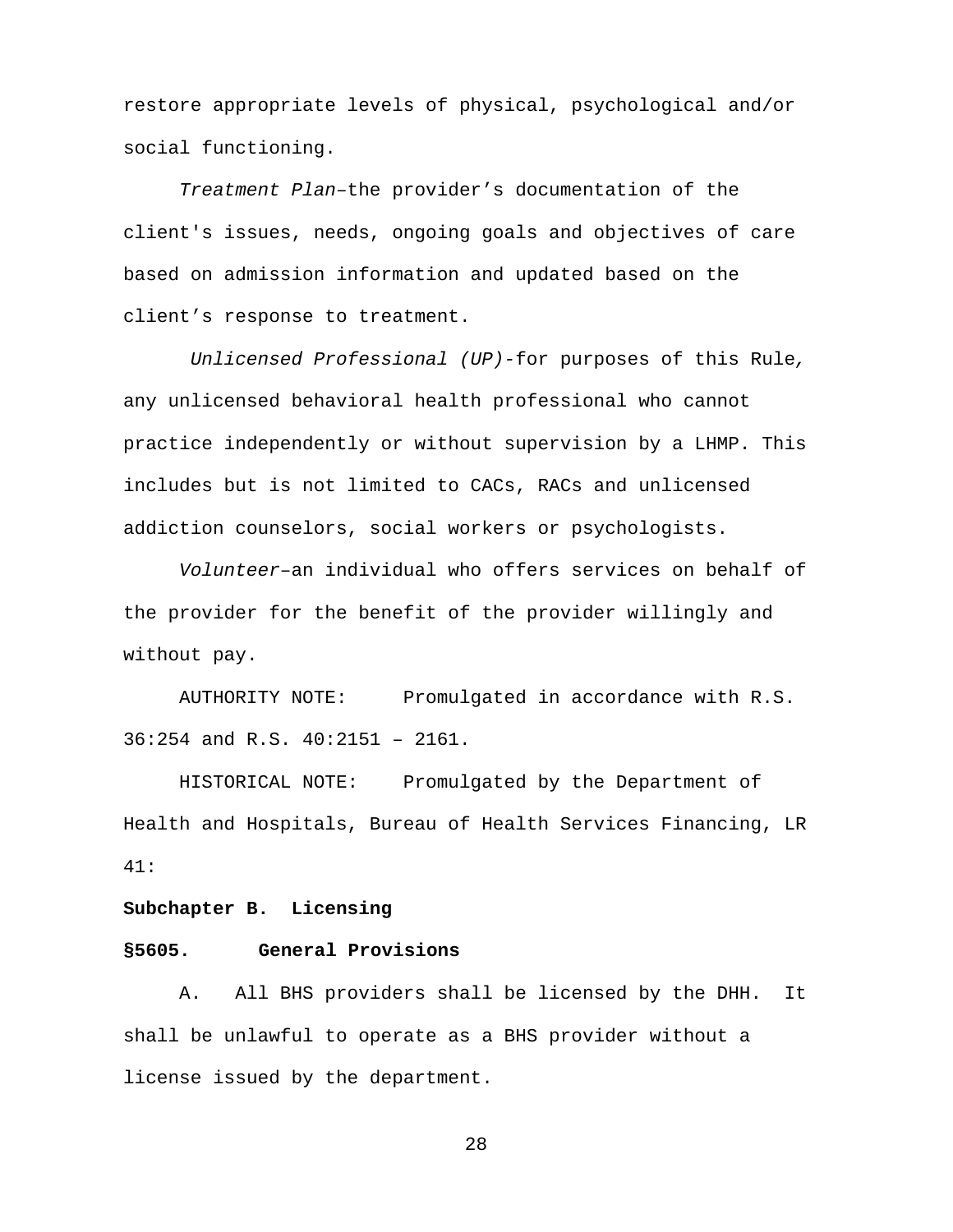B. A BHS provider license authorizes the provider to provide behavioral health services.

C. A BHS provider license shall:

1. be issued only for the person/entity and premises named in the license application;

2. be valid only for the BHS provider to which it is issued and only for one geographic address of that provider approved by DHH;

3. be valid for up to one year from the date of issuance, unless revoked, suspended, or modified prior to that date, or unless a provisional license is issued;

4. expire on the expiration date listed on the license, unless timely renewed by the BHS provider;

5. be invalid if sold, assigned, donated or transferred, whether voluntary or involuntary; and

6. be posted in a conspicuous place on the licensed premises at all times.

D. To be considered operational and retain licensed status, the BHS provider shall meet the following applicable operational requirements:

1. A BHS provider providing on-site services shall:

a. have established operational hours for a minimum of 20 hours per week, as indicated on the license application or change notification approved by DHH;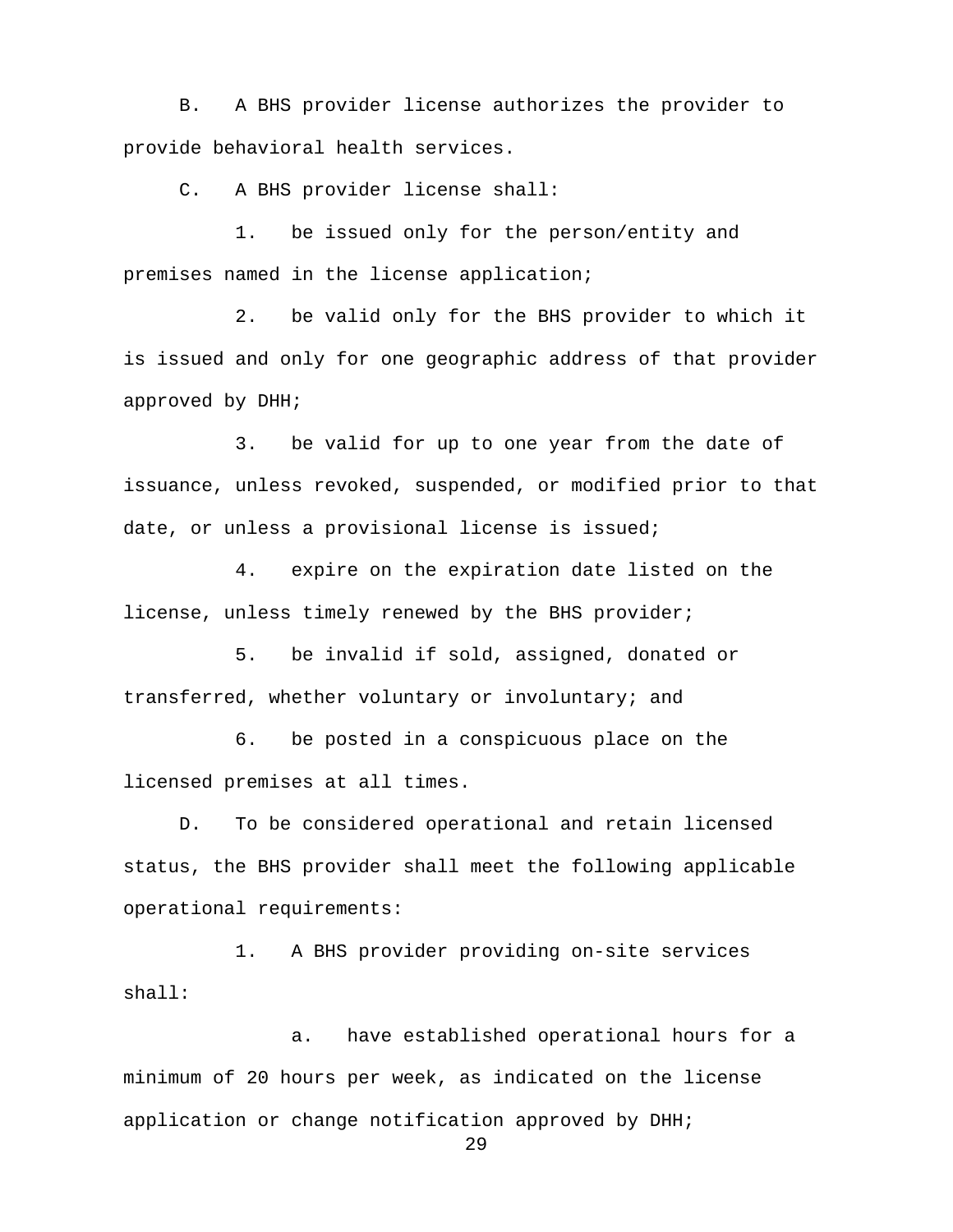b. have services available and the required direct care staff on duty at all times during operational hours to meet the needs of the clients; and

c. be able to accept referrals during operational hours;

2. A BHS provider providing services only in the home and community shall:

a. have a business location which conforms to the provisions of §5691.B. of this Chapter;

b. have at least one employee on duty at the business location during stated hours of operation; and

c. have direct care staff and professional services staff employed and available to be assigned to provide services to persons in their homes or in the community upon referral for services.

E. The licensed BHS provider shall abide by any state and/or federal law, rule, policy, procedure, manual or memorandum pertaining to BHS providers.

F. Provider Names. A BHS provider is prohibited from using:

1. the same name as another provider;

2. a name that resembles the name of another provider;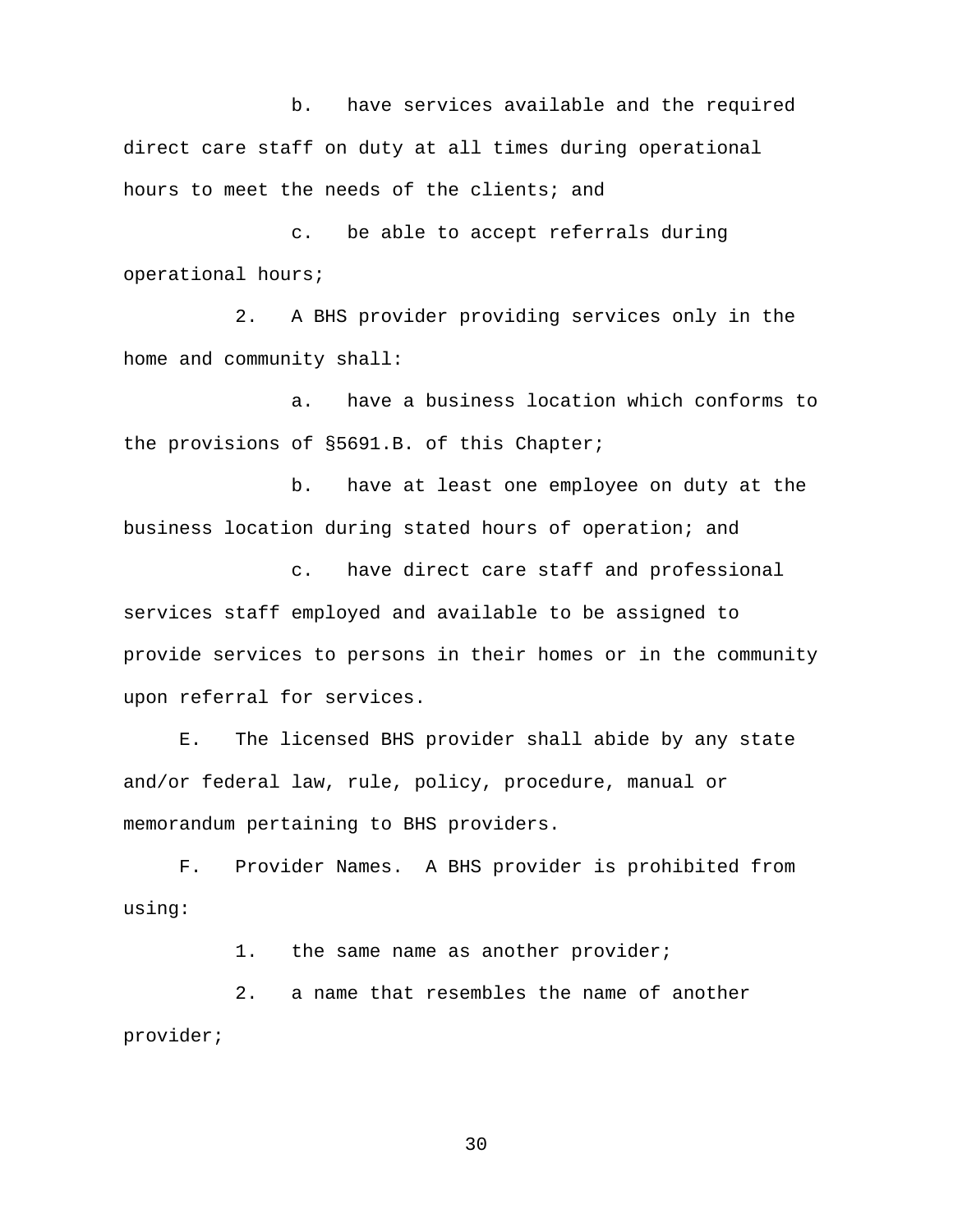3. a name that may mislead the client or public into believing it is owned, endorsed or operated by the state of Louisiana when it is not.

G. Off-sites. A licensed BHS provider may have an offsite location with the approval of HSS that meets the following requirements:

1. The off-site may share a name with the parent facility if a geographic indicator (e.g. street, city or parish) is added to the end of the off-site name.

2. Each off-site shall be licensed as an off-site under the parent facility's license.

3. The off-site shall have written established operating hours.

4. The off-site shall operate either:

 a. in the same or adjacent parish as the parent facility; or

b. for providers operated by a human service district or authority, within the jurisdiction of the district or authority.

5. A residential off-site shall be reviewed under the plan review process.

6. An initial survey may be required prior to opening a residential off-site.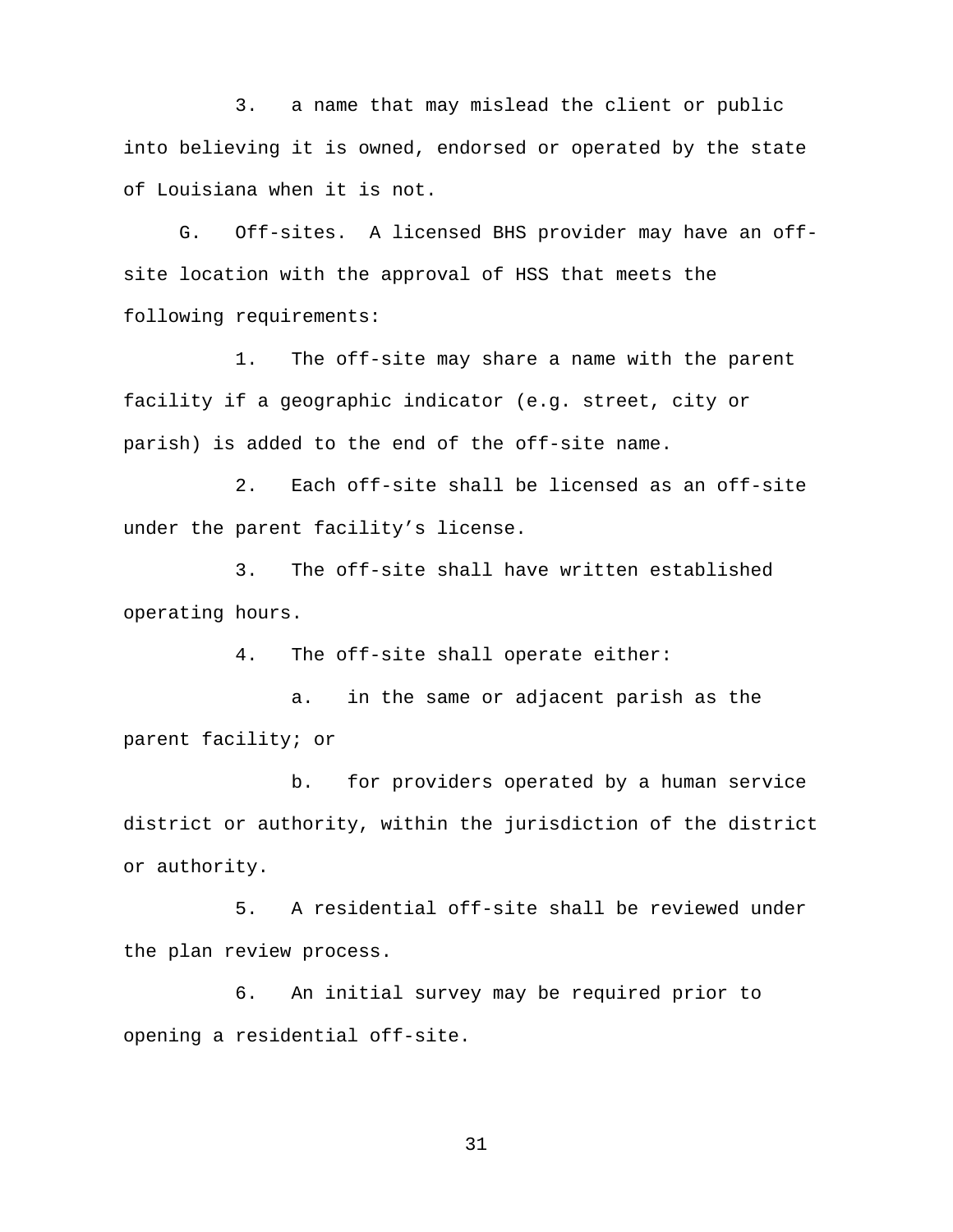7. An off-site shall have staff to comply with all requirements in this Chapter and who are present during established operating hours to meet the needs of the clients.

 8. Personnel records and client records may be housed at the parent facility.

9. Clients who do not receive all treatment services at an off-site may receive the services at the parent facility or be referred to another licensed provider that provides those services.

10. The off-site may offer fewer services than the parent facility and/or may have less staff than the parent facility.

11. The off-site together with the parent facility provides all core functions of a BHS provider and meets all licensing requirements of a BHS provider.

H. Plan Review

1. Plan review is required for outpatient clinics and residential BHS provider locations where direct care services or treatment will be provided, except for the physical environment of a substance abuse/addiction treatment facility or licensed mental health clinic at the time of this Chapter's promulgation.

2. Notwithstanding the provisions in this Section, any entity that will operate as a BHS provider and is required to go through plan review shall complete the plan review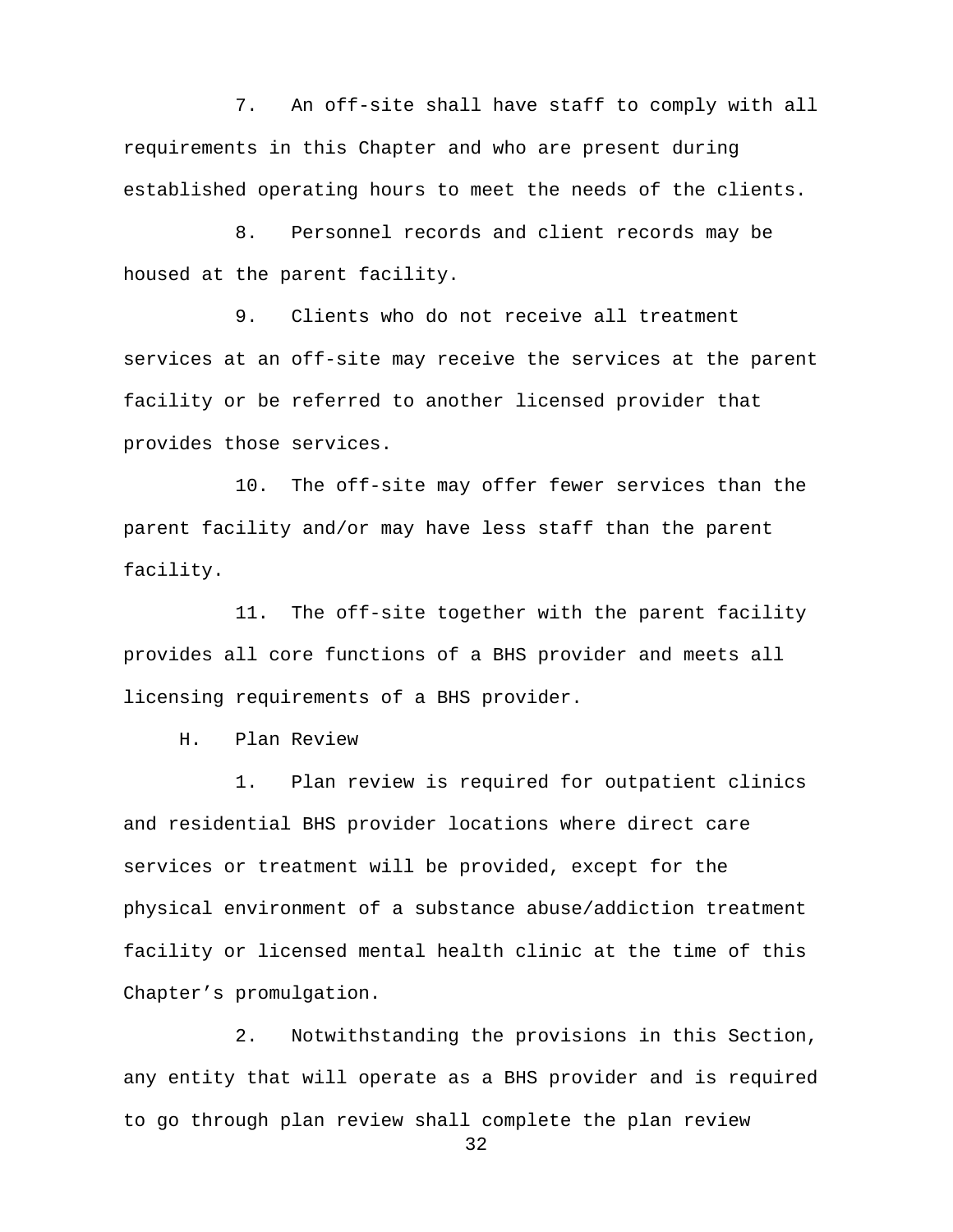process and obtain approval for its construction documents in accordance with:

a. R.S. 40:1574;

b. the current Louisiana Administrative Code provisions;

c. OSFM requirements; and

d. the requirements for the provider's physical environment in Subchapter H of this Chapter.

3. Any change in the type of the license shall require review for requirements applicable at the time of licensing change.

4. Upon plan review approval, the provider shall submit the following to the department:

a. a copy of the final construction documents approved by OSFM; and

b. OSFM's approval letter.

I. Waivers

1. The secretary of the DHH may, within his/her sole discretion, grant waivers to building and construction guidelines which are not part of or otherwise required under the provisions of the *State Sanitary Code* or the OSFM.

2. In order to request a waiver, the provider shall submit a written request to HSS that demonstrates:

a. how patient safety and quality of care are not compromised by the waiver;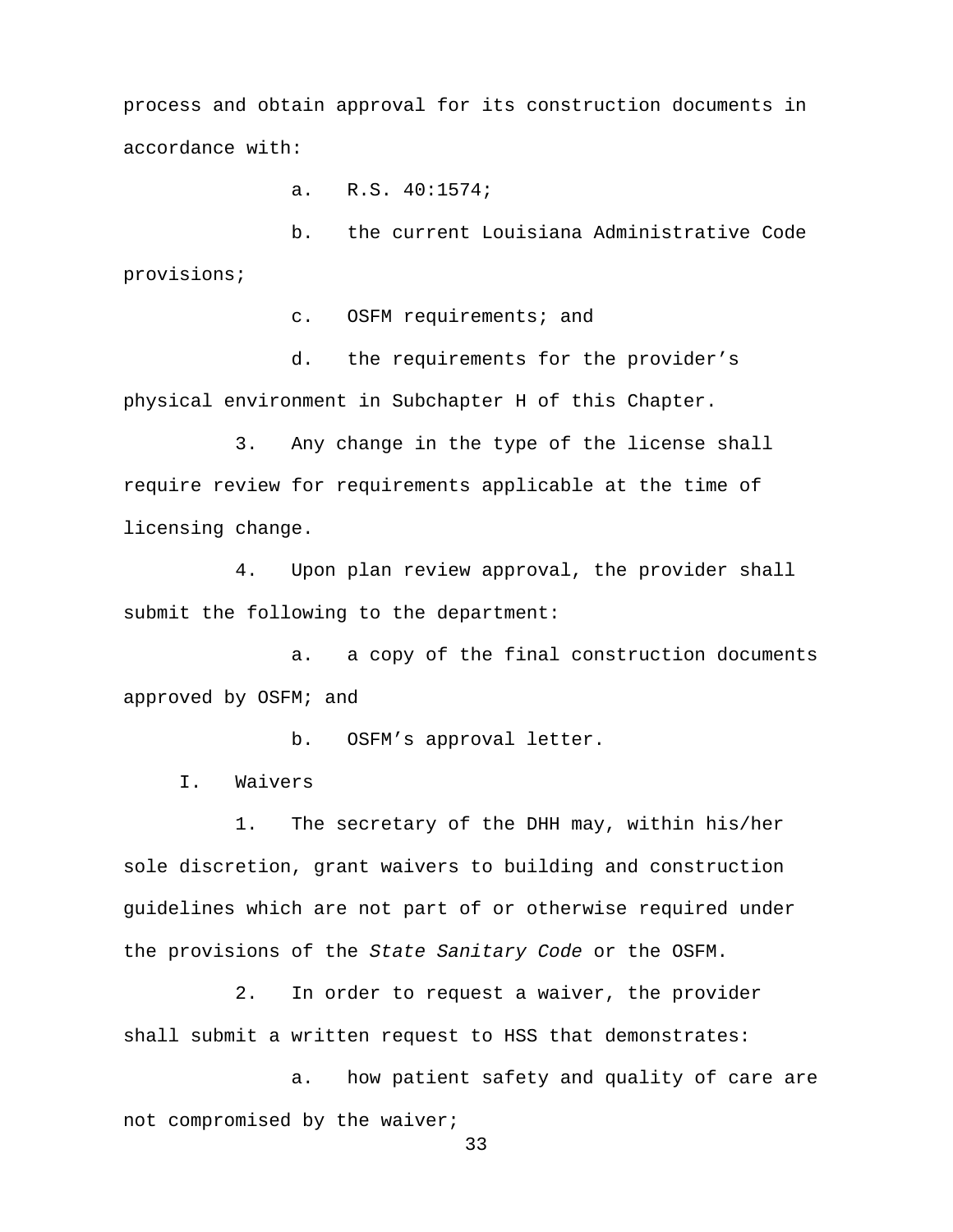b. the undue hardship imposed on the provider if the waiver is not granted; and

c. the provider's ability to completely fulfill all other requirements of service.

3. The department will make a written determination of each waiver request.

4. Waivers are not transferable in a change of ownership or geographic change of location, and are subject to review or revocation upon any change in circumstances related to the waiver.

 J. The BHS provider shall maintain and make available to the department any information or records related to compliance with this Chapter.

K. The BHS provider shall permit designated representatives of the department, in performance of their duties, to:

1. inspect all areas of the BHS provider's operations; and

2. conduct interviews with any provider staff member, client or other person as necessary.

L. An owner, officer, member, manager, administrator, medical director, managing employee or clinical supervisor is prohibited from being a BHS provider, who has been convicted of or entered a guilty or nolo contendere plea to a felony related to: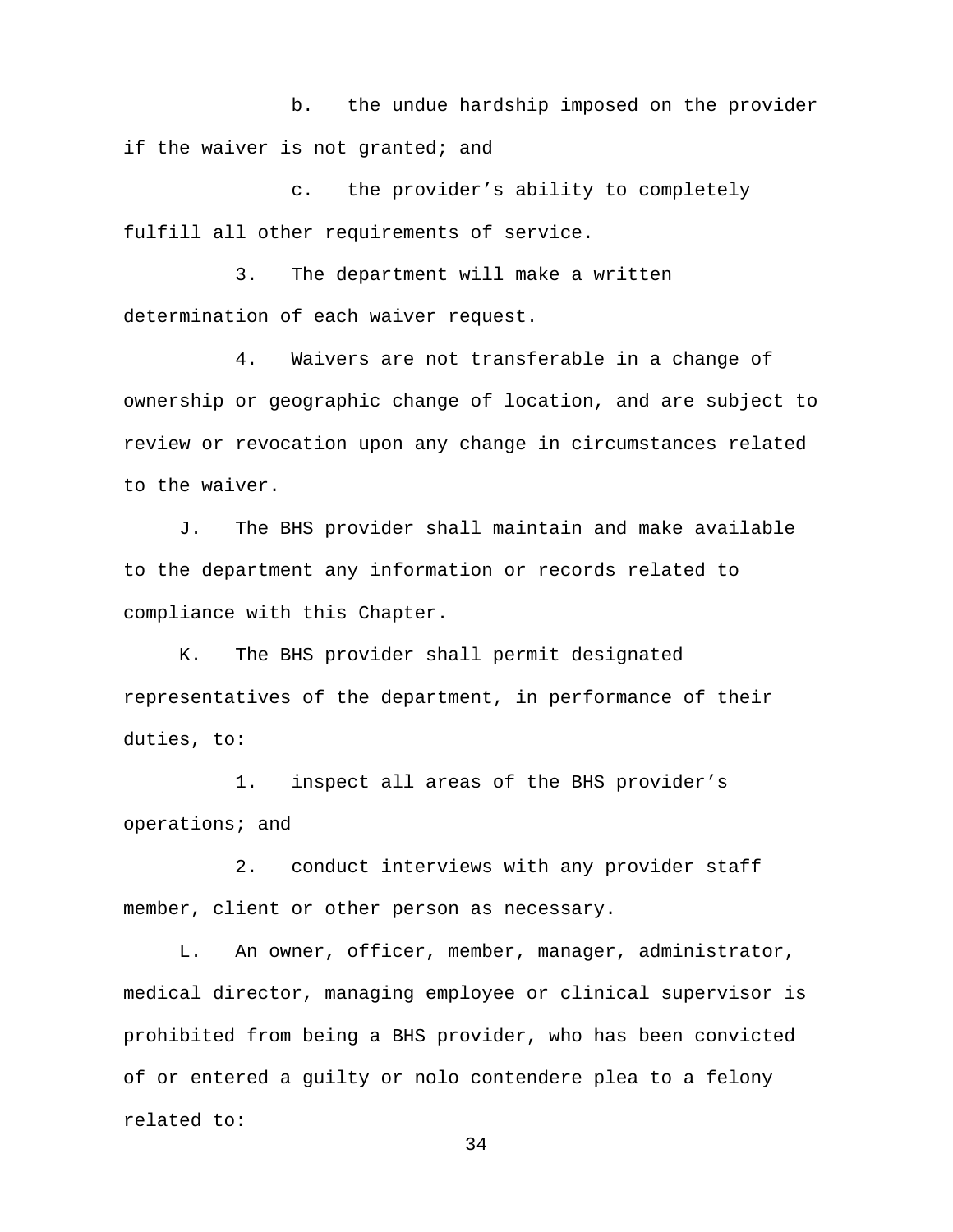1. violence, abuse or neglect against a person;

2. sexual misconduct and/or any crimes that

requires the person to register pursuant to the Sex Offenders Registration Act;

 3. cruelty, exploitation or the sexual battery of a

juvenile or the infirmed;

4. the misappropriation of property belonging to another person;

5. a crime of violence;

6. an alcohol or drug offense, unless the offender has:

a. completed his/her sentence, including the terms of probation or parole, at least five years prior to the ownership of or working relationship with the provider; and

 b. been sober per personal attestation for the last two years;

7. possession or use of a firearm or deadly weapon;

8. Medicare or Medicaid fraud; or

9. fraud or misappropriation of federal or state funds.

AUTHORITY NOTE: Promulgated in accordance with R.S. 36:254 and R.S. 40:2151 – 2161.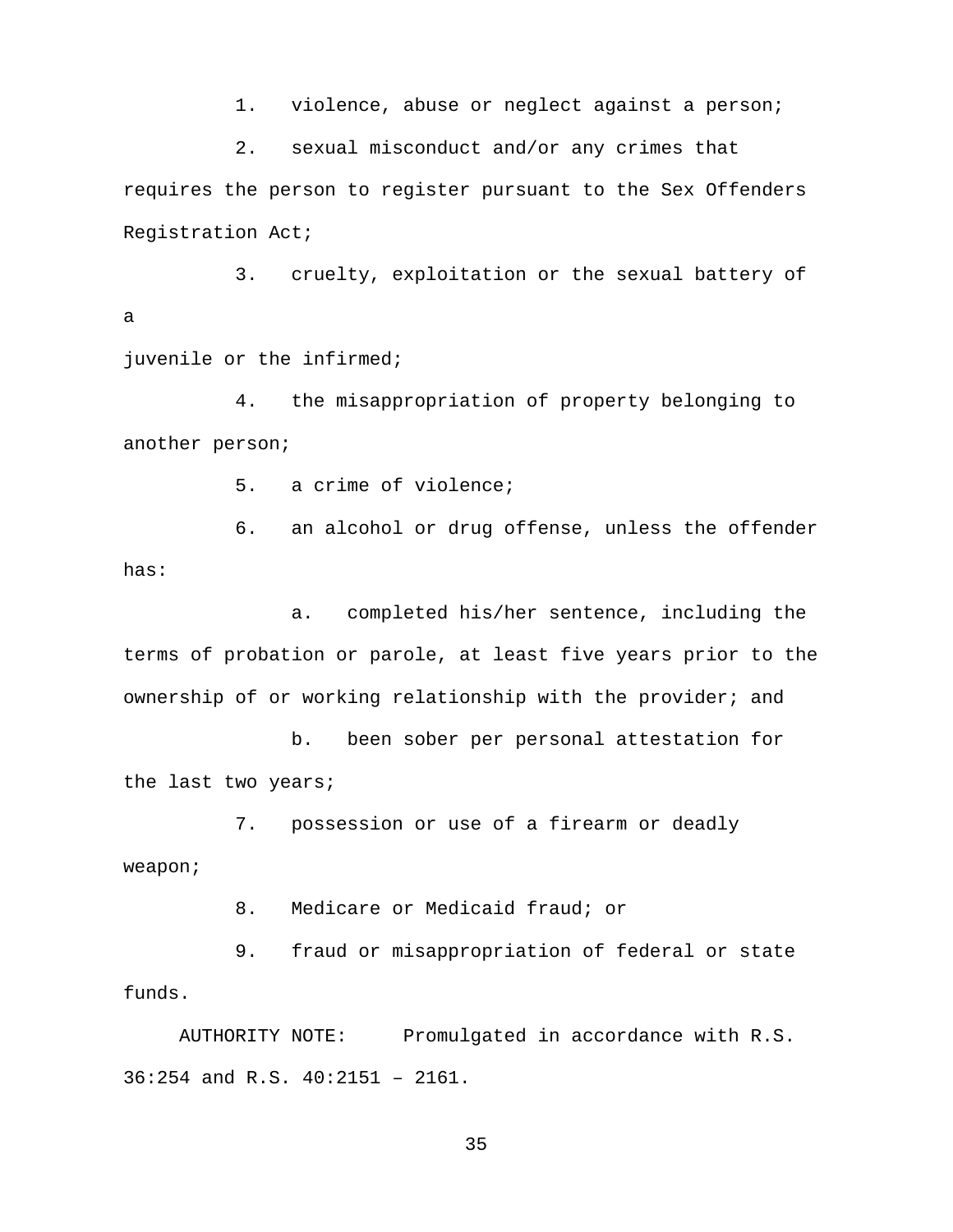HISTORICAL NOTE: Promulgated by the Department of Health and Hospitals, Bureau of Health Services Financing, LR 41:

### **§5607. Initial Licensure Application Process**

A. Any entity, organization or person seeking to operate as a BHS provider must submit a completed initial license application packet to the department for approval. Initial BHS provider licensure application packets are available from HSS.

B. The completed initial licensing application packet shall include:

1. a completed BHS provider licensure application;

2. the non-refundable licensing fee established by statute;

3. the plan review approval letter from OSFM, if applicable;

4. the on-site inspection report with approval for occupancy by the OSFM, if applicable;

5. the health inspection report with recommendation for licensure from the Office of Public Health;

6. a statewide criminal background check, including sex offender registry status, on all owners and managing employees*;*

7. except for governmental entities, proof of financial viability;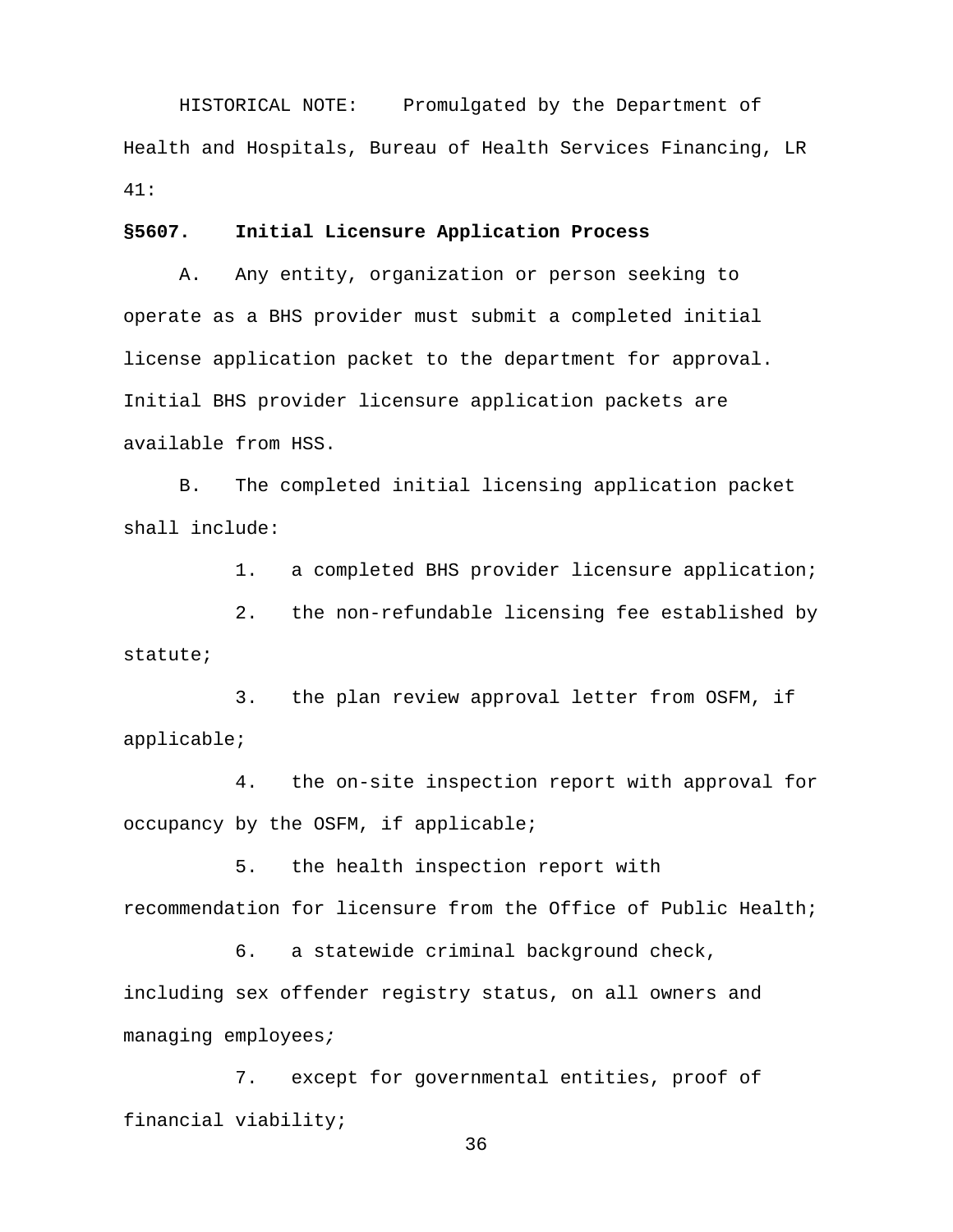8. an organizational chart and names, including position titles of key administrative personnel and governing body;

9. a legible floor sketch or drawing of the premises to be licensed;

10. a letter of intent detailing the type of BHS provider operated by the licensee and the types of services or specializations that will be provided by the BHS provider (e.g. addiction treatment program, mental health program, residential provider, outpatient provider, opioid treatment program);

11. if operated by a corporate entity, such as a corporation or a limited liability company, current proof of registration and status with the Louisiana Secretary of State; and

12. any other documentation or information required by the department for licensure including, but not limited to documentation for opioid treatment programs, a copy of the OBH FNA letter.

C. Deadline for Submitting Initial Licensure Application for Unlicensed Agencies with the OBH certification.

1. Any unlicensed agency that was certified by OBH as a provider of any psychosocial rehabilitation, crisis intervention and/or community psychiatric support and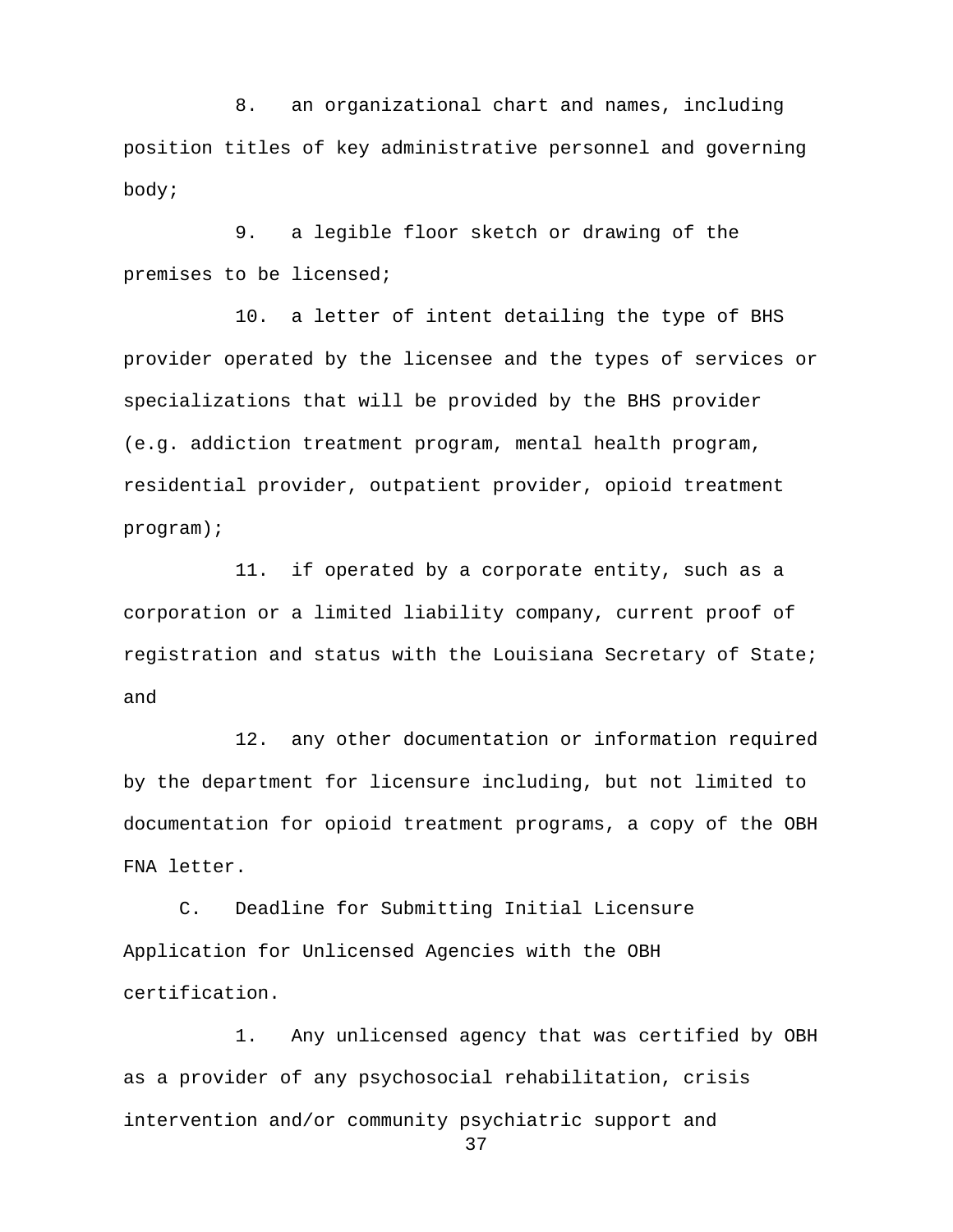treatment services prior to the promulgation of this Rule and is required to be licensed as a BHS provider has 180 days from the promulgation of this Rule to submit an initial licensing application packet to HSS.

2. Any such unlicensed agency with OBH certification may continue to operate without a license during the licensing process until the department acts upon the initial license application and any and all appeal processes associated with the initial licensure is complete or the delay for taking an appeal has expired, whichever is later.

3. The department has the authority to issue a cease and desist order and pursue legal action for failure to comply with the deadline for submitting an initial licensure application. The cease and desist order shall require immediate discharge of all current clients and no new clients shall be admitted.

D. If the initial licensing packet is incomplete, the applicant shall:

1. be notified of the missing information; and

2. have 90 days from receipt of the notification to submit the additional requested information; if not submitted, the application shall be closed.

E. Once the initial licensing application is approved by the department, notification of such approval shall be forwarded to the applicant.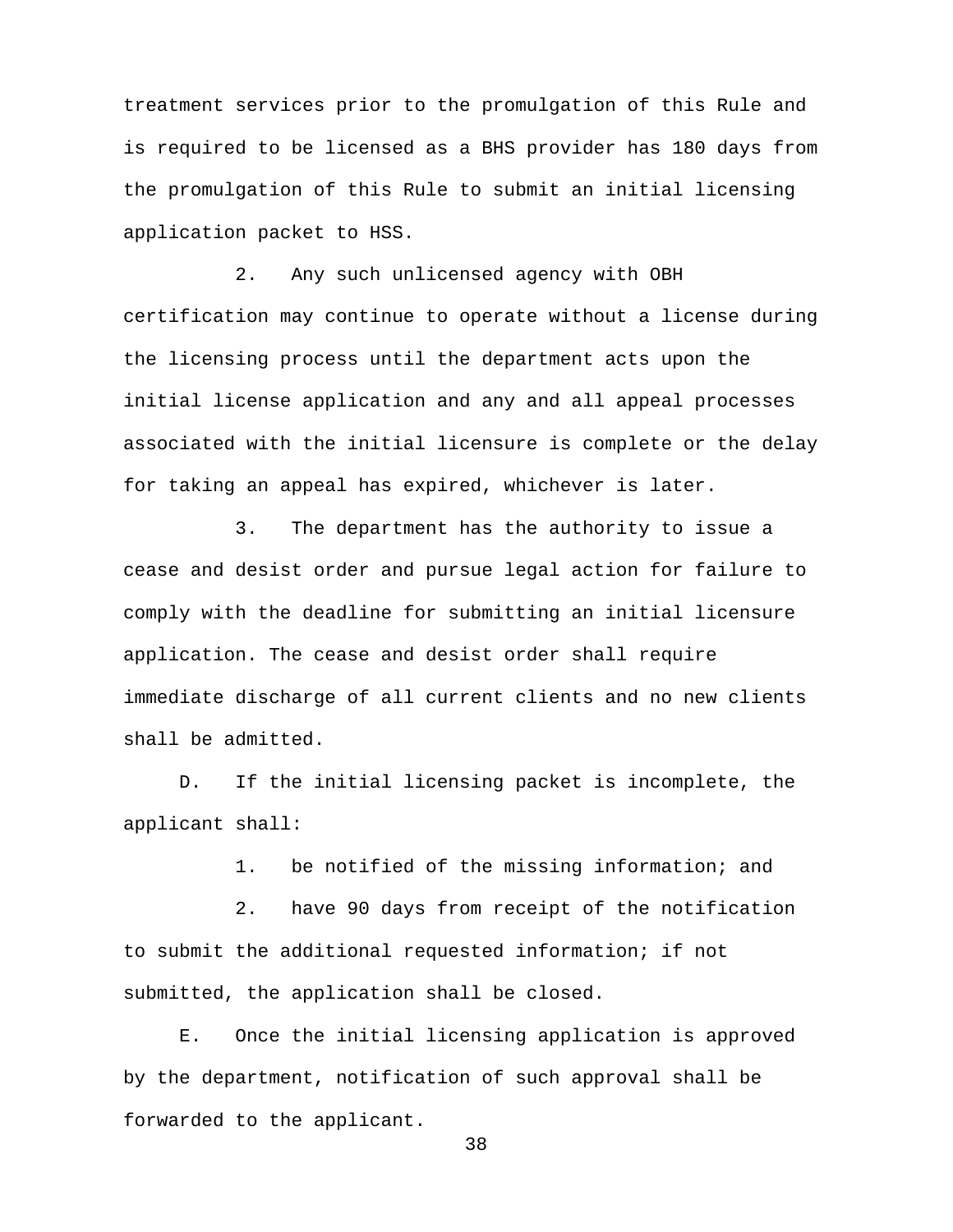F. The applicant shall notify the department of initial licensing survey readiness within the required 90 days of receipt of application approval. If an applicant fails to notify the department of initial licensing survey readiness within 90 days, the application shall be closed.

G. If an initial licensing application is closed, an applicant who seeks to operate as a BHS provider shall submit:

1. a new initial licensing packet;

- 2. non-refundable licensing fee; and
- 3. facility need review approval, if applicable.

H. Applicants shall be in compliance with all applicable federal, state, departmental or local statutes, laws, ordinances, rules, regulations and fees before the BHS provider will be issued an initial license to operate.

I. A BHS provider is prohibited from providing behavioral health services to clients during the initial application process and prior to obtaining a license, unless the applicant qualifies as one of the following facilities:

1. a licensed mental health clinic;

2. a licensed substance abuse/addiction treatment facility; or

3. an agency that is certified by OBH as a provider of psychosocial rehabilitation, community psychiatric support and treatment, and/or crisis intervention services.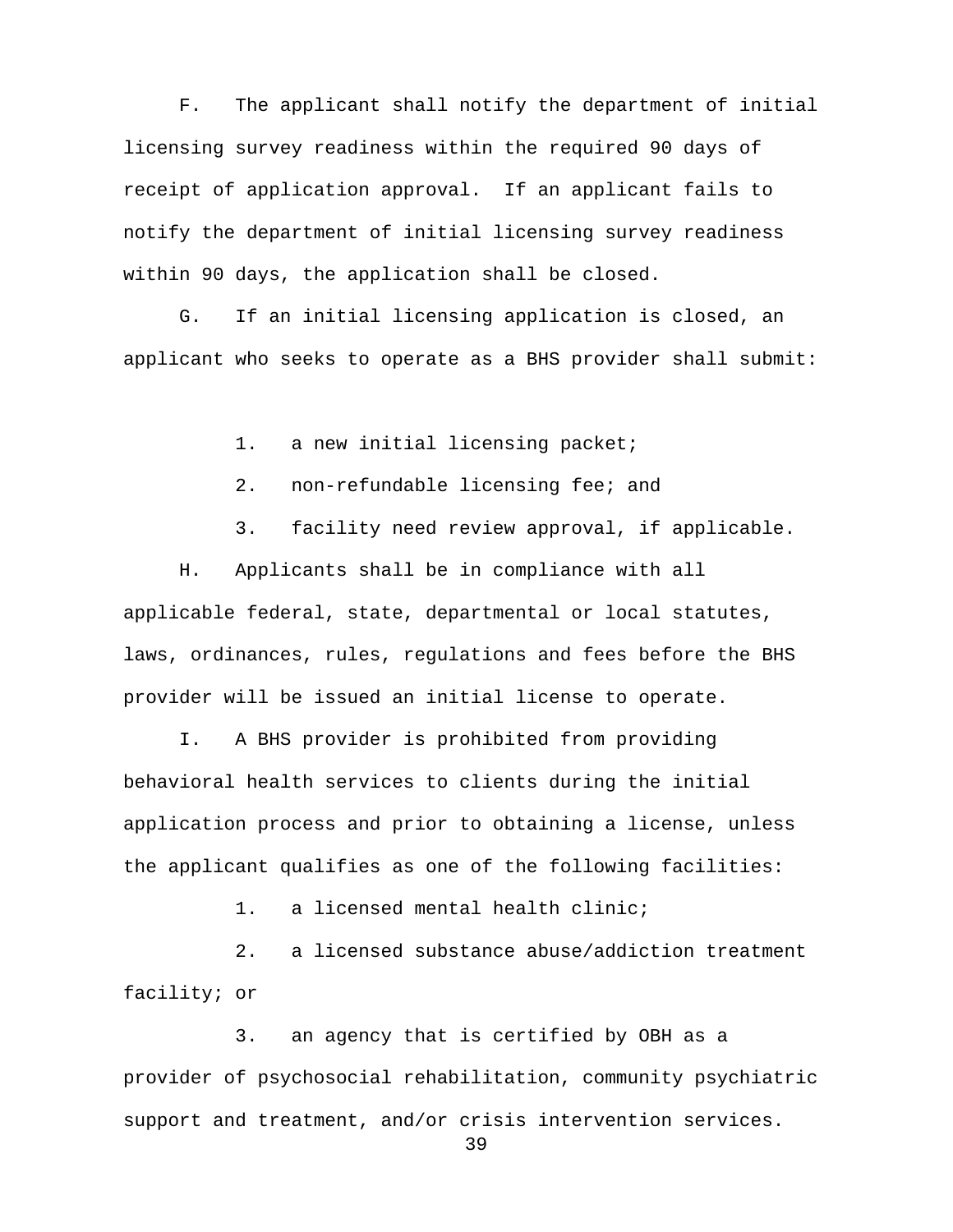J. Off-Sites. In order to operate an off-site, the provider must submit:

1. a request for opening an off-site location;

 2. a completed application, including established operational hours;

3. payment of applicable fees;

4. current on-site inspection reports from OSFM and OPH; and

5. for any residential off-site, plan review approval from OSFM.

AUTHORITY NOTE: Promulgated in accordance with R.S. 36:254 and R.S. 40:2151 – 2161.

HISTORICAL NOTE: Promulgated by the Department of Health and Hospitals, Bureau of Health Services Financing, LR 41:

#### **§5609. Initial Licensing Surveys**

A. Prior to the initial license being issued, an initial licensing survey shall be announced and conducted onsite to ensure compliance with the licensing laws and standards.

B. In the event that the initial licensing survey finds that the provider is compliant with all licensing laws, regulations and other required statutes, laws, ordinances, rules, regulations, and fees, the department may issue a full license to the provider.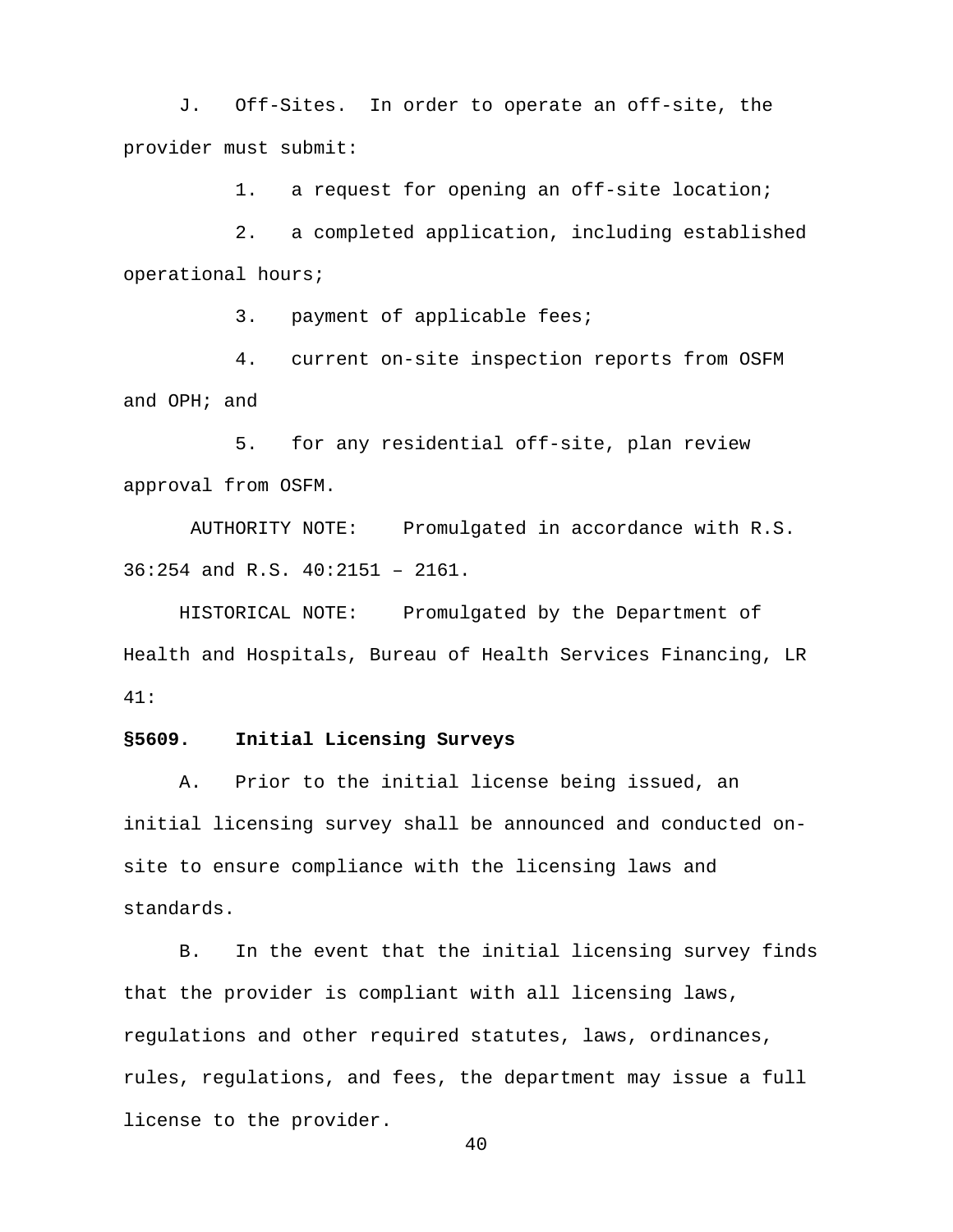C. In the event that the initial licensing survey finds that the provider is noncompliant with any licensing laws or regulations, or any other required rules or regulations, that present a potential threat to the health, safety, or welfare of the clients, the department shall deny the initial license. If the department denies an initial license, the applicant for a BHS provider license shall discharge the clients receiving services.

D. In the event that the initial licensing survey finds that the BHS provider is noncompliant with any licensing laws or regulations, or any other required rules or regulations, and the department determines that the noncompliance does not present a threat to the health, safety or welfare of the clients, the department may:

1. issue a provisional initial license for a period not to exceed six months; and/or

2. conduct a follow-up survey following the initial licensing survey to ensure correction of the deficiencies.

a. Follow-up surveys to the initial licensing surveys are unannounced surveys.

b. If all deficiencies are corrected on the follow-up survey, a full license may be issued.

c. If the provider fails to correct the deficiencies, the initial license may be denied.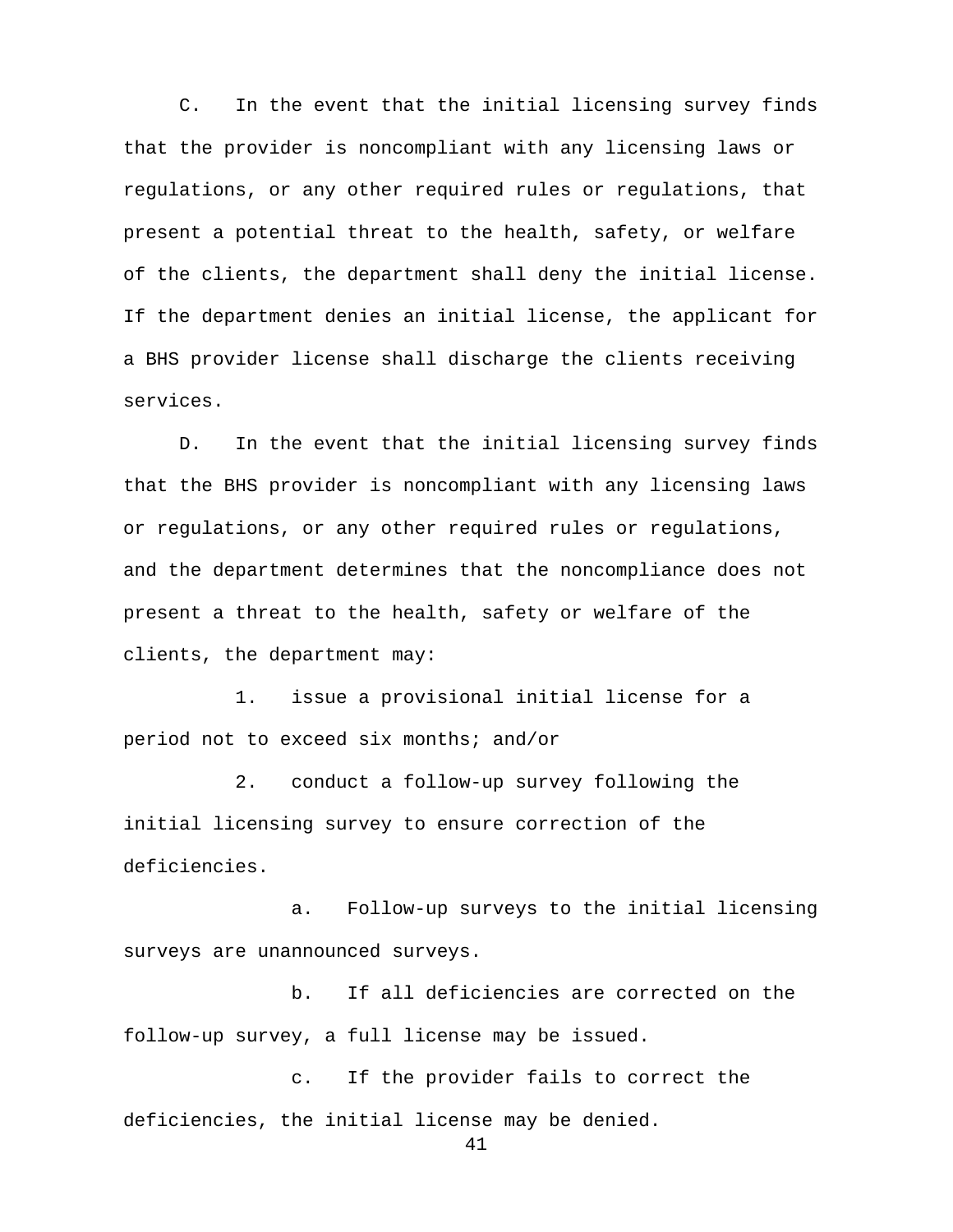AUTHORITY NOTE: Promulgated in accordance with R.S. 36:254 and R.S. 40:2151 – 2161.

HISTORICAL NOTE: Promulgated by the Department of Health and Hospitals, Bureau of Health Services Financing, LR 41:

# **§5611. Types of Licenses**

A. The department has the authority to issue the following types of licenses:

1. Initial License

a. The department may issue a full license to the BHS provider when the initial licensing survey indicates the provider is compliant with:

i. all licensing laws and regulations;

 ii. all other required statutes, laws, ordinances, rules, regulations; and

iii. fees.

b. The license shall be valid until the expiration date shown on the license, unless the license is modified, revoked, or suspended.

2. Provisional Initial License. The department may issue a provisional initial license to the BHS provider when the initial licensing survey finds that the BHS provider is noncompliant with any licensing laws or regulations or any other required statutes, laws, ordinances, rules, regulations or fees, but the department determines that the noncompliance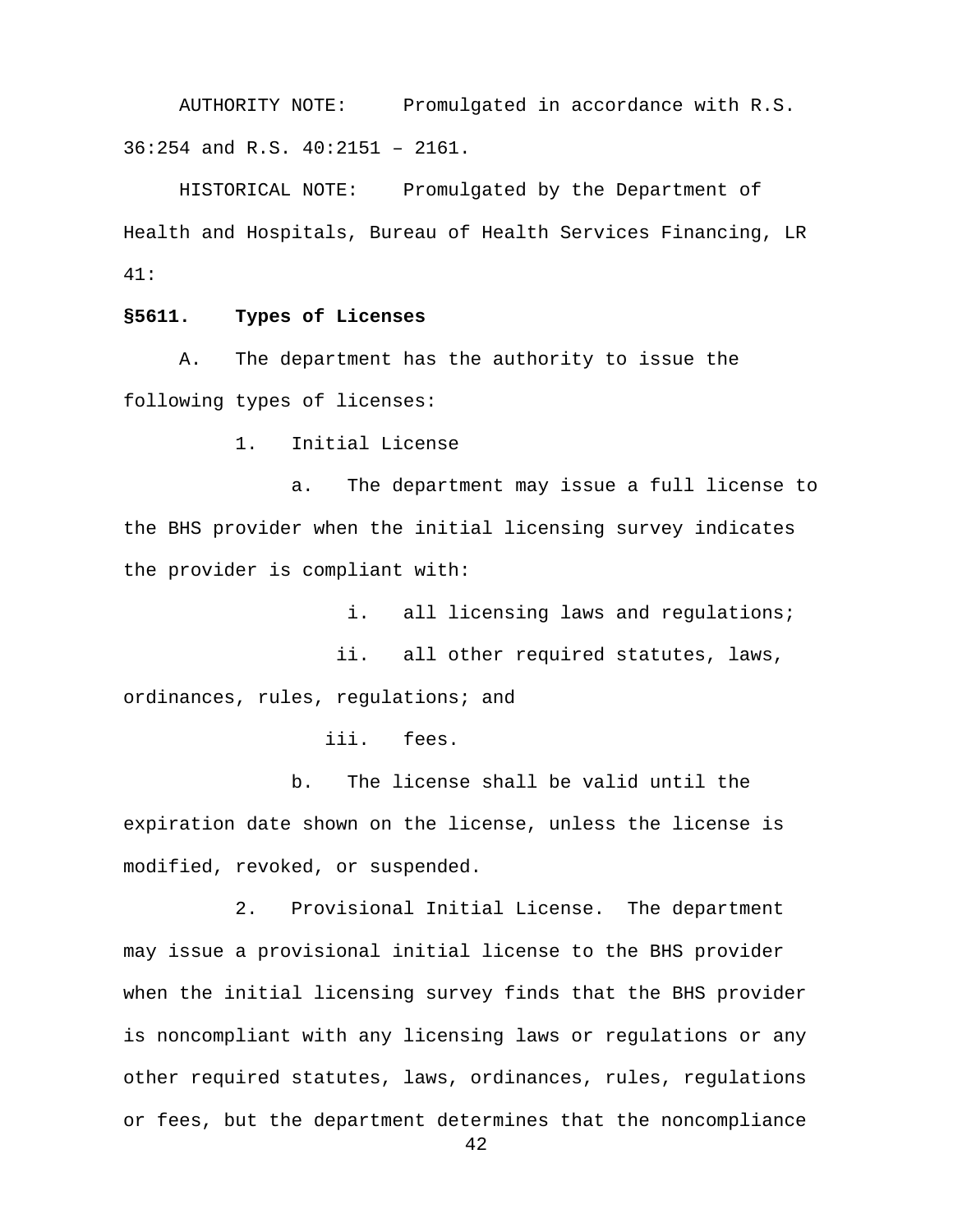does not present a threat to the health, safety or welfare of the clients.

a. The provider shall submit a plan of correction to the department for approval, and the provider shall be required to correct all such noncompliance or deficiencies prior to the expiration of the provisional license.

b. If all such noncompliance or deficiencies are corrected on the follow-up survey, a full license may be issued.

c. If all such noncompliance or deficiencies are not corrected on the follow-up survey, or new deficiencies affecting the health, safety or welfare of a client are cited, the provisional license may expire and the provider shall be required to begin the initial licensing process again by submitting a new initial license application packet and the appropriate licensing fees.

3. Renewal License. The department may issue a renewal license to a licensed BHS provider that is in substantial compliance with all applicable federal, state, departmental, and local statutes, laws, ordinances, rules, regulations and fees. The license shall be valid until the expiration date shown on the license, unless the license is modified, revoked, suspended.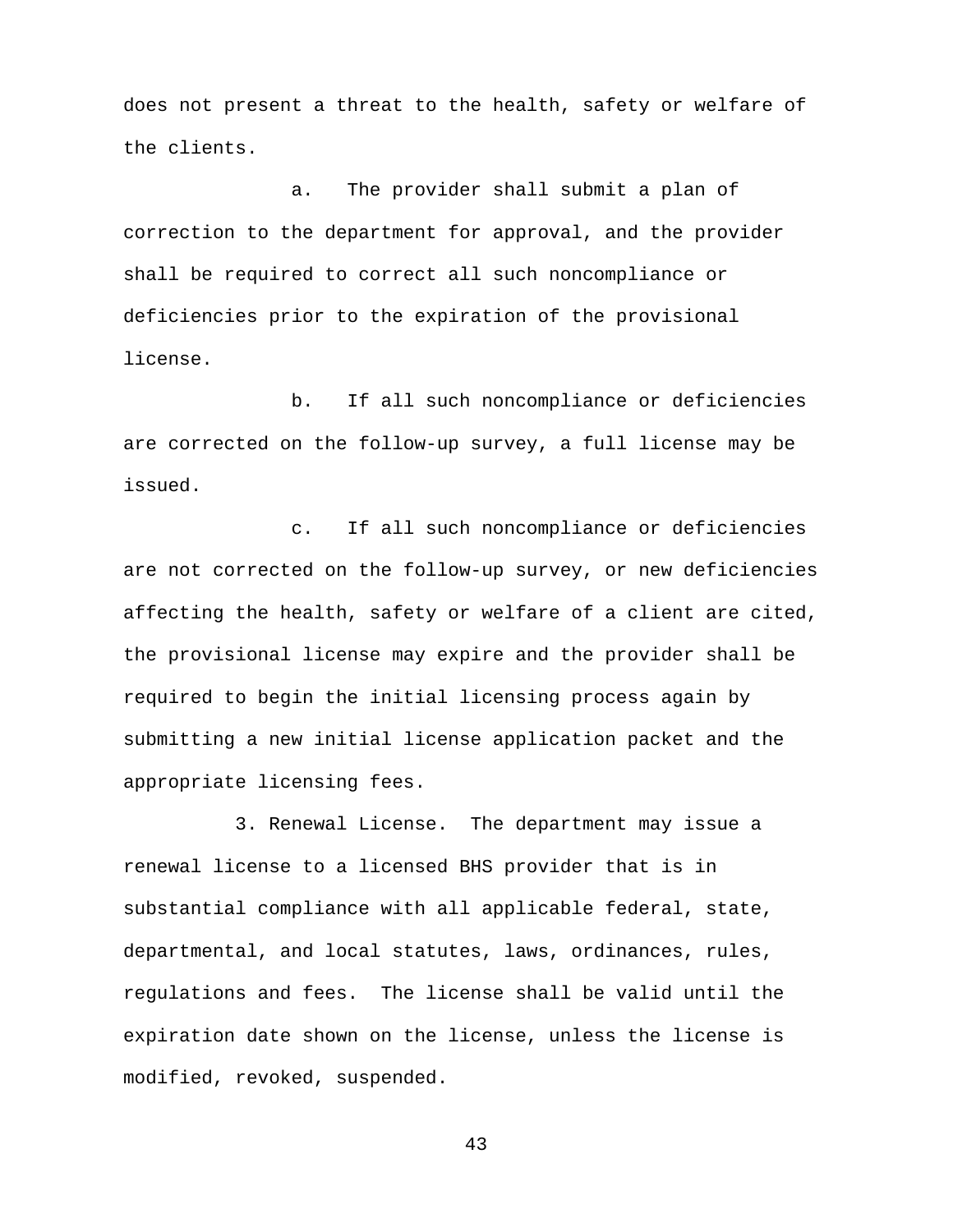4. Provisional License. The department may issue a provisional license to a licensed BHS provider for a period not to exceed six months.

a. A provisional license may be issued for one of the following reasons:

i. more than five deficiencies cited during any one survey;

 ii. four or more validated complaints in a consecutive 12 month period;

 iii. a deficiency resulting from placing a client at risk for serious harm or death;

 iv. failure to correct deficiencies within 60 days of notification of such deficiencies or at the time of a follow-up survey; or

 v. failure to be in substantial compliance with all applicable federal, state, departmental and local statutes, laws, ordinances, rules regulations and fees at the time of renewal of the license.

b. The department may extend the provisional license for an additional period not to exceed 90 days in order for the provider to correct the deficiencies.

c. The provider shall:

i. submit a plan of correction to the department for approval; and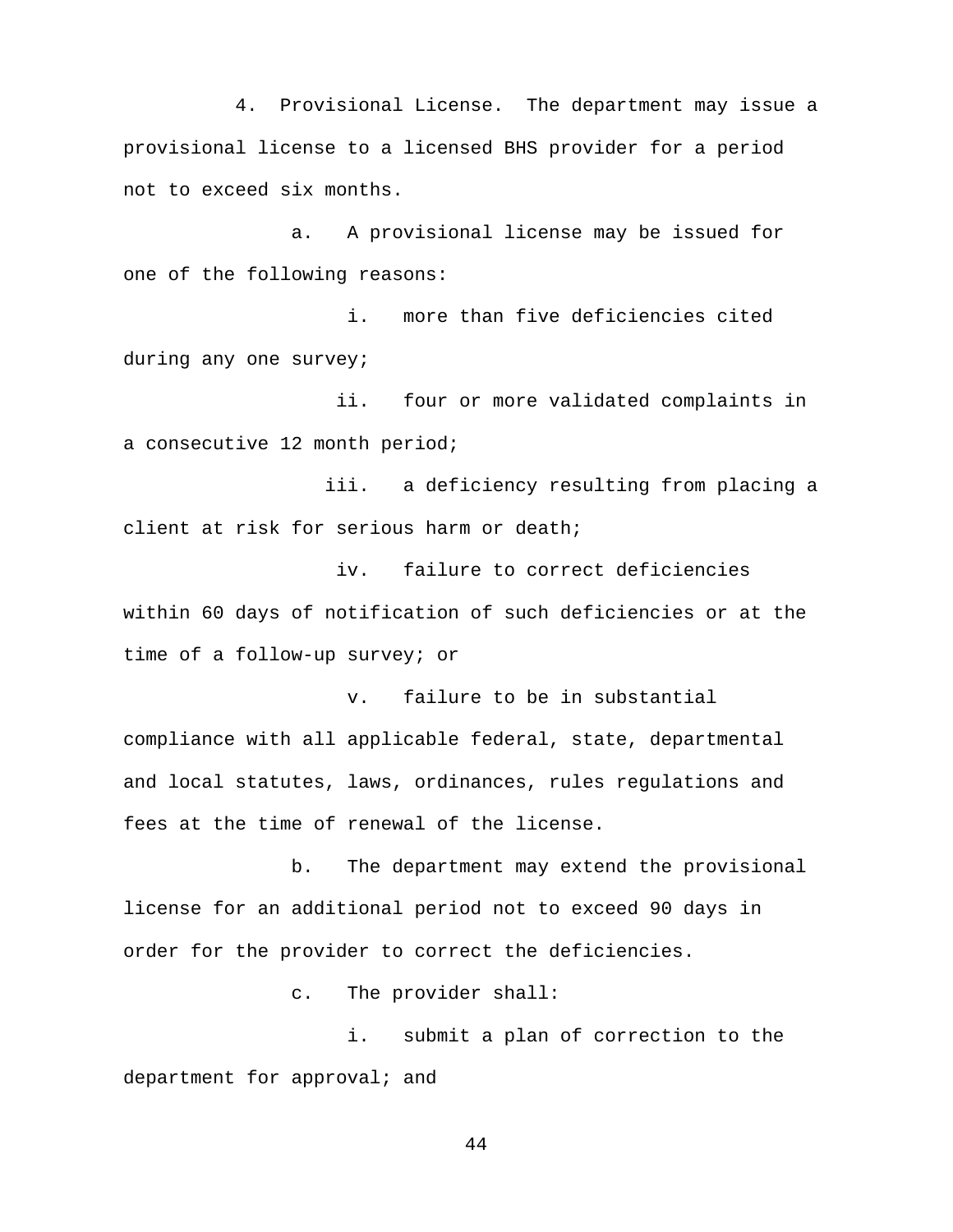ii. correct all noncompliance or deficiencies prior to the expiration of the provisional license.

d. The department may conduct a follow-up survey, either on-site or by administrative review, of the BHS provider prior to the expiration of the provisional license.

e. If the follow-up survey determines that the BHS provider has corrected the deficiencies and has maintained compliance during the period of the provisional license, the department may issue a license that will expire on the expiration date of the most recent renewal or initial license.

f. The provisional license may expire if:

i. the provider fails to correct the deficiencies by the follow-up survey; or

 ii. the provider is cited with new deficiencies at the follow-up survey indicating a risk to the health, safety or welfare of a client.

g. If the provisional license expires, the provider shall be required to begin the initial licensing process by submitting the following:

i. a new initial licensing application packet;

ii. a non-refundable licensing fee; and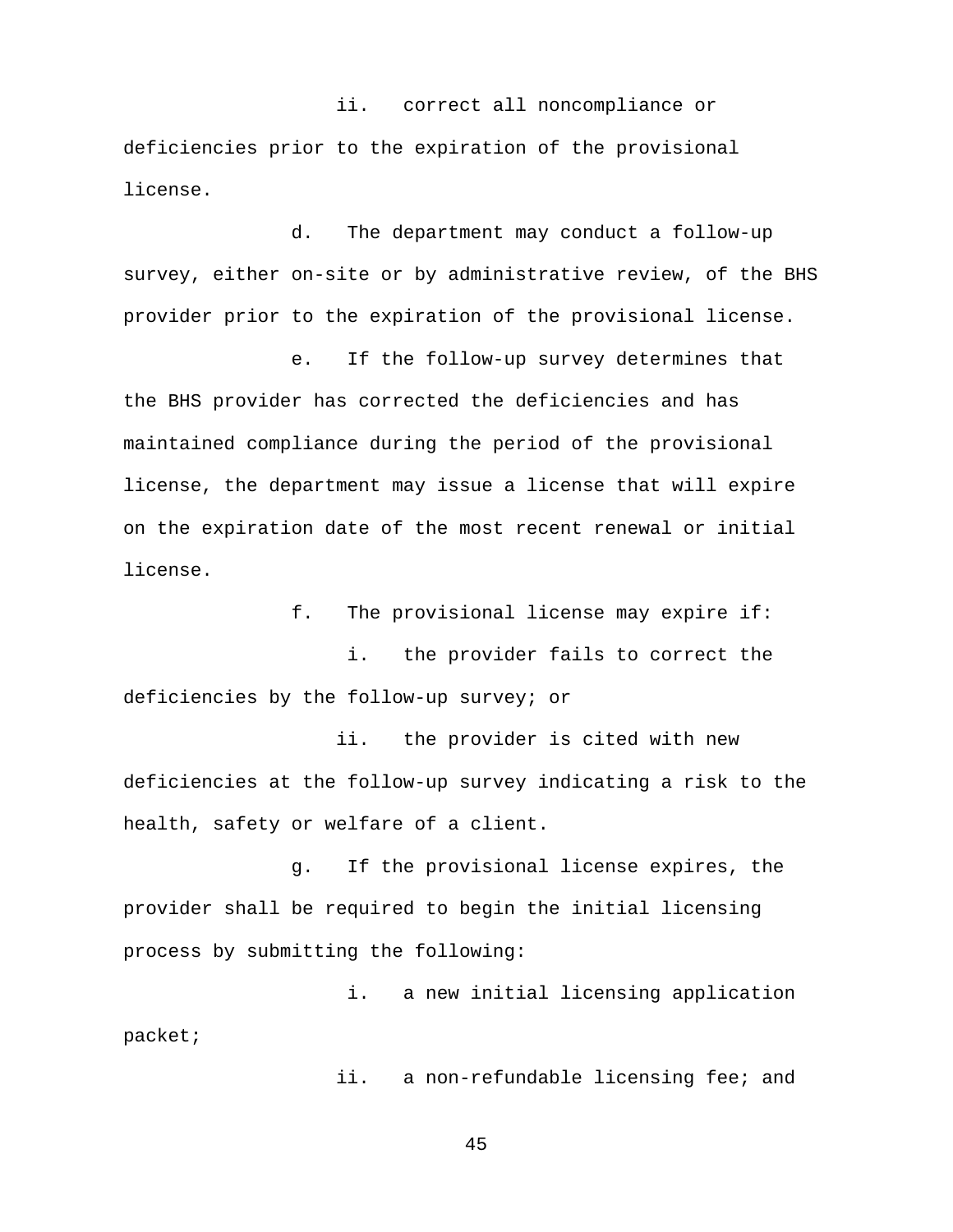iii. facility need review approval, if applicable.

AUTHORITY NOTE: Promulgated in accordance with R.S. 36:254 and R.S. 40:2151 – 2161.

HISTORICAL NOTE: Promulgated by the Department of Health and Hospitals, Bureau of Health Services Financing, LR 41:

### **§5613. Changes in Licensee Information or Personnel**

A. A BHS provider shall report in writing to HSS within five days of any change of the following:

- 1. BHS provider's entity name;
- 2. business name;
- 3. mailing address;
- 4. telephone number; or
- 5. email address of the administrator.

B. Any change to the BHS provider's name or doing business as name requires the nonrefundable fee for the issuance of an amended license with the new name.

C. A BHS provider shall report in writing to the HSS any change in the provider's key administrative personnel within five days of the change.

1. Key administrative personnel include the following:

- a. administrator;
- b. medical director; and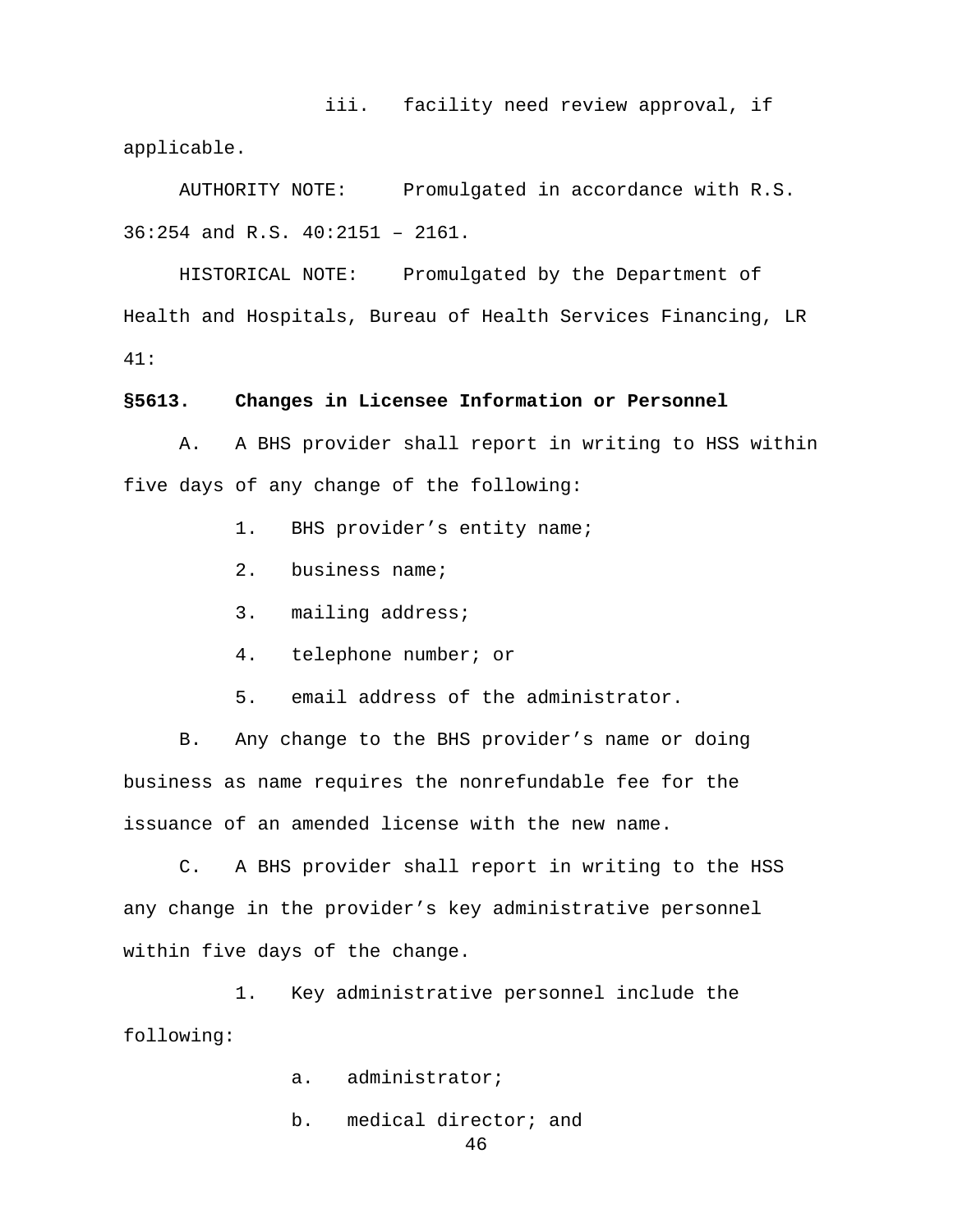c. clinical supervisor.

2. The BHS provider's written notice to HSS shall include the individual's:

a. name;

b. hire date; and

c. qualifications.

D. Change of Ownerships

1. A BHS provider shall report a change of ownership (CHOW) in writing to HSS within five days following the change. The new owner shall submit the following:

a. the legal CHOW document;

b. all documents required for a new license;

and

c. the applicable nonrefundable licensing fee.

2. A BHS provider that is under license revocation, provisional licensure or denial of license renewal may not undergo a CHOW.

3. If there are any outstanding fees, fines or monies owed to the department by the existing licensed entity, the CHOW will be suspended until payment of all outstanding amounts.

4. Once all application requirements are completed and approved by the department, a new license may be issued to the new owner.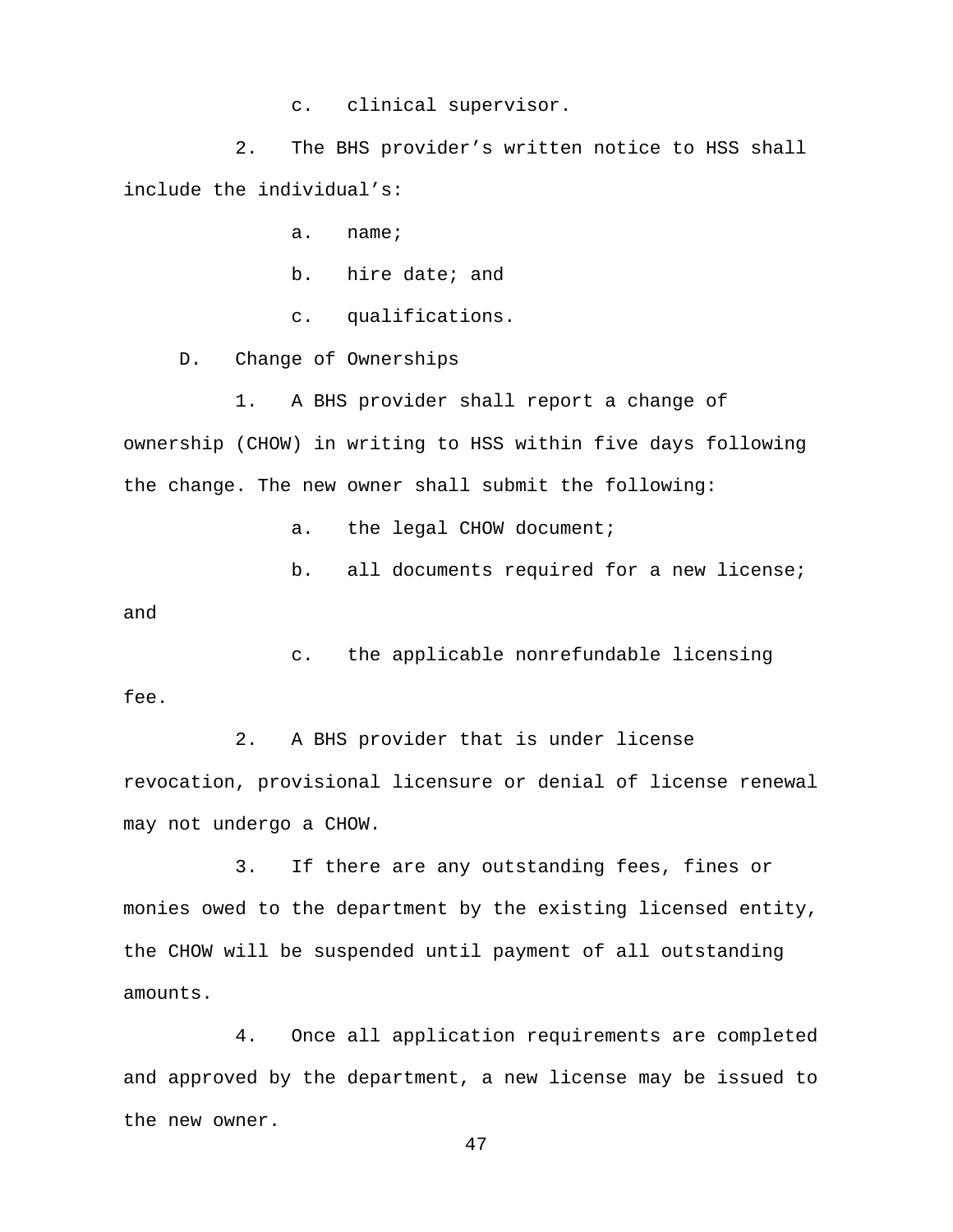E. Change in Geographic Location

1. A BHS provider that seeks to change its geographic location shall submit:

a. written notice to HSS of its intent to relocate;

b. a plan review request, if applicable;

c. a new license application;

d. the nonrefundable license fee; and

e. other applicable licensing requirements.

2. In order to receive approval for the change of geographic location, the BHS provider shall have:

a. plan review approval, if required;

b. approval from the OSFM and the OPH recommendation for licensure of the new geographic location;

c. an approved license application packet;

d. compliance with other applicable licensing requirements; and

e. an on-site licensing survey prior to relocation of the provider;

3. Upon approval of the requirements for a change in geographic location, the department may issue a new license to the BHS provider.

F. Any request for a duplicate license shall be accompanied by the required fee.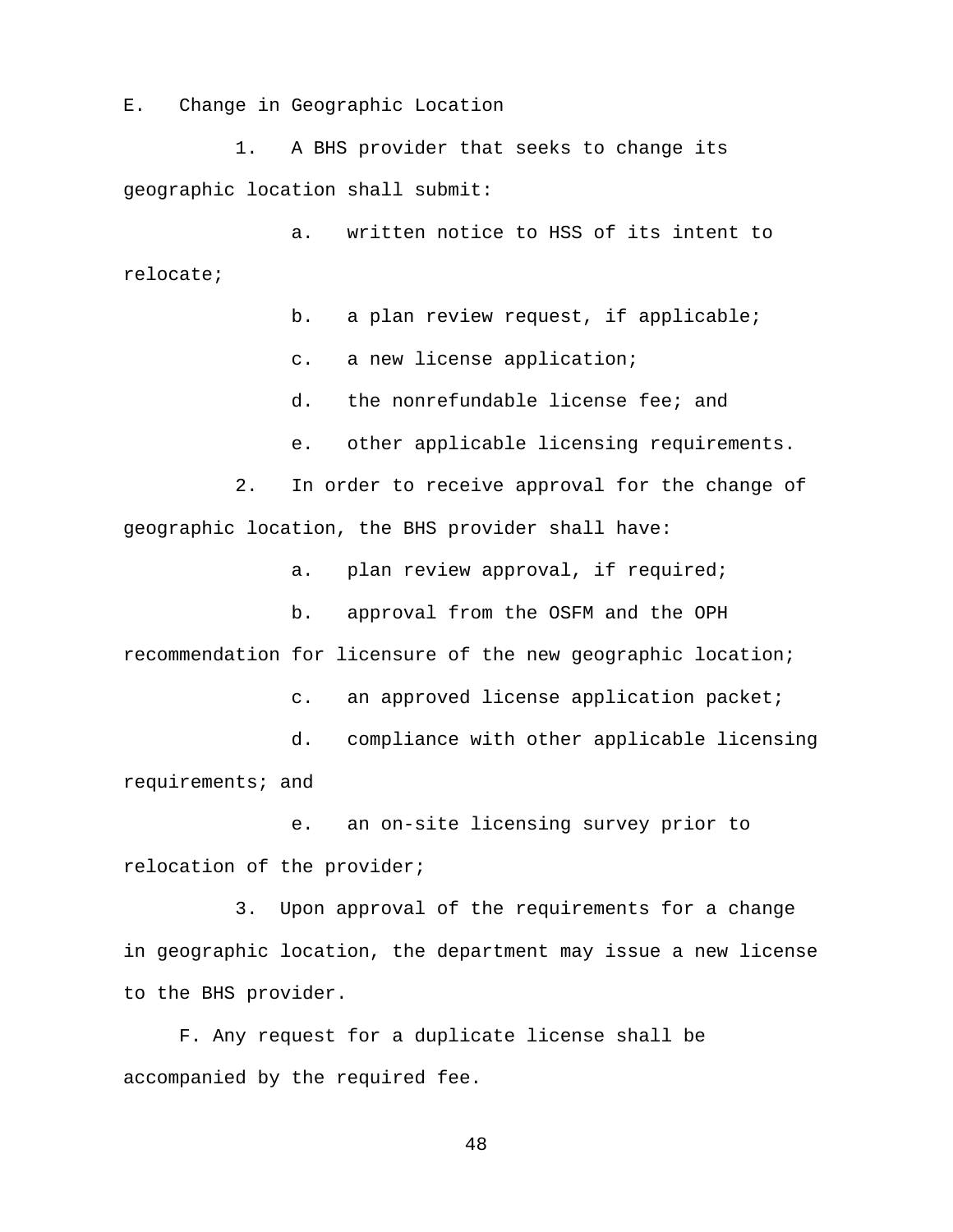AUTHORITY NOTE: Promulgated in accordance with R.S. 36:254 and R.S. 40:2151 – 2161.

HISTORICAL NOTE: Promulgated by the Department of Health and Hospitals, Bureau of Health Services Financing, LR 41:

### **§5615. Renewal of License**

A. A BHS provider license shall expire on the expiration date listed on the license, unless timely renewed by the BHS provider.

B. To renew a license, the BHS provider shall submit a completed license renewal application packet to the department at least 30 days prior to the expiration of the current license. The license renewal application packet shall include:

1. the license renewal application;

2. a current OSFM report;

3. a current OPH inspection report;

4. the non-refundable license renewal fee as established by statute;

5. except for governmental entities, proof of financial viability;

6. payment of any outstanding fees, fines or monies owed to the department; and

7. any other documentation required by the department.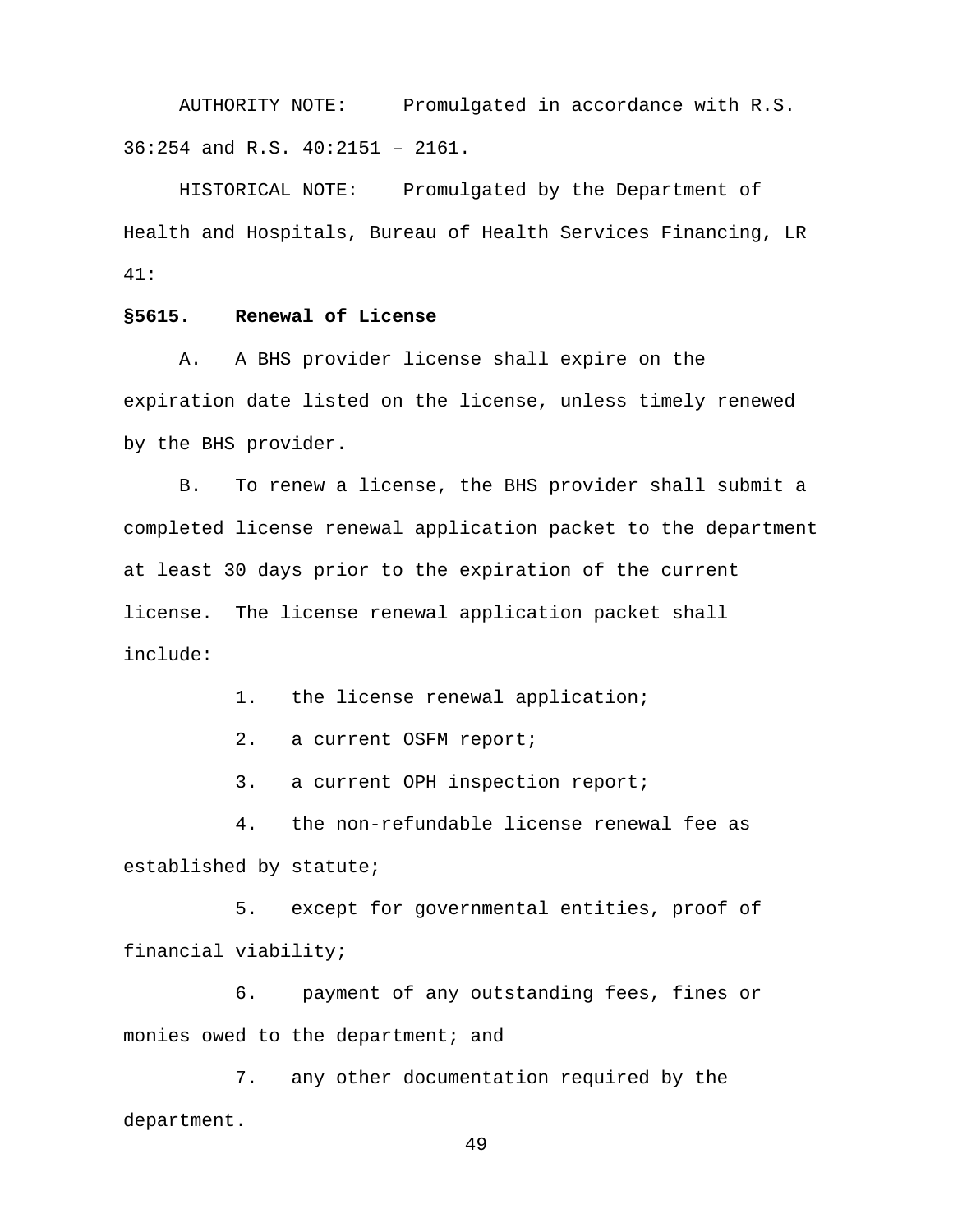C. The department may perform an on-site survey and inspection of the provider upon renewal.

D. Failure to submit a completed license renewal application packet prior to the expiration of the current license may result in the voluntary non-renewal of the BHS provider license upon the license expiration.

E. The renewal of a license does not affect any sanction, civil monetary penalty or other action imposed by the department against the provider.

F. If a licensed BHS provider has been issued a notice of license revocation or suspension, and the provider's license is due for annual renewal, the department shall deny the license renewal application and shall not issue a renewal license.

G. Voluntary Non-Renewal of a License.

1. If a provider fails to timely renew its license, the license:

a. expires on the license's expiration date; and

b. is considered a non-renewal and voluntarily surrendered.

2. There is no right to an administrative reconsideration or appeal for a voluntary surrender or nonrenewal of the license.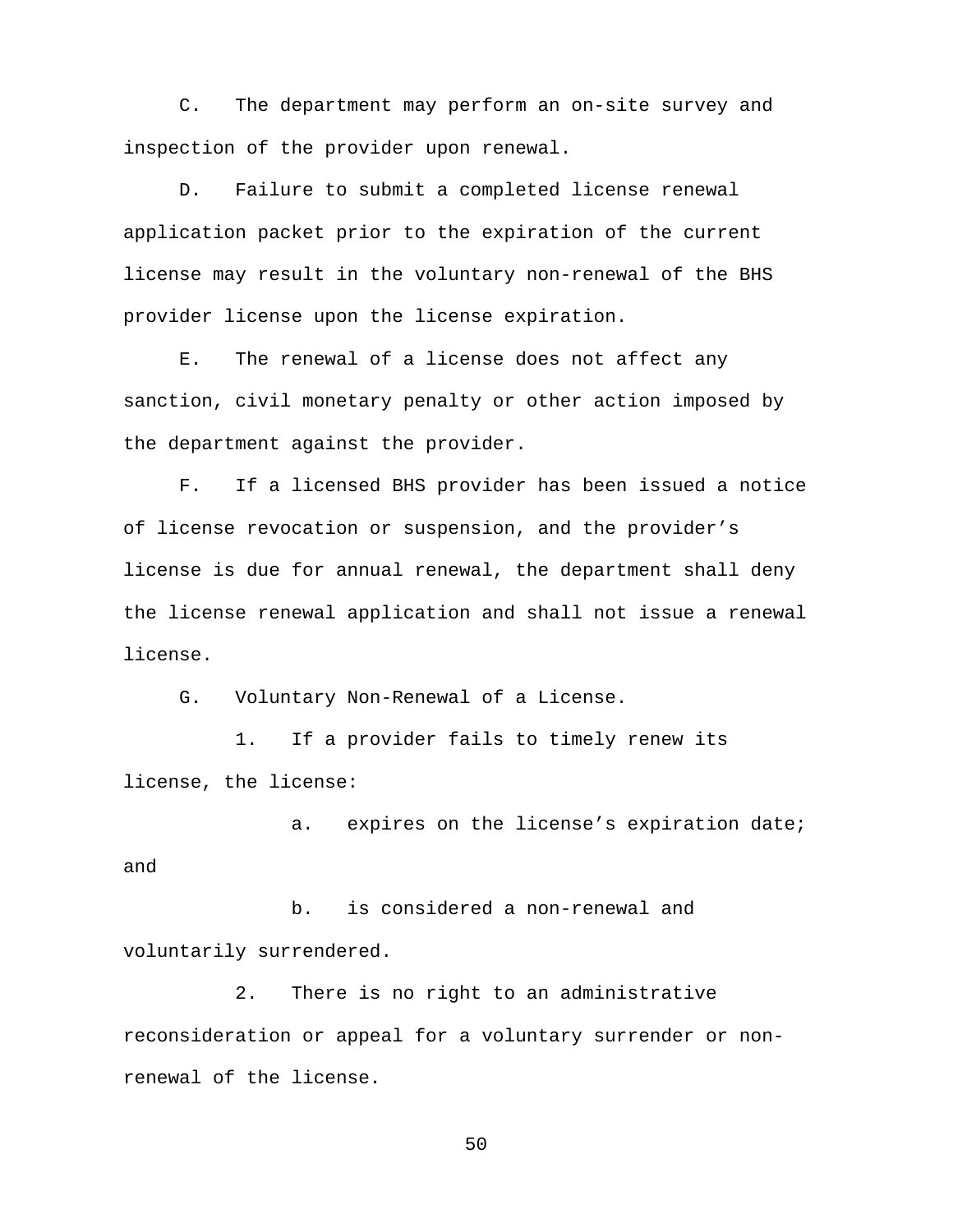3. If a provider fails to timely renew its license, the provider shall immediately cease providing services. If the provider is actively treating clients, the provider shall:

a. within two days of voluntary non-renewal, provide written notice to HSS of the number of clients receiving treatment;

b. within two days of voluntary non-renewal, provide written notice to each active client's prescribing physician and to every client, or, if applicable, the client's parent or legal guardian, of the following:

> i. voluntary non-renewal of license; ii. date of closure; and iii. plans for the transition of the

client;

c. discharge and transition each client in accordance with this Chapter within 15 days of the license's expiration date; and

d. provide written notice to HSS of the location where client and personnel records will be stored and the name, address and telephone number of the person responsible for the records.

AUTHORITY NOTE: Promulgated in accordance with R.S. 36:254 and R.S. 40:2151 – 2161.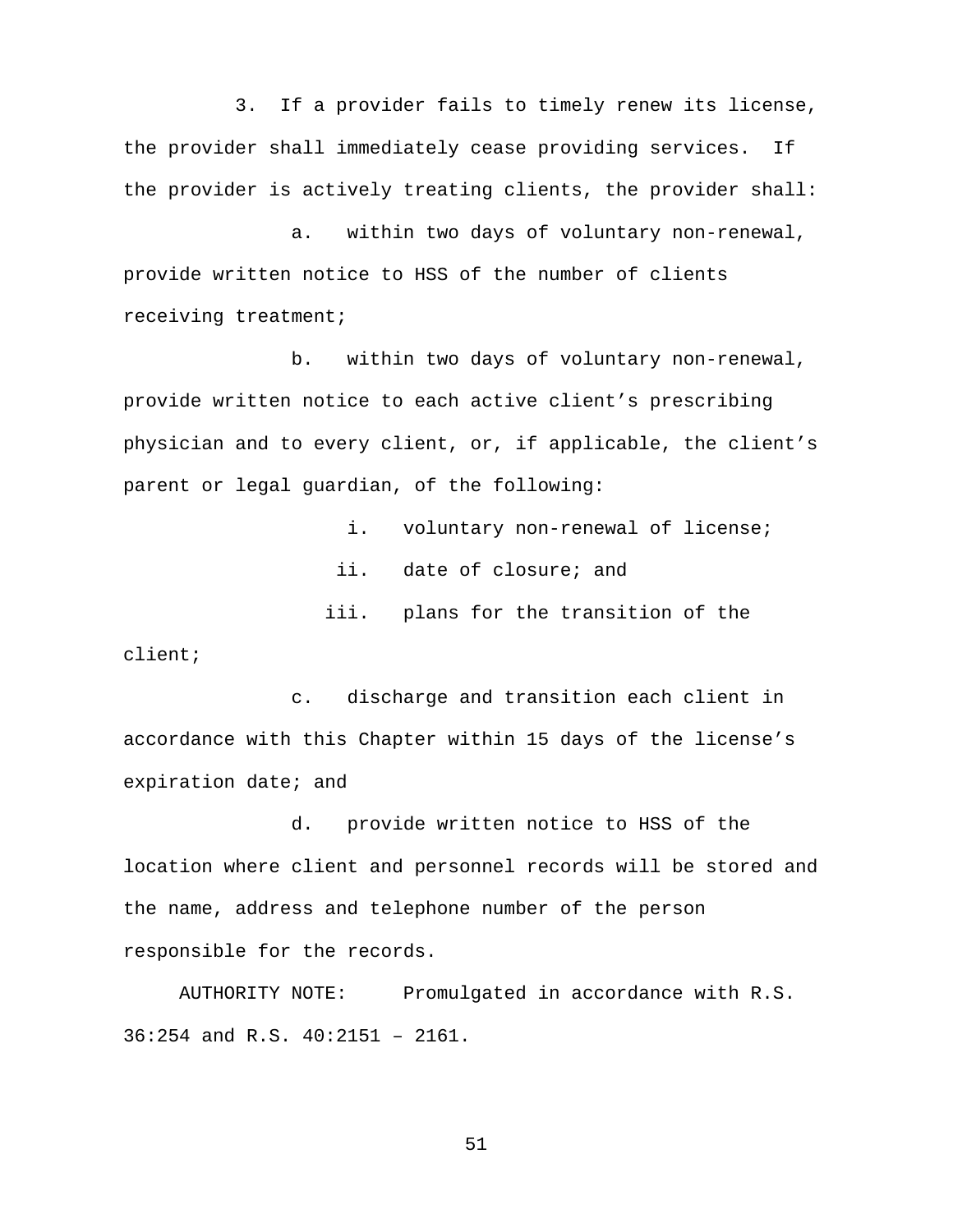HISTORICAL NOTE: Promulgated by the Department of Health and Hospitals, Bureau of Health Services Financing, LR 41:

### **§5617. Deemed Status**

A. A licensed BHS provider may request deemed status once it becomes accredited by the DHH authorized accreditation organization.

B. The department may approve the deemed status request and accept accreditation in lieu of an on-site licensing survey when the provider provides documentation to the department that shows:

1. the accreditation is current and was obtained through the DHH authorized accreditation organization;

2. all behavioral health services provided under the BHS provider license are accredited; and

3. the accrediting organization's findings.

C. If deemed status is approved, accreditation will be accepted as evidence of satisfactory compliance with this Chapter in lieu of conducting a licensing survey.

D. To maintain deemed status, the provider shall submit a copy of current accreditation documentation with its annual license renewal application.

E. The department may rescind deemed status and conduct a licensing survey for the following: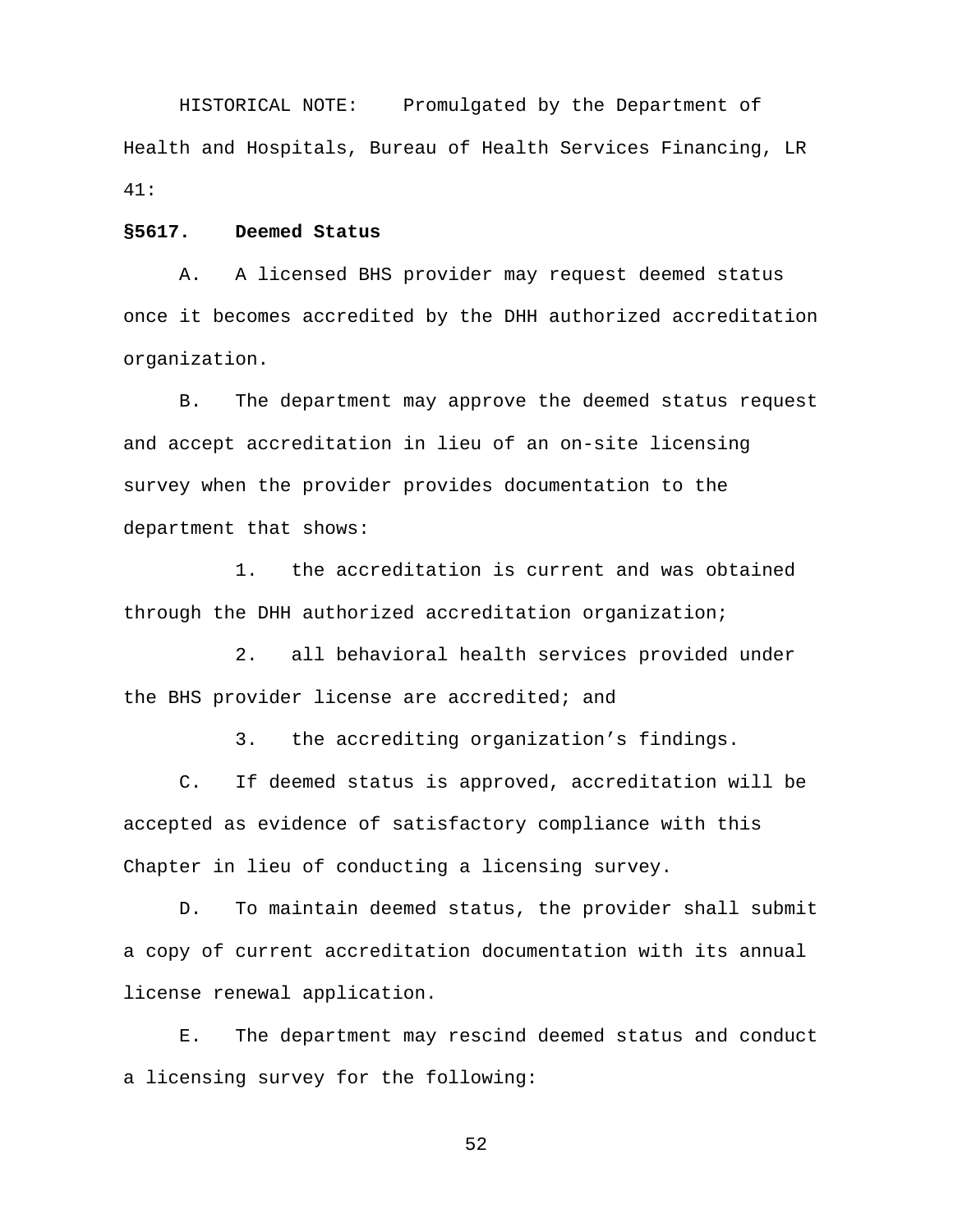1. any valid complaint within the preceding 12 months;

2. an addition of services;

3. a change of ownership;

4. issuance of a provisional license in the preceding 12-month period;

5. deficiencies identified in the preceding 12 month period that placed clients at risk for harm;

6. treatment or service resulting in death or serious injury; or

7. a change in geographic location.

F. The provider shall notify HSS upon change in accreditation status within two business days.

G. The department shall rescind deemed status when the provider loses its accreditation.

H. A BHS provider approved for deemed status is subject to and shall comply with all provisions of this Chapter.

AUTHORITY NOTE: Promulgated in accordance with R.S. 36:254 and R.S. 40:2151 – 2161.

HISTORICAL NOTE: Promulgated by the Department of Health and Hospitals, Bureau of Health Services Financing, LR 41:

# **§5619. Licensing Surveys**

A. The department may conduct periodic licensing surveys and other surveys as deemed necessary to ensure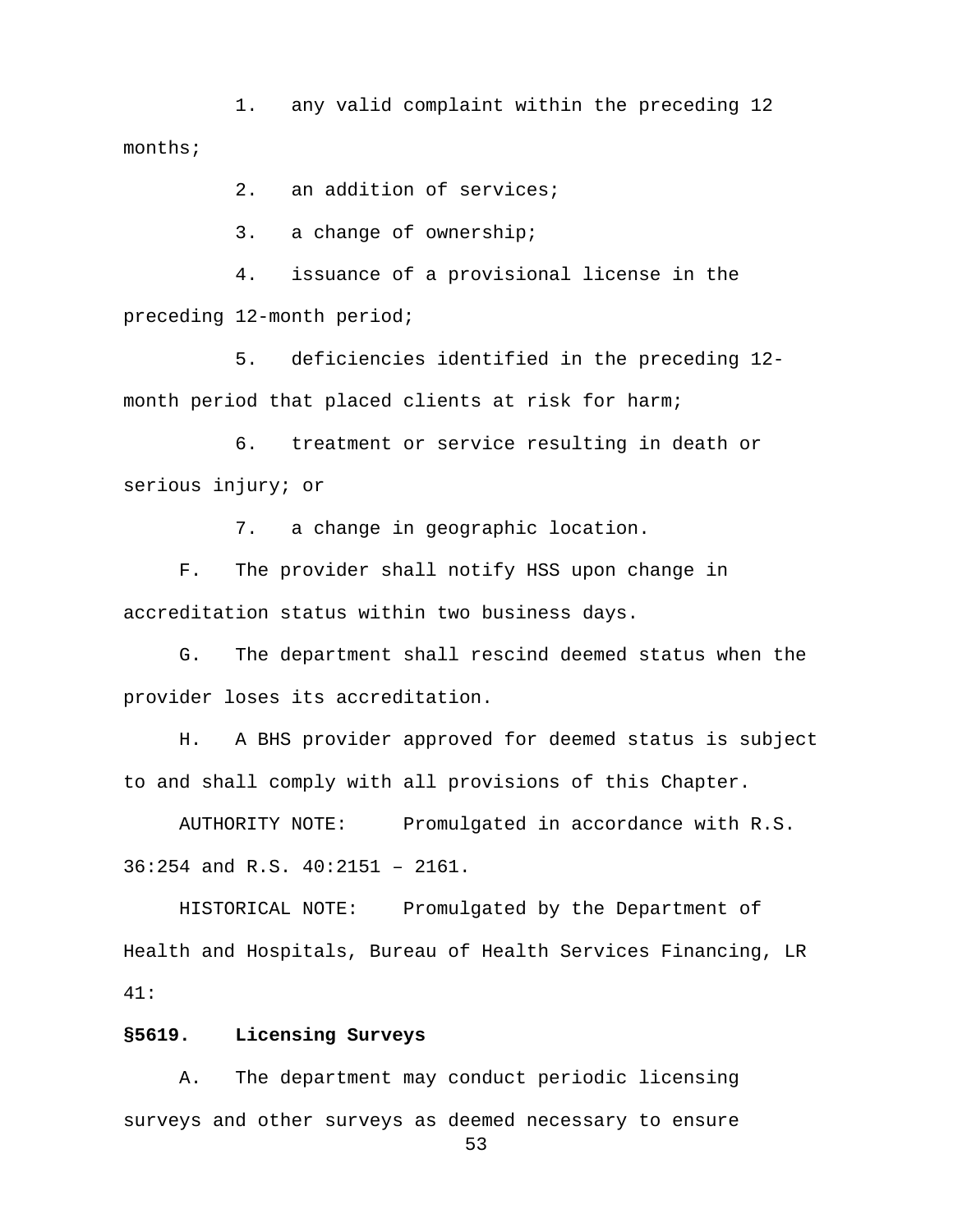compliance with all laws, rules and regulations governing behavioral health providers and to ensure client health, safety and welfare. These surveys may be conducted on-site or by administrative review and shall be unannounced.

B. If deficiencies are cited, the department may require the provider to submit an acceptable plan of correction.

C. The department may conduct a follow-up survey following any survey in which deficiencies were cited to ensure correction of the deficiencies.

AUTHORITY NOTE: Promulgated in accordance with R.S. 36:254 and R.S. 40:2151 – 2161.

HISTORICAL NOTE: Promulgated by the Department of Health and Hospitals, Bureau of Health Services Financing, LR 41:

## **§5621. Complaint Investigations**

A. Pursuant to R.S. 40:2009.13 et seq., the department may conduct unannounced complaint investigations on all behavioral health providers, including those with deemed status.

B. The department shall issue a statement of deficiencies to the provider if deficient practice is cited as a result of the complaint investigation.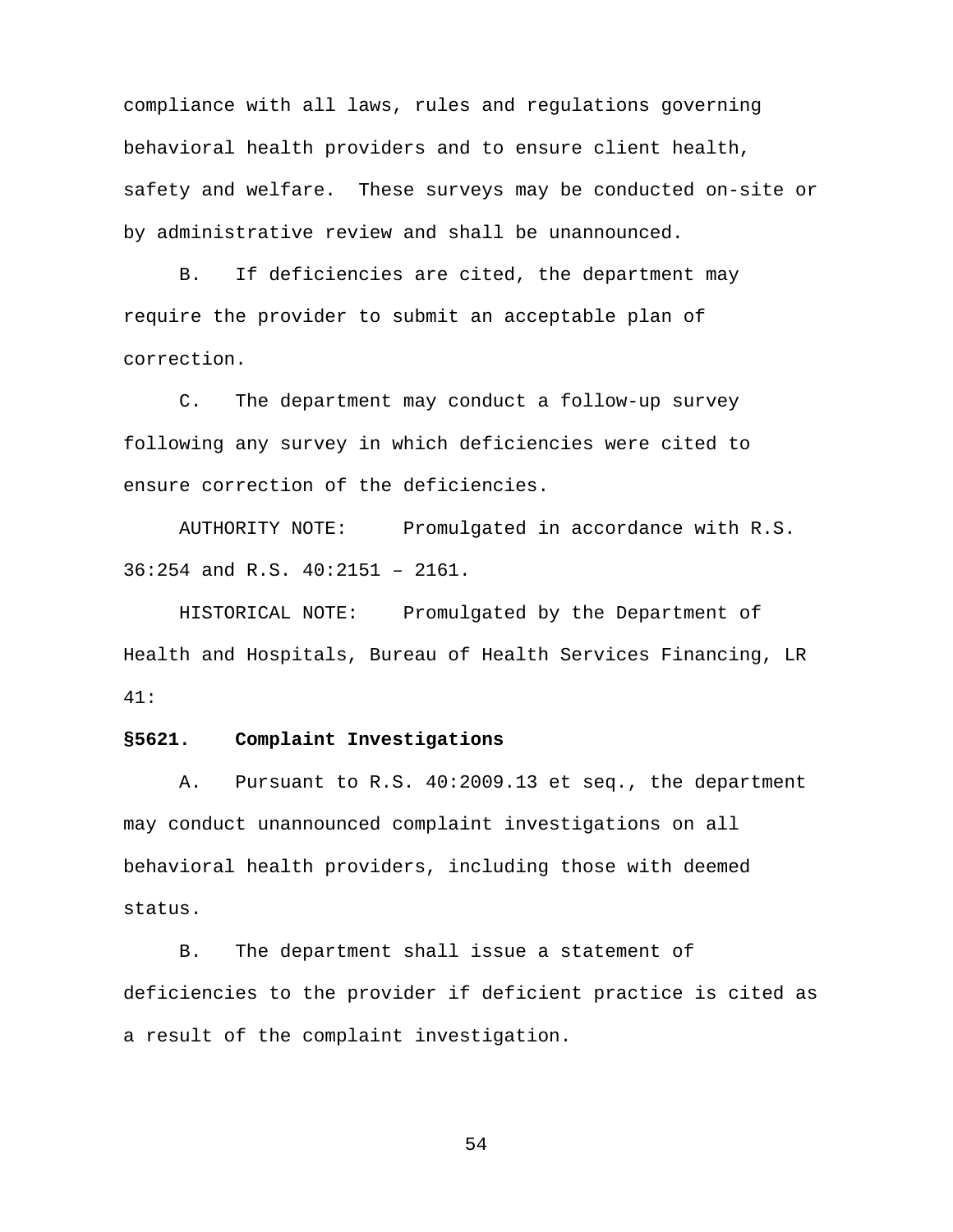C. Upon issuance of a statement of deficiencies, the department may require the provider to submit an acceptable plan of correction.

 D. The department may conduct a follow-up survey following a complaint investigation in which deficiencies were cited to ensure correction of the deficient practices.

 E. Informal Reconsiderations of Complaint Investigations

1. A provider that is cited with deficiencies found during a complaint investigation has the right to request an informal reconsideration of the deficiencies. The provider's written request for an informal reconsideration must be received by HSS within 10 calendar days of the provider's receipt of the statement of deficiencies and must identify each disputed deficiency or deficiencies and the reason for the dispute that demonstrates the findings were cited in error.

2. An informal reconsideration for a complaint investigation shall be conducted by HSS as a desk review.

3. Correction of the violation or deficiency shall not be the basis for the reconsideration.

4. The provider shall be notified in writing of the results of the informal reconsideration.

5. Except for the right to an administrative appeal provided in R.S. 40:2009.16(A), the informal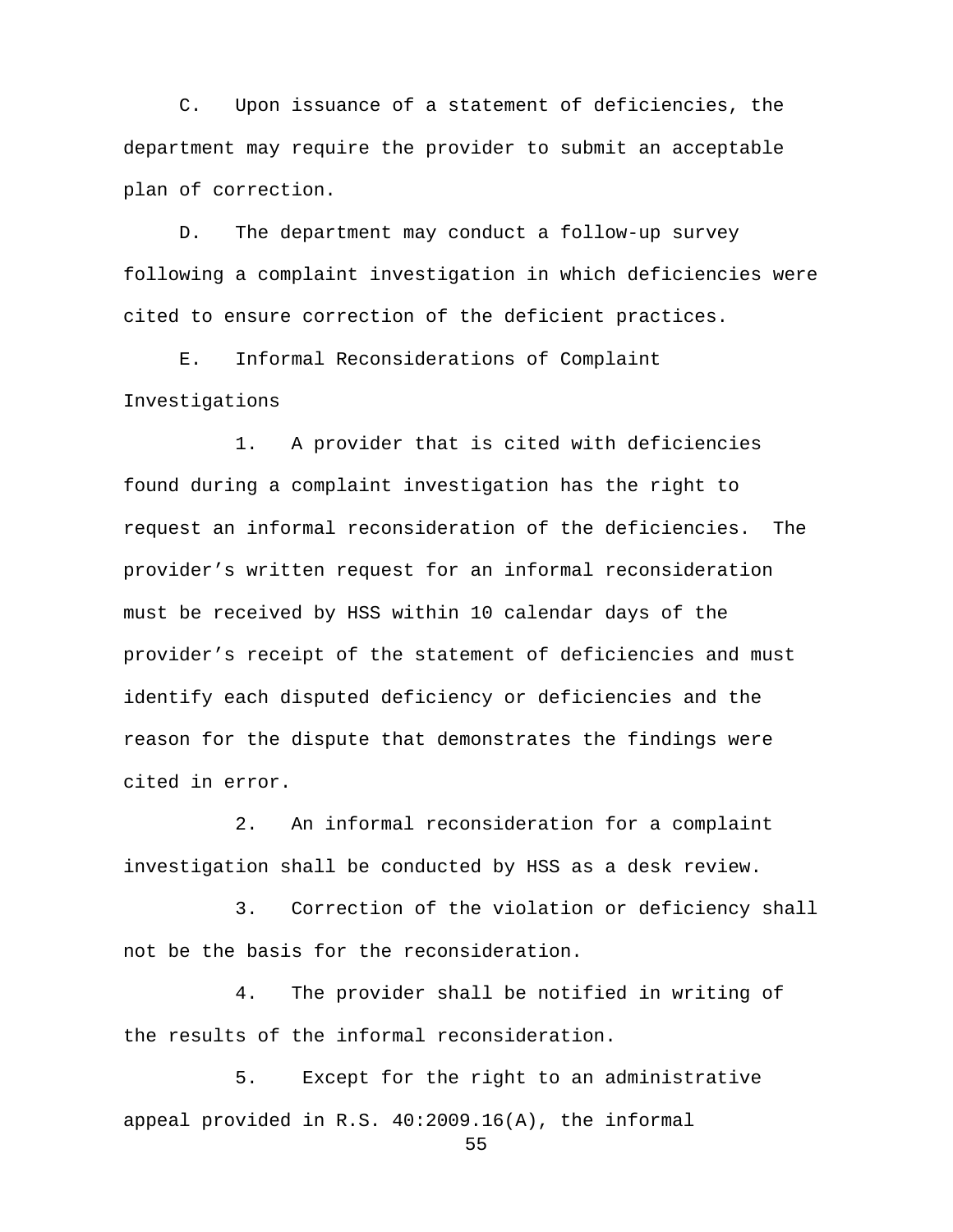reconsideration shall constitute final action by the department regarding the complaint investigation, and there shall be no further right to an administrative appeal.

AUTHORITY NOTE: Promulgated in accordance with R.S. 36:254 and R.S. 40:2151 – 2161.

HISTORICAL NOTE: Promulgated by the Department of Health and Hospitals, Bureau of Health Services Financing, LR 41:

### **§5623. Statement of Deficiencies**

A. The BHS provider shall post the following statements of deficiencies issued by the department in a readily accessible place on the licensed premises:

1. the most recent annual survey statement of deficiencies; and

2. each of the complaint survey statements of deficiencies, including the plans of correction, issued after the most recent annual survey.

B. The BHS provider shall make its statements of deficiencies available to the public 30 days after the provider submits an acceptable plan of correction of the deficiencies or 90 days after the statement of deficiencies is issued to the provider, whichever occurs first.

C. Informal Dispute Resolution

1. Unless otherwise provided in statute or in this Chapter, a BHS provider has the right to an informal dispute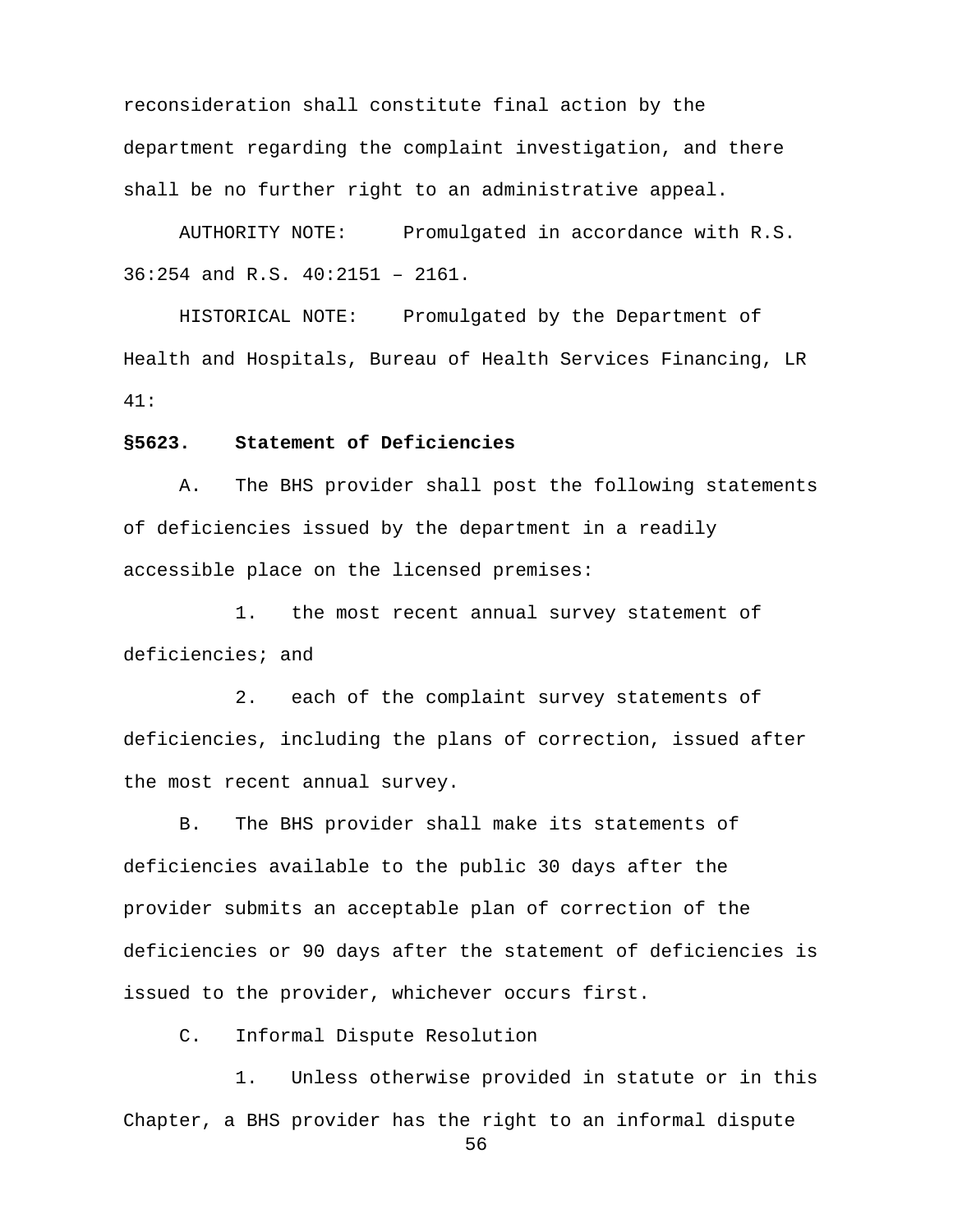resolution (IDR) of any deficiencies cited as a result of a survey.

2. Correction of the violation, noncompliance or deficiency shall not be the basis for the IDR.

3. The BHS provider's written request for IDR must be received by HSS within 10 calendar days of the provider's receipt of the statement of deficiencies and must identify each disputed deficiency or deficiencies and the reason for the dispute that demonstrates the findings were cited in error.

4. If a timely request for an IDR is received, the department shall schedule and conduct the IDR.

5. HSS shall notify the provider in writing of the results of the IDR.

6. Except as provided for complaint surveys and as provided in this Chapter:

a. the IDR decision is the final administrative decision regarding the deficiencies; and

b. there is no right to an administrative appeal of such deficiencies.

AUTHORITY NOTE: Promulgated in accordance with R.S. 36:254 and R.S. 40:2151 – 2161.

HISTORICAL NOTE: Promulgated by the Department of Health and Hospitals, Bureau of Health Services Financing, LR 41: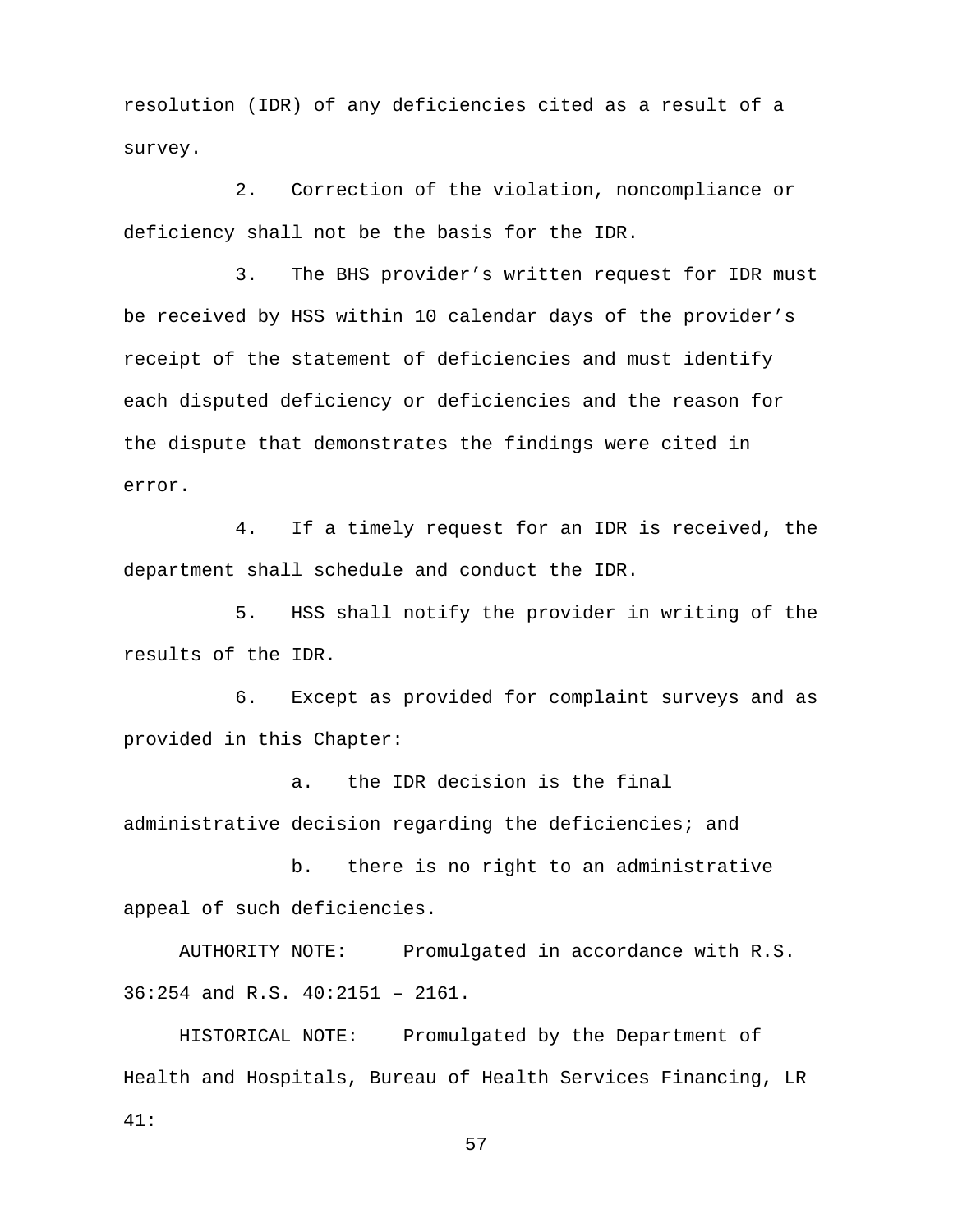### **§5625. Cessation of Business**

A. Except as provided in §5677 of these licensing regulations, a license shall be immediately null and void if a BHS provider ceases to operate.

B. A cessation of business is deemed to be effective the date on which the BHS provider stopped offering or providing services to the community.

C. Upon the cessation of business, the BHS provider shall immediately return the original license to the department.

D. Cessation of business is deemed to be a voluntary action on the part of the provider. The BHS provider does not have a right to appeal a cessation of business.

E. Prior to the effective date of the closure or cessation of business, the BHS provider shall:

1. give 30 days advance written notice to:

a. HSS;

b. the prescribing physician; and

c. the client, legal guardian or legal

representative, if applicable, of each client; and

2. provide for an orderly discharge and transition of all of the clients in accordance with the provisions of

this Chapter.

F. In addition to the advance notice of voluntary closure, the BHS provider shall submit a written plan for the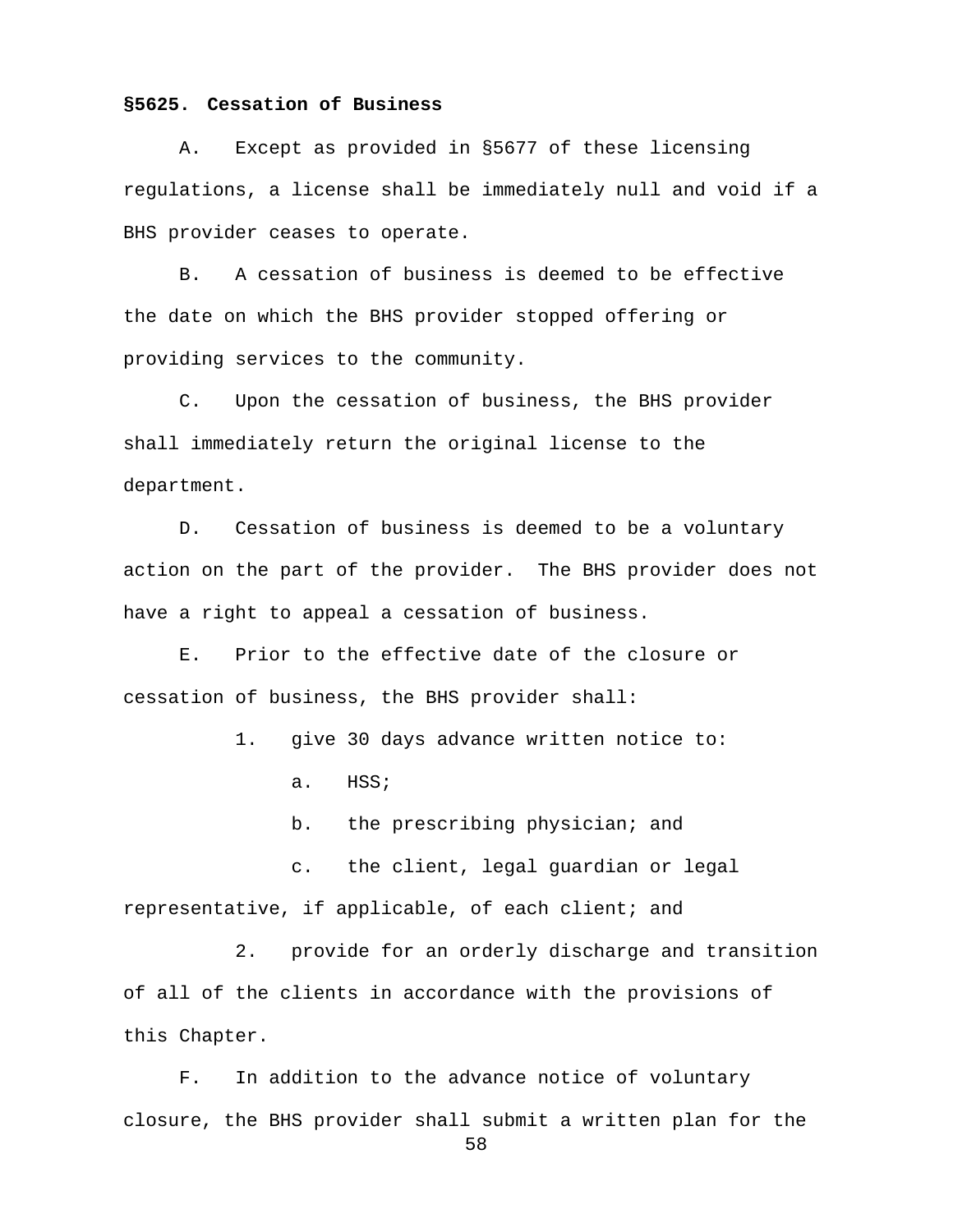disposition of client medical records for approval by the department. The plan shall include the following:

1. the effective date of the voluntary closure;

2. provisions that comply with federal and state laws on storage, maintenance, access, and confidentiality of the closed provider's clients' medical records;

3. an appointed custodian(s) who shall provide the following:

a. access to records and copies of records to the client or authorized representative, upon presentation of proper authorization(s); and

b. physical and environmental security that protects the records against fire, water, intrusion, unauthorized access, loss and destruction; and

4. public notice regarding access to records, in the newspaper with the largest circulation in close proximity to the closing provider, at least 15 days prior to the effective date of closure.

G. If a BHS provider fails to follow these procedures, the owners, managers, officers, directors, and administrators may be prohibited from opening, managing, directing, operating, or owning a BHS provider for a period of two years.

H. Once the BHS provider has ceased doing business, the BHS provider shall not provide services until the provider has obtained a new initial license.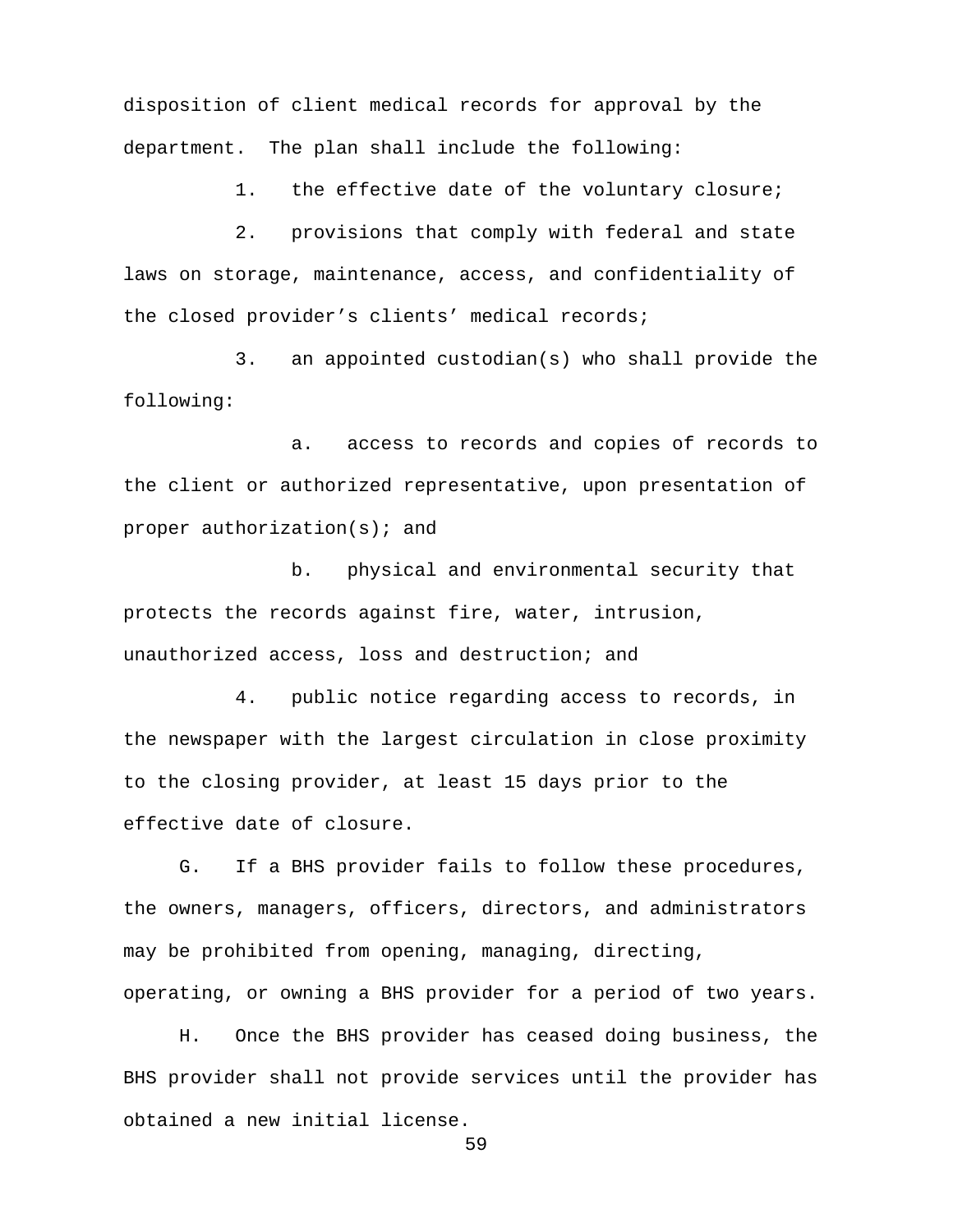AUTHORITY NOTE: Promulgated in accordance with R.S. 36:254 and R.S. 40:2151 – 2161.

HISTORICAL NOTE: Promulgated by the Department of Health and Hospitals, Bureau of Health Services Financing, LR 41:

### **§5627. Sanctions**

A. The department may issue sanctions for deficiencies and violations of law, rules and regulations that include:

1. civil fines;

2. license revocation or denial of license renewal; and

3. any sanctions allowed under state law or regulation.

B. The department may deny an application for an initial license or a license renewal, or may revoke a license in accordance with the Administrative Procedure Act.

C. The department may deny an initial license, revoke a license or deny a license renewal for any of the following reasons, including, but not limited to:

1. failure to be in compliance with the BHS licensing laws, rules and regulations;

2. failure to be in compliance with other required statutes, laws, ordinances, rules or requlations;

3. failure to comply with the terms and provisions of a settlement agreement or education letter;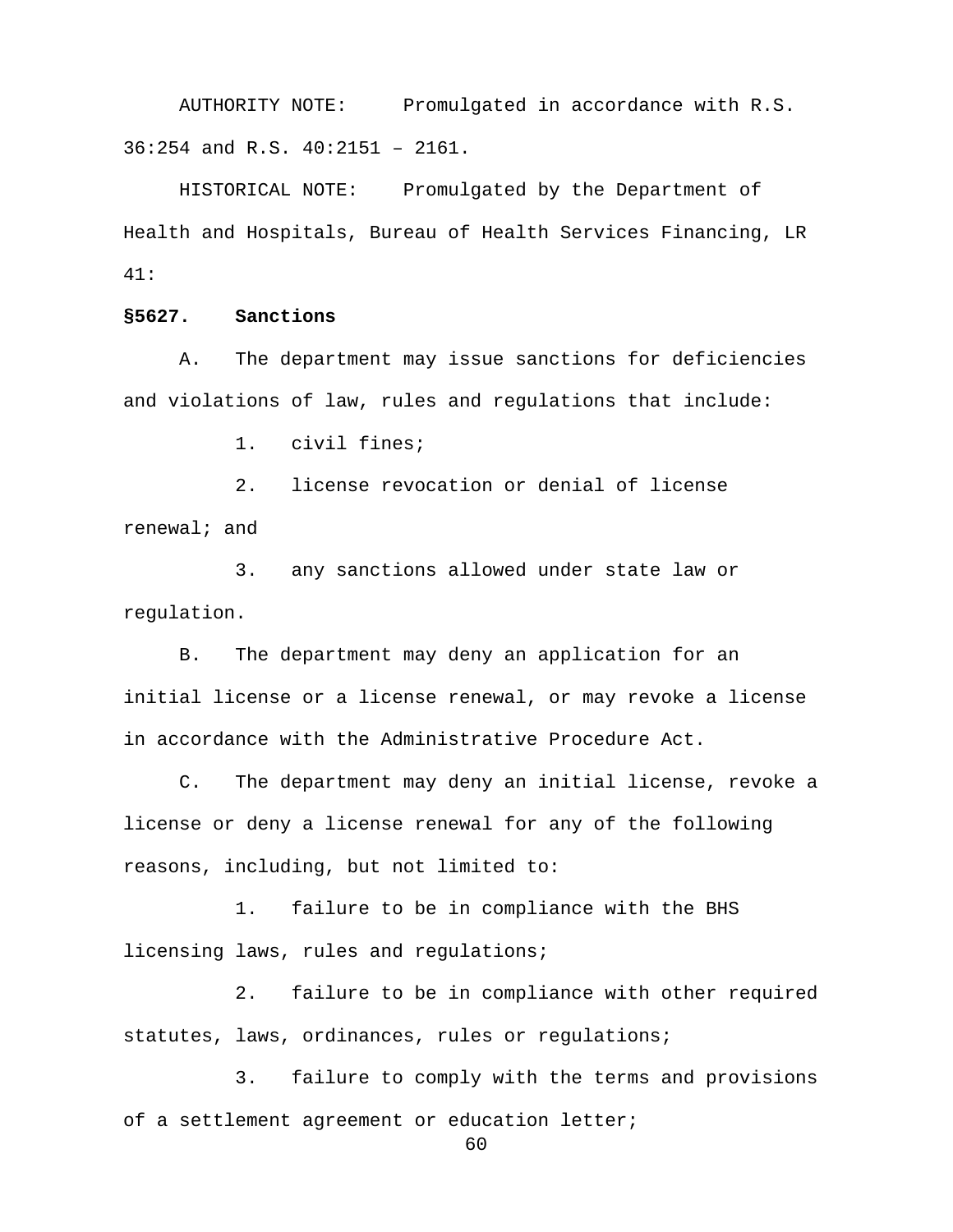4. cruelty or indifference to the welfare of the clients;

5. misappropriation or conversion of the property of the clients;

6. permitting, aiding or abetting the unlawful, illicit or unauthorized use of drugs or alcohol within the provider of a program;

7. documented information of past or present conduct or practices of BHS provider personnel which are detrimental to the welfare of the clients, including but not limited to illegal or criminal activities, or coercion;

8. failure to protect a client from a harmful act of an employee or other client including, but not limited to:

a. mental or physical abuse, neglect,

exploitation or extortion;

b. any action posing a threat to a client's health and safety;

c. coercion;

- d. threat or intimidation;
- e. harassment; or
- f. illegal or criminal activities;

9. failure to notify the proper authorities, as required by federal or state law or regulations, of all suspected cases of the acts outlined in paragraph C.8 above;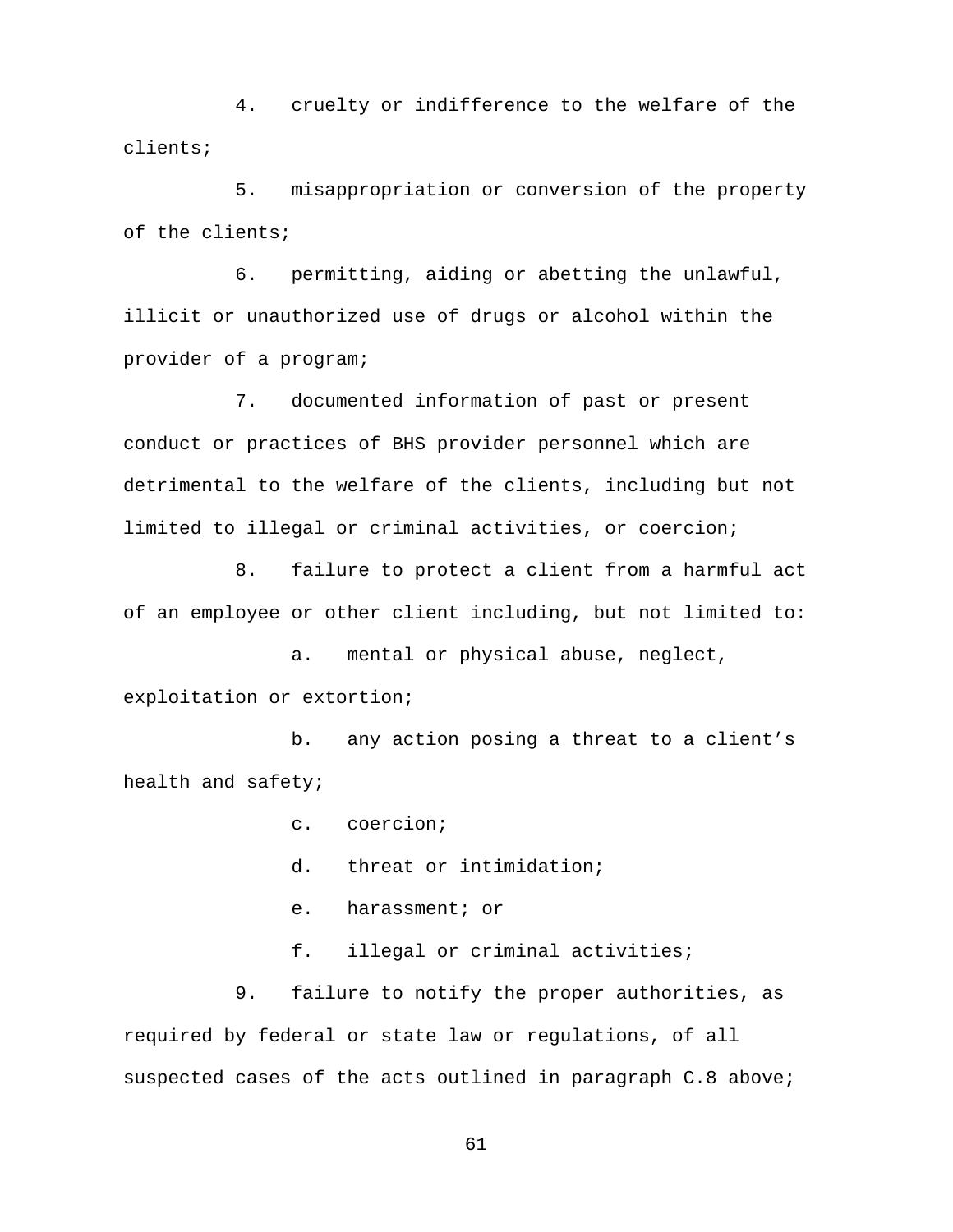10. knowingly making a false statement in any of the following areas, including but not limited to:

a. application for initial license or renewal of license;

b. data forms;

c. clinical records, client records or provider records;

d. matters under investigation by the department or authorized law enforcement agencies; or

e. information submitted for reimbursement from any payment source;

11. knowingly making a false statement or providing false, forged or altered information or documentation to DHH employees or to law enforcement agencies;

12. the use of false, fraudulent or misleading advertising; or

13. the BHS provider, an owner, officer, member, manager, administrator, medical director, managing employee, or clinical supervisor that has pled guilty or nolo contendere to a felony, or is convicted of a felony, as documented by a certified copy of the record of the court, related to:

a. violence, abuse or neglect against a person;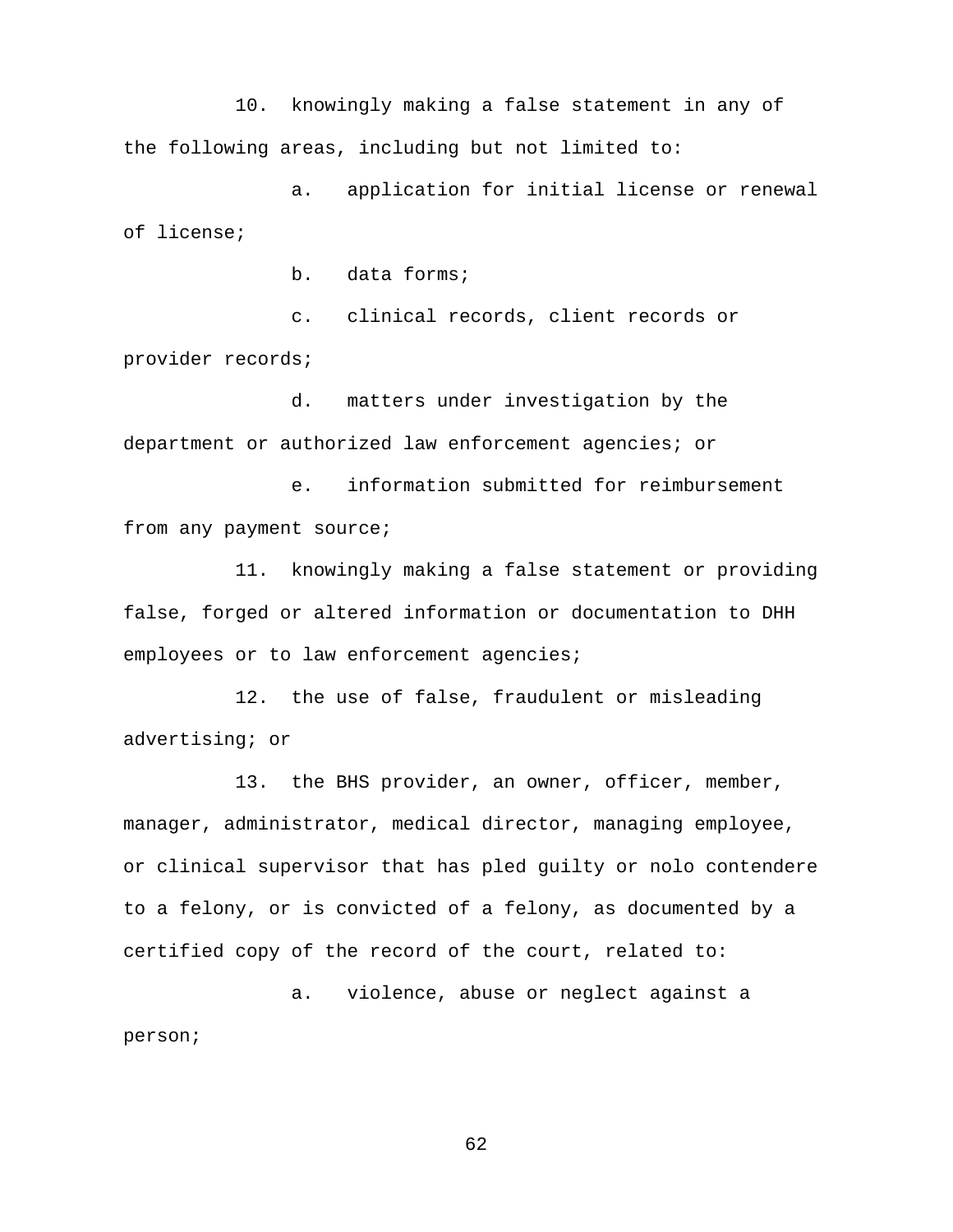b. sexual misconduct and/or any crimes that require the person to register pursuant to the Sex Offenders Registration Act;

c. cruelty, exploitation or the sexual battery of a juvenile or the infirmed;

d. the misappropriation of property belonging to another person;

e. a crime of violence;

 f. an alcohol or drug offense, unless the offender has:

 i. completed his/her sentence, including the terms of probation or parole, at least five years prior to the ownership of or working relationship with the provider; and

 ii. been sober per personal attestation for at least the last two years;

g. a firearm or deadly weapon;

h. Medicare or Medicaid fraud; or

i. fraud or misappropriation of federal or state funds;

14. failure to comply with all reporting requirements in a timely manner, as required by the department;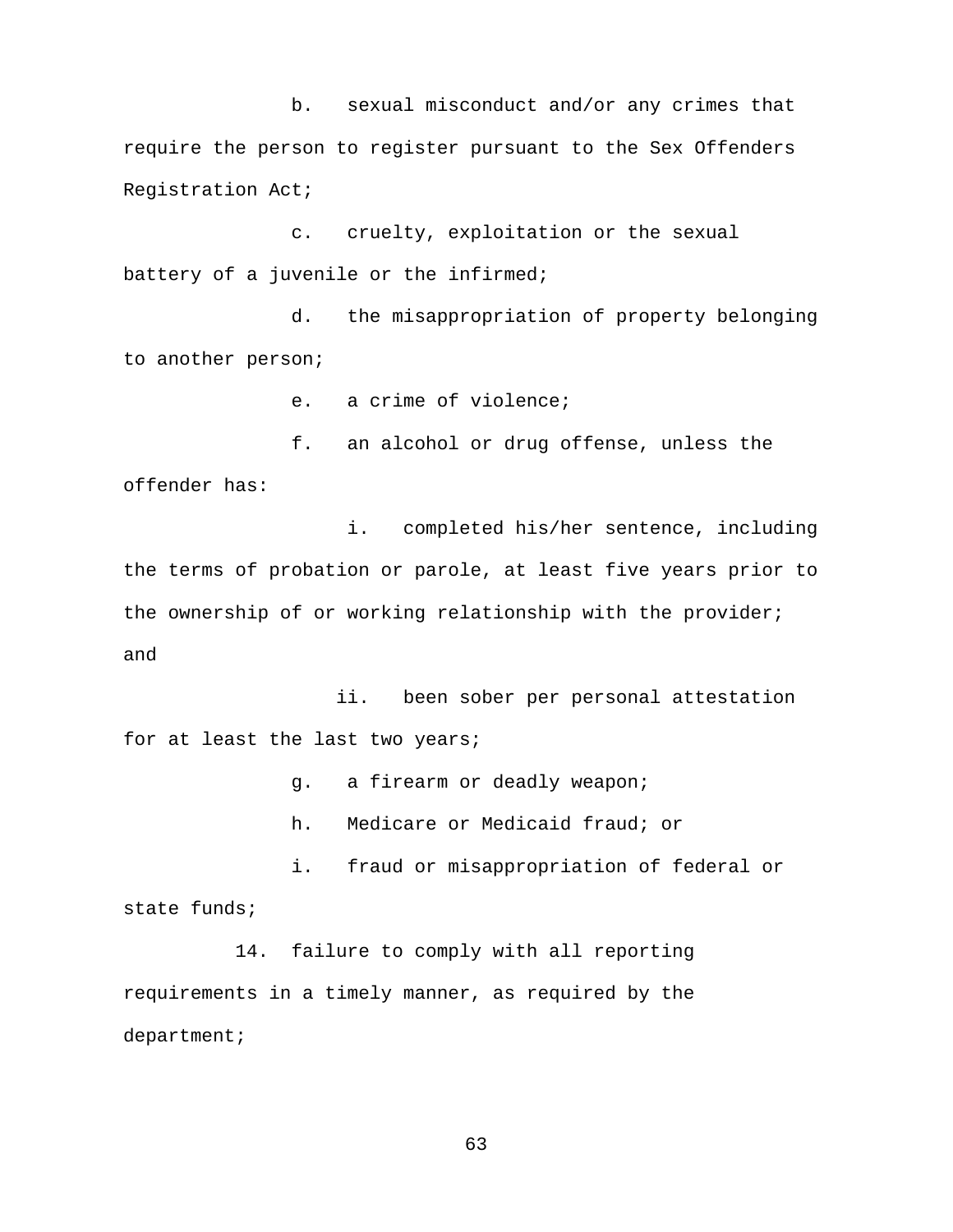15. failure to allow or refusal to allow the department to conduct an investigation or survey or to interview BHS provider staff or clients;

16. interference with the survey process, including but not limited to, harassment, intimidation, or threats against the survey staff;

17. failure to allow or refusal to allow access to BHS provider or client records by authorized departmental personnel;

18. bribery, harassment, intimidation or solicitation of any client designed to cause that client to use or retain the services of any particular BHS provider;

19. failure to repay an identified overpayment to the department or failure to enter into a payment agreement to repay such overpayment;

20. failure to timely pay outstanding fees, fines, sanctions or other debts owed to the department;

21. failure to maintain accreditation, if accreditation is a federal or state requirement for participation in the program; or

22. failure to uphold client rights that may have resulted or may result in harm, injury or death of a client.

D. Any owner, officer, member, manager, director or administrator of such BHS provider is prohibited from owning, managing, directing or operating another BHS provider for a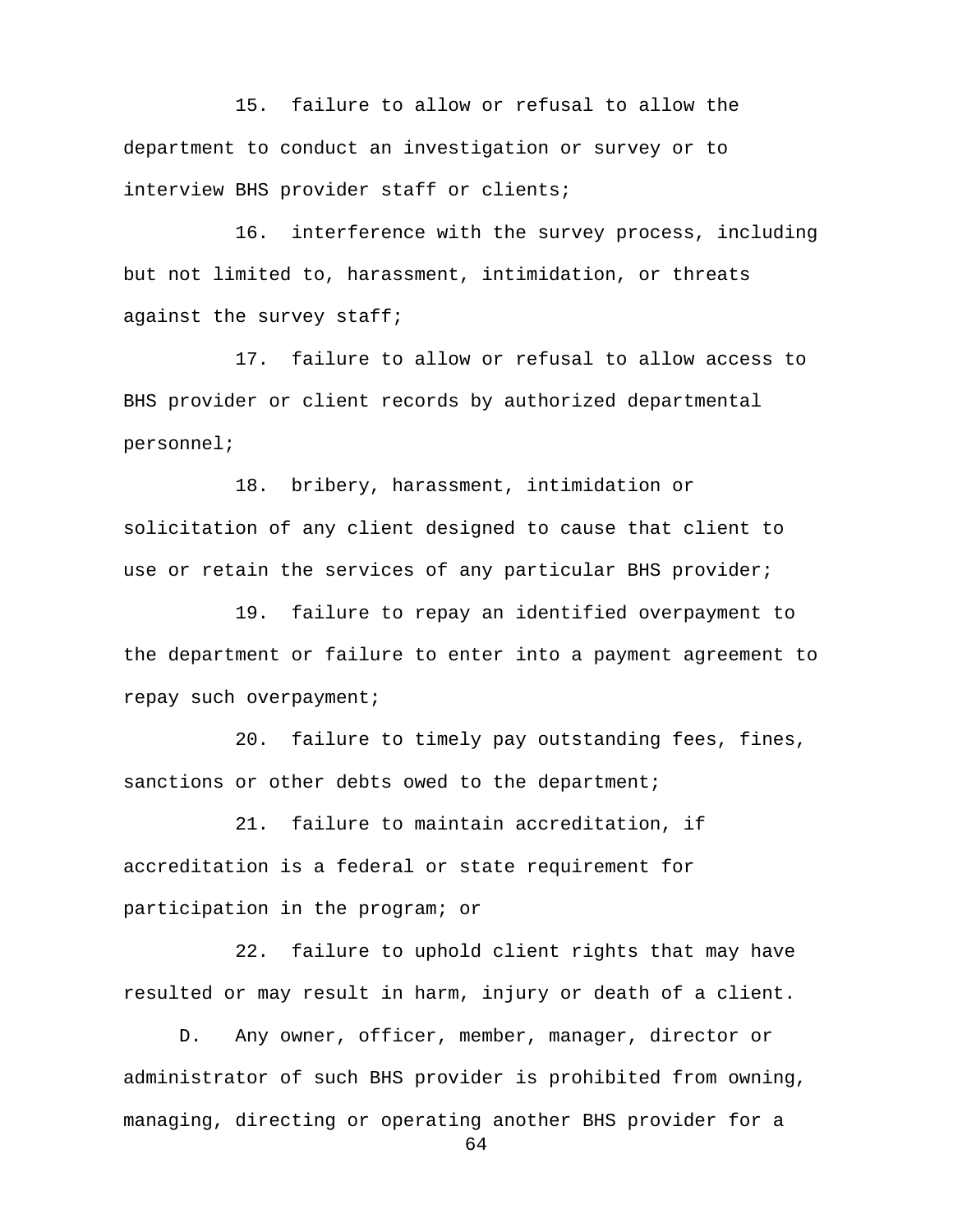period of two years from the date of the final disposition of any of the following:

1. license revocation;

2. denial of license renewal; or

3. the license is surrendered in lieu of adverse action.

E. If the secretary of the department determines that the health and safety of a client or the community may be at risk, the imposition of the license revocation or denial of license renewal may be immediate and may be enforced during the pendency of the administrative appeal. The department will provide written notification to the BHS provider if the imposition of the action will be immediate.

AUTHORITY NOTE: Promulgated in accordance with R.S. 36:254 and R.S. 40:2151 – 2161.

HISTORICAL NOTE: Promulgated by the Department of Health and Hospitals, Bureau of Health Services Financing, LR 41:

**§5629. Notice and Appeal of License Denial, License Revocation and Denial of License Renewal**

A. The department shall provide written notice to the provider of the following:

1. initial license denial;

- 2. license revocation; or
- 3. denial of license renewal.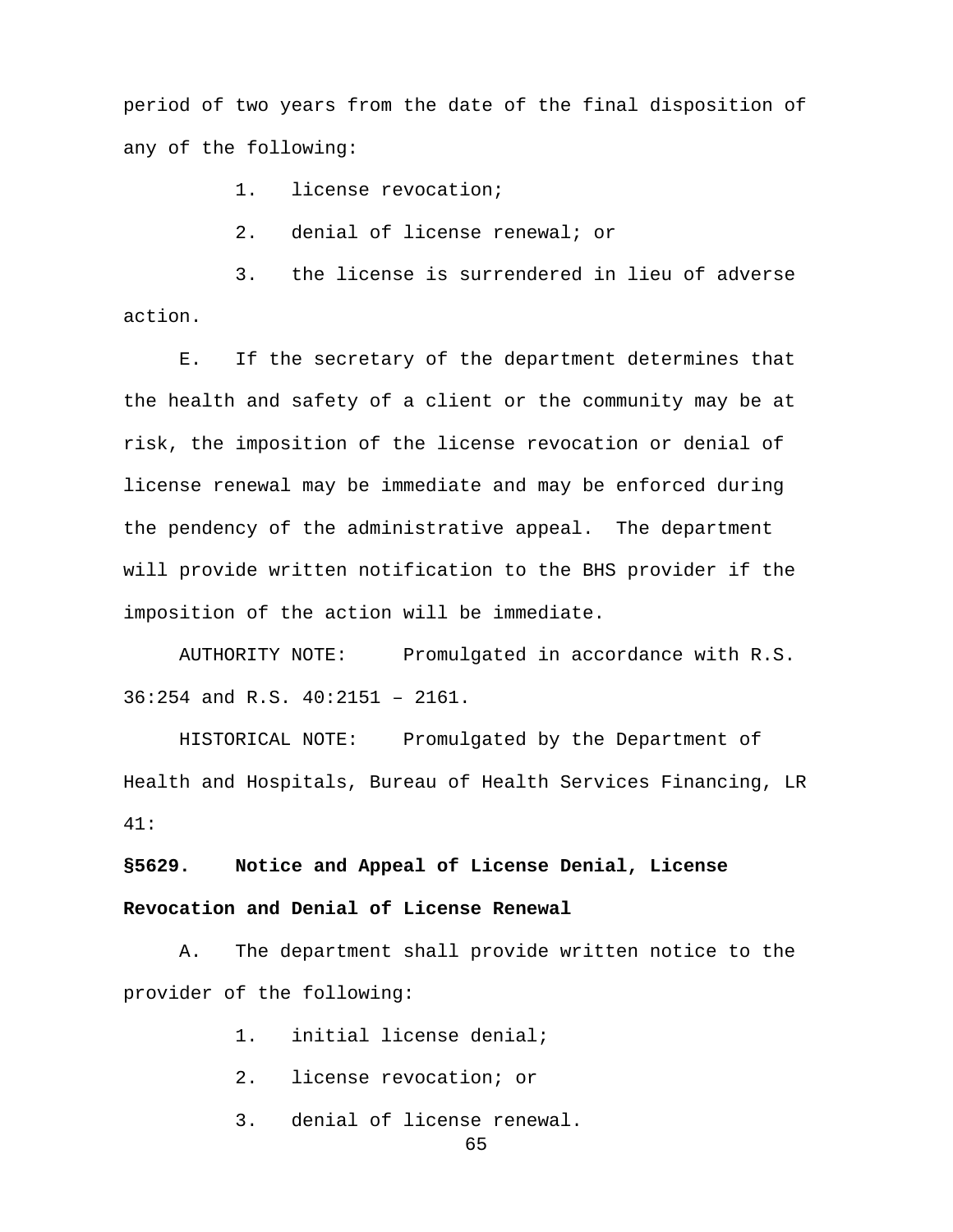B. The BHS provider has the right to an administrative reconsideration of the initial license denial, license revocation or denial of license renewal.

1. If the BHS provider chooses to request an administrative reconsideration, the request must:

a. be in writing addressed to HSS; b. be received by HSS within 15 calendar days of the BHS provider's receipt of the notice of the initial license denial, license revocation or denial of license renewal; and

c. include any documentation that demonstrates that the determination was made in error.

2. If a timely request for an administrative reconsideration is received, HSS shall provide the BHS provider with written notification of the date of the administrative reconsideration.

3. The HSS shall conduct the administrative reconsideration. The BHS provider may request to present an oral presentation and be represented by counsel.

4. The HSS shall not consider correction of a deficiency or violation as a basis for the reconsideration.

5. The BHS provider will be notified in writing of the results of the administrative reconsideration.

C. The administrative reconsideration process is not in lieu of the administrative appeals process.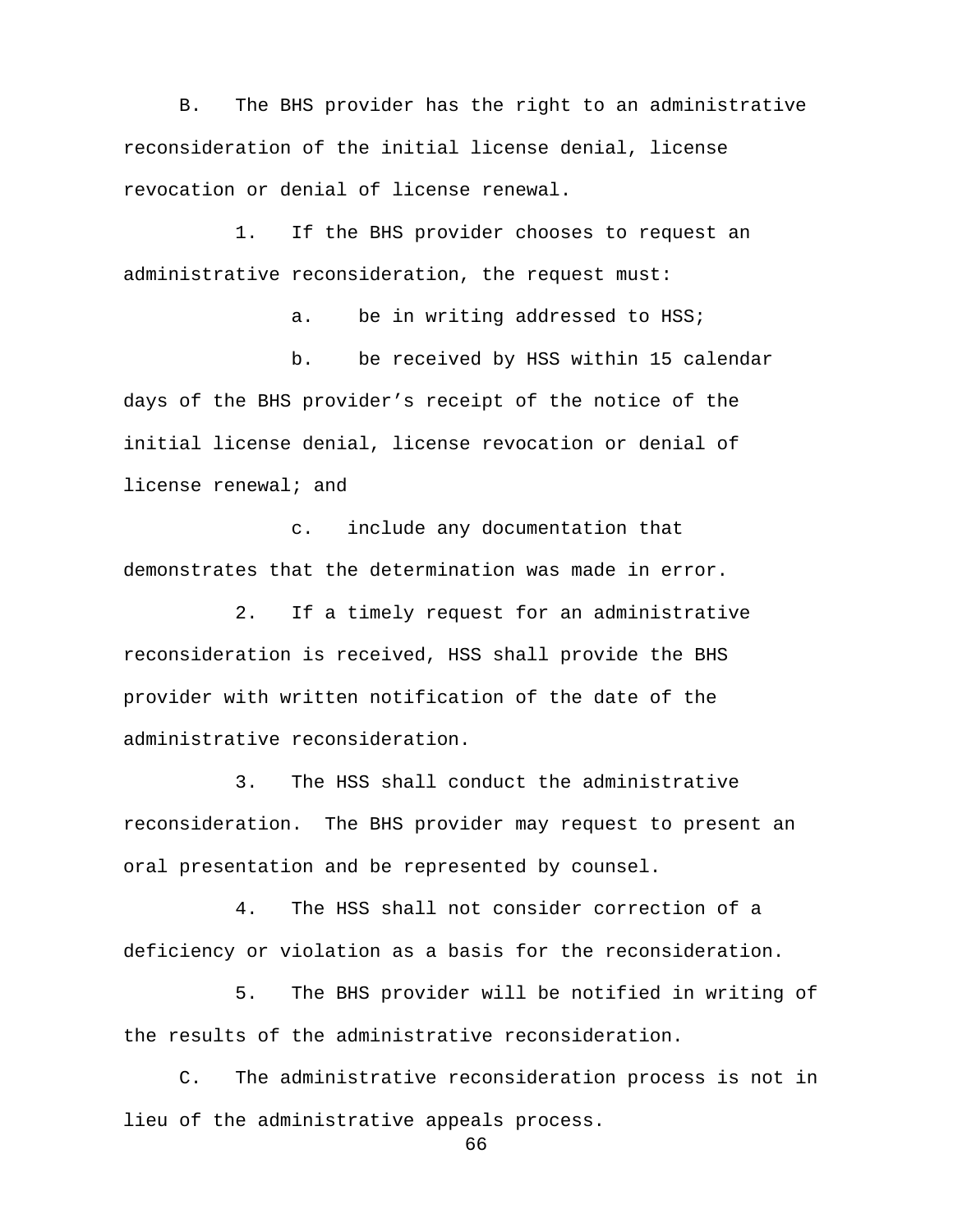D. The BHS provider has a right to an administrative appeal of the initial license denial, license revocation or denial of license renewal.

1. If the BHS provider chooses to request an administrative appeal, the request must be received:

a. by the DAL or its successor, within 30 days of the BHS provider's receipt of the results of the administrative reconsideration; or

b. within 30 days of the BHS provider's receipt of the notice of the initial license denial, revocation or denial of license renewal if the BHS provider chooses to forego its rights to an administrative reconsideration;

2. The provider's request for administrative appeal shall:

a. be in writing;

b. include any documentation that demonstrates that the determination was made in error; and

c. include the basis and specific reasons for the appeal.

3. The DAL shall not consider correction of a violation or a deficiency as a basis for the administrative appeal.

4. If a timely request for an administrative appeal is received by the DAL, the BHS provider shall be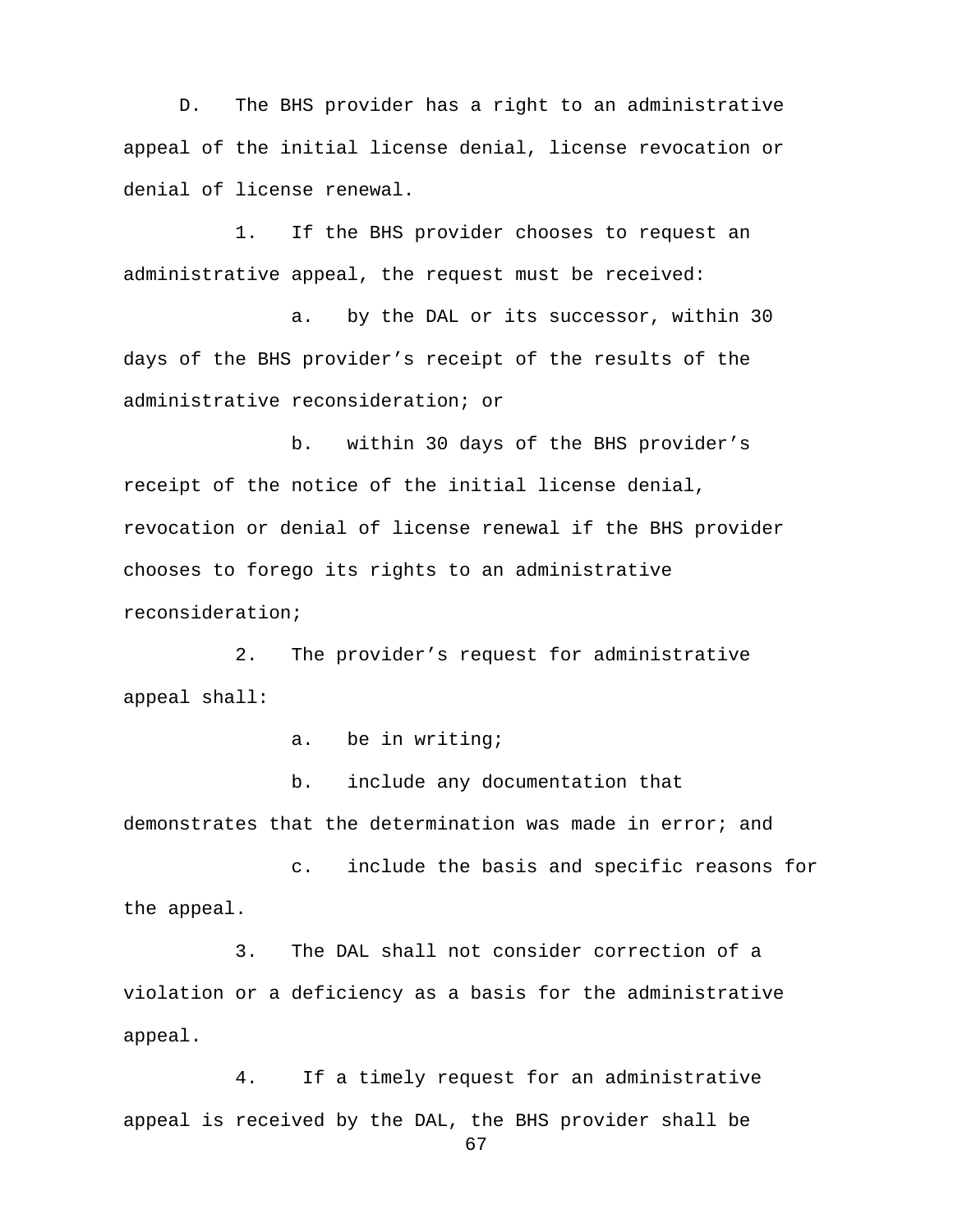allowed to continue to operate and provide services until the DAL issues a final administrative decision, unless the imposition of the revocation or denial of license renewal is immediate based on the secretary's determination that the health and safety of a client or the community may be at risk.

E. If a licensed BHS provider has been issued notice of license revocation by the department, and the license is due for annual renewal, the department shall deny the license renewal application. The denial of the license renewal application does not affect, in any manner, the license revocation.

F. Administrative Hearings of Initial License Denials, Denial of License Renewals and License Revocations

1. If a timely administrative appeal is submitted by the BHS provider, the DAL or its successor, shall conduct the hearing in accordance with the APA.

2. If the final DAL decision is to reverse the initial license denial, denial of license renewal or license revocation, the BHS provider's license will be re-instated upon the payment of any outstanding fees or sanctions fees due to the department.

3. If the final DAL decision is to affirm the denial of license renewal or license revocation, the BHS provider shall: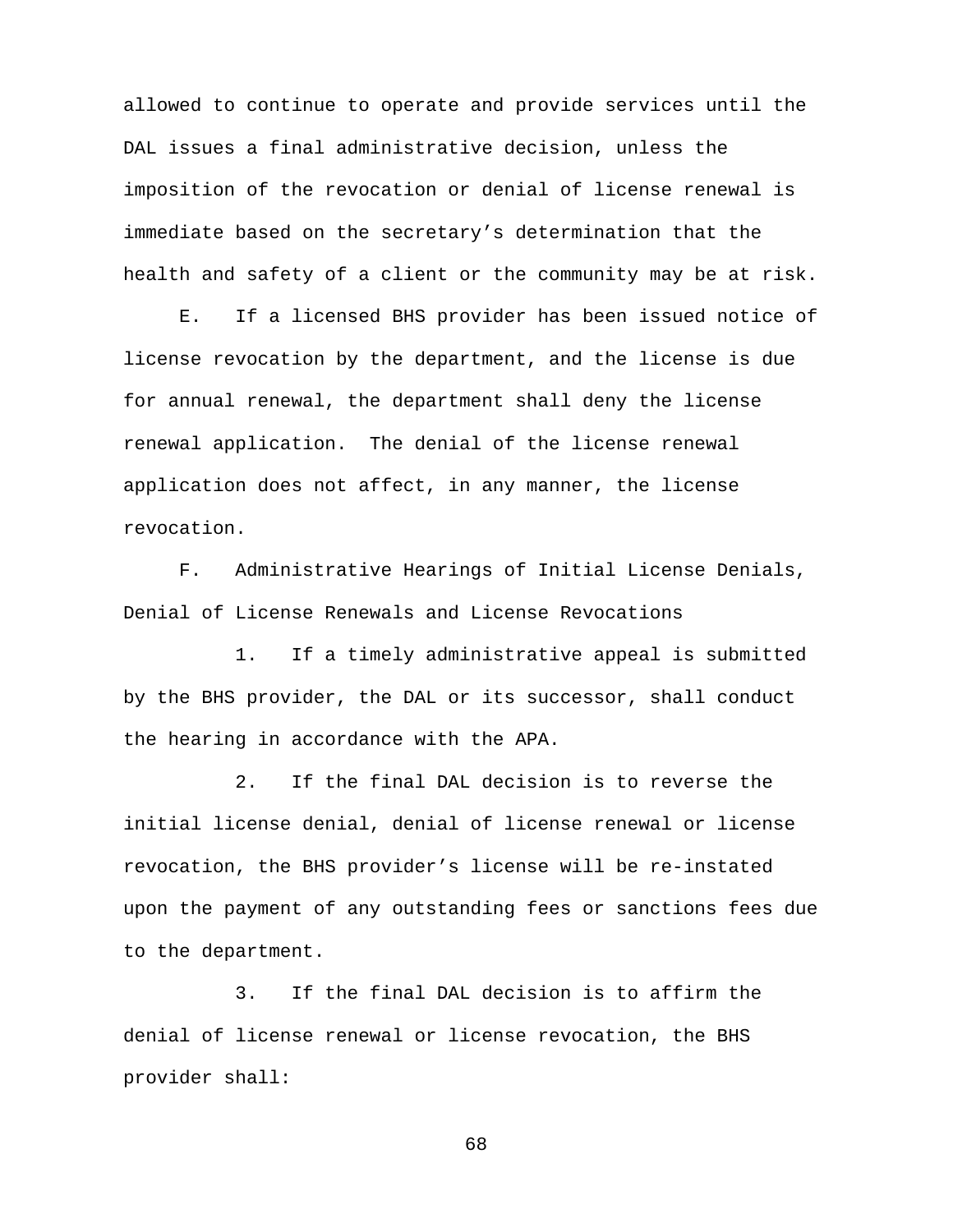a. discharge and transition any and all clients receiving services according to the provisions of this Chapter; and

b. notify HSS in writing of the secure and confidential location where the client records will be stored and the name, address and phone number of the contact person responsible for the records.

G. There is no right to an administrative reconsideration or an administrative appeal of the issuance of a provisional initial license to a new BHS provider, or the issuance of a provisional license to a licensed BHS provider.

H. Administrative Reconsiderations from the Expiration of a Provisional Initial License or Provisional License

1. A BHS provider with a provisional initial license or a provisional license that expires due to deficiencies cited at the follow-up survey has the right to request an administrative reconsideration of the validity of the deficiencies cited at the follow up survey.

2. The BHS provider's request for an administrative reconsideration must:

a. be in writing;

b. be received by the HSS within five calendar days of receipt of the notice of the results of the follow-up survey from the department; and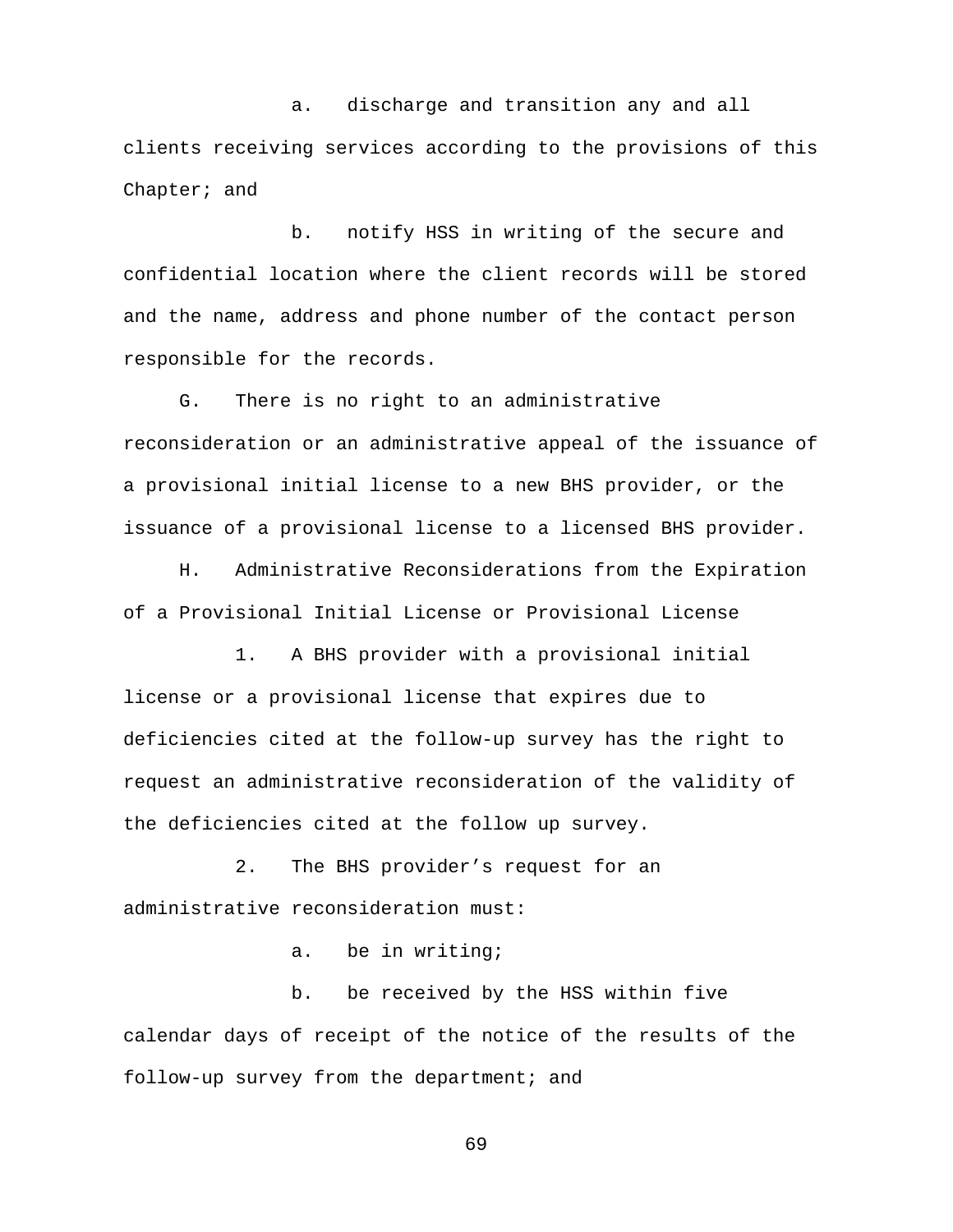c. identify each disputed deficiency or deficiencies and the reason for the dispute that demonstrates the findings were cited in error.

3. Correction of a violation or deficiency after the follow-up survey will not be considered as the basis for the administrative reconsideration.

4. A BHS provider with a provisional initial license or a provisional license that expires under the provisions of this Chapter, shall cease providing services and discharge or transition clients, unless the DAL or successor issues a stay of the expiration.

a. To request a stay, the BHS provider must submit its written application to the DAL at the time the administrative appeal is filed.

b. The DAL shall hold a contradictory hearing on the stay application. If the BHS provider shows that there is no potential harm to its clients, then the DAL shall grant the stay.

I. Administrative Hearing of the Expiration of a Provisional Initial License or Provisional License

1. A BHS provider with a provisional initial license or a provisional license that expires due to deficiencies cited at the follow-up survey has the right to request an administrative appeal of the validity of the deficiencies cited at the follow up survey.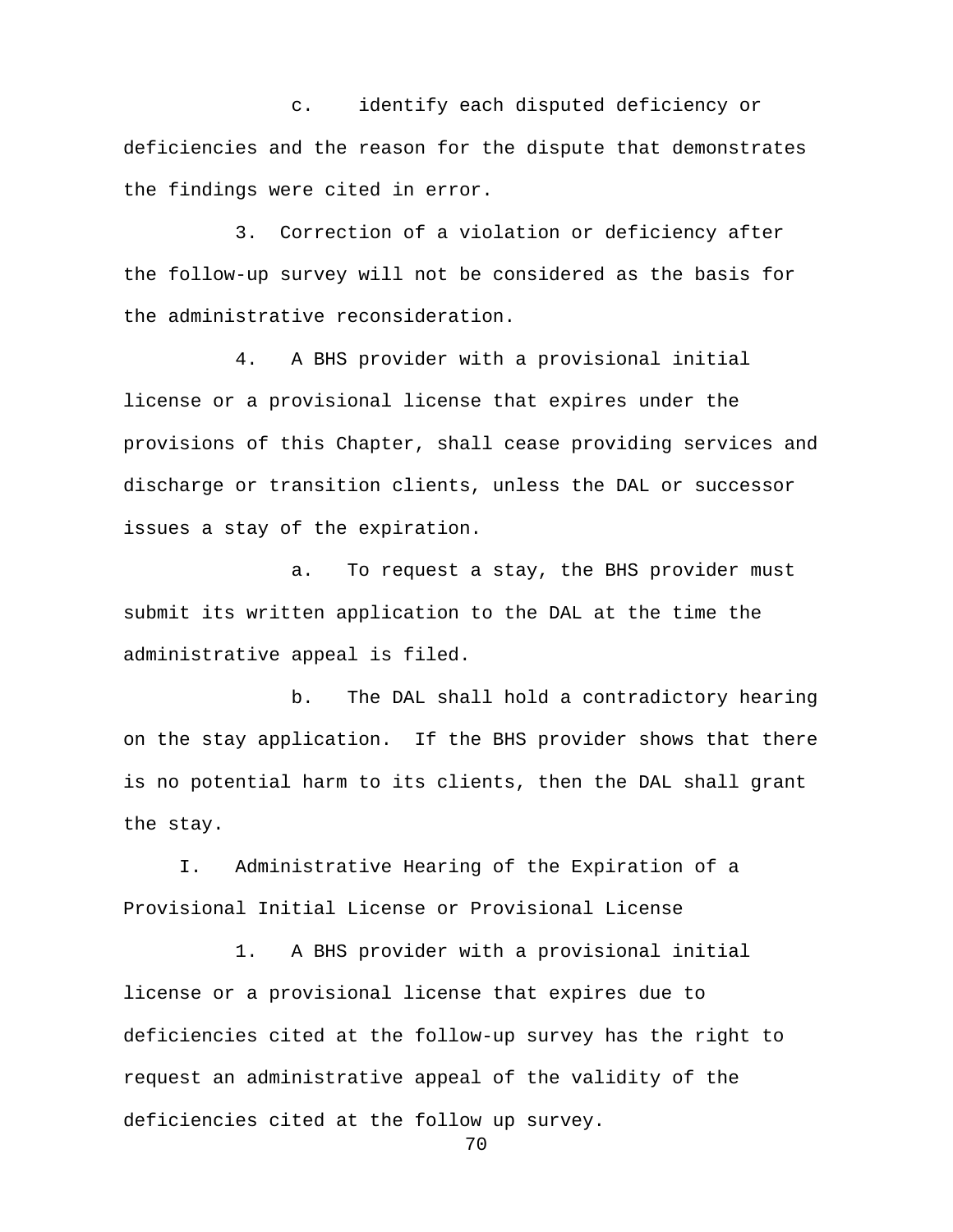2. Correction of a violation or deficiency after the follow-up survey will not be considered as the basis for the administrative appeal.

3. The BHS provider's request for an administrative appeal shall:

a. be in writing;

b. be submitted to the DAL within 15 calendar days of receipt of the notice of the results of the follow-up survey from the department; and

c. identify each disputed deficiency or deficiencies and the reason for the dispute that demonstrates the findings were cited in error.

4. If the BHS provider submits a timely request for an administrative hearing, the DAL shall conduct the hearing in accordance with the APA.

a. If the final DAL decision is to remove all disputed deficiencies, the department will reinstate the BHS provider's license upon the payment of any outstanding fees and settlement of any outstanding sanctions due to the department.

b. If the final DAL decision is to uphold the disputed deficiencies thereby affirming the expiration of the provisional license, the BHS provider shall discharge any and all clients receiving services and comply with the cessation of business requirements in accordance with this Chapter.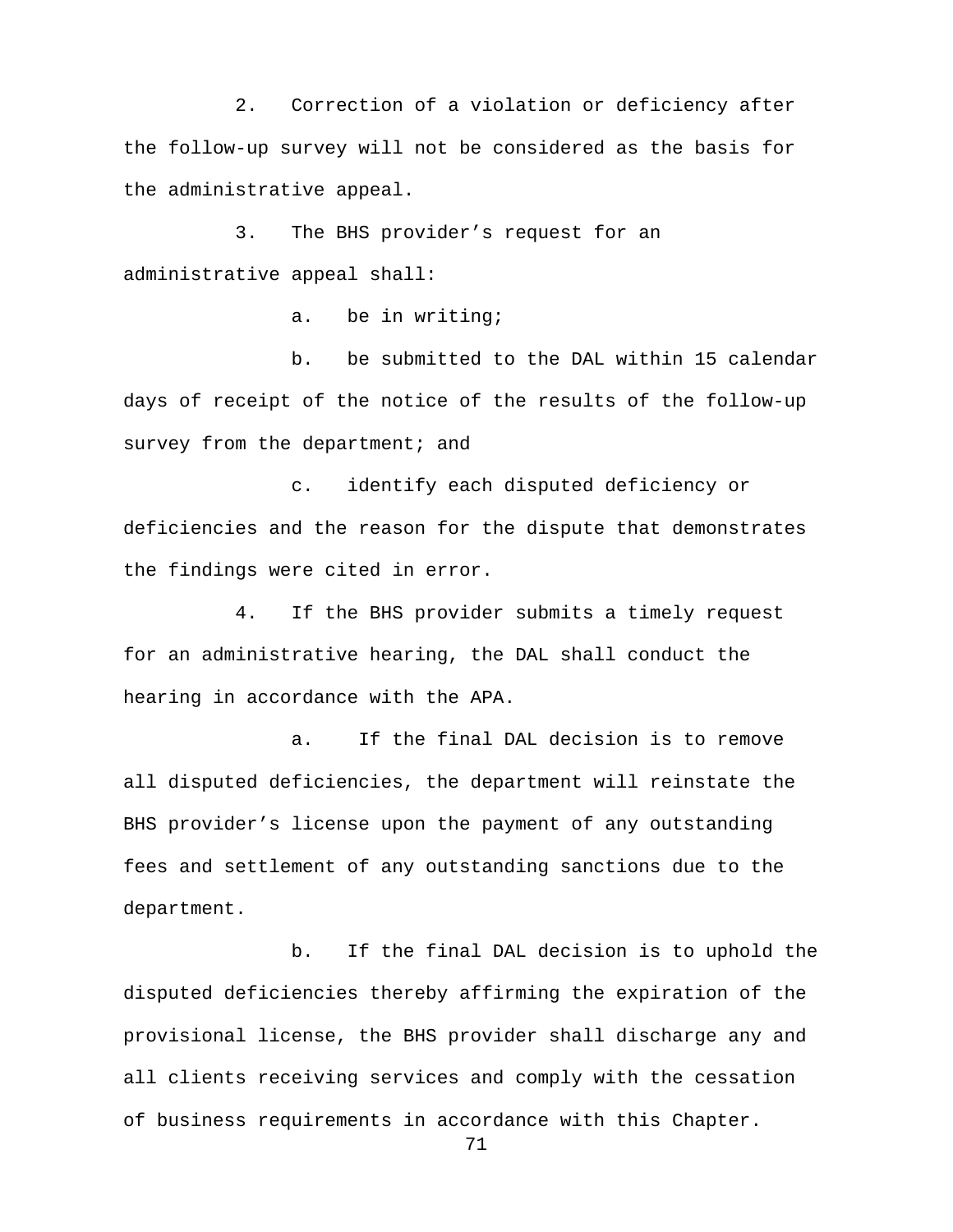AUTHORITY NOTE: Promulgated in accordance with R.S. 36:254 and R.S. 40:2151 – 2161.

HISTORICAL NOTE: Promulgated by the Department of Health and Hospitals, Bureau of Health Services Financing, LR 41:

### **Subchapter C. Organization and Administration**

## **§5631. General Provisions**

A. Purpose and Organizational Structure. The BHS provider shall develop and maintain a written statement that clearly defines the purpose and organization of the provider. The statement shall include:

1. the program philosophy;

2. the program goals and objectives;

3. the ages, sex and characteristics of clients accepted for care;

4. the geographical area served;

5. the types of services provided;

6. the admission criteria;

7. the needs, problems, situations or patterns addressed by the BHS provider's program; and

8. the BHS provider's organizational chart which clearly delineates the line of authority.

B. The BHS provider shall provide supervision and services that: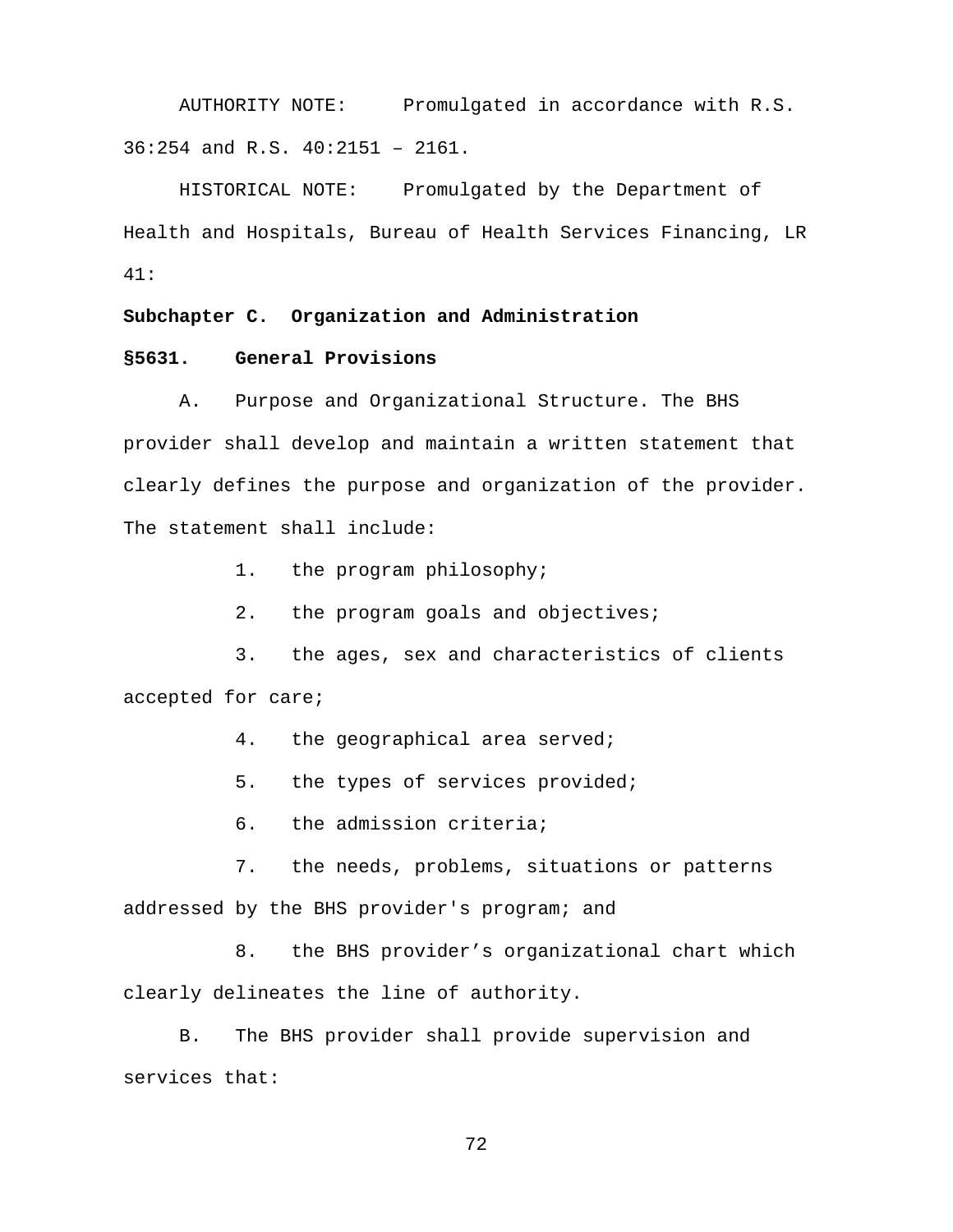1. conform to the department's rules and regulations;

2. meet the needs of the client as identified and addressed in the client's treatment plan;

3. protect each client's rights; and

4. promote the social and physical well-being and behavioral health of clients.

 AUTHORITY NOTE: Promulgated in accordance with R.S. 36:254 and R.S. 40:2151 – 2161.

HISTORICAL NOTE: Promulgated by the Department of Health and Hospitals, Bureau of Health Services Financing, LR 41:

#### **§5633. Governing Body**

A. A BHS provider shall have the following:

1. an identifiable governing body with responsibility for and authority over the policies and operations of the BHS provider;

- 2. documentation identifying the governing body's:
	- a. members;
	- b. contact information for each member;
	- c. terms of membership;
	- d. officers; and
	- e. terms of office for each officer.
- B. The governing body of a BHS provider shall:

1. be comprised of one or more persons;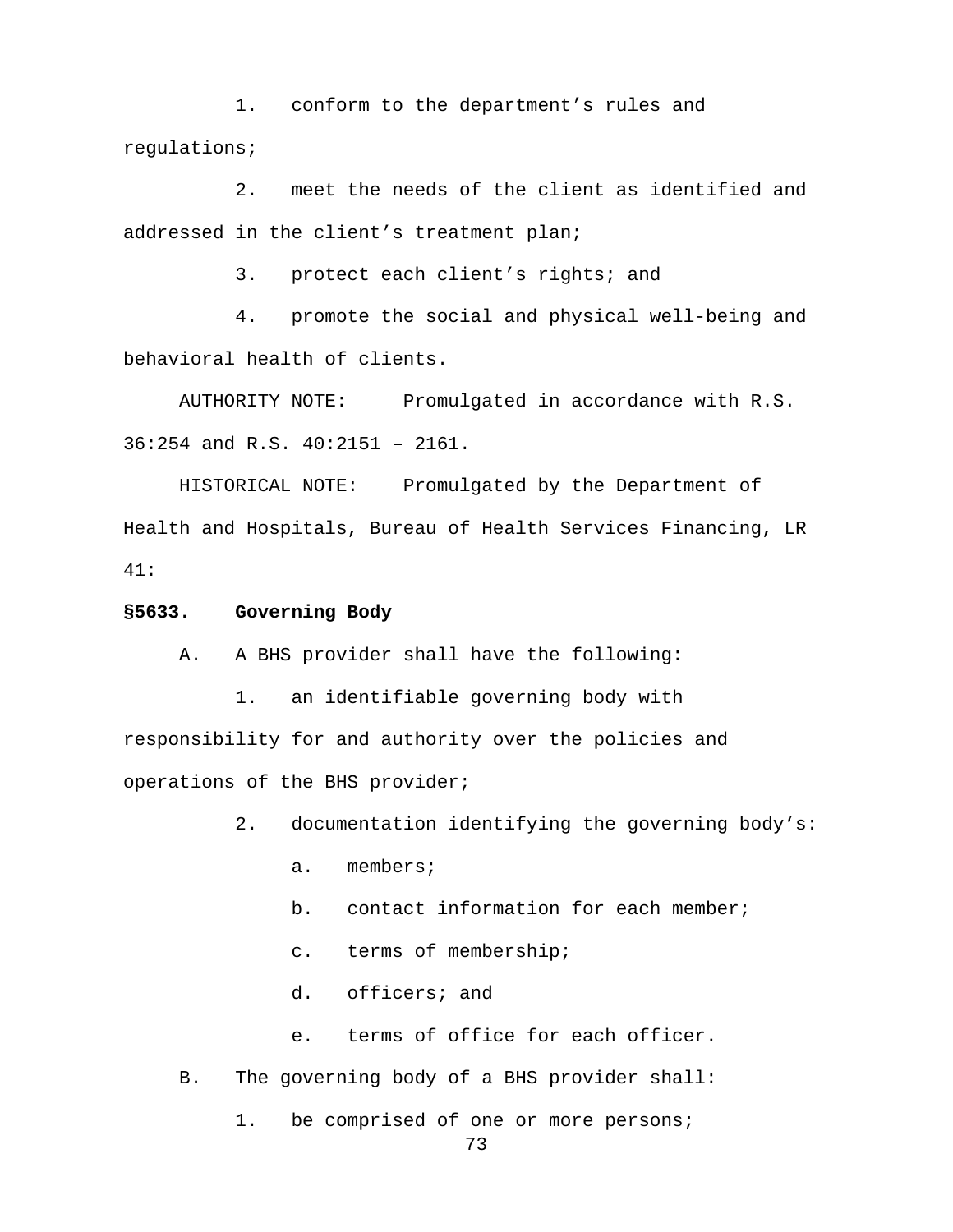2. hold formal meetings at least twice a year;

3. maintain written minutes of all formal meetings of the governing body; and

4. maintain by-laws specifying frequency of meetings and quorum requirements.

C. The responsibilities of a BHS provider's governing body, include, but are not limited to:

1. ensuring the BHS provider's compliance with all federal, state, local and municipal laws and regulations as applicable;

2. maintaining funding and fiscal resources to ensure the provision of services and compliance with this Chapter;

3. reviewing and approving the BHS provider's annual budget;

4. designating a qualified person to act as administrator, and delegating this person the authority to manage the BHS provider;

5. at least once a year, formulating and reviewing, in consultation with the administrator, the clinical supervisor and/or medical director, written policies concerning:

> a. the BHS provider's philosophy and goals; b. current services;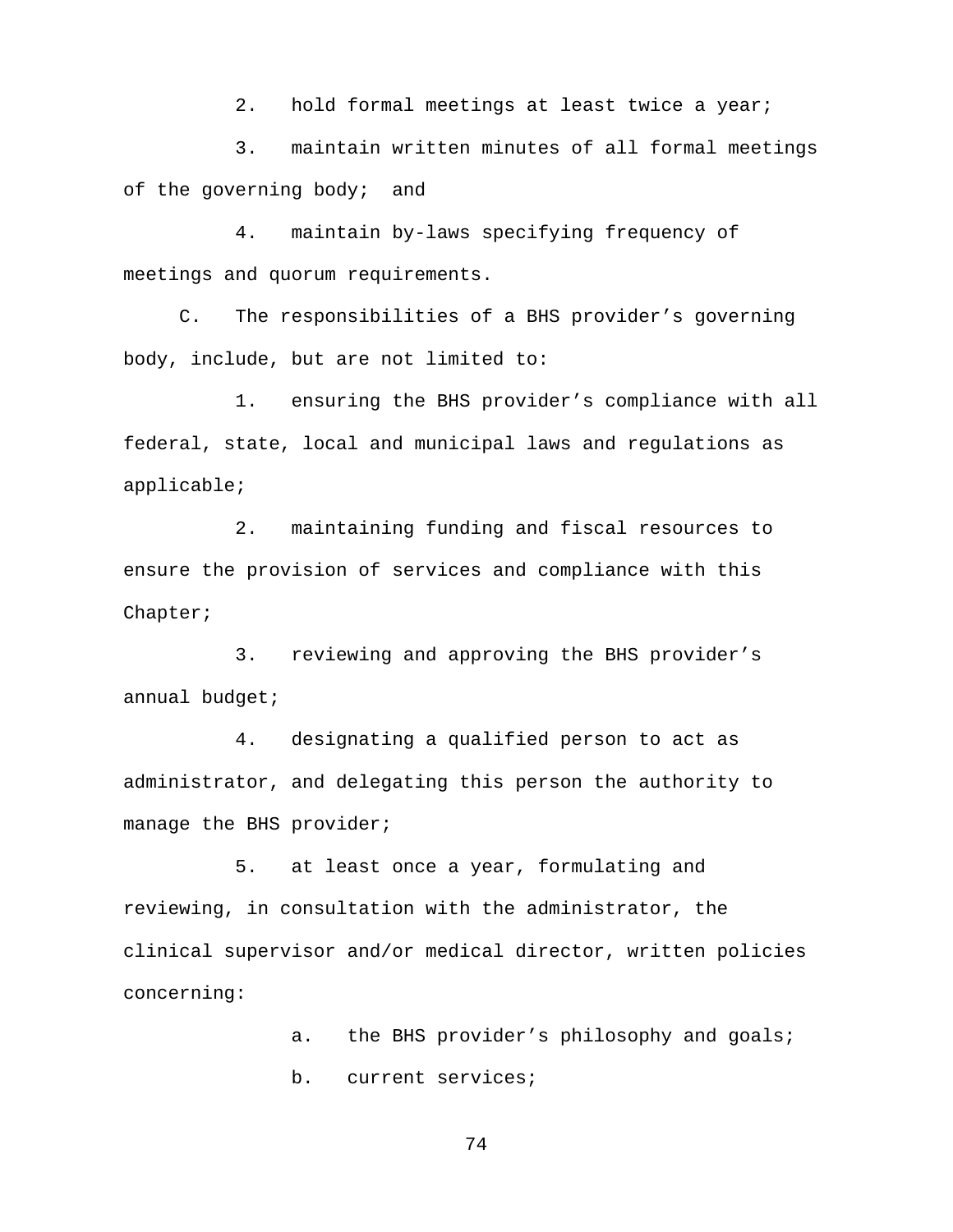c. personnel practices and job descriptions;

and

d. fiscal management.

6. evaluating the performance of the administrator at least once a year;

7. meeting with designated representatives of the department whenever required to do so;

8. informing the department, or its designee, prior to initiating any substantial changes in the services provided by the BHS provider; and

9. ensuring statewide criminal background checks are conducted as required in this Chapter and state law.

D. A governing body shall ensure that the BHS provider maintains the following documents:

1. minutes of formal meetings and by-laws of the governing body;

2. documentation of the BHS provider's authority to operate under state law;

3. all leases, contracts and purchases-of-service agreements to which the BHS provider is a party;

4. insurance policies;

5. annual operating budgets;

6. a master list of all the community resources used by the BHS provider;

7. documentation of ownership of the BHS provider;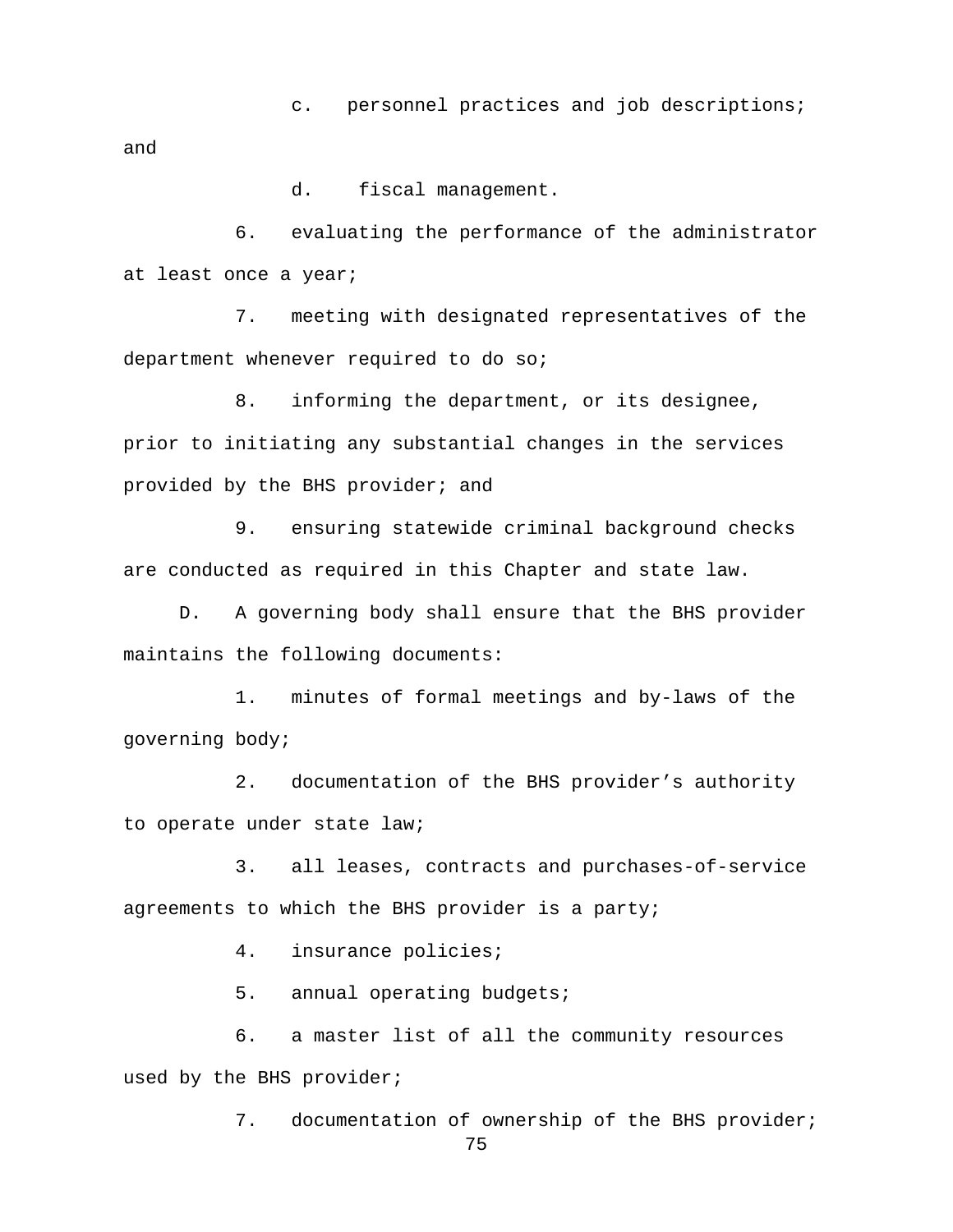8. documentation of all accidents, incidents, and abuse/neglect allegations; and

9. daily census log of clients receiving services.

E. Service Agreements. The governing body of a BHS provider shall ensure the following with regards to agreements to provide services for the provider:

1. the agreement for services is in writing;

2. the provider reviews all written agreements at least once a year;

3. the deliverables are being provided as per the agreement;

4. the BHS provider retains full responsibility for all services provided by the agreement;

5. all services provided by the agreement shall:

a. meet the requirements of all laws, rules and regulations applicable to a BHS provider; and

b. be provided only by qualified providers and personnel in accordance with this Chapter; and

6. if the agreement is for the provision of direct care services, the written agreement specifies the party responsible for screening, orientation, ongoing training and development of and supervision of the personnel providing services pursuant to the agreement.

AUTHORITY NOTE: Promulgated in accordance with R.S. 36:254 and R.S. 40:2151 – 2161.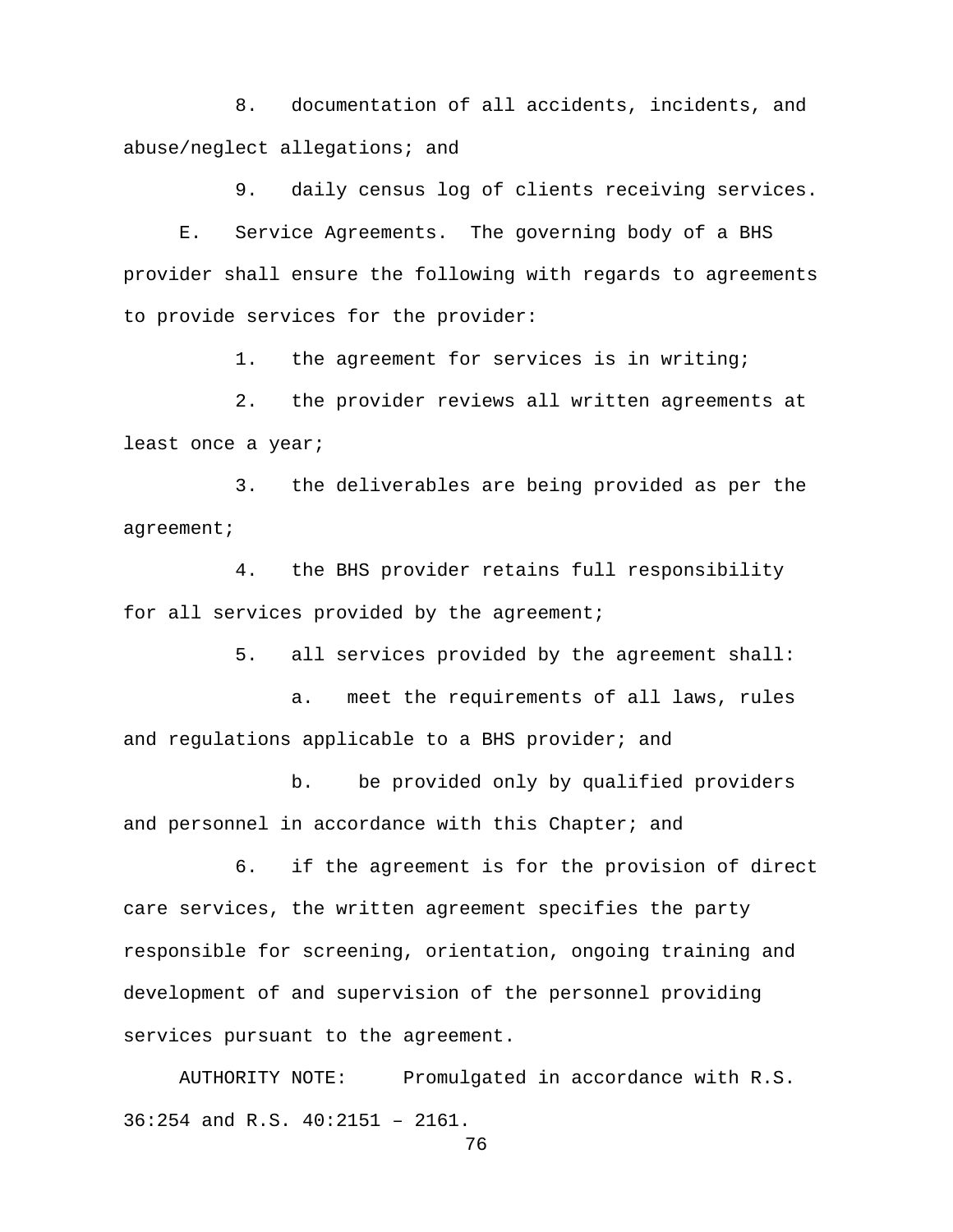HISTORICAL NOTE: Promulgated by the Department of Health and Hospitals, Bureau of Health Services Financing, LR 41:

### **§5635. Policies and Procedures**

A. Each BHS provider shall develop, implement and comply with provider-specific written policies and procedures related to compliance with this Chapter, including, but not limited to policies and procedures that address:

1. the protection of the health, safety, and wellbeing of each client;

2. the provision of treatment in order for clients to achieve recovery;

3. access to care that is medically necessary;

4. uniform screening for patient placement and quality assessment, diagnosis, evaluation, and referral to appropriate level of care;

5. operational capability and compliance;

6. delivery of services that are cost-effective and in conformity with current standards of practice;

7. confidentiality and security of client records and files;

8. client rights;

9. grievance procedures;

10. emergency preparedness;

11. abuse, neglect and exploitation of clients;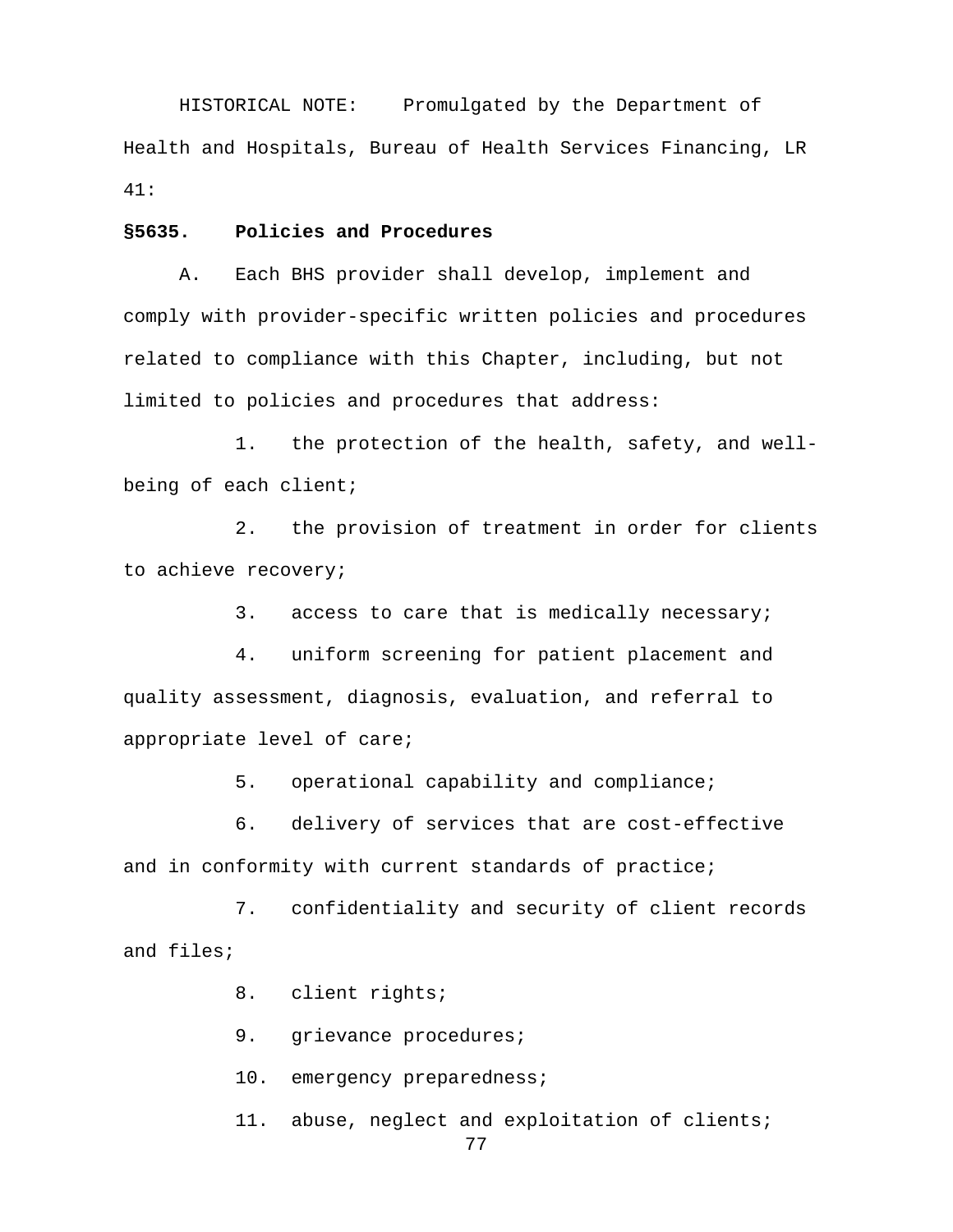12. incidents and accidents, including medical emergencies and reporting requirements, if applicable;

13. universal precautions and infection control;

14. documentation of services;

15. admission, including screening procedures, emergency care, client orientation, walk-in services or other brief or short-term services provided;

16. transfer and discharge procedures;

17. behavior management;

18. transportation;

19. quality improvement;

20. medical and nursing services;

21. research or non-traditional treatment

approaches and approval thereof, in accordance with federal and state guidelines;

22. access to and usage of laundry and kitchen facilities;

23. the BHS provider's exterior location where smoking, if allowed, may occur;

24. domestic animals, if permitted on premises that, at a minimum, include:

a. required animal vaccinations and updates, as indicated; and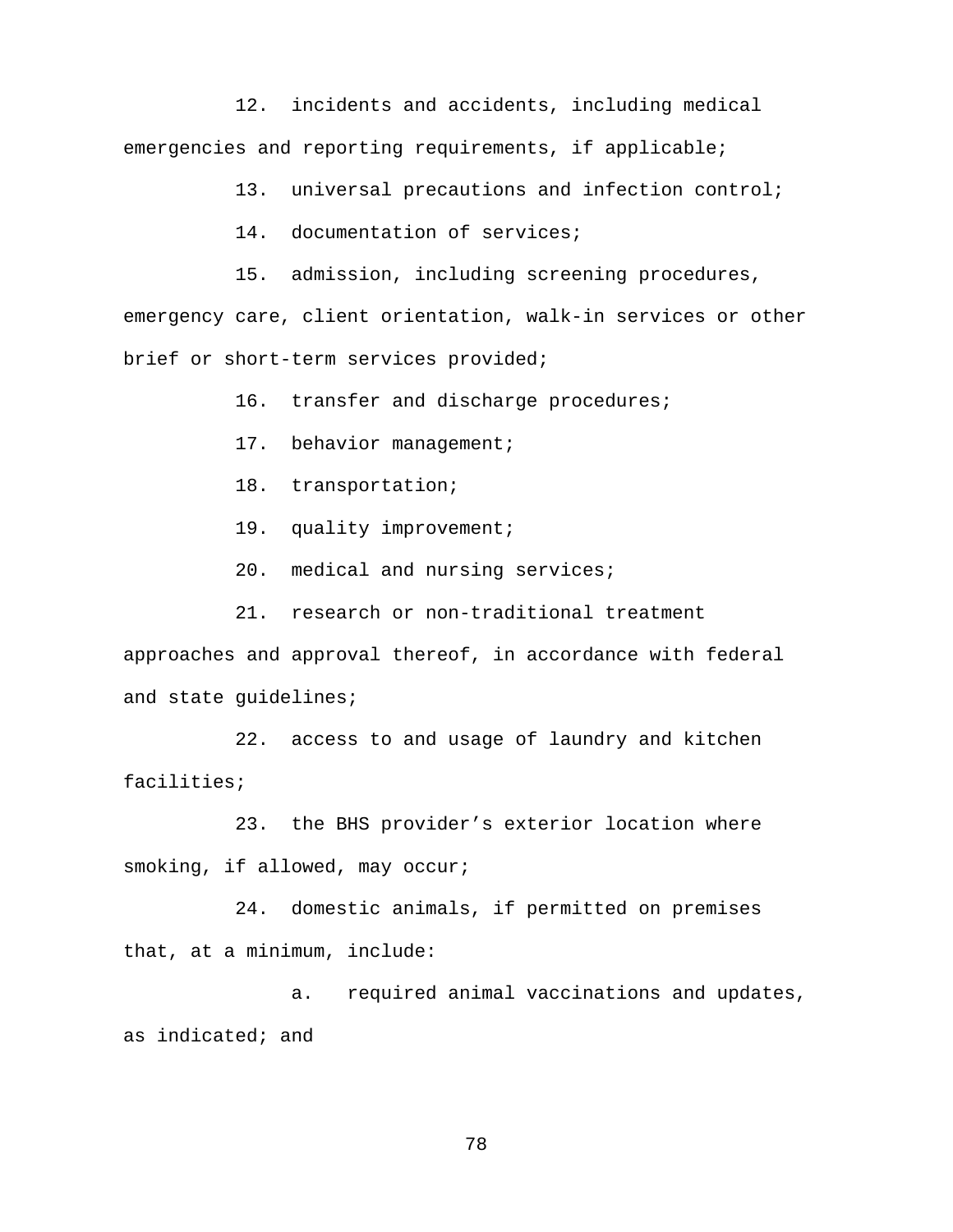b. management of the animals' care and presence consistent with the goals of the program and clients' needs, including those with allergies;

25. privacy and security of laboratory testing and screenings, if performed on-site;

26. what constitutes the authorized and necessary use of force and least restrictive measures by uniformed security as related to client behaviors and safety; and

27. compliance with applicable federal and state laws and regulations.

B. A BHS provider shall develop, implement and comply with written personnel policies that address the following:

1. recruitment, screening, orientation, ongoing training, development, supervision and performance evaluation of employees;

2. written job descriptions for each staff position, including volunteers;

3. an employee grievance procedure;

4. abuse reporting procedures that require staff to report:

a. any allegations of abuse or mistreatment of clients according to state and federal laws; and

b. any allegations of abuse, neglect, exploitation or misappropriation of a client to the HSS.

5. a nondiscrimination policy;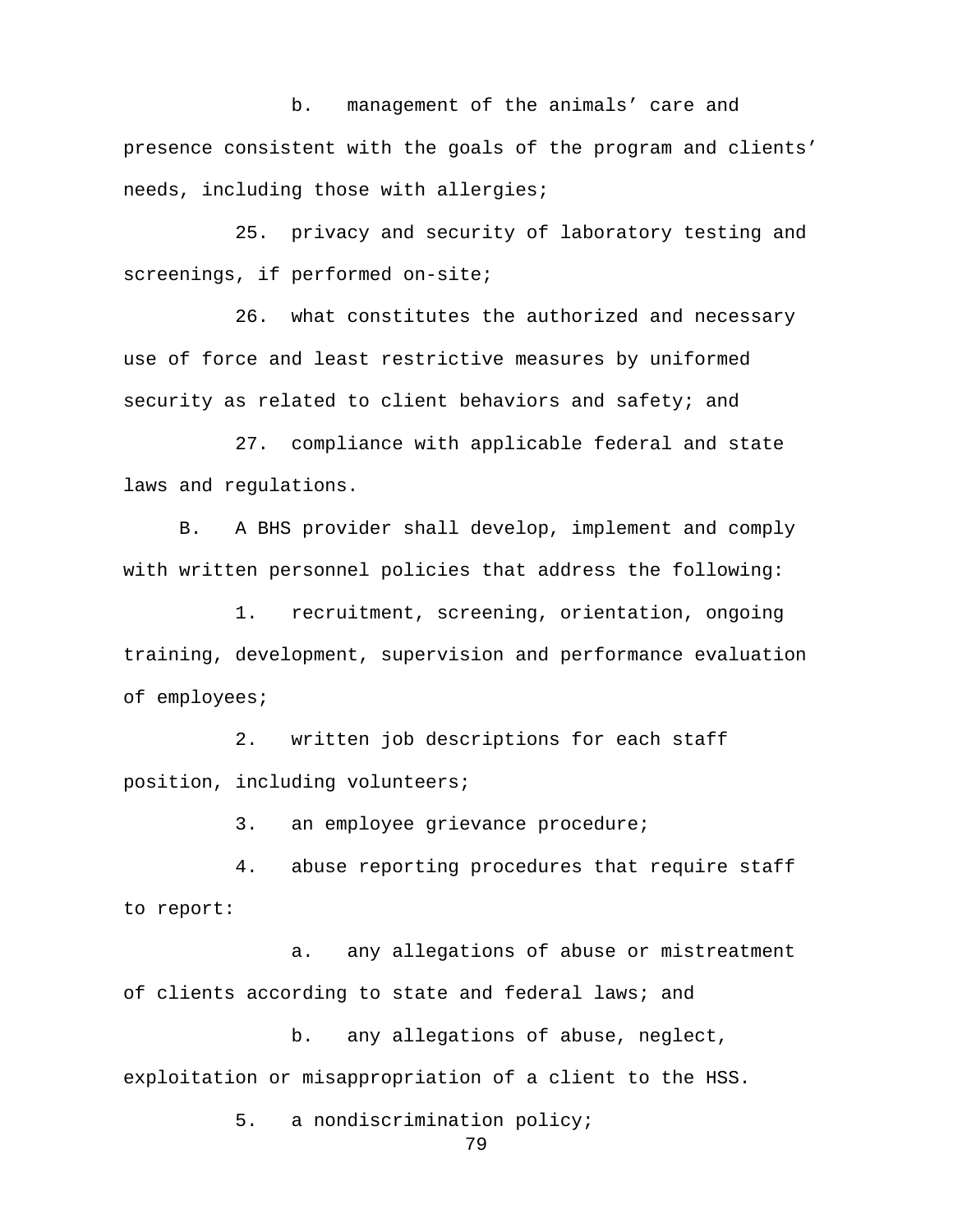6. the requirement that all employees report any signs or symptoms of a communicable disease or contagious illness to their supervisor or the clinical supervisor as soon as possible;

7. procedures to ensure that only qualified personnel are providing care within the scope of the core functions of the provider's services;

8. the governing of staff conduct and procedures for reporting violations of laws, rules, and professional and ethical codes of conduct;

9. procedures to ensure that the staff's credentials are verified, legal and from accredited institutions; and

10. procedure to obtain statewide criminal background checks, ensuring no staff is providing unsupervised direct care prior to obtaining the results of the statewide criminal background check and addressing the results of the background check, if applicable.

C. A BHS provider shall comply with all federal and state laws, rules and regulations in the development and implementation of its policies and procedures.

AUTHORITY NOTE: Promulgated in accordance with R.S. 36:254 and R.S. 40:2151 – 2161.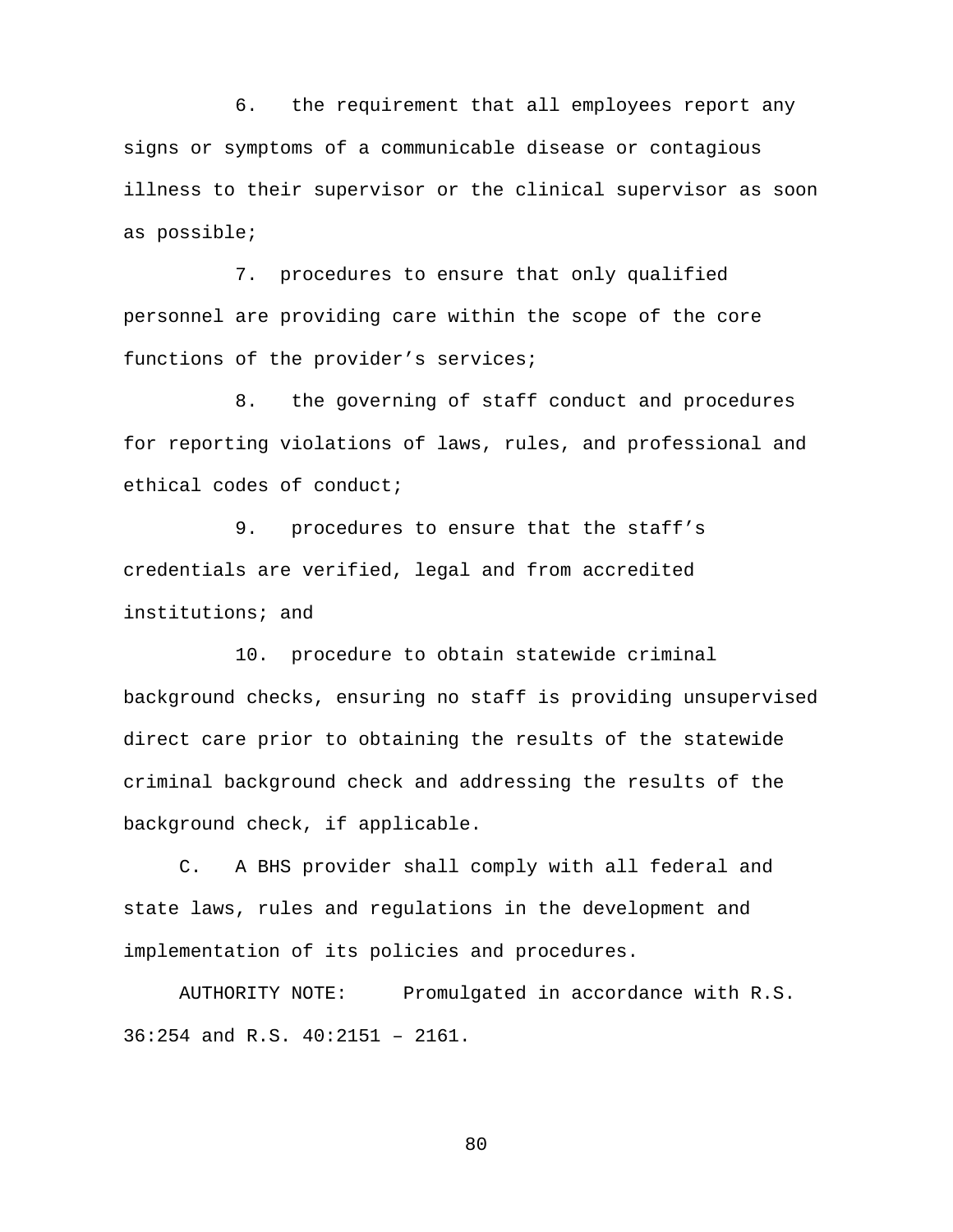HISTORICAL NOTE: Promulgated by the Department of Health and Hospitals, Bureau of Health Services Financing, LR 41:

**Subchapter D. Provider Operations**

## **§5637. Client Records**

A. The BHS provider shall ensure that:

1. a client record is maintained for each client according to current professional standards;

2. policies and procedures regarding confidentiality, maintenance, safeguarding and storage of records are developed and implemented;

3. records are stored in a place or area where safeguards are in place to prevent unauthorized access, loss, and destruction of client records;

4. when electronic health records are used, the most current technologies and practices are used to prevent unauthorized access;

5. records are kept confidential according to federal and state law and regulations;

6. records are maintained at the provider where the client is currently active and for six months after discharge;

7. six months post-discharge, records may be transferred to a centralized location for maintenance;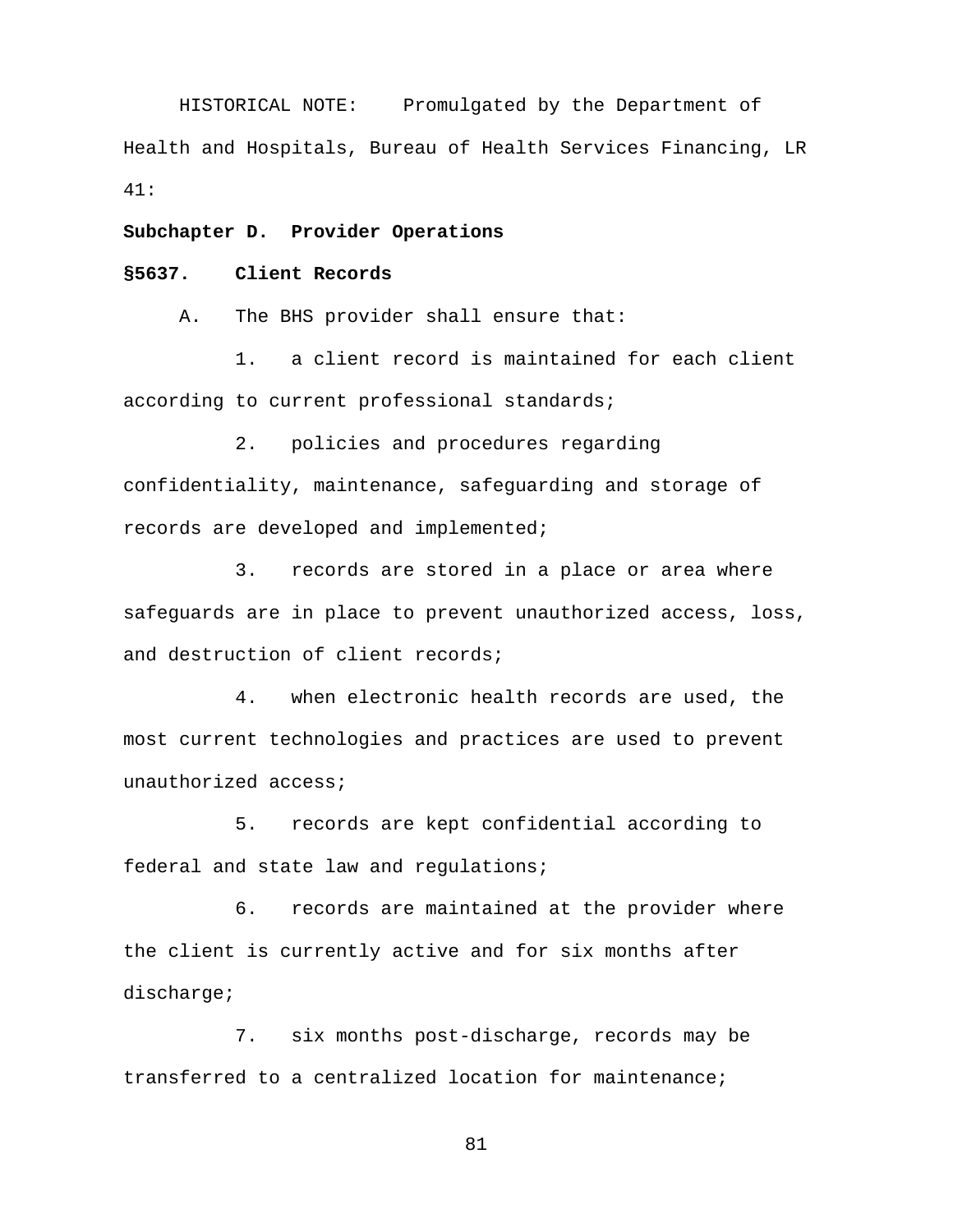8. client records are directly and readily accessible to the direct care staff caring for the client;

9. a system of identification and filing is maintained to facilitate the prompt location of the client's records;

10. all record entries are dated, legible and authenticated by the staff person providing the service or treatment, as appropriate to the media used;

11. records are disposed of in a manner that protects client confidentiality;

12. a procedure for modifying a client record in accordance with accepted standards of practice is developed, implemented and followed;

13. an employee is designated as responsible for the client records;

 14. disclosures are made in accordance with applicable state and federal laws and regulations;

15. client records are maintained at least 6 years from discharge, and for minors, client records are maintained at least 10 years.

B. Contents.The provider shall ensure that a client record, at a minimum, contains the following:

1. the treatment provided to the client;

2. the client's response to the treatment;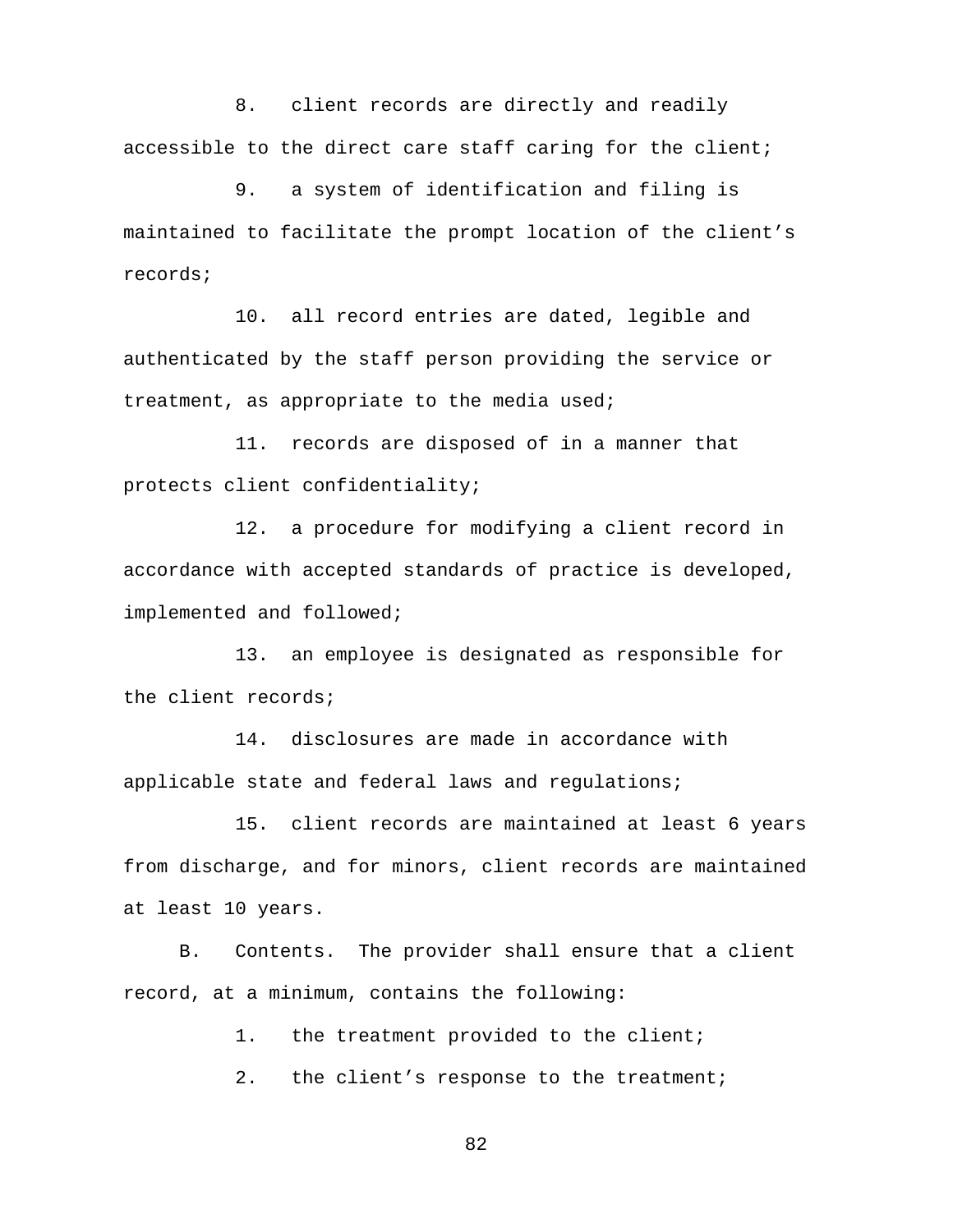3. all pertinent medical, psychological, social and other therapeutic information, including:

a. initial assessment;

b. admission diagnosis;

c. referral information;

d. client information/data such as name, race, sex, birth date, address, telephone number, social security number, school/employer, and authorized representative, if applicable;

e. screenings;

f. medical limitations such as major

illnesses, allergies;

g. treatment plan that includes the initial treatment plan plus any updates or revisions;

h. lab work including diagnostic, laboratory and other pertinent information, when indicated;

 i. legible written progress notes or equivalent documentation;

j. documentation of the services delivered for each client signed by the client or responsible person for services provided in the home or community;

k. documentation related to incidents;

l. consent forms;

m. physicians' orders;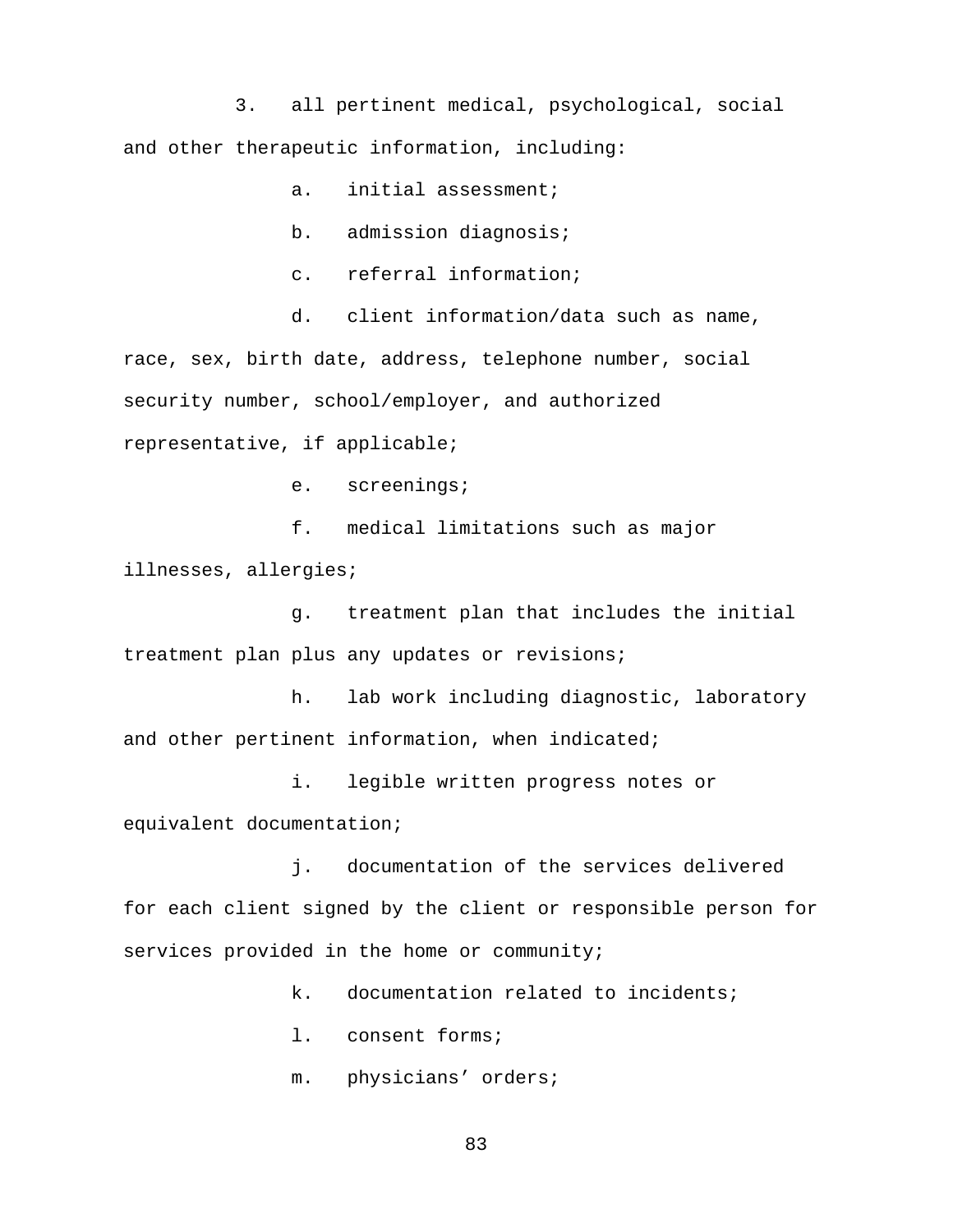n. a record of all medicines administered by the BHS provider or self-administered by the client, including medication name and type, dosage, frequency of administration, route and person who administered each dose;

o. discharge summary; and

p. other pertinent information related to client as appropriate;

4. progress notes that are documented in accordance with professional standards of practice and that:

a. document implementation of the treatment plan and results;

b. document the client's level of participation; and

c. are completed upon delivery of services by the direct care staff to document progress toward stated treatment plan goals.

AUTHORITY NOTE: Promulgated in accordance with R.S. 36:254 and R.S. 40:2151 – 2161.

HISTORICAL NOTE: Promulgated by the Department of Health and Hospitals, Bureau of Health Services Financing, LR 41:

#### **§5639. Quality Improvement Plan**

 A. A BHS provider shall develop, implement and maintain a quality improvement (QI) plan that: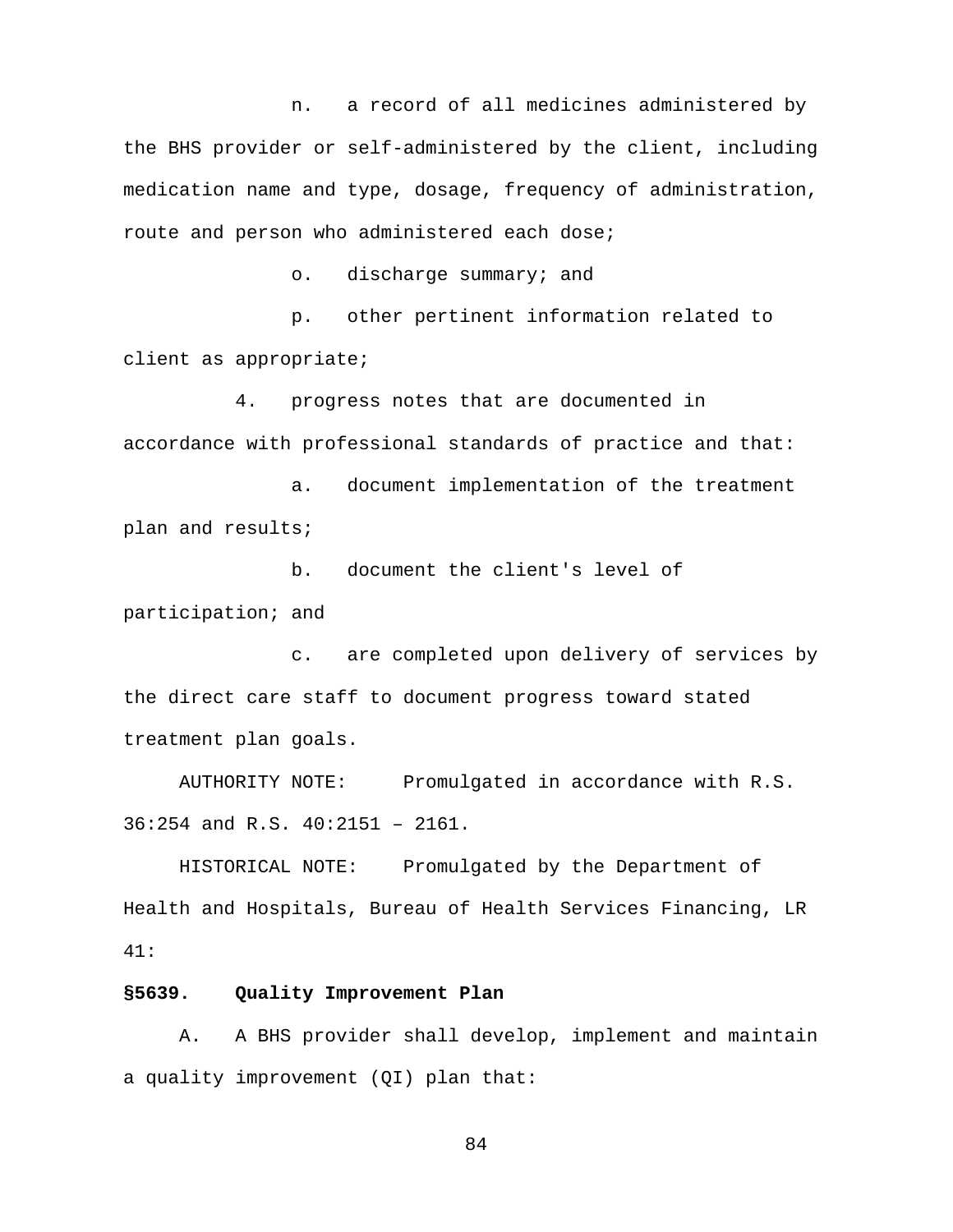1. assures that the provider is in compliance with federal, state, and local laws;

2. meets the needs of the provider's clients;

3. is attaining the goals and objectives established by the provider;

4. maintains systems to effectively identify issues that require quality monitoring, remediation and improvement activities;

5. improves individual outcomes and individual satisfaction;

6. includes plans of action to correct identified issues that:

a. monitor the effects of implemented changes; and

b. result in revisions to the action plan; 7. is updated on an ongoing basis to reflect changes, corrections and other modifications.

B. The QI plan shall include:

1. a process for obtaining input from the client, or client's parents or legal guardian, as applicable, at least once a year that may include, but not be limited to:

a. satisfaction surveys conducted by a secure method that maintains the client's privacy;

b. focus groups; and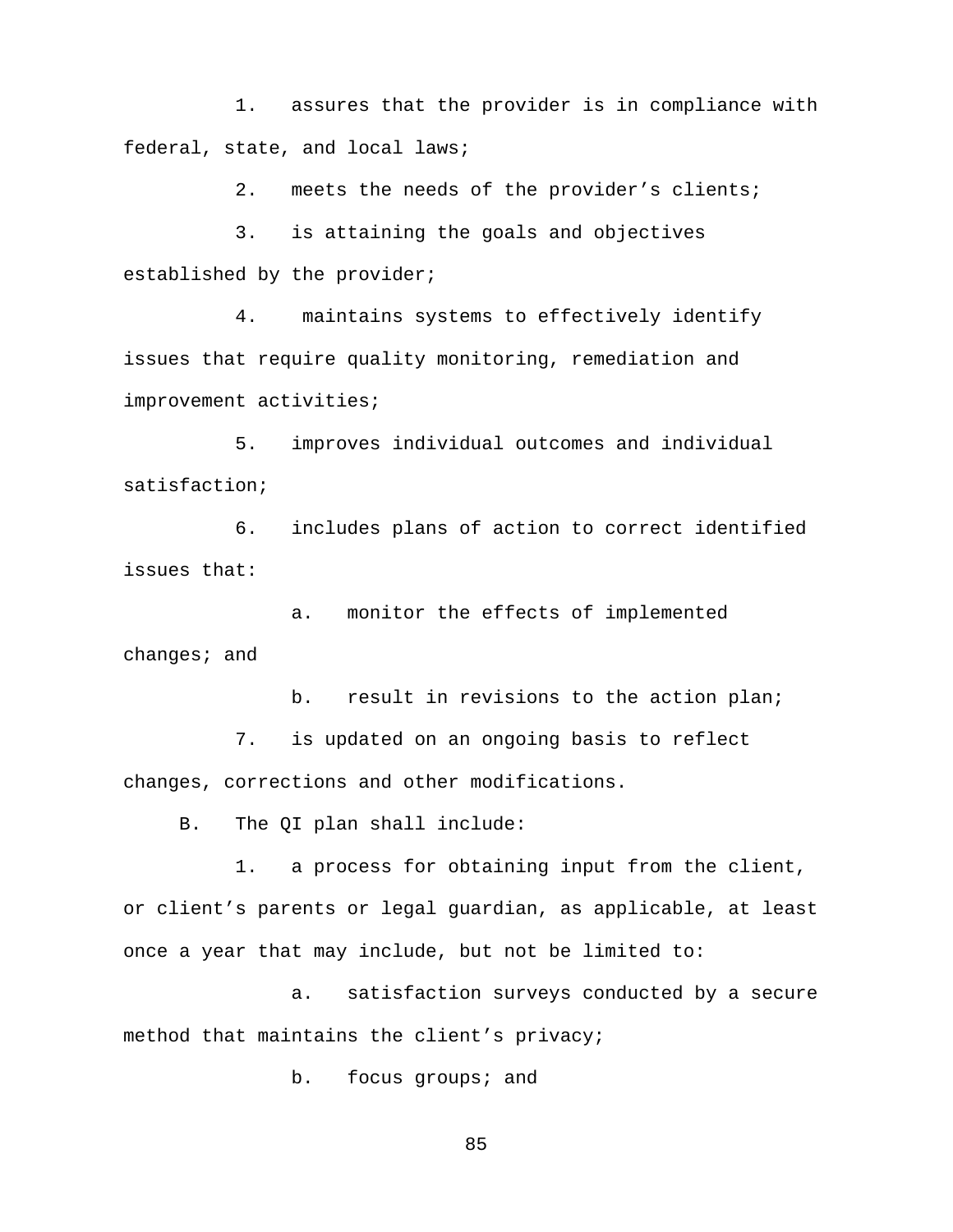c. other processes for receiving input regarding the quality of services received;

2. a sample review of client case records on a quarterly basis to ensure that:

a. individual treatment plans are up to date;

b. records are accurate, complete and current;

c. the treatment plans have been developed and implemented as ordered; and

d. the program involves all services and focuses on indicators related to improved health outcomes and the prevention and reduction of medical errors;

3. a process for identifying on a quarterly basis the risk factors that affect or may affect the health, safety and/or welfare of the clients of the BHS provider receiving services, that includes, but is not limited to:

a. review and resolution of complaints;

b. review and resolution of incidents; and

c. incidents of abuse, neglect and

exploitation;

4. a process to review and resolve individual client issues that are identified;

5. a process to review and develop action plans to resolve all system wide issues identified as a result of the processes above;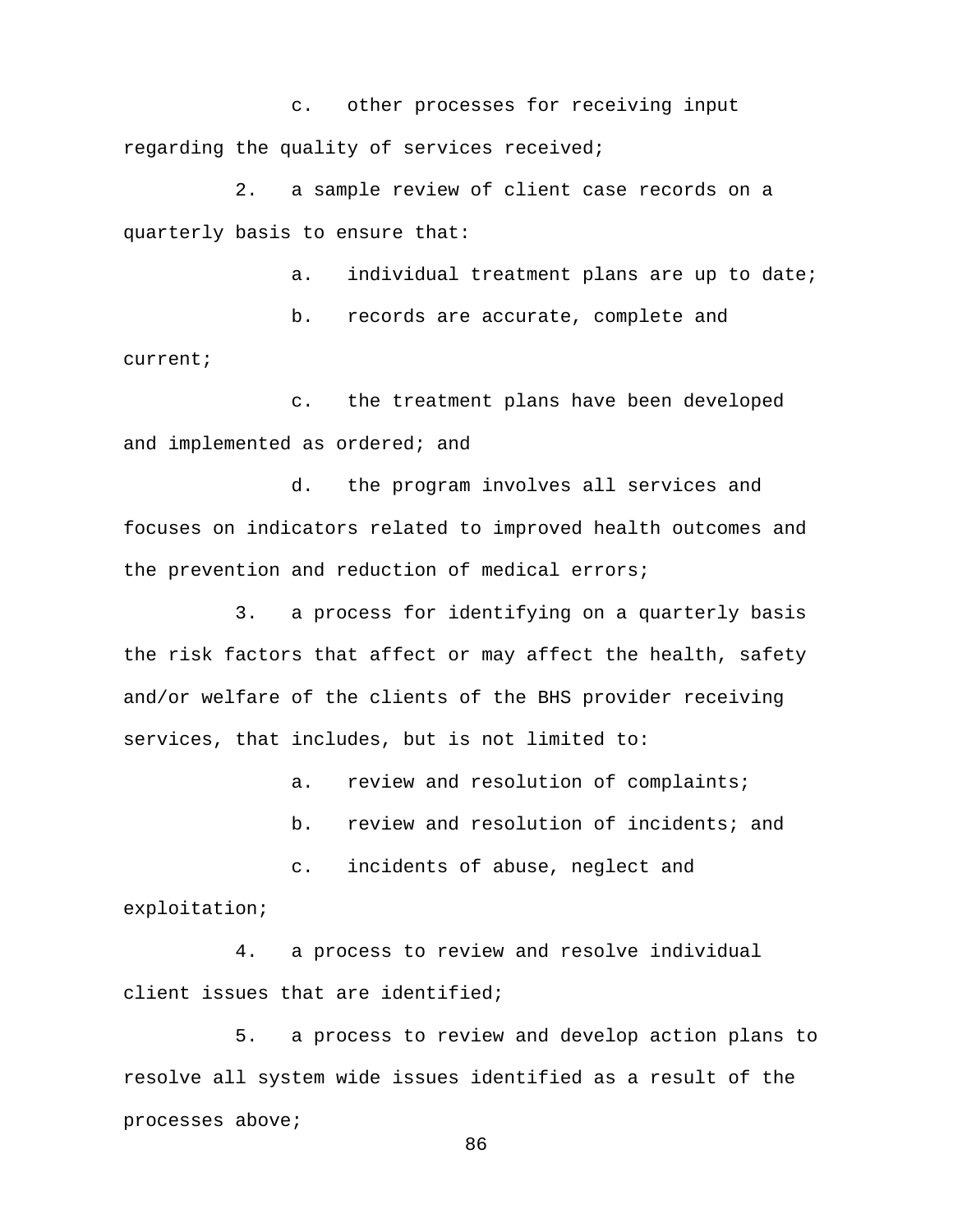6. a process to correct problems that are identified through the program that actually or potentially affect the health and safety of the clients;

7. a process of evaluation to identify or trigger further opportunities for improvement, such as:

a. identification of individual care and service components;

b. application of performance measures; and

c. continuous use of a method of data collection and evaluation;

8. a methodology for determining the amount of client case records in the quarterly sample review that will involve all services and produce accurate data to guide the provider toward performance improvement.

 C. The QI program shall establish and implement an internal evaluation procedure to:

1. collect necessary data to formulate a plan; and

2. hold quarterly committee meetings comprised of at least three individuals who:

a. assess and choose which QI plan activities are necessary and set goals for the quarter;

 b. evaluate the activities of the previous quarter; and

c. implement any changes that protect the clients from potential harm or injury.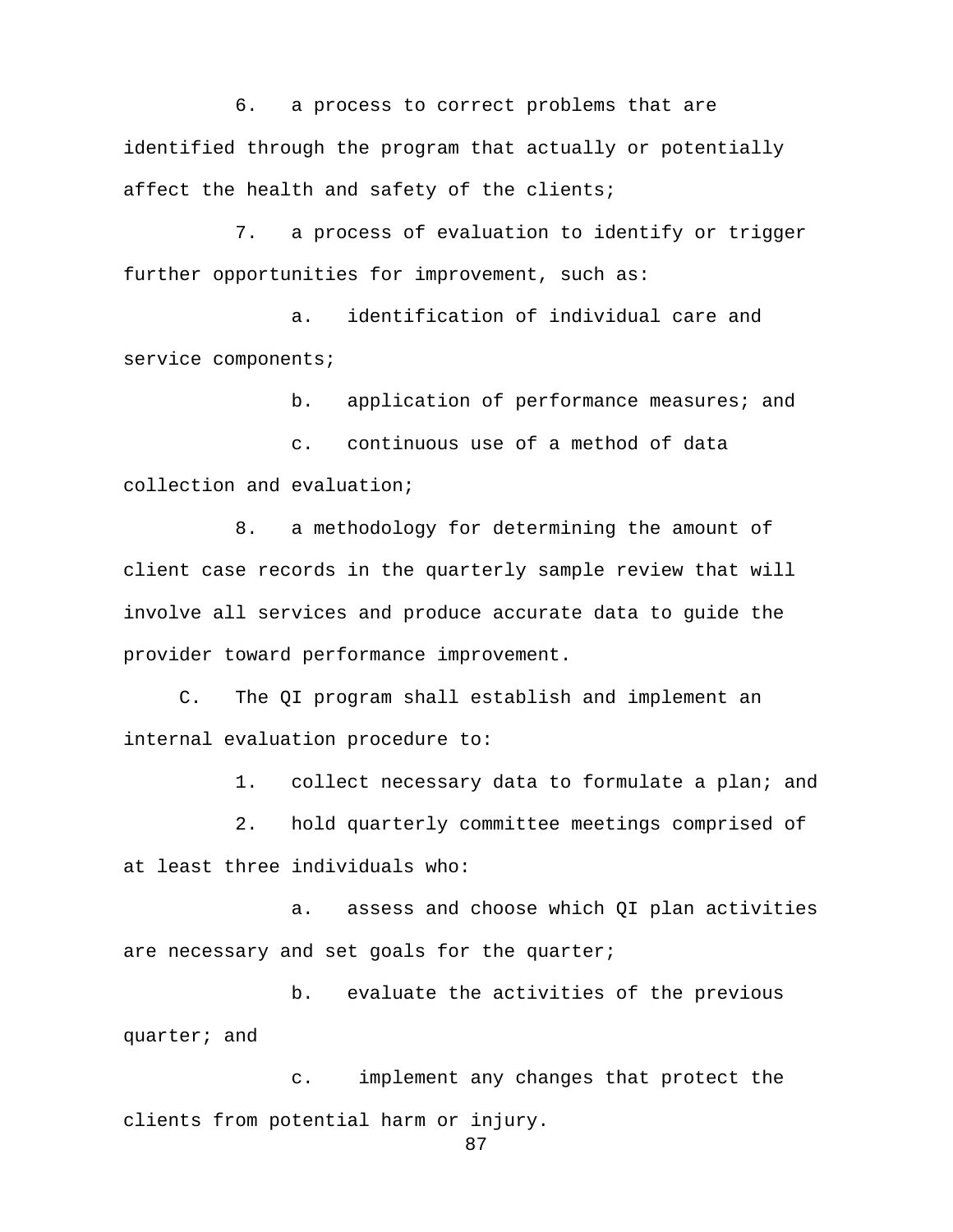D. The OI plan committee shall:

1. be comprised of at least three persons, one of whom is a LMHP and the others are staff with the qualifying experience to contribute to the committee's purpose; and

2. develop and implement the QI plan.

E. The QI program outcomes shall be documented and reported to the administrator and medical director for action, as necessary, for any identified systemic problems.

F. The BHS provider shall maintain documentation of the most recent 12 months of the QI plan.

AUTHORITY NOTE: Promulgated in accordance with R.S. 36:254 and R.S. 40:2151 – 2161.

HISTORICAL NOTE: Promulgated by the Department of Health and Hospitals, Bureau of Health Services Financing, LR 41:

**Subchapter E. Personnel**

## **§5641. General Requirements**

A. The BHS provider shall maintain an organized professional staff who is accountable to the governing body for the overall responsibility of:

1. the quality of all clinical care provided to clients;

2. the ethical conduct and professional practices of its members;

3. compliance with policies and procedures; and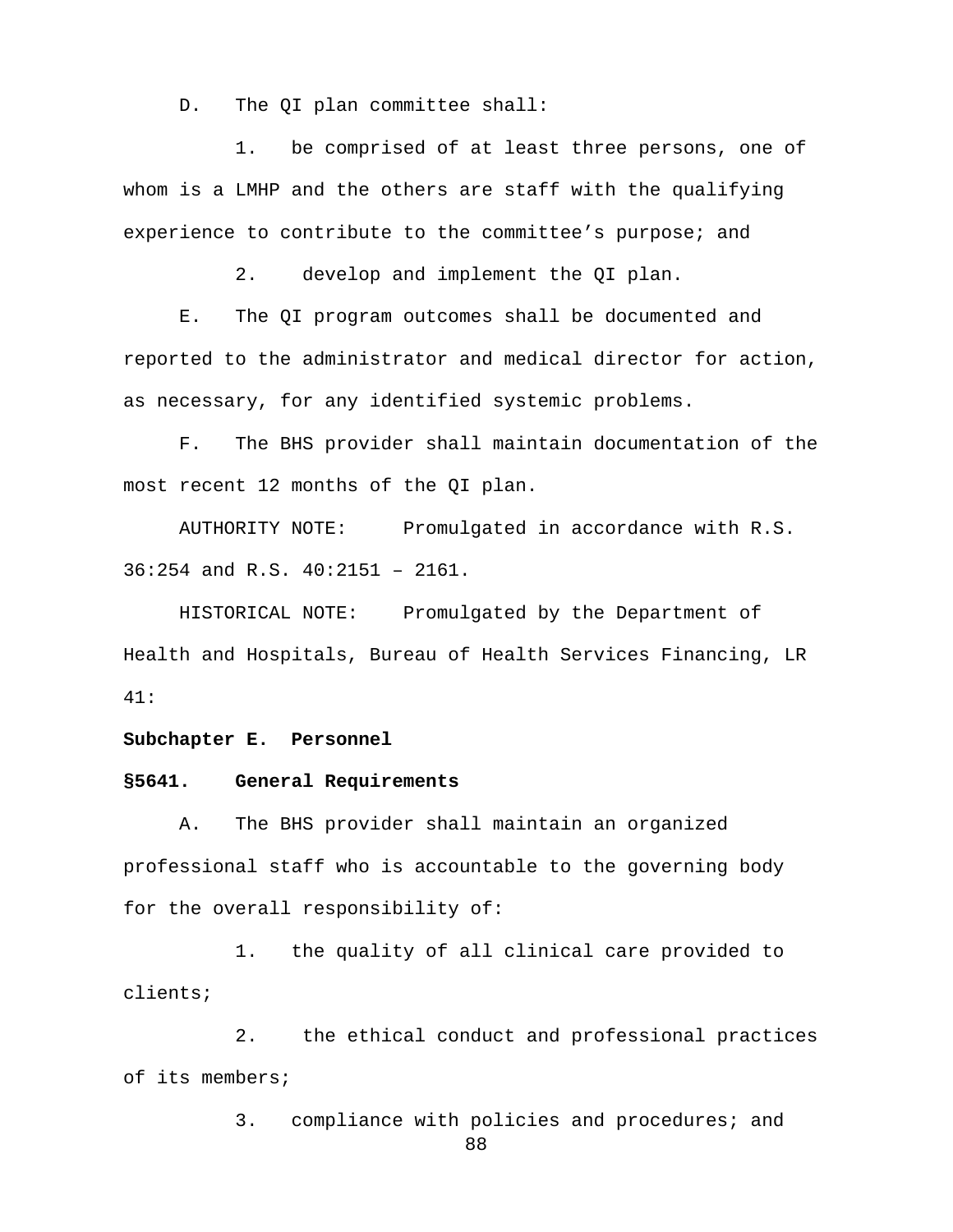4. the documented staff organization that pertains to the provider's setting and location.

B. The direct care staff of a BHS provider shall:

1. have the qualifying experience to provide the services required by its clients' treatment plans; and

2. not practice beyond the scope of his/her license, certification and/or training.

C. The provider shall ensure that:

1. Qualified direct care staff members are present with the clients as necessary to ensure the health, safety and well-being of clients;

2. Staff coverage is maintained in consideration of:

a. acuity of the clients being serviced;

b. the time of day;

c. the size, location, physical environment and nature of the provider;

d. the ages and needs of the clients;

e. ensuring the continual safety, protection, direct care and supervision of clients;

3. applicable staffing requirements in this Chapter are maintained;

4. mechanisms are developed for tracking staff attendance and hours worked during operational hours whether onsite or off-site;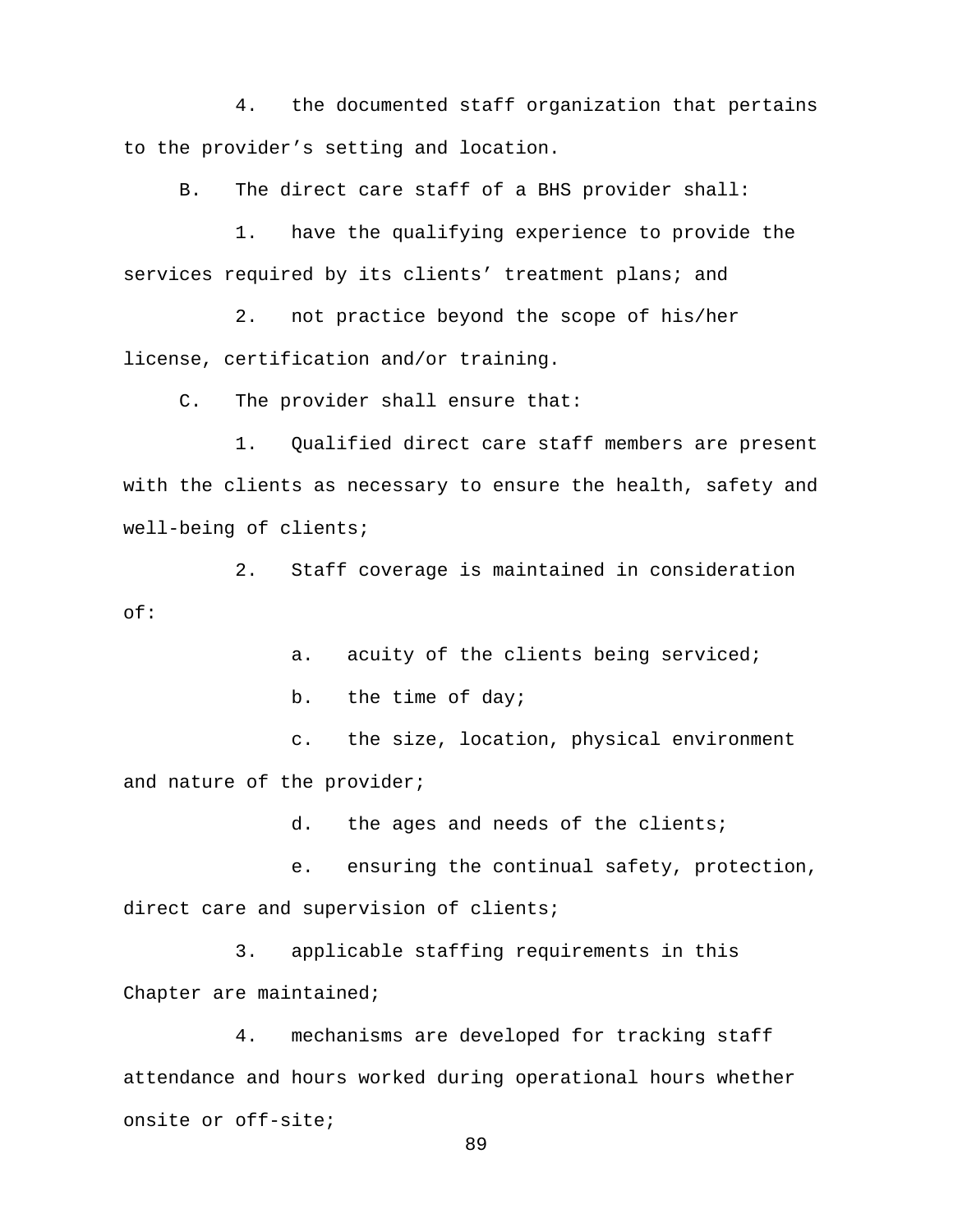5. there is adequate justification for the provider's assigned staffing patterns at any point in time.

D. Criminal Background Checks

1. For any provider that is treating children and/or adolescents, the provider shall either:

a. obtain a statewide criminal background check by an agency authorized by the Office of State Police to conduct criminal background checks on all staff that was conducted within 90 days prior to hire or employment; or

b. request a criminal background check on all staff prior to hire or employment in the manner required by R.S. 15:587.1, et seq.

2. For any provider that is treating adults, the provider shall obtain a statewide criminal background check on all unlicensed direct care staff within 90 days prior to hire or employment by an agency authorized by the Office of State Police to conduct criminal background checks. The background check shall be conducted within 90 days prior to hire or employment.

3. A provider that hires a contractor to perform work which does not involve any contact with clients is not required to conduct a criminal background check on the contractor if accompanied at all times by a staff person when clients are present in the provider.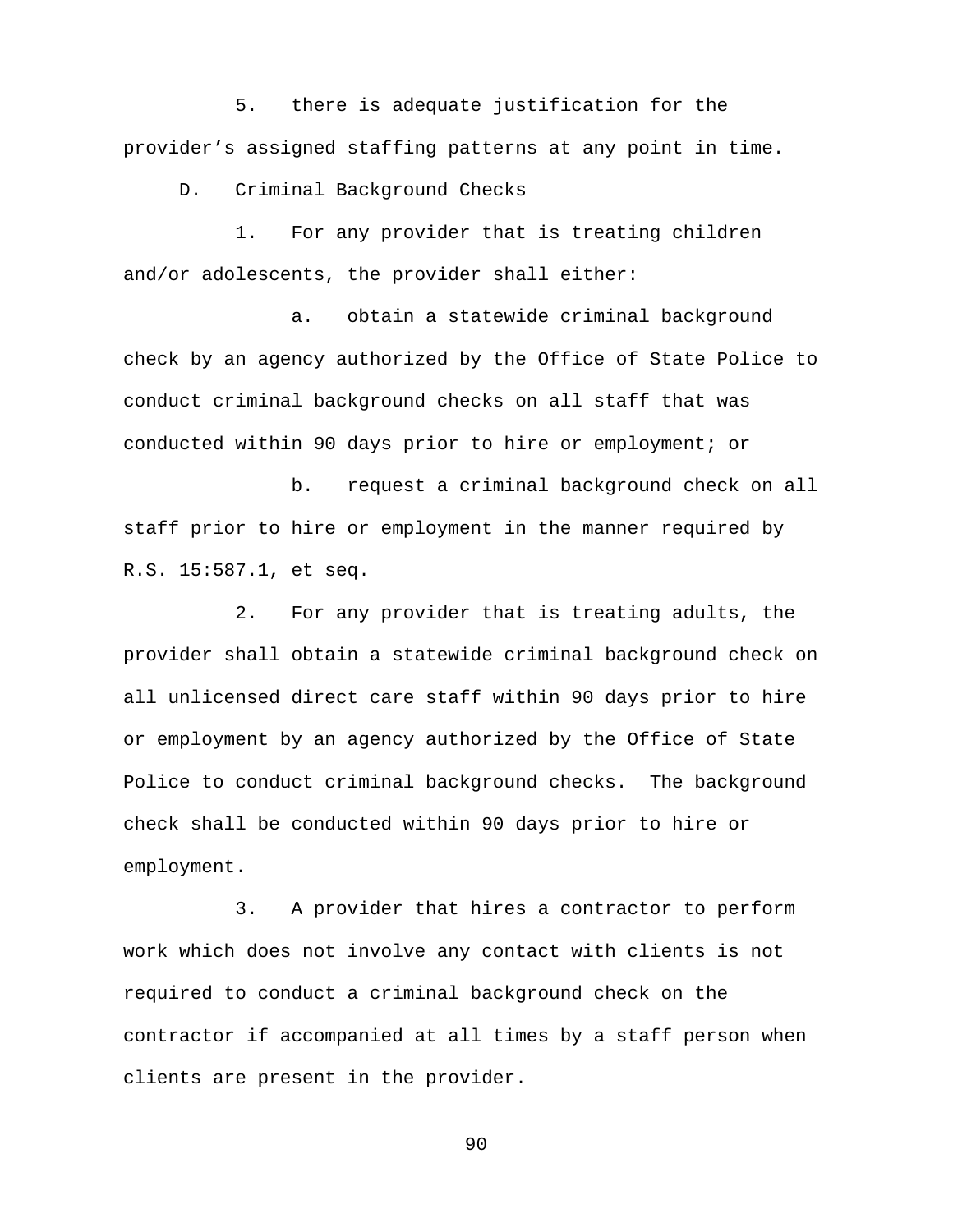E. Prior to hiring the unlicensed direct care staff member, and once employed, at least every six months thereafter or more often, the provider shall review the Louisiana State Nurse Aide Registry and the Louisiana Direct Service Worker Registry to ensure that each unlicensed direct care staff member does not have a negative finding on either registry.

F. Prohibitions

1. The provider is prohibited from knowingly employing or contracting with, or retaining the employment of or contract with, a member of the direct care staff who:

a. has entered a plea of guilty or nolo contendere, no contest, or has been convicted of a felony involving:

i. abuse or neglect of a person; ii. an alcohol or drug offense, unless the employee or contractor has:

(a). completed his/her court-ordered sentence, including community service, probation and/or parole; and

(b). been sober per personal

attestation for at least the last 2 years;

 iii. any crimes that requires the person to register pursuant to the Sex Offenders Registration Act;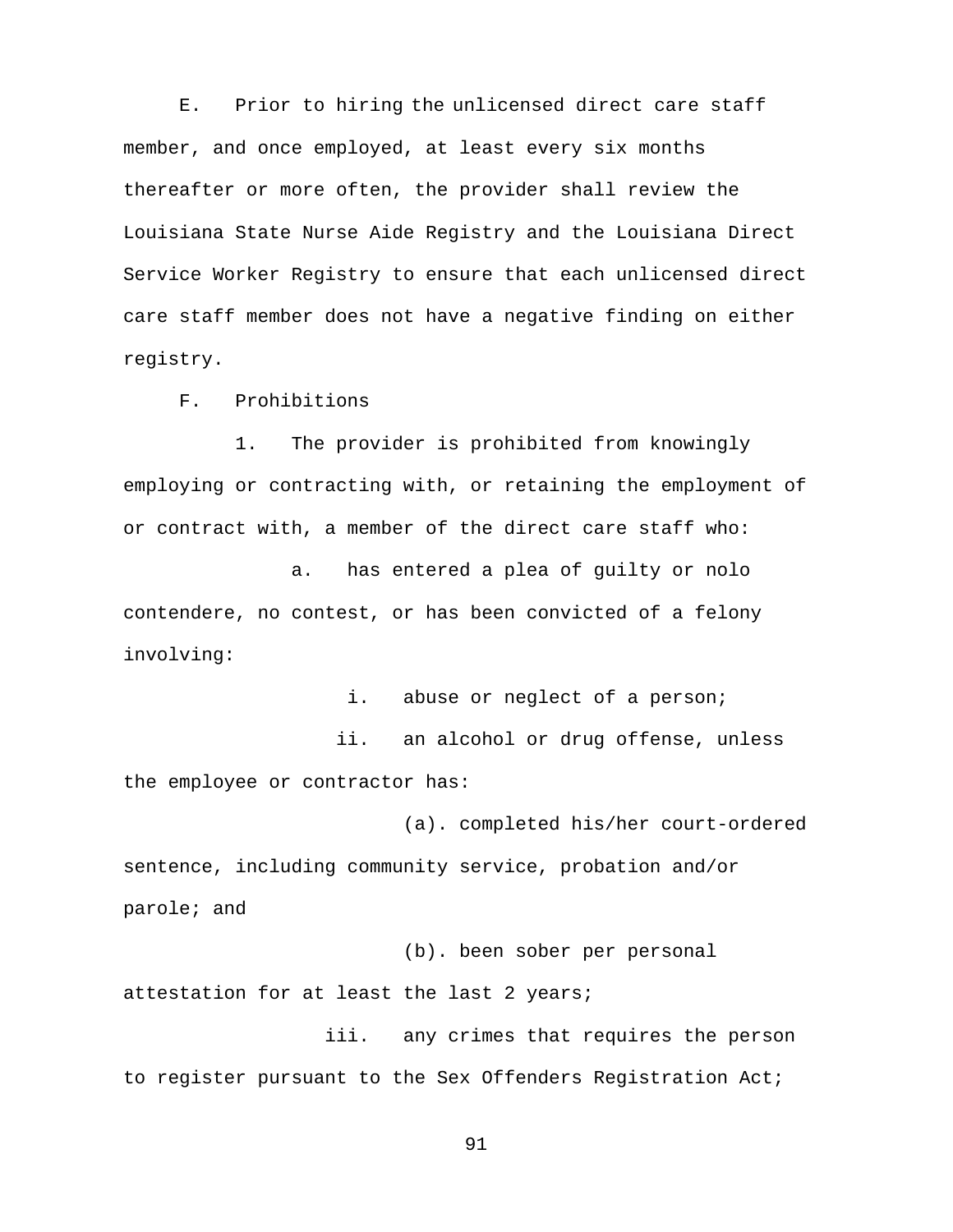iv. misappropriation of property belonging to another person when:

 (a). the offense was within the last five years; or

(b). the employee/contractor has not completed his/her sentence, including, if applicable, probation or parole;

v. a crime of violence;

 b. has a finding placed on the Louisiana State Nurse Aide Registry or the Louisiana Direct Service Worker Registry.

G. Orientation and Training

1. All staff shall receive orientation. All direct care staff shall receive orientation prior to providing direct client care without supervision.

2. All staff shall receive in-service training:

a. at least once a year;

b. that complies with the provider's policies and procedures;

 c. that is necessary depending on the needs of the clients; and

 d. that is specific to the age of the provider's population.

3. The content of the orientation and in-service training shall include the following: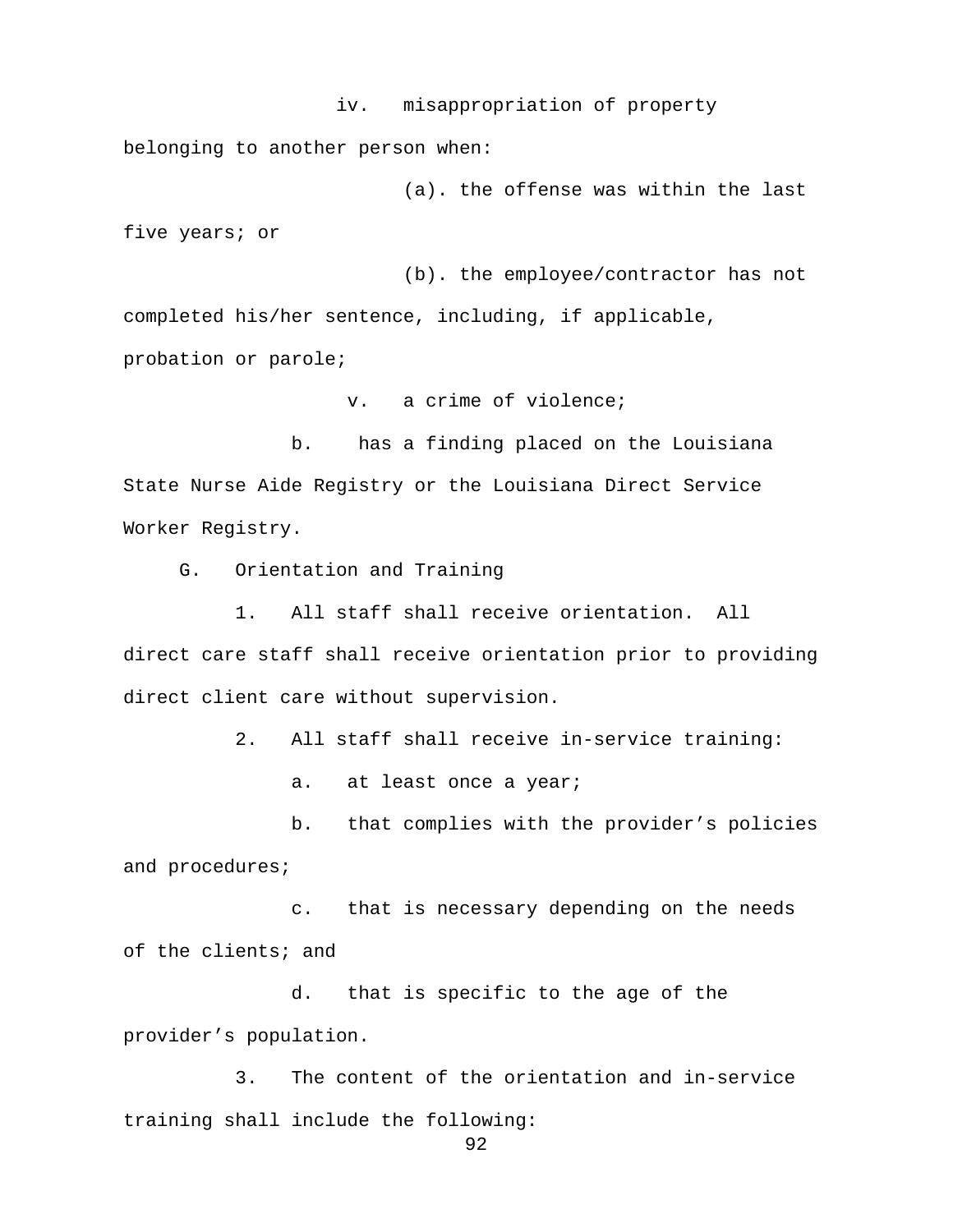a. confidentiality in accordance with federal and state laws and regulations;

b. grievance process;

c. fire and disaster plans;

d. emergency medical procedures;

e. organizational structure and reporting

relationships;

f. program philosophy;

g. policies and procedures;

h. detecting and mandatory reporting of client abuse, neglect or misappropriation;

i. detecting signs of illness or dysfunction that warrant medical or nursing intervention;

j. basic skills required to meet the health needs and challenges of the client;

k. crisis intervention and the use of nonphysical intervention skills, such as de-escalation, mediation conflict resolution, active listening and verbal and observational methods to prevent emergency safety situations;

l. telephone crisis mitigation for those staff members who provide such services;

m. client's rights;

n. duties and responsibilities of each employee;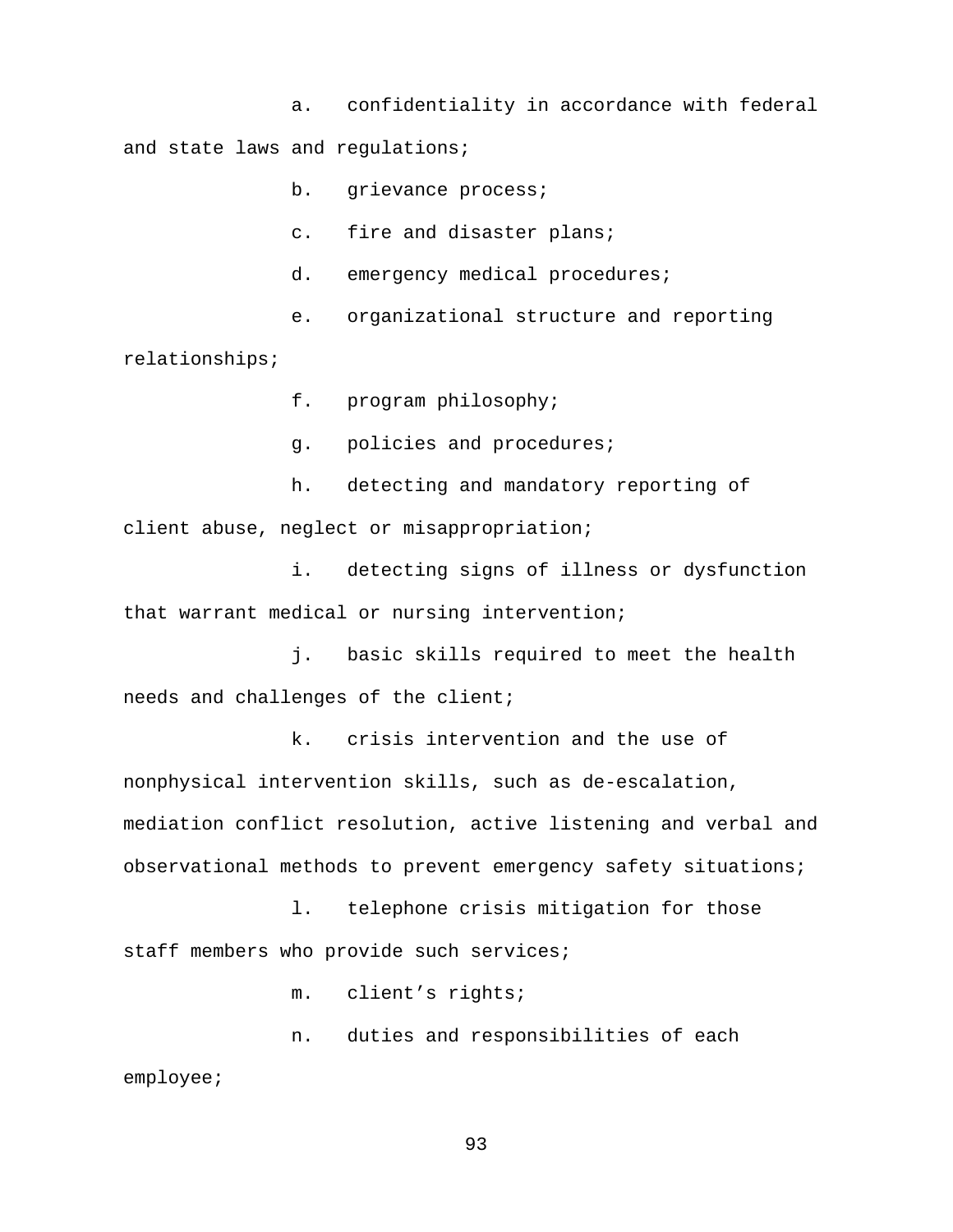o. standards of conduct required by the provider;

p. information on the disease process and expected behaviors of clients;

q. maintaining a clean, healthy and safe environment;

r. infectious diseases and universal precautions; and

s. basic emergency care for accidents and emergencies until emergency medical personnel can arrive at provider.

4. The orientation and in-service training shall:

a. be provided only by staff who are qualified by education, training, and qualifying experience; and

b. include documentation of demonstrated competency of direct care staff, ongoing and prior to providing services to clients.

5. The in-service trainings shall serve as a refresher for subjects covered in orientation or training as indicated through the QI process.

 I. The provider shall document an annual staff performance evaluation of all employees.

J. The provider shall report violations of laws, rules, and professional and ethical codes of conduct by provider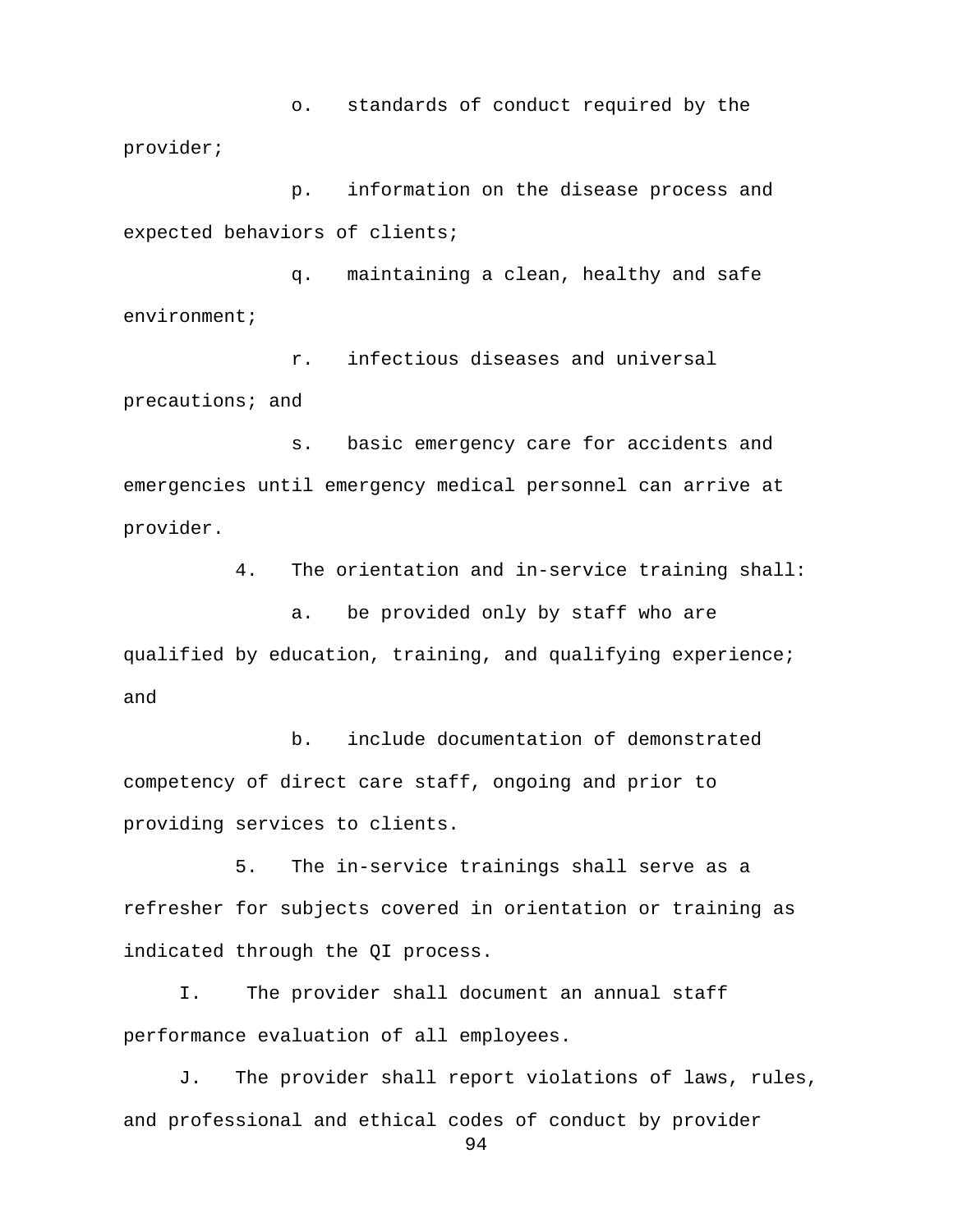staff and volunteers to the appropriate professional board or licensing authority.

AUTHORITY NOTE: Promulgated in accordance with R.S. 36:254 and R.S. 40:2151 – 2161.

HISTORICAL NOTE: Promulgated by the Department of Health and Hospitals, Bureau of Health Services Financing, LR 41:

# **§5643. Core Staffing Personnel Qualifications and Responsibilities**

A. All BHS providers shall abide by the following minimum core staffing requirements and shall meet the additional requirements. All BHS providers shall also meet the additional requirements for each specialized program or module pursuant to the provisions of this Chapter as applicable to each BHS provider.

B. Professional Staffing Standards. All BHS providers shall, at a minimum, have the following staff:

1. a medical director who:

 a. is a physician with a current, unrestricted license to practice medicine in the state of Louisiana;

b. has the following assigned responsibilities:

i. ensures that the necessary services are provided to meet the needs of the clients;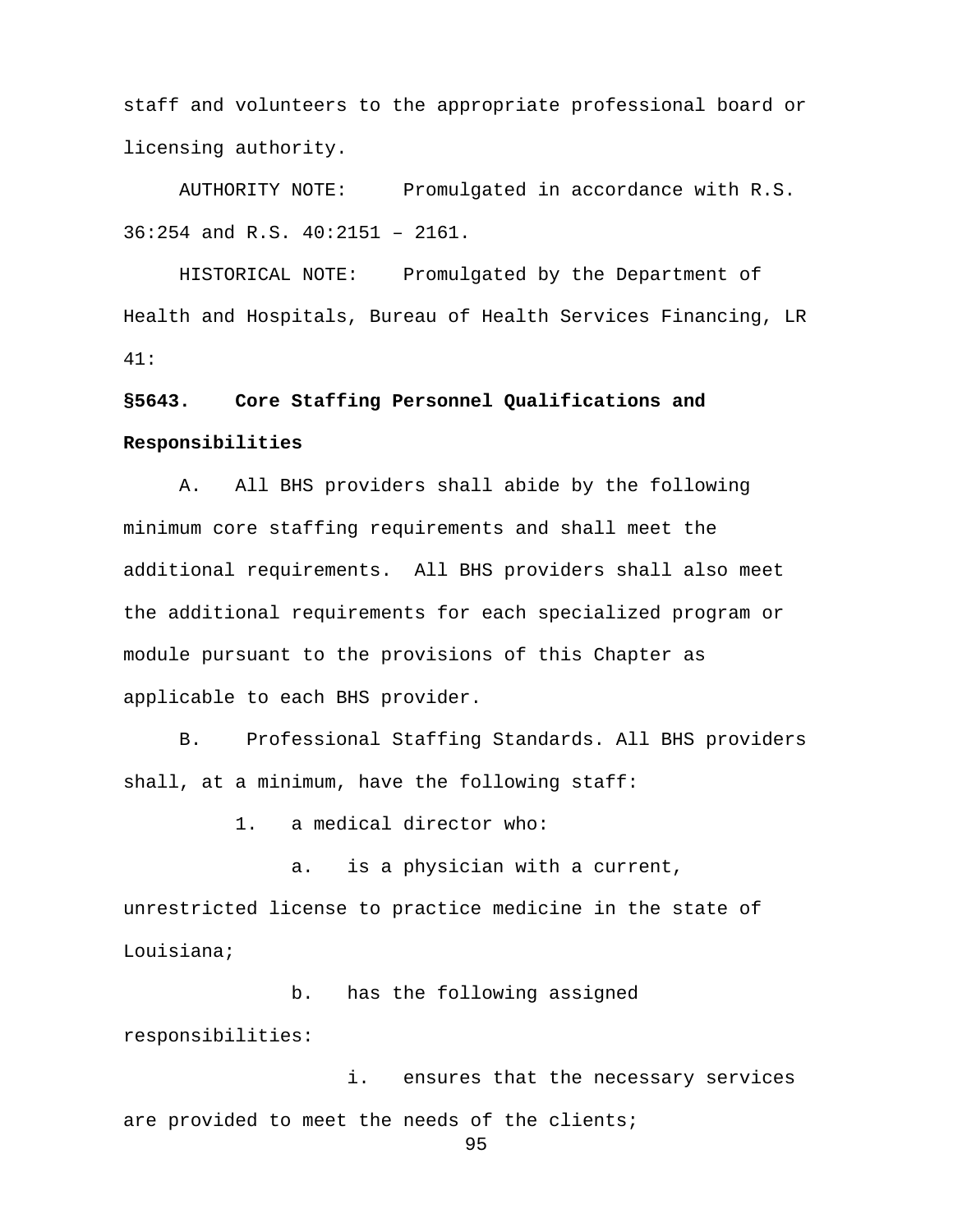ii. provides oversight for provider policy/procedure and staff regarding the medical needs of the clients according to the current standards of medical practice;

 iii. directs the specific course of medical treatment for all clients;

 iv. reviews reports of all medically related accidents/incidents occurring on the premises and identify hazards to the administrator;

v. participates in the development and implementation of policies and procedures for the delivery of services;

 vi. periodically reviews delivery of services to ensure care meets the current standards of practice; and

 vii. participates in the development of new programs and modifications;

c. has the following responsibilities or designates the duties to a qualified practitioner:

i. writes the admission and discharge orders;

 ii. writes and approves all prescription medication orders;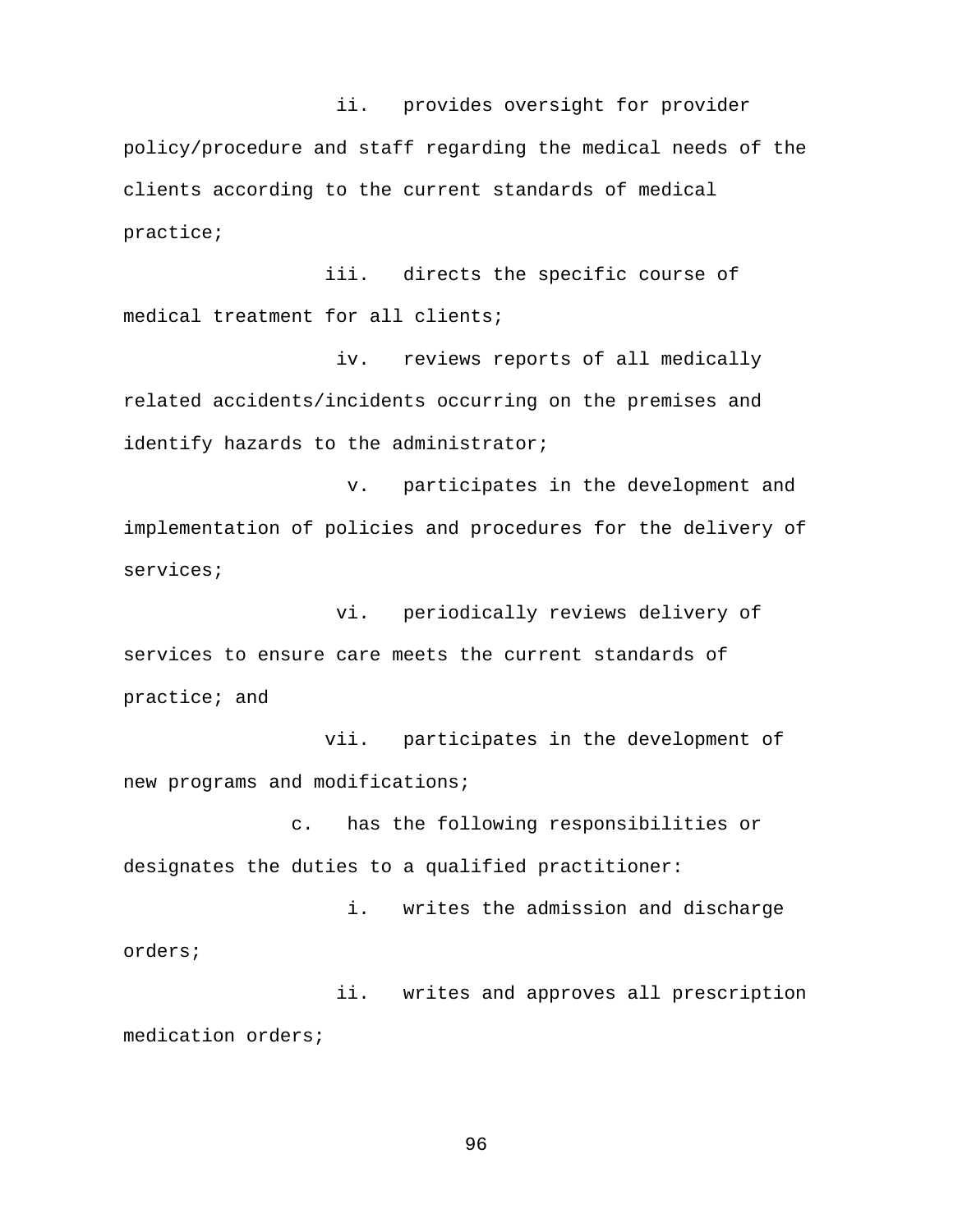iii. develops, implements and provides

education regarding the protocols for administering prescription and non-prescription medications on-site; iv. provides consultative and on-call

coverage to ensure the health and safety of clients; and

v. collaborates with the client's primary care physician and psychiatrists as needed for continuity of the client's care.

2. an administrator who:

 a. has either a bachelor's degree from an accredited college or university or one year of qualifying experience that demonstrates adequate knowledge, experience and expertise in business management;

 b. is responsible for the on-site day to day operations of the BHS provider and supervision of the overall BHS provider's operation commensurate with the authority conferred by the governing body; and

c. shall not perform any programmatic duties and/or make clinical decisions unless licensed to do so;

3. with the exception of opioid treatment programs, a clinical supervisor who:

a. is an LMHP that maintains a current and unrestricted license with its respective professional board or licensing authority in the state of Louisiana;

b. shall be on duty and on call as needed;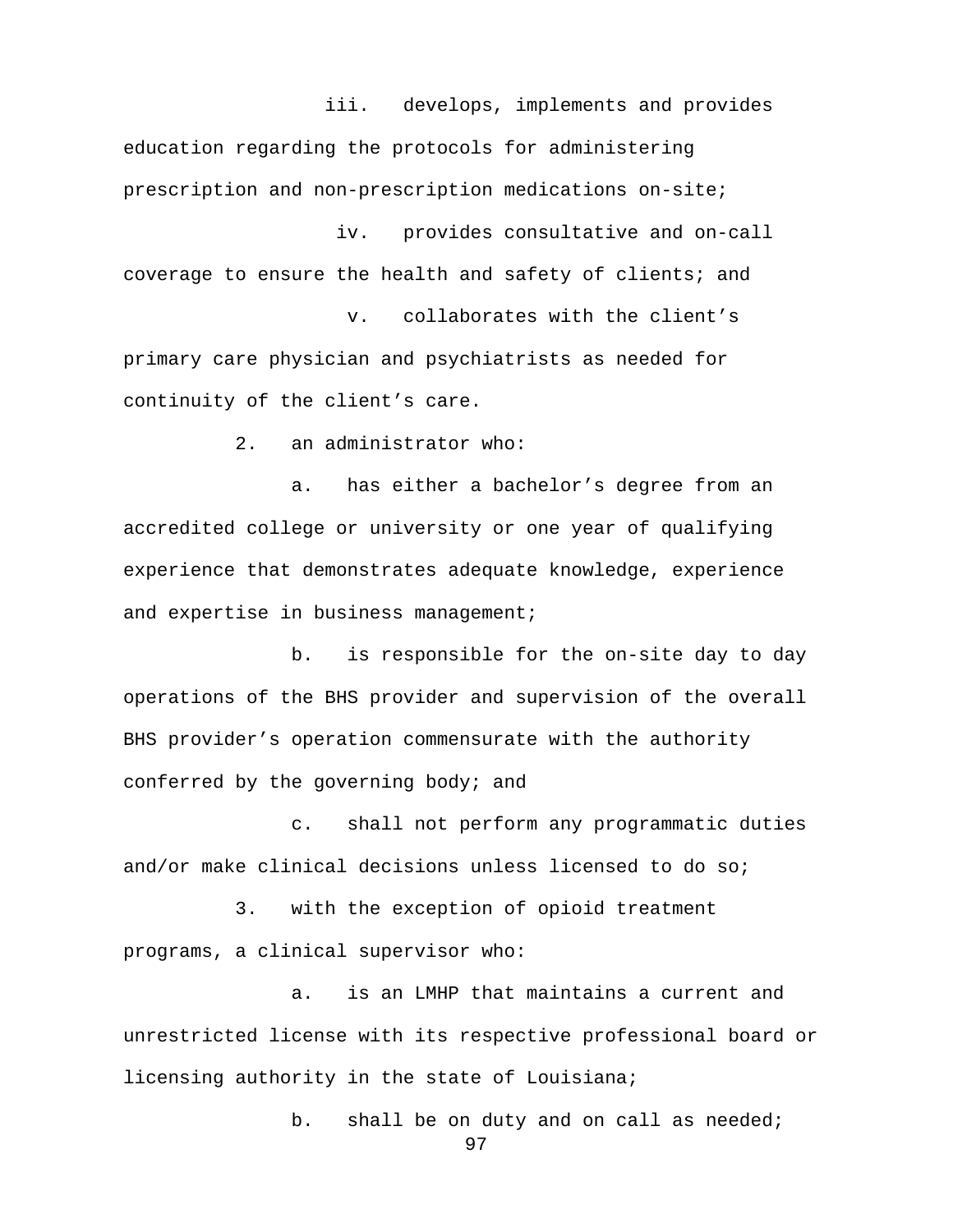c. has two years of qualifying clinical experience as an LMHP in the provision of services provided by the provider;

d. shall have the following responsibilities: i. provide supervision utilizing evidenced-based techniques related to the practice of behavioral health counseling;

 ii. serve as resource person for other professionals counseling persons with behavioral health disorders;

 iii. attend and participate in care conferences, treatment planning activities, and discharge planning;

 iv. provide oversight and supervision of such activities as recreation, art/music, or vocational education;

 v. function as client advocate in treatment decisions;

 vi. ensure the provider adheres to rules and regulations regarding all behavioral health treatment, such as group size, caseload, and referrals;

 vii. provide only those services that are within the person's scope of practice; and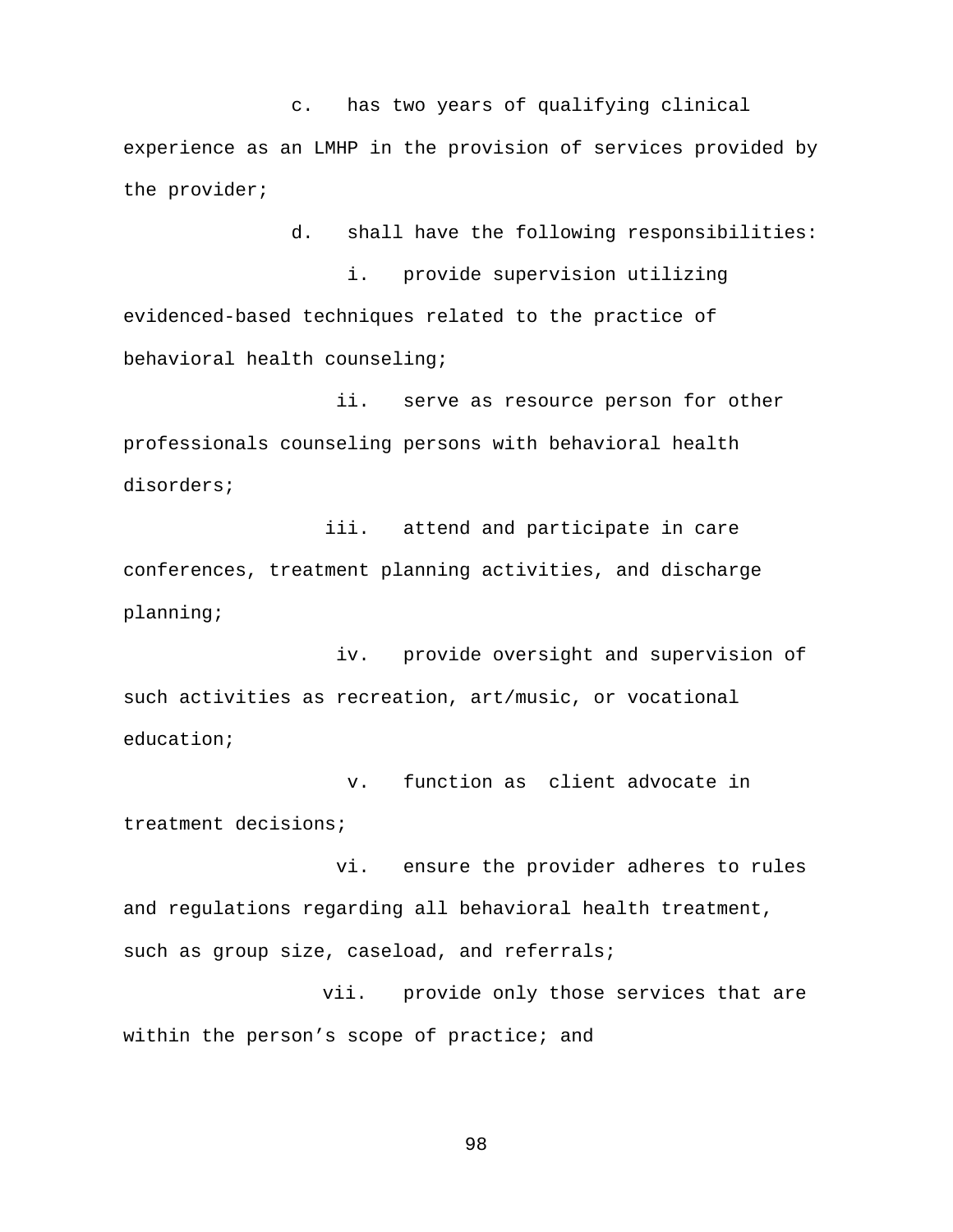viii. assist the medical director and governing body with the development and implementation of policies and procedures;

4. nursing staff who:

a. provide the nursing care and services under the direction of a registered nurse necessary to meet the needs of the clients; and

b. have a valid current nursing license in the State of Louisiana.

i. A BHS provider with clients who are unable to self-administer medication shall have a sufficient number of nurses on staff to meet the medication needs of its clients.

 ii. Nursing services may be provided directly by the BHS or may be provided or arranged via written contract, agreement, policy, or other document. The BHS shall maintain documentation of such arrangement.

C. Other Staffing Requirements. The provider shall abide by the following staffing requirements that are applicable to its provider:

1. Licensed Mental Health Professionals

a. The provider shall maintain a sufficient number of LMHPs to meet the needs of its clients;

b. The LMHP has the following responsibilities: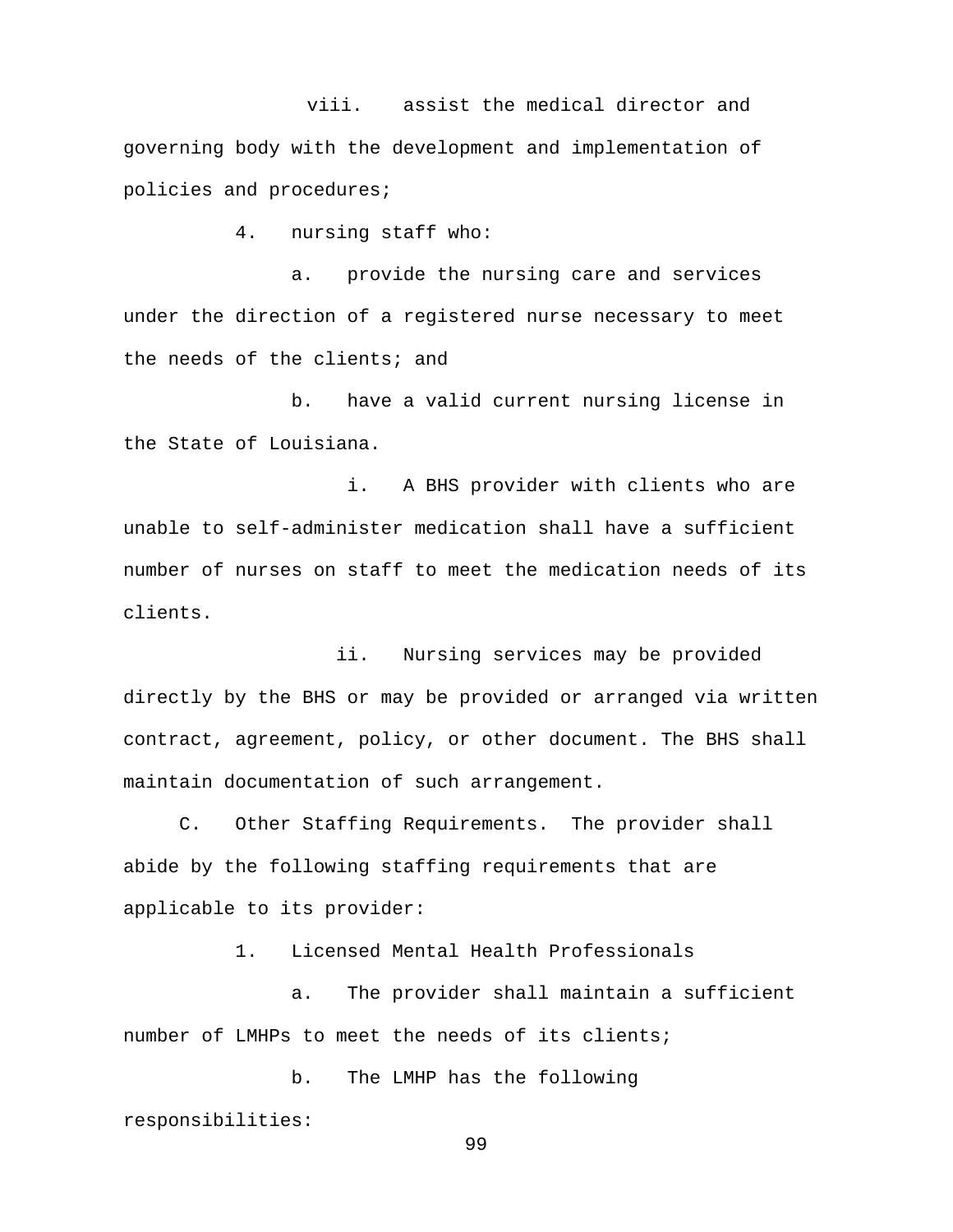i. provide direct care to clients utilizing the core competencies of addiction counseling and/or mental health counseling and may serve as primary counselor to specified caseload;

 ii. serve as resource person for other professionals in their specific area of expertise;

 iii. attend and participate in individual care conferences, treatment planning activities, and discharge planning;

 iv. provide on-site and direct professional supervision of any unlicensed professional or inexperienced professional;

v. function as the client's advocate in all treatment decisions affecting the client; and

 vi. prepare and write notes or other documents related to recovery (e.g. assessment, progress notes, treatment plans, discharge, etc.).

2. Unlicensed Professionals

a. The provider shall maintain a sufficient number of unlicensed professionals (UPs) to meet the needs of its clients.

b. The UP shall:

i. provide direct care to clients and may serve as primary counselor to specified caseload under clinical supervision;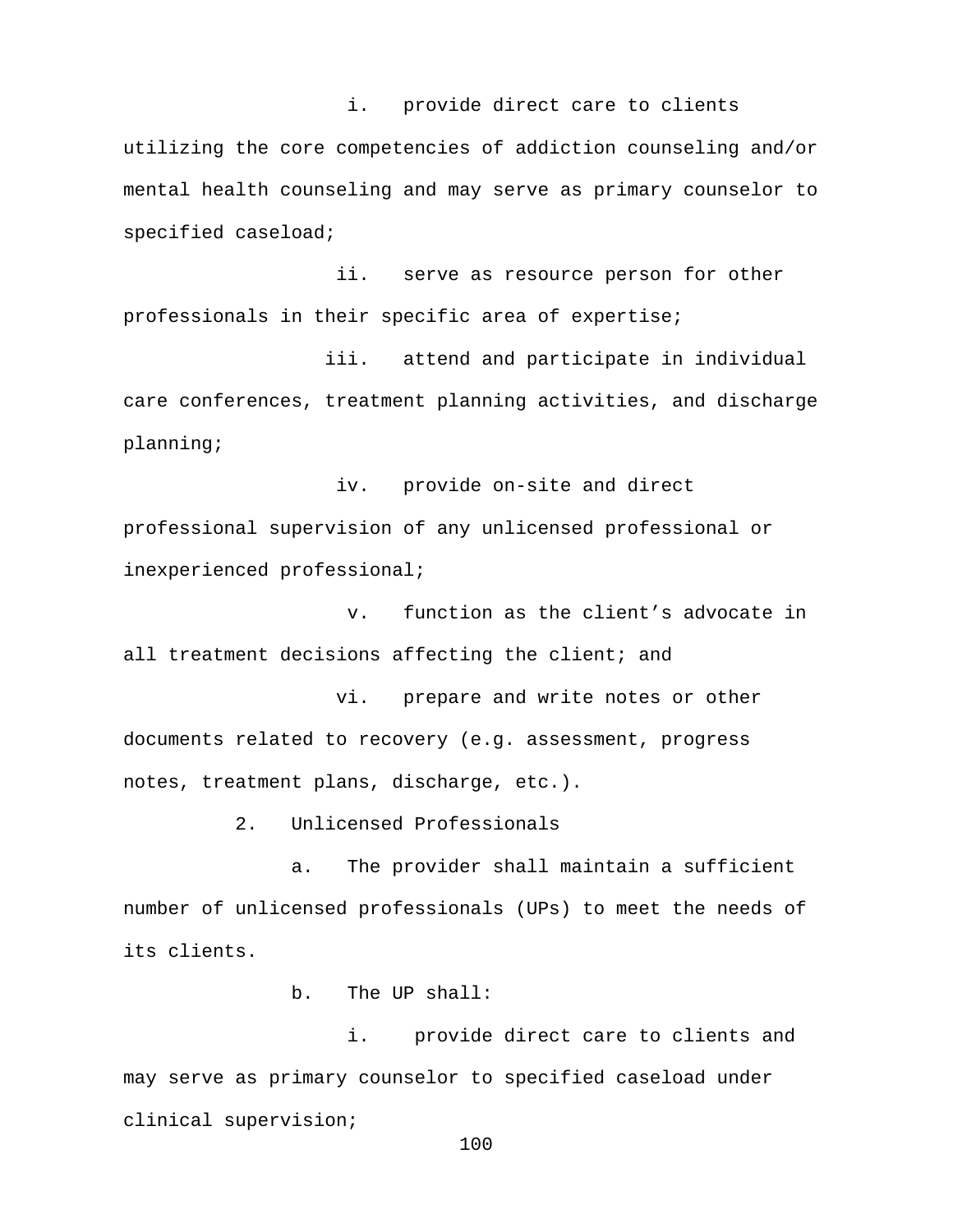ii. serve as resource person for other professionals and paraprofessionals in their specific area of expertise;

iii. attend and participate in individual care conferences, treatment planning activities and discharge planning;

iv. function as the client's advocate in all treatment decisions affecting the client; and

v. prepare and write notes or other documents related to recovery (e.g. assessment, progress notes, treatment plans, etc.).

3. Direct Care Aides

a. A residential provider shall have a sufficient number of direct care aides to meet the needs of the clients.

b. A provider that provides outpatient services shall use direct care aides as needed.

c. Direct care aides shall meet the following minimum qualifications:

i. has obtained a high school diploma or equivalent;

 ii. be at least 18 years old in an adult provider and 21 years old in a provider that treats children and/or adolescents;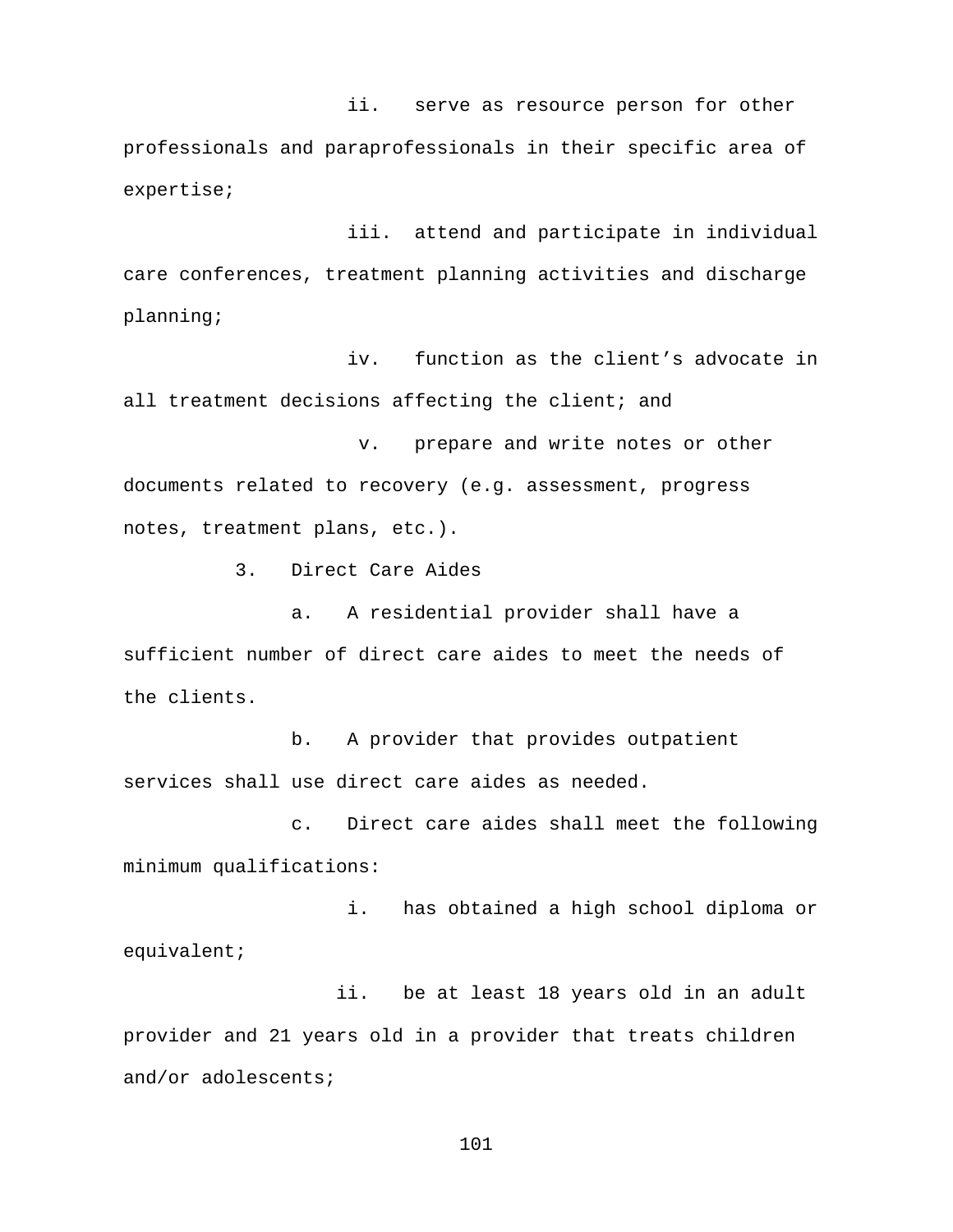d. Direct care aides shall have the following responsibilities:

i. ensure a safe environment for clients;

 ii. exercise therapeutic communication skills;

 iii. take steps to de-escalate distressed clients;

iv. observe and document client behavior;

v. assist with therapeutic and

recreational activities;

vi. monitor clients' physical well-being;

vii. provide input regarding patient

progress to the interdisciplinary team;

 viii. oversee the activities of the facility when there is no professional staff on duty;

ix. possess adequate orientation and

skills to assess situations related to relapse and to provide access to appropriate medical care when needed; and

x. function as client advocate.

4. Volunteers

a. If a BHS provider utilizes volunteers, the provider shall ensure that each volunteer is:

i. supervised to protect clients and staff;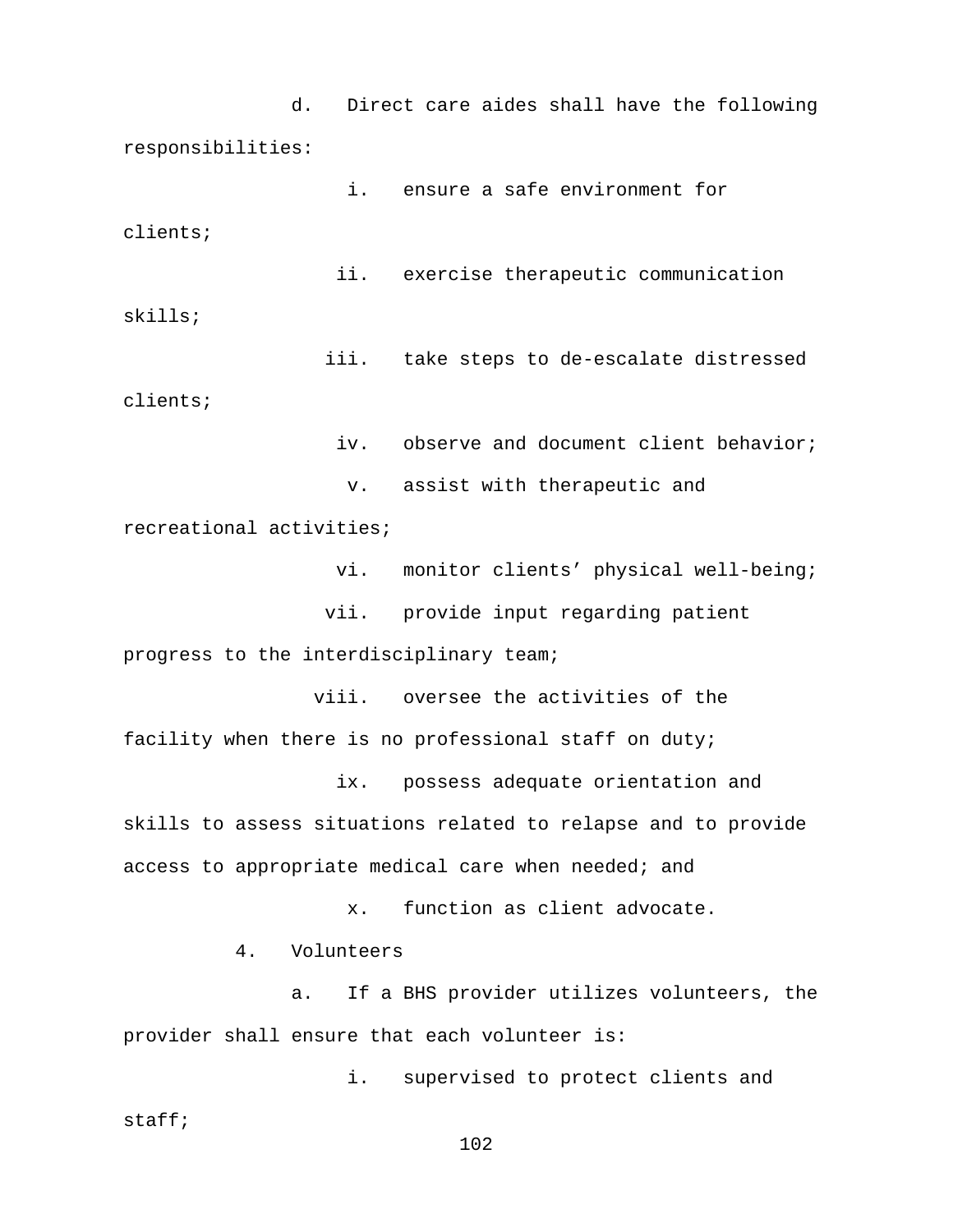ii. oriented to the provider, job duties, and other pertinent information;

 iii. trained to meet requirements of duties assigned;

 iv. given a written job description or written agreement;

v. identified as a volunteer;

vi. trained in privacy measures;

vii. required to sign a written

confidentiality agreement; and

viii. required to submit to a statewide criminal background check by an agency authorized by the Office of the State Police to conduct criminal background checks prior to providing direct care.

b. If a BHS provider utilizes student volunteers, it shall ensure that each student volunteer:

i. has current registration with the applicable Louisiana professional board, when required, and is in good standing at all times that is verified by the provider;

 ii. is actively pursuing a degree in a human service field or professional level licensure or certification at all times;

 iii. provides direct client care utilizing the standards developed by the professional board; 103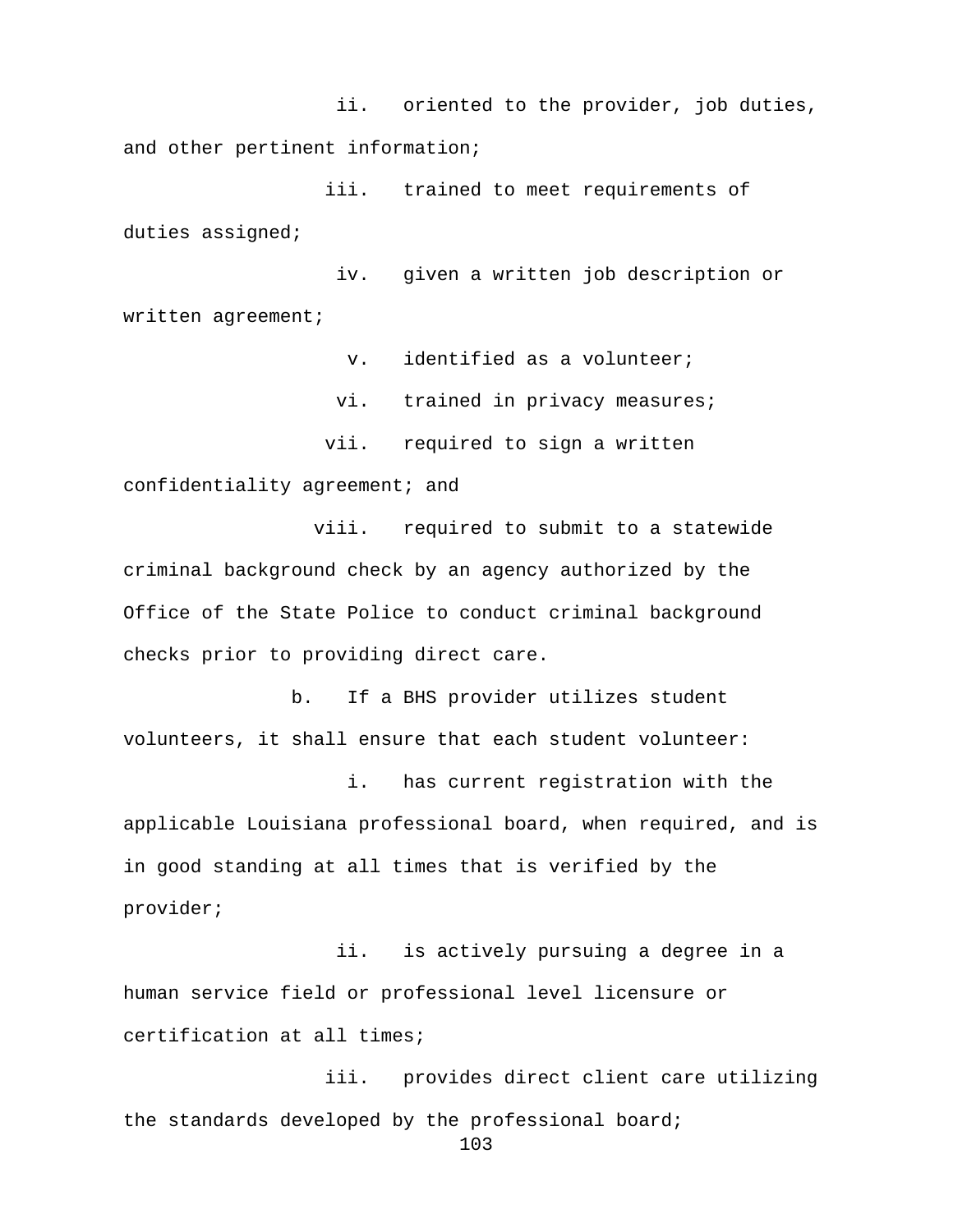iv. provides care only under the direct supervision of the appropriate supervisor; and

v. provides only those services for which the student has been trained and deemed competent to perform.

c. A volunteer's duties may include:

i. direct care activities only when qualified provider personnel are present;

ii. errands, recreational activities; and

 iii. individual assistance to support services.

d. The provider shall designate a volunteer coordinator who:

i. has the experience and training to supervise the volunteers and their activities; and

 ii. is responsible for selecting, evaluating and supervising the volunteers and their activities.

5. Care Coordinator

a. The provider shall ensure that each care coordinator:

i. has a high school diploma or

equivalent;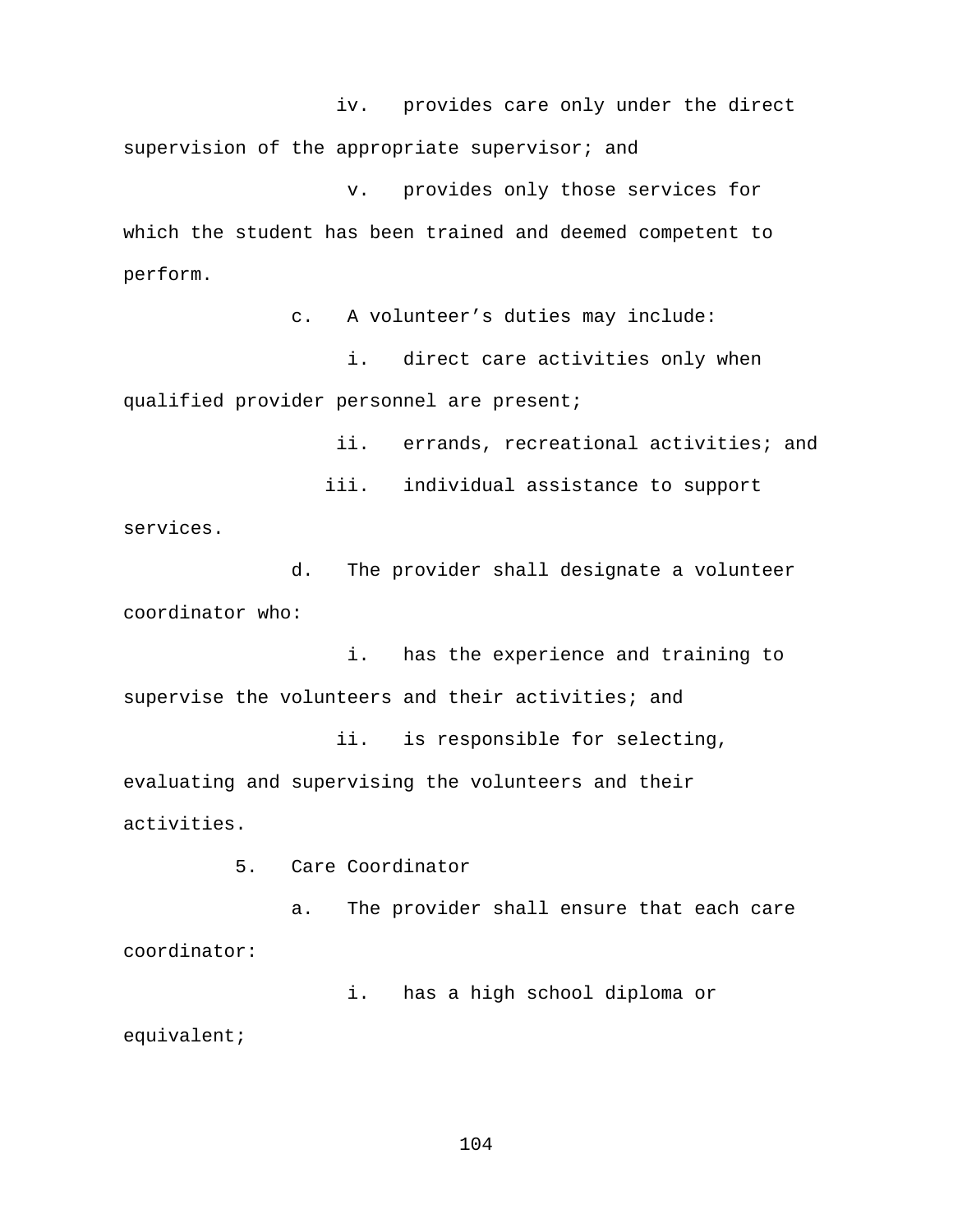ii. is at least 18 years old in an adult provider and 21 years old in provider that treats children and/or adolescents; and

 iii. has been trained to perform assigned job duties.

E. Multiple Positions. If a BHS provider employs a staff member in more than one position, the provider shall ensure that:

1. the person is qualified to function in both capacities; and

2. one person is able to perform the responsibilities of both jobs.

AUTHORITY NOTE: Promulgated in accordance with R.S. 36:254 and R.S. 40:2151 – 2161.

HISTORICAL NOTE: Promulgated by the Department of Health and Hospitals, Bureau of Health Services Financing, LR 41:

## **§5645. Personnel Records**

A. A BHS provider shall maintain a personnel file for each employee and direct care staff member. Each record shall contain:

1. the application for employment and/or resume, including contact information and employment history for the preceding five years, if applicable;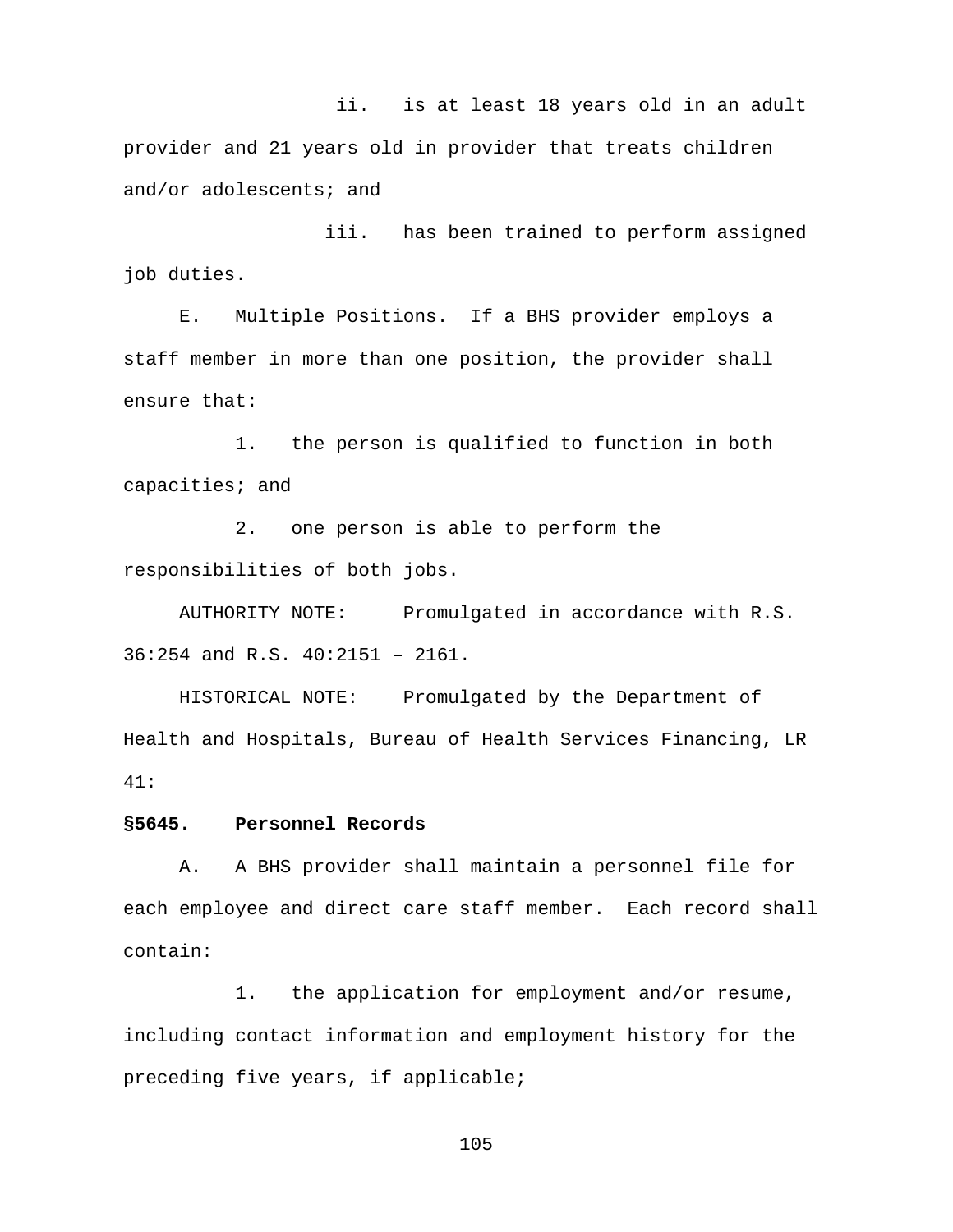2. reference letters from former employer(s) and personal references or written documentation based on telephone contact with such references;

3. any required medical examinations or health screens;

4. evidence of current applicable credentials/certifications for the position;

5. annual performance evaluations;

6. personnel actions, other appropriate materials, reports and notes relating to allegations of abuse, neglect and misappropriation of clients' funds;

7. the employee's starting and termination dates;

8. proof of attendance of orientation, training and in-services;

9. results of statewide criminal background checks by an agency authorized by the Office of State Police to conduct criminal background checks on all direct care staff;

10. job descriptions and performance expectations;

11. prior to hiring the unlicensed direct care staff member, and once employed, at least every six months thereafter or more often, the provider shall have documentation of reviewing the Louisiana State Nurse Aide Registry and the Louisiana Direct Service Worker Registry to ensure that each unlicensed direct care staff member does not have a negative finding on either registry; and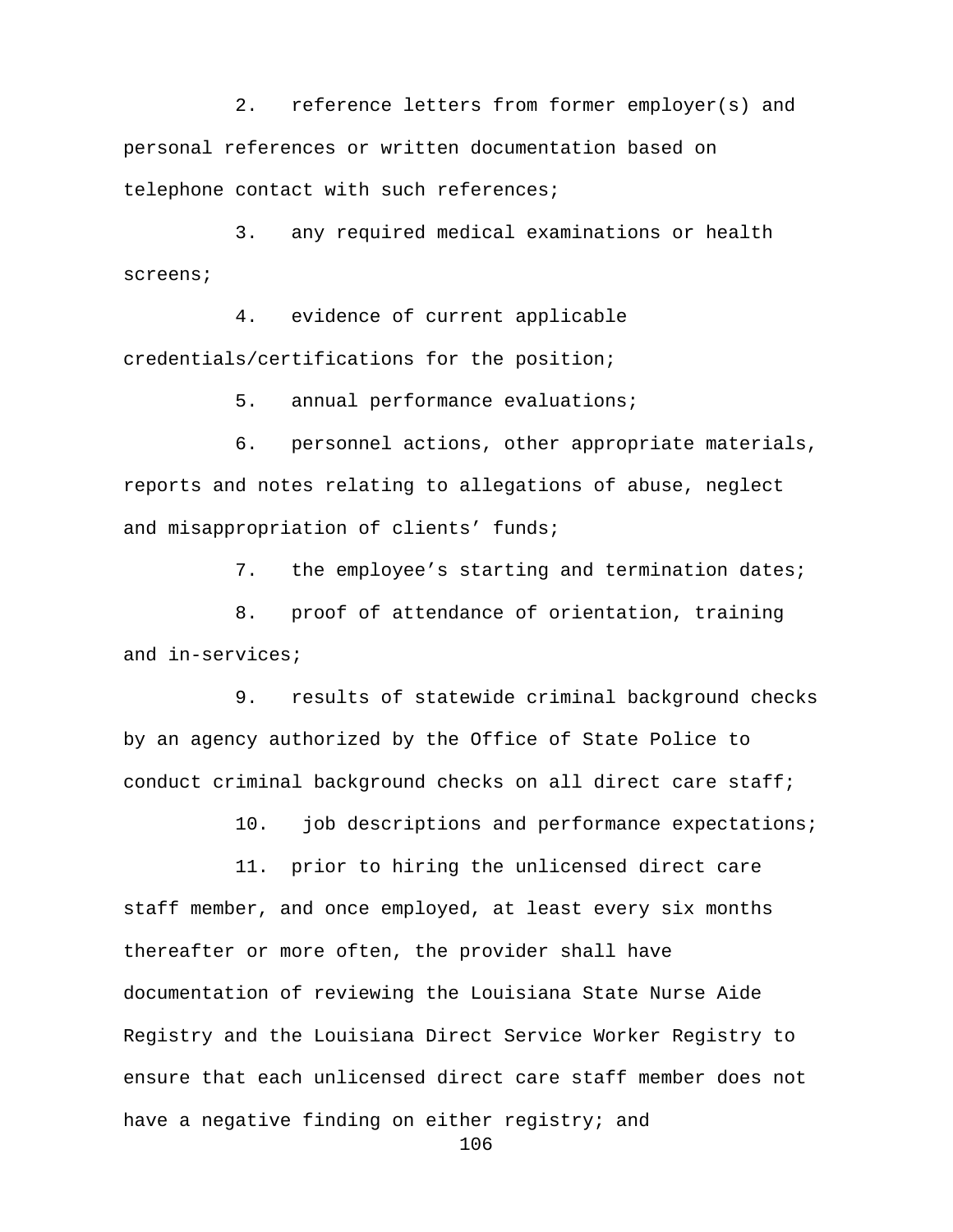12. a written confidentiality agreement signed by the staff upon hire and subsequently per provider's policy.

B. A BHS provider shall retain personnel files for at least three years following termination of employment.

AUTHORITY NOTE: Promulgated in accordance with R.S. 36:254 and R.S. 40:2151 – 2161.

HISTORICAL NOTE: Promulgated by the Department of Health and Hospitals, Bureau of Health Services Financing, LR 41:

#### **Subchapter F. Admission, Transfer and Discharge**

#### **§5647. Admission Requirements**

A. A BHS provider shall not refuse admission to any individual on the grounds of race, religion, national origin, sexual orientation, ethnicity or disability.

B. A BHS provider shall admit only those individuals whose behavioral health needs, pursuant to the Initial Admission Assessment, can be fully met by the provider.

- C. Pre-Admission Requirements
- 1. Prior to admission, the provider shall either:
	- a. conduct an initial admission assessment;

or

b. obtain a current assessment conducted within the past year that determines the individual's diagnosis and update the assessment to represent the client's current presentation.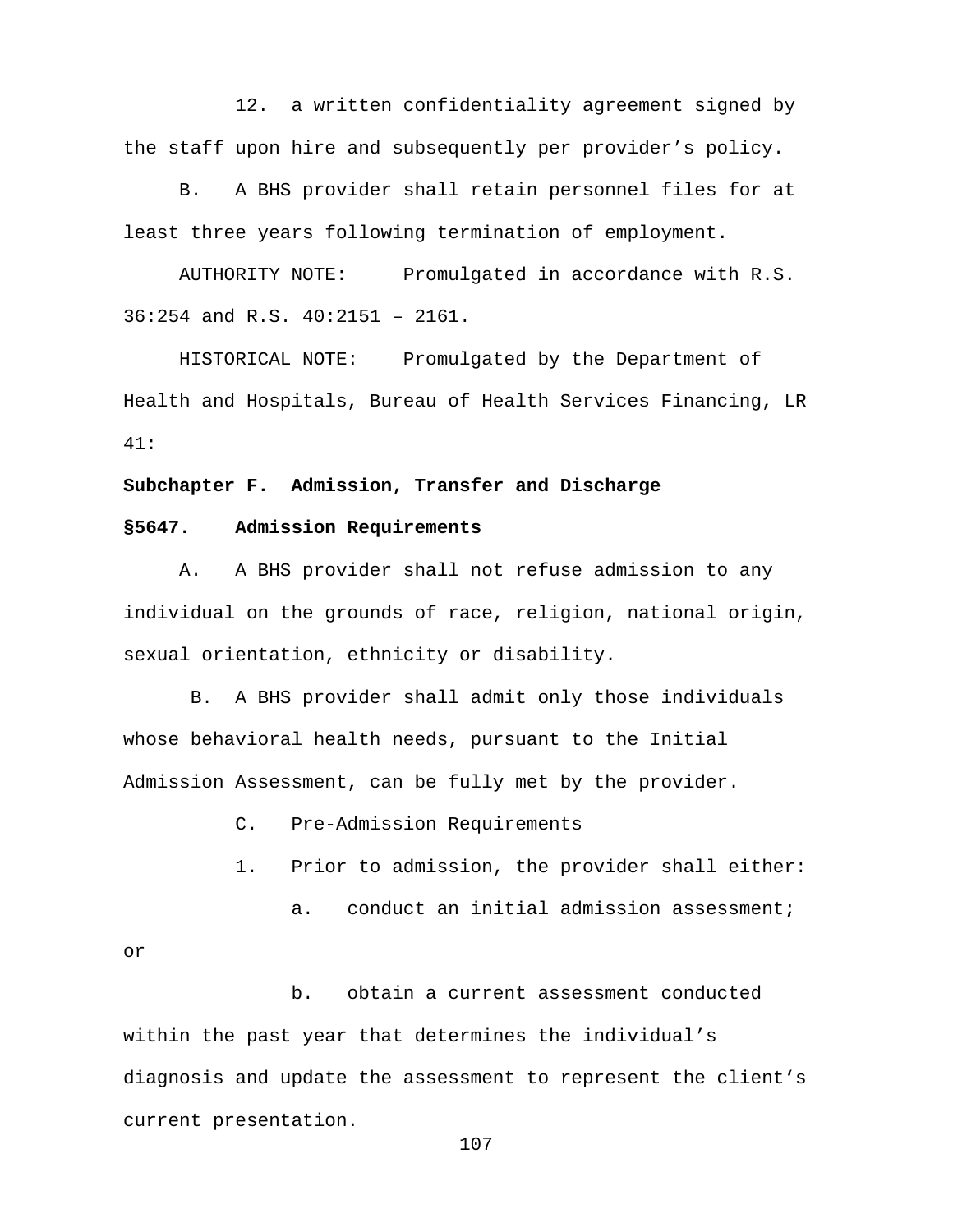2. If the client is disoriented due to psychological or physiological complications or conditions, the initial admission assessment shall be completed as soon as the client is capable of participating in the process.

3. The BHS provider shall include client participation in the assessment process to the extent appropriate.

4. The initial admission assessment shall contain the following:

a. a screening to determine eligibility and appropriateness for admission and referral;

b. a biopsycho-social evaluation that includes:

i. circumstances leading to admission;

ii. past and present behavioral health

concerns;

 iii. past and present psychiatric and addictive disorders treatment;

 iv. significant medical history and current health status;

v. family and social history;

vi. current living situation;

vii. relationships with family of origin,

nuclear family, and significant others;

viii. education and vocational training; 108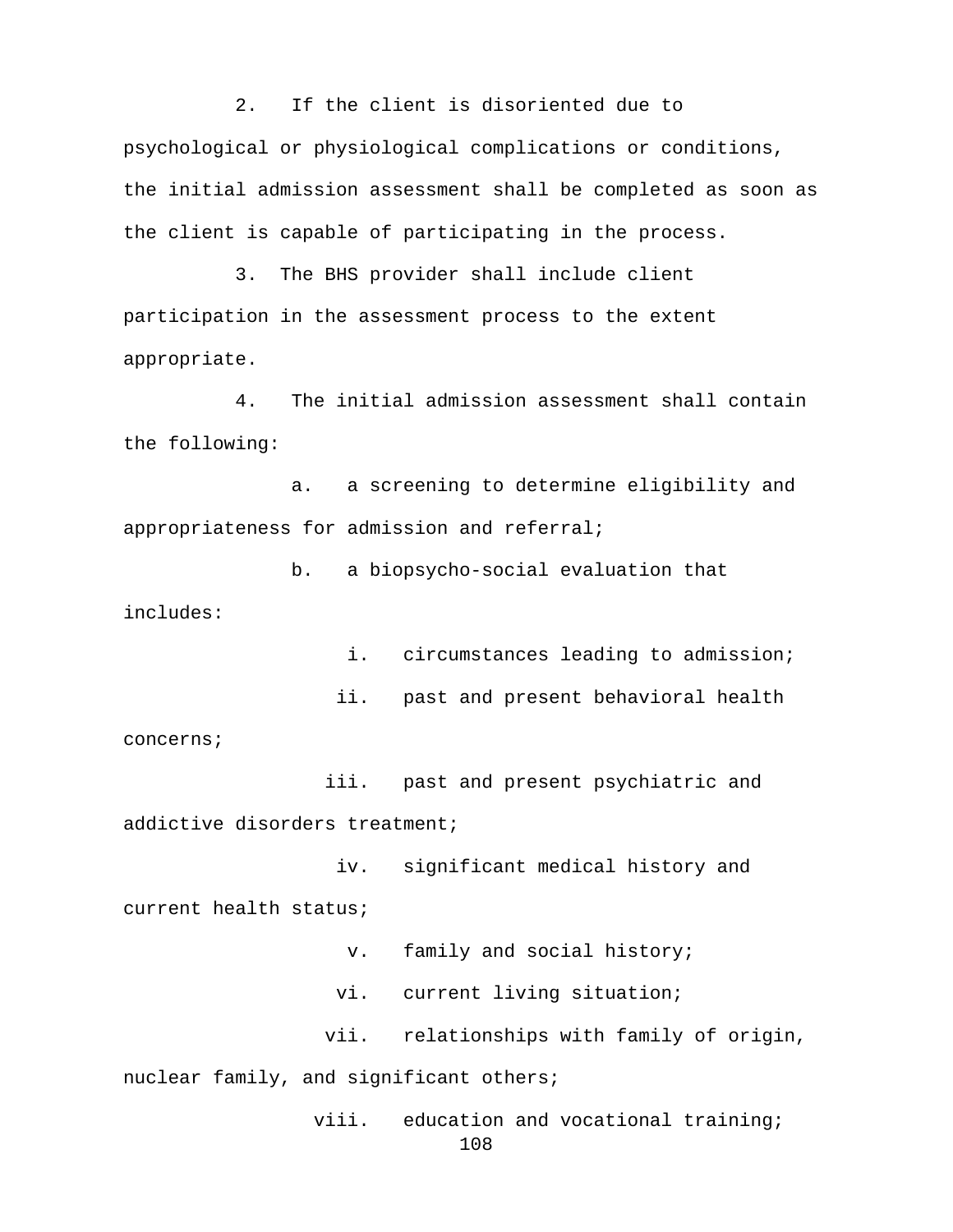ix. employment history and current

status;

x. military service history and current status;

 xi. legal history and current legal status;

 xii. emotional state and behavioral functioning, past and present; and

xiii. strengths, weaknesses, and needs;

c. physical examination or appropriate referral within 72 hours if indicated by the physician, nursing assessment or screening process;

d. drug screening when history is inconclusive or unreliable;

e. appropriate assignment to level of care with referral to other appropriate services as indicated;

f. signature and date by the LMHP; and

g. for residential facilities, diagnostic laboratory tests or appropriate referral as required to prevent spread of contagious/communicable disease, or as indicated by physical examination or nursing assessment,

D. Admission Requirements

1. A provider shall establish admission requirements that include: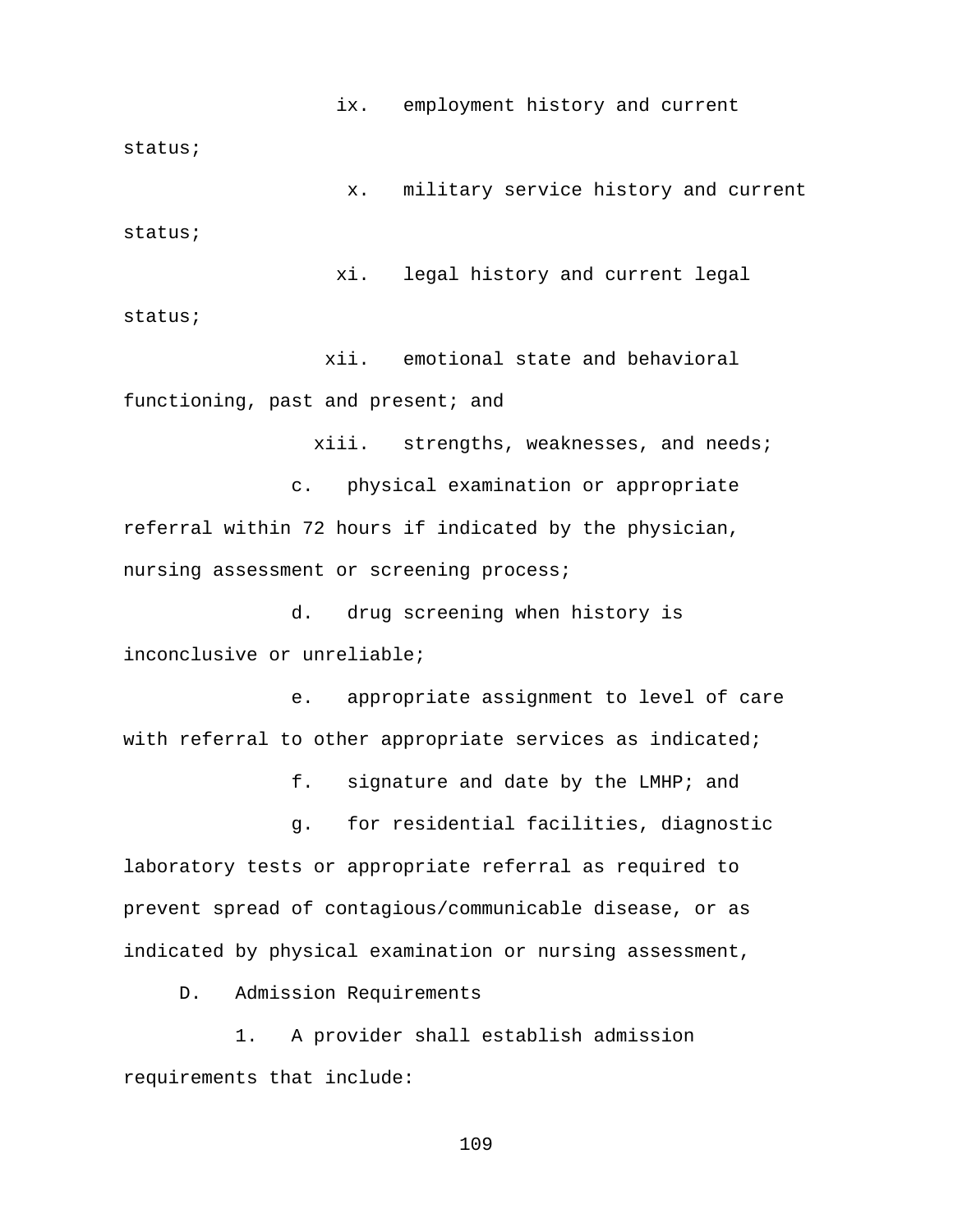a. availability of appropriate physical accommodations;

b. legal authority or voluntary admission;

c. availability of professionals to provide services needed as indicated by the initial assessment and diagnosis; and

d. written documentation that client and family, if applicable, consents to treatment and understands the diagnosis and level of care.

2. Client/Family Orientation. Each provider shall ensure that a confidential and efficient orientation is provided to the client and the client's family, if applicable, concerning:

a. visitation in a residential facility, if applicable;

b. family involvement;

c. safety;

- d. the rules governing individual conduct;
- e. authorization to provide treatment;
- f. adverse reactions to treatment;
- g. the general nature and goals of the

program;

h. proposed treatment to include treatment methodology, duration, goals and services;

> i. risks and consequences of non-compliance; 110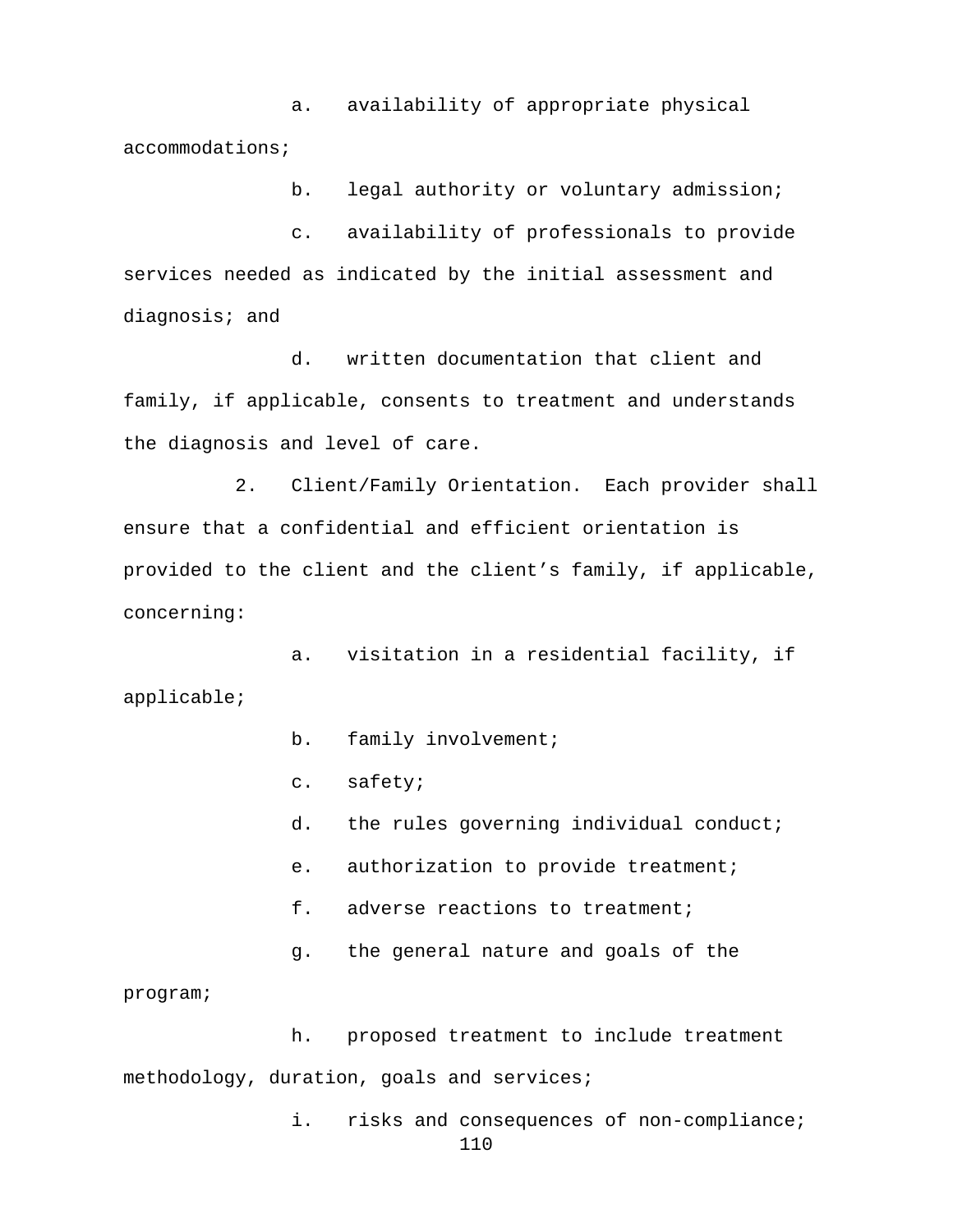j. treatment alternatives;

k. clients rights and responsibilities; and

l. all other pertinent information, including fees and consequences of non-payment of fees.

AUTHORITY NOTE: Promulgated in accordance with R.S. 36:254 and R.S. 40:2151 – 2161.

HISTORICAL NOTE: Promulgated by the Department of Health and Hospitals, Bureau of Health Services Financing, LR 41:

### **§5649. Transfer and Discharge Requirements**

A. Each provider shall develop, implement and comply with policies and procedures that address:

1. discharge;

2. transition to another level of care; and

3. transfer to another licensed provider.

B. The BHS provider shall ensure that a client is discharged:

1. when the client's treatment goals are achieved, as documented in the client's treatment plan;

2. when the client's issues or treatment needs are not consistent with the services the provider is authorized or able to provide;

3. according to the provider's established written discharge criteria; or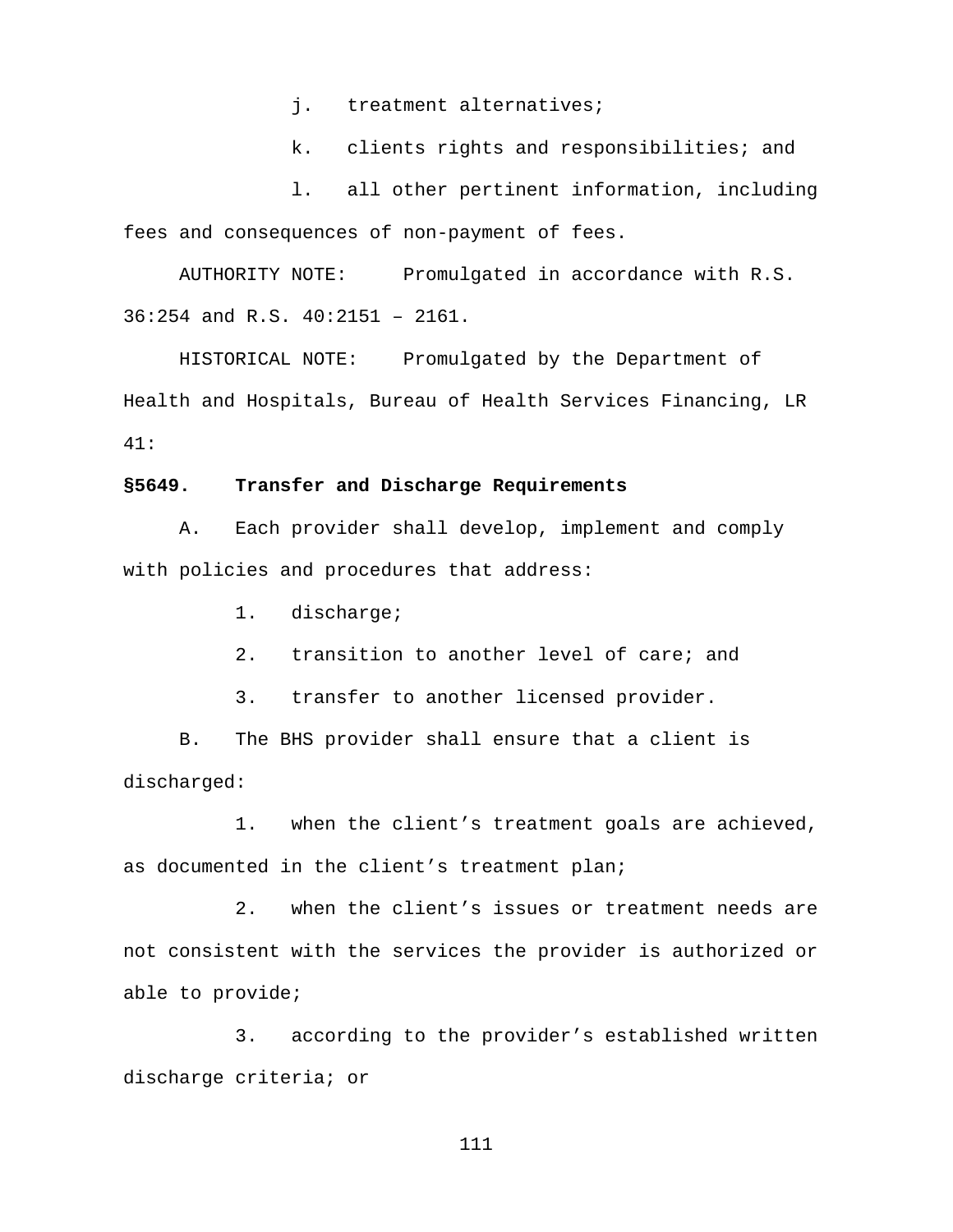4. when the voluntarily-admitted client, or client's parent or legal guardian, if applicable, requests discharge.

C. Discharge planning shall begin upon admission.

D. Discharge Plan.The provider shall submit a written discharge plan to each client upon discharge or, if unable to submit at discharge, within seven days after discharge. The discharge plan shall provide reasonable protection of continuity of services that includes:

1. the client's transfer or referral to outside resources, continuing care appointments, and crisis intervention assistance;

2. documented attempts to involve family or an alternate support system in the discharge planning process;

3. the client's goals or activities to sustain recovery;

4. signature of the client or, if applicable, the client's parent or guardian;

5. name, dosage, route and frequency of client's medications ordered at the time of discharge; and

6. the disposition of the client's possessions, funds and/or medications, if applicable.

E. Discharge Summary. The BHS provider shall ensure that each client record contains a written discharge summary that includes: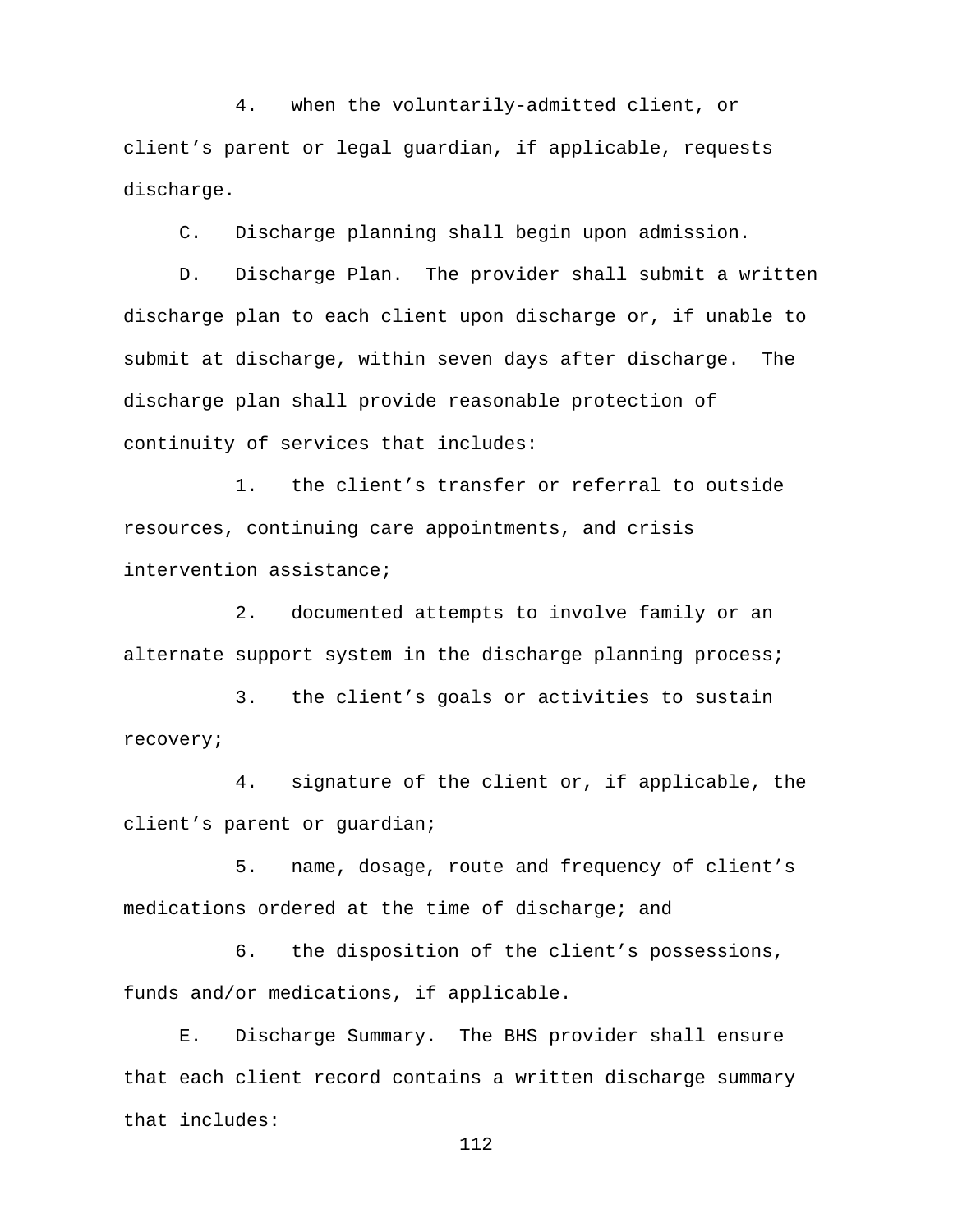1. the client's presenting needs and issues identified at the time of admission;

2. the services provided to the client;

3. the provider's assessment of the client's progress towards goals;

4. the discharge disposition; and

5. the continuity of care recommended following discharge, supporting documentation and referral or transfer information.

F. When a request for discharge is received or when the client leaves the provider against the provider's advice, the provider shall:

1. have and comply with written procedures for handling discharges and discharge requests;

2. document the circumstances surrounding the leave; and

3. complete the discharge summary within 30 days of the client's leaving the program or sooner for continuity of care.

G. Transitions. When a client undergoes a transition to another level of care, the provider shall ensure that:

1. the transition to a different level of care is documented in the client's record by a member of the direct care staff;

> 2. the client is notified of the transition; and 113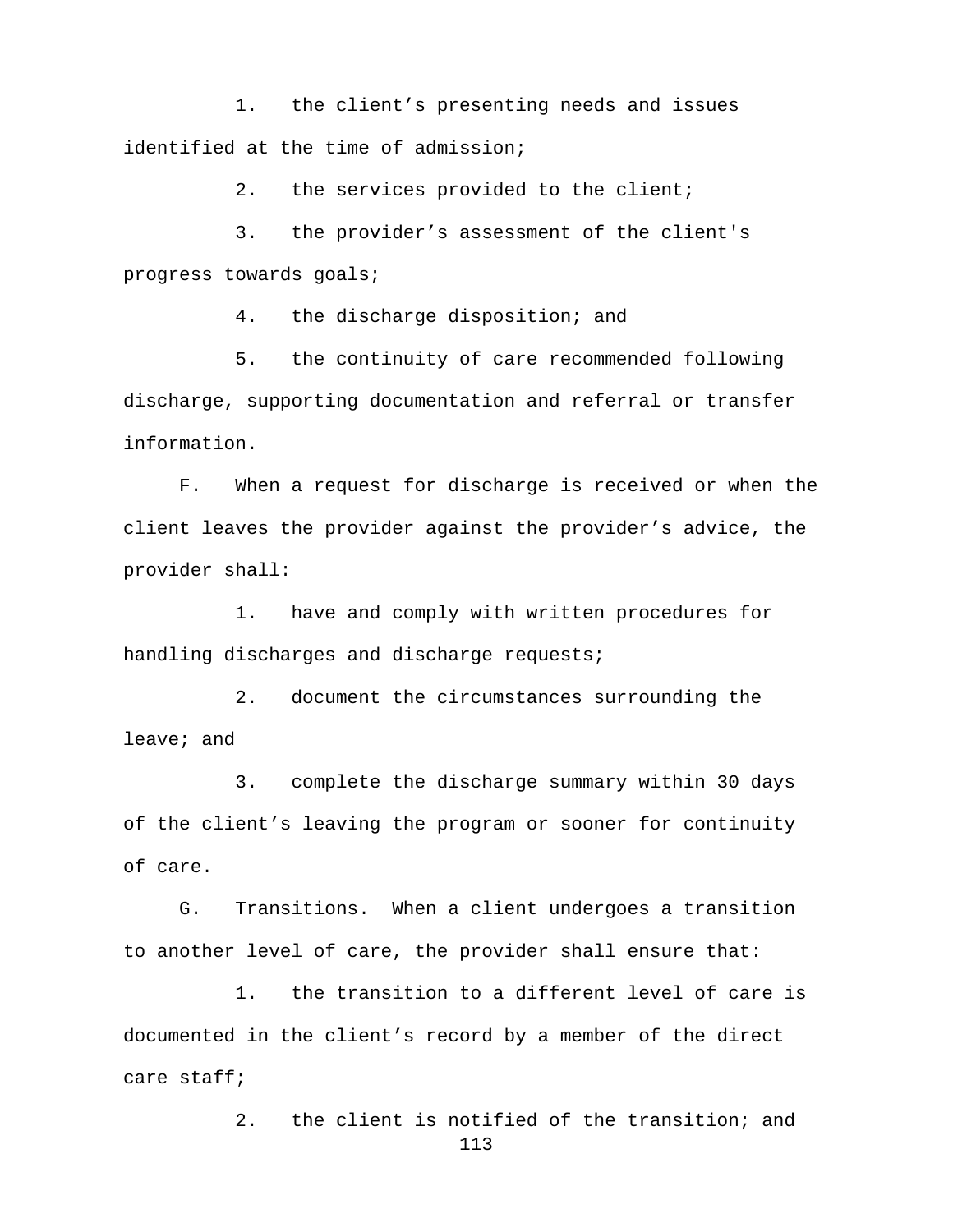3. if transitioning to a different provider, the staff coordinates transition to next level of care.

H. Transfer Process

1. If a residential provider decides to transfer a client, the provider shall ensure that there is an agreement with the receiving provider to provide continuity of care based on:

a. the compilation of client data; or

b. the medical history/examination/physician orders, psycho-social assessment, treatment plan, discharge summary and other pertinent information provided upon admission to inpatient or outpatient care.

2. The residential provider responsible for the transfer and discharge of the client shall**:**

a. request and receive approval from the receiving provider prior to the transfer;

b. notify the receiving provider prior to the arrival of the client of any significant medical and/or psychiatric conditions and complications or any other pertinent information that will be needed to care for the client prior to arrival;

c. transfer all requested client information and documents upon request; and

d. ensure that the client has consented to the transfer.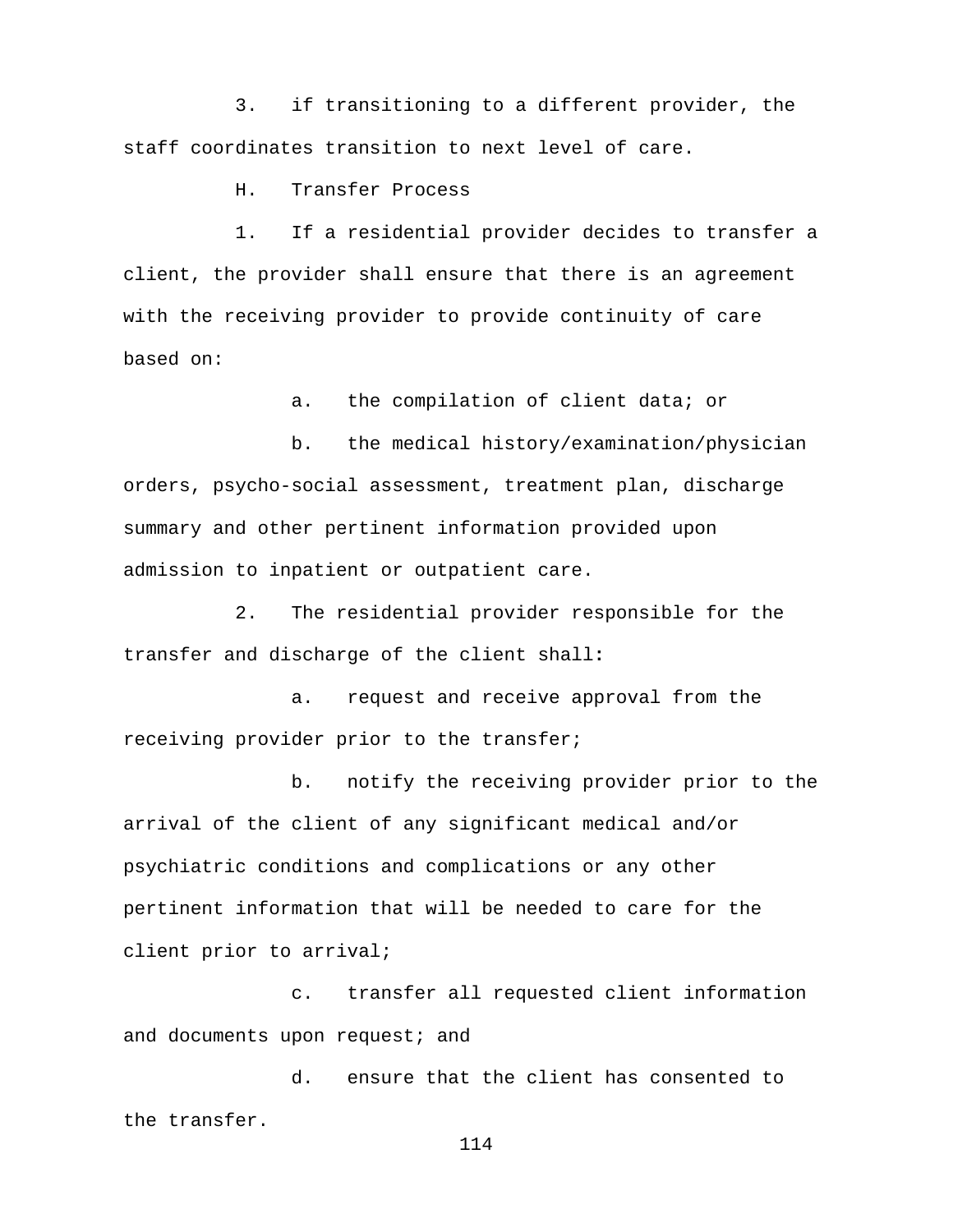I. If a client is involuntarily committed to a provider, the provider shall:

1. maintain the care of the client until an appropriate level of care becomes available; and

2. comply with the transfer and discharge requirements in this Chapter.

AUTHORITY NOTE: Promulgated in accordance with R.S. 36:254 and R.S. 40:2151 – 2161.

HISTORICAL NOTE: Promulgated by the Department of Health and Hospitals, Bureau of Health Services Financing, LR 41:

## **Subchapter G. Services**

#### **§5651. Treatment Protocols**

A. A BHS provider shall deliver all services according to a written plan that:

1. is age and culturally appropriate for the population served;

2. demonstrates effective communication and coordination;

3. provides utilization of services at the appropriate level of care;

4. is an environment that promotes positive wellbeing and preserves the client's human dignity; and

5. utilizes evidence-based counseling techniques and practices.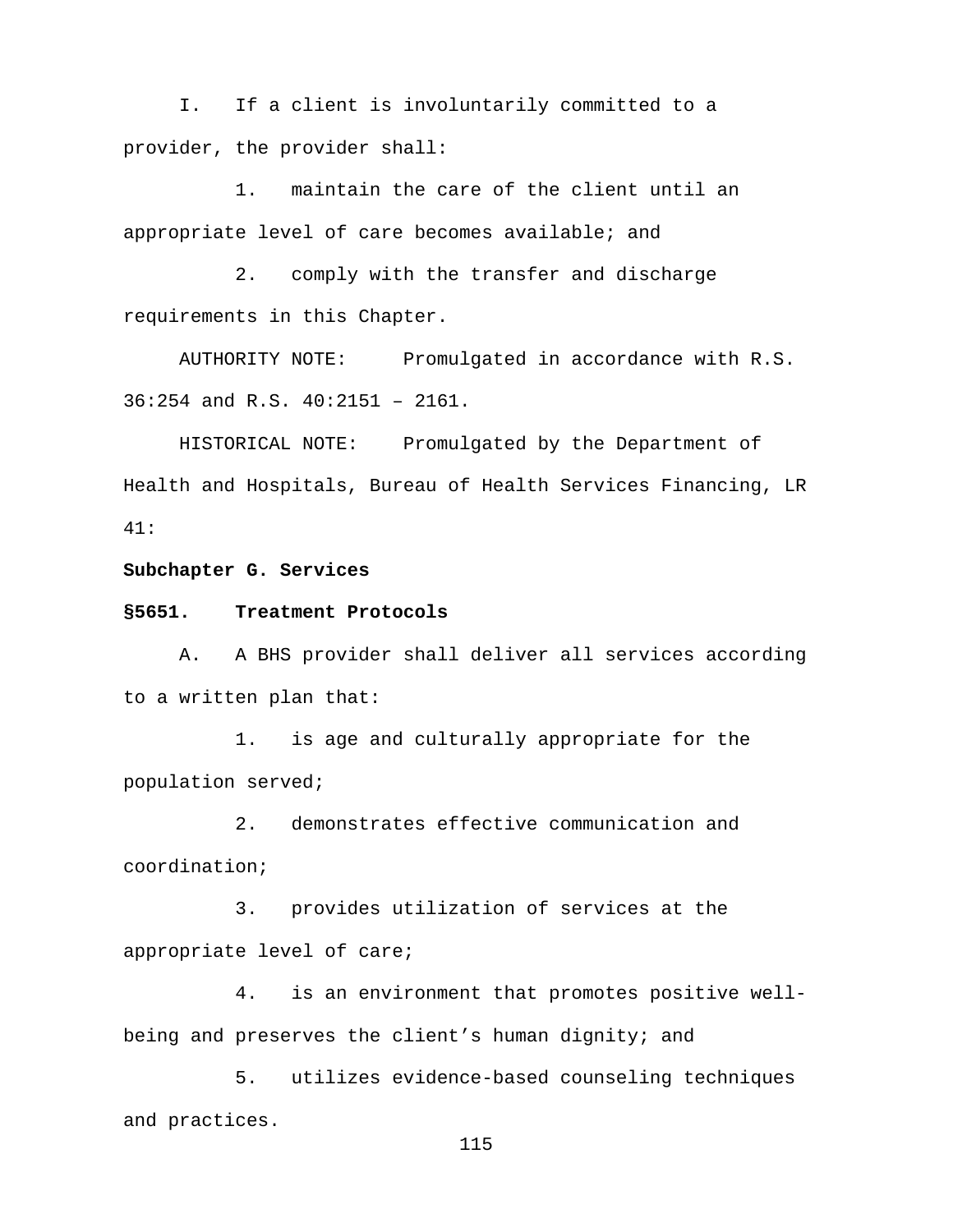B. The provider shall make available a variety of services, including group and/or individual treatment. AUTHORITY NOTE: Promulgated in accordance with R.S. 36:254 and R.S. 40:2151 – 2161.

HISTORICAL NOTE: Promulgated by the Department of Health and Hospitals, Bureau of Health Services Financing, LR 41:

## **§5653. Treatment Plan**

A. Each client of the BHS provider shall have a treatment plan linked to the assessment that contains:

1. documented input from the counselor and client within 72 hours after admission to a residential facility, with information from other disciplines added as the client is evaluated and treated;

2. client-specific, measurable goals that are clearly stated in behavioral terms;

3. the treatment modalities to be utilized;

4. realistic and specific expected achievement dates;

5. the strategies and activities to be used to help the client achieve the goals;

6. information specifically related to the mental, physical, and social needs of the client; and

7. the identification of staff assigned to carry out the treatment.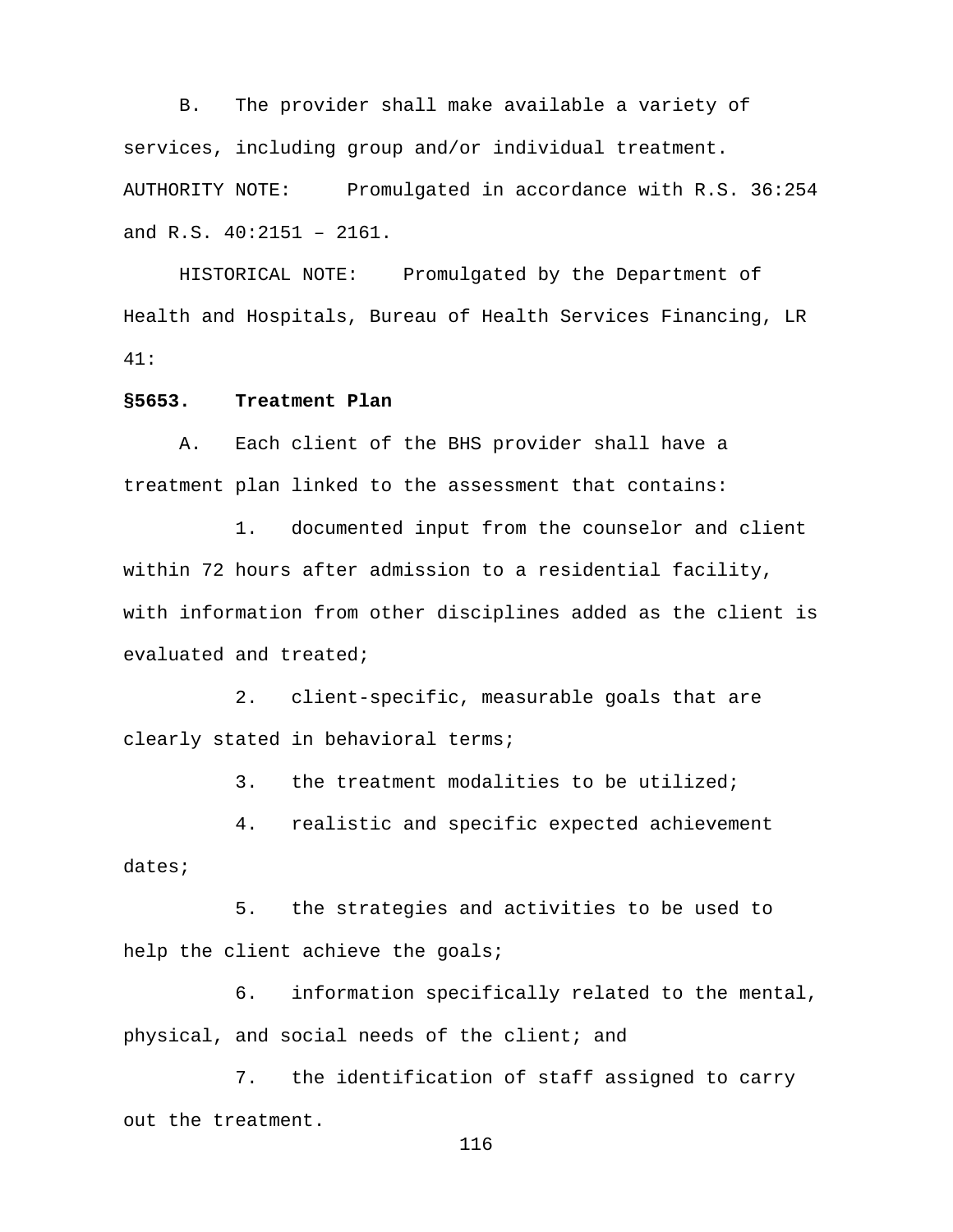B. The BHS provider shall ensure that the treatment plan is in writing and is:

1. developed in collaboration with the client and when appropriate, the client's family and is signed by the client or the client's family, when appropriate;

2. reviewed and revised as required by this Chapter or more frequently as indicated by the client's needs;

3. consistently implemented by all staff members;

4. signed by the LMHP or physician responsible for developing the treatment plan; and

5. is in language easily understandable to the client and to the client's family, when applicable.

AUTHORITY NOTE: Promulgated in accordance with R.S. 36:254 and R.S. 40:2151 – 2161.

HISTORICAL NOTE: Promulgated by the Department of Health and Hospitals, Bureau of Health Services Financing, LR 41:

**§5655. Core Services** 

A. A BHS provider shall provide the following services to its clients when needed:

1. assessment;

2. orientation;

3. treatment;

4. client education;

5. consultation with professionals;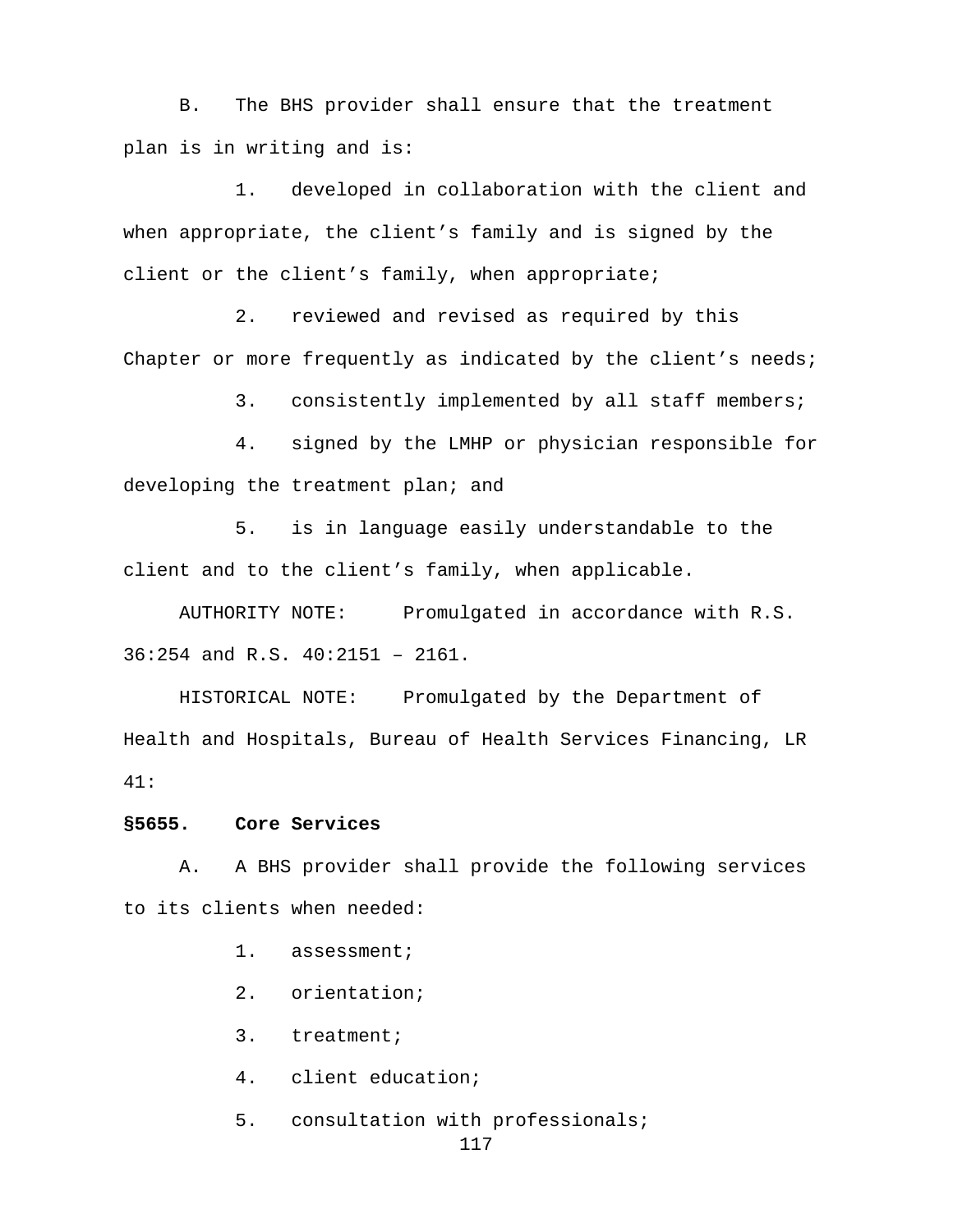6. counseling services;

7. referral;

8. medication management;

9. rehabilitation services; and

10. crisis mitigation;

B. Crisis Mitigation Services

1. The BHS provider's crisis mitigation plan shall:

a. identify steps to take when a client suffers from a medical, psychiatric, medication or relapse crisis; and

b. specify names and telephone numbers of staff or organizations to assist clients in crisis.

2. If the provider contracts with another entity to provide crisis mitigation services, the BHS provider shall have a written contract with the entity providing the crisis mitigation services.

3. The qualified individual, whether contracted or employed by the BHS provider, shall call the client within 30 minutes of receiving notice of the client's call.

C. Referral

1. The provider shall provide:

a. appropriate resource information regarding local agencies to client and family, if applicable, upon need or request; and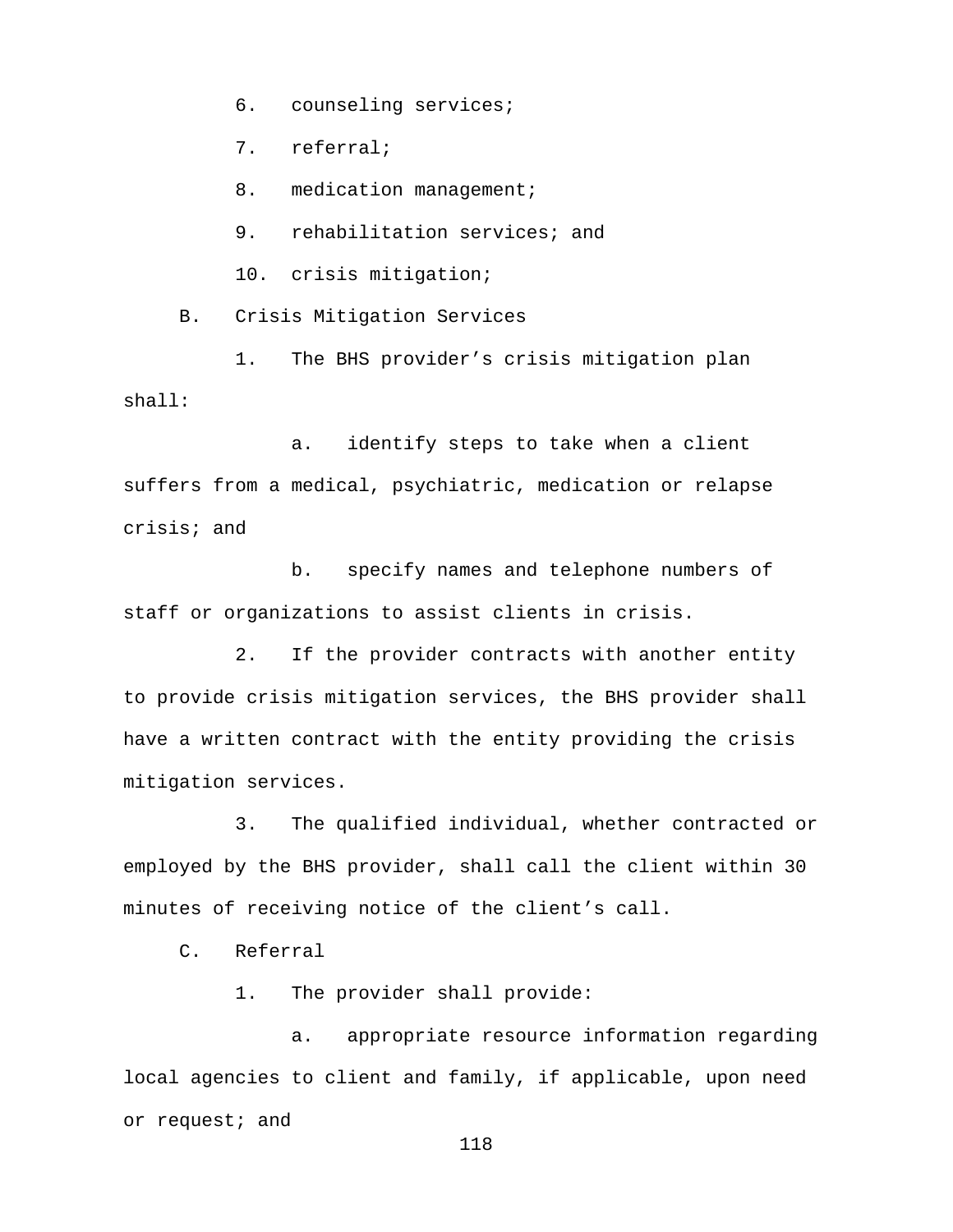b. procedures to access vocational services, community services, transitional living services and transportation.

AUTHORITY NOTE: Promulgated in accordance with R.S. 36:254 and R.S. 40:2151 – 2161.

HISTORICAL NOTE: Promulgated by the Department of Health and Hospitals, Bureau of Health Services Financing, LR 41:

### **§5657. Laboratory Services**

A. Each BHS provider that provides medication management and/or addiction treatment services shall:

1. have a written agreement for laboratory services off-site or provide laboratory services on-site;

2. ensure that the laboratory providing the services has current Clinical Laboratories Improvement Amendments (CLIA) certification when necessary;

3. ensure diagnostic laboratory services are available to meet the behavioral health needs of the clients; and

4. maintain responsibility for all laboratory services provided on-site or off-site via contractual agreement.

B. If collection is performed on-site, the provider shall develop, implement and comply with written policies and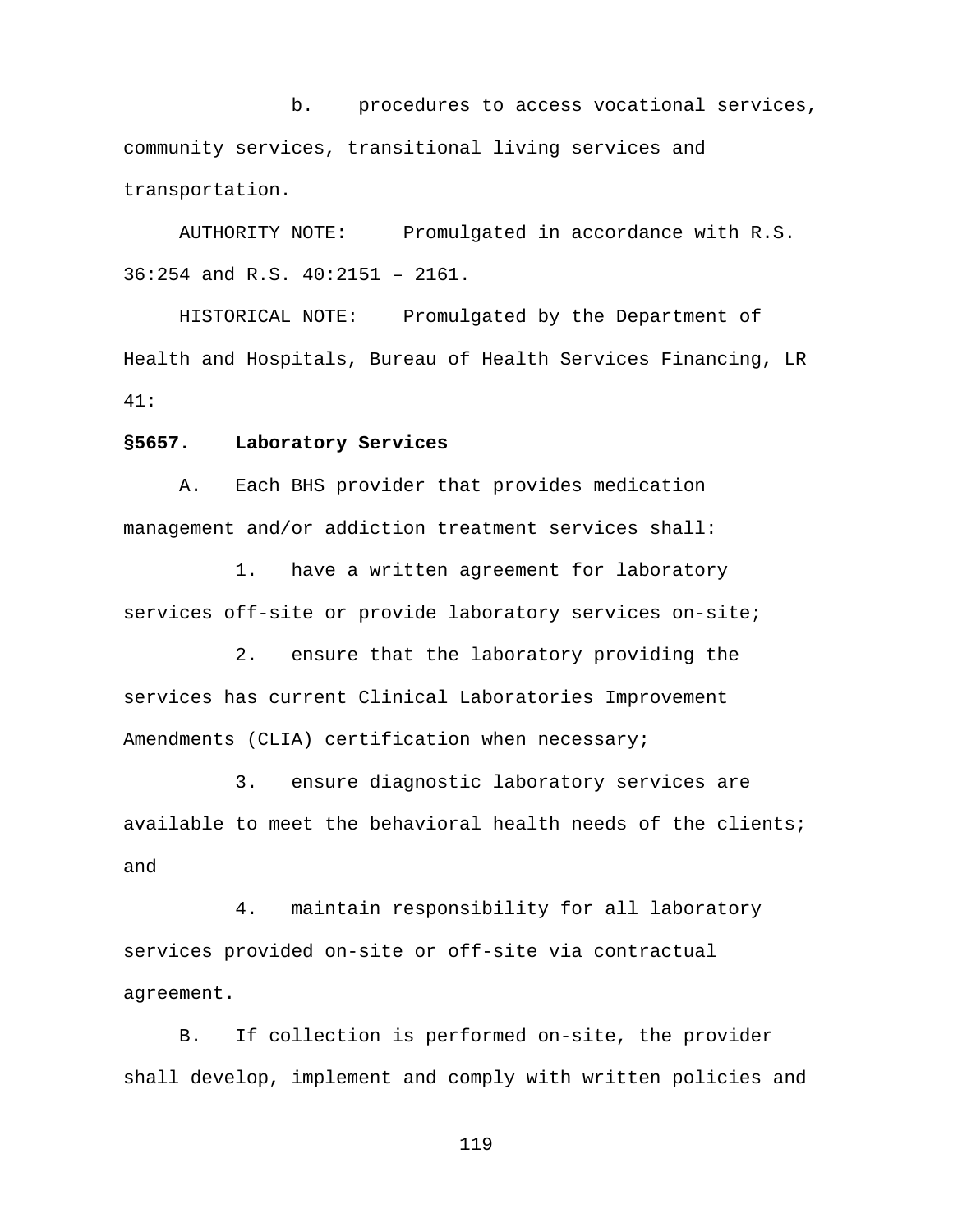procedures for the collection of specimens in accordance with current standards of practice.

AUTHORITY NOTE: Promulgated in accordance with R.S. 36:254 and R.S. 40:2151 – 2161.

HISTORICAL NOTE: Promulgated by the Department of Health and Hospitals, Bureau of Health Services Financing, LR 41:

## **§5659. Medications**

A. A BHS provider that stores stock medications of scheduled controlled dangerous substances shall maintain:

1. a site-specific Louisiana controlled dangerous substance license in accordance with the Louisiana Uniform Controlled Dangerous Substance Act; and

2. a United States Drug Enforcement Administration controlled substance registration for the provider in accordance with Title 21 of the *United States Code*.

B. The provider, when applicable, shall develop, implement and comply with written policies and procedures that govern:

1. the safe administration and handling of all prescription and nonprescription medications;

2. identification of medications being brought into the premises when the provider is responsible for administering medications;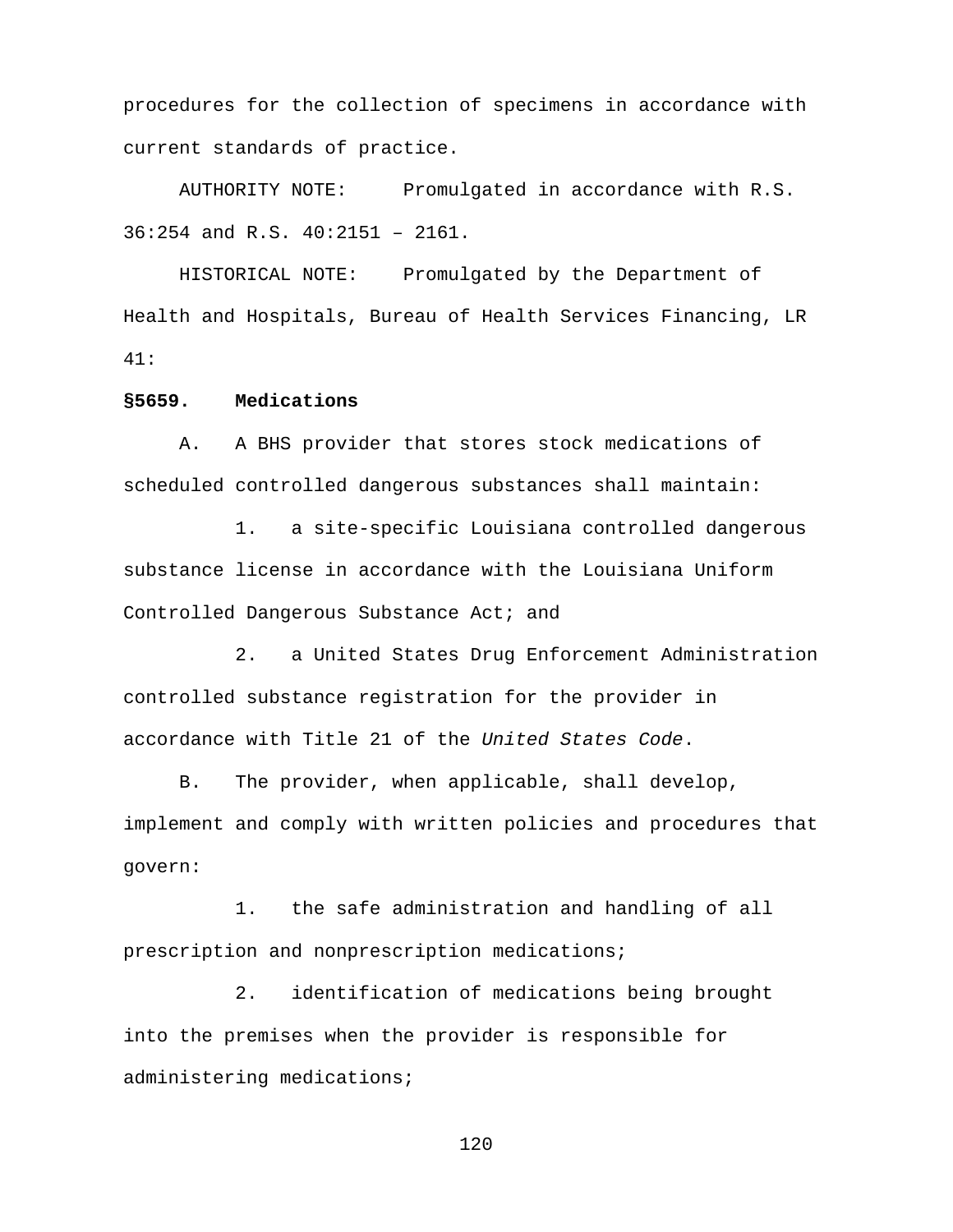3. the storage, dispensing, if applicable, and recording and control of all medications;

4. The self-administration of all medications, that includes:

a. age limitations for self-administration;

b. order from the authorized licensed prescriber;

c. parental consent, if applicable; and

d. the manner in which the client is monitored by staff to ensure medication is taken as prescribed in the treatment plan;

5. the disposal of all discontinued and/or expired medications and containers with worn, illegible or missing labels in accordance with state and federal law and regulations;

6. the use of prescription medications including:

a. when medication is administered and monitoring of the effectiveness of the medication administered; b. a procedure to inform clients, staff, and where appropriate, client's parent(s) or legal guardian(s) of each medication's anticipated results, the potential benefits and side-effects as well as the potential adverse reaction that could result from not taking the medication as prescribed;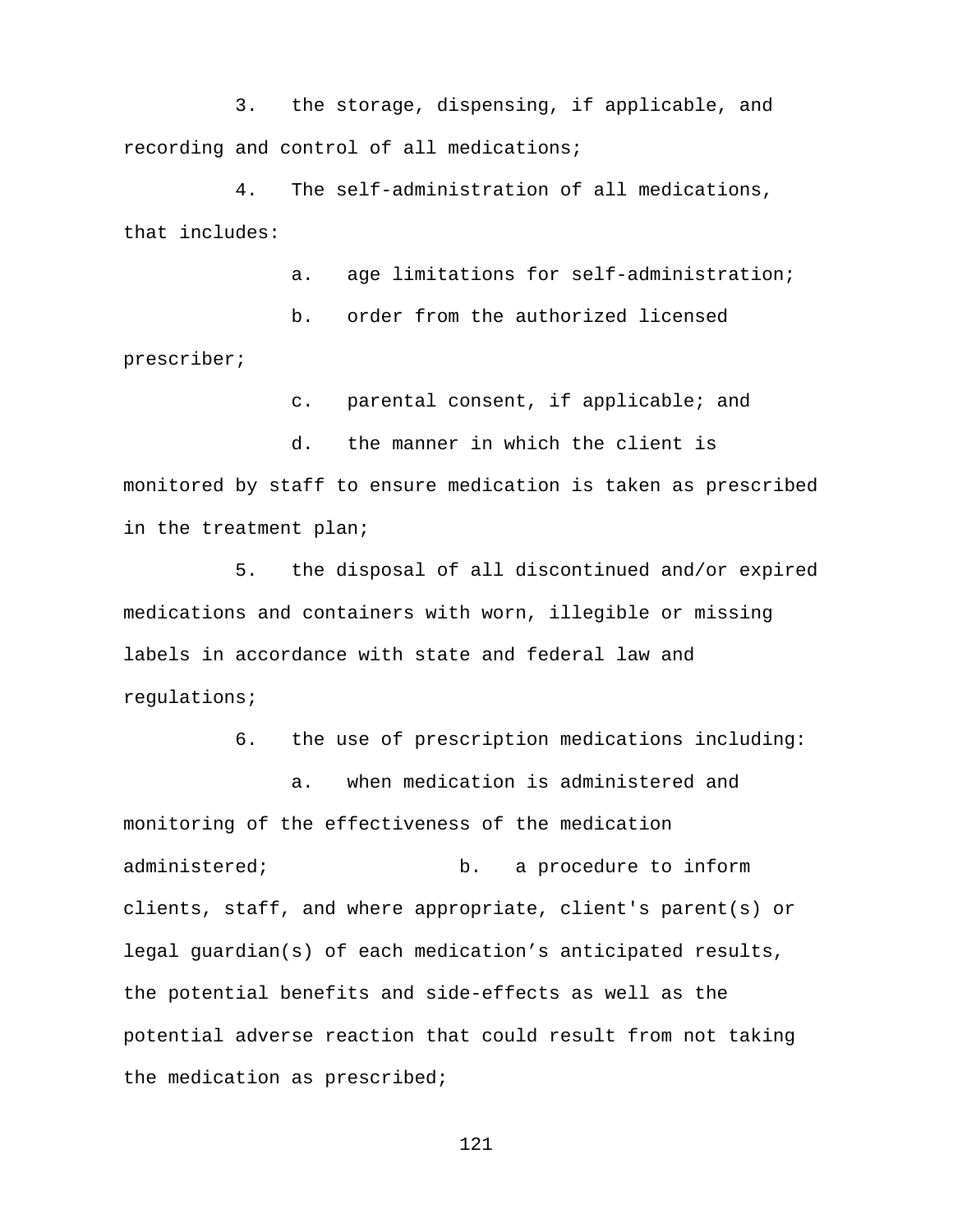c. involving clients and, when appropriate, their parent(s) or legal guardian(s) in decisions concerning medication; and

d. staff training to ensure the recognition of the potential side effects of the medication;

7. recording of medication errors and adverse drug reactions and reporting them to the client's physician or authorized prescriber;

8. the reporting of and steps to be taken to resolve discrepancies in inventory, misuse and abuse of controlled dangerous substances in accordance with federal and state law; and

9. reconciliation of all controlled dangerous substances to guard against diversion.

C. The provider shall ensure that:

1. any medication administered to a client is administered as prescribed;

2. all medications are kept in a locked cabinet, closet or room and under recommended temperature controls;

3. all controlled dangerous substances shall be kept separately from other medications in a locked cabinet or compartment accessible only to individuals authorized to administer medications;

4. current and accurate records are maintained on the receipt and disposition of all scheduled drugs;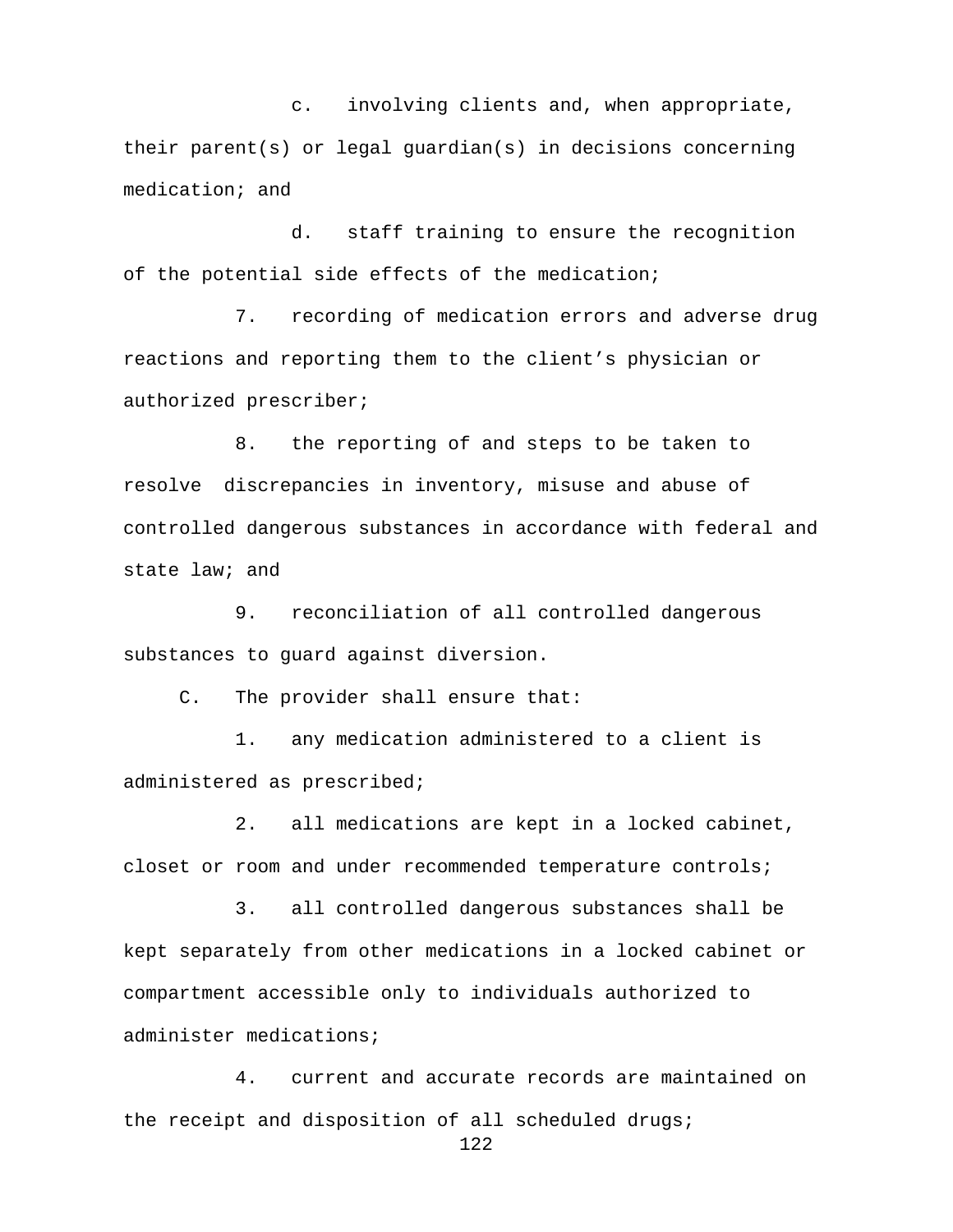5. schedule II, III and IV of the provider's controlled dangerous substances are reconciled at least twice a day by different shifts of staff authorized to administer controlled dangerous substances;

6. medications are administered only upon receipt of written orders by paper, facsimile, or electronic transmission, or verbal orders from an authorized licensed prescriber;

7. all verbal orders are signed by the authorized licensed prescriber within 10 calendar days;

8. medications that require refrigeration are stored in a refrigerator or refrigeration unit separate from food, beverages, blood, and laboratory specimens;

9. all prescription medications are labeled to identify:

- a. the client's full name;
- b. the name of the medication;
- c. dosage;
- d. quantity and date dispensed;
- e. directions for taking the medication;
- f. required accessory and cautionary

statements;

- g. prescriber's name; and
- h. the expiration date, if applicable.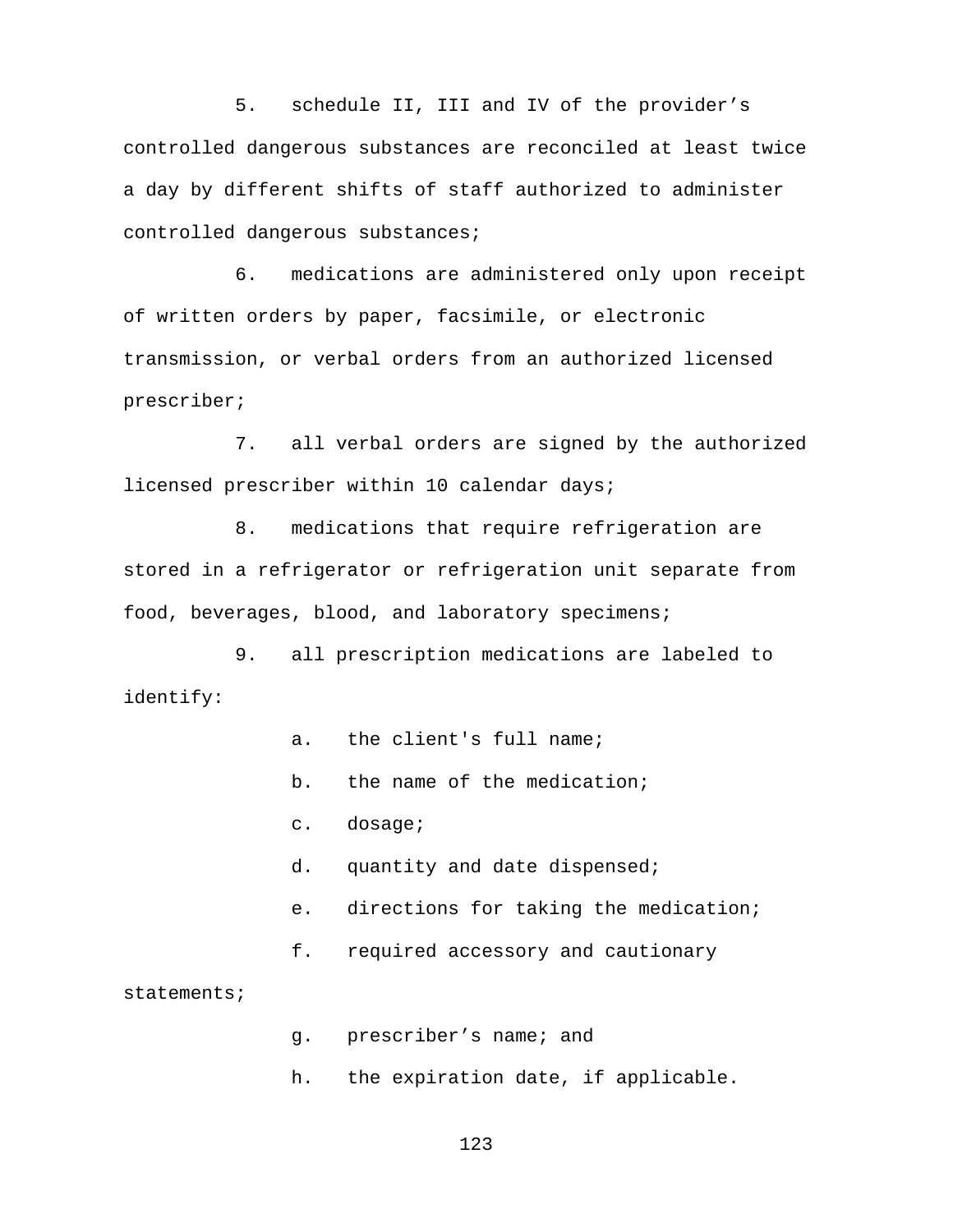10. medication errors, adverse drug reactions, and interactions with other medications, food or beverages taken by the client are immediately reported to the medical director with an entry in the client's record; and

11. discrepancies in inventory of controlled dangerous substances are reported to the pharmacist.

D. BHS Providers that Dispense Medications

1. If the BHS provider dispenses medications to its clients, the provider shall:

a. provide pharmaceutical services on-site at the center; or

b. have a written agreement with a pharmaceutical provider to dispense the medications.

2. The provider shall ensure that all compounding, packaging, and dispensing of medications is:

a. accomplished in accordance with Louisiana law and Board of Pharmacy regulations; and

b. performed by or under the direct supervision of a registered pharmacist currently licensed to practice in Louisiana.

AUTHORITY NOTE: Promulgated in accordance with R.S. 36:254 and R.S. 40:2151 – 2161.

HISTORICAL NOTE: Promulgated by the Department of Health and Hospitals, Bureau of Health Services Financing, LR 41: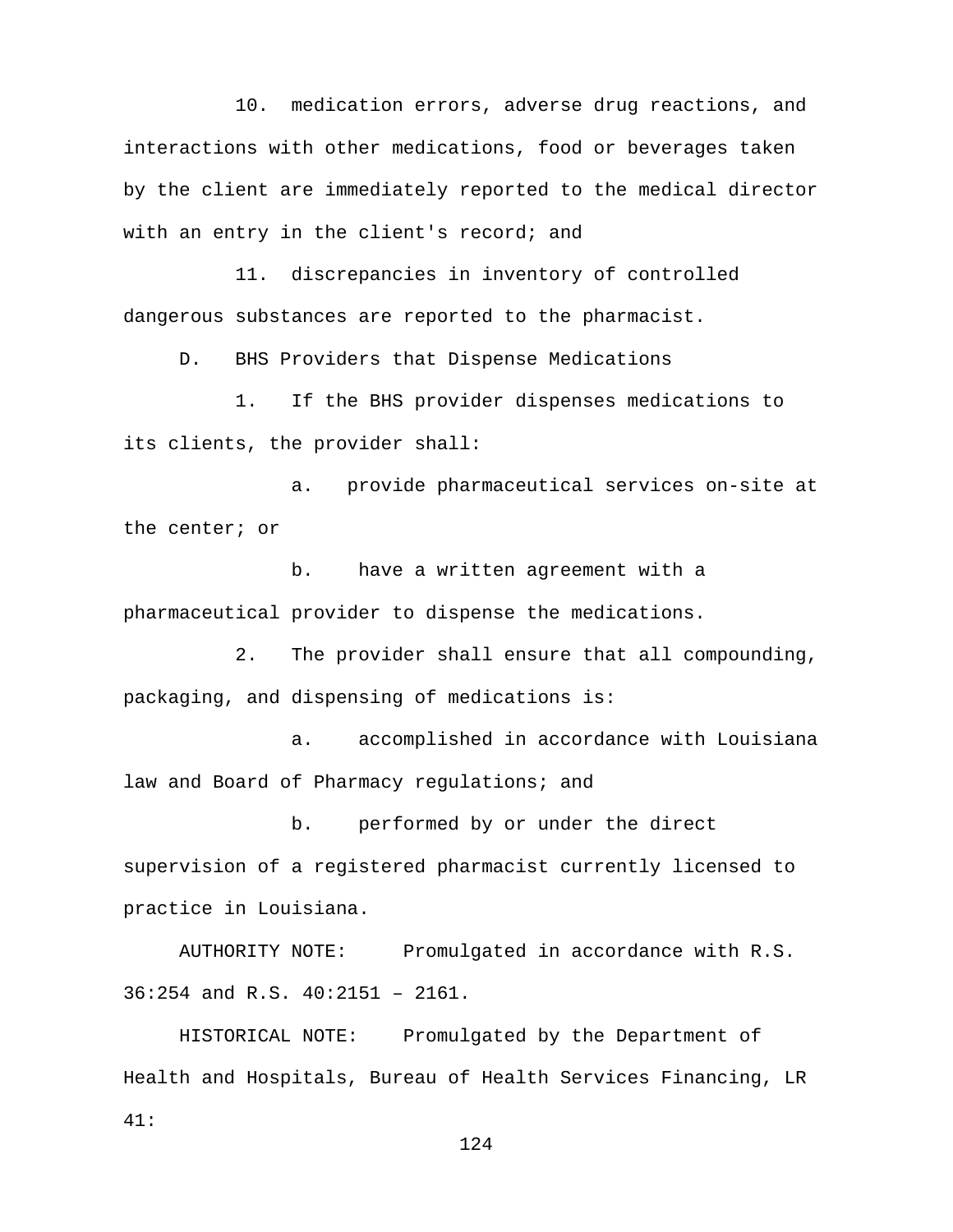## **Subchapter H. Client Rights**

## **§5661. Client Rights**

A. The BHS provider shall develop, implement and comply with policies and procedures that:

1. protect its client's rights;

2. respond to questions and grievances pertaining to these rights;

3. ensure compliance with client's rights enumerated in La. R.S. 28:171; and

4. ensure compliance with minor's rights enumerated in the *Louisiana Children's Code Article* 1409.

B. A BHS provider's client and, if applicable, the client's parent(s) or legal guardian, have the following rights:

1. to be informed of the client's rights and responsibilities at the time of admission or within 24 hours of admission;

2. to have a family member, chosen representative and/or his or her own physician notified of admission to the BHS provider at the request of the client;

3. to receive treatment and medical services without discrimination based on race, age, religion, national origin, gender, sexual orientation, or disability;

4. to maintain the personal dignity of each client;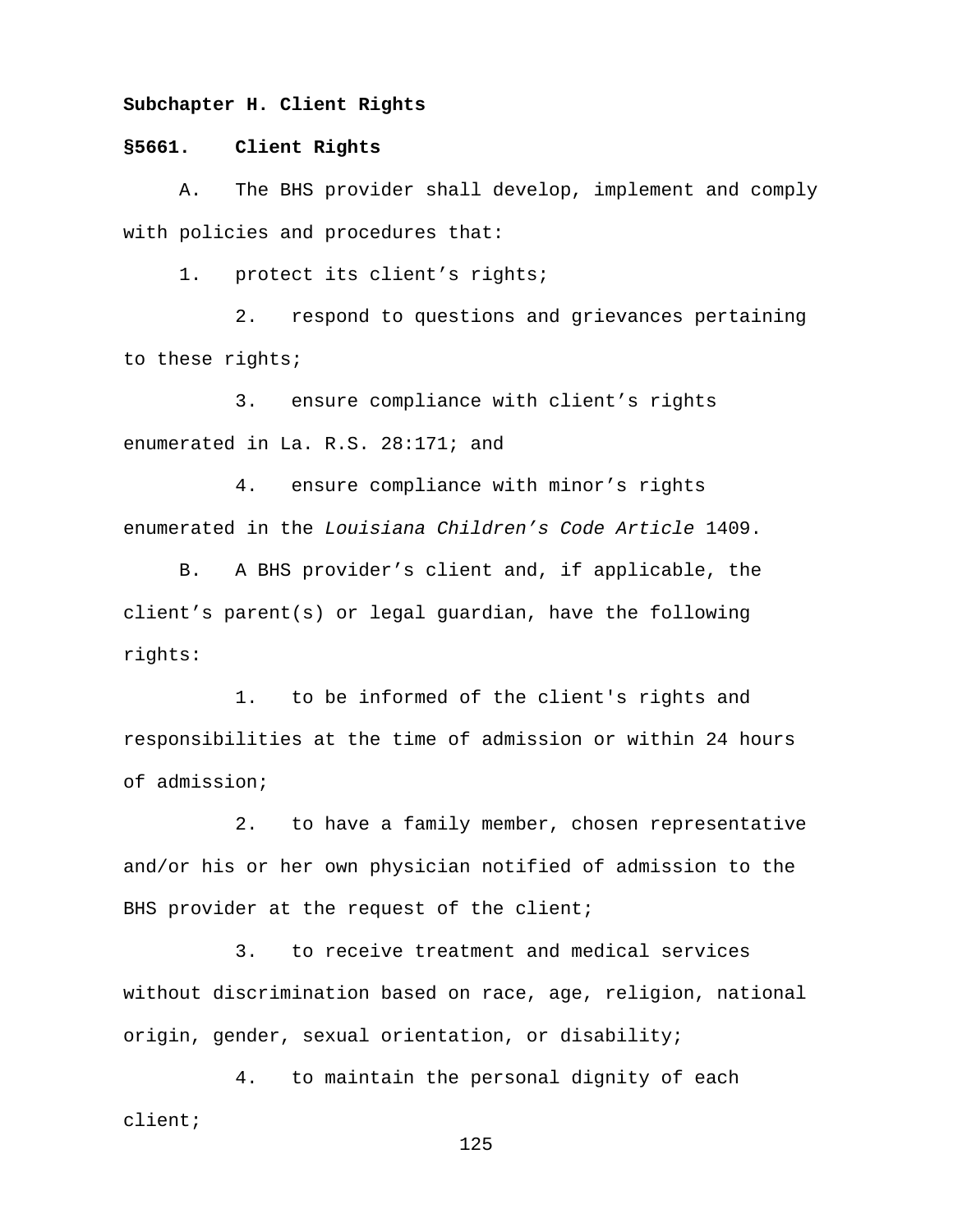5. to be free from abuse, neglect, exploitation and harassment;

6. to receive care in a safe setting;

7. to receive the services of a translator or interpreter, if applicable, to facilitate communication between the client and the staff;

8. to be informed of the client's own health status and to participate in the development, implementation and updating of the client's treatment plan;

9. to make informed decisions regarding the client's care by the client or the client's parent or guardian, if applicable, in accordance with federal and state laws and requlations;

10. to participate or refuse to participate in experimental research when the client gives informed, written consent to such participation, or when a client's parent or legal guardian provides such consent, when applicable, in accordance with federal and state laws and regulations;

11. for clients in residential facilities, to consult freely and privately with the client's legal counsel or to contact an attorney at any reasonable time;

12. to be informed, in writing, of the policies and procedures for filing a grievance and their review and resolution;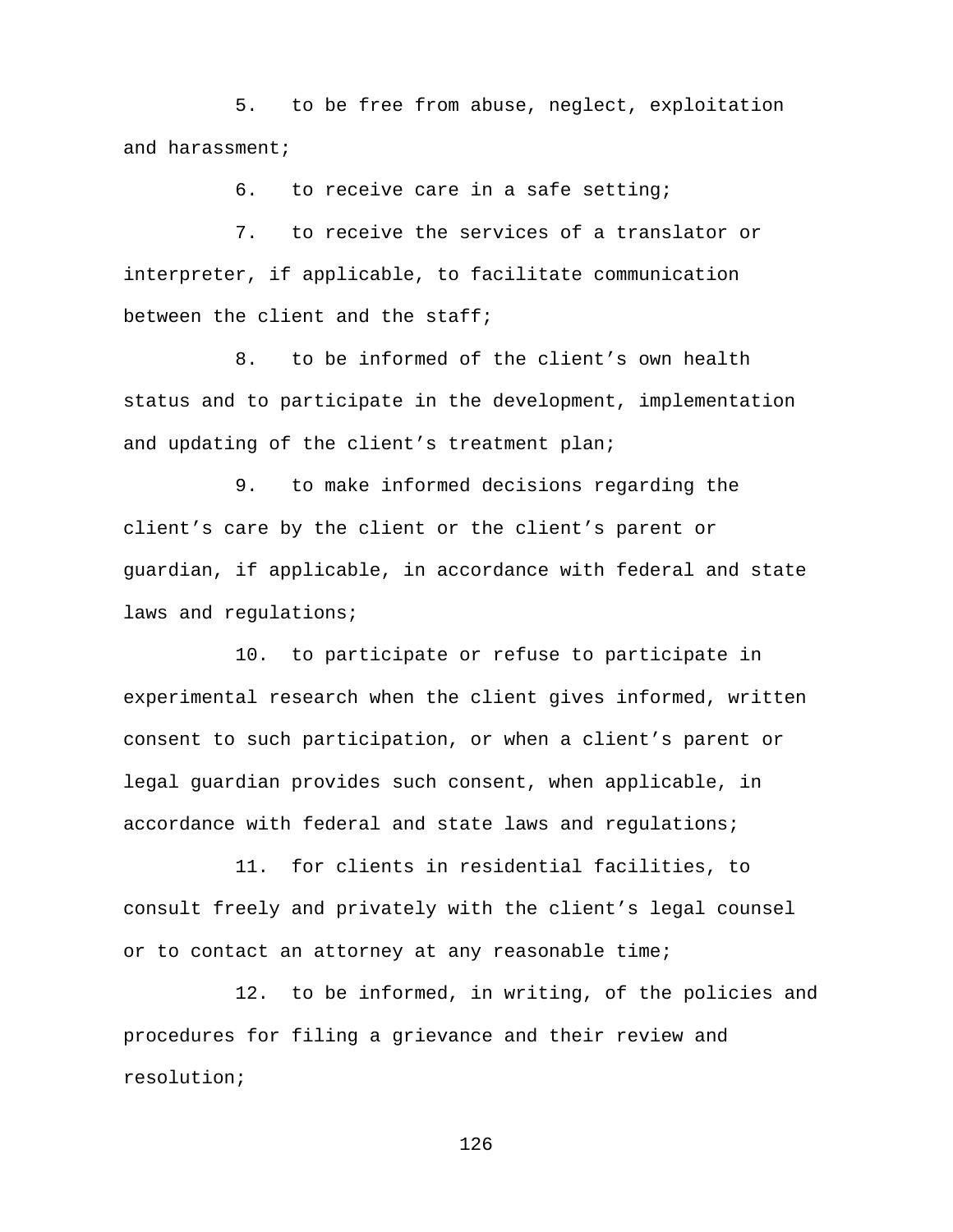13. to submit complaints or grievances without fear of reprisal;

14. for clients in residential facilities, to possess and use personal money and belongings, including personal clothing, subject to rules and restrictions imposed by the BHS provider;

15. for clients in residential facilities, to visit or be visited by family and friends subject to rules imposed by the provider and to any specific restrictions documented in the client's treatment plan;

16. to have the client's information and medical records, including all computerized medical information, kept confidential in accordance with federal and state statutes and rules/regulations;

17. for clients in residential facilities, access to indoor and outdoor recreational and leisure opportunities;

18. for clients in residential facilities, to attend or refuse to attend religious services in accordance with his/her faith;

19. to be given a copy of the program's rules and regulations upon admission;

20. to receive treatment in the least restrictive environment that meets the client's needs;

21. to not be restrained or secluded in violation of federal and state laws, rules and regulations;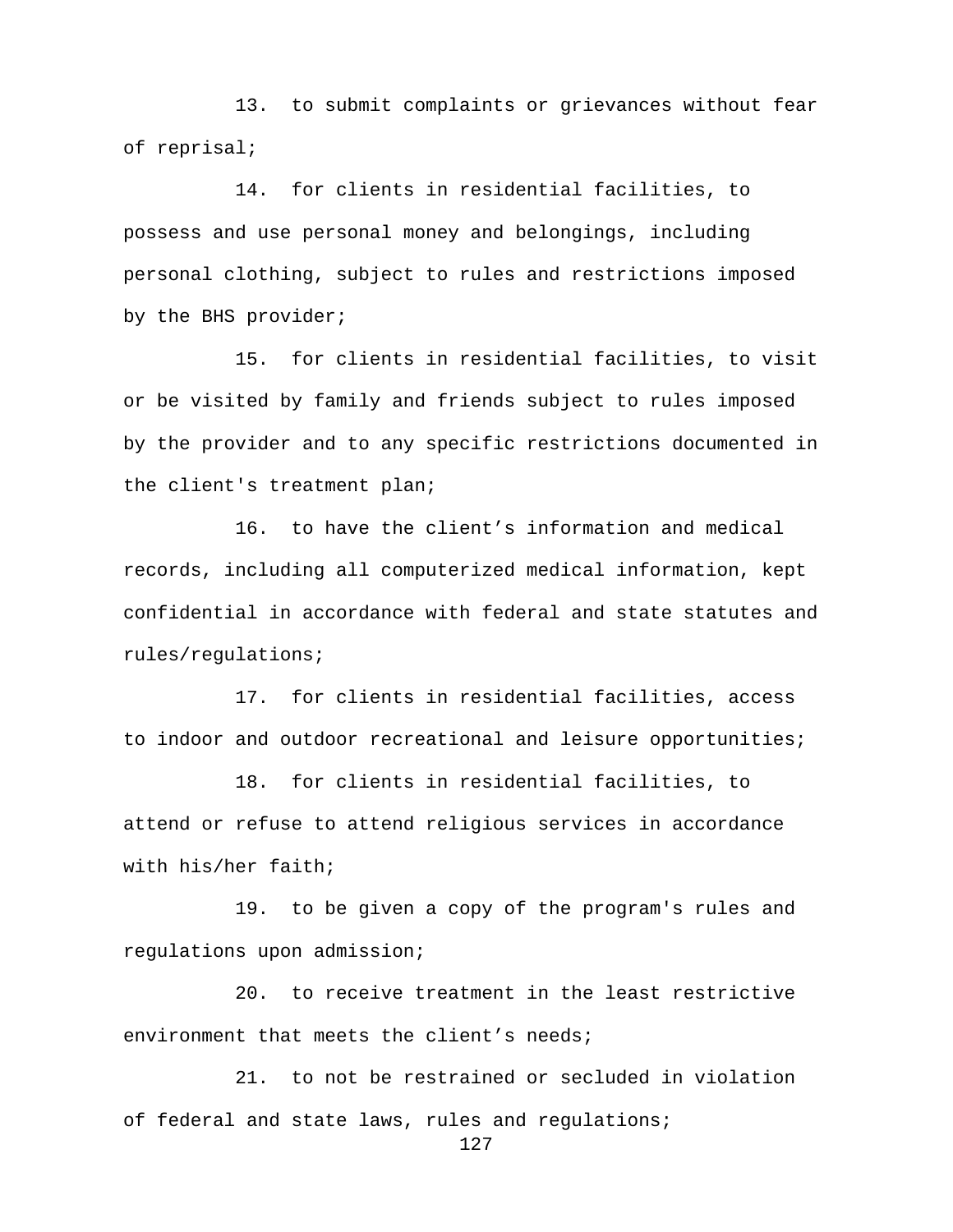22. to be informed in advance of all estimated charges and any limitations on the length of services at the time of admission or within 72 hours;

23. to receive an explanation of treatment or rights while in treatment;

24. to be informed of the:

a. nature and purpose of any services rendered;

b. the title of personnel providing that service;

c. the risks, benefits, and side effects of all proposed treatment and medications;

d. the probable health and mental health consequences of refusing treatment; and

e. other available treatments which may be appropriate;

25. to accept or refuse all or part of treatment, unless prohibited by court order or a physician deems the client to be a danger to self or others or gravely disabled;

26. for children and adolescents in residential BH facilities, to access educational services consistent with the client's abilities and needs, relative to the client's age and level of functioning; and

27. to have a copy of these rights, which includes the information to contact HSS during routine business hours.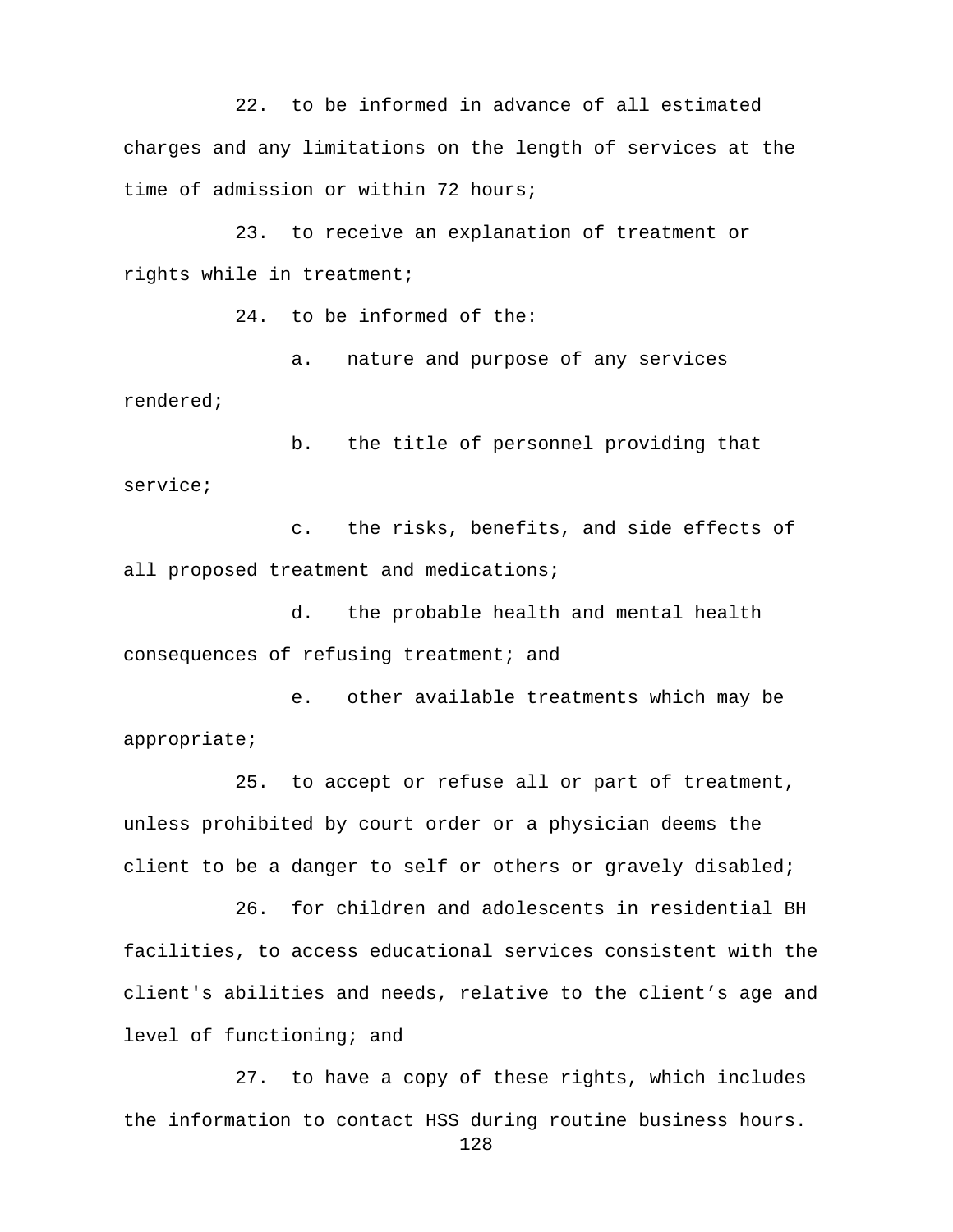C. The residential or outpatient clinic provider shall

1. post a copy of the clients' rights on the premises that is accessible to all clients; and

2. give a copy of the clients' rights to each client upon admission and upon revision.

AUTHORITY NOTE: Promulgated in accordance with R.S. 36:254 and R.S. 40:2151 – 2161.

HISTORICAL NOTE: Promulgated by the Department of Health and Hospitals, Bureau of Health Services Financing, LR 41:

#### **§5663. Grievances**

A. The provider shall develop, implement and comply with a written grievance procedure for clients designed to allow clients to submit a grievance without fear of retaliation. The procedure shall include, but not be limited to:

1. a procedure for filing a grievance;

2. a time line for responding to the grievance;

3. a method for responding to a grievance; and

4. the Staff's responsibilities for addressing grievances.

B. The provider shall ensure that:

1. the client and, if applicable, the client's parent(s) or legal guardian(s), is informed of the grievance procedure; and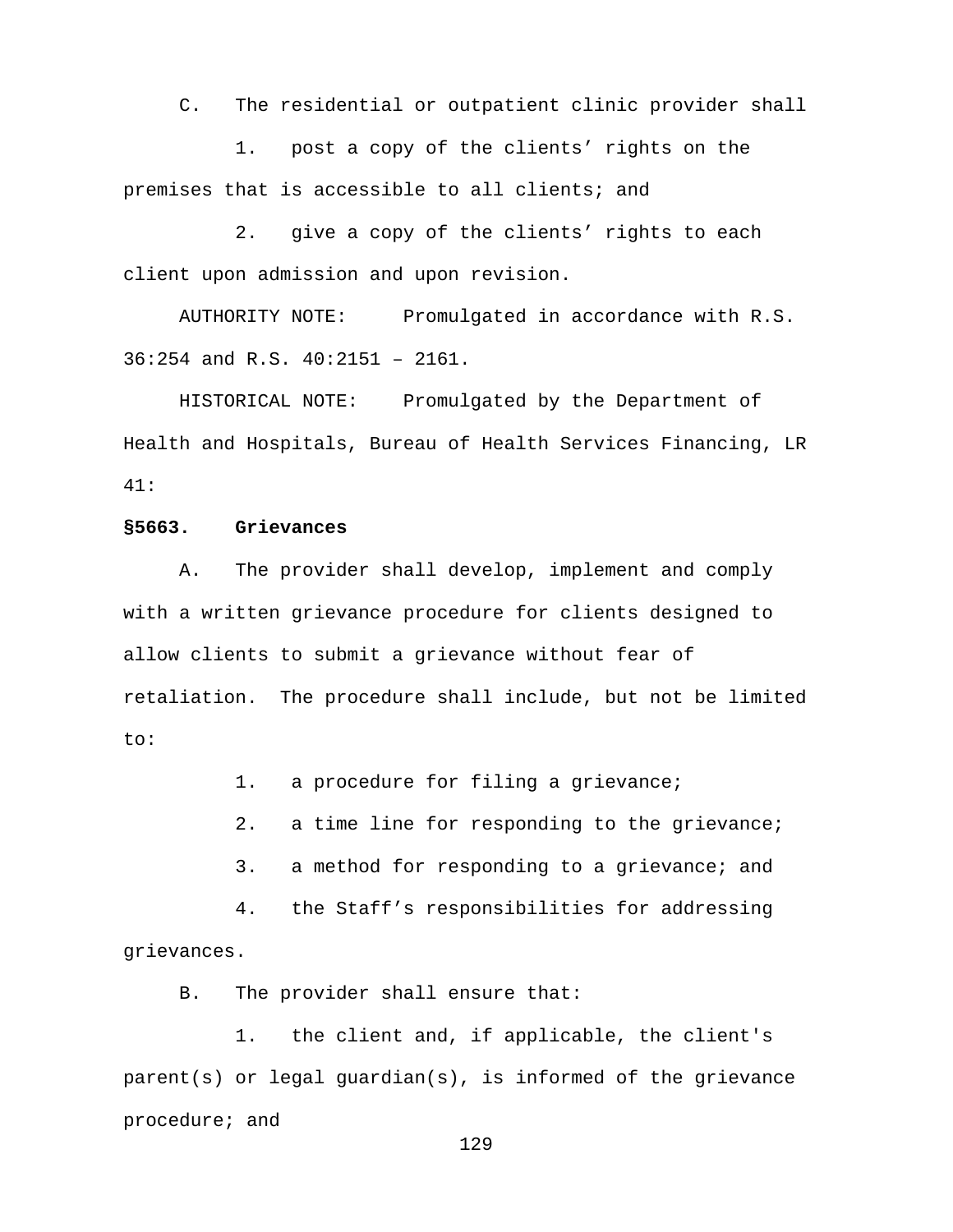2. all grievances are addressed and resolved to the best of the provider's ability.

AUTHORITY NOTE: Promulgated in accordance with R.S. 36:254 and R.S. 40:2151 – 2161.

HISTORICAL NOTE: Promulgated by the Department of Health and Hospitals, Bureau of Health Services Financing, LR 41:

**Subchapter I. Physical Environment**

#### **§5665. Exterior Space Requirements**

A. The provider shall maintain its exterior areas that are accessible to the clients, including the grounds and structures on the grounds, in good repair and free from potential hazards to health or safety.

B. The provider shall ensure the following:

1. garbage stored outside is secured in noncombustible, covered containers and removed on a regular basis;

2. trash collection receptacles and incinerators are separate from recreation areas;

3. unsafe areas have safeguards to protect clients from potential hazards;

4. fences are in good repair;

5. exterior areas are well lit; and

6. the provider has signage that indicates the provider's: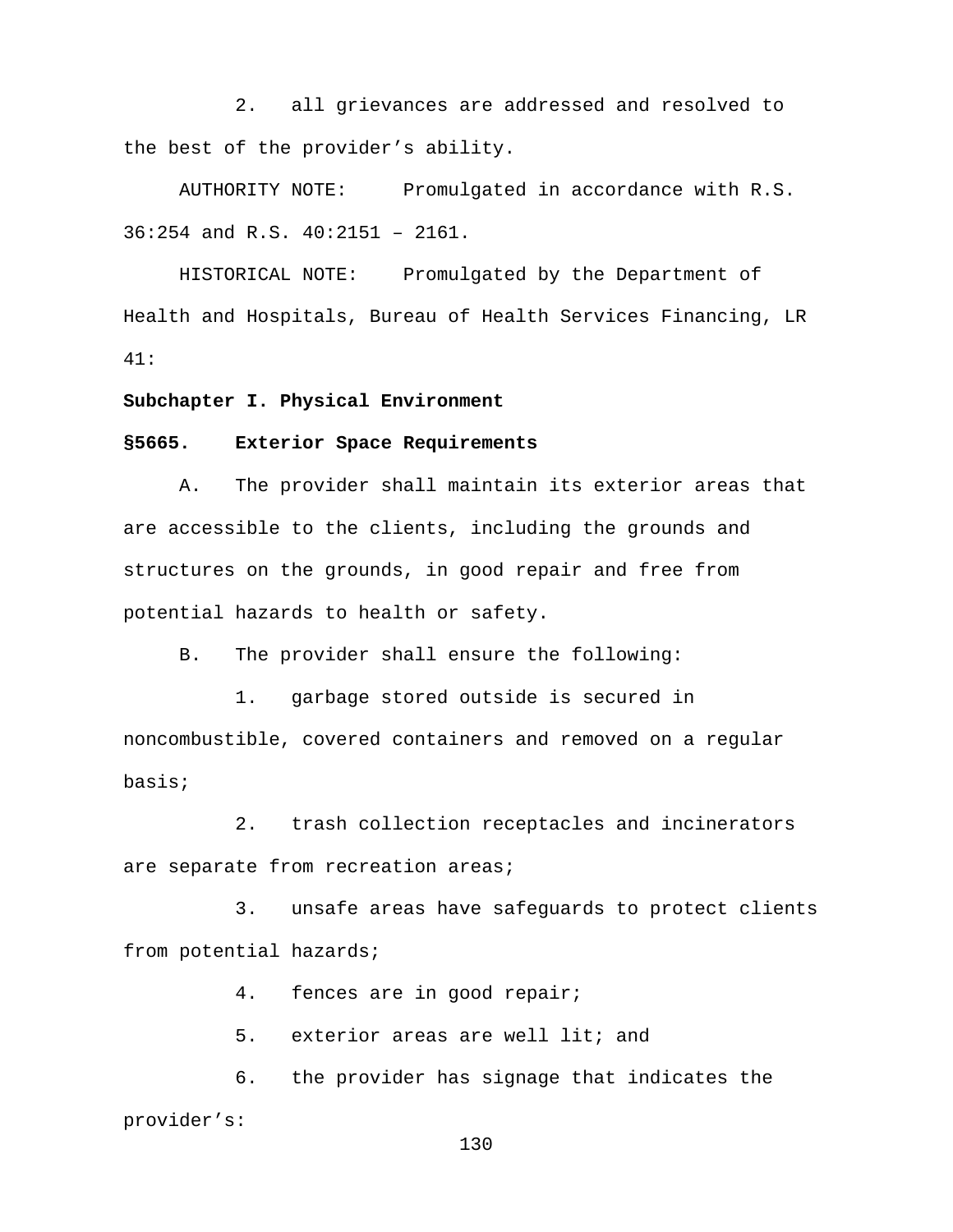- a. legal or trade name;
- b. address;
- c. hours of operation; and
- d. telephone number(s).

AUTHORITY NOTE: Promulgated in accordance with R.S. 36:254 and R.S. 40:2151 – 2161.

HISTORICAL NOTE: Promulgated by the Department of Health and Hospitals, Bureau of Health Services Financing, LR 41:

# **§5667. Interior Space for Residential Facilities and Outpatient Clinics**

A. The BHS provider that provides services on-site shall:

1. have a physical environment that ensures the health, safety and security of the clients;

- 2. have routine maintenance and cleaning services;
- 3. be well-lit, clean, safe and ventilated;

4. maintain its physical environment, including, but not limited to, all equipment, fixtures, plumbing, electrical, furnishings, doors and windows, in good order and safe condition and in accordance with manufacturer's recommendations; and

5. maintain heating, ventilation and cooling systems in good order and safe condition to ensure a temperature controlled environment.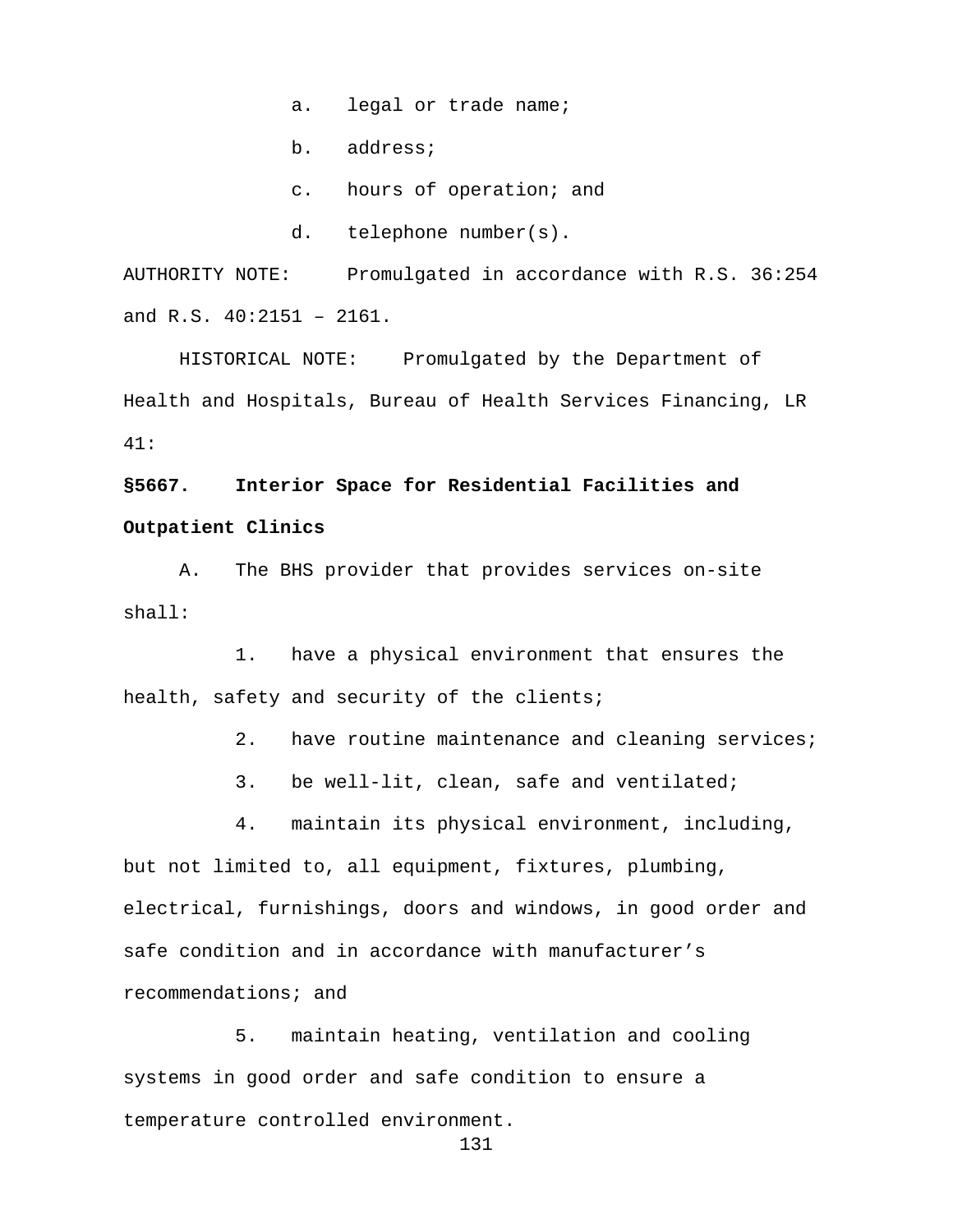B. The provider shall have designated space for the secure storage of the staff's personal belongings.

C. Furnishings. The BHS provider shall ensure that the provider's furnishings for all living and treatment areas are designed to meet the needs of the clients.

D. Medication Storage and Preparation. The provider shall have an area for medication preparation, administration and storage that meets one of the following:

1. a secured medication room that contains sufficient space for a work counter, sink, refrigerator, locked storage for controlled dangerous substances; or

2. a secured self-contained medication distribution unit located in a clean workroom, alcove or other staff work area with an easily accessible hand washing station.

E. Administrative and Counseling Area

1. The provider shall provide a space that is distinct from the client living and/or treatment areas that serves as an administrative office.

2. The provider shall have a designated space(s) to allow for private and group discussions and counseling sessions.

F. Smoking. The provider shall prohibit smoking in the interior of its licensed space.

G. Bathrooms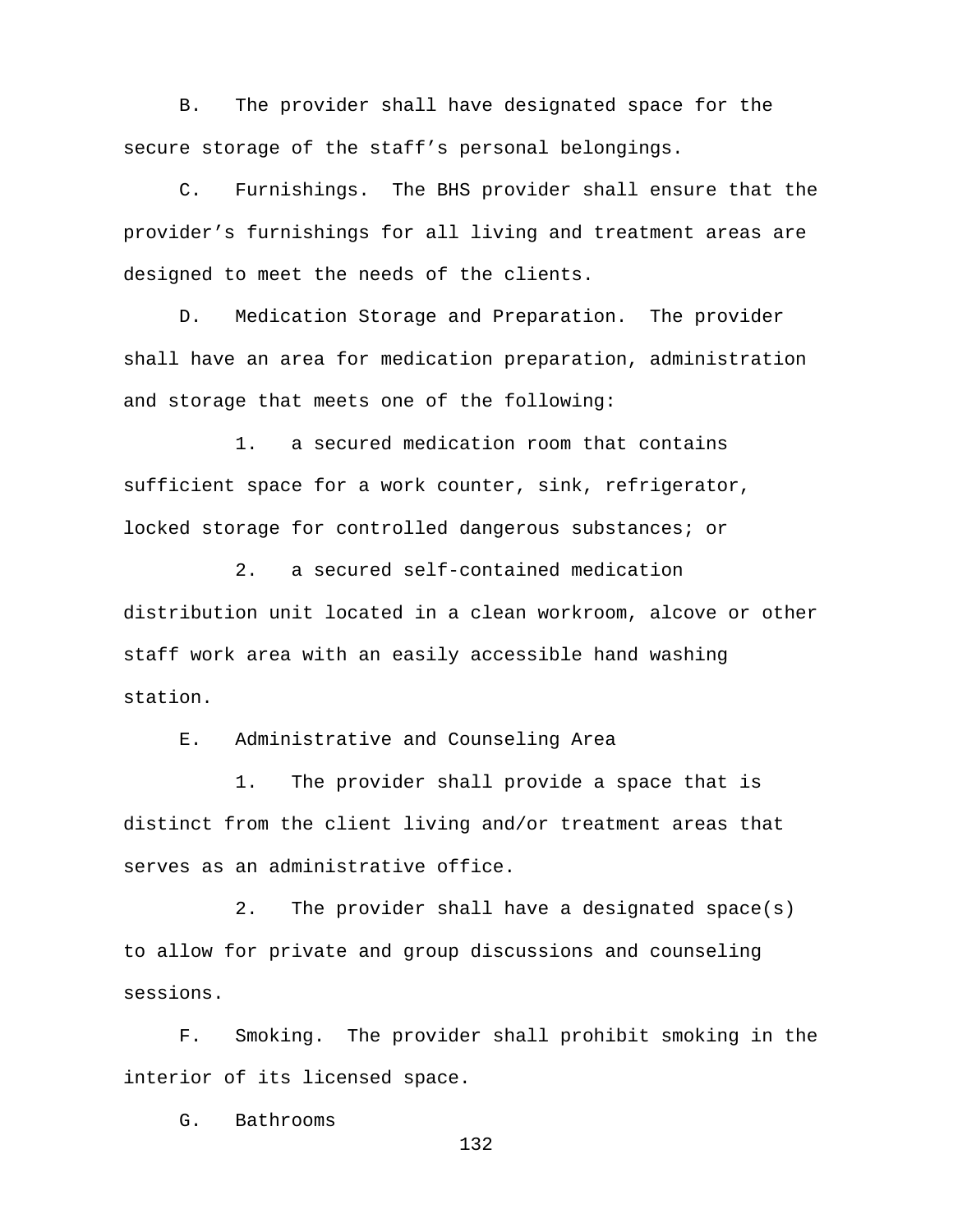1. There shall be at least one bathroom for use by clients and staff and meets the requirements of the Louisiana *Sanitary Code*.

AUTHORITY NOTE: Promulgated in accordance with R.S. 36:254 and R.S. 40:2151 – 2161.

HISTORICAL NOTE: Promulgated by the Department of Health and Hospitals, Bureau of Health Services Financing, LR 41:

#### **§5669. Interior Space for Residential Facilities**

A. The provider shall evaluate each client's physical, emotional and medical needs and the physical environment of the facility in order to ensure the safety and well-being of all admitted clients.

B. Common Area. The facility's physical environment shall have a designated space accessible to the clients:

1. to be used for group meetings, dining, visitation, leisure and recreational activities;

2. that is at least 25 square feet per client and no less than 150 square feet, exclusive of bedrooms or sleeping areas, bathrooms, areas restricted to staff, laundry rooms and office areas; and

3. that contains a sufficient number of tables and chairs for eating meals.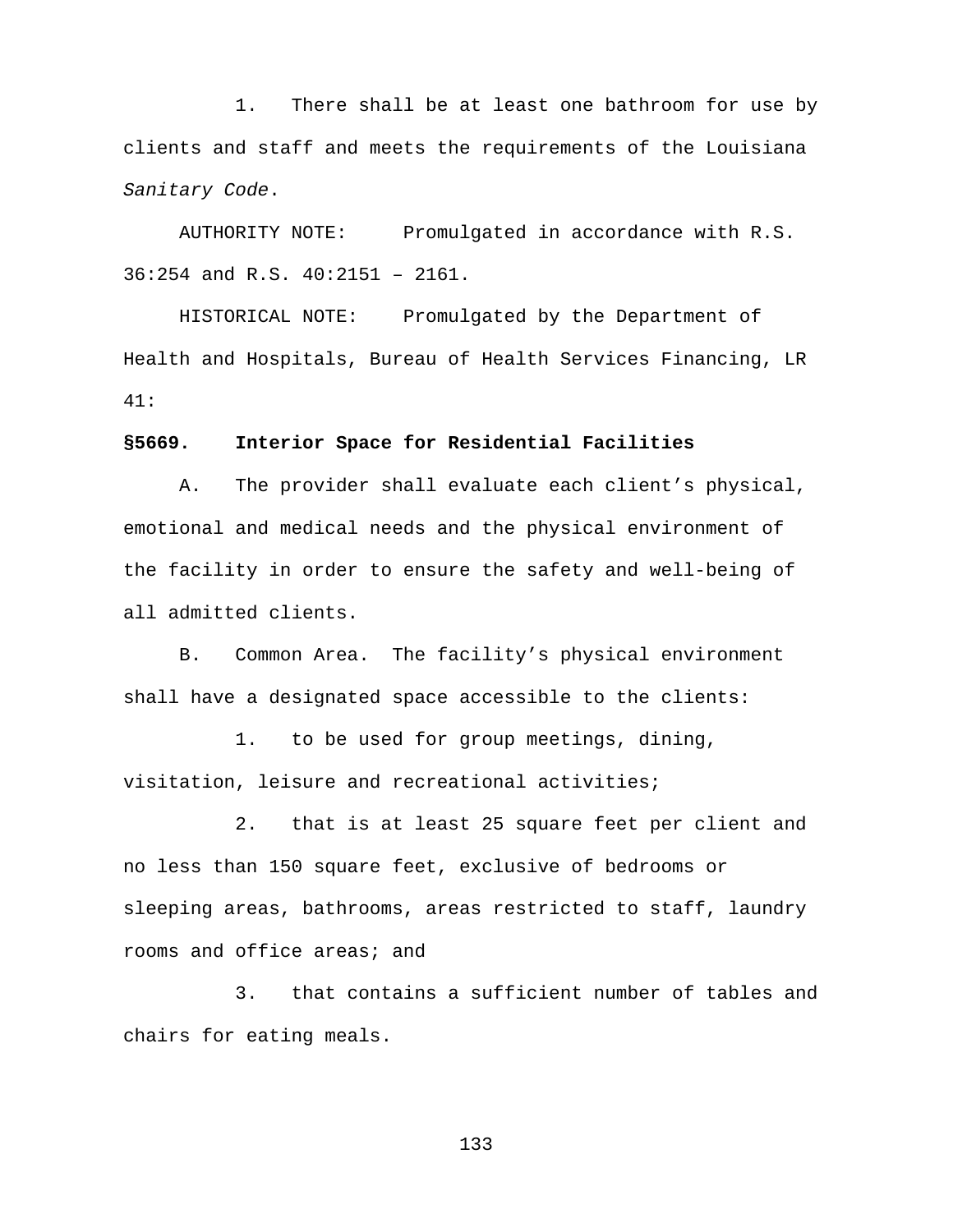C. The facility's physical environment shall have a designated room(s) or area(s) to allow for private and group discussions and counseling sessions that:

1. safely accommodates the clients being served;

2. has adequate space to meet the client's needs in the therapeutic process; and

3. is exclusive of bedrooms, bathrooms and common areas.

D. Client Bedrooms. The provider shall ensure that each client bedroom in the facility:

1. contains at least 80 square feet for single bedrooms, exclusive of fixed cabinets, fixtures and equipment;

2. contains at least 60 square feet per bed for multi-bedrooms, exclusive of fixed cabinets, fixtures, and equipment;

3. has at least a 7 1/2 foot ceiling height over the required area except in a room with varying ceiling height, only portions of the room with a ceiling height of at least 7 1/2 feet are allowed in determining usable space;

4. has at least 2 foot minimum clearance at the foot of each bed; and

5. contains no more than four beds;

a. exception. Providers licensed as substance abuse/addiction treatment residential facilities at the time this Rule is promulgated that have more than four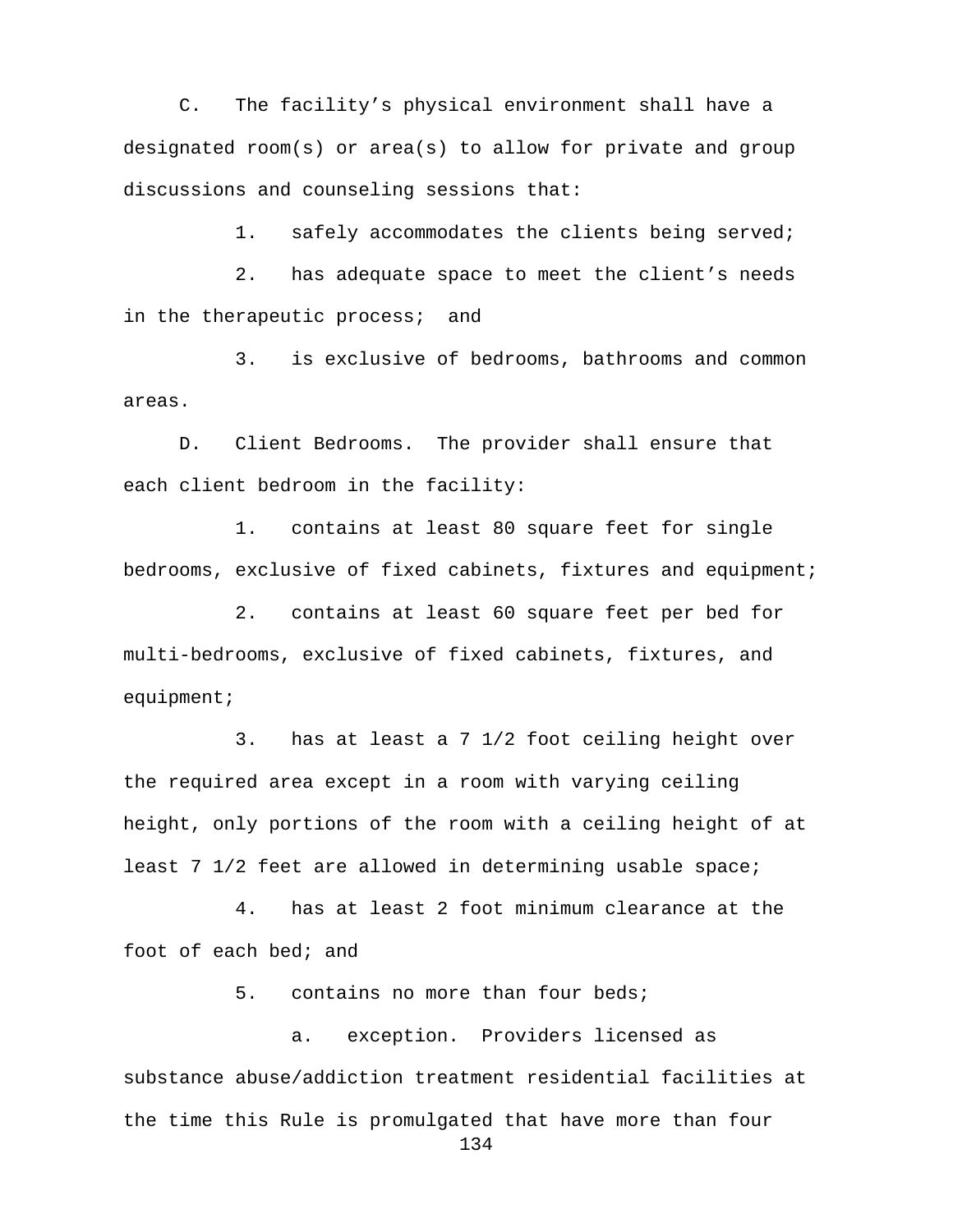clients per bedroom, may maintain the existing bedroom space that allows more than four clients per bedroom provided that the bedroom space has been previously approved by DHH waiver. This exception applies only to the currently licensed physical location;

6. has at least three feet between beds;

7. has designated storage space for the client's:

a. clothes;

b. toiletries; and

c. personal belongings;

8. has a screened window that opens to the outside;

9. has sheets, pillow, bedspread and blankets for each client that are clean and in good repair and discarded when no longer usable;

10. has sufficient headroom to allow the occupant to sit up; and

11. contains a bed(s) that:

a. is longer than the client is tall;

b. is no less than 30 inches wide;

c. is of solid construction;

d. has a clean, comfortable, nontoxic fire retardant mattress; and

e. is appropriate to the size and age of the client.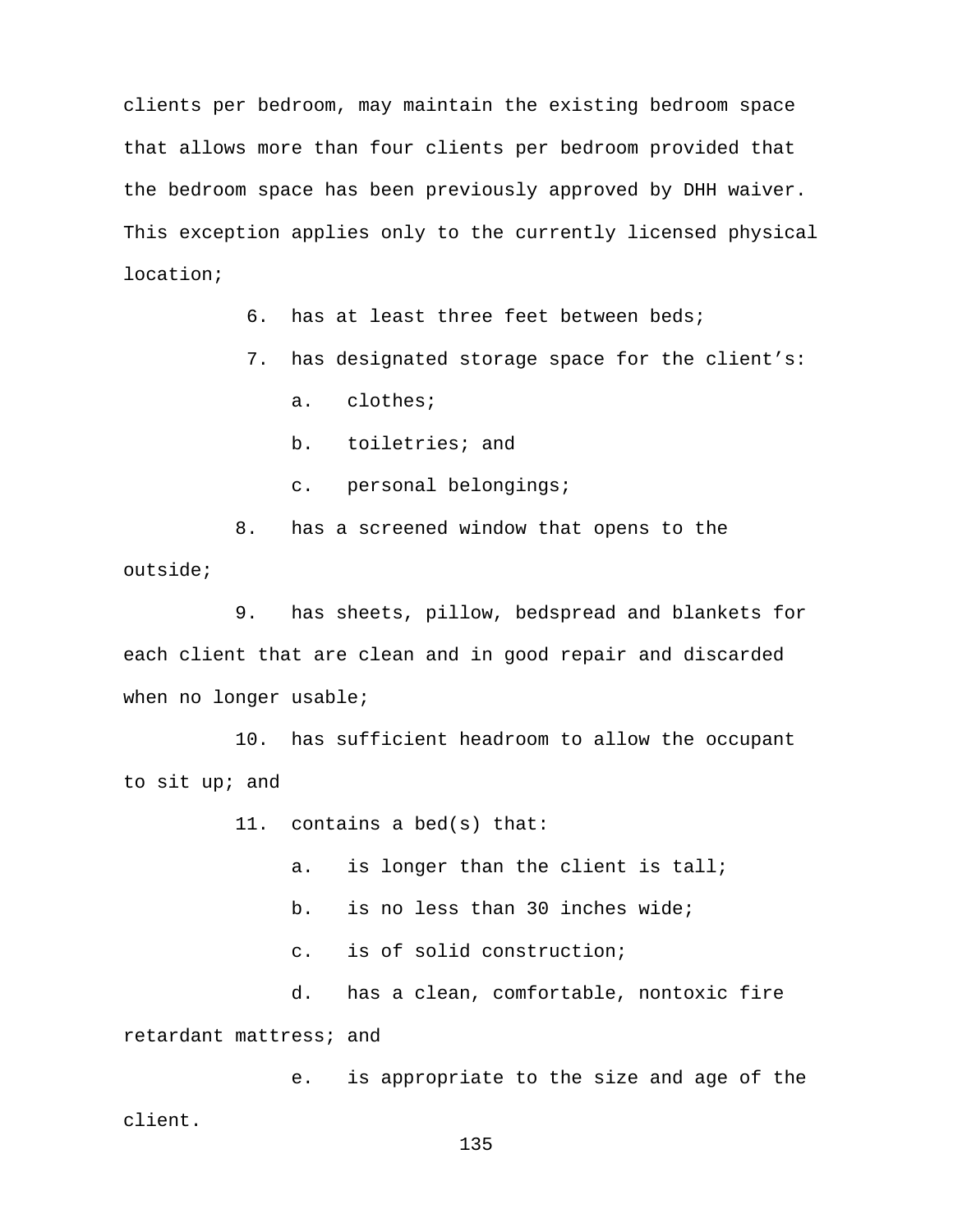E. The provider shall:

1. prohibit any client over the age of five years to occupy a bedroom with a member of the opposite sex who is not in the client's immediate family;

2. require separate bedrooms and bathrooms for adults, and children/adolescents, except in the Mothers with Dependent Children Program, and for males and females;

3. prohibit adults and children/adolescents from sharing the same space, except in the Mothers with Dependent Children Program;

4. require sight and sound barriers between adult area/wing and the adolescent area/wing;

5. for facilities with child/adolescent clients, ensure that the age of clients sharing bedroom space is not greater than four years in difference unless contraindicated based on diagnosis, the treatment plan or the behavioral health assessment of the client;

6. ensure that each client has his/her own bed;

7. prohibit mobile homes from being used as client sleeping areas; and

8. prohibit bunk beds in the following programs:

a. Clinically Managed Residential

Detoxification (ASAM Level III.2D);

b. Clinically Managed High Intensity Residential Program (ASAM Level III.5);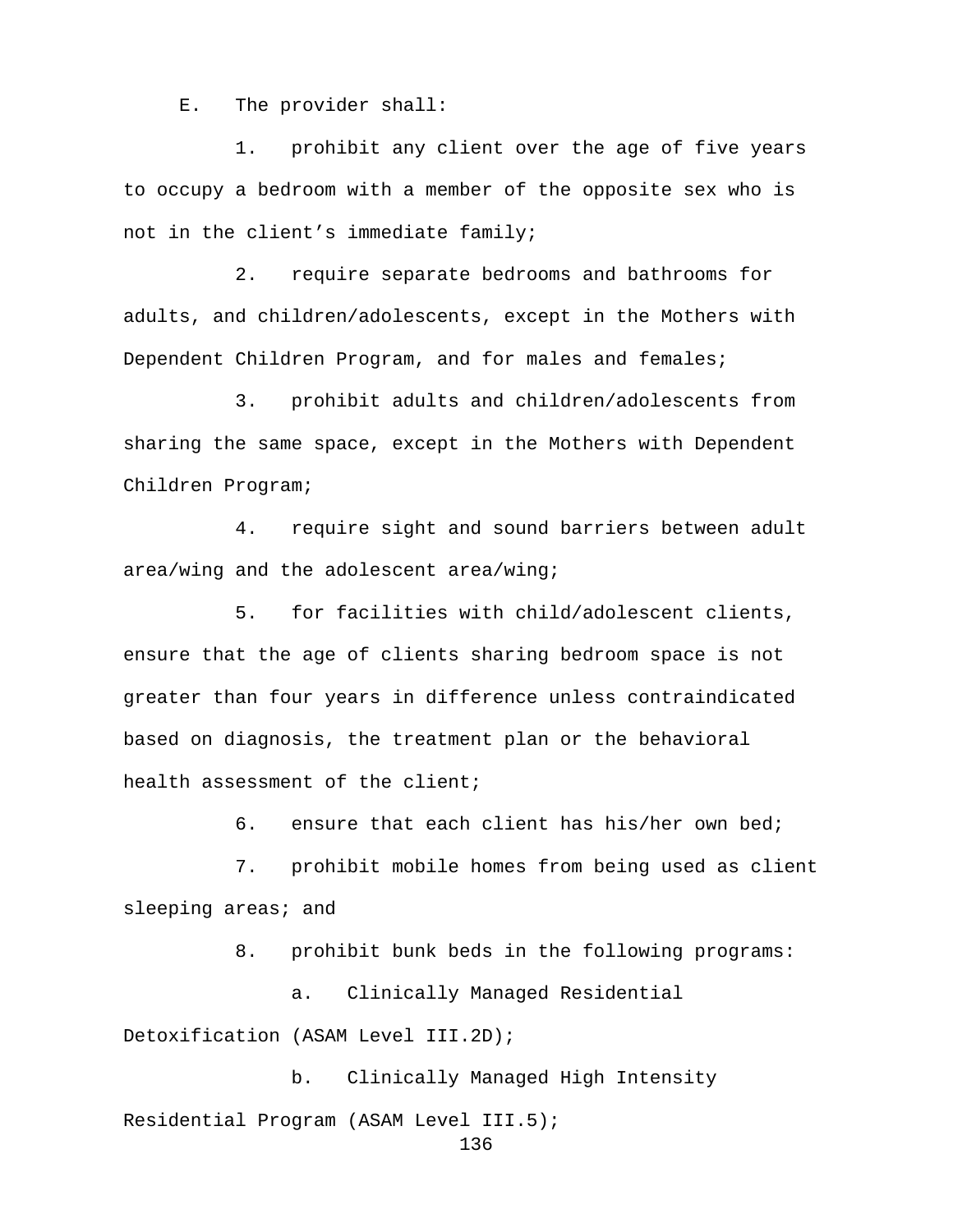c. Medically Monitored Intensive Residential Treatment (ASAM Level III.7); and

d. Medically Monitored Residential Detoxification (ASAM Level III.7D).

F. Bathrooms

1. In accordance with the Louisiana state *Sanitary Code*, a provider shall have bathrooms equipped with lavatories, toilets, tubs and/or showers for use by the clients located within the provider and the following:

a. shatterproof mirrors secured to the walls at convenient heights; and

b. other furnishings necessary to meet the clients' basic hygienic needs.

2. The provider shall have the ratio of lavatories, toilets, tubs and/or showers to clients required by the Louisiana state *Sanitary Code*.

3. A provider shall have at least one separate toilet, lavatory, and bathing facility for the staff located within the provider.

4. In a multi-level facility, there shall be at least one a full bathroom with bathing facility reserved for client use on each client floor.

5. Each bathroom shall be located so that it opens into a hallway, common area or directly into the bedroom. If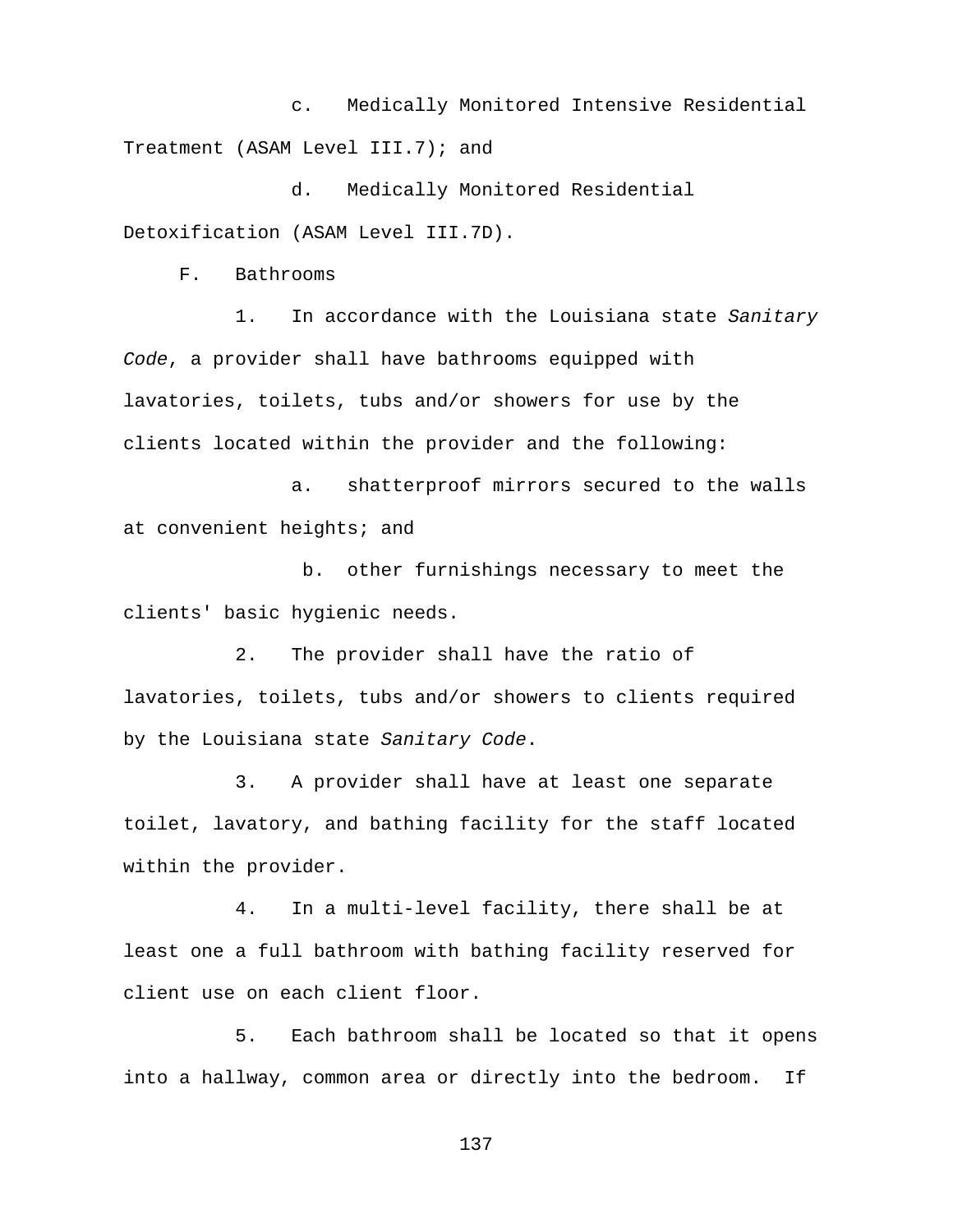the bathroom only opens directly into a bedroom, it shall be for the use of the occupants of that bedroom only.

6. The provider shall ensure that each client has personal hygiene items, such as a toothbrush, toothpaste, shampoo, and soap as needed.

H. Kitchen

1. If a BHS provider prepares meals on-site, the BHS provider shall have a full service kitchen that meets the requirements of the Louisiana state *Sanitary Code* and:

a. includes a cooktop, oven, refrigerator, freezer, hand washing station, storage and space for meal preparation;

b. is inspected and approved annually by OPH;

c. has the equipment necessary for the preparation, serving, storage and clean-up of all meals regularly served to all of the clients and staff; and

d. contains trash containers covered and made of metal or United Laboratories-approved plastic;

2. A BHS provider that does not prepare meals onsite shall have a nourishment station or a kitchenette, that includes:

a. a sink;

b. a work counter;

- c. a refrigerator;
- d. storage cabinets; 138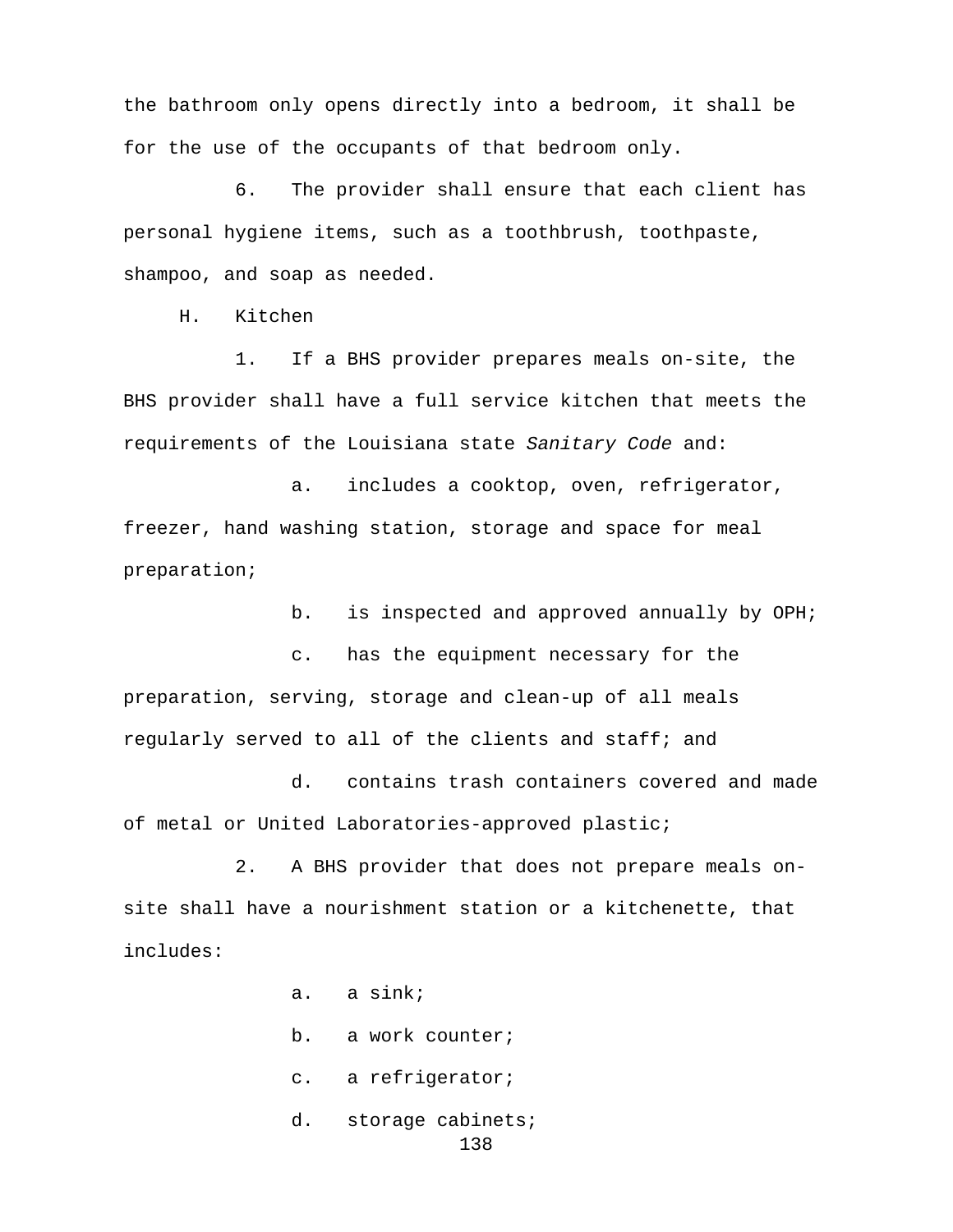e. equipment for preparing hot and cold nourishments between scheduled meals; and

f. space for trays and dishes used for nonscheduled meal service.

I. Laundry. The provider shall have a laundry space complete with a ratio of 1:20 washers and dryers to meet the needs of the clients.

J. Staff Quarters. The provider utilizing live-in staff shall provide adequate, separate living space with a private bathroom for staff usage only.

K. The provider shall ensure that all closets, bedrooms and bathrooms are equipped with doors that can be readily opened from both sides.

L. The provider shall ensure that outside doors and windows prohibit an outsider from gaining unauthorized ingress.

AUTHORITY NOTE: Promulgated in accordance with R.S. 36:254 and R.S. 40:2151 – 2161.

HISTORICAL NOTE: Promulgated by the Department of Health and Hospitals, Bureau of Health Services Financing, LR 41:

**Subchapter J. Safety and Emergency Preparedness §5671. Safety Provisions for Outpatient Clinics and Residential Facilities**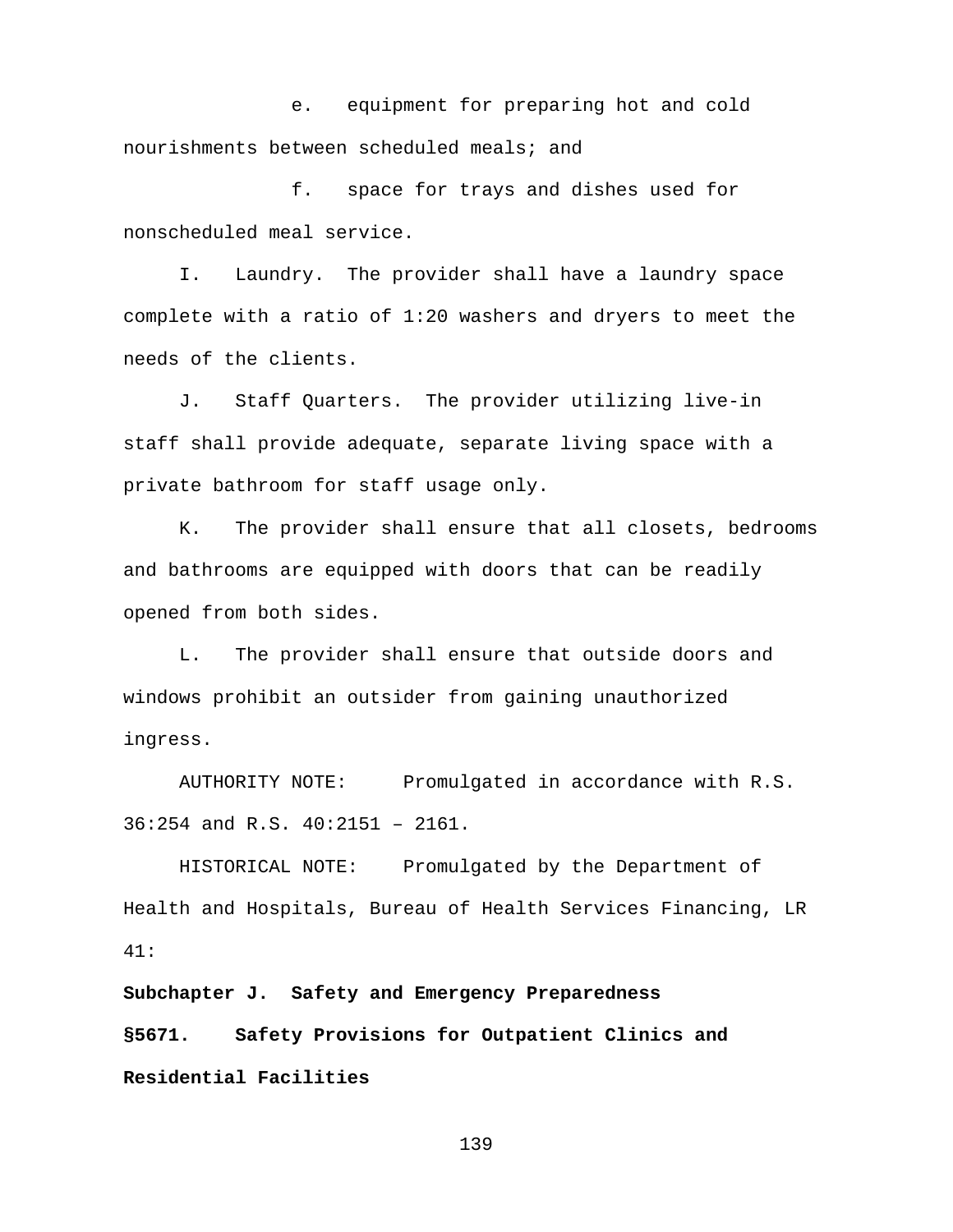A. The provider shall provide additional supervision when necessary to provide for the safety of all individuals.

B. The provider shall:

1. prohibit weapons of any kind on-site unless possessed by security or law enforcement official or hired security while in uniform and on official business;

2. ensure that its equipment, furnishings, accessories and any other items that are in a state of disrepair or defects are removed and inaccessible until replaced or repaired;

3. ensure that all poisonous, toxic and flammable materials are:

a. maintained in appropriate containers and labeled as to the contents;

b. securely stored in a separate and locked storage area that is inaccessible to clients;

c. maintained only as necessary; and

d. are used in such a manner as to ensure the safety of clients, staff and visitors;

4. ensure that supervision and training is provided to any staff member or client exposed to or that may come in contact with potentially harmful materials such as cleaning solvents and/or detergents;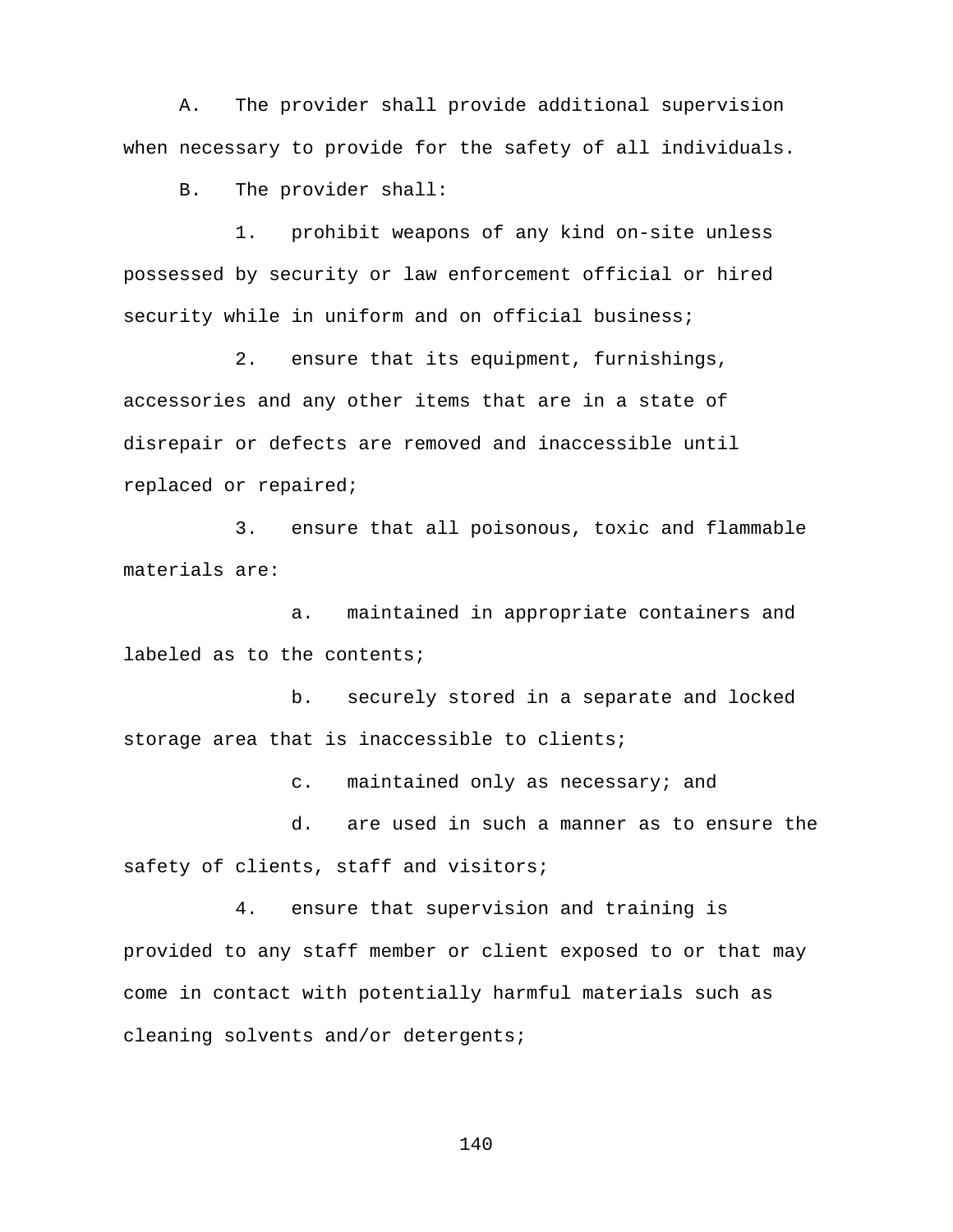5. ensure that a first aid kit is readily available in the provider and in all vehicles used to transport clients;

C. Required Inspections.The provider shall be in compliance with all required inspections and shall have documentation to demonstrate compliance with applicable laws and regulations.

D. The provider shall have an on-going safety program in any facility where clients, staff and others may be, that includes:

1. continuous inspection of the provider for possible hazards;

2. continuous monitoring of safety equipment and maintenance or repair when needed;

3. investigation and documentation of all accidents or emergencies; and

4. fire control and evacuation planning with documentation of all emergency drills.

E. Required BHS Provider Reporting. The provider shall report the following incidents in writing to HSS on the HSS approved form within 24 hours of discovery:

1. any disaster or emergency or other unexpected event that causes significant disruption to program operations and an inability to provide services for greater than 24 hours;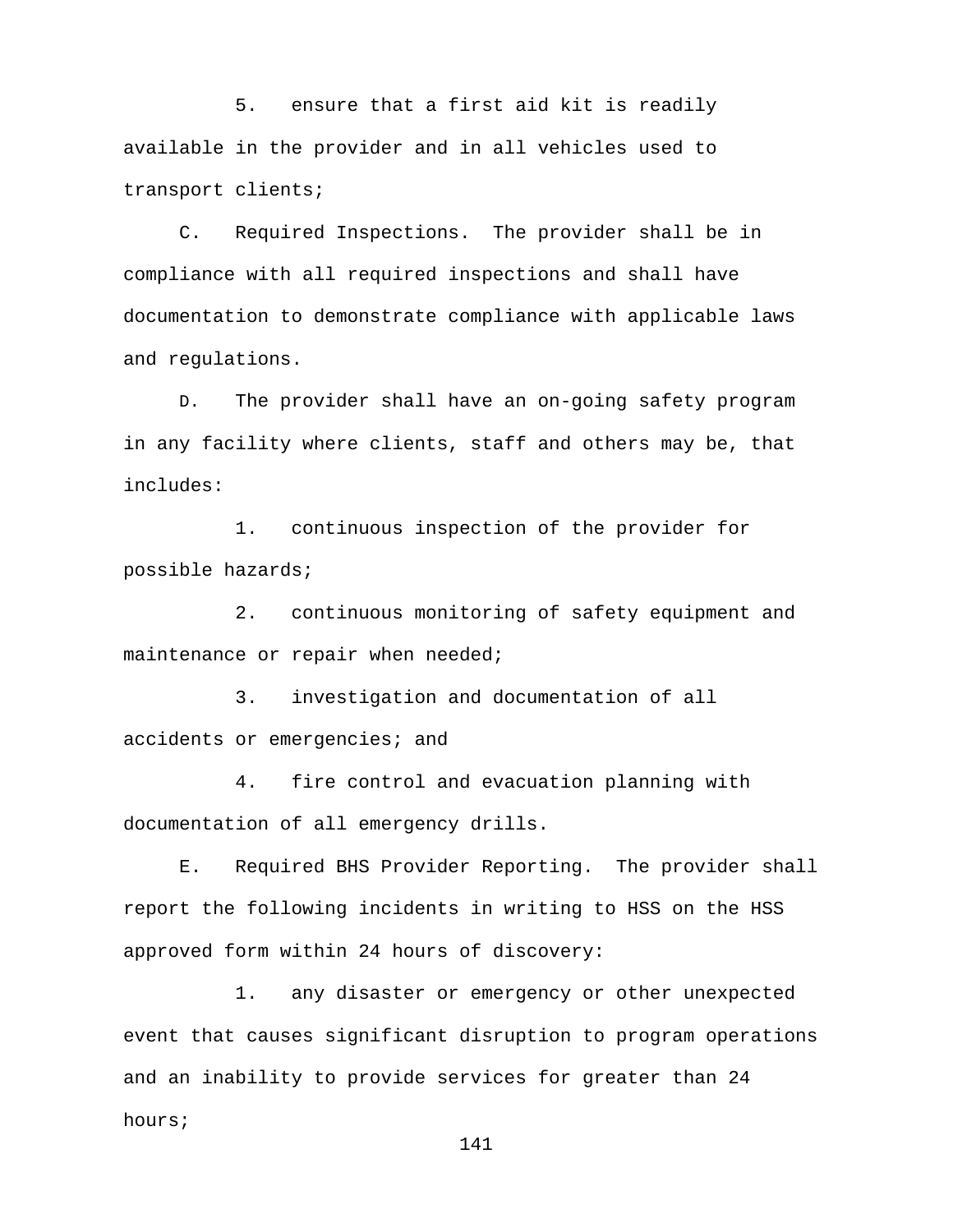2. any death or serious injury of a client that:

a. may potentially be related to program activities; or

b. at the time of his/her death or serious injury, was on-site at the BHS provider's premises or a resident of the provider's facility; and

3. allegations of client abuse, neglect and/or exploitation.

AUTHORITY NOTE: Promulgated in accordance with R.S. 36:254 and R.S. 40:2151 – 2161.

HISTORICAL NOTE: Promulgated by the Department of Health and Hospitals, Bureau of Health Services Financing, LR 41:

## **§5673. Infection Control**

A. The provider shall provide a sanitary environment to avoid source(s) and transmission of infections and communicable diseases.

B. The provider shall have an active Infection Control Program that requires:

1. reporting of infectious disease in accordance with CDC and State OPH quidelines;

2. monitoring of:

- a. the spread of infectious disease;
- b. hand washing;
- c. staff and client education; and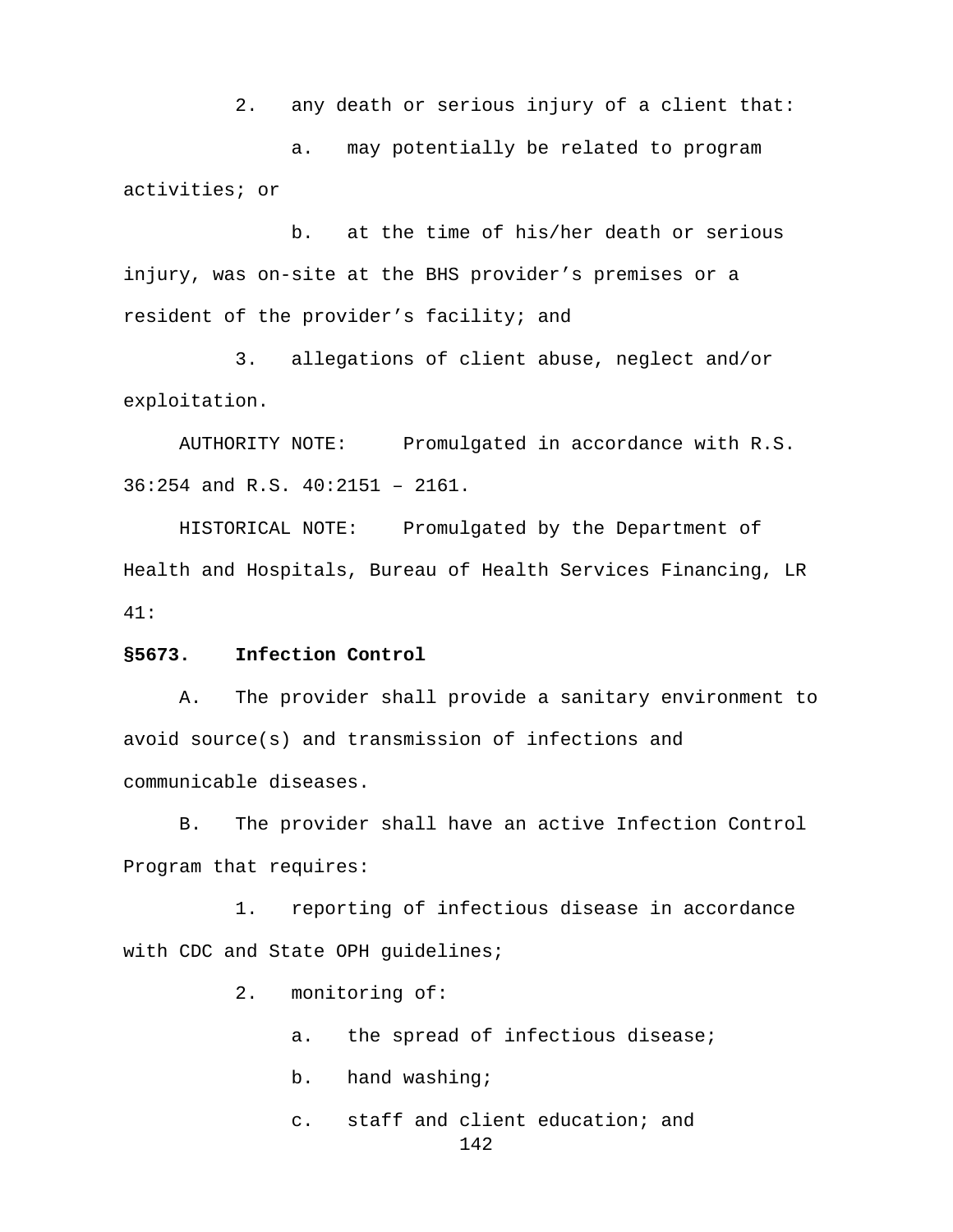d. incidents of specific infections in accordance with OPH guidelines;

3. corrective actions; and

4. a designated infection control coordinator who:

a. develops and implements policies and procedures related to infection control; and

b. has training and/or experience in infection control;

5. universal precautions; and

6. strict adherence to all sanitation requirements.

C. The provider shall maintain a clean and sanitary environment and shall ensure that:

1. supplies and equipment are available to staff;

2. consistent ongoing monitoring and cleaning of all areas of the provider;

3. methods used for cleaning, sanitizing, handling and storing of all supplies and equipment prevent the transmission of infection;

4. procedures are posted for sanitizing kitchen, kitchen, bathroom and laundry areas in accordance with the *Louisiana Sanitary Code*; and

5. storage, handling, and removal of food and waste will not spread disease, cause noxious odor, or provide a breeding place for pests.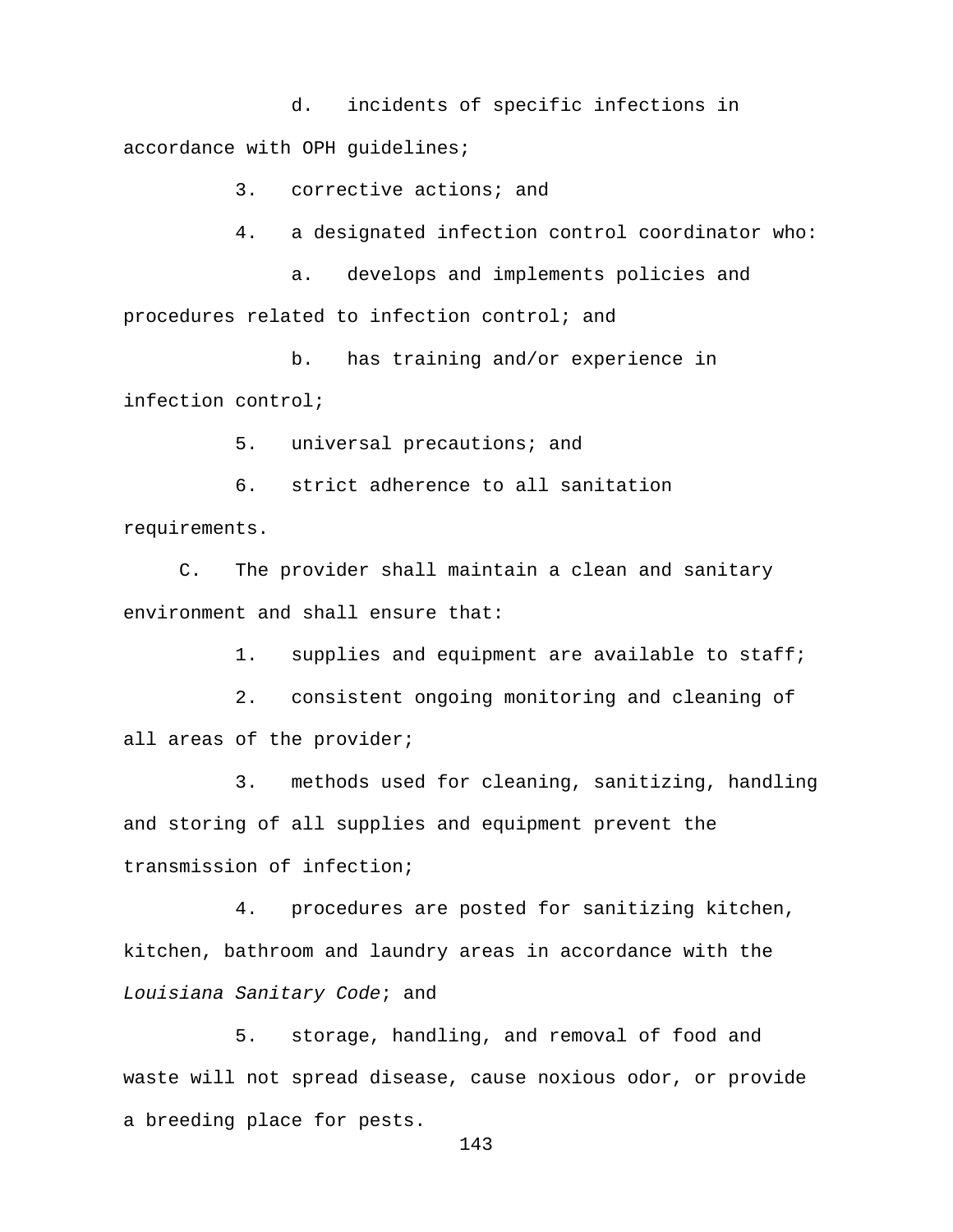D. The provider may enter into a written contract for housekeeping services necessary to maintain a clean and neat environment.

E. The provider shall have an effective pest control plan.

F. After discharge of a client, the residential provider shall:

1. clean the bed, mattress, cover, bedside furniture and equipment;

2. ensure that mattresses, blankets and pillows assigned to clients are in sanitary condition; and

3. ensure that the mattress, blankets and pillows used for a client with an infection is sanitized before assigned to another client.

AUTHORITY NOTE: Promulgated in accordance with R.S. 36:254 and R.S. 40:2151 – 2161.

HISTORICAL NOTE: Promulgated by the Department of Health and Hospitals, Bureau of Health Services Financing, LR 41:

## **§5675. Emergency Preparedness**

A. The BHS provider shall have a written emergency preparedness plan:

1. to maintain continuity of the provider's operations in preparation for, during and after an emergency or disaster;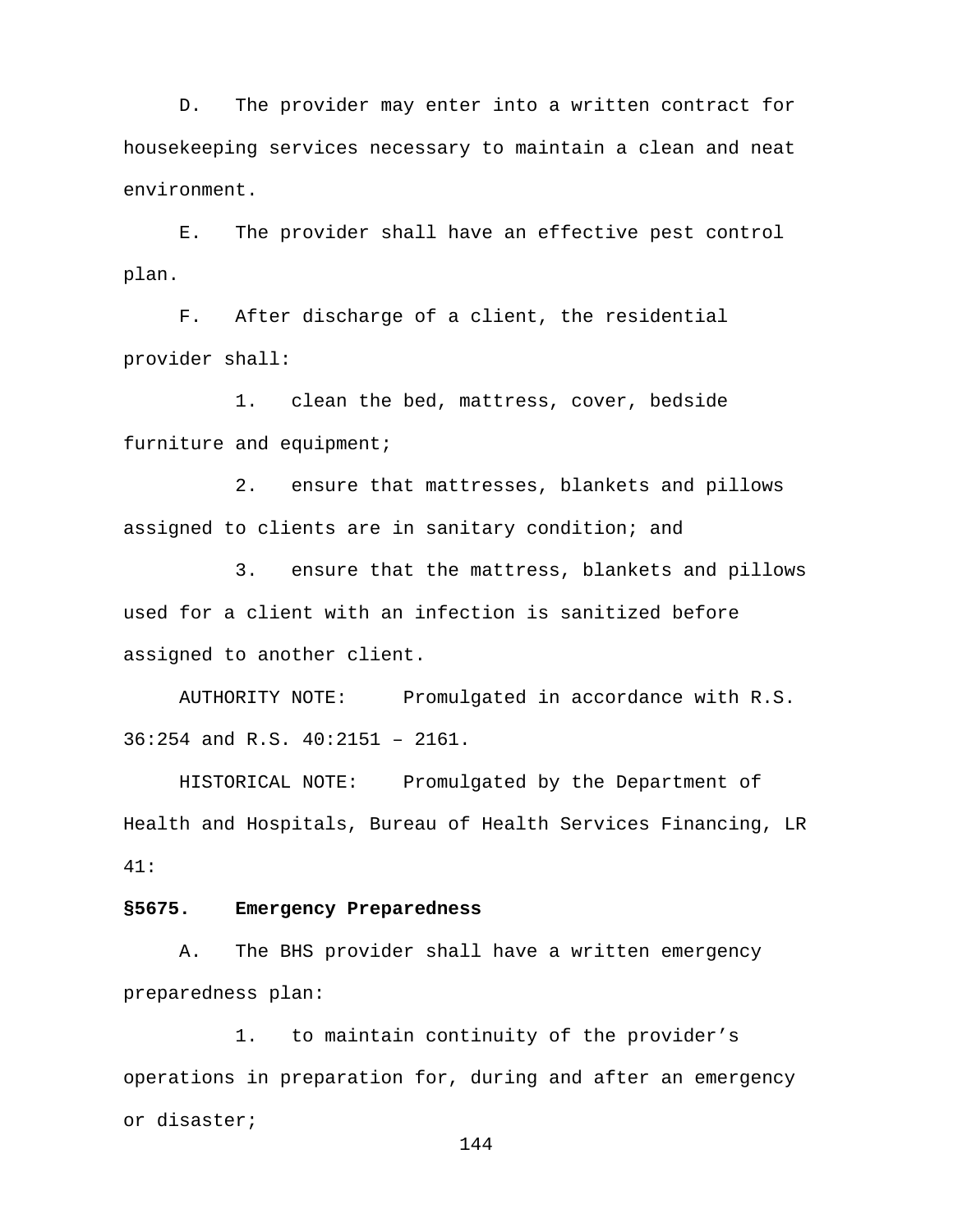2. to manage the consequences of all disasters or emergencies that disrupt the provider's ability to render care and treatment, or threaten the lives or safety of the clients; and

3. that is prepared in coordination with the provider's local and/or parish Office of Homeland Security and Emergency Preparedness (OHSEP).

B. The residential facility or outpatient clinic provider shall:

1. post floor plans with diagrams giving clear directions on how to exit the building safely and in a timely manner at all times;

2. post emergency numbers by all telephones;

3. have a separate floor plan or diagram with designated safe zones or sheltering areas for non-fire emergencies; and

4. train its employees in emergency or disaster preparedness. Training shall include orientation, ongoing training and participation in planned drills for each employee and on each shift.

C. The residential BHS provider's emergency preparedness plan shall include, at a minimum:

1. in the event of an emergency, an assessment of all clients to determine the clients: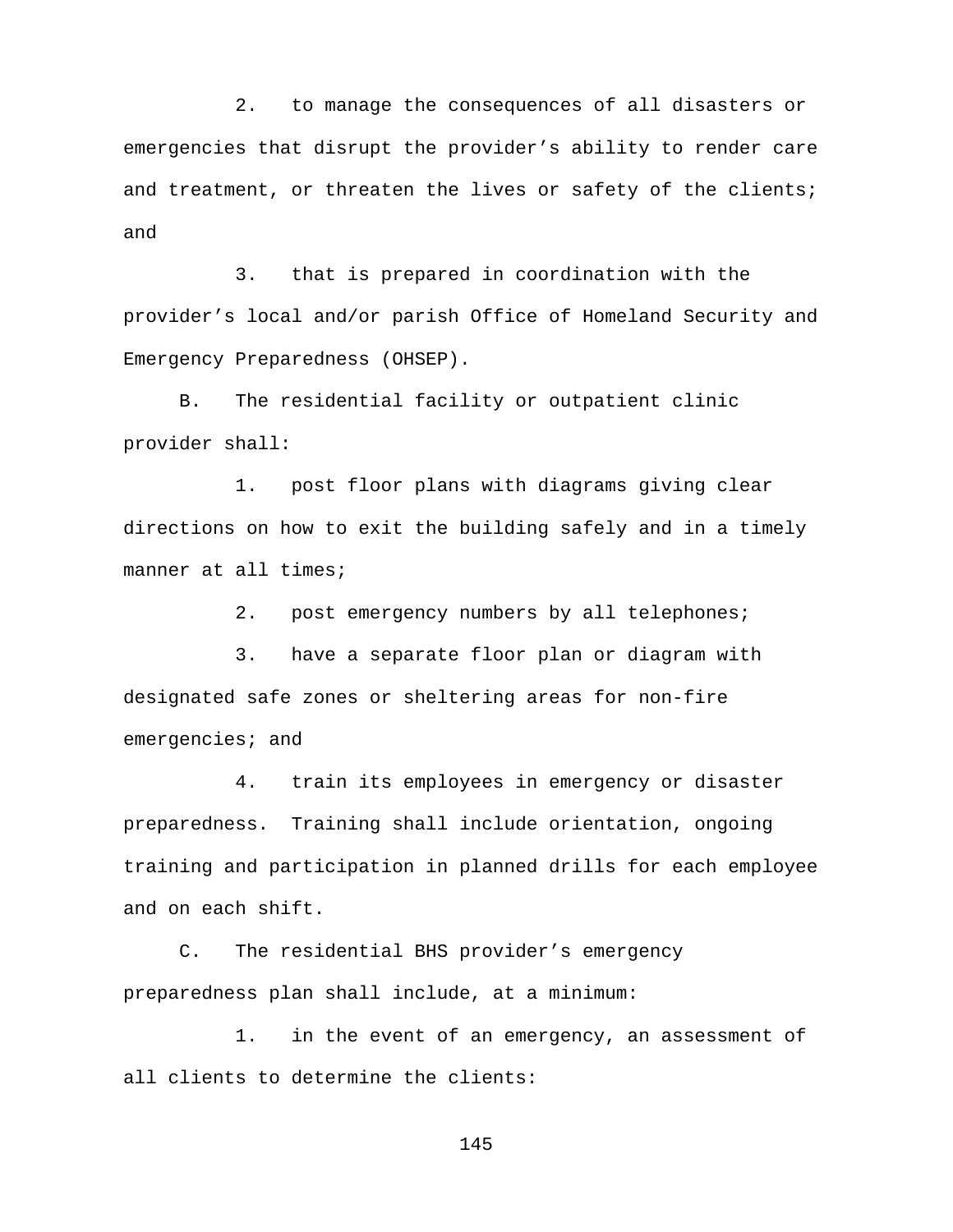a. who continue to require services and should remain in the care of the provider; or

b. who may be discharged to receive services from another provider;

2. the determination as to when the facility will shelter in place and when the facility will evacuate for a disaster or emergency and the conditions that guide these determinations in accordance with local or parish OHSEP;

3. provisions for when the provider shelters-inplace that include:

a. the decision to take this action is made after reviewing all available and required information on the emergency/disaster, the provider, the provider's surroundings, and consultation with the local or parish OHSEP;

b. provisions for seven days of necessary supplies to be provided by the provider prior to the emergency, including drinking water or fluids and nonperishable food; and

c. the delivery of essential services to each client;

4. provisions for when the provider evacuates with clients:

a. the delivery of essential provisions and services to each client, whether the client is in a shelter or other location;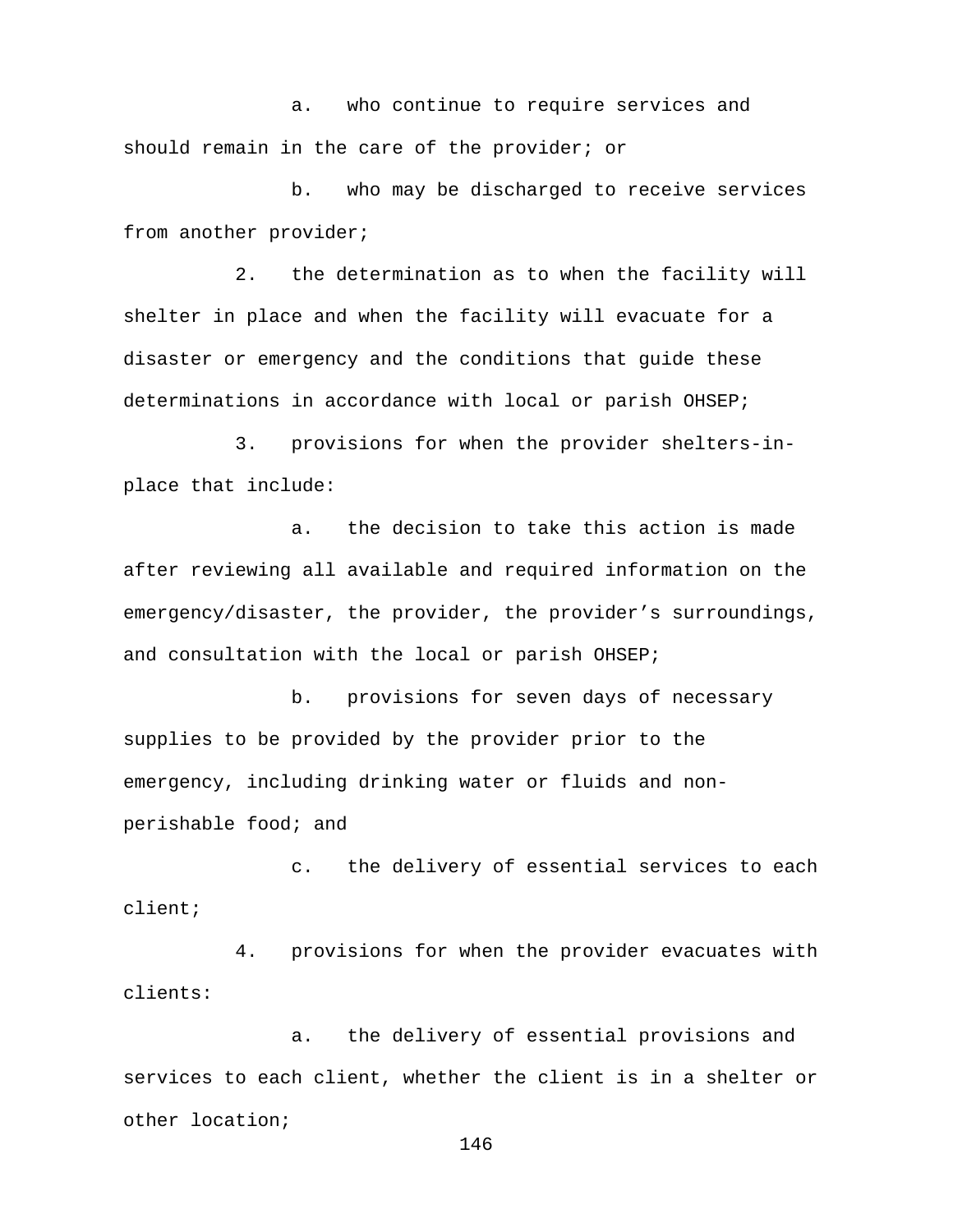b. the provider's method of notifying the client's family or caregiver, including:

i. the date and approximate time that the Provider or client is evacuating;

 ii. the place or location to which the client(s) is evacuating which includes the name, address and telephone number; and

 iii. a telephone number that the family or responsible representative may call for information regarding the client's evacuation;

c. provisions for ensuring that supplies, medications, clothing and a copy of the treatment plan are sent with the client, if the client is evacuated;

d. the procedure or methods that will be used to ensure that identification accompanies the client. The identification shall include the following information:

i. current and active diagnosis; ii. all medication, including dosage and times administered;

iii. allergies;

iv. special dietary needs or

restrictions; and

 v. legal representative, if applicable, including contact information;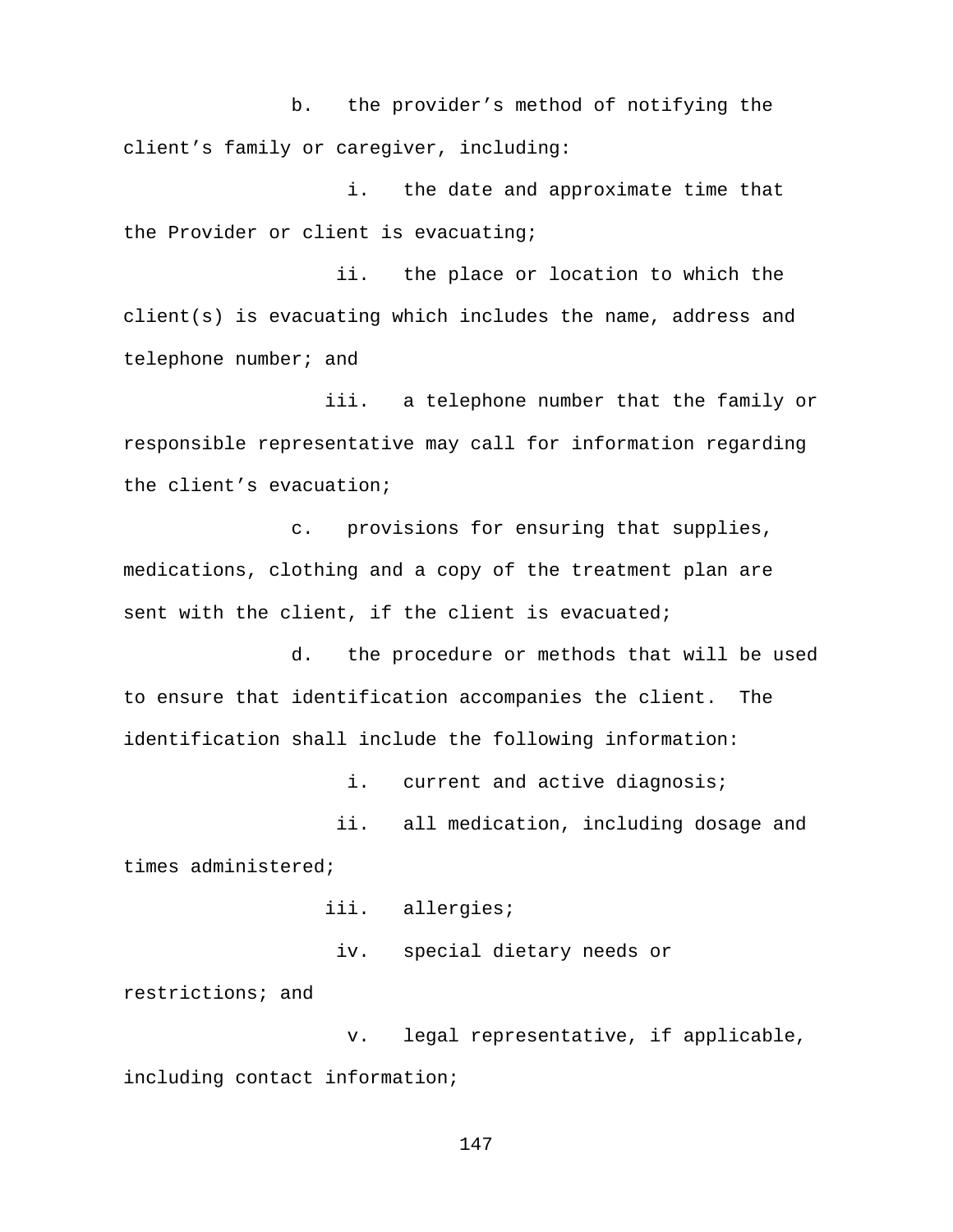e. transportation or arrangements for transportation for an evacuation that is adequate for the current census;

5. provisions for staff to maintain continuity of care during an emergency; and

6. staff distribution and assignment of responsibilities and functions during an emergency.

D. The outpatient clinic's emergency preparedness plan shall include, at a minimum:

1. In the event of an emergency or disaster, an assessment of all clients to determine the clients:

a. who continue to require services; or

b. who may be discharged to receive services from another provider;

2. a plan for each client to continue to receive needed services during a disaster or emergency either by the provider or referral to another program; and

3. measures to be taken to locate clients after an emergency or disaster and determine the need for continued services and/or referral to other programs.

E. The provider shall:

1. follow and execute its emergency preparedness plan in the event of the occurrence of a declared disaster or other emergency;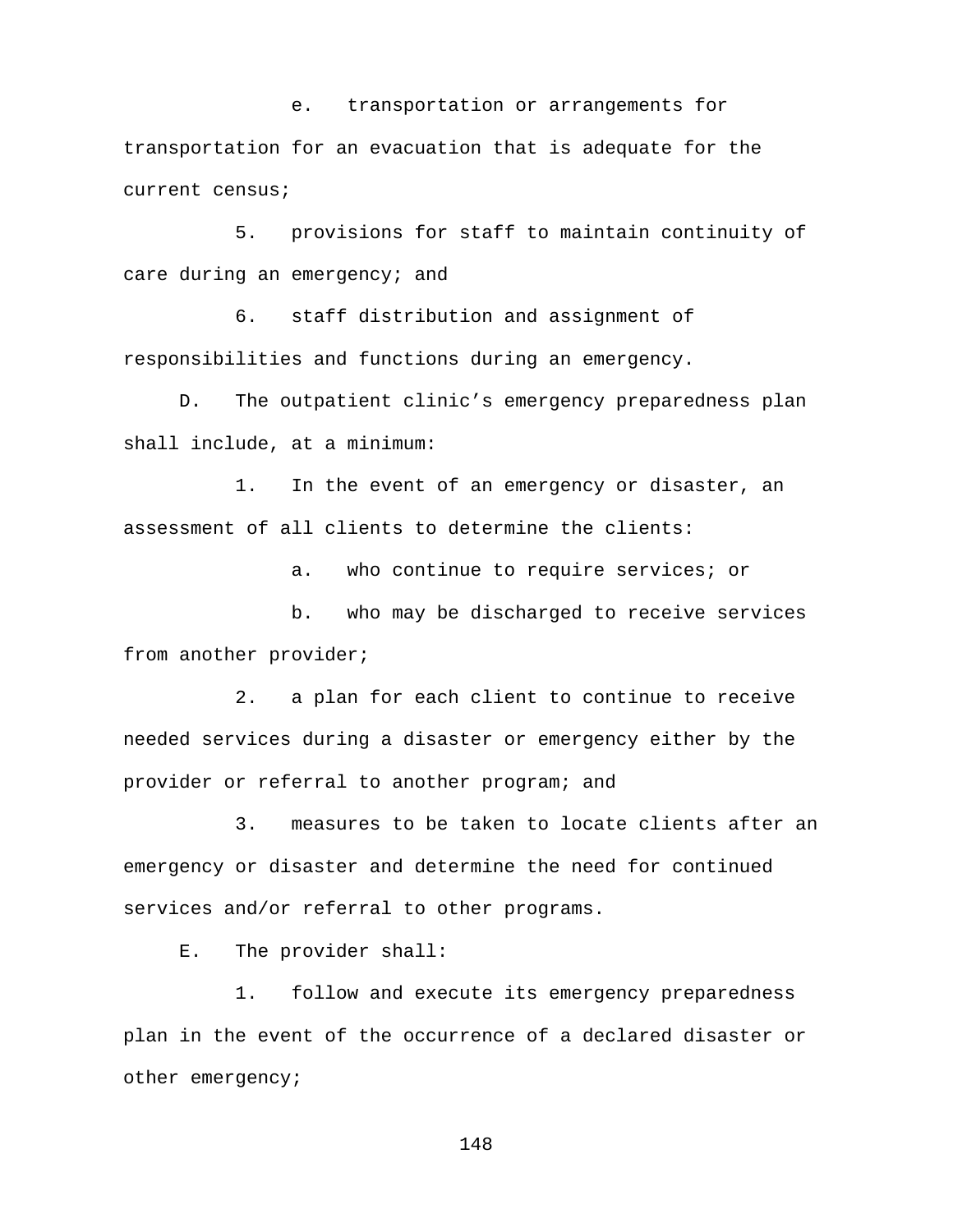2. if the state, parish or local OHSEP orders a mandatory evacuation of the parish or the area in which the agency is serving, ensure that all clients are evacuated according to the provider's emergency preparedness plan;

3. review and update its emergency preparedness plan at least once a year;

4. cooperate with the department and with the local or parish OHSEP in the event of an emergency or disaster and provide information as requested;

5. monitor weather warnings and watches as well as evacuation orders from local and state emergency preparedness officials;

6. upon request by the department, submit a copy of its emergency preparedness plan for review; and

7. upon request by the department, submit a written summary attesting how the emergency plan was followed and executed. The summary shall contain, at a minimum:

a. pertinent plan provisions and how the plan was followed and executed;

b. plan provisions that were not followed;

c. reasons and mitigating circumstances for failure to follow and execute certain plan provisions;

d. contingency arrangements made for those plan provisions not followed; and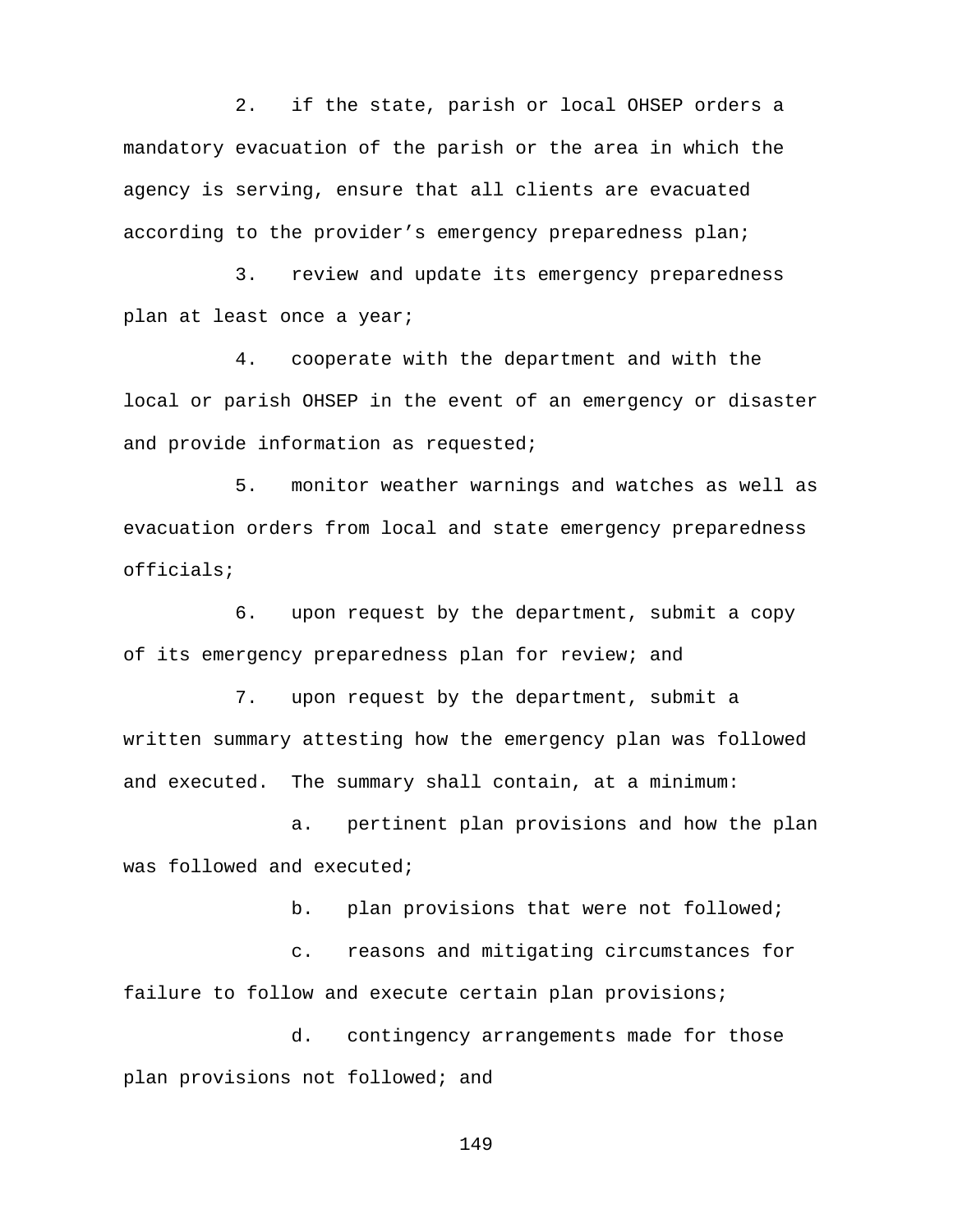e. a list of all injuries and deaths of clients that occurred during execution of the plan, evacuation or temporary relocation including the date, time, causes and circumstances of the injuries and deaths.

AUTHORITY NOTE: Promulgated in accordance with R.S. 36:254 and R.S. 40:2151 – 2161.

HISTORICAL NOTE: Promulgated by the Department of Health and Hospitals, Bureau of Health Services Financing, LR 41:

## **§5677. Inactivation of License due to a Declared Disaster or Emergency**

A. A licensed BHS provider located in a parish which is the subject of an executive order or proclamation of emergency or disaster issued, may seek to inactivate its license for a period not to exceed one year, provided that the provider:

1. submits written notification to HSS within 60 days of the date of the executive order or proclamation of emergency or disaster that:

a. the BHS provider has experienced an interruption in the provisions of services and an inability to resume services as a result of events that are the subject of such executive order or proclamation of emergency or;

b. the BHS provider intends to resume operation as a BHS provider in the same service area;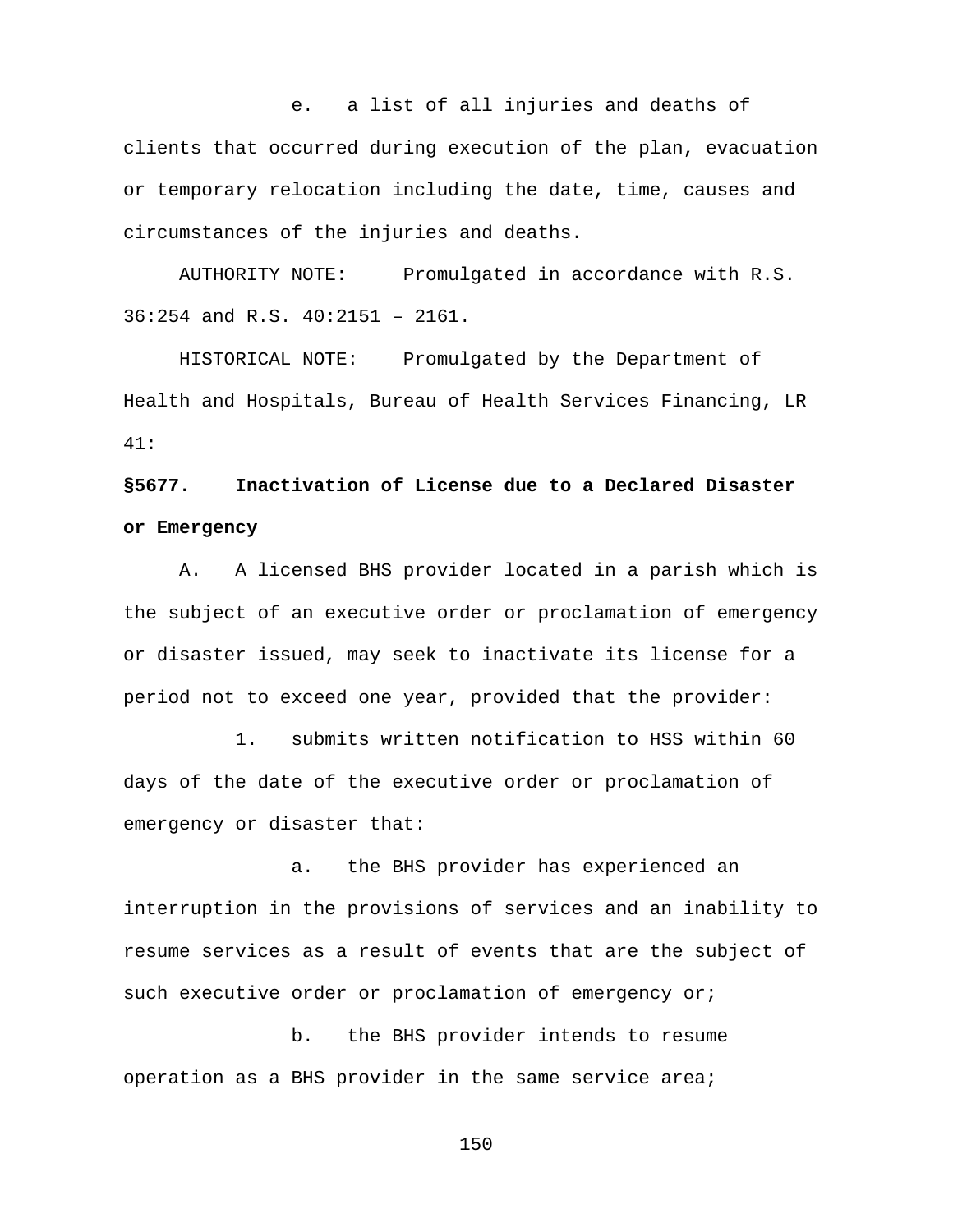c. includes an attestation that the emergency or disaster is the sole casual factor in the interruption of the provision of services;

d. includes an attestation that all clients have been properly discharged or transferred to another provider; and

e. lists the clients and the location of the discharged or transferred clients;

2. submits documentation of the provider's interruption in services and inability to resume services as a result of the emergency or disaster;

3. resumes operating as a BHS provider in the same service area within one year of the issuance of an executive order or proclamation of emergency or disaster in accordance with state statute;

4. continues to pay all fees and cost due and owed to the department including, but not limited to, annual licensing fees and outstanding civil fines; and

5. continues to submit required documentation and information to the department.

B. Upon receiving a completed request to inactivate a BHS provider license, the department may issue a notice of inactivation of license to the BHS provider.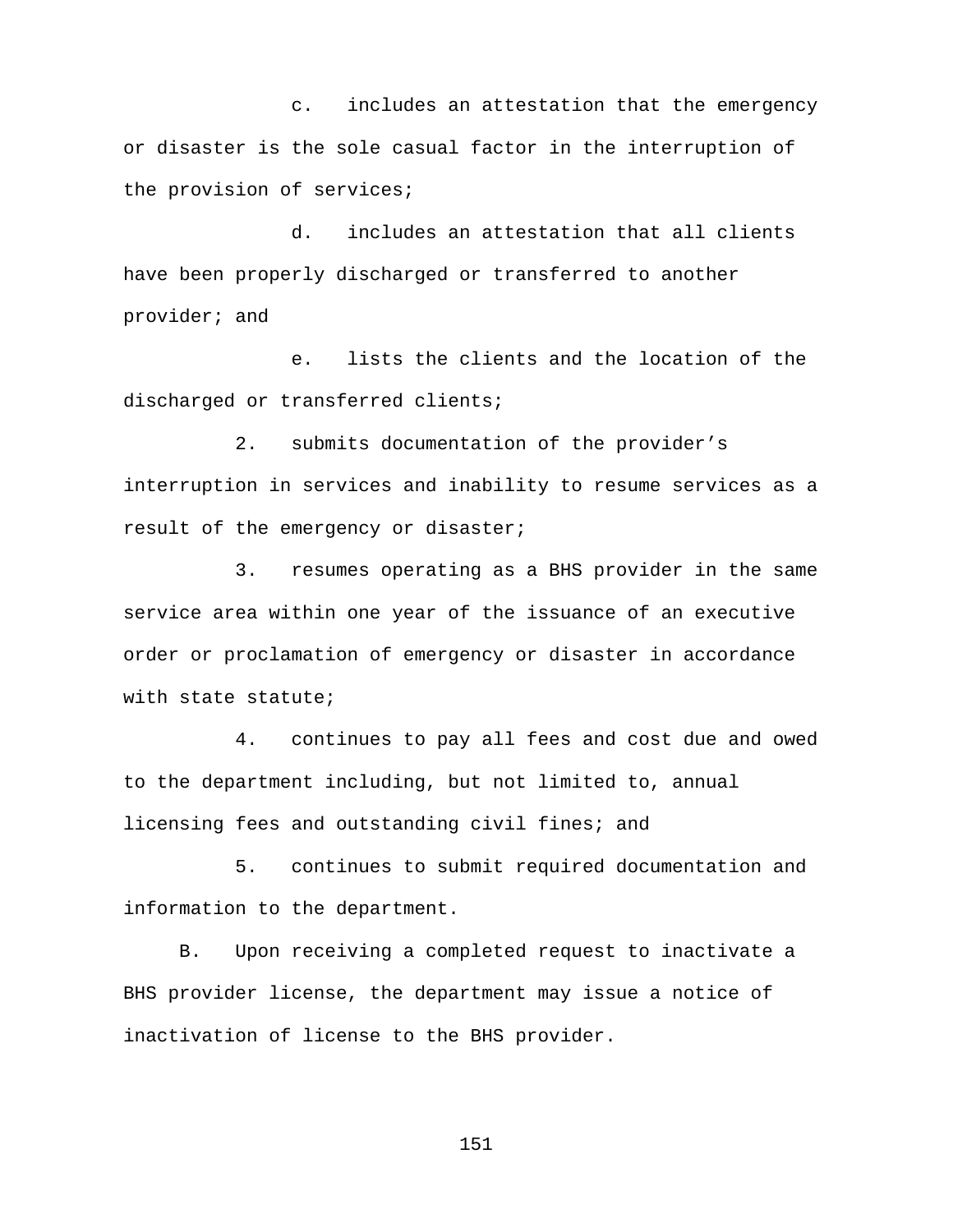C. In order to obtain license reinstatement, a BHS provider with a department-issued notice of inactivation of license shall:

1. submit a written license reinstatement request to HSS 60 days prior to the anticipated date of reopening that includes:

a. the anticipated date of opening, which is within one year of the issuance of an executive order or proclamation of emergency or disaster in accordance with state statute;

b. a request to schedule a licensing survey; and

c. a completed licensing application with appropriate licensing fees and other required documents, if applicable;

2. submit written approvals for occupancy from OSFM and OPH;

D. Upon receiving a completed written request to reinstate a BHS provider license, the department shall conduct a licensing survey;

E. If the BHS provider meets the requirements for licensure and the requirements under this subsection, the department shall issue a notice of reinstatement of the BHS provider license.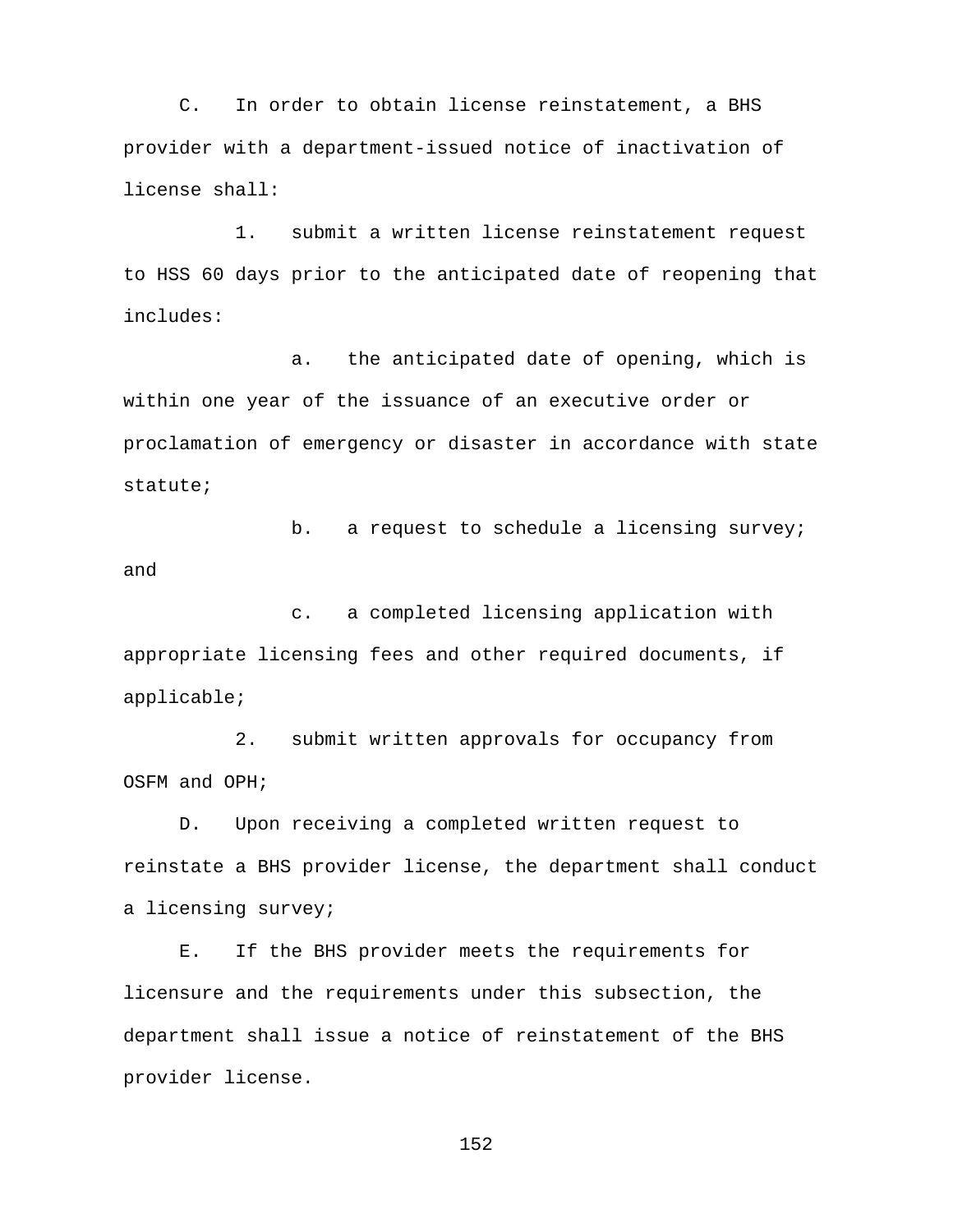F. During the period of inactivation, the department prohibits change of ownership of the provider;

G. The provisions of this Section shall not apply to a BHS provider which has voluntarily surrendered its license.

H. Failure to request inactive status when the license becomes nonoperational due to a disaster or emergency and/or failure to comply with any of the provisions of this subsection shall be deemed a voluntary surrender of the BHS Provider license.

AUTHORITY NOTE: Promulgated in accordance with R.S. 36:254 and R.S. 40:2151 – 2161.

HISTORICAL NOTE: Promulgated by the Department of Health and Hospitals, Bureau of Health Services Financing, LR 41:

**Subchapter K. Additional Requirements for Children/Adolescent Programs**

Note: In addition to the requirements applicable to

all Behavioral Health Service providers,

programs that treat children and/or adolescents must meet the  $appliedable$  requirements below.

#### **§5679. General Provisions**

A. The BHS provider that provides services to children and/or adolescents shall: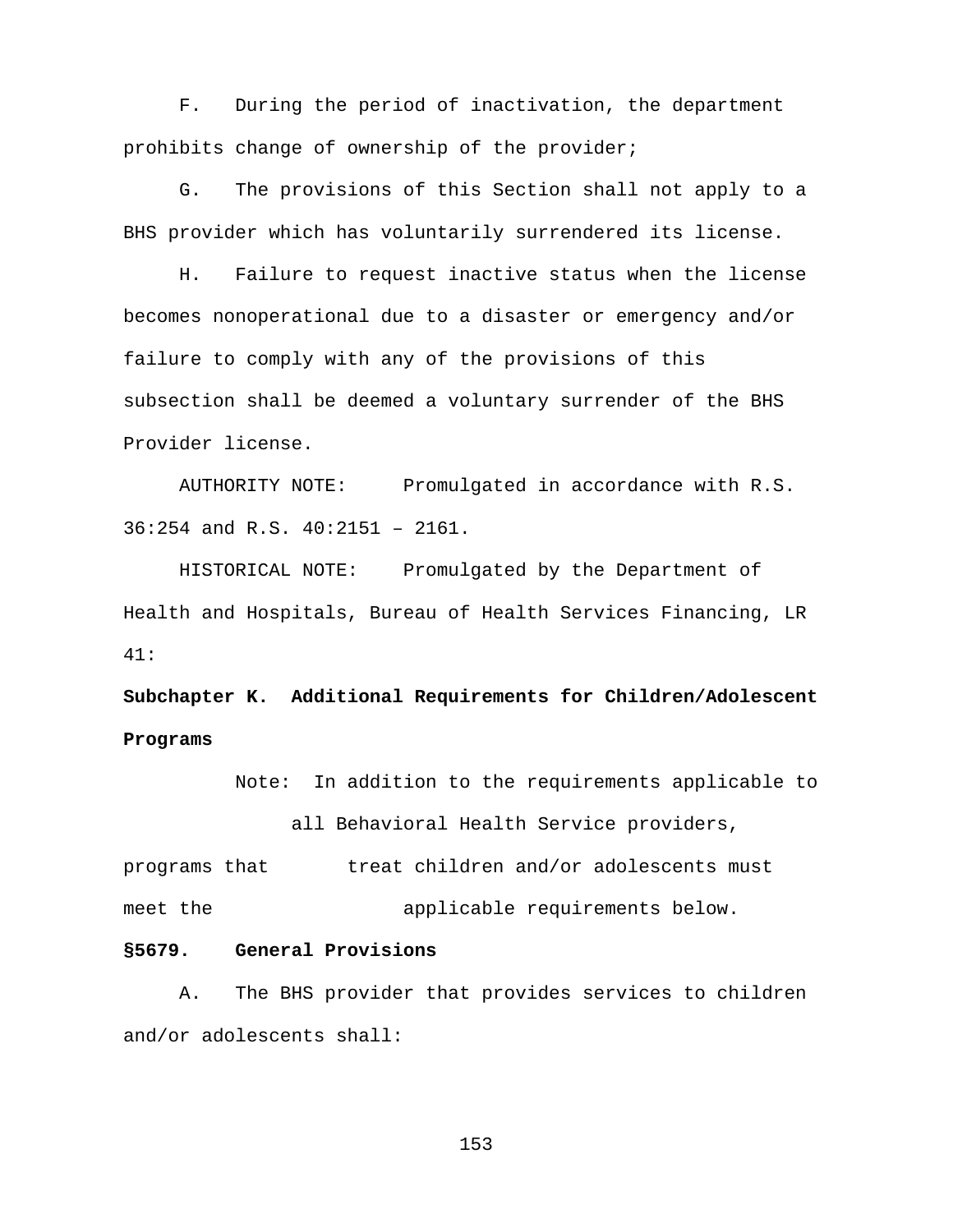1. provide program lectures and written materials to the clients that are age-appropriate and commensurate with their education and skill-level;

2. involve the client's family or an alternate support system in the process or document why this is not appropriate;

3. prohibit staff from:

a. providing, distributing or facilitating access to tobacco products, alcohol or illegal drugs; and

b. using tobacco products in the presence of adolescent clients;

4. prohibit clients from using tobacco products on the program site or during structured program activities;

5. address the special needs of its clients and comply with all applicable standards, laws and protocols to protect their rights;

6. develop and implement policies and procedures for obtaining consent in accordance with state statutes; and

7. prohibit adults and children/adolescents from attending the same group counseling sessions and activities unless it is therapeutically indicated.

B. Staffing

1. All direct care employees shall have training in adolescent development, family systems, adolescent psycho-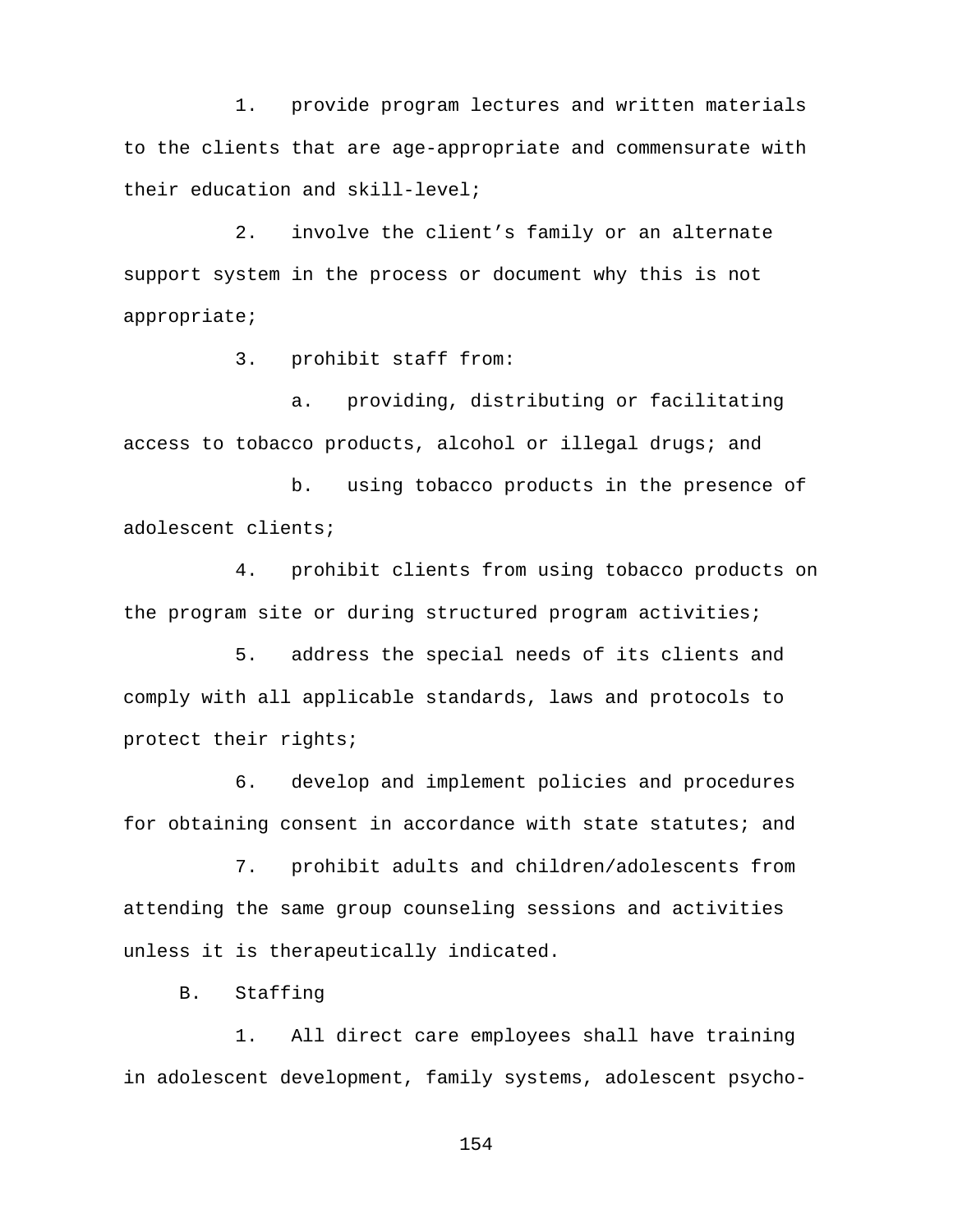pathology and mental health, substance use in adolescents, and adolescent socialization issues.

AUTHORITY NOTE: Promulgated in accordance with R.S. 36:254 and R.S. 40:2151 – 2161.

HISTORICAL NOTE: Promulgated by the Department of Health and Hospitals, Bureau of Health Services Financing, LR 41:

**§5681. Residential Programs for Children and/or Adolescents** 

A. Staffing

1. While the clients are on-site, the staff shall:

a. directly supervise and be readily available within hearing distance of the clients at all times; and

b. conduct visual checks, including bed checks, at least once every hour, or more frequently as indicated in the treatment plan.

2. The clients who are off-site but under the responsibility of the provider shall be within eyesight of the staff at all times. While off-site, there shall be a ratio of one staff member to five clients.

B. Educational Resources. The provider shall provide a Department of Education-approved opportunity for clients to maintain grade level and continuity of education during any treatment lasting longer than 14 days unless the treatment occurs during school vacation.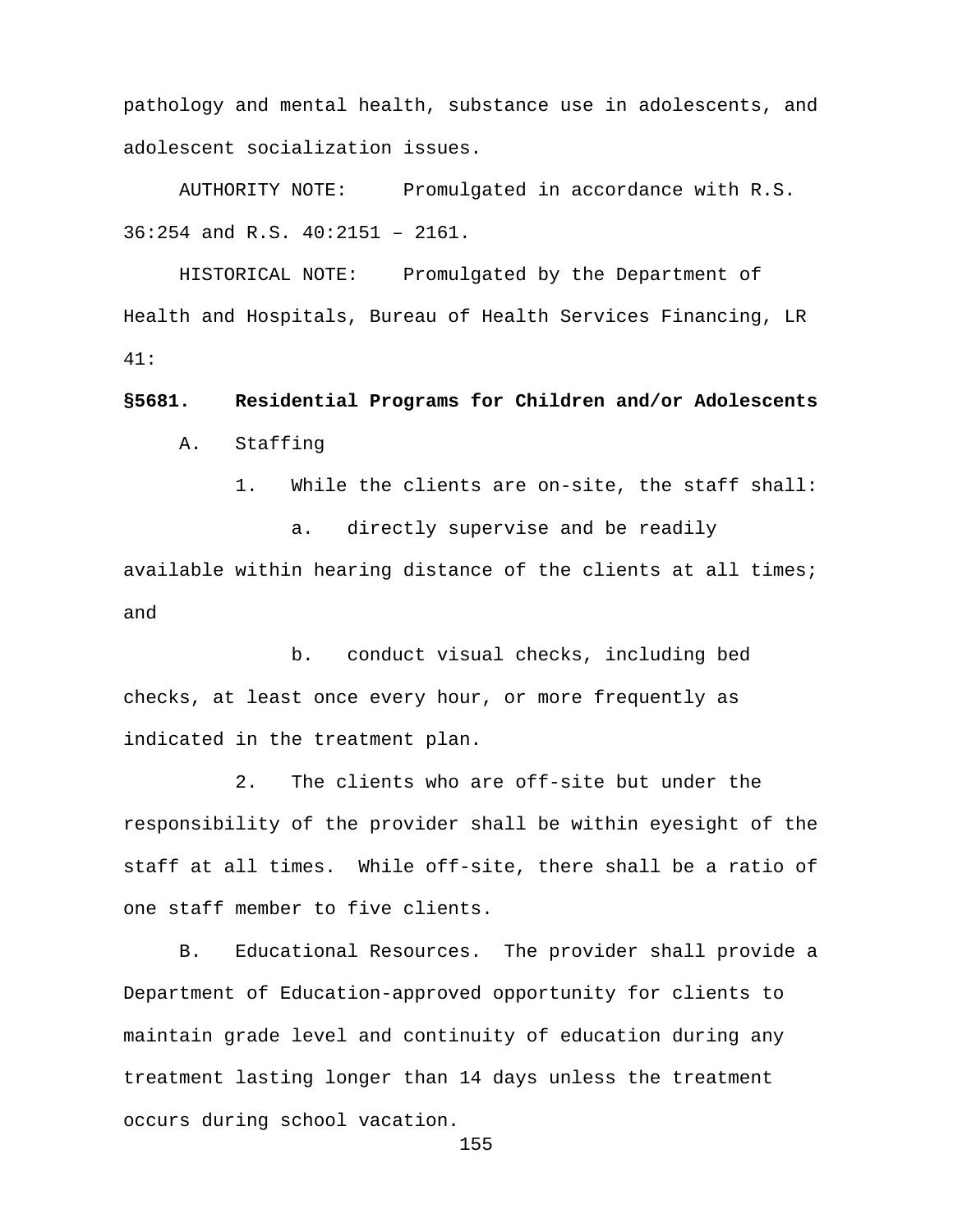C. Family Communications. The provider shall allow regular communication between a client and the client's family and shall not arbitrarily restrict any communications without clear, written, individualized clinical justification documented in the client record.

D. Recreational Space. Clients shall have access to safe, suitable outdoor recreational space and age appropriate equipment that is located, installed and maintained to ensure the safety of the clients.

E. The provider shall provide a tobacco cessation program to assist client's with nicotine dependency.

AUTHORITY NOTE: Promulgated in accordance with R.S. 36:254 and R.S. 40:2151 – 2161.

HISTORICAL NOTE: Promulgated by the Department of Health and Hospitals, Bureau of Health Services Financing, LR 41:

**Subchapter L. Additional Requirements for Mental Health Programs**

 Note: In addition to the requirements applicable to all BHS providers, a provider that provides mental health services must meet the requirements of Subchapter L.

#### **§5683. Staffing Requirements**

A. Medical Director. The provider with a mental health program shall ensure that its medical director: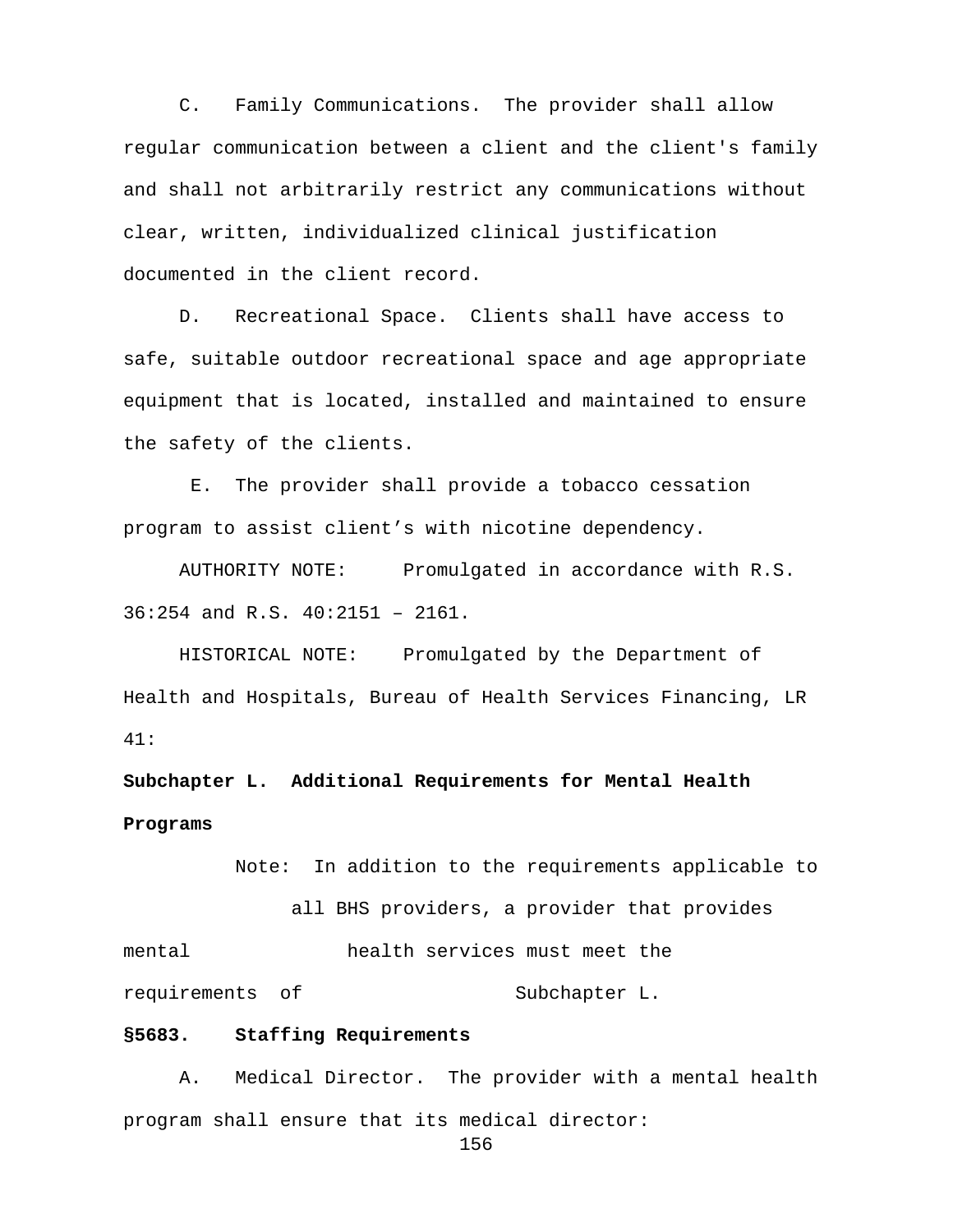1. is a physician with two years of qualifying experience in treating psychiatric disorders; or

2. is a board-certified psychiatrist. AUTHORITY NOTE: Promulgated in accordance with R.S. 36:254 and R.S. 40:2151 – 2161.

HISTORICAL NOTE: Promulgated by the Department of Health and Hospitals, Bureau of Health Services Financing, LR 41:

#### **§5685. Psychosocial Rehabilitation Services**

A. The provider that provides psychosocial rehabilitation services (PSR) shall:

1. provide PSR either individually or in a group setting;

2. provide services in community locations where the client lives, works, attends school and/or socializes in addition to or instead of at the licensed entity;

3. assist the client in developing social and interpersonal skills to:

a. increase community tenure;

b. enhance personal relationships;

c. establish support networks;

d. increase community awareness; and

e. develop coping strategies and effective functioning in the individual's social environment;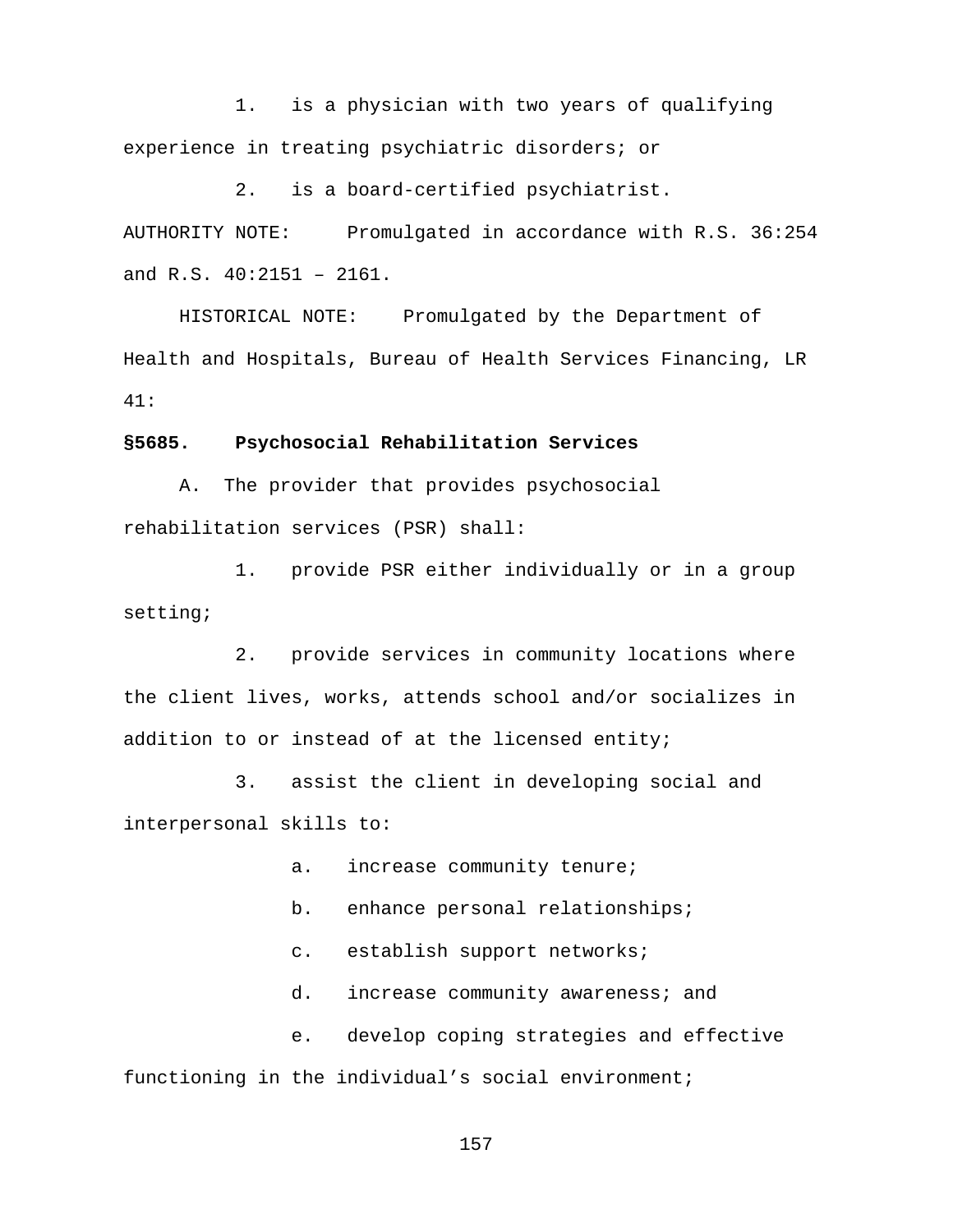4. assist the client with developing daily living skills to improve self-management of the negative effects of psychiatric or emotional symptoms that interfere with a person's daily living;

5. implement learned skills so the client can remain in a natural community location and achieve developmentally appropriate functioning; and

6. assist the client with effectively responding to or avoiding identified precursors or triggers that result in functional impairments.

B. Staffing. The provider shall ensure that:

1. the unlicensed professionals providing PSR receive regularly scheduled clinical supervision from an LMHP;

2. the size of group therapy does not exceed 15 adults or 8 adolescents or children;

3. its staff providing PSR services:

a. is at least 18 years old;

b. has a high school diploma or equivalent;

and

c. is at least three years older than any individual served under the age of 18;

AUTHORITY NOTE: Promulgated in accordance with R.S. 36:254 and R.S. 40:2151 – 2161.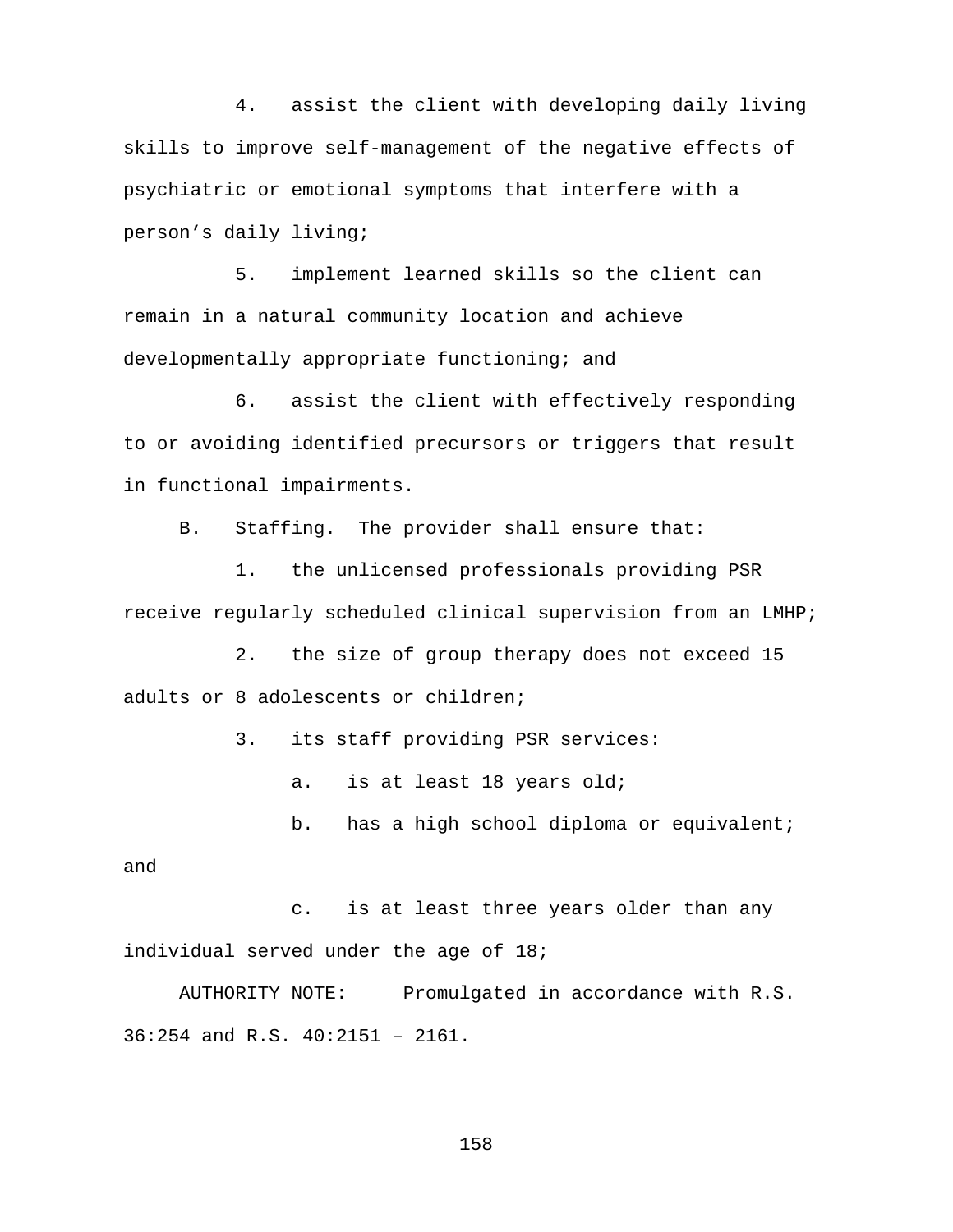HISTORICAL NOTE: Promulgated by the Department of Health and Hospitals, Bureau of Health Services Financing, LR 41:

#### **§5687. Crisis Intervention**

A. Crisis intervention services may occur in a variety of locations including a health care provider or the community.

B. The provider shall ensure that:

1. a preliminary screening of risk, mental status and stability and the need for further evaluation or other mental health services is conducted by an UP that:

a. includes contact with the client, family members or other collateral sources with pertinent information; and

b. includes a referral to other alternative mental health services at an appropriate level if necessary;

2. an assessment of risk, mental status and psychiatric stability is conducted by a LMHP.

C. Staffing

1. Unlicensed Professionals

a. Unlicensed professionals (UPs) shall:

i. be at least 20 years old and be at least three years older than a client under the age of 18; and

ii. have either: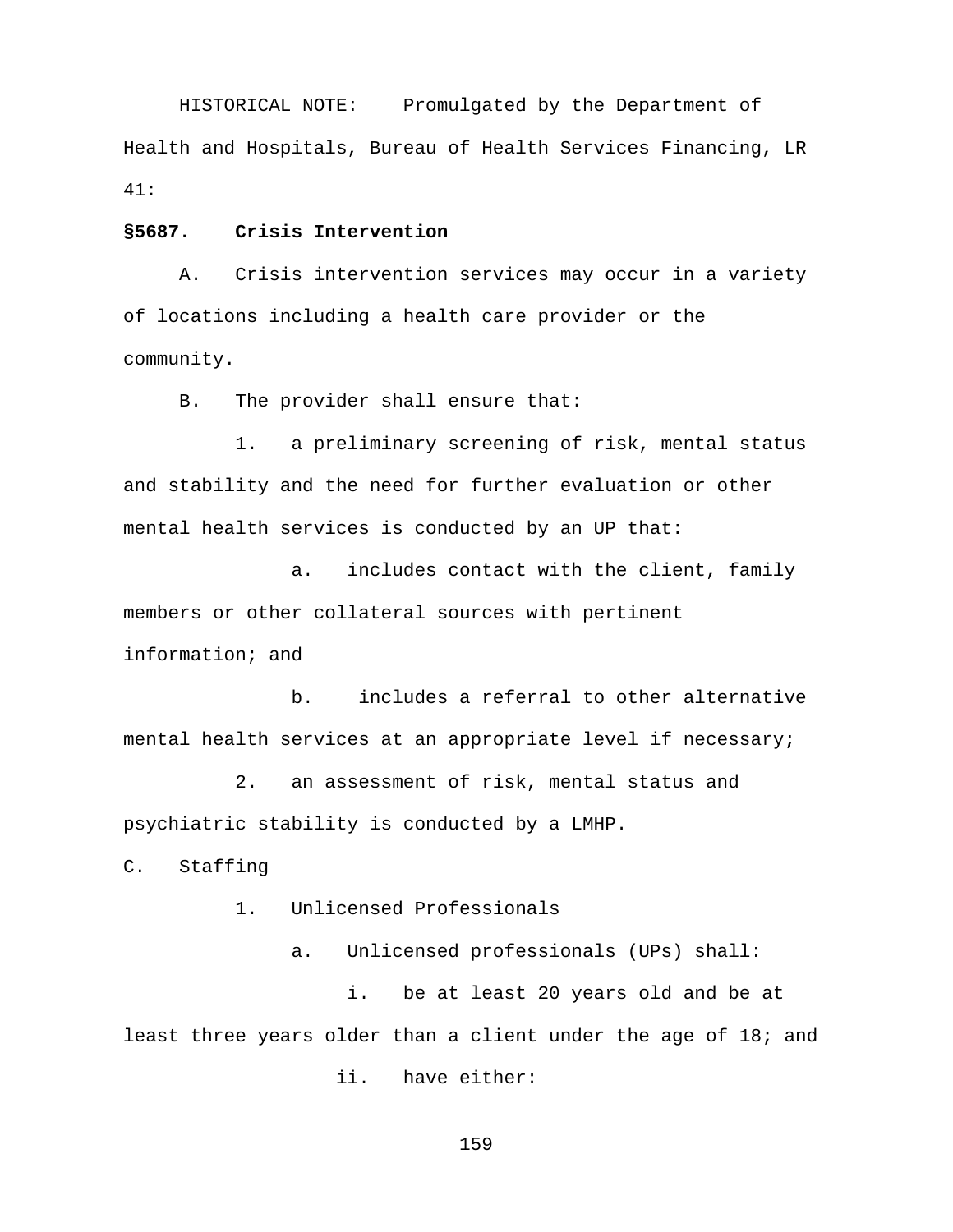(a). an associate's degree in social work,

counseling, psychology or a related human services field; (b). two years of course work in a

human services field; or

 (c). two years of qualifying experience working with clients who have behavioral health disorders.

b. The responsibilities of the UP include:

i. performing the preliminary screening;

 ii. assisting the program's LMHP in conducting the assessment;

 iii. developing and implementing an individualized written crisis plan from the assessment that provides procedures to reduce the risks of harm to the client and others as well as follow-up procedures;

 iv. consulting with physician or the program's LMHP when necessary;

v. providing short term crisis intervention, including crisis resolution and debriefing with the client;

 vi. contacting family members when necessary; and

 vii. following up with the client and as necessary, with family members and/or caretaker.

> 2. Licensed Mental Health Professionals 160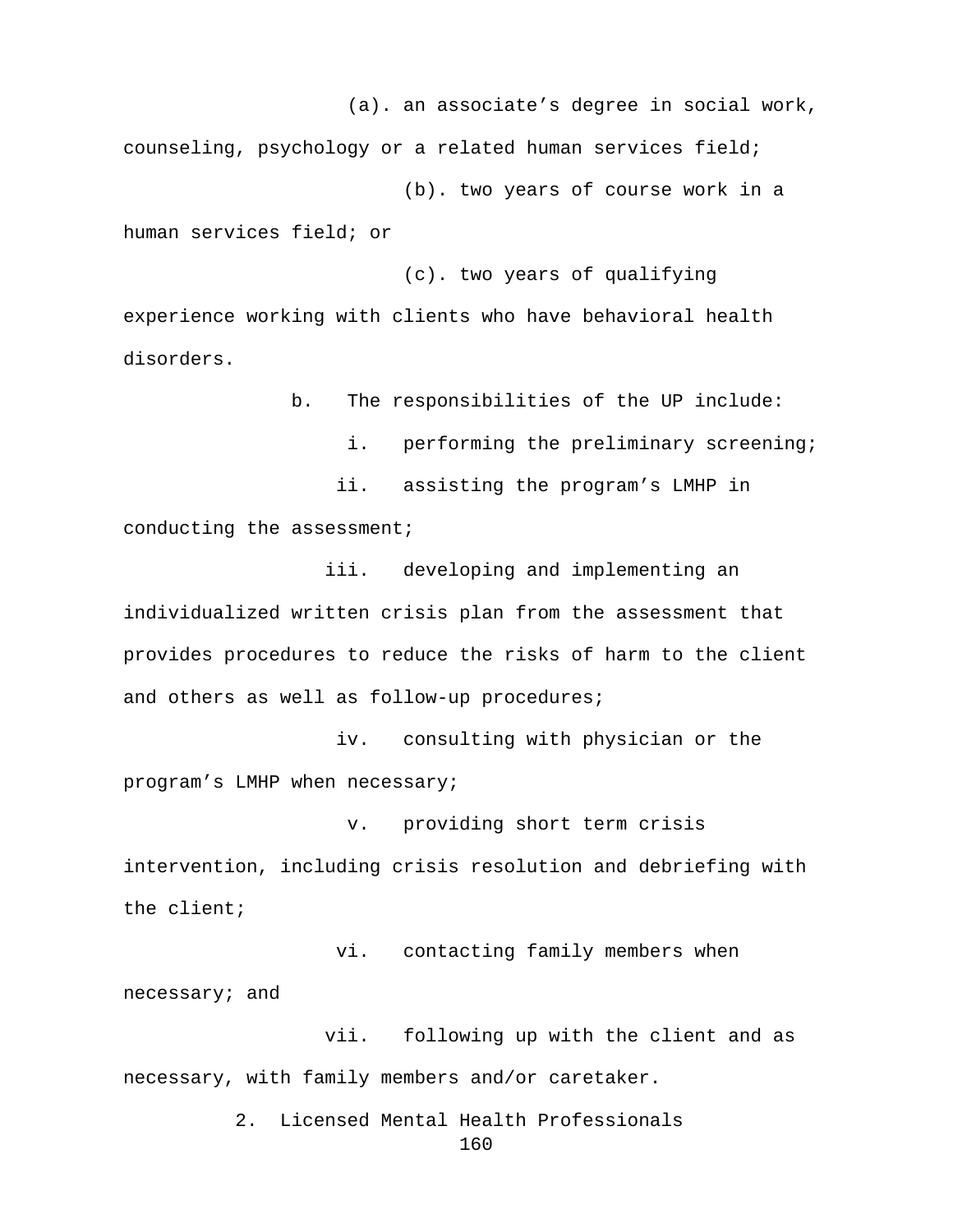a. The licensed mental health professional (LMHP) shall have experience in administering crisis intervention techniques that work to minimize the risk of harm to self or others.

b. The responsibilities of the LMHP are: i. to conduct the assessment of risk, mental status and medical stability;

 ii. to be available for consultation and support; and

 iii. to supervise the development and implementation of each crisis plan.

AUTHORITY NOTE: Promulgated in accordance with R.S. 36:254 and R.S. 40:2151 – 2161.

HISTORICAL NOTE: Promulgated by the Department of Health and Hospitals, Bureau of Health Services Financing, LR 41:

#### **§5689. Community Psychiatric Support and Treatment**

A. The provider that provides community psychiatric support and treatment (CPST) services shall:

1. provide services in community locations where the client lives, works, attends school and/or socializes in addition to or instead of at the licensed entity;

2. provide CPST services with the client present;

3. provide services to minimize the negative effects of the symptoms, emotional disturbances or associated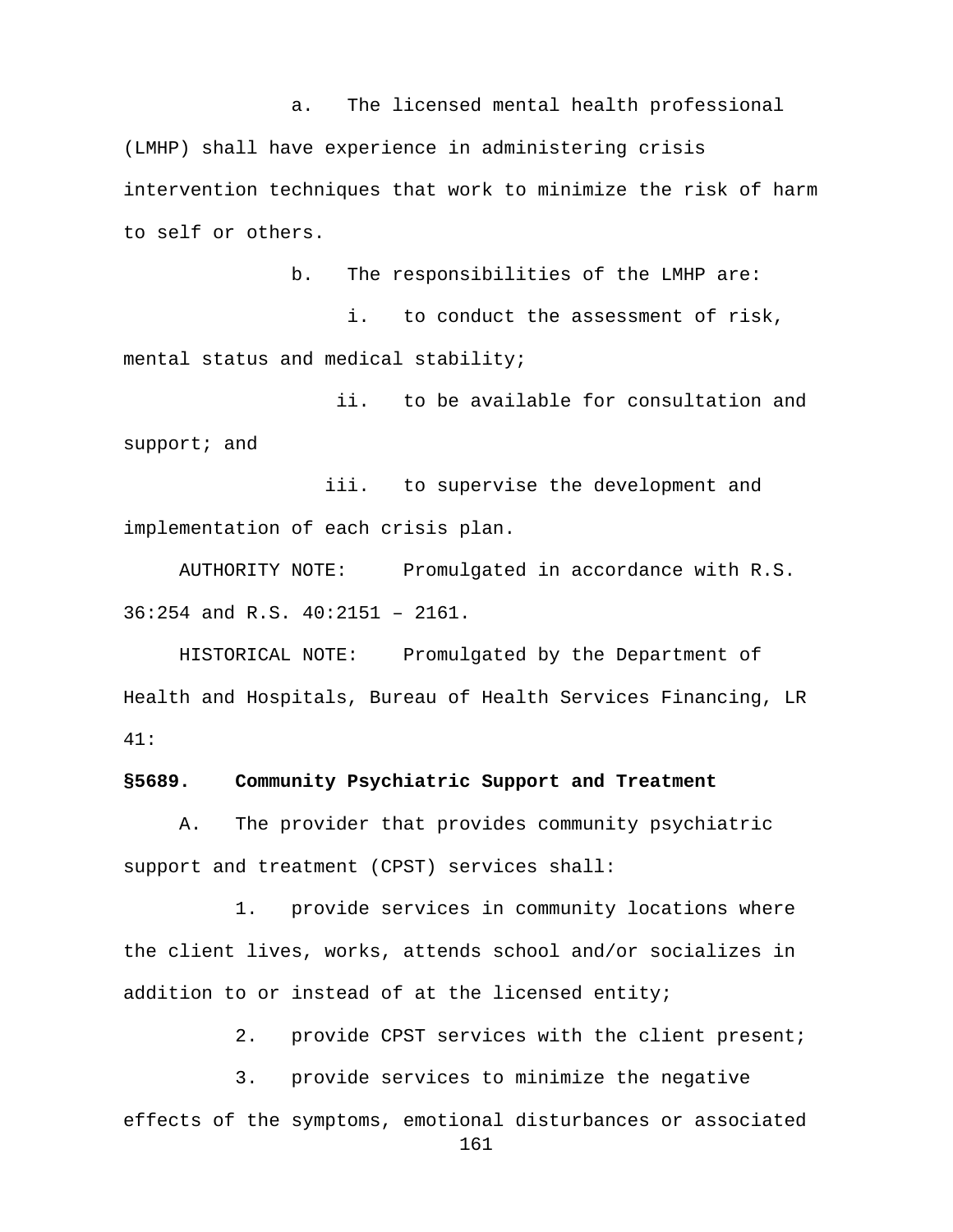environmental stressors which interfere with the client's daily living;

4. provide individual supportive counseling, solution-focused interventions, emotional and behavioral management and problem behavior analysis with the client;

5. participates in and utilizes strengths-based planning and treatments, that includes identifying strengths and needs, resources, natural supports and developing goals and objectives to address functional deficits associated with the client's mental illness; and

6. provides restoration, rehabilitation and support to develop skills to locate, rent and keep a home;

D. Staffing Requirements

1. Unlicensed Professionals Providing CPST Services

a. The program's UPs that provide CPST, except counseling, shall have one of the following:

i. a bachelor's degree in social work, counseling, psychology or a related human services field; or

 ii. four years of equivalent education in a human service field; or

 iii. four years of qualifying experience working with clients who have behavioral health disorders;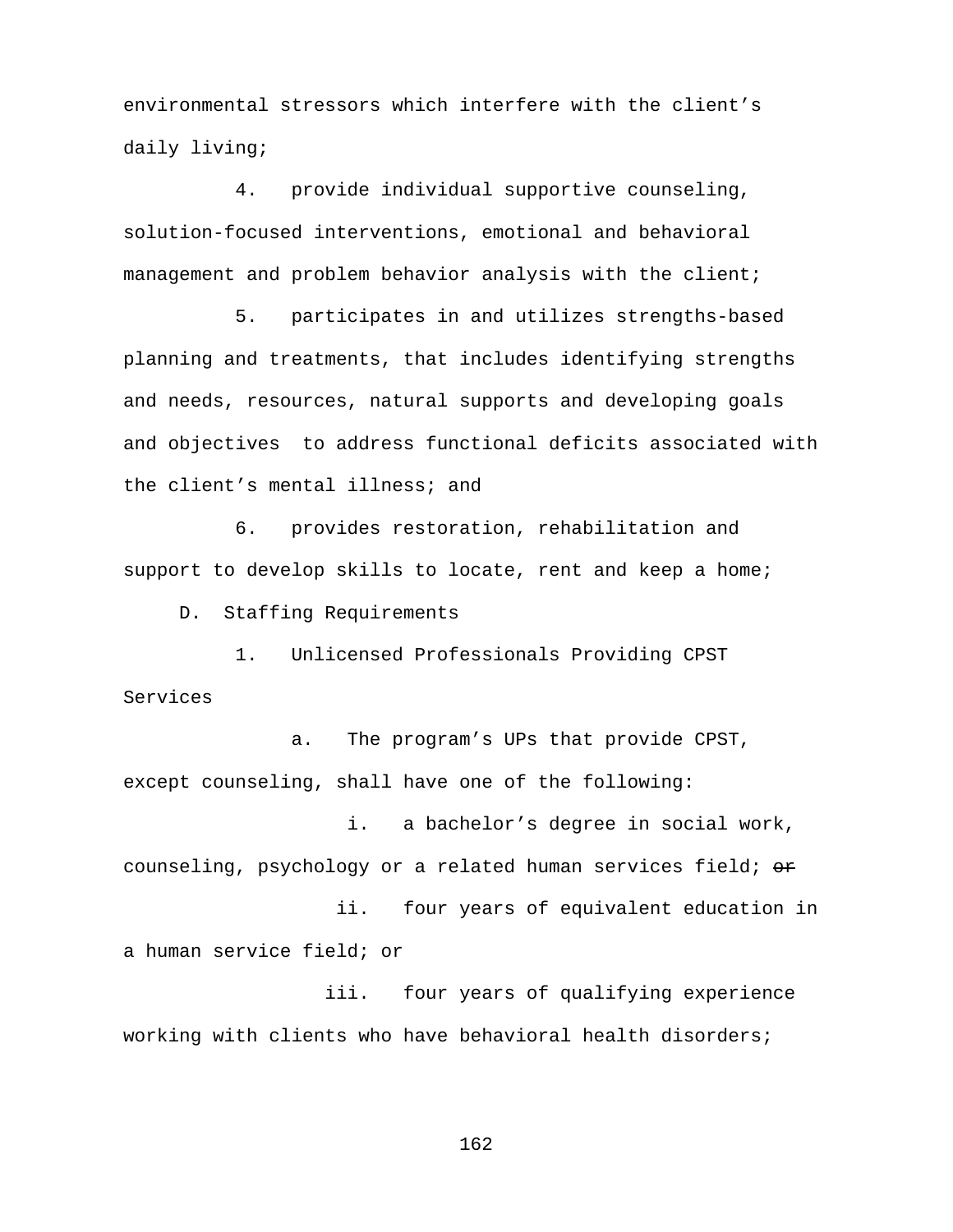b. The program's UPs that provide counseling services shall have a master's degree in social work, counseling, psychology or a related human services field.

c. The responsibilities of the UPs, when providing CPST services include:

i. assisting the client with effectively responding to or avoiding identified precursors or triggers that would risk the client remaining in a natural community location;

ii. assisting in the development of daily living skills specific to managing a home; and

 iii. assisting the client and family members to identify strategies or treatment options associated with the client's mental illness.

2. Licensed Mental Health Professionals

a. The LMHP shall have experience in CPST services.

b. The LMHP is responsible for providing clinical supervision of the CPST staff.

3. The provider shall ensure that the direct care staff's caseload size:

a. is based on the needs of the clients and their families with emphasis on successful outcomes and individual satisfaction; and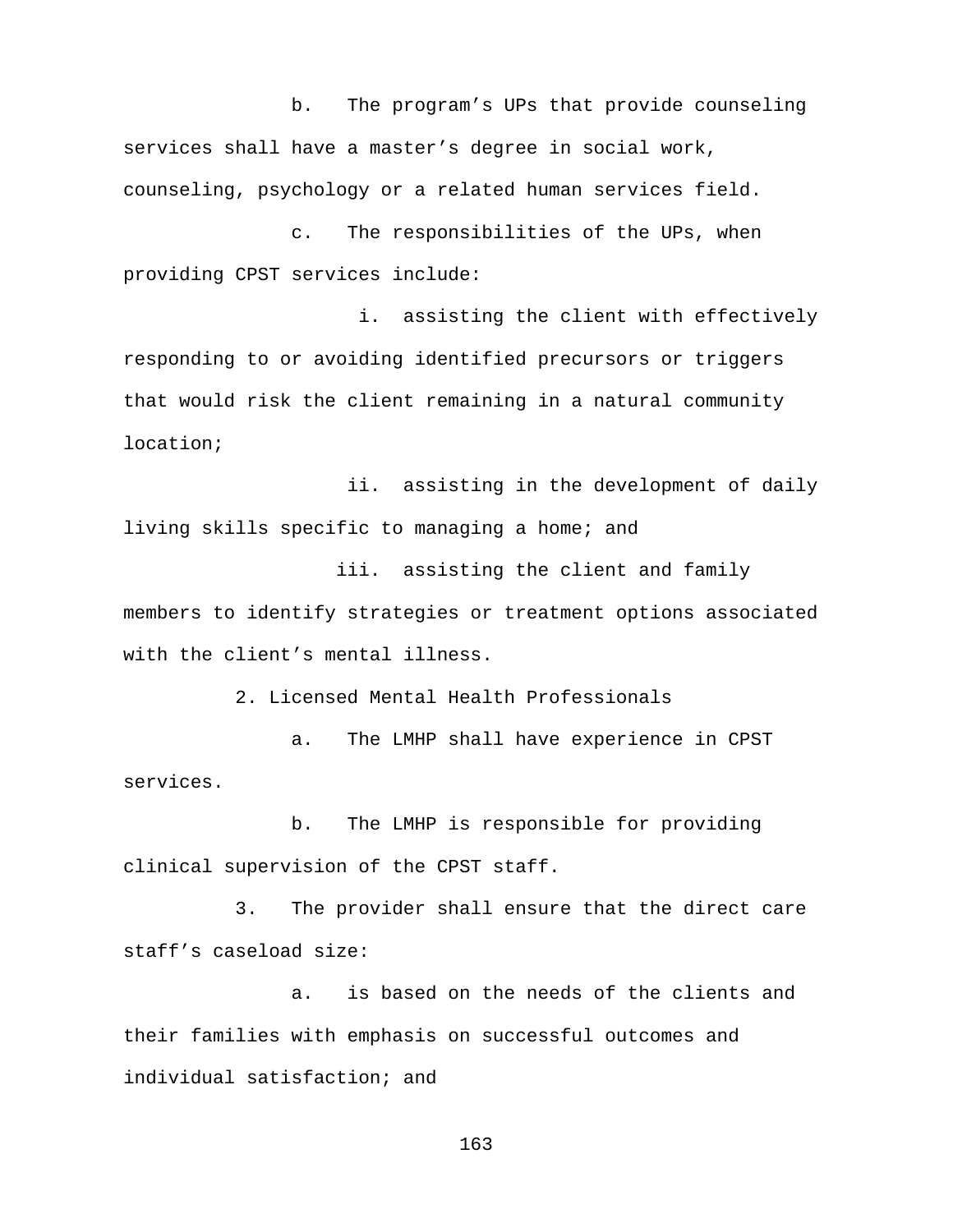b. meets the needs identified in the individual treatment plan.

AUTHORITY NOTE: Promulgated in accordance with R.S. 36:254 and R.S. 40:2151 – 2161.

HISTORICAL NOTE: Promulgated by the Department of Health and Hospitals, Bureau of Health Services Financing, LR 41:

# §**5691. Behavioral Health Service Providers with a Mental Health Program that Provide Services Only in the Home and Community**

A. The BHS provider with only a home and communitybased mental health program shall notify HSS of the parishes in the state of Louisiana in which it will provide services. The parishes shall be contiguous.

B. Business Office. The provider offering behavioral health services only in the home or community shall have a business location that:

 1. is part of the licensed location of the BHS provider;

2. is located in a parish where the provider offers services;

3. has at least one employee on duty in the business office during hours of operation listed on the approved license application;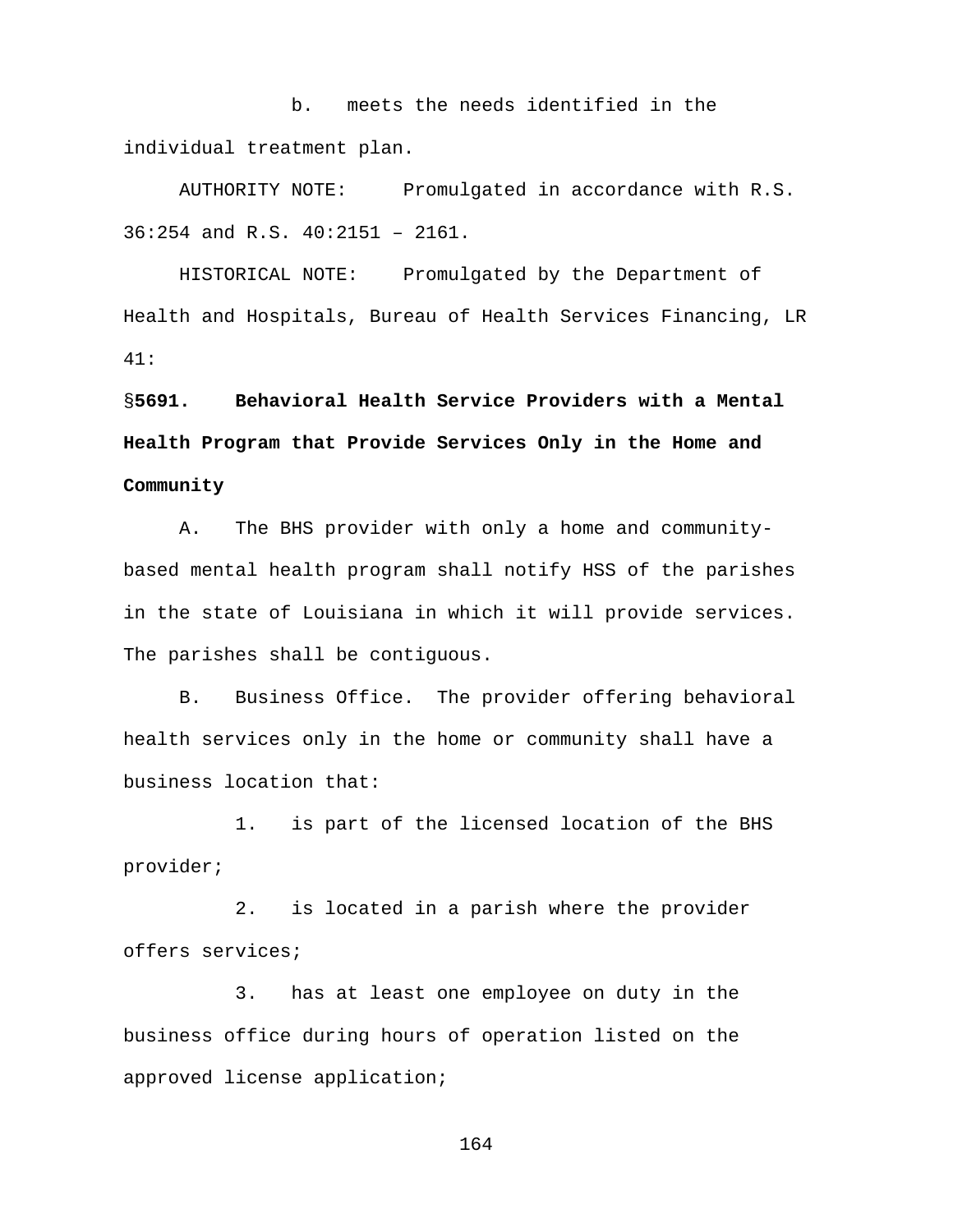4. stores the administrative files, including governing body documents, contracts to which the provider is a party, insurance policies, budgets and audit reports, personnel files, client records, policies and procedures, and other files or documents the BHS provider is required to maintain; and

5. is not located in an occupied personal residence.

AUTHORITY NOTE: Promulgated in accordance with R.S. 36:254 and R.S. 40:2151 – 2161.

HISTORICAL NOTE: Promulgated by the Department of Health and Hospitals, Bureau of Health Services Financing, LR 41:

**Subchapter M. Additional Requirements for Substance Abuse/Addiction Treatment Programs**

Note: In addition to the requirements applicable to all BHS providers, a provider that provides substance abuse/addiction treatment services must meet the requirements of Subchapter M.

#### §**5693. General Requirements**

A. The BHS provider shall provide, either directly or through referral:

1. access to HIV counseling and testing services;

2. access to testing for pregnancy, tuberculosis and sexually transmitted diseases; and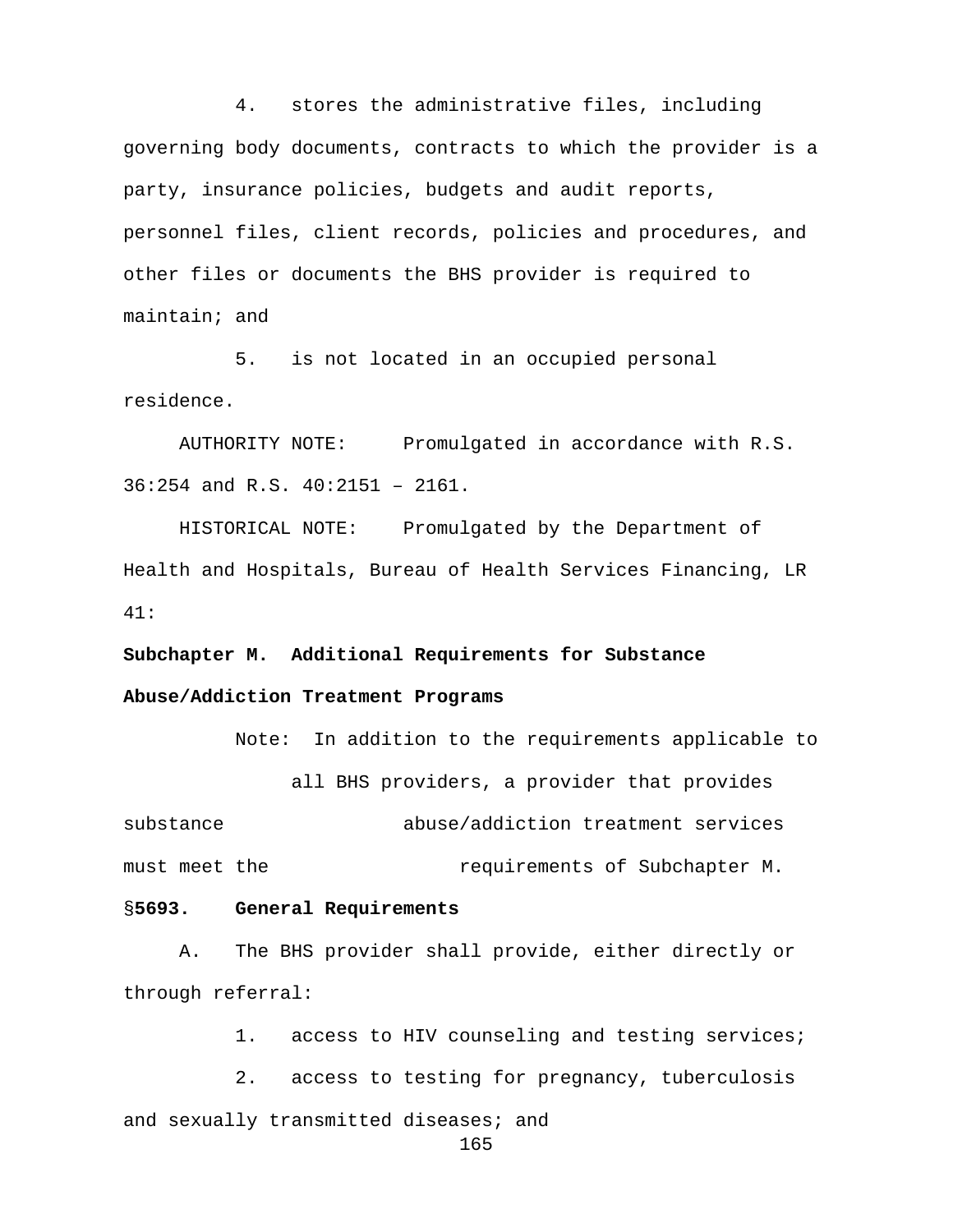3. appropriate follow-up referral and care.

B. Staffing

1. Medical Director

a. The provider shall ensure that its medical director is a licensed physician who:

i. is an addictionologist; or

ii. meets all of the following:

(a). is board-eligible or board-

certified;

(b). has two years of qualifying experience in treating addictive disorders; and (c). maintains a consulting

relationship with an addictionologist.

b. A PA may perform duties as designated by the supervising physician in accordance with the Louisiana State Board of Medical Examiners.

c. The APRN shall be in collaborative practice with a physician in accordance with the Louisiana State Board of Nursing.

2. LMHPs. The LMHP providing addiction treatment services shall have documented credentials, experience and/or training in working with clients who have addictive disorders.

3. UPs. A UP providing addiction treatment services shall meet one of the following qualifications: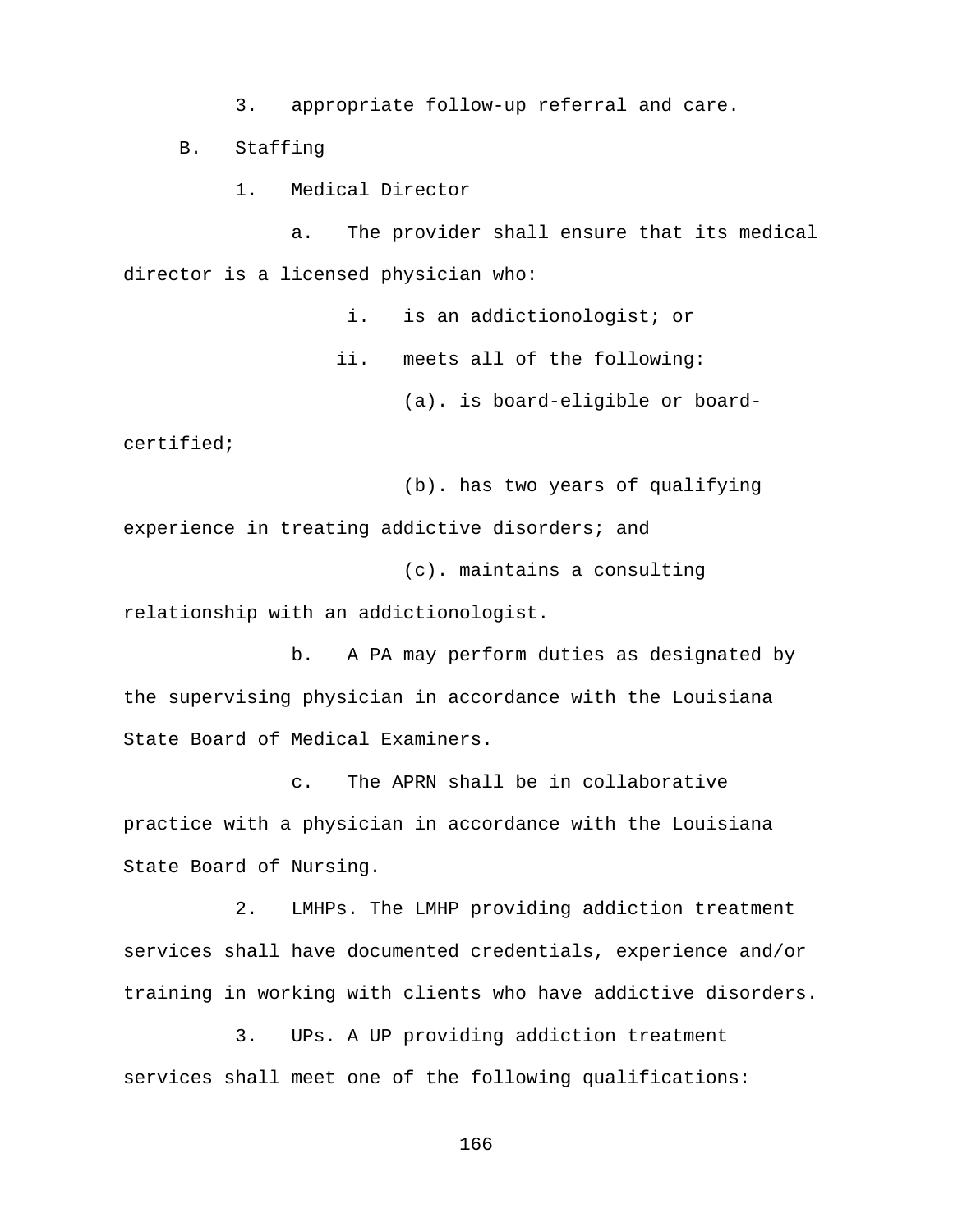a. a master's-prepared behavioral health professional that has not obtained full licensure privileges and is participating in ongoing professional supervision. When working in addiction treatment settings, the master's prepared UP shall be supervised by a LMHP who meets the requirements of this Section;

b. be a registered addiction counselor;

c. be a certified addiction counselor; or

d. be a counselor in training (CIT) that is registered with ADRA and is currently participating in a supervisory relationship with a ADRA-registered certified clinical supervisor (CCS).

C. Policies and Procedures. The BHS provider shall have a policy and procedure that addresses drug screen tests and collections.

AUTHORITY NOTE: Promulgated in accordance with R.S. 36:254 and R.S. 40:2151 – 2161.

HISTORICAL NOTE: Promulgated by the Department of Health and Hospitals, Bureau of Health Services Financing, LR 41:

**§5695. Addiction Outpatient Treatment Program (ASAM Level I)**

A. The BHS provider shall:

1. only admit clients clinically appropriate for ASAM Level I into this program;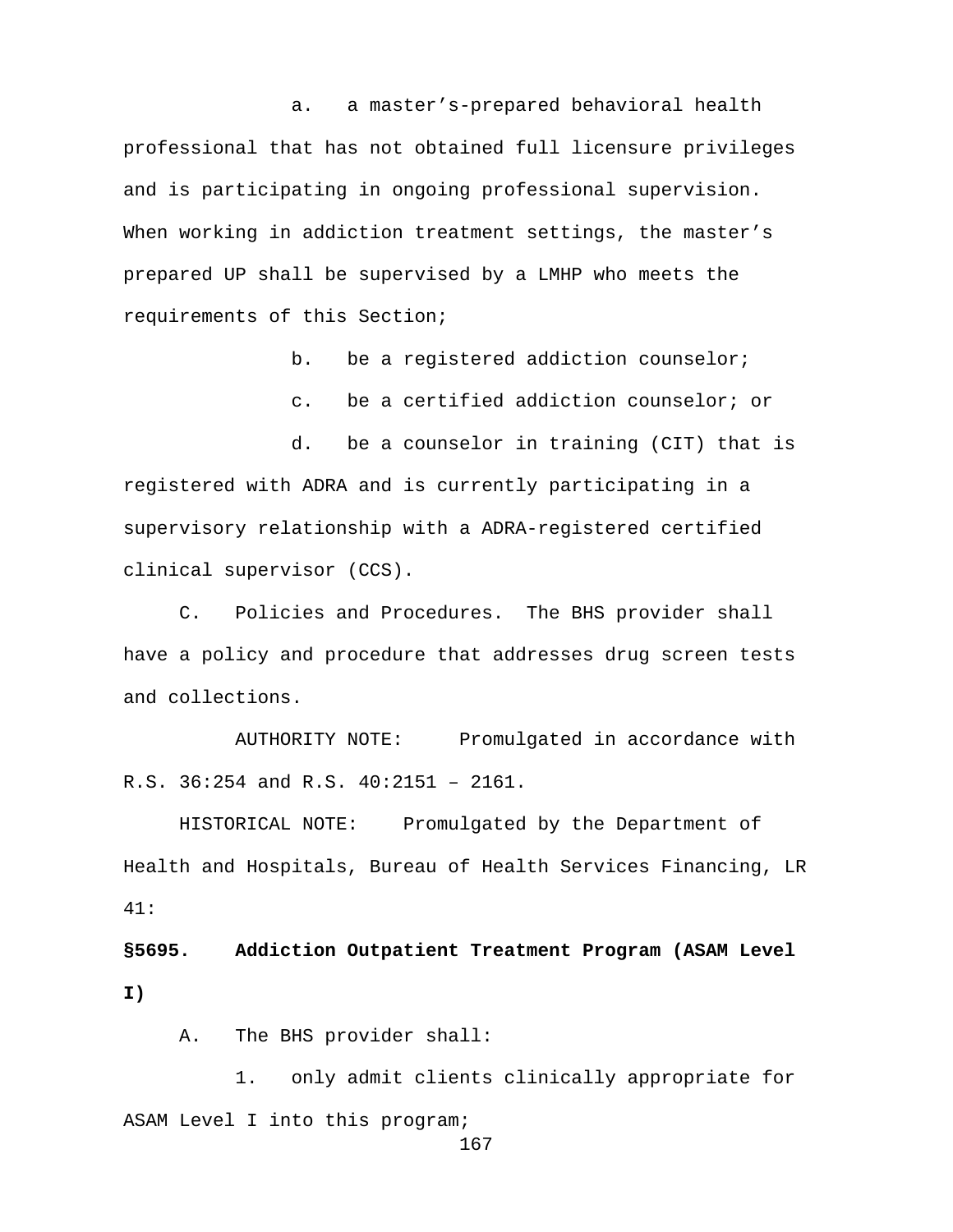2. provide fewer than nine contact hours per week for adults and fewer than six hours per week for children/adolescents; and

3. review and update the treatment plan in collaboration with the client as needed or at a minimum of every 90 days.

B. Staffing. The provider shall ensure that:

1. there are physician services available as needed for the management of psychiatric and medical needs of the clients.

a. physician services may be provided directly by the BHS provider or may be provided or arranged via written contract, agreement, policy, or other document. The BHS provider shall maintain documentation of such arrangement;

2. there is a clinical supervisor available on site for supervision as needed, and available on call at all times;

3. there is at least one LMHP or UP on-site when clinical services are being provided;

4. each LMHP/UP's caseload does not exceed 1:50 active clients; and

5. there are nursing services available as needed to meet the nursing needs of the clients.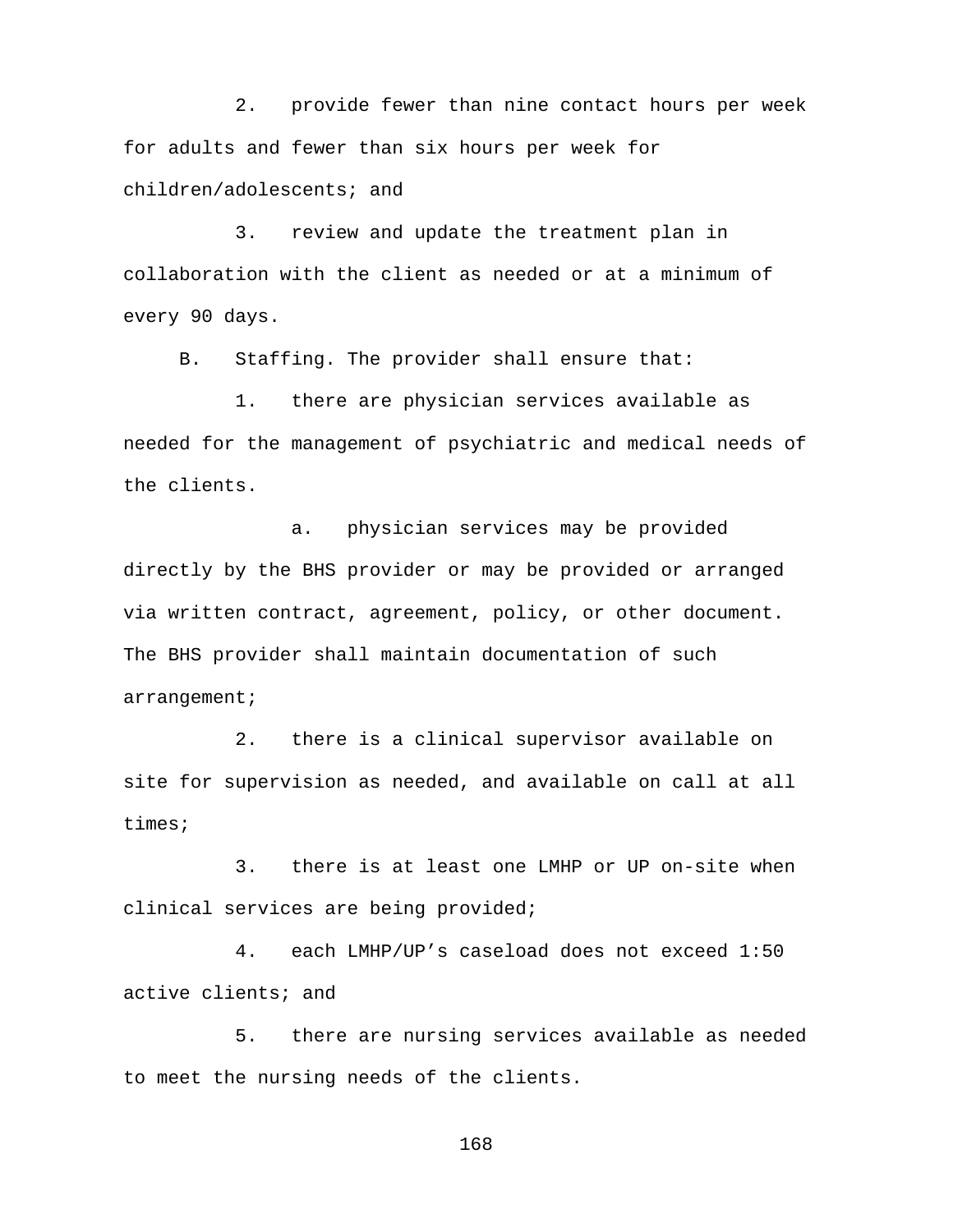a. Nursing services may be provided directly by the BHS provider or may be provided or arranged via written contract, agreement, policy, or other document. The BHS provider shall maintain documentation of such arrangement.

AUTHORITY NOTE: Promulgated in accordance with R.S. 36:254 and R.S. 40:2151 – 2161.

HISTORICAL NOTE: Promulgated by the Department of Health and Hospitals, Bureau of Health Services Financing, LR 41:

**§5697. Intensive Outpatient Treatment Programs (ASAM Level II.1)** 

A. The provider shall:

1. only admit clients clinically appropriate for ASAM Level II.1 into this program;

2. maintain a minimum of 9 contact hours per week for adults, at a minimum of three days per week, with a maximum of 19 hours per week;

3. maintain a minimum of 6 hours per week for children/adolescents, at a minimum of three days per week, with a maximum of 19 hours per week; and

4. review and update the treatment plan in collaboration with the client as needed or at a minimum of every 30 days.

B. Staffing. The provider shall ensure that: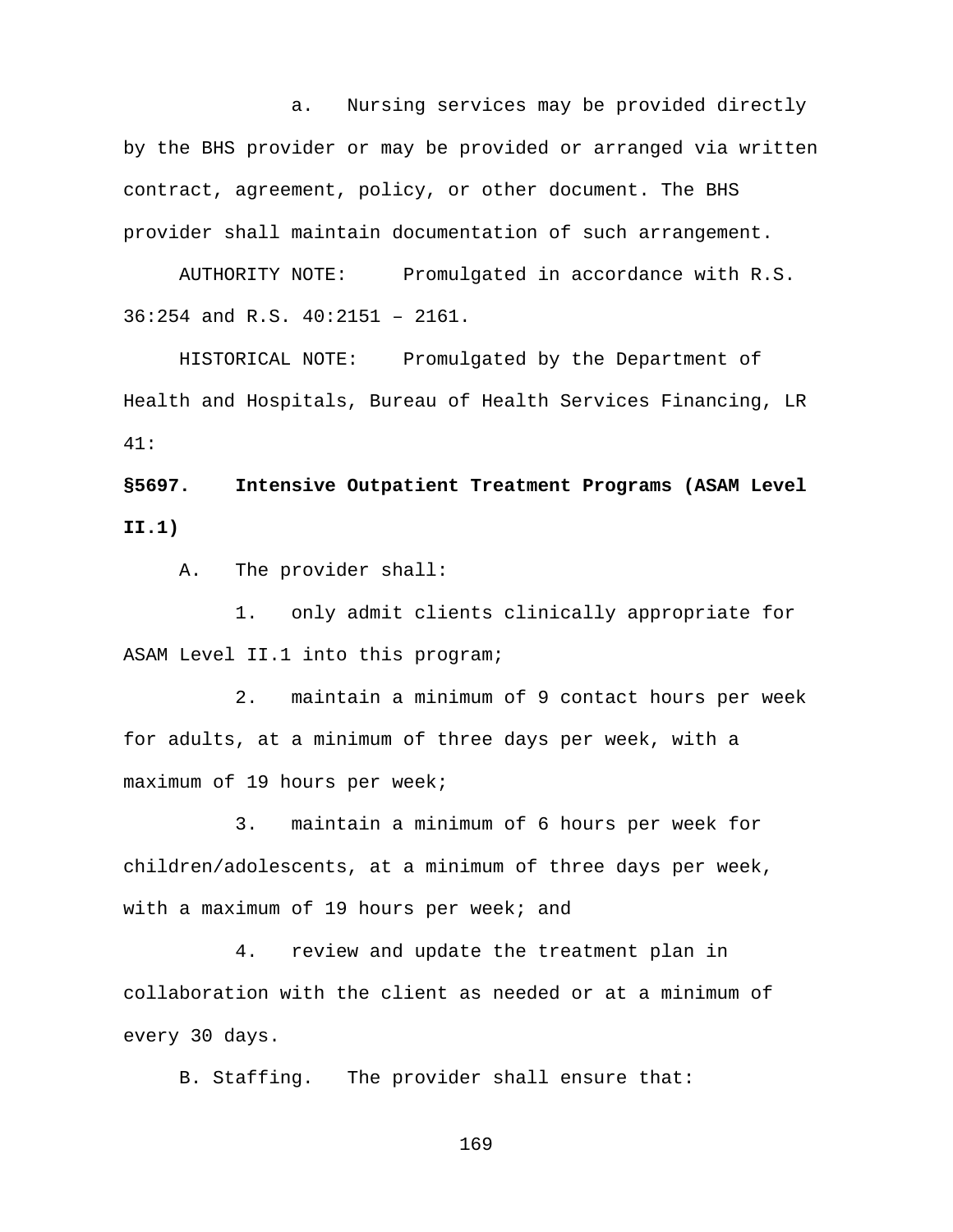1. a physician is on site as needed for the management of psychiatric and medical needs and on call 24 hours per day, seven days per week;

2. there is a clinical supervisor on-site 10 hours a week and on call 24 hours per day, seven days per week;

3. there is at least one LMHP or UP on site when clinical services are being provided;

4. each LMHP/UP caseload does not exceed 1:25 active clients; and

5. there are nursing services available as needed to meet the nursing needs of the clients.

a. Nursing services may be provided directly by the BHS provider or may be provided or arranged via written contract, agreement, policy, or other document. The BHS provider shall maintain documentation of such arrangement.

AUTHORITY NOTE: Promulgated in accordance with R.S. 36:254 and R.S. 40:2151 – 2161.

HISTORICAL NOTE: Promulgated by the Department of Health and Hospitals, Bureau of Health Services Financing, LR 41:

**§5699. Ambulatory Detoxification with Extended On-site Monitoring (ASAM Level II-D) (Adults only)**

A. The BHS provider shall:

1. only admit clients clinically appropriate for ASAM Level II-D into this program;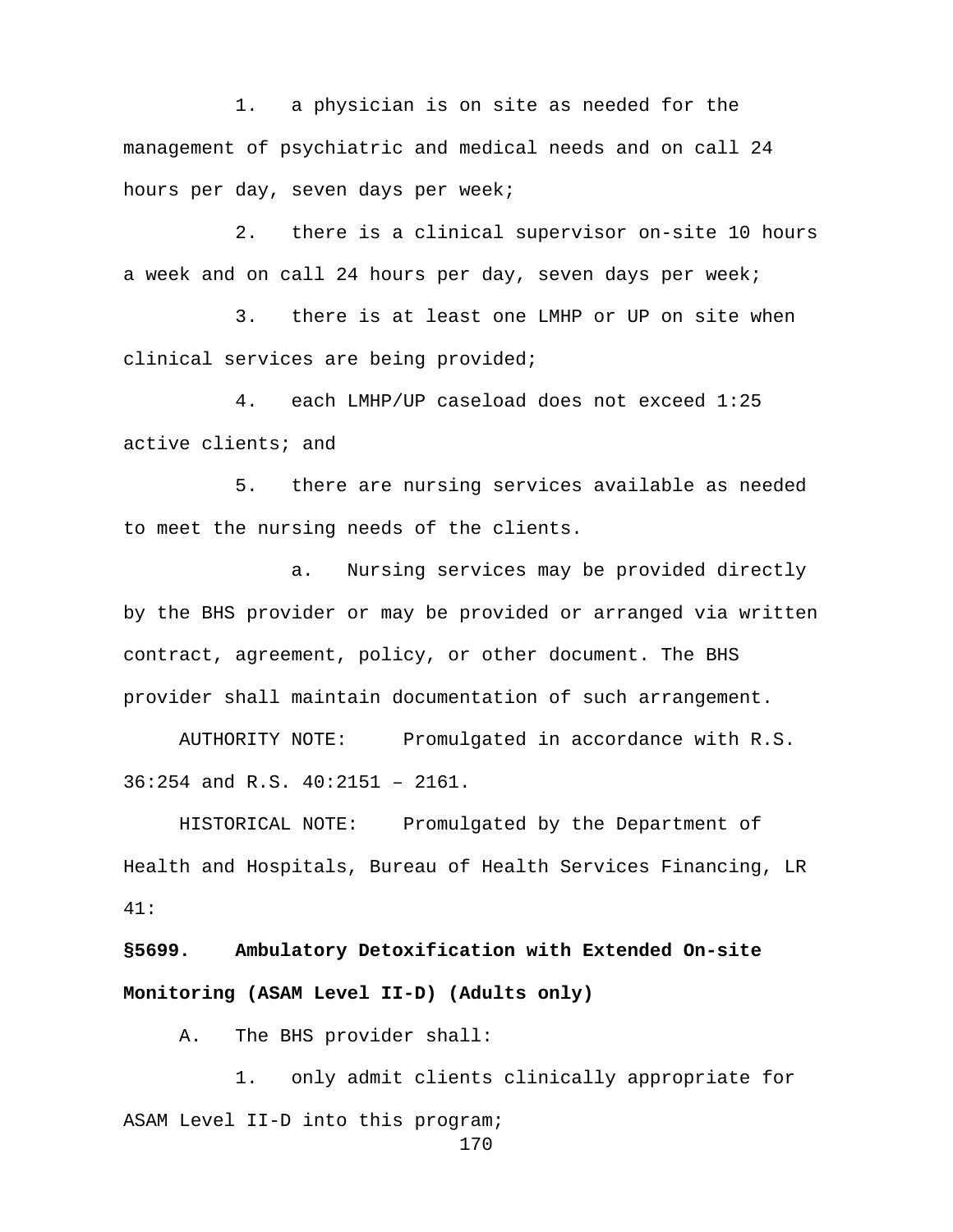2. review and update the treatment plan in collaboration with the client as needed or at a minimum of every 30 days; and

3. ensure that Level II-D services are offered in conjunction with intensive outpatient treatment services (ASAM Level II.1);

B. Staffing. The provider shall ensure that:

1. a physician is on-site at least 10 hours per week during operational hours and on-call 24 hours per day, seven days per week;

2. there is a LMHP or UP on site 40 hours per week;

3. each LMHP/UP caseload does not exceed 1:25 active clients;

4. there is a licensed nurse on call 24 hours per day, seven days per week and on site no less than 40 hours a week; and

5. there is a RN on-site as needed to perform nursing assessments.

AUTHORITY NOTE: Promulgated in accordance with R.S. 36:254 and R.S. 40:2151 – 2161.

HISTORICAL NOTE: Promulgated by the Department of Health and Hospitals, Bureau of Health Services Financing, LR 41:

### **Chapter 57. Behavioral Health Service Providers**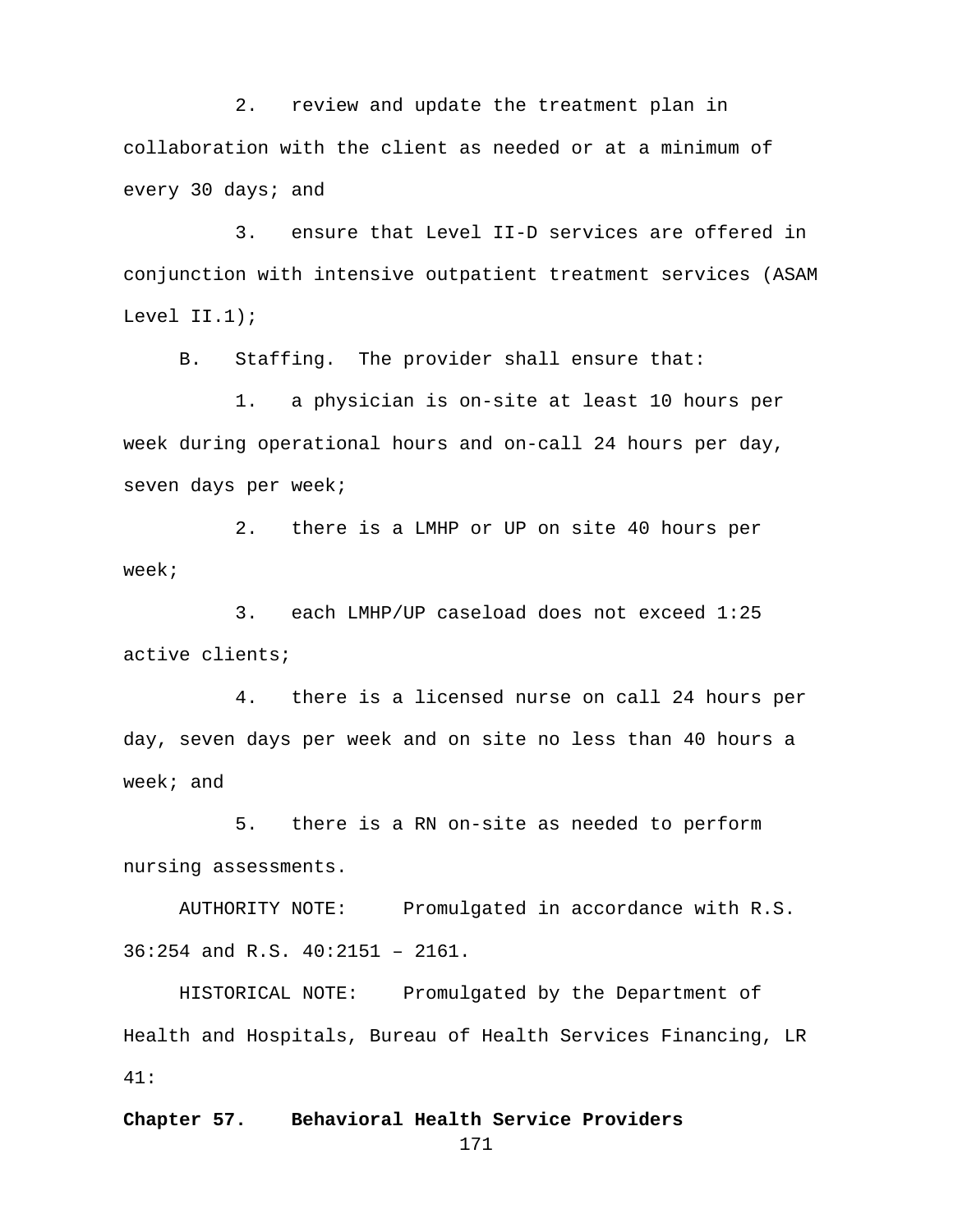# **§5701. Clinically Managed Low-Intensity Residential Treatment Program (ASAM Level III.1)**

A. The BHS provider shall:

1. only admit clients clinically appropriate for ASAM Level III.1 into its Clinically Managed Low-Intensity Residential Treatment Program;

2. offer at least five hours per week of a combination of low-intensity clinical and recovery focused services, including:

a. individual therapy;

- b. group and family therapy;
- c. medication management; and
- d. medication education;

3. ensure that the treatment plan is reviewed in collaboration with the client at least every 90 days;

4. provide case management that is:

a. provided by a care coordinator who is on duty as needed; or

b. assumed by the clinical staff.

B. Staffing

1. The provider shall have a clinical supervisor available for clinical supervision and by telephone for consultation.

2. There shall be at least one LMHP or UP on duty at least 40 hours a week.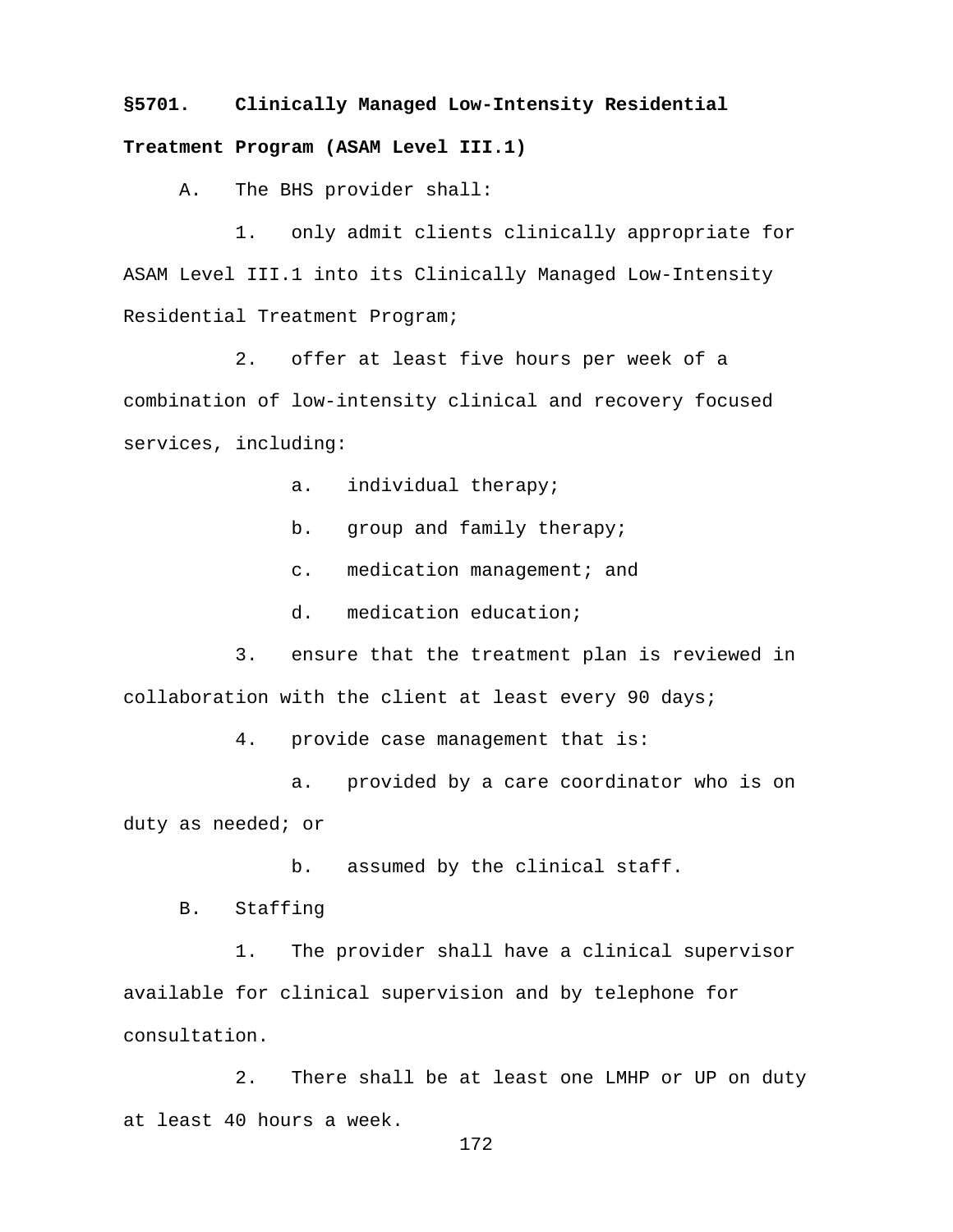3. Adult Staffing Patterns

a. The LMHP/UP caseload shall not exceed 1:25 active clients.

b. There shall be at least one direct care aide on duty during each shift.

4. Children/Adolescent Staffing Patterns

a. The UP caseload shall not exceed 1:8 active clients.

b. The provider shall have at least two direct care aides on duty during each shift.

c. There shall be a ratio of 1:8 direct care aides during all shifts and a ratio of 1:5 direct care aides on therapy outings.

AUTHORITY NOTE: Promulgated in accordance with R.S. 36:254 and R.S. 40:2151 – 2161.

HISTORICAL NOTE: Promulgated by the Department of Health and Hospitals, Bureau of Health Services Financing, LR 41:

**§5703. Clinically Managed Residential Detoxification (Social Detoxification) (ASAM Level III.2D)** 

A. The provider shall:

1. only admit clients clinically appropriate for ASAM Level III.2D into its Clinically Managed Residential Detoxification program;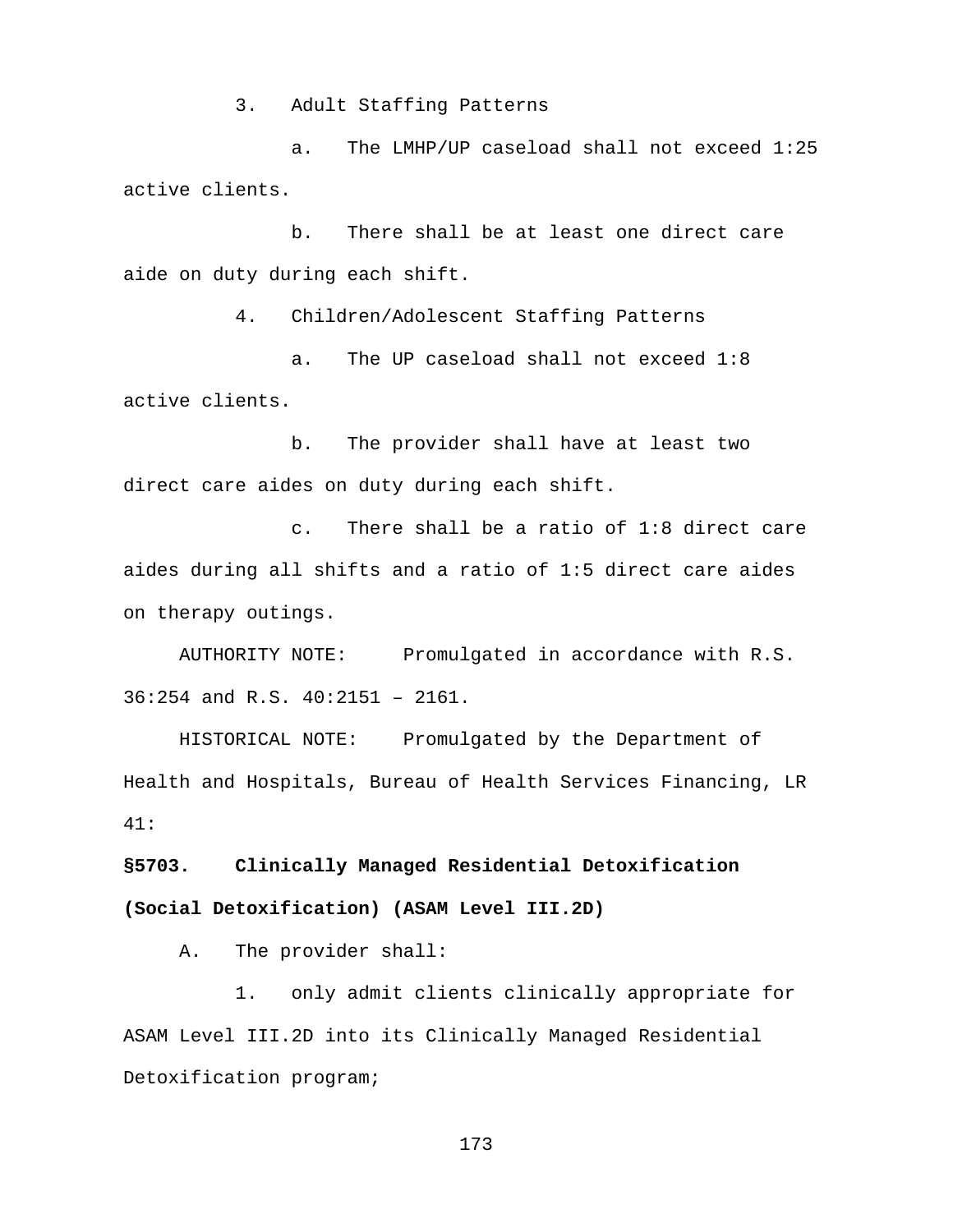2. screen each client upon arrival for at least the following to ensure proper placement:

a. withdrawal potential;

b. biomedical conditions; and

c. cognitive/emotional complications;

3. have at least one staff member on each shift trained in cardiopulmonary resuscitation (CPR);

4. develop and implement an individualized stabilization/treatment plan in collaboration with the client that:

a. shall be reviewed and signed by the UP and the client; and

b. shall be filed in the client's record within 24 hours of admission;

5. provide case management that is:

a. provided by a care coordinator who is on duty as needed; or

b. assumed by the clinical staff.

B. Emergency Admissions

1. If a client is admitted under emergency circumstances, the admission process may be delayed until the client can be interviewed, but no longer than 24 hours unless assessed and evaluated by a physician.

2. The provider shall orient the direct care staff to monitor, observe and recognize early symptoms of serious 174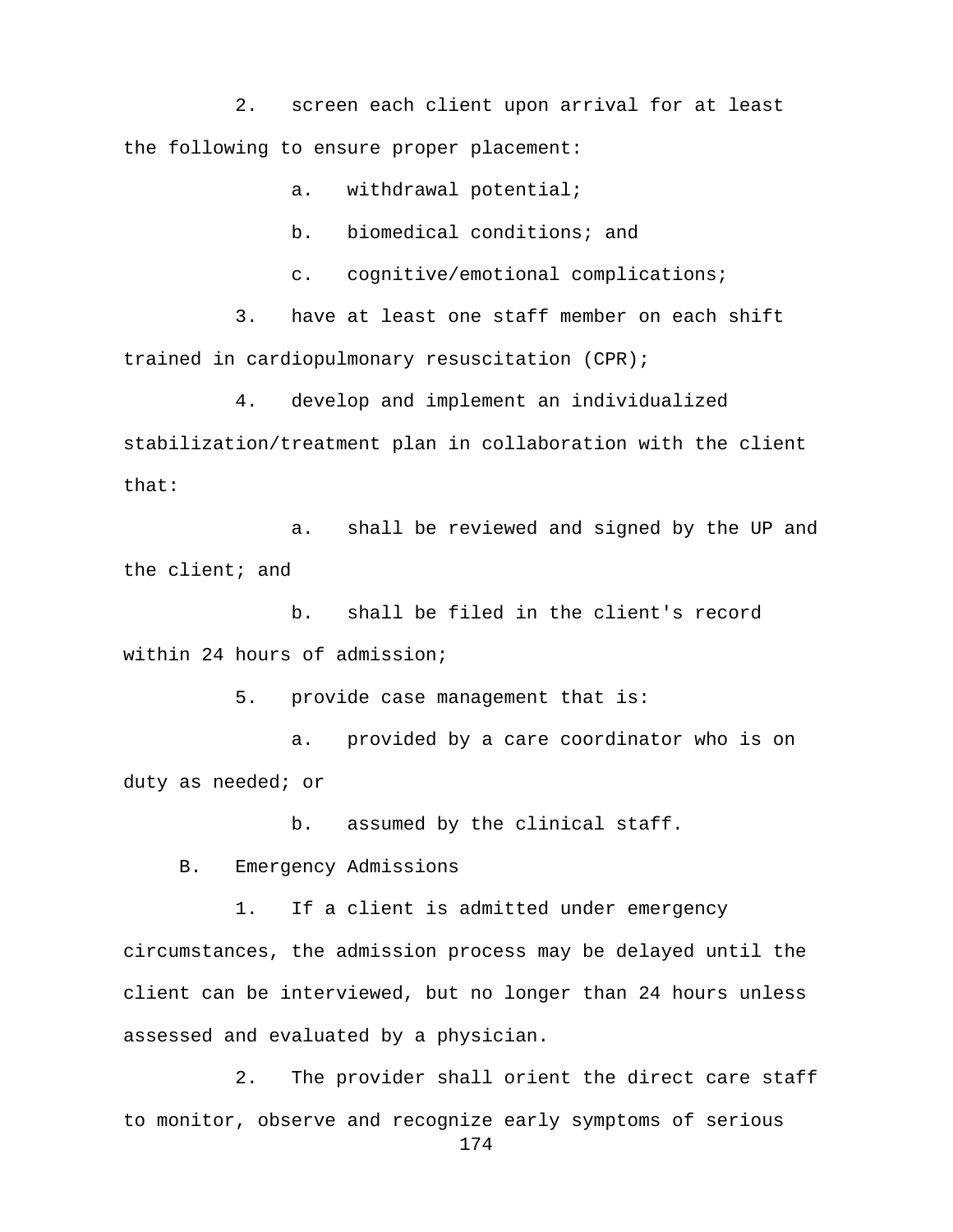illness associated with detoxification and to access emergency services promptly.

C. Staffing. The provider shall ensure that:

1. there is a physician on call 24 hours per day, seven days per week and on duty as needed for management of psychiatric and medical needs of the clients;

2. there is a clinical supervisor available for clinical supervision when needed and by telephone for consultation;

3. there is at least one LMHP or UP available on site at least 40 hours per week; and

4. for adults:

a. each LMHP/UP's caseload shall not exceed 1:25;

b. there is at least one direct care aide per shift with additional as needed;

5. for children/adolescents:

a. each LMHP/UP's caseload shall not exceed 1:16;

b. there are at least two direct care aides per shift with additional as needed; and

c. the ratio of aides to clients shall not exceed 1:10.

AUTHORITY NOTE: Promulgated in accordance with R.S. 36:254 and R.S. 40:2151 – 2161.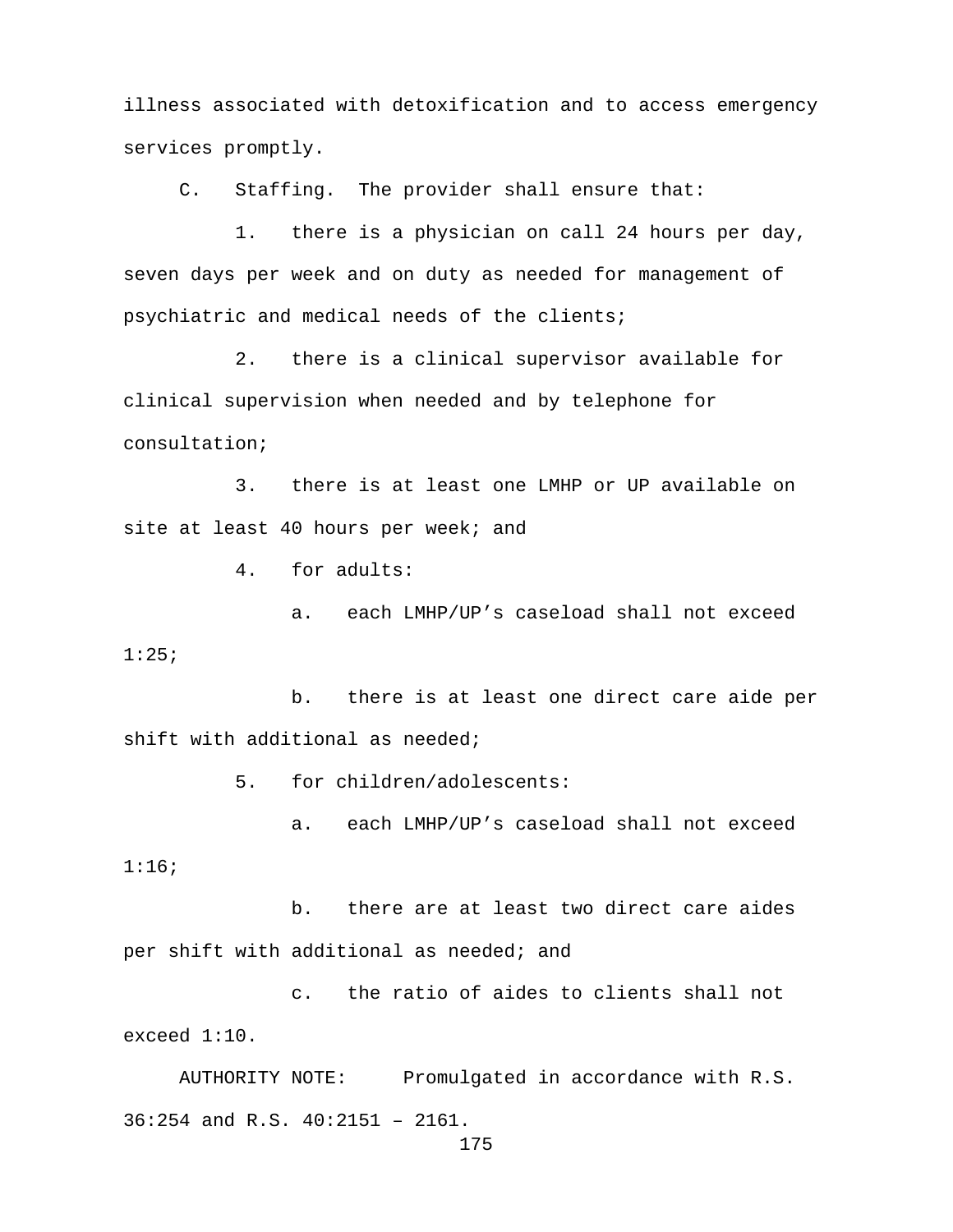HISTORICAL NOTE: Promulgated by the Department of Health and Hospitals, Bureau of Health Services Financing, LR 41:

**§5705. Clinically Managed Medium-Intensity Residential Treatment (ASAM Level III.3) (Adult Only)**

A. The provider shall:

1. only admit clients clinically appropriate for ASAM Level III.3 into its Clinically Managed Medium-Intensity Residential Program;

2. offer at least 20 hours per week of a combination of medium-intensity clinical and recovery-focused services;

3. ensure that the treatment plan is reviewed in collaboration with the client as needed or at a minimum of every 90 days and documented accordingly; and

4. provide case management that is:

a. provided by a care coordinator who is on duty as needed; or

b. assumed by the clinical staff.

B. Staffing. The provider shall ensure that:

1. there is a physician on call 24 hours per day and on duty as needed for management of psychiatric and medical needs;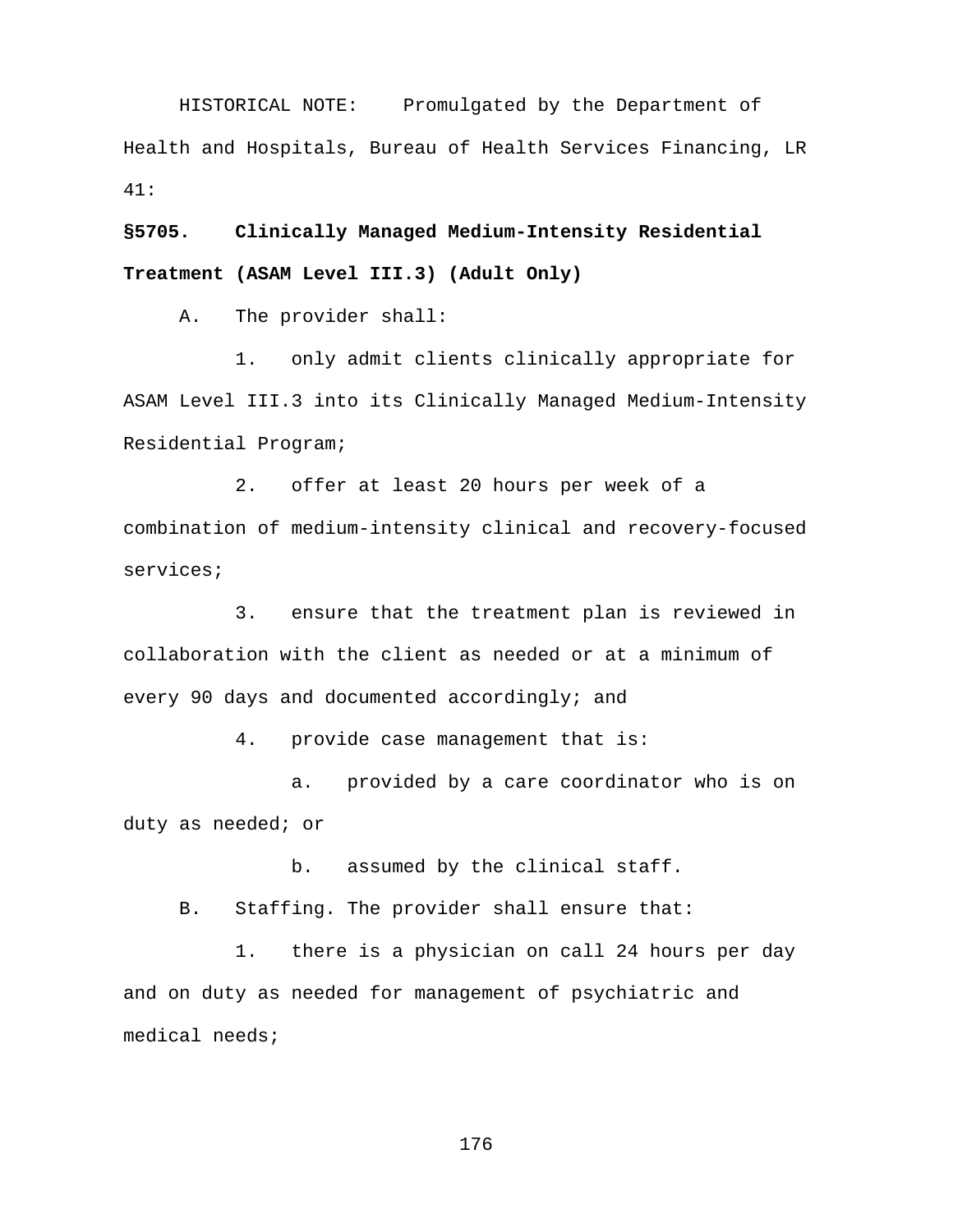2. there is a clinical supervisor available for clinical supervision when needed and by telephone for consultation;

3. there is 24 hour on-call availability by an RN plus a licensed nurse on duty whenever needed to meet the professional nursing requirements;

4. there is a LMHP or UP on site 40 hours a week to provide direct client care;

5. each LMHP/UP caseload shall not exceed 1:12; and

6. there is at least one direct care aide on duty for each shift plus additional aides as needed.

C. Mothers with Dependent Children Program (Dependent Care Program)

1. A provider's Mothers with Dependent Children Program shall:

a. meet the requirements of ASAM Level III.3;

b. provide weekly parenting classes where attendance is required;

c. address the specialized needs of the parent;

d. provide education, counseling, and rehabilitation services for the parent that further addresses: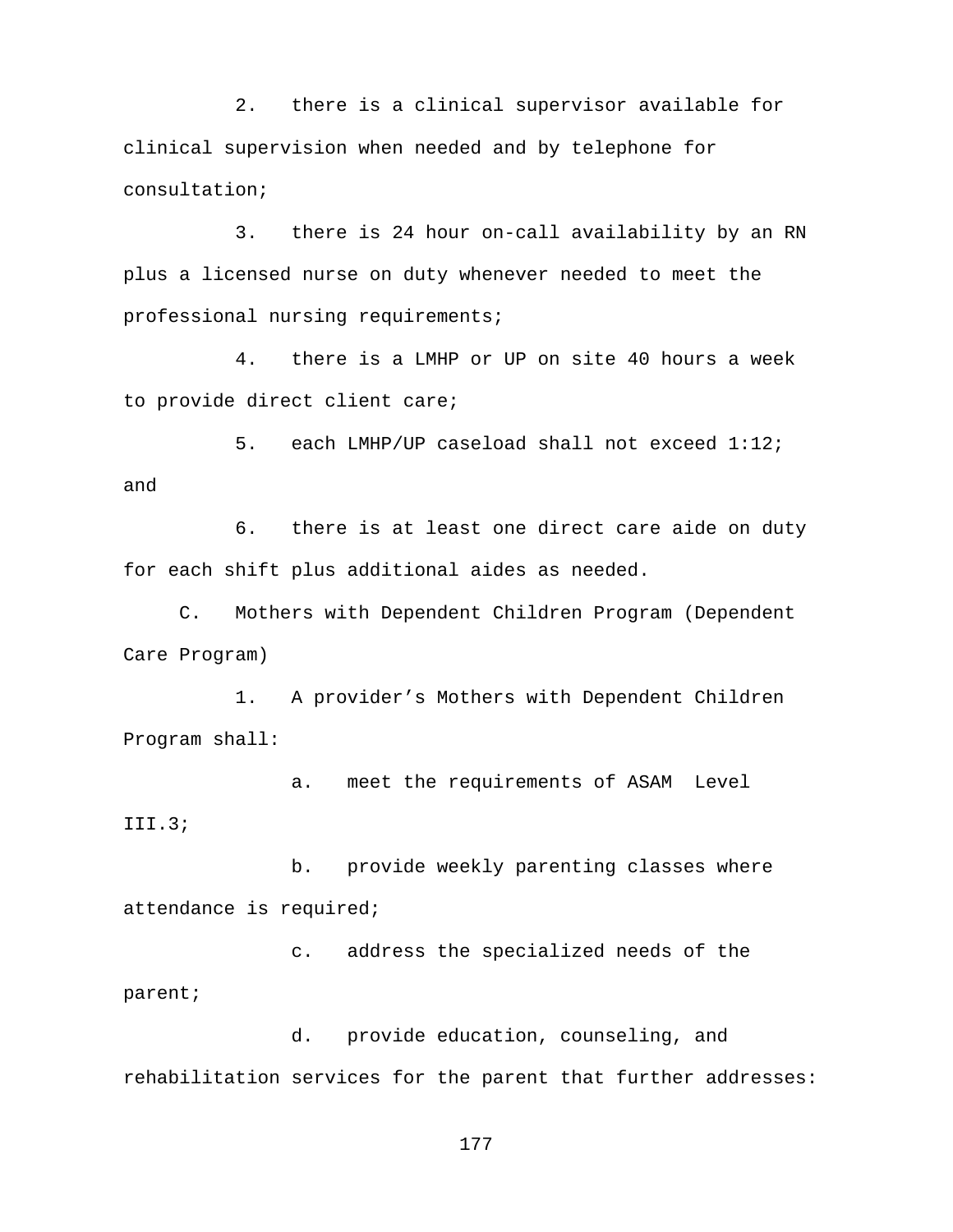i. the effects of chemical dependency on a woman's health and pregnancy;

ii. parenting skills; and

iii. health and nutrition;

e. regularly assess parent-child interactions and address any identified needs in treatment; and

f. provide access to family planning

services. 2. Child Supervision

a. The provider shall ensure that it provides child supervision appropriate to the age of each child when the mother is not available to supervise her child.

b. The provider shall ensure that its child supervision is provided by either:

i. the provider's on-site program with all staff members who:

> (a). are at least 18 years old; (b). have infant CPR certification;

and

 (c). have at least eight hours of training in the following areas prior to supervising children independently:

(i). chemical dependency and its

impact on the family;

(ii). child development and age-

appropriate activities;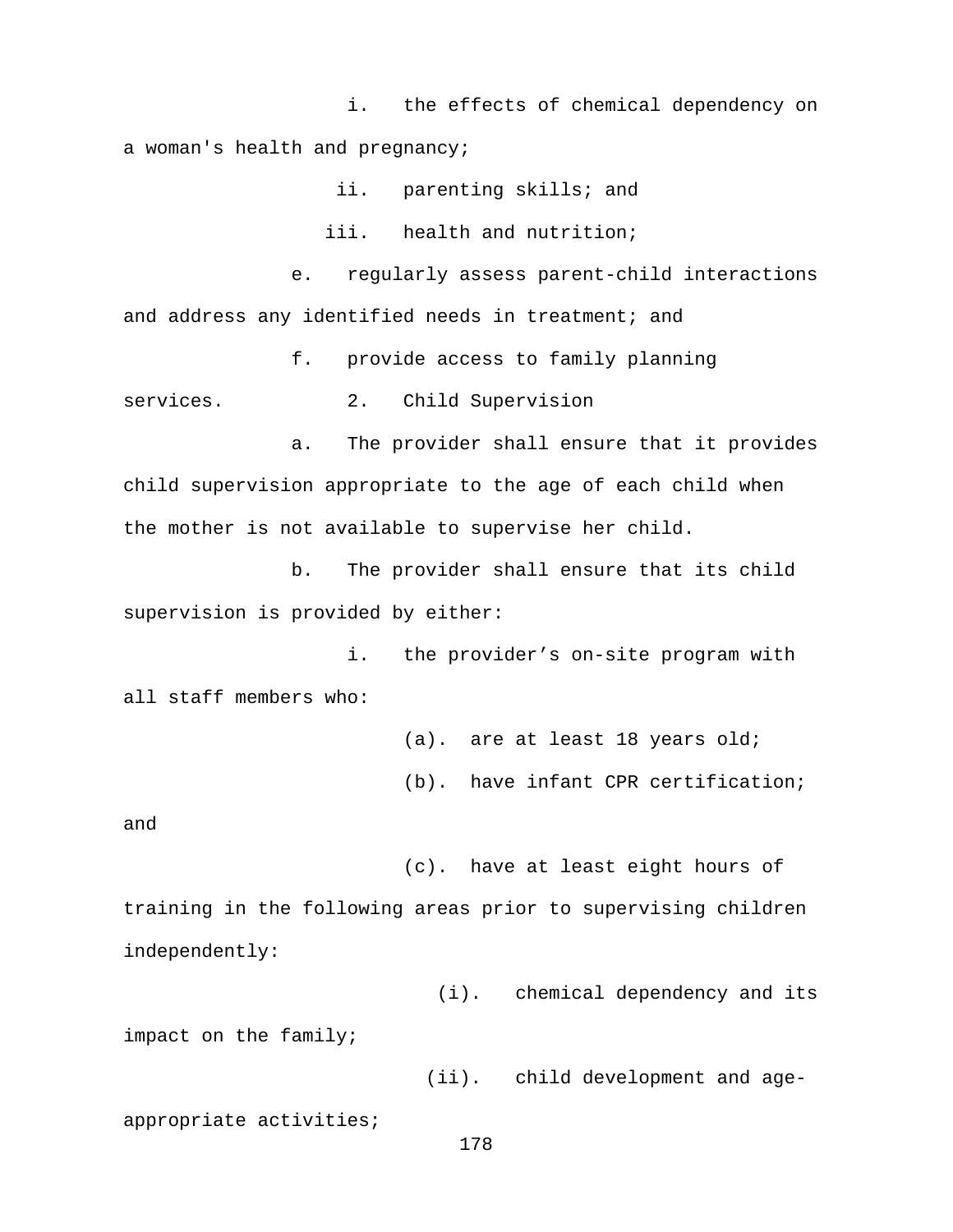(iii). child health and safety;

(iv). universal precautions;

(v). appropriate child

supervision techniques; and

 (vi). signs of child abuse; or ii. a licensed day care provider pursuant to a written agreement with the provider.

c. The provider shall maintain a staff-tochild ratio that does not exceed 1:3 for infants (18 months and younger) and 1:6 for toddlers and children.

d. Child Specialist. The provider shall have a child specialist who:

i. is available to provide staff training, evaluate effectiveness of direct care staff, and plan activities, for at least one hour per week per child;

 ii. has 90 clock hours of education and training in child development and/or early childhood education; and

 iii. has one year of documented experience providing services to children.

e. Clients shall not supervise another parent's child or children without written consent from the legal guardian and staff approval.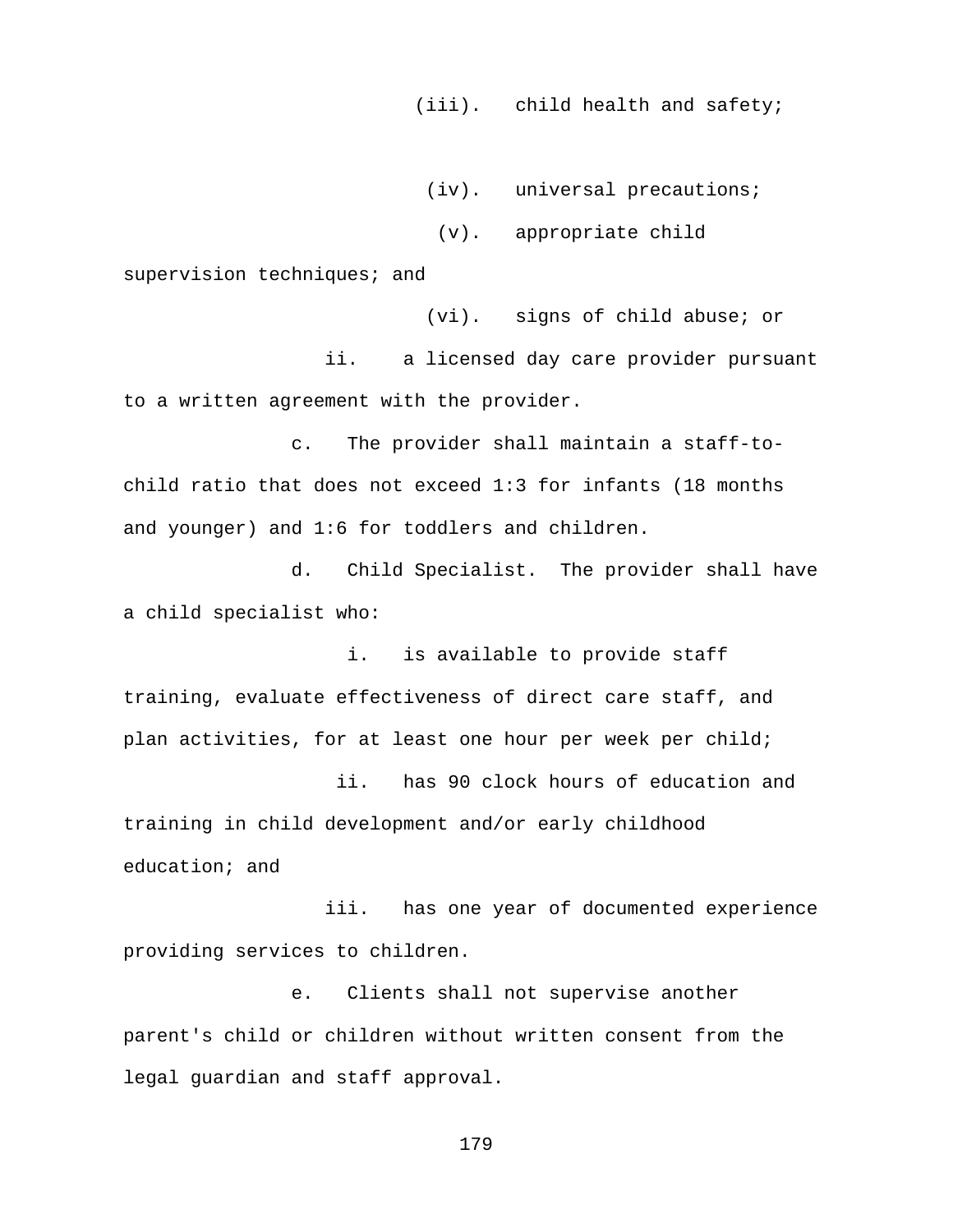f. Staff shall check all diapers frequently and change as needed, dispose of the diapers in a sealed container and sanitize the changing area.

3. Clinical Care for Children. The provider shall:

a. address the specialized and therapeutic needs and care for the dependent children and develop an individualized plan of care to address those needs, to include goals, objectives and target dates;

b. provide age-appropriate education, counseling, and rehabilitation services for children that address or include:

i. the emotional and social effects of living with a chemically dependent care-giver;

 ii. early screening and intervention of high risk behavior and when indicated provide or make appropriate referrals for services;

iii. screening for developmental delays; and

iv. health and nutrition;

c. ensure that all children have access to medical care when needed;

d. ensure that children are administered medication according to the label by the parent or licensed staff qualified to administer medications; and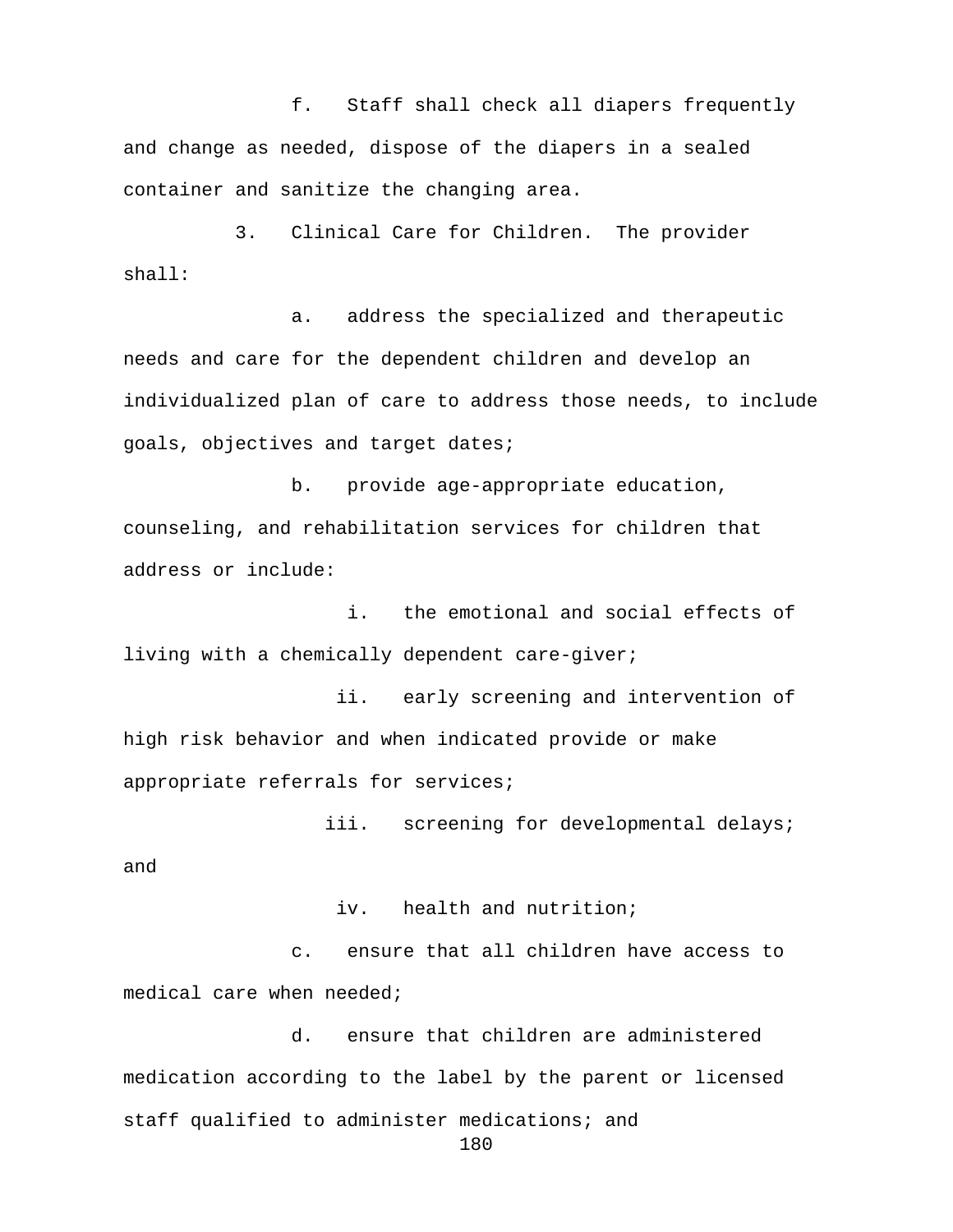e. ensure that if licensed staff will be administering medications, the provider:

i. obtains written consent from the parent to administer the prescribed and over the counter medications, including identifying information relative to dosage, route, etc.;

 ii. assumes full responsibility for the proper administration and documentation of the medications; and

 iii. ensures original labeled medication containers with name, dosage, route, etc. are obtained prior to medication administration.

f. maintain current immunization records and allergy records for each child at the program site; and

g. obtain consent for emergency medical care for each child at admission.

4. Child Services

a. The daily activity schedule for the children shall include a variety of structured and unstructured age-appropriate activities.

b. School age children shall have access to school.

c. The health, safety, and welfare of the children shall be protected at all times.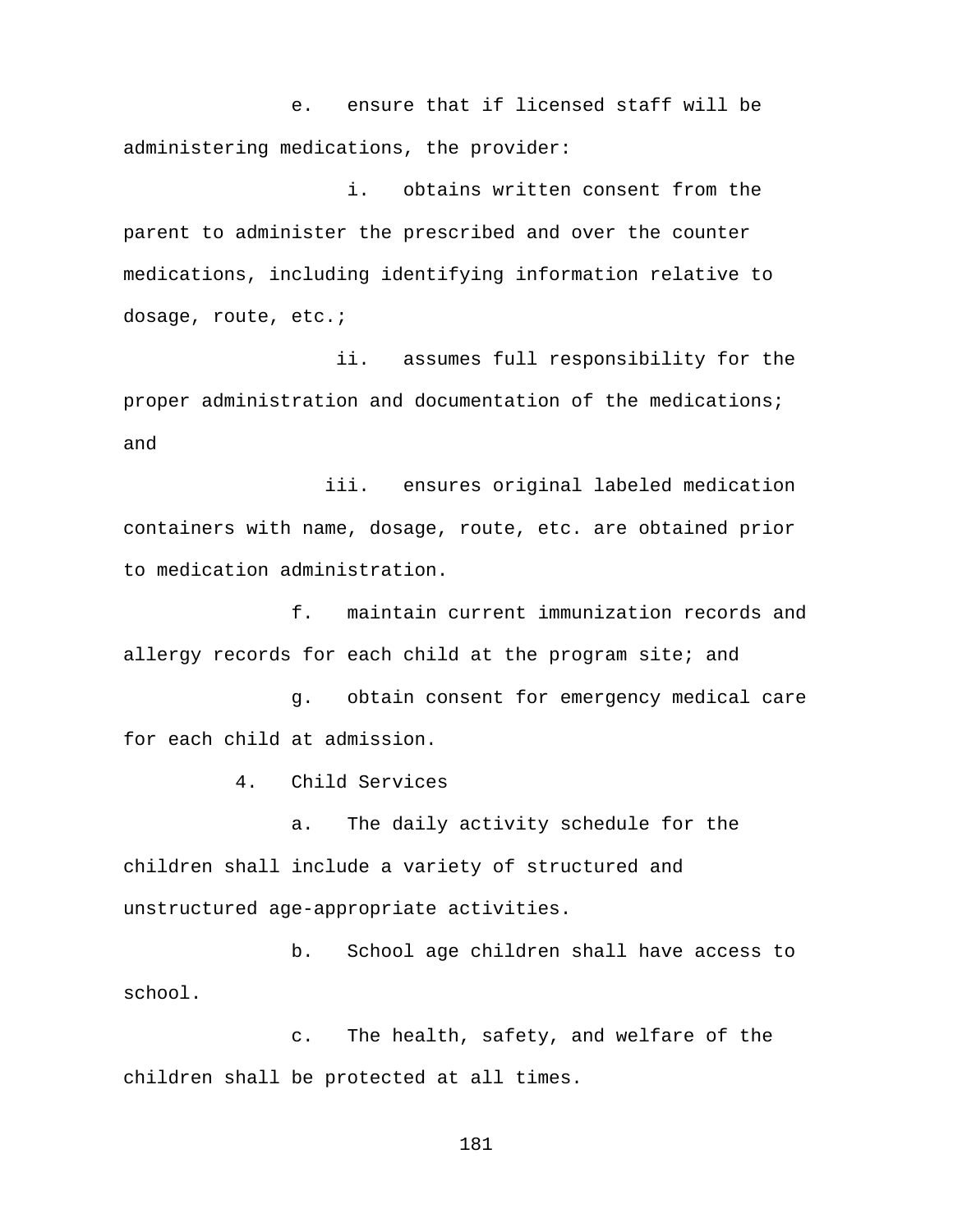d. Behavior management shall be fair, reasonable, consistent, and related to the child's behavior. Physical discipline is prohibited.

e. The children shall be well-groomed and dressed weather-appropriate.

f. An adequate diet for childhood growth and development, including two snacks per day, shall be provided to each child.

5. The program shall develop, implement and comply with written policies and procedures that:

a. address abuse and/or neglect of a child;

b. prohibit children under the age of 18 months from sleeping in bed with their mothers;

c. require a current schedule showing who is responsible for the children at all times;

d. address isolating parents and children who have communicable diseases and providing them with appropriate care and supervision; and

e. identify those persons authorized to remove a child from the facility other than legal guardian or parent.

6. Safety and Emergency Preparedness

a. The program shall develop and implement an emergency preparedness plan that includes provisions and services for the clients and children.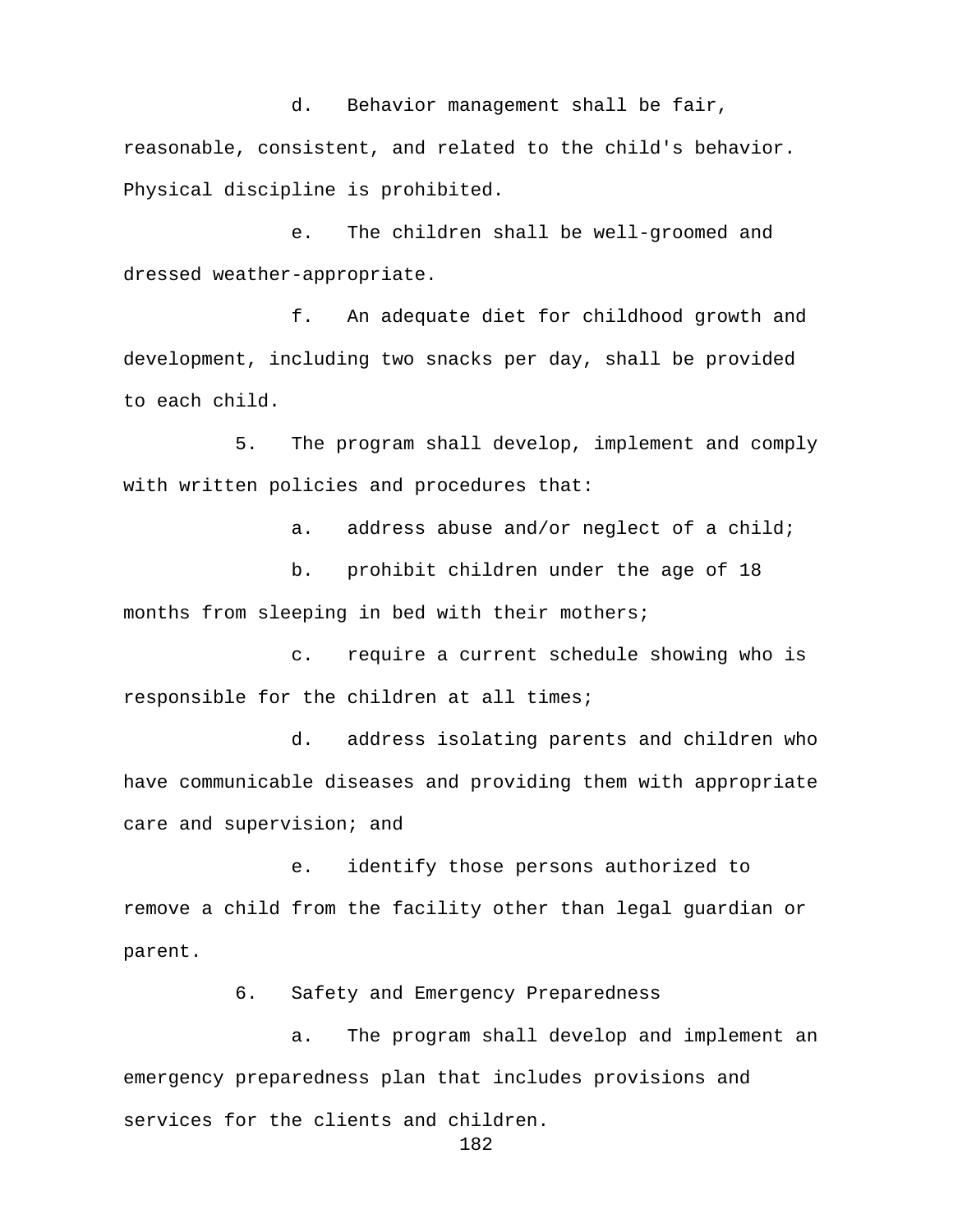b. The program shall ensure that all toys and equipment are age appropriate, in good order and safe condition, and in accordance with manufacturer's recommendations.

c. Staff, volunteers, and parents shall use universal precautions at all times.

d. The provider shall ensure that only the legal guardian or a person authorized by the legal guardian may remove a child from the provider.

e. If an individual shows documentation of legal custody, staff shall record the person's identification before releasing the child.

7. Physical Environment

a. The program shall provide potty chairs for small children and sanitize them after each use.

b. The program shall provide age-appropriate bathing facilities. Infants shall not be bathed in sinks.

c. Each child shall be provided with his/her own bed.

d. Infants up to 18 months shall sleep in either a bassinet or cribs appropriate to the size of the child.

e. The provider shall provide a variety of age-appropriate equipment, toys, and learning materials for the children/adolescents.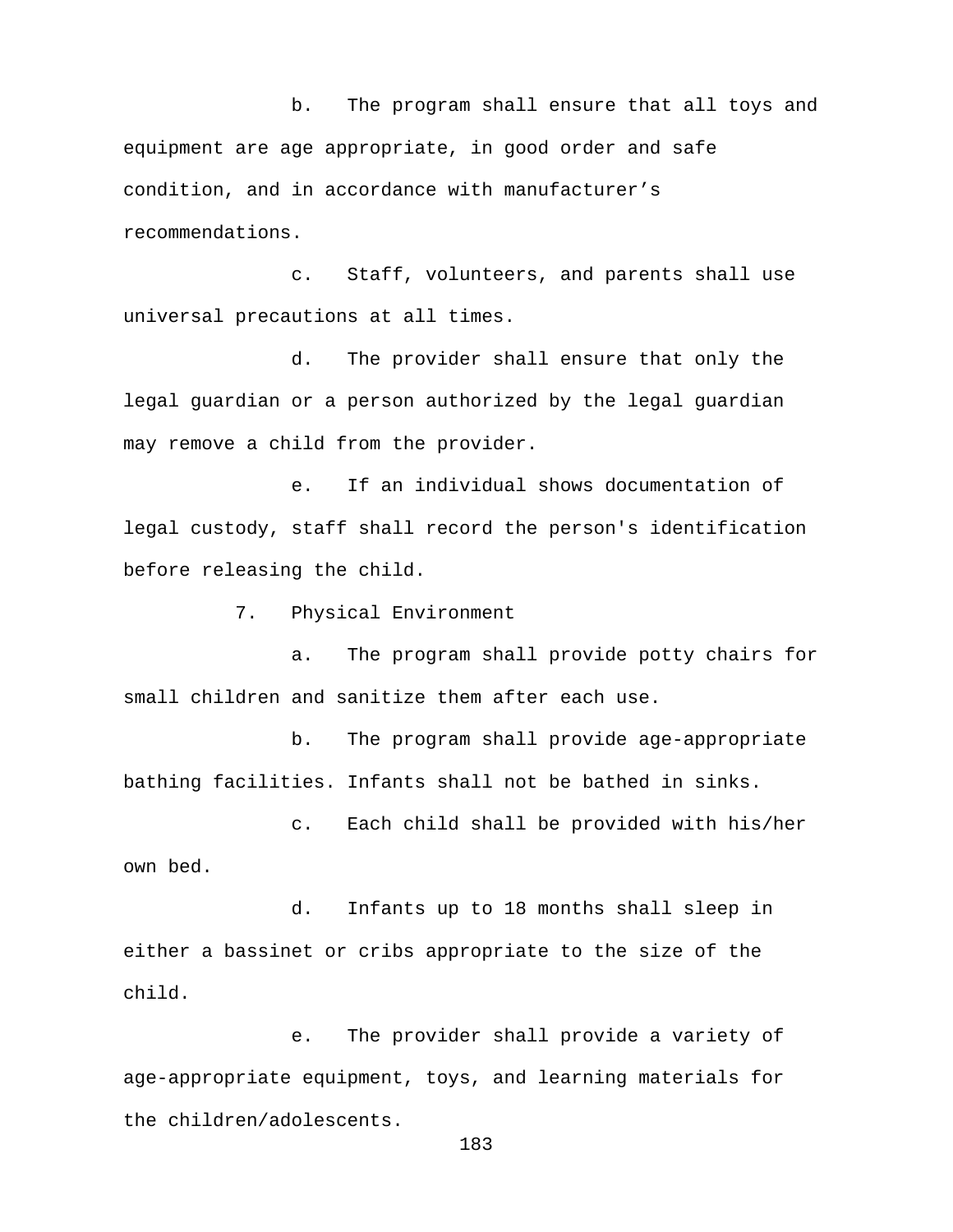AUTHORITY NOTE: Promulgated in accordance with R.S. 36:254 and R.S. 40:2151 – 2161.

HISTORICAL NOTE: Promulgated by the Department of Health and Hospitals, Bureau of Health Services Financing, LR 41:

**§5707. Clinically Managed High-Intensity Residential (ASAM Level III.5)**

A. The provider shall:

1. admit only clients clinically appropriate for ASAM Level III.5 into its Clinically Managed High Intensity Residential Treatment Program;

2. the treatment plan is reviewed in collaboration with the client as needed, or at a minimum of every 30 days and documented accordingly;

3. provide case management that is:

a. provided by a care coordinator who is on duty as needed; or

b. assumed by the clinical staff.

B. Staffing. The provider shall ensure that:

1. there is a physician on call 24 hours per day, seven days per week, and on duty as needed for management of psychiatric and medical needs of the clients;

2. there is a clinical supervisor available for clinical supervision when needed and by telephone for consultation;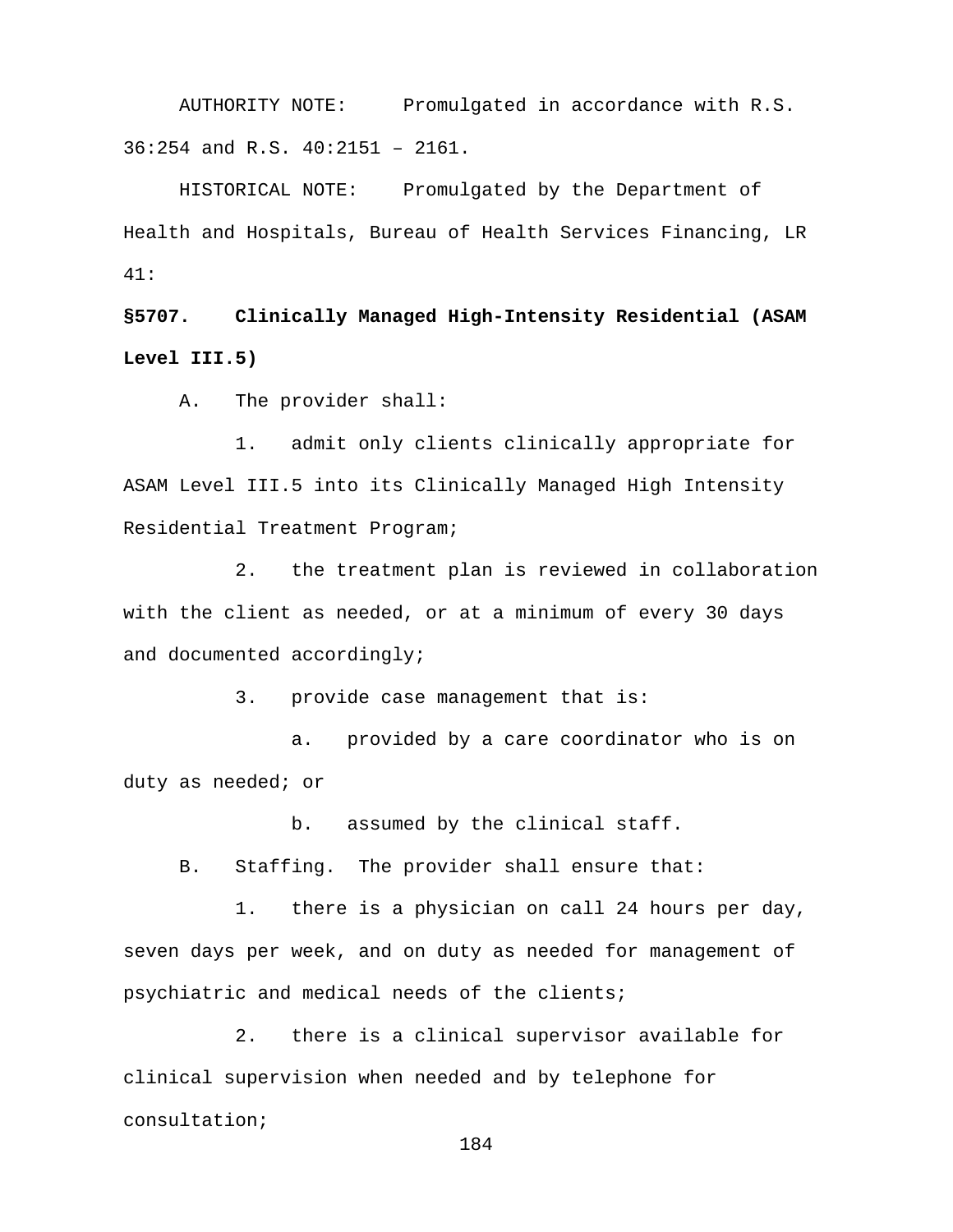3. the provider shall have one licensed RN on call 24/7 to perform nursing duties for the provider; and

4. there shall be at least one LMHP or UP on duty at least 40 hours per week;

5. for adult staffing patterns:

a. each LMHP/UP's caseload shall not exceed 1:12;

b. there shall be at least one direct care aide on duty on all shifts with additional as needed; and

c. there shall be at least one licensed nurse on duty during the day and evening shifts to meet the nursing needs of the clients. Nursing services may be provided directly by the BHS provider or may be provided or arranged via written contract, agreement, policy, or other document. The BHS provider shall maintain documentation of such arrangement;

6. for children/adolescent staffing patterns:

a. each LMHP/UP's caseload shall not exceed  $1:8;$  and

b. there shall be at least two direct care aides on duty during all shifts with additional as needed. The ratio of aides to clients shall not exceed 1:8. On therapy outings, the ratio shall be at least 1:5;

c. there shall be a psychologist available when needed; and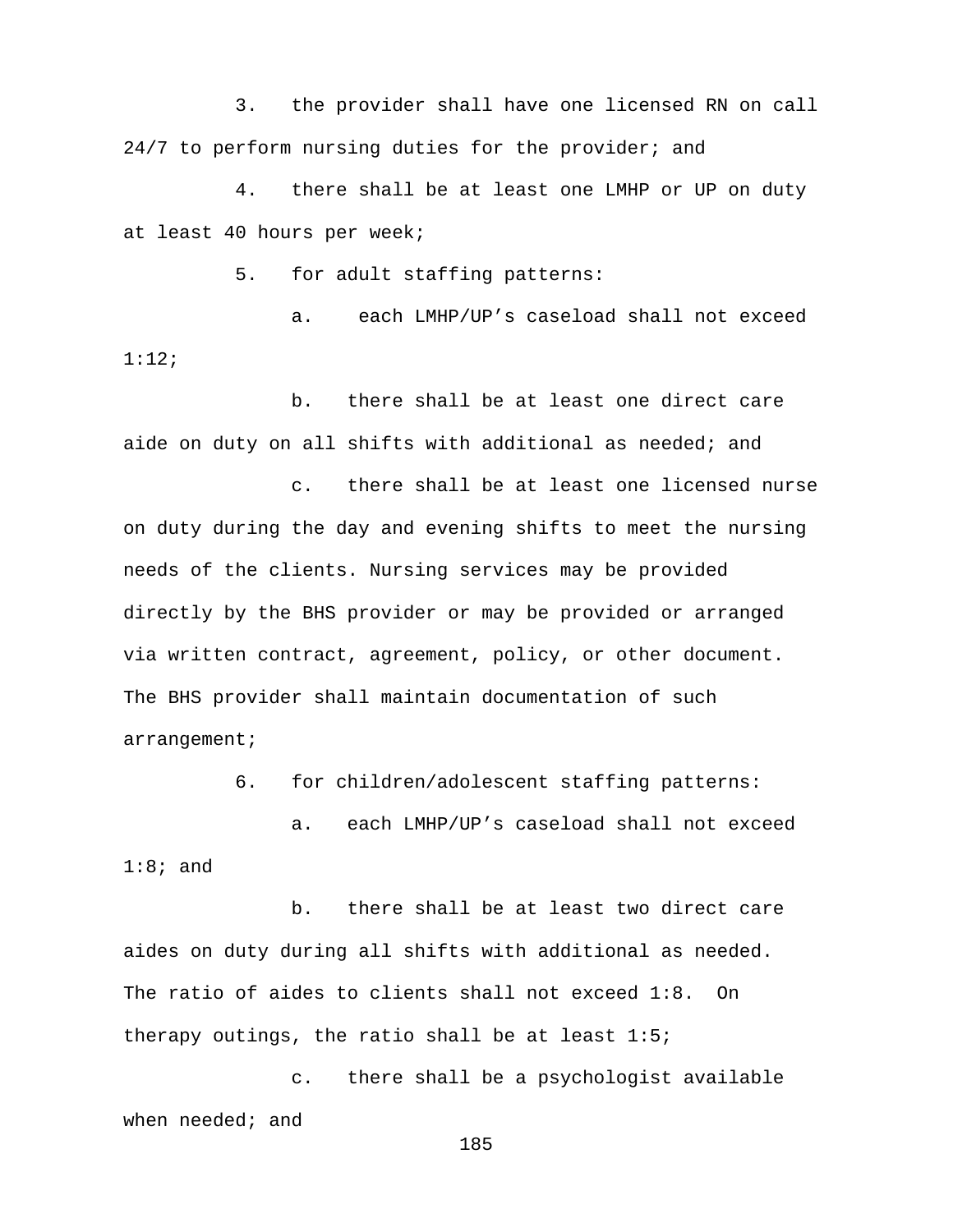d. there shall be a licensed nurse on duty to meet the nursing needs of the clients.

i. Nursing services may be provided directly by the BHS provider or may be provided or arranged via written contract, agreement, policy, or other document. The BHS provider shall maintain documentation of such arrangement.

AUTHORITY NOTE: Promulgated in accordance with R.S. 36:254 and R.S. 40:2151 – 2161.

HISTORICAL NOTE: Promulgated by the Department of Health and Hospitals, Bureau of Health Services Financing, LR 41:

**§5709. Medically Monitored Intensive Residential (ASAM Level III.7) (Adults only)**

A. The provider shall:

1. admit only clients clinically appropriate for ASAM Level III.7 into its Medically Monitored Intensive Residential Treatment Program; and

2. the treatment plan is reviewed and updated in collaboration with the client as needed, or at a minimum of every 30 days and documented accordingly;

3. provide case management that is:

a. provided by a care coordinator who is on duty as needed; or

b. assumed by the clinical staff.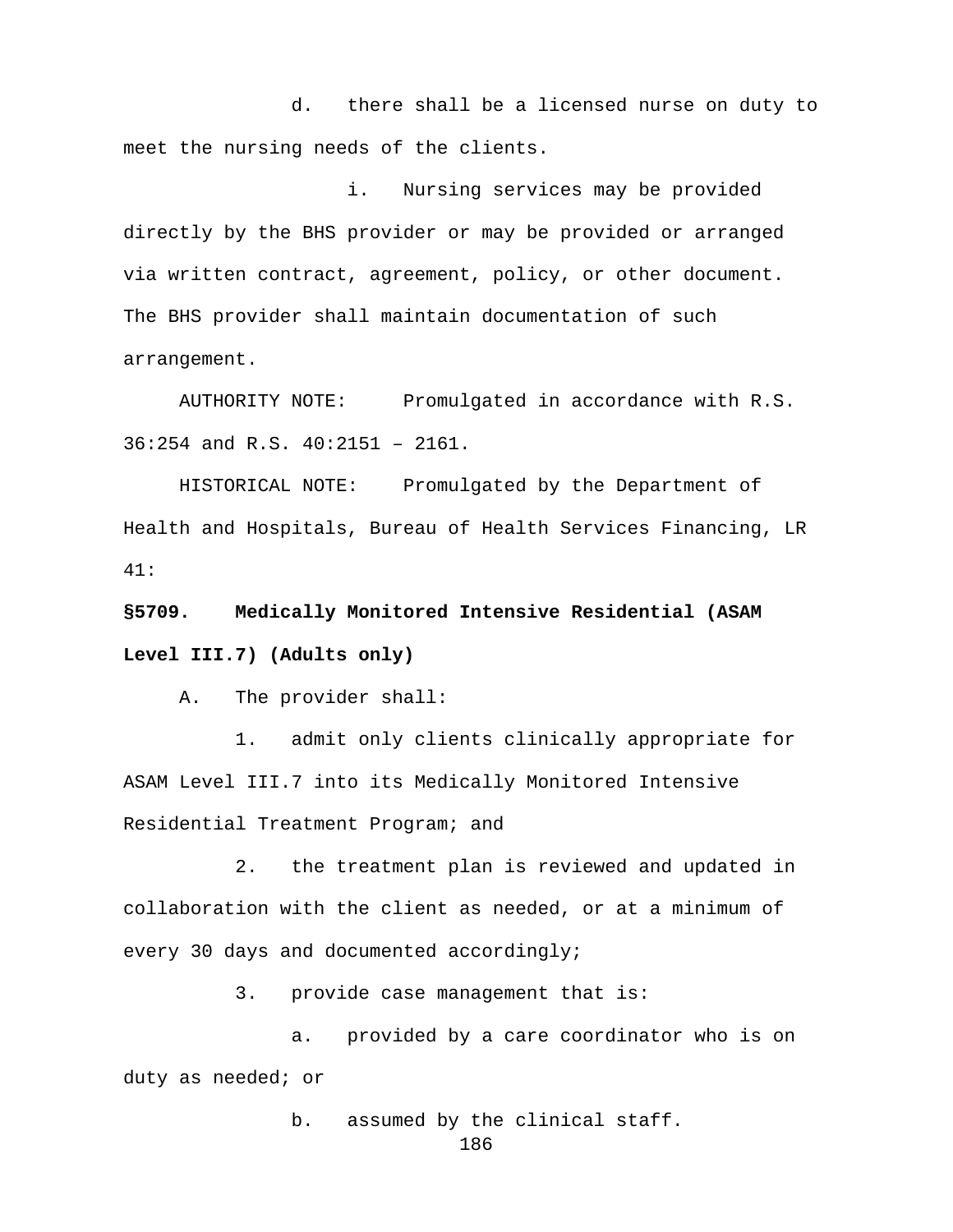B. Staffing. The provider shall ensure that:

1. there is a Physician on call 24 hours per day, seven days per week, and on duty as needed for management of psychiatric and medical needs;

2. there is a clinical supervisor available for clinical supervision when needed and by telephone for consultation;

3. there is at least one LMHP or UP on duty at least 40 hours/week;

4. there is at least one RN on call 24 hours per day, seven days per week to perform nursing duties and at least one licensed nurse is on duty during all shifts with additional licensed nursing staff to meet the nursing needs of the clients;

5. its on-site nursing staff is solely responsible for III.7 program and does not provide services for other levels of care at the same time;

6. each LMHP/UP caseload shall not exceed 1:10;

7. there is at least one direct care aide on duty on all shifts with additional as needed;

8. there is an activity or recreational therapist on duty at least 15 hours per week.

AUTHORITY NOTE: Promulgated in accordance with R.S. 36:254 and R.S. 40:2151 – 2161.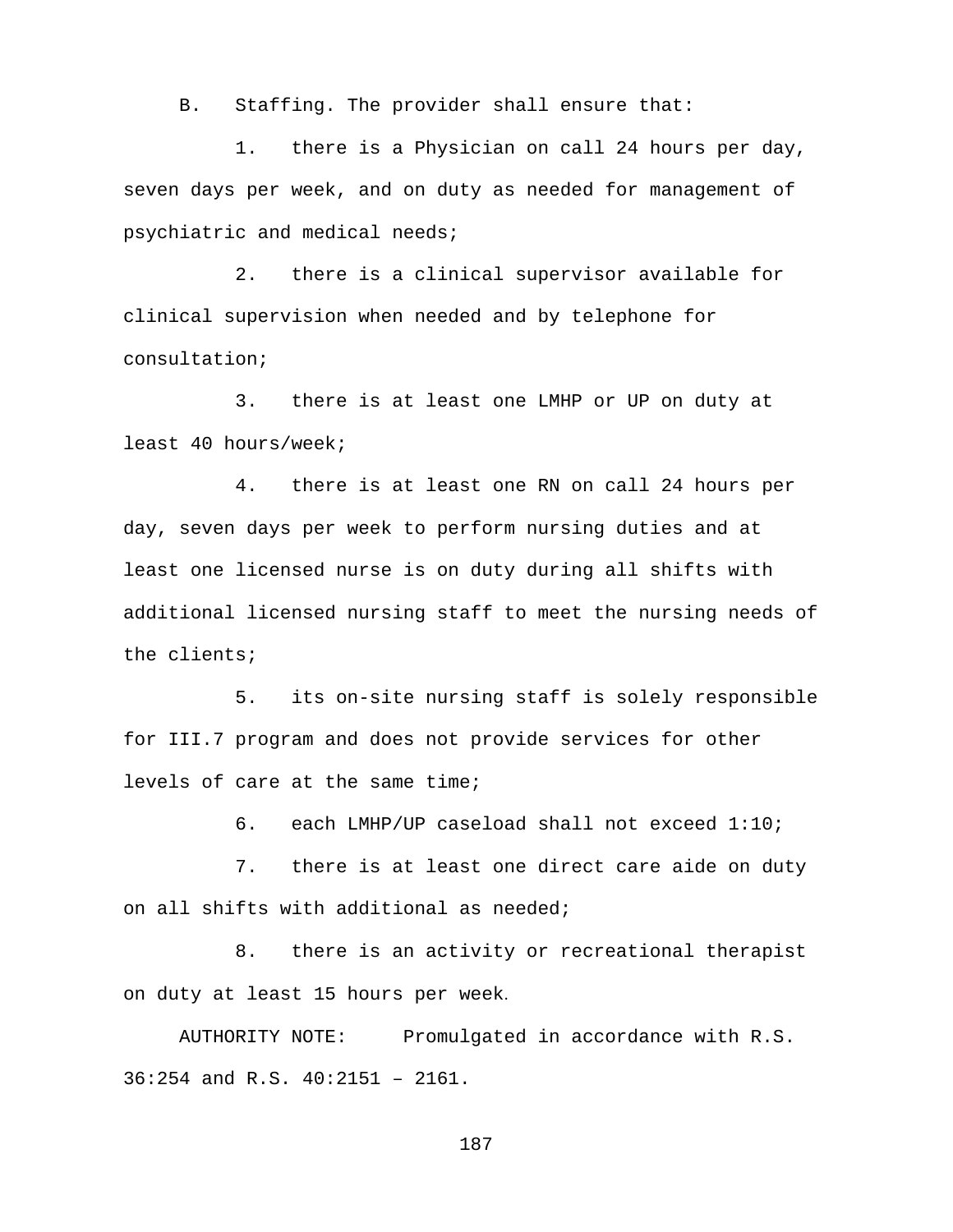HISTORICAL NOTE: Promulgated by the Department of Health and Hospitals, Bureau of Health Services Financing, LR 41:

**§5711. Medically Managed Residential Detoxification (Medical Detoxification) (ASAM Level III.7D) (Adults Only)**

A**.** The provider shall:

1. admit only clients clinically appropriate for ASAM Level III.7D into its Medically Managed Residential Detoxification Program;

2. ensure that:

a. a physical examination is conducted by a physician, PA or APRN within 24 hours of admission; or

b. the provider's admitting physician reviews and approves a physical examination conducted by a physician, PA or APRN within 24 hours prior to admission;

3. ensure that each client's progress is assessed at least daily;

4. ensure that each client's physical condition, including vital signs, is assessed at least daily, or more frequently as indicated by physician's order or change in the client's status;

5. have a reliable, adequately sized emergency power system to provide power during an interruption of normal electrical service;

6. provide case management that is conducted: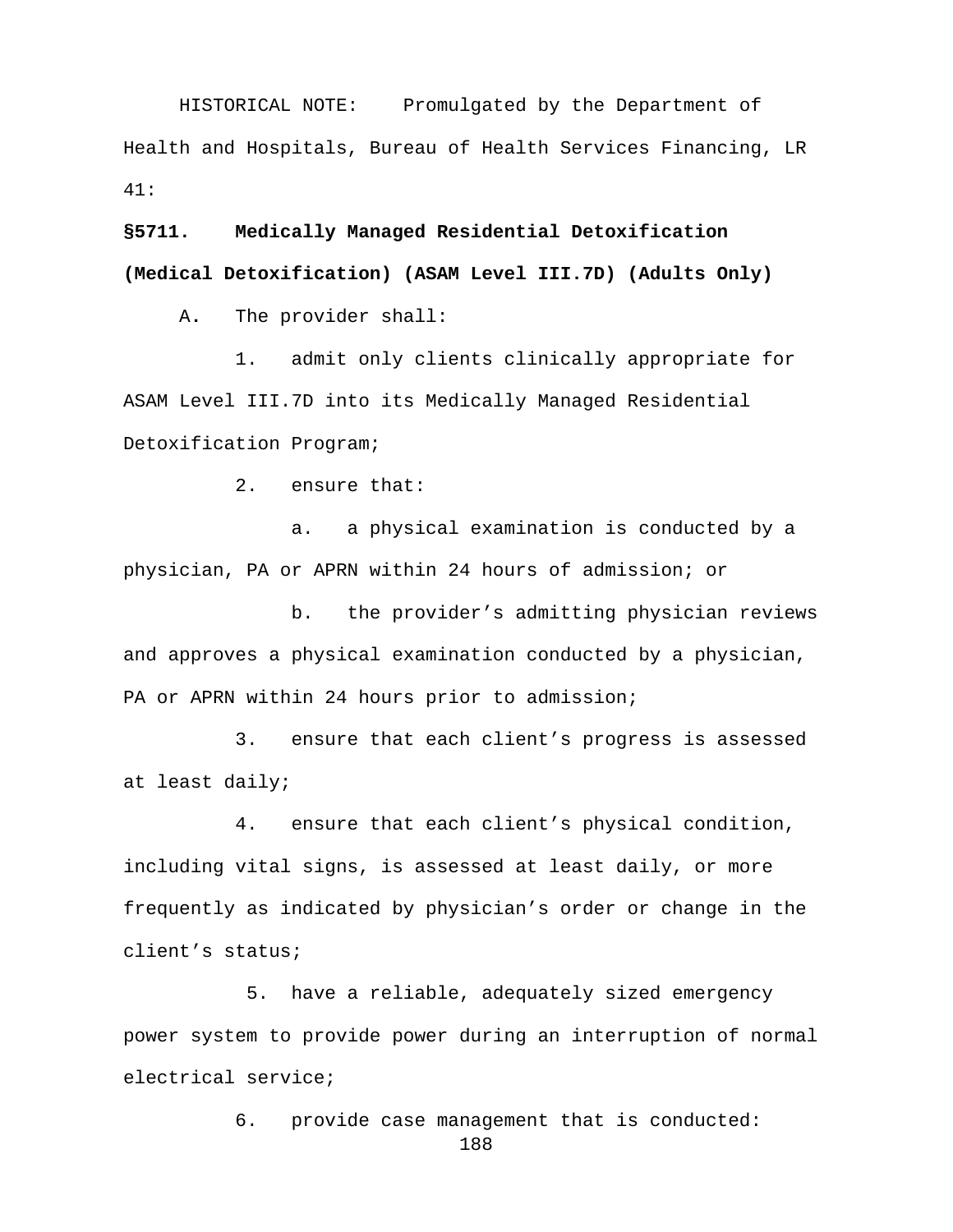a. by a care coordinator who is on duty as needed; or

b. by the clinical staff.

B. Emergency Admissions

1. If a client is admitted under emergency circumstances, the admission process may be delayed until the client can be interviewed, but no longer than 24 hours unless seen by a physician.

2. The provider shall orient the direct care staff to monitor, observe and recognize early symptoms of serious illness and to access emergency services promptly.

C. Staffing

1. The provider shall have a physician on call 24 hours per day, seven days per week, and on duty as needed for management of psychiatric and medical needs of the clients.

2. Nursing

a. The provider shall have at least one RN on call 24 hours per day, seven days per week to perform nursing duties.

b. There shall be at least one licensed nurse on duty during all shifts with additional as needed based upon the provider's census and the clients' acuity levels.

c. There shall be a RN on-site no less than 40 hours per week who is responsible for conducting nursing assessments upon admission and delegating staffing assignments 189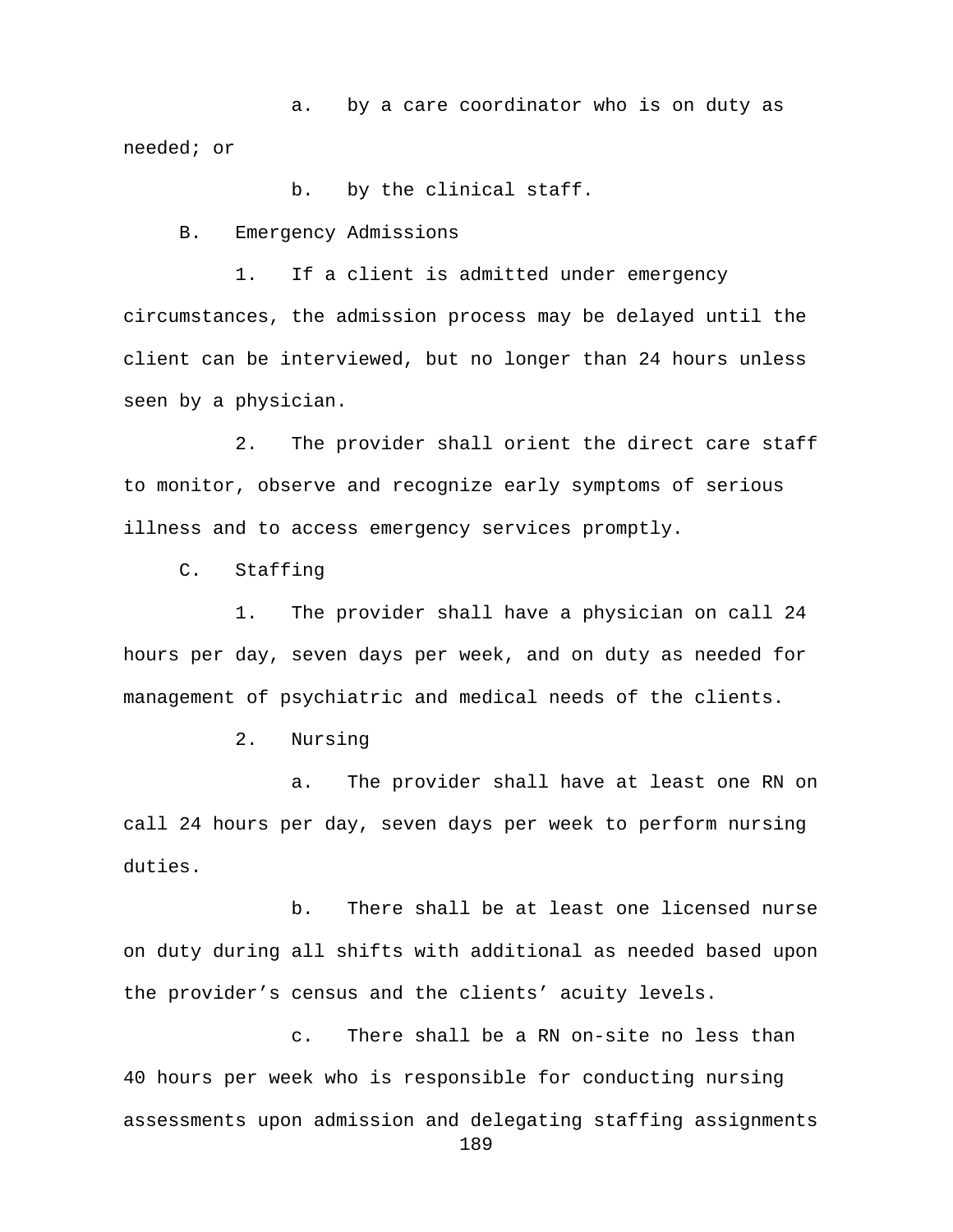to the nursing staff based on the assessments and the acuity levels of the clients.

d. The provider shall ensure that its on-site nursing staff is solely responsible for III.7D program and does not provide services for other levels of care at the same time.

e. The nursing staff is responsible for:

i. monitoring client's progress; and

 ii. administering medications in accordance with physician orders;

3. Clinical Supervisor and Unlicensed Professionals

a. The provider shall have a clinical supervisor available for clinical supervision when needed and by telephone for consultation;

b. The LMHP/UP caseload shall not exceed 1:10.

4. There shall be at least one direct care aide on all shifts with additional as needed based upon the provider's census and the clients' acuity levels.

5. The provider shall have at least one employee on duty certified in CPR.

AUTHORITY NOTE: Promulgated in accordance with R.S. 36:254 and R.S. 40:2151 – 2161.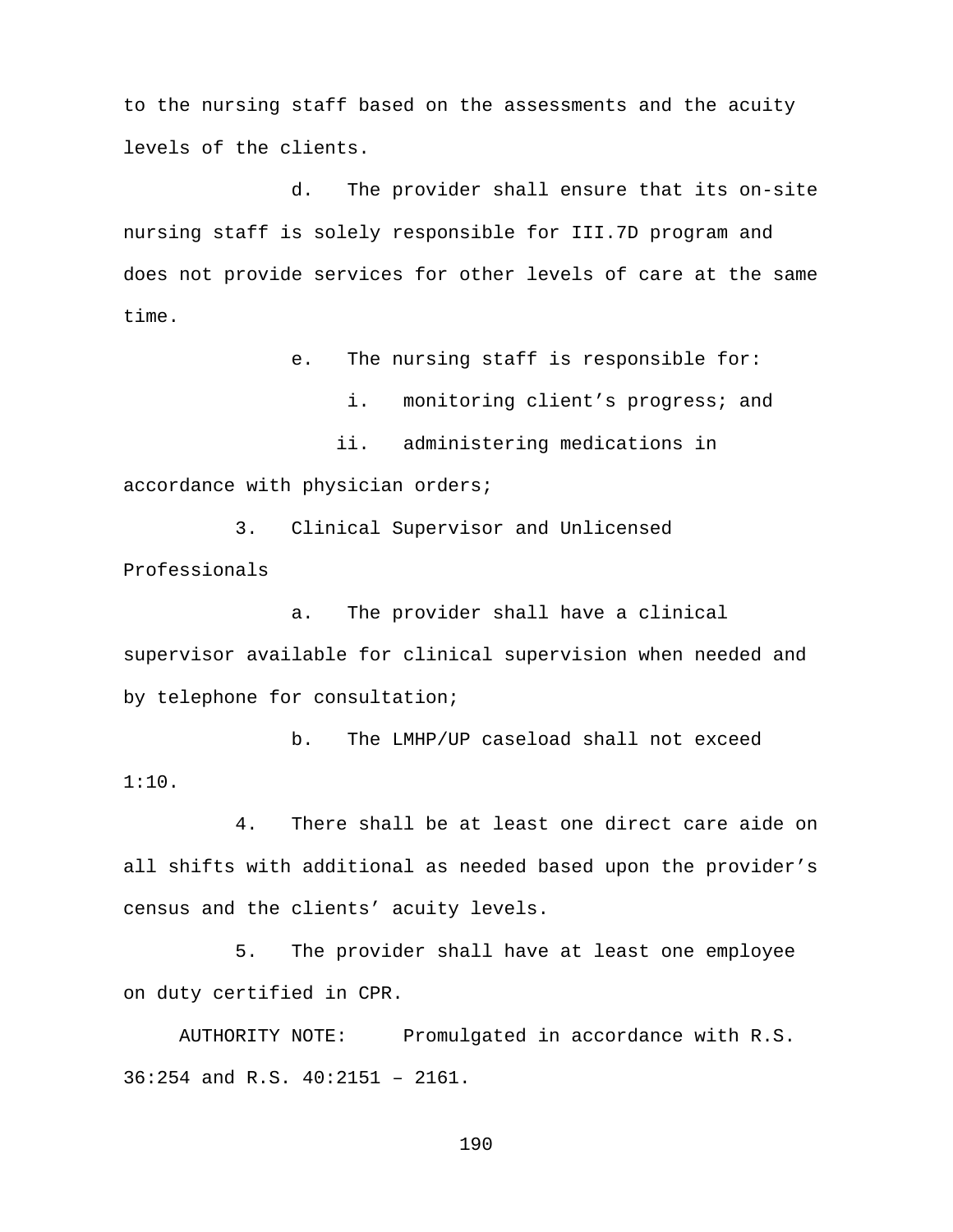HISTORICAL NOTE: Promulgated by the Department of Health and Hospitals, Bureau of Health Services Financing, LR 41:

**Subchapter N. Additional Requirement for Substance Abuse/Addictive Residential Treatment Programs** 

> Note: In addition to the requirements applicable to all BHS providers, residential programs that

treat substance abuse/addiction must meet the applicable requirements below.

#### **§5713. Client Funds and Assets**

A. If a BHS provider manages clients' personal funds accounts, the BHS provider shall develop and implement written policies and procedures governing the maintenance and protection of the client fund accounts that include, but are not limited to:

1. the maximum amount each client may entrust with the provider;

2. the criteria by which clients can access money;

3. the disbursement procedure, including the maximum amount that may be disbursed to the client;

4. staff members who may access such funds; and

5. the method for protecting and maintaining the funds.

B. The BHS provider that manages a client's personal funds shall: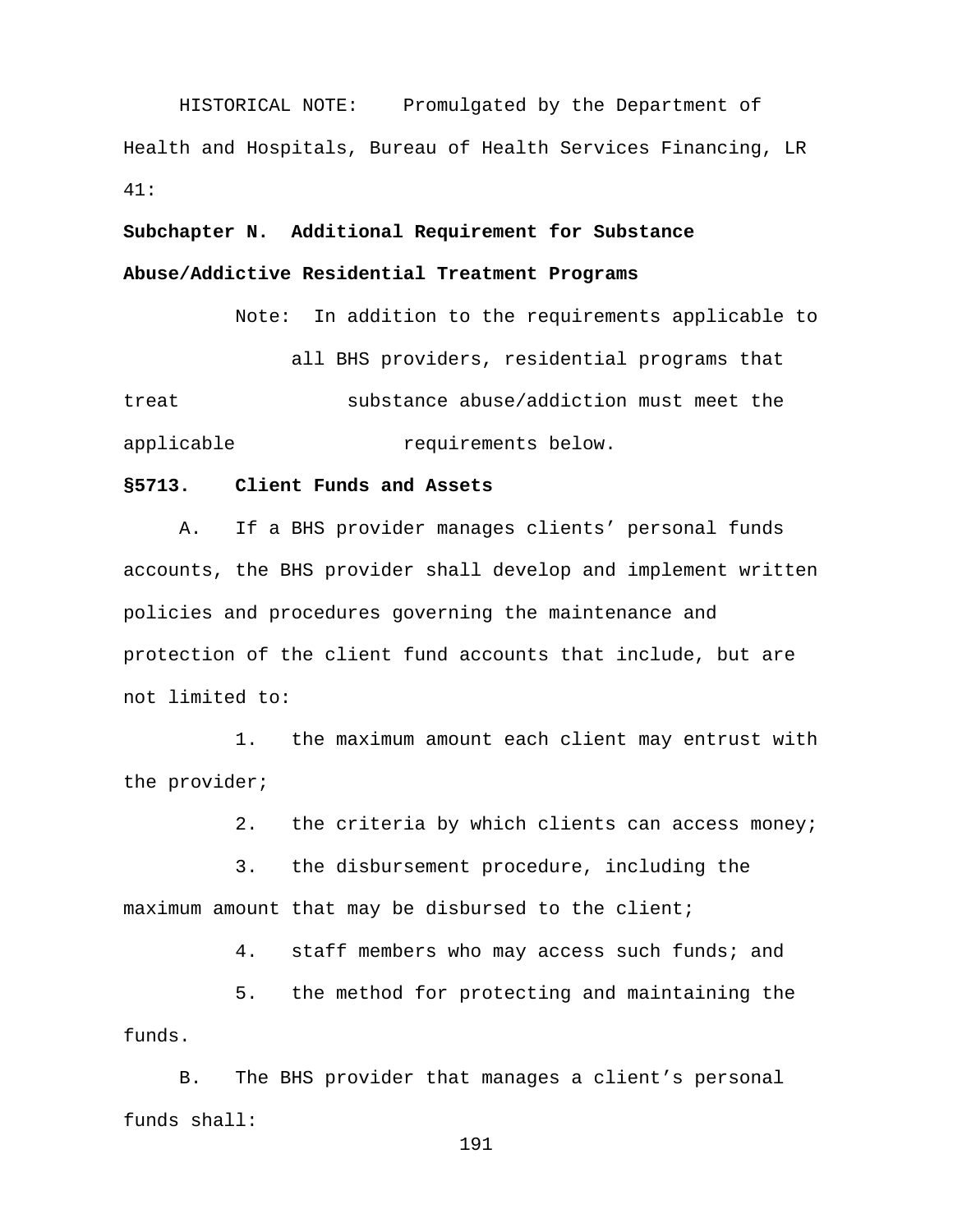1. furnish a copy of the provider's policy and procedures governing the maintenance and protection of client funds to the client or the client's parents or legal guardian, if applicable;

2. obtain written authorization from the client or the client's parent or legal guardian, if applicable, for the safekeeping and management of the funds;

3. provide each client with an account statement upon request with a receipt listing the amount of money the provider is holding in trust for the client;

4. maintain a current balance sheet containing all financial transactions to include the signatures of staff and the client for each transaction;

5. provide a list or account statement regarding personal funds upon request of the client; and

6. be prohibited from commingling the clients' funds with the provider's operating account.

C. If the BHS provider manages funds for a client, the provider shall ensure that:

1. any remaining funds shall be refunded to the client or his/her legal guardian within five business days of notification of discharge; and

2. in the event of the death of a client, any remaining funds are refunded to the client's legal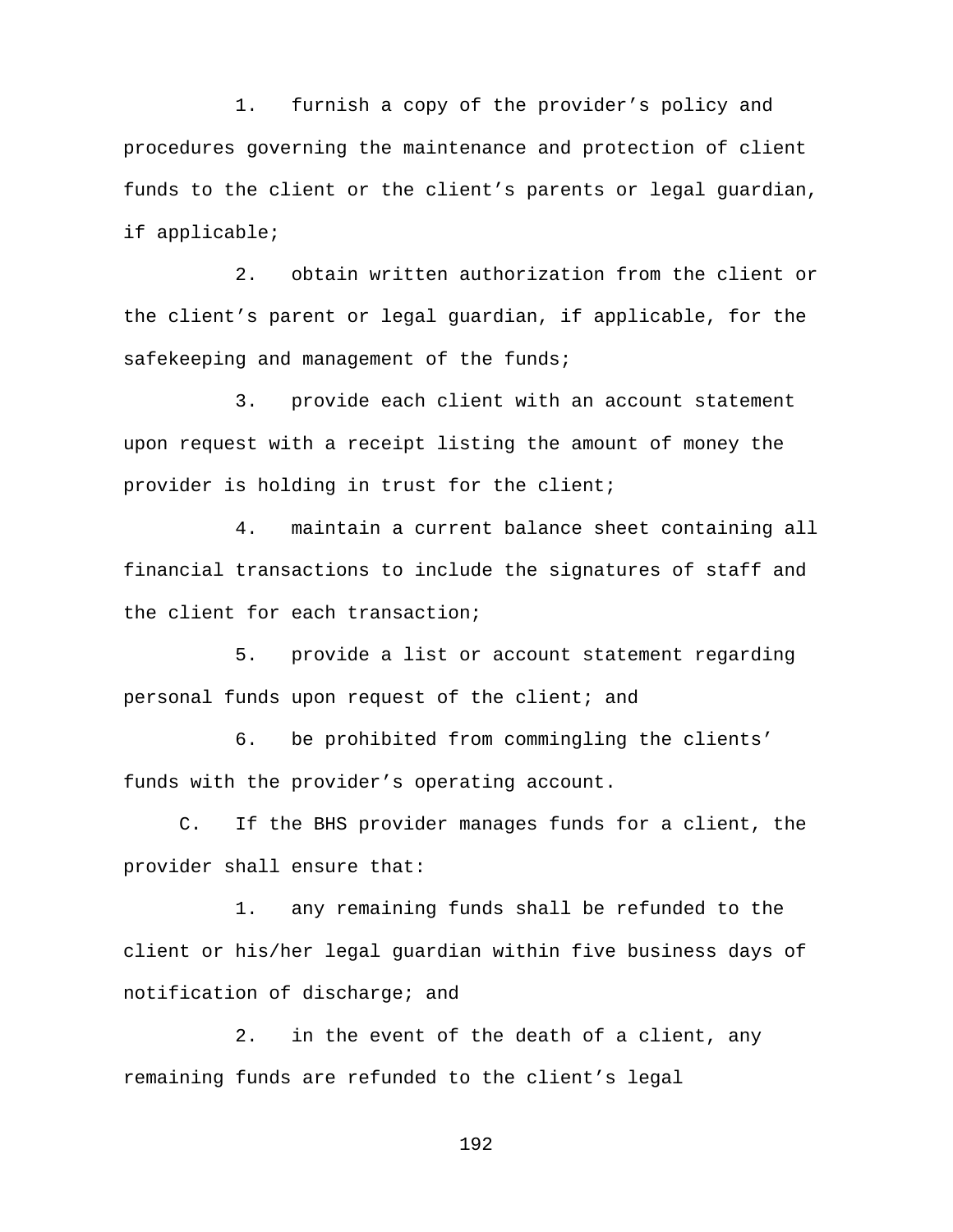representative within five business days of the client's death.

D. The BHS provider shall develop, implement and comply with a policies and procedures that address:

1. the maintenance and safeguard of client possessions, including money, brought to the provider by its clients;

2. maintaining an inventory of each client's possessions from the date of admission;

3. returning all possessions to the client upon the client's discharge; and

4. requiring the client and one staff member to sign documentation indicating that the client's possessions have been placed with the provider and the return of possessions to the client.

AUTHORITY NOTE: Promulgated in accordance with R.S. 36:254 and R.S. 40:2151 – 2161.

HISTORICAL NOTE: Promulgated by the Department of Health and Hospitals, Bureau of Health Services Financing, LR 41:

## **§5715. Dietary Services**

A. The residential BHS provider shall ensure that:

1. all dietary services are provided under the direction of a Louisiana licensed dietician;

2. menus are approved by a licensed dietician;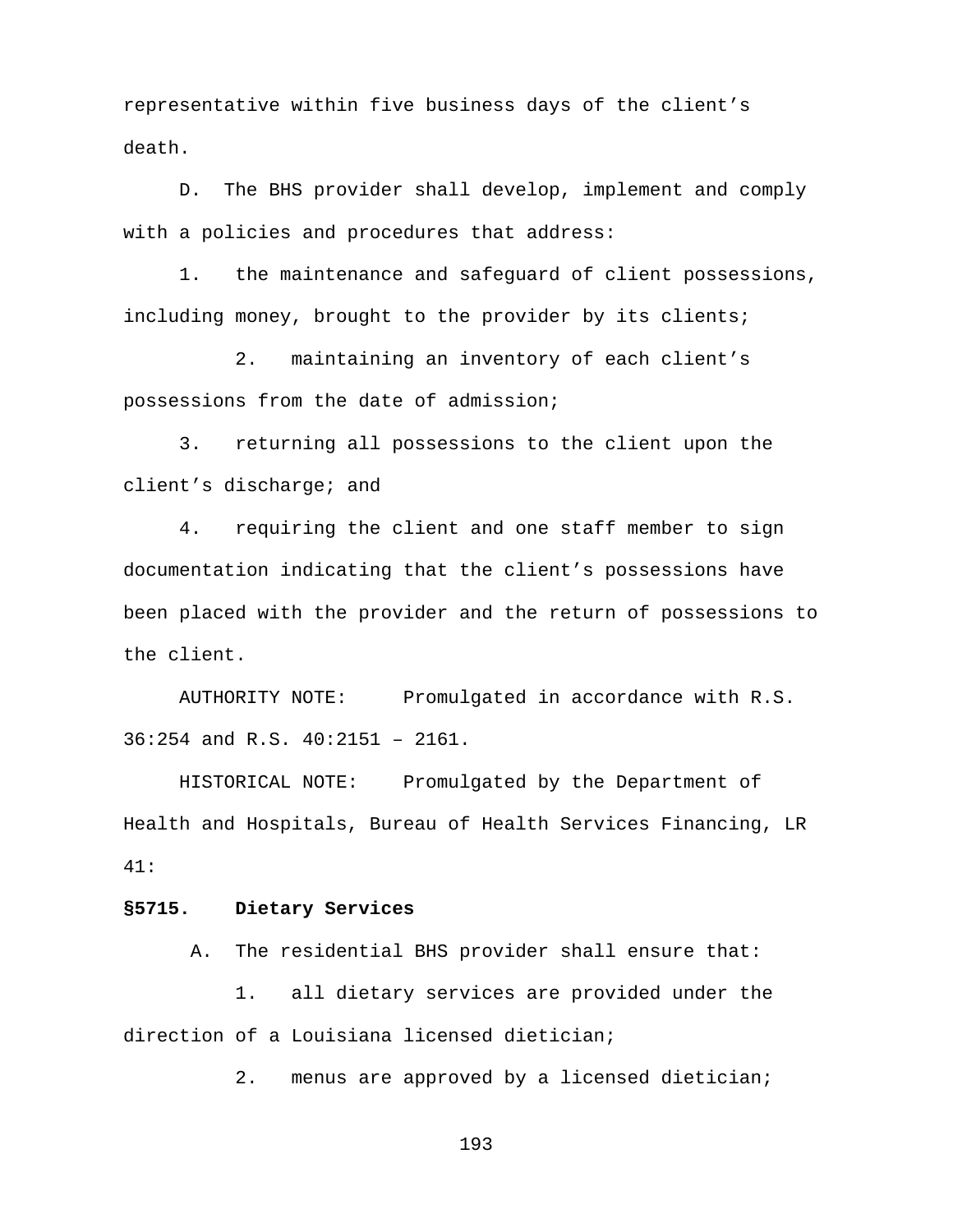3. meals are of sufficient quantity and quality to meet the nutritional needs of clients, including religious and dietary restrictions;

4. meals are in accordance with FDA dietary guidelines and the orders of the authorized licensed prescriber;

5. at least three meals plus an evening snack are provided daily with no more than 14 hours between any two meals;

 6. all food is stored, prepared, distributed, and served under safe and sanitary conditions in accordance with the Louisiana state *Sanitary Code*;

7. all equipment and utensils used in the preparation and serving of food are properly cleaned, sanitized and stored in accordance with the Louisiana state *Sanitary Code*; and

8. if meals are prepared on-site, they are prepared in an OPH approved kitchen.

B. The BHS provider may provide meal service and preparation pursuant to a written agreement with an outside food management company. If provided pursuant to a written agreement, the provider shall:

1. maintain responsibility for ensuring compliance with this Chapter;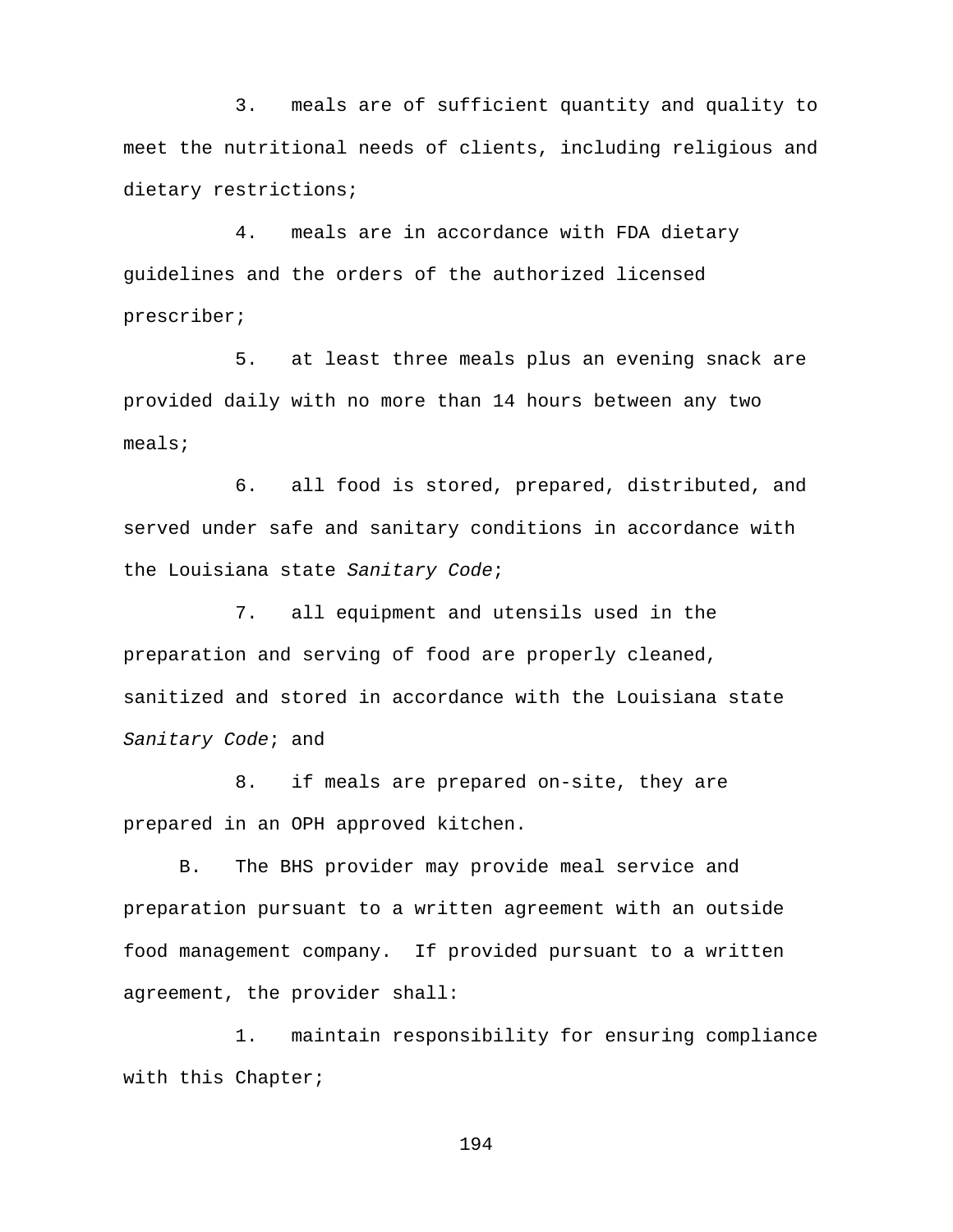2. ensure that the outside food management company possesses a valid OPH retail food permit; and

3. ensure that, if the provider does not employ or directly contract with a licensed dietician, the food management company employs or contracts with a licensed dietician who serves the provider as needed to ensure that the nutritional needs of the clients are met in accordance with the authorized licensed prescriber's orders and acceptable standards of practice.

C. The licensed dietician shall:

1. approve therapeutic menus; and

2. be available for consultation when necessary.

D. If the BHS provider has a program that allows menu planning and preparation by clients, the provider shall develop and implement a policy with guidelines for the participating clients that:

1. ensures that meal preparation/service, with client participation, meets all requirements listed above; and

2. defines client's participation in writing and has written instructions posted or easily accessible to clients.

AUTHORITY NOTE: Promulgated in accordance with R.S. 36:254 and R.S. 40:2151 – 2161.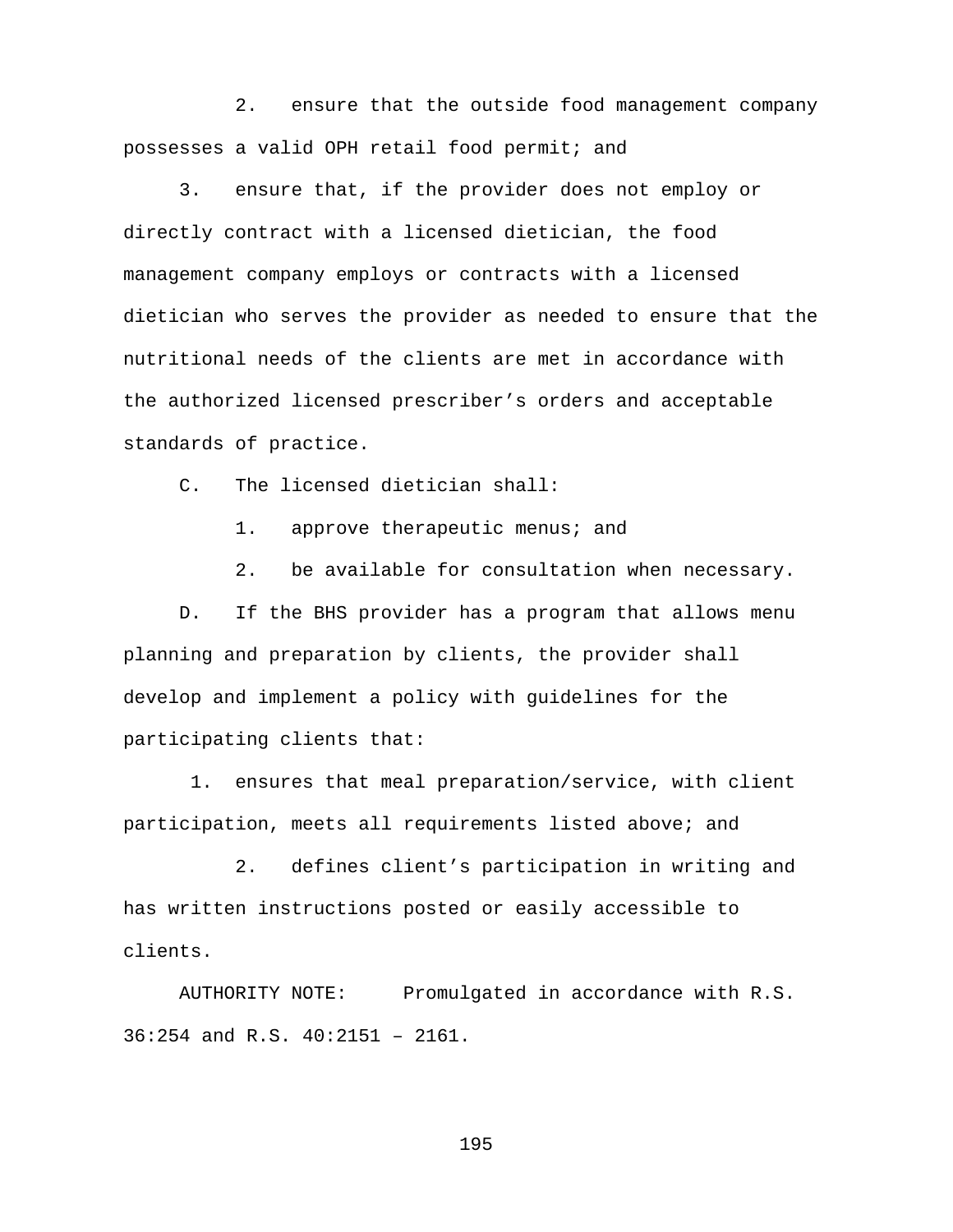HISTORICAL NOTE: Promulgated by the Department of Health and Hospitals, Bureau of Health Services Financing, LR 41:

#### **§5717. Transportation**

A. A residential BHS provider shall assist in arranging for or provide transportation necessary for implementing the client's treatment plan, including but not limited to, courtordered hearings and medically necessary appointments with a health care provider.

B. The BHS provider may provide transportation pursuant to a written agreement with an outside transportation service. If provided pursuant to a written agreement, the provider shall maintain responsibility for ensuring compliance with this Chapter.

C. Any vehicle used to transport a BHS provider's client shall be:

1. properly licensed and inspected in accordance with state law;

2. maintained in a safe condition;

3. operated at a climate controlled temperature that does not compromise the health, safety or needs of the client; and

4. operated in conformity with all of the applicable motor vehicle laws, including but not limited to,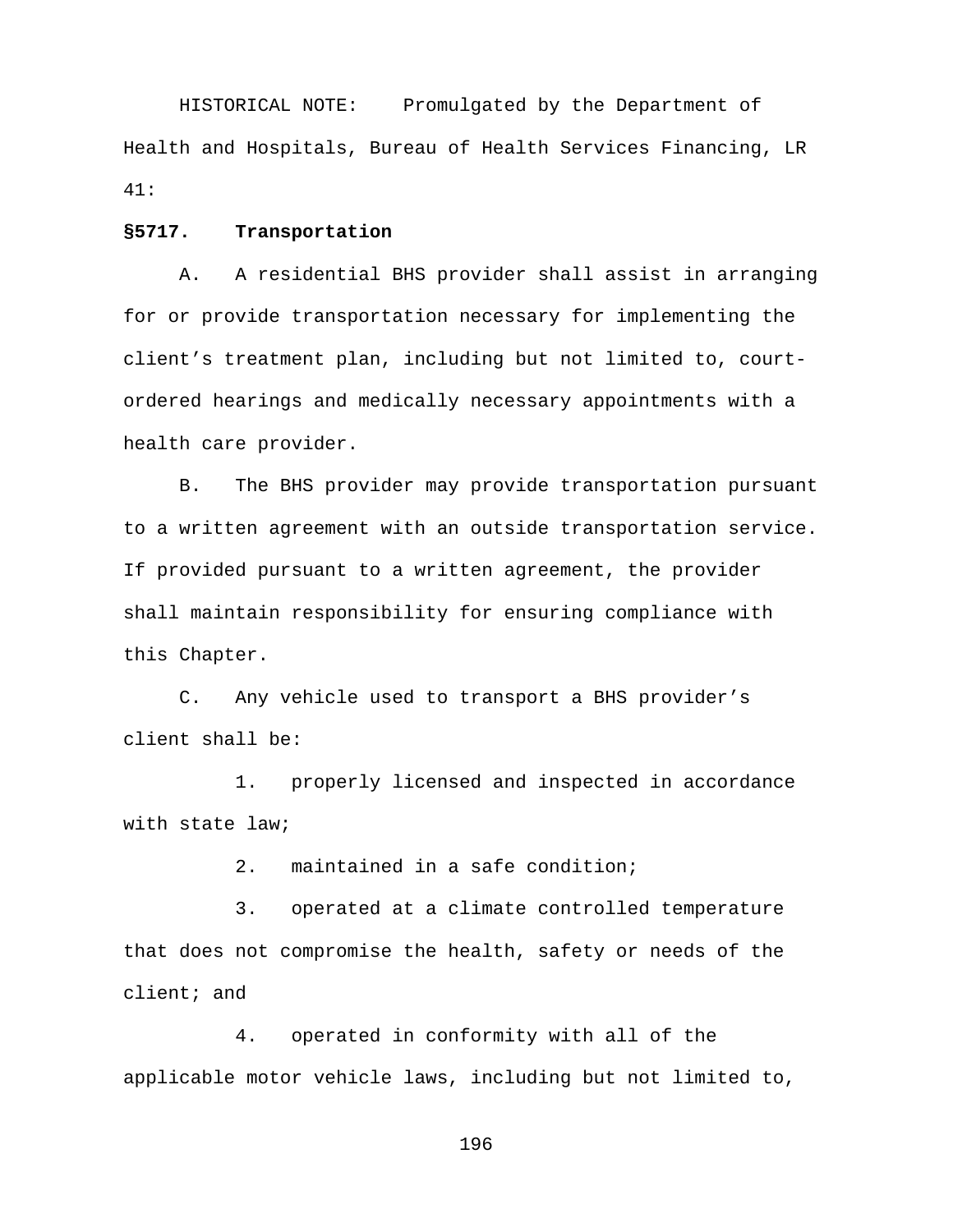utilization of seat belts and vehicular child restraint systems.

D. The provider shall ensure that it or its contracted transportation service:

1. has documentation of current liability insurance coverage for all owned and non-owned vehicles used to transport clients. The personal liability insurance of a provider's employee shall not be substituted for the required coverage;

2. utilizes only drivers who are properly licensed and insured to operate that class of vehicle in accordance with state laws, rules and requlations;

3. obtains a driving history record from the State Office of Motor Vehicles for each employee upon hire and annually thereafter;

4. prohibits the number of persons in any vehicle used to transport clients to exceed the number of available seats with seatbelts in the vehicle; and

5. determines the nature of any need or problem of a client which might cause difficulties during transportation. This information shall be communicated to agency staff responsible for transporting clients.

E. The provider shall comply with the following when transporting disabled non-ambulatory clients in a wheelchair: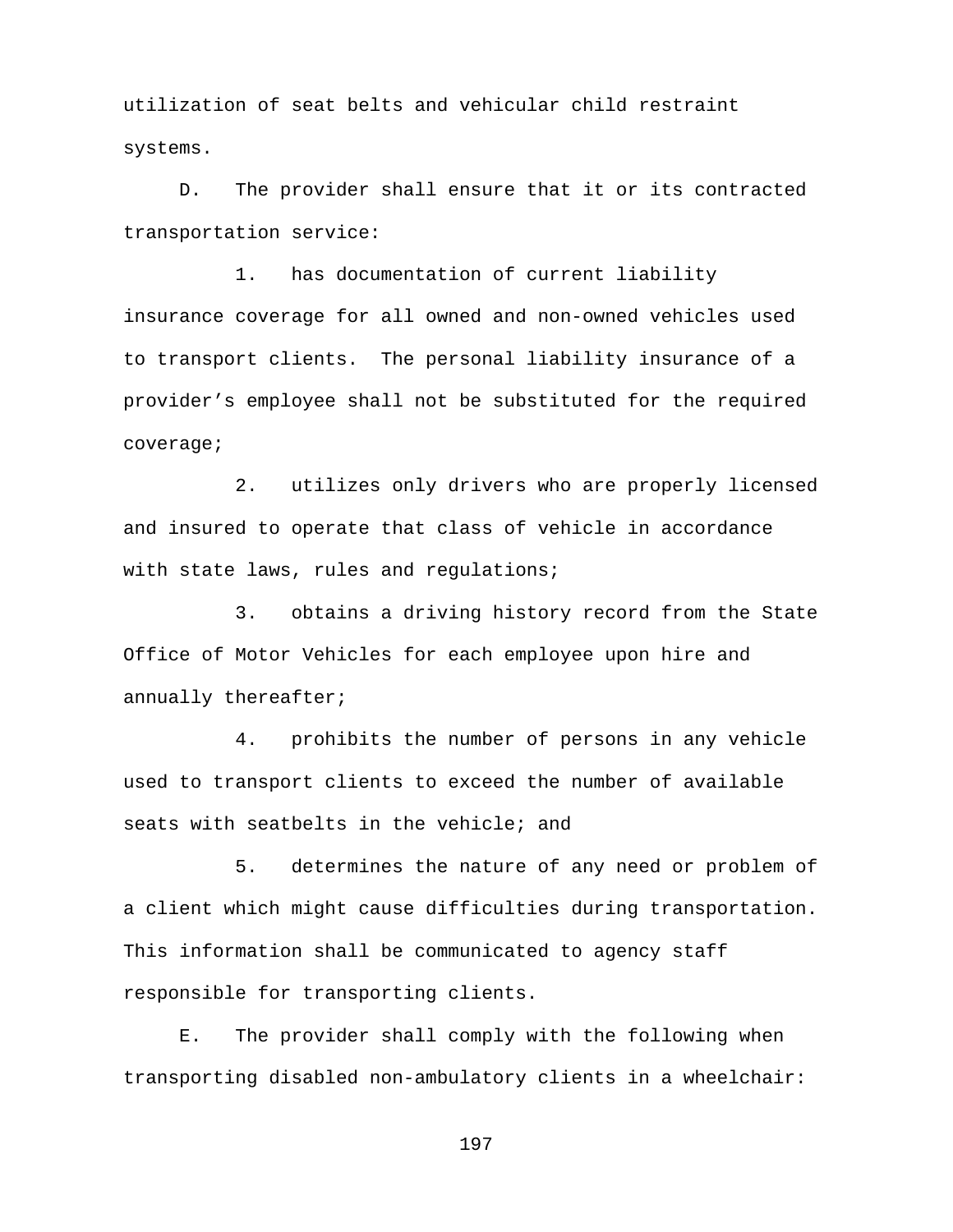1. a ramp to permit entry and exit of a client from the vehicle;

2. wheelchairs used in transit shall be securely fastened inside the vehicle utilizing approved wheelchair fasteners; and

3. the client is securely fastened in the wheelchair.

AUTHORITY NOTE: Promulgated in accordance with R.S. 36:254 and R.S. 40:2151 – 2161.

HISTORICAL NOTE: Promulgated by the Department of Health and Hospitals, Bureau of Health Services Financing, LR 41:

**§5719. Staffing**

A. The provider shall ensure that there are at least two staff persons on site at all times when a client is present.

B. House Manager

1. A residential provider shall have a house manager.

2. The house manager shall:

a. be at least 21 years old;

b. have at least two years qualifying experience working for a provider that treats clients with mental illness and/or addiction disorders;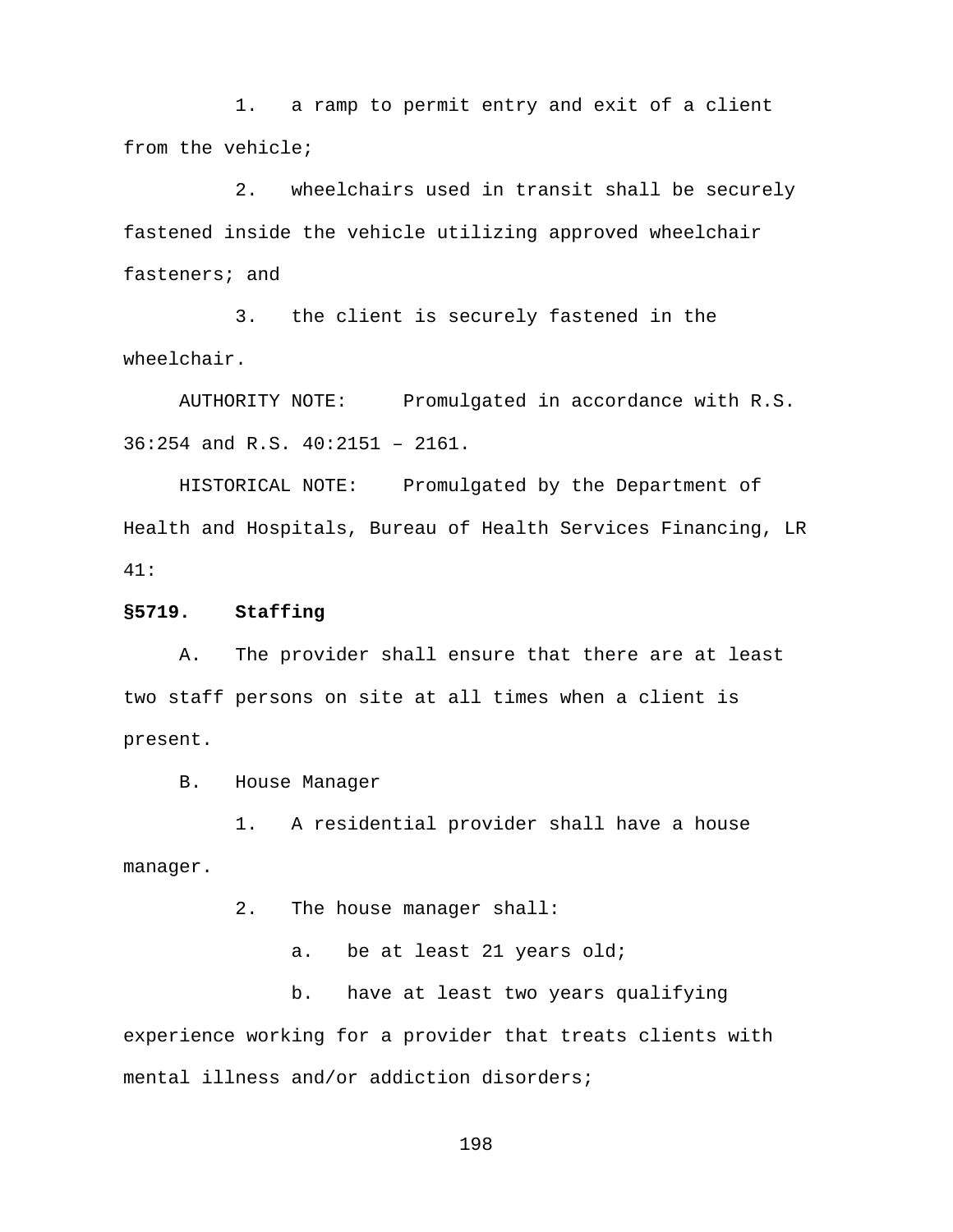c. supervise the activities of the facility when the professional staff is not on duty;

d. perform clinical duties only if licensed to do so;

e. report incidents of abuse, neglect and misappropriation to the medical director;

f. identify and respond to and report any crisis situation to the clinical supervisor when it occurs; and

g. coordinate and consult with the clinical staff as needed.

AUTHORITY NOTE: Promulgated in accordance with R.S. 36:254 and R.S. 40:2151 – 2161.

HISTORICAL NOTE: Promulgated by the Department of Health and Hospitals, Bureau of Health Services Financing, LR 41:

### **§5721. Policies and Procedures**

A. House Rules and Regulations. A residential provider shall:

1. have a clearly written list of house rules and regulations governing client conduct and behavior management;

2. provide a copy of the house rules and regulations to all clients and, where appropriate, the client's parent(s) or legal guardian(s) upon admission;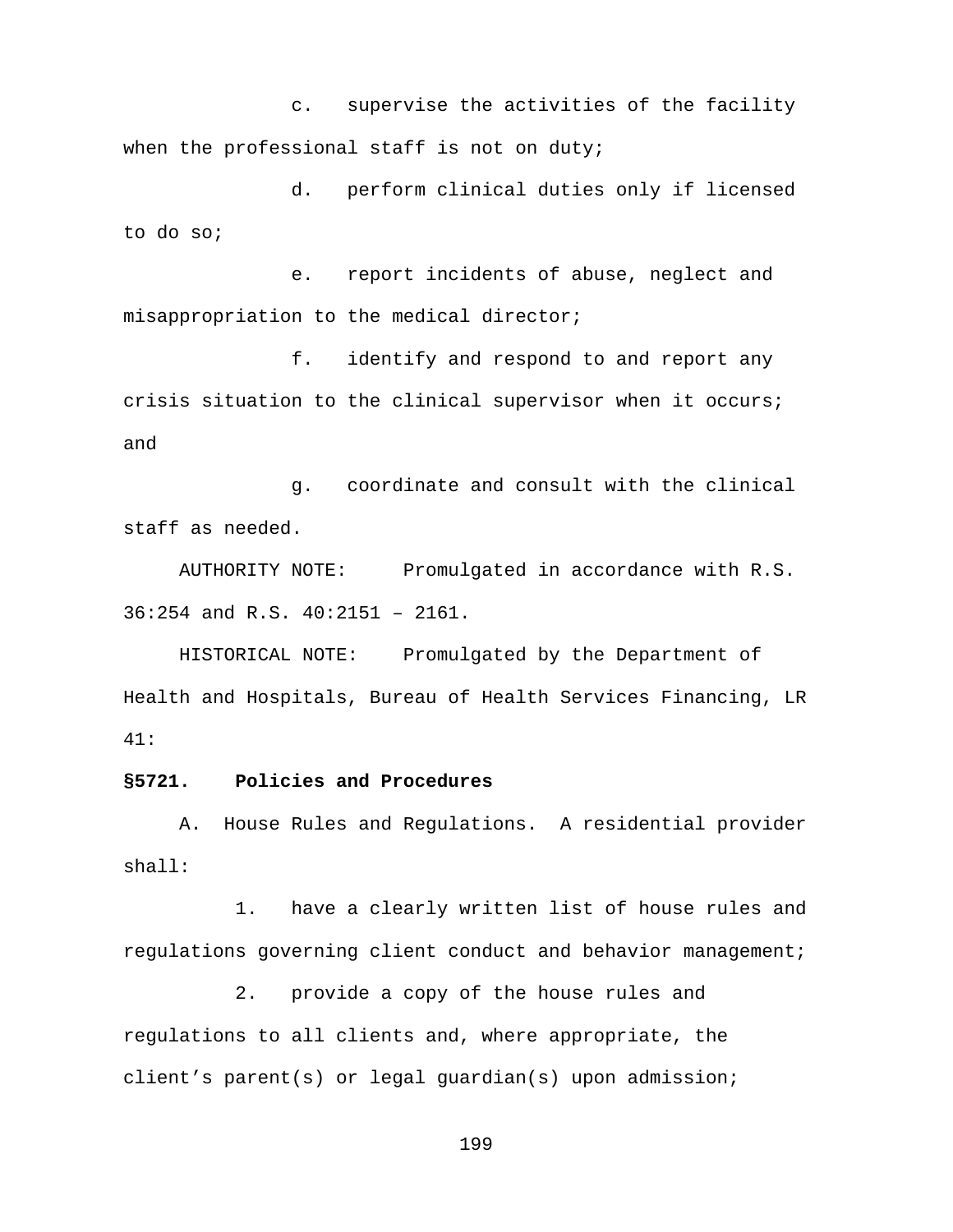3. post the rules and regulations in an easily accessible location in the provider and make them available when requested; and

4. have a policy and procedure that pertains to the bedroom assignment of its clients, with consideration given to age, client's diagnosis and severity of client's medical condition.

AUTHORITY NOTE: Promulgated in accordance with R.S. 36:254 and R.S. 40:2151 – 2161.

HISTORICAL NOTE: Promulgated by the Department of Health and Hospitals, Bureau of Health Services Financing, LR 41:

**Subchapter O. Additional Requirements for Opioid Treatment Programs**

Note: In addition to the requirements applicable to

all BHS providers, opioid treatment programs

must also meet the requirements of Subchapter O.

# **§5723. General Provisions**

A. A provider with an opioid treatment program shall:

1. meet the requirements of the protocols established by OBH/State Opioid Authority;

2. update the Louisiana Methadone Central Registry daily and as needed;

3. upon the death of a client: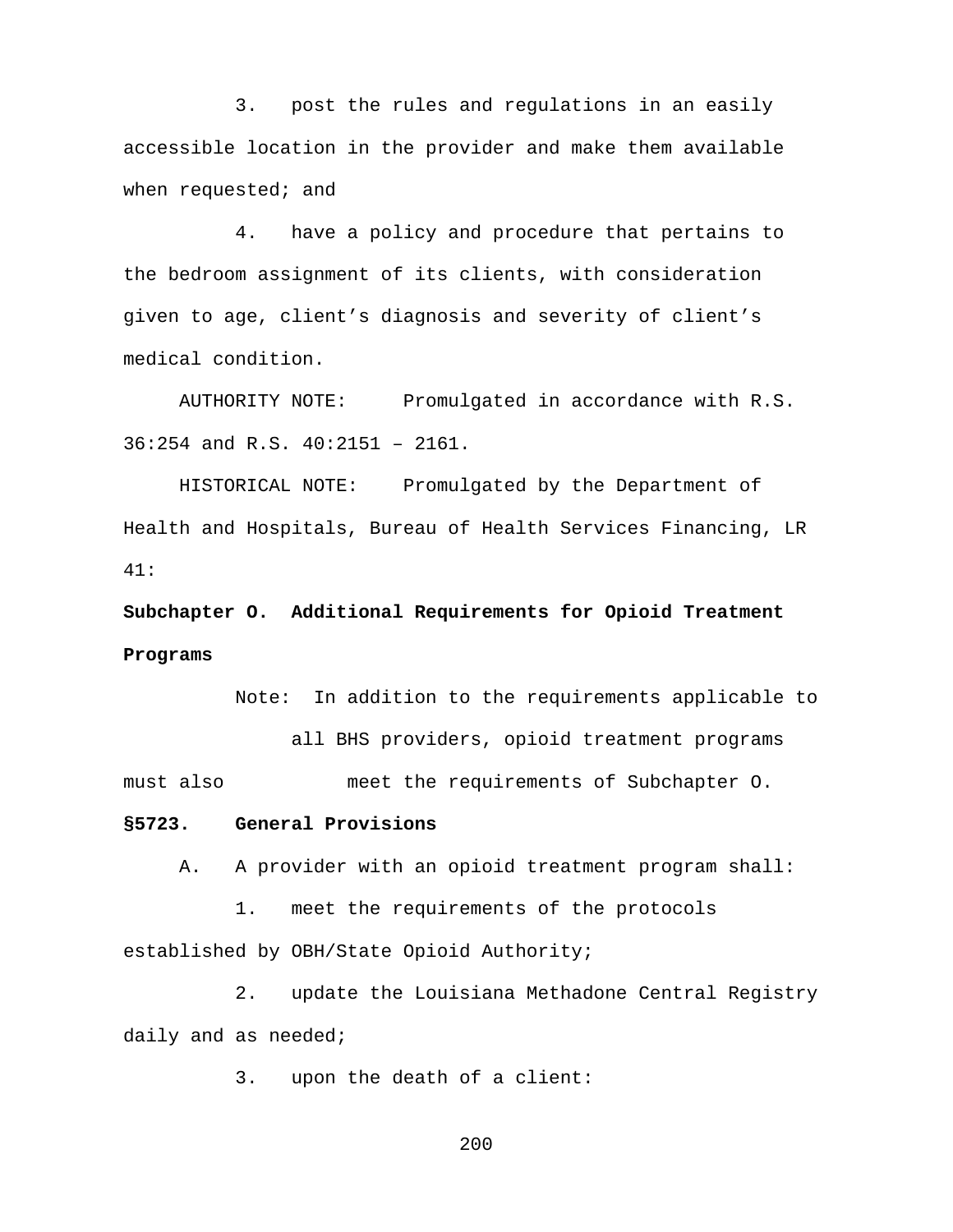a. report the death of a client enrolled in their clinic to the SOA within 24 hours of the discovery of the client's death;

b. report the death of a client to HSS within 24 hours of discovery if the death is related to program activity;

c. submit documentation on the cause and/or circumstances to SOA and to HSS, if applicable, within 24 hours of the provider's receipt of the documentation; and

d. adhere to all protocols established by DHH on the death of a patient; and

4. conduct at least eight random monthly drug screen tests on each client per year.

AUTHORITY NOTE: Promulgated in accordance with R.S. 36:254 and R.S. 40:2151 – 2161.

HISTORICAL NOTE: Promulgated by the Department of Health and Hospitals, Bureau of Health Services Financing, LR 41:

#### **§5725. Treatment**

A. Client Admission Criteria. The program shall only admit clients that:

1. are at least 18 years old, unless the client has consent from a parent, or legal guardian, if applicable;

2. meet the federal requirements regarding the determination that the client is currently addicted to opiates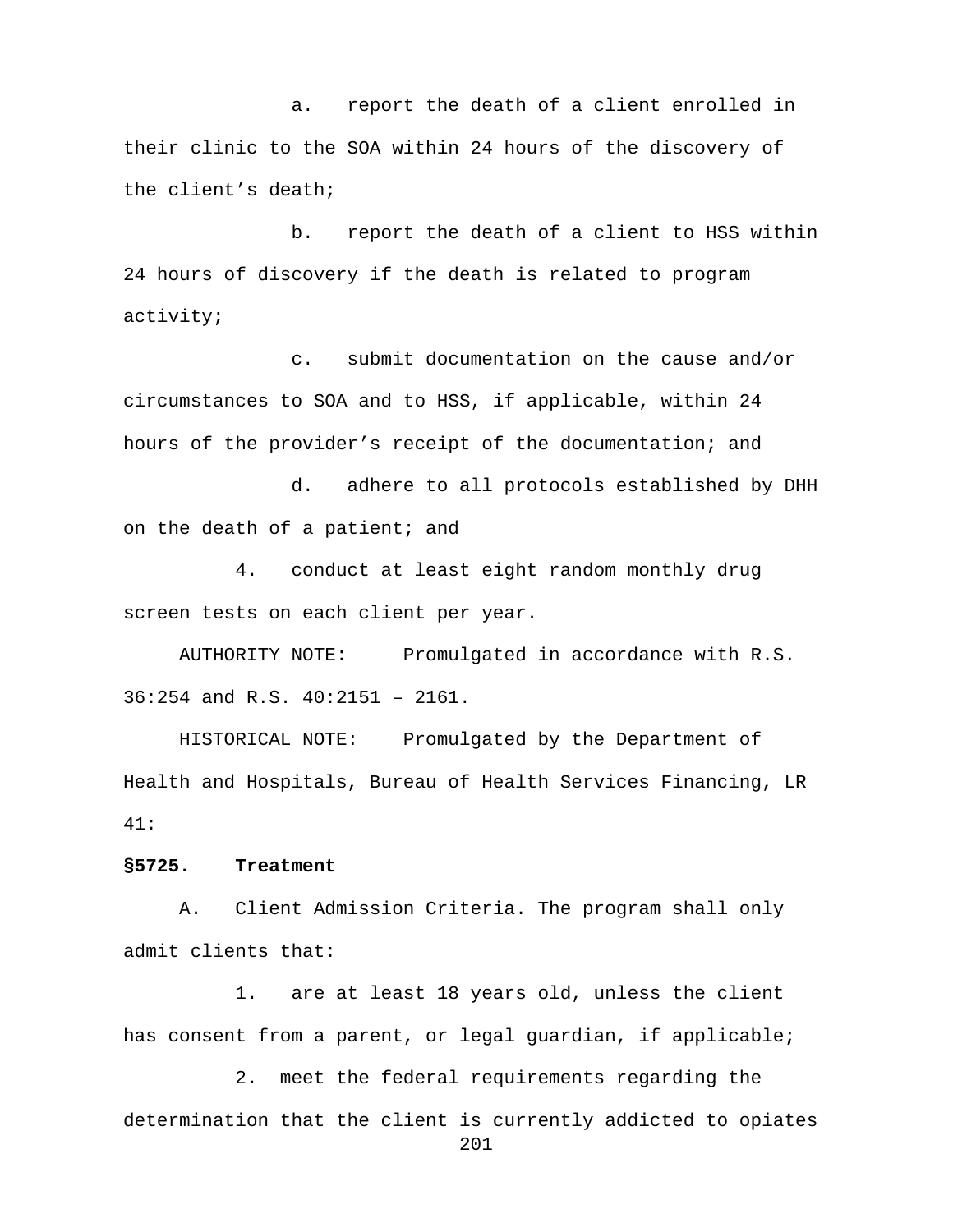and has been addicted to opiates for at least one year prior to admission or the exceptions;

3. are verified by a physician that treatment is medically necessary;

4. have had a complete physical evaluation by the client's or program's physician before admission to the opioid treatment program;

5. have had a full medical exam, including results of serology and other tests, completed within 14 days of admission; and

6. have a documented history of opiate addiction.

B. Treatment Phases

1. Initial Treatment.During the initial treatment phase that lasts from three to seven days in duration, the provider shall:

a. conduct client orientation;

b. provide individual counseling; and

c. develop the initial treatment plan

including initial dose of medication and plan for treatment of critical health or social issues.

2. Early Stabilization. In the early stabilization period that begins on the third to seventh day following initial treatment through 90 days duration, the provider shall: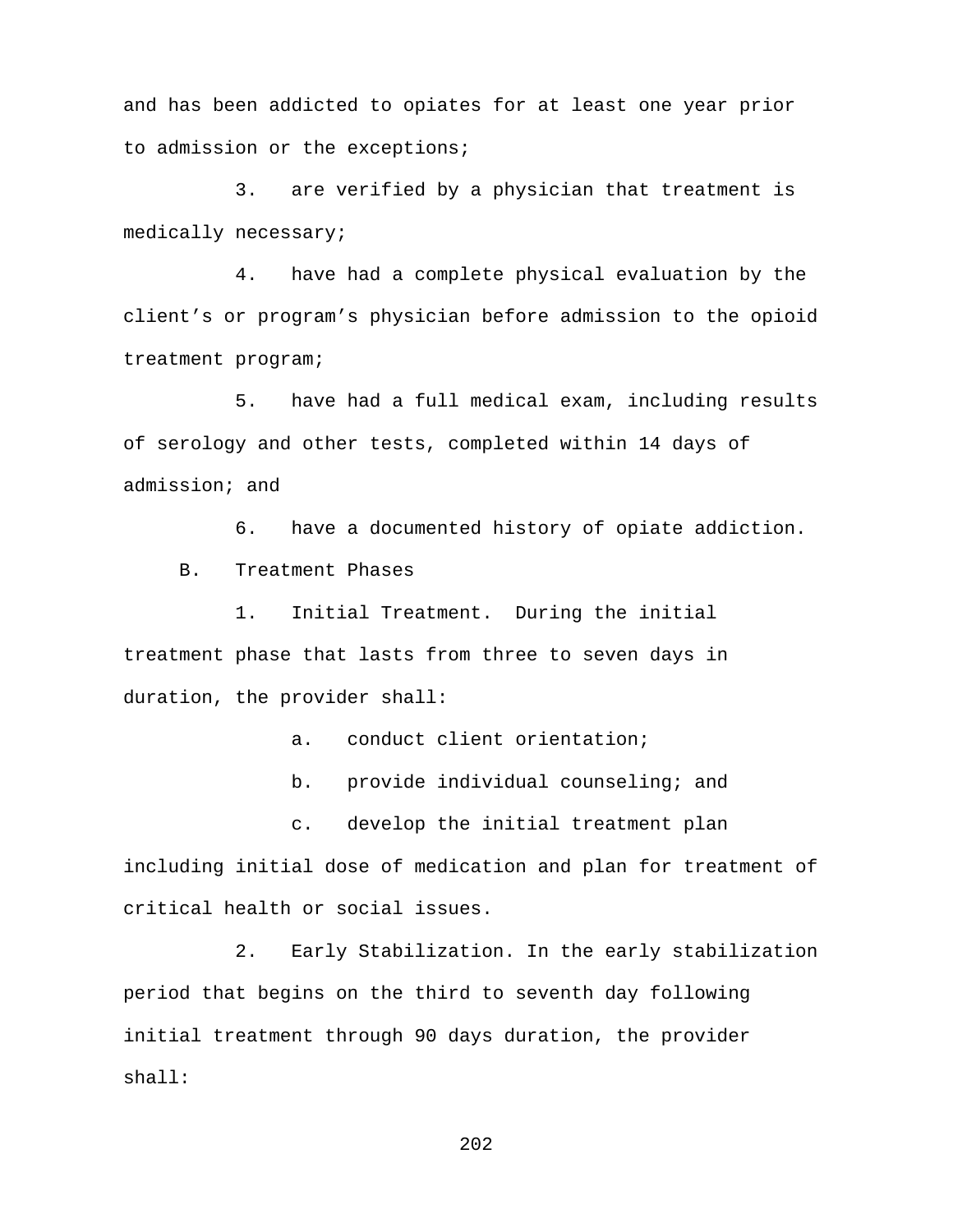a. conduct weekly monitoring by a nurse of the client's response to medication;

b. provide at least four individual counseling sessions;

c. revise the treatment plan within 30 days to include input by all disciplines, the client and significant others; and

d. conduct random monthly drug screen tests.

3. Maintenance Treatment. In the maintenance treatment phase that follows the end of early stabilization and lasts for an indefinite period of time, the provider shall provide:

a. random monthly drug screen tests until the client has negative drug screen tests for 90 consecutive days, as well as random testing for alcohol when indicated;

b. thereafter, monthly testing to clients who are allowed six days of take-home doses, as well as random testing for alcohol when indicated;

c. continuous evaluation by the nurse of the client's use of medication and treatment from the program and from other sources;

d. documented reviews of the treatment plan every 90 days in the first two years of treatment by the treatment team; and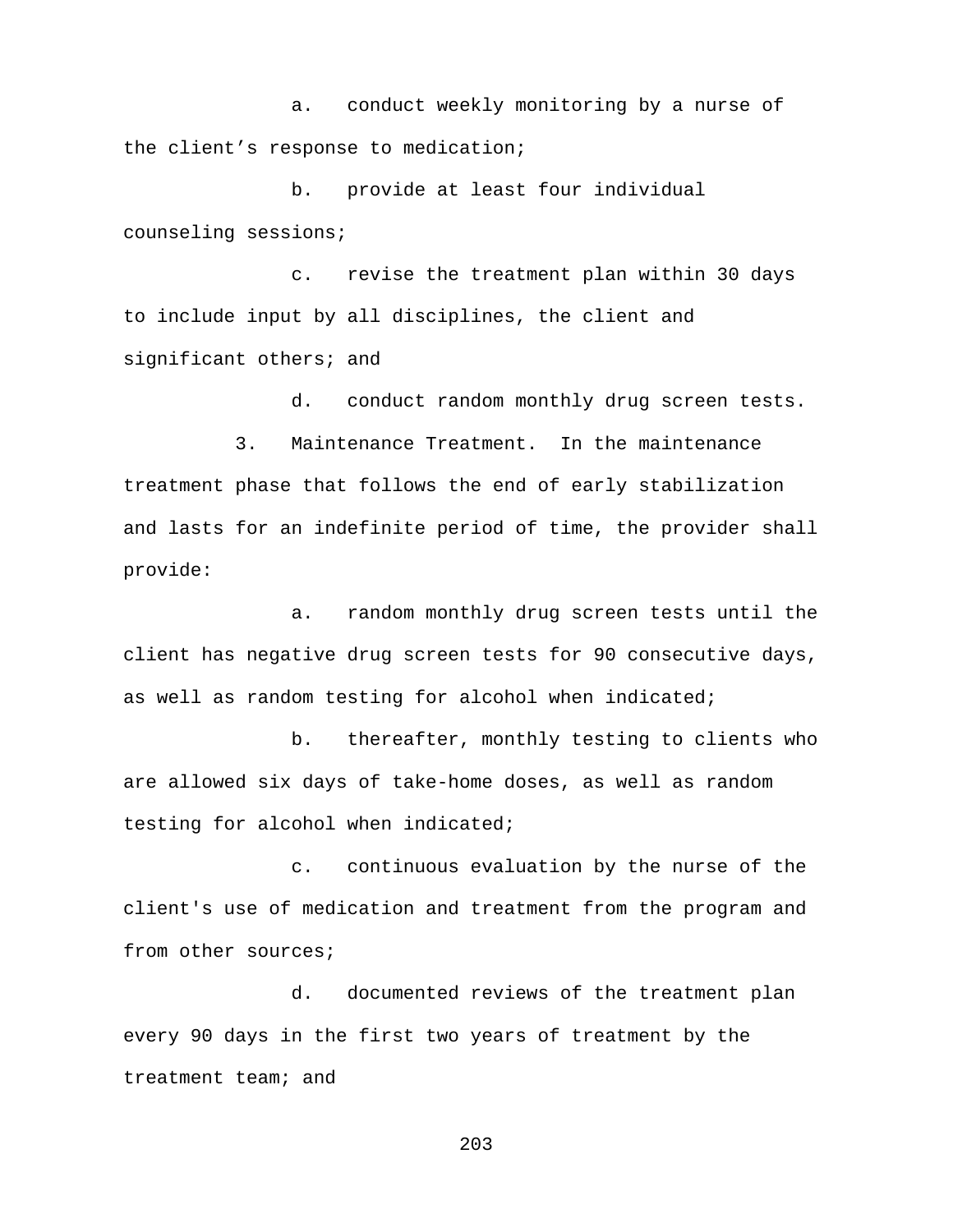e. documentation of response to treatment in a progress note at least every 30 days.

4. Medically Supervised Withdrawal from Synthetic Narcotic with Continuing Care. Medically supervised withdrawal is provided if and when appropriate. If provided, the provider shall:

 a. decrease the dose of the synthetic narcotic to accomplish gradual, but complete withdrawal, as medically tolerated by the client;

 b. provide counseling of the type and quantity determined by the indicators and the reason for the medically supervised withdrawal from the synthetic narcotic; and

c. conduct discharge planning with continuity of care to assist client to function without support of the medication and treatment activities.

5. Required Withdrawal. The provider shall provide medically-approved and medically-supervised assistance to withdrawal from the synthetic narcotic when:

a. the client requests withdrawal;

b. quality indicators predict successful withdrawal; or

c. client or payer source suspends payment of fees.

C. Counseling. The provider shall ensure that: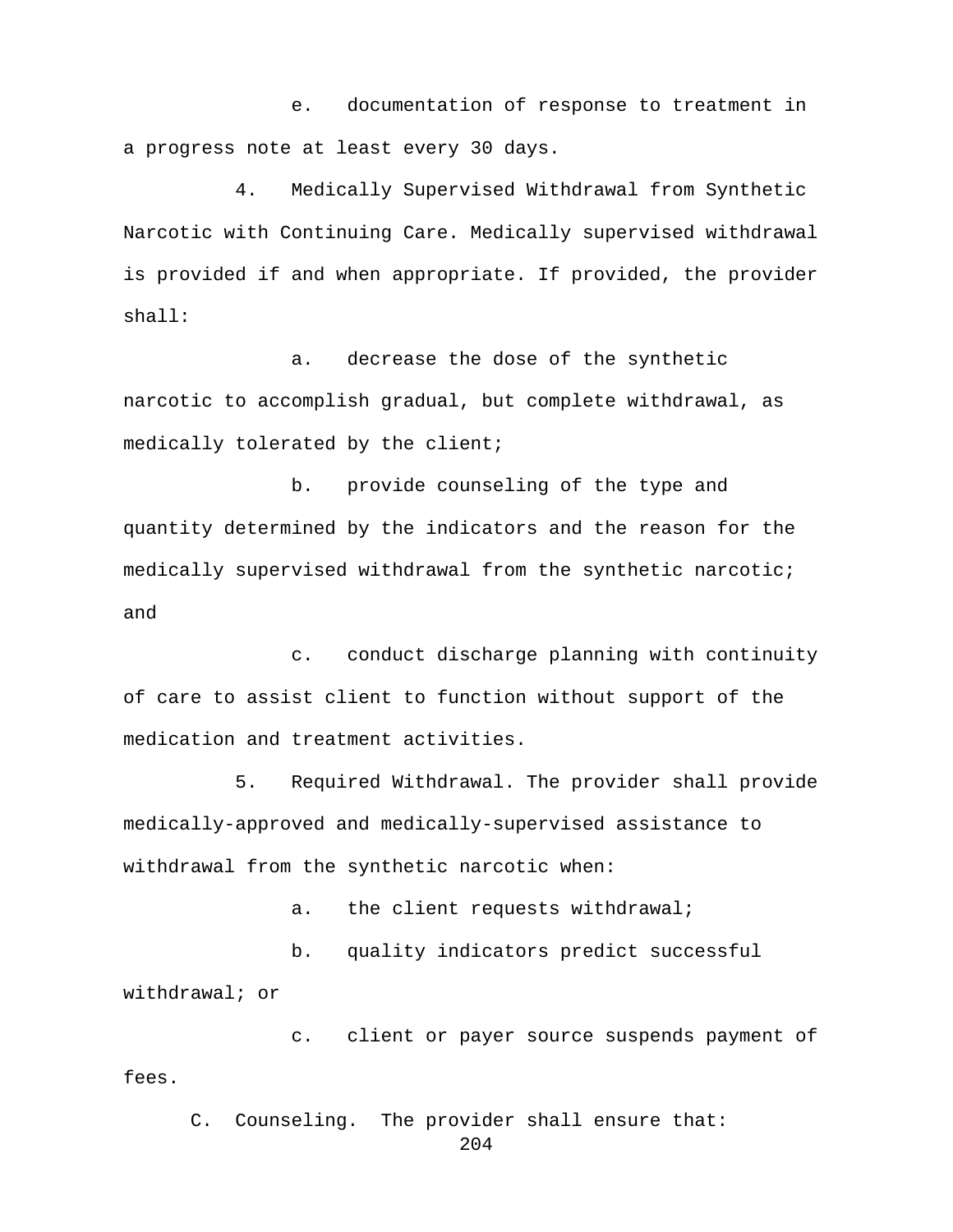1. counseling is provided when requested by the client or client's family;

2. written criteria are used to determine when a client will receive additional counseling;

3. the type and quantity of counseling is based on the assessment and recommendations of the treatment team;

4. written documentation supports the decisions of the treatment team, including indicators such as positive drug screens, maladjustment to new situations, inappropriate behavior, criminal activity, and detoxification procedure; and

5. all counseling is provided individually or in homogenous groups, not to exceed 12 clients.

D. Physical Evaluations/Examinations. The provider shall ensure that each client has a documented physical evaluation and examination by a physician or advanced practice registered nurse as follows:

1. upon admission;

2. every other week until the client becomes physically stable;

3. as warranted by client's response to medication during the initial stabilization period or any other subsequent stabilization period;

4. after the first year and annually thereafter; and

205

5. any time that the client is medically unstable.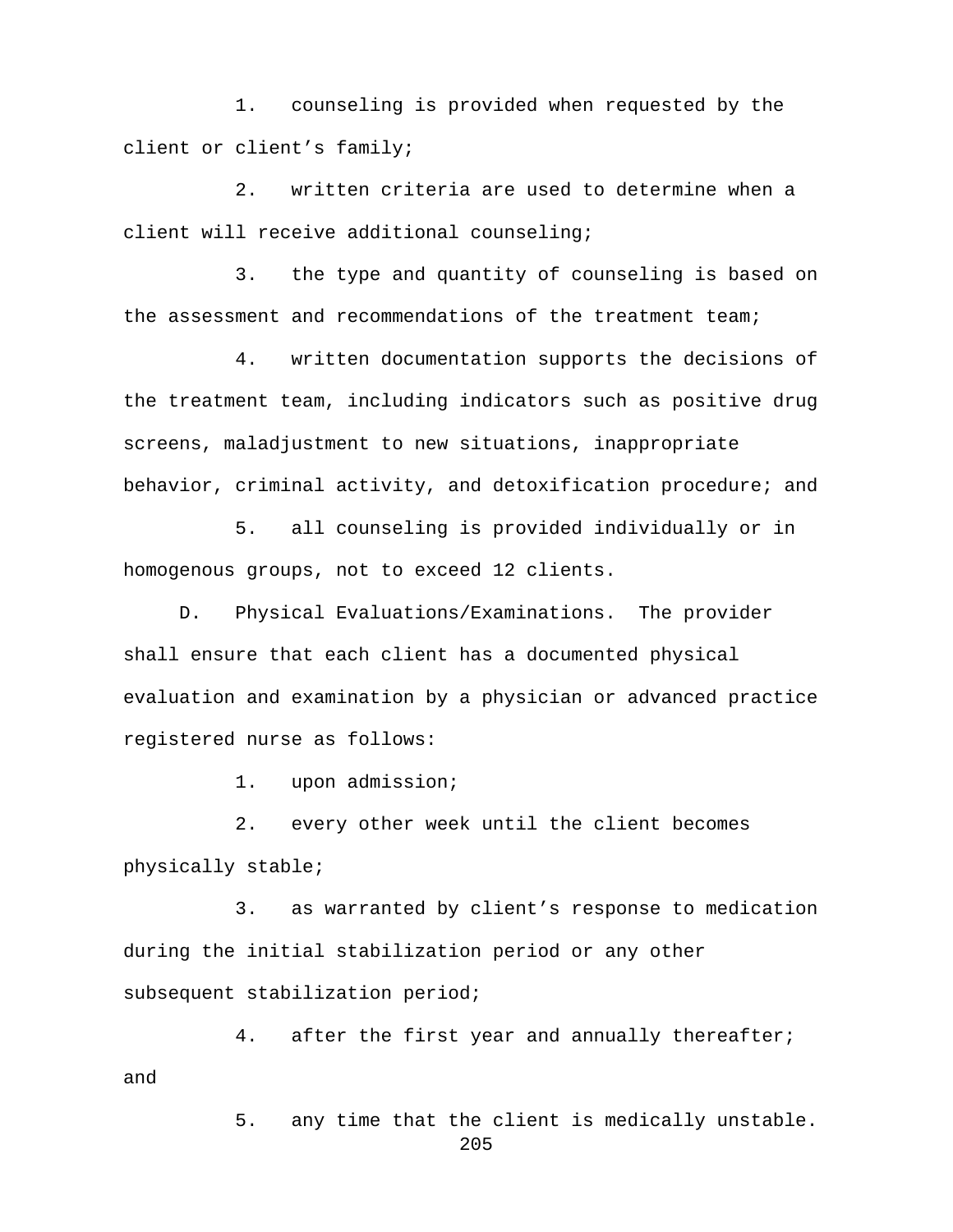AUTHORITY NOTE: Promulgated in accordance with R.S. 36:254 and R.S. 40:2151 – 2161.

HISTORICAL NOTE: Promulgated by the Department of Health and Hospitals, Bureau of Health Services Financing, LR 41:

# **§5727. Additional Staffing Requirements**

A. The provider's opioid treatment program shall have the following staff in addition to the general staffing requirements.

1**.** Pharmacist or Dispensing Physician

a. An opioid treatment program that dispenses prescription medication on-site shall employ or contract with a pharmacist or dispensing physician to assure that any prescription medication dispensed on-site meets the requirements of applicable state statutes and regulations.

b. The pharmacist or dispensing physician shall have a current, valid unrestricted license to practice in the state of Louisiana.

c. The provider's pharmacist or dispensing physician shall:

i. provide on-site services;

ii. dispense all medications;

iii. consult with the provider as needed;

iv. evaluate medication policy and

procedure of provider to dispense medications;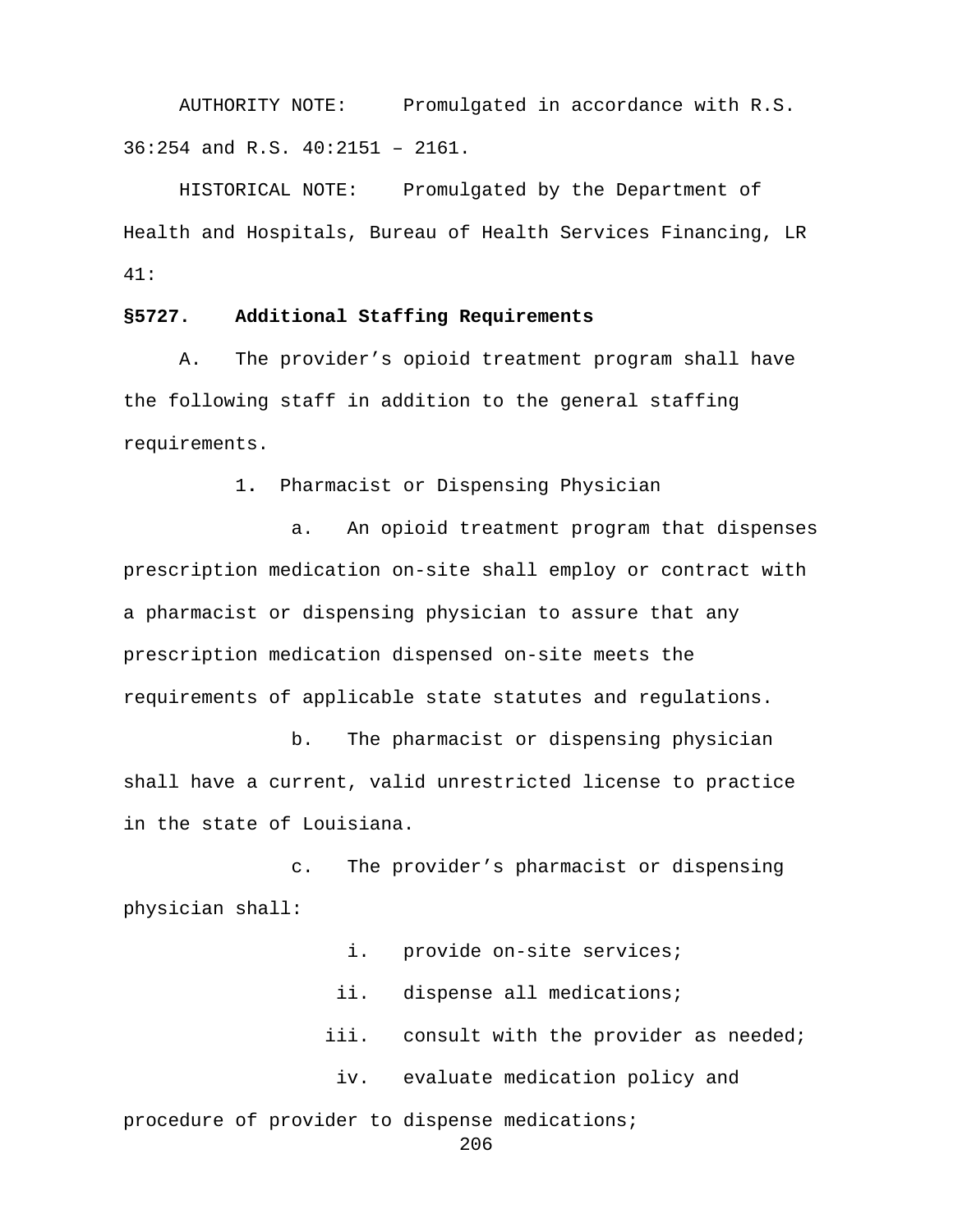v. reconcile inventories of medications

that were dispensed and/or administered at least every 30 days;

 vi. maintain medication records for at least three years in accordance with state laws, rules and regulations; and

 vii. approve all transport devices for take-home medications in accordance with the program's diversion control policy.

2. Nursing

a. The provider shall maintain a nursing staff sufficient to meet the needs of the clients.

b. Each nurse shall have a current unrestricted license to practice nursing in the state of Louisiana.

c. The responsibilities of the nurse(s) include but are not limited to:

i. administering medications; and

 ii. monitoring the client's response to medications.

3. Licensed Mental Health Professionals

a. The provider shall maintain a sufficient number of LMHPs to meet the needs of its clients and there is at least one LMHP or UP on site when clinical services are being provided.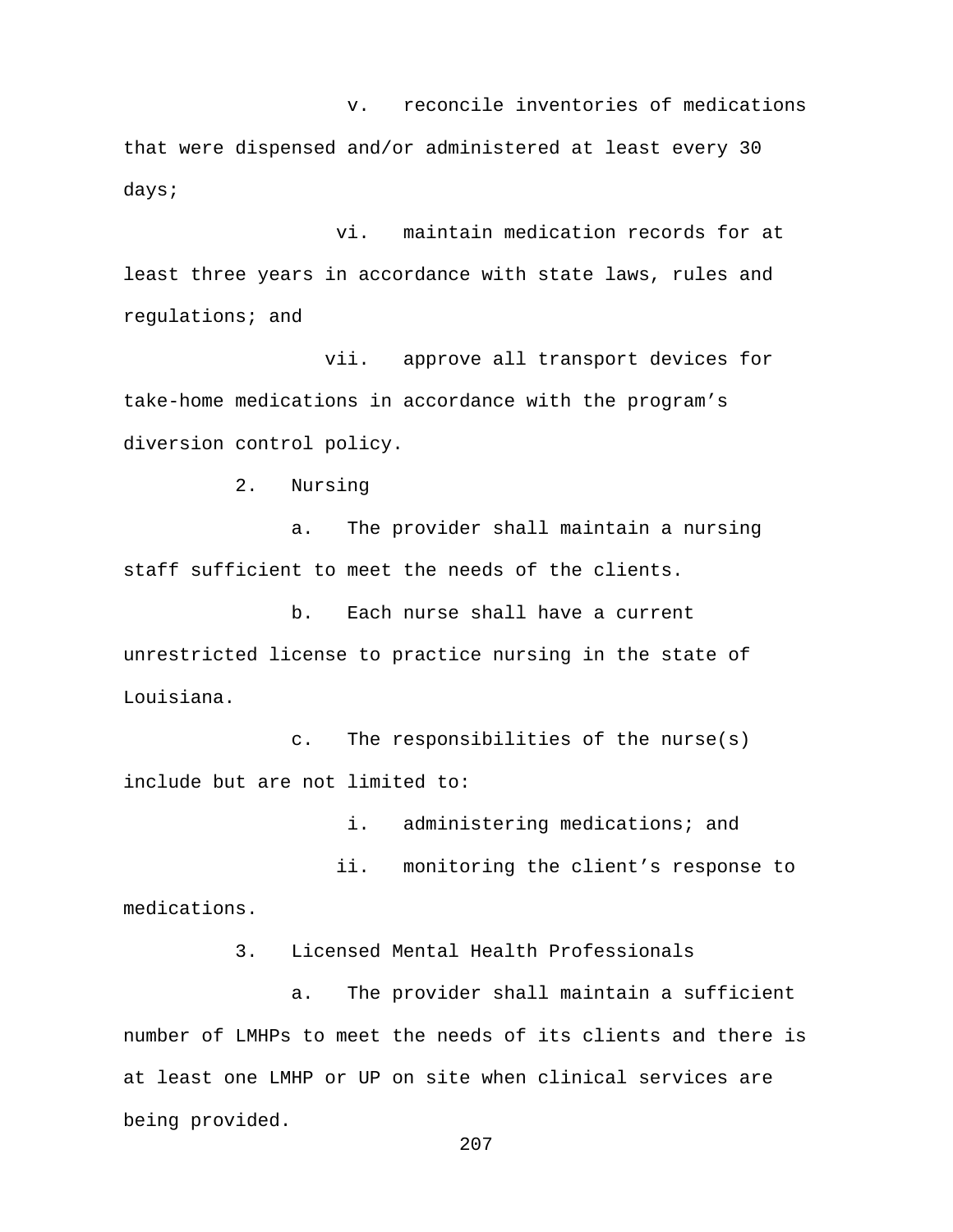b. The provider shall ensure that:

i. the caseload of the LMHP shall not exceed 75 active clients; and

 ii. there is an LMHP on site at least five hours/week.

4. Unlicensed Professionals

a. The provider shall have UPs sufficient to meet the needs of the clients.

b. The caseload of the UP shall not exceed 75 active clients.

5. Physician or APRN. There shall be a physician or APRN who is on-site as needed or on-call as needed during hours of operation.

 B. Training. All direct care employees shall receive orientation and training for and demonstrate knowledge of the following, including, but not limited to:

1. symptoms of opiate withdrawal;

2. drug screen testing and collections;

3. current standards of practice regarding opiate addiction treatment;

4. poly-drug addiction; and

5. information necessary to ensure care is provided within accepted standards of practice.

AUTHORITY NOTE: Promulgated in accordance with R.S. 36:254 and R.S. 40:2151 – 2161.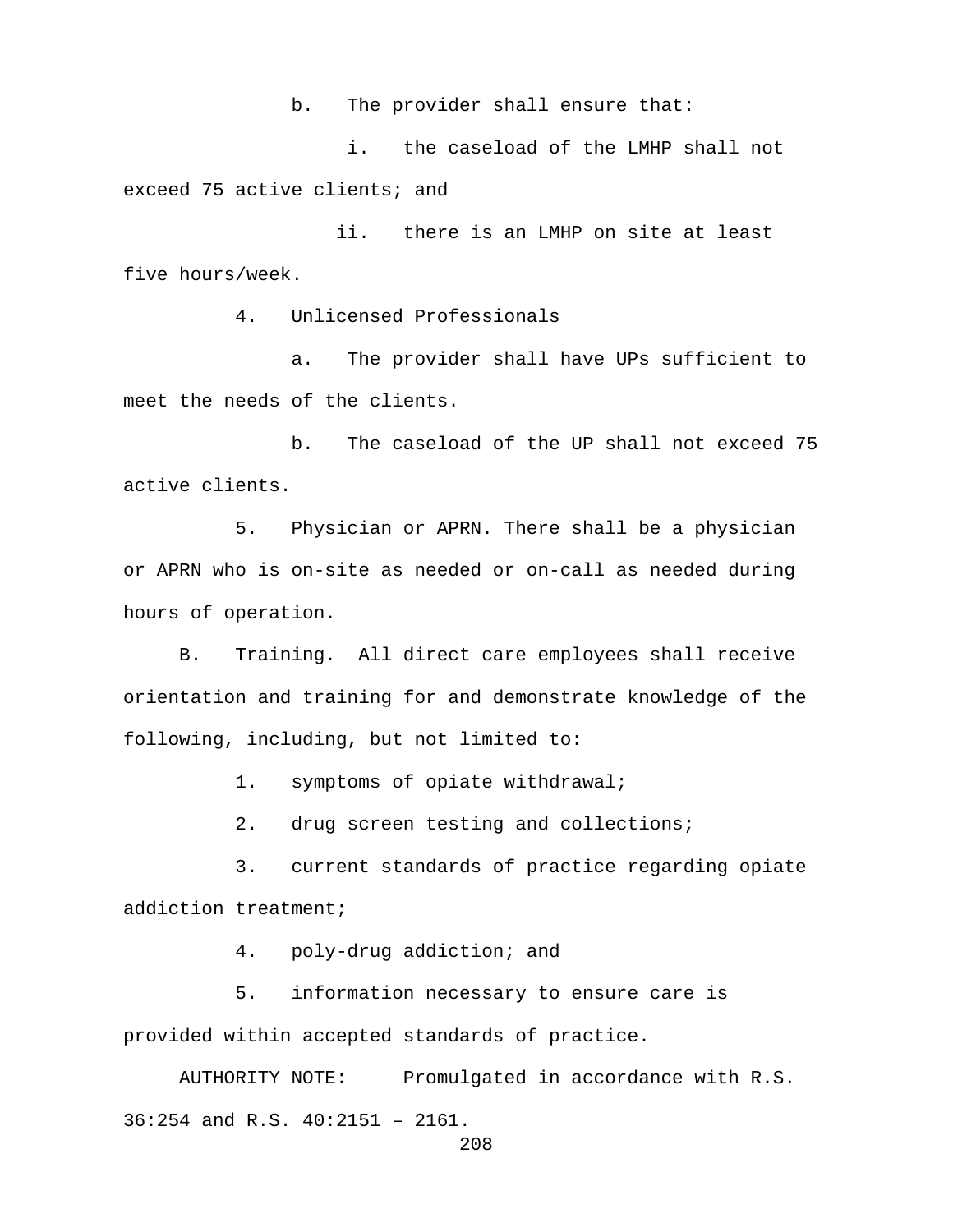HISTORICAL NOTE: Promulgated by the Department of Health and Hospitals, Bureau of Health Services Financing, LR 41:

### **§5729. Medications**

A. The provider shall ensure that all medications are administered by a nurse, pharmacist or other practitioner licensed under state law and authorized by federal and state law to administer or dispense opioid drugs.

B. Take-Home Dose(s)

1. The provider shall ensure that:

a. determinations for take-home dose(s) and the factors considered are made by the client's treatment team and are documented in the client's record when each take-home dose is authorized;

b. date and recommended dosage are documented in the client's record; and

c. take-home dose(s) are ordered by the medical director.

2. The provider shall ensure that the following factors are considered by the medical director and treatment team before a take-home dose is authorized by the treatment team:

a. a negative drug/alcohol screen for at least 30 days;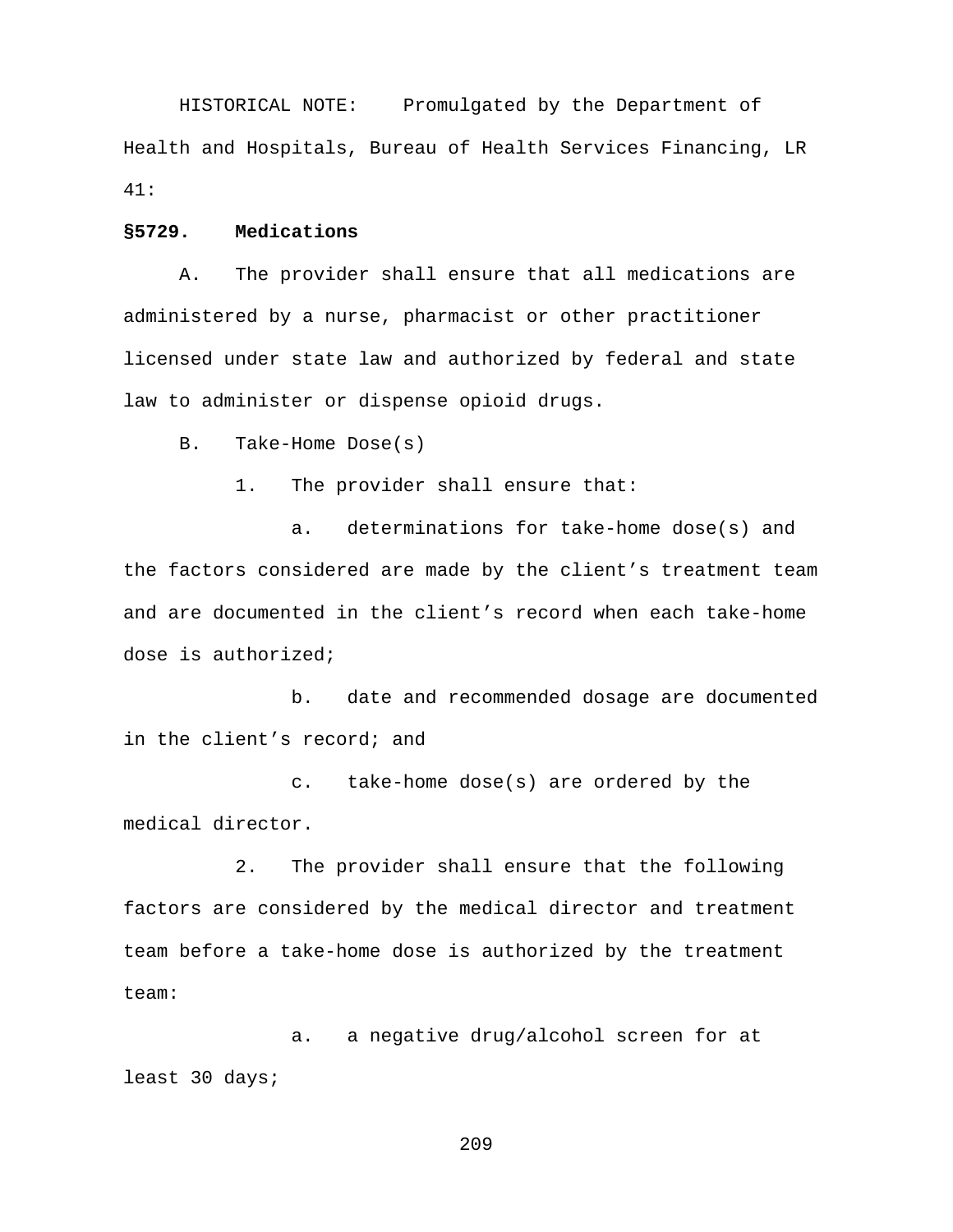b. documented regularity of clinic attendance relative to treatment plan;

c. absence of serious behavioral problems;

d. absence of known criminal activity;

e. absence of known drug related criminal activity during treatment;

f. stability of home environment and social relationships;

g. assurance that take-home medication can be safely stored; and

h. whether the benefit to the client outweighs the risk of diversion.

3. Standard Schedule. The provider shall abide by the following schedule of take-home, therapeutic doses when a take-home dose is authorized:

a. after the first 30 days of treatment, and during the remainder of the first 90 days of treatment, one take-home, therapeutic dose per week;

b. in the second 90 days of treatment, two doses, consisting of take-home, therapeutic doses, may be allowed per week;

c. in the third 90 days of treatment, three doses consisting of take-home, therapeutic doses may be allowed per week;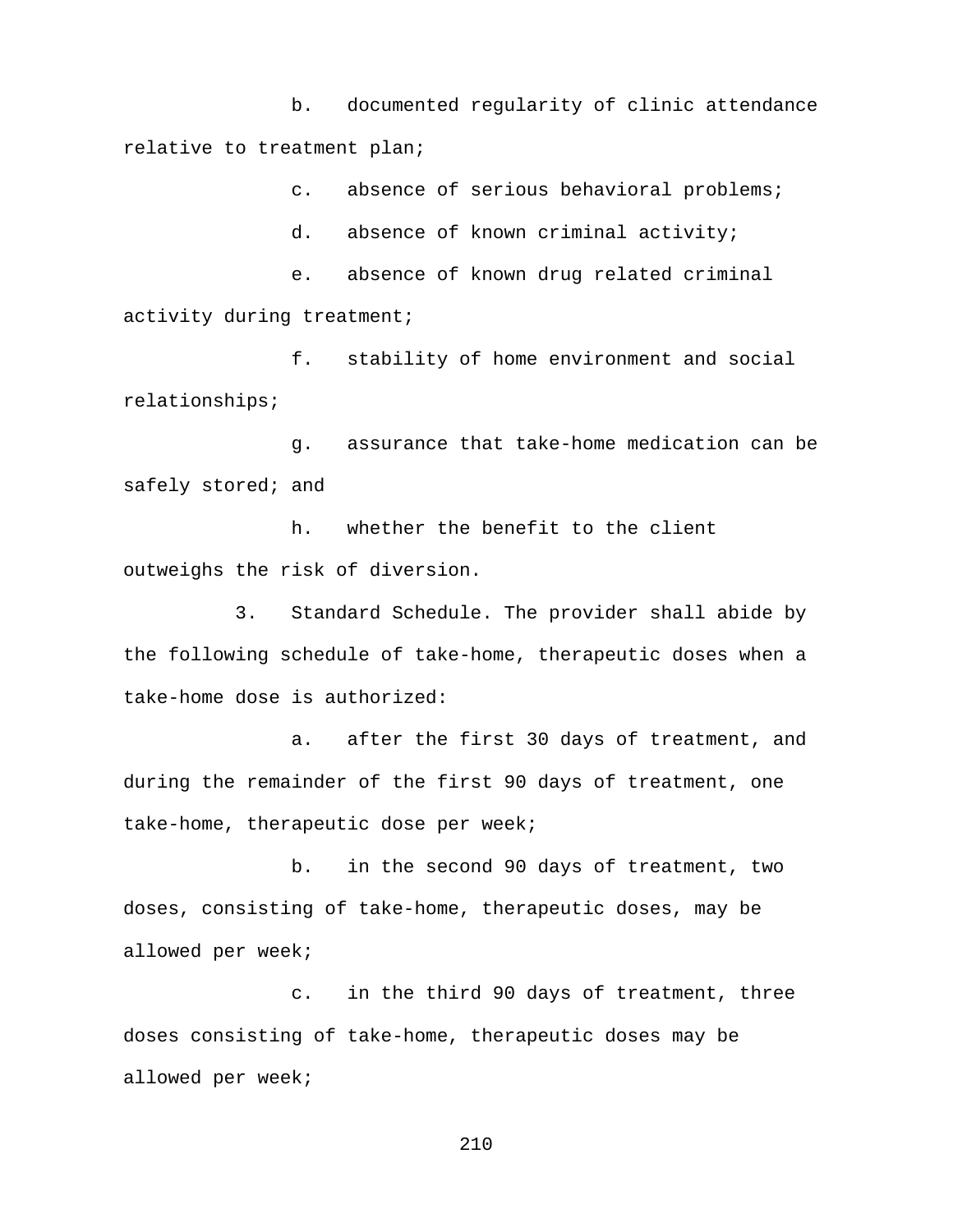d. in the final 90 days of treatment during the first year, four doses consisting of take-home, therapeutic doses may be allowed per week;

e. after one year in treatment, a six-day dose supply consisting of take-home, therapeutic doses may be allowed once a week;

f. after two years in treatment, a 13-day dose supply consisting of take-home, therapeutic doses may be allowed once every two weeks.

4. Loss of Privilege. Positive drug screens at any time for any drug other than those prescribed shall require a new determination to be made by the treatment team regarding take-home doses.

5. Exceptions to the Standard Schedule. The provider must request and obtain approval for an exception to the standard schedule from the State Opioid Authority. Any exception must be for an emergency or severe travel hardship.

B. Temporary Transfers or Guest Dosing. The providers involved in a temporary transfer or guest dosing shall ensure the following:

1. the receiving provider shall verify dosage prior to dispensing and administering medication;

2. the sending provider shall verify dosage and obtain approval and acceptance from receiving provider prior to client's transfer; and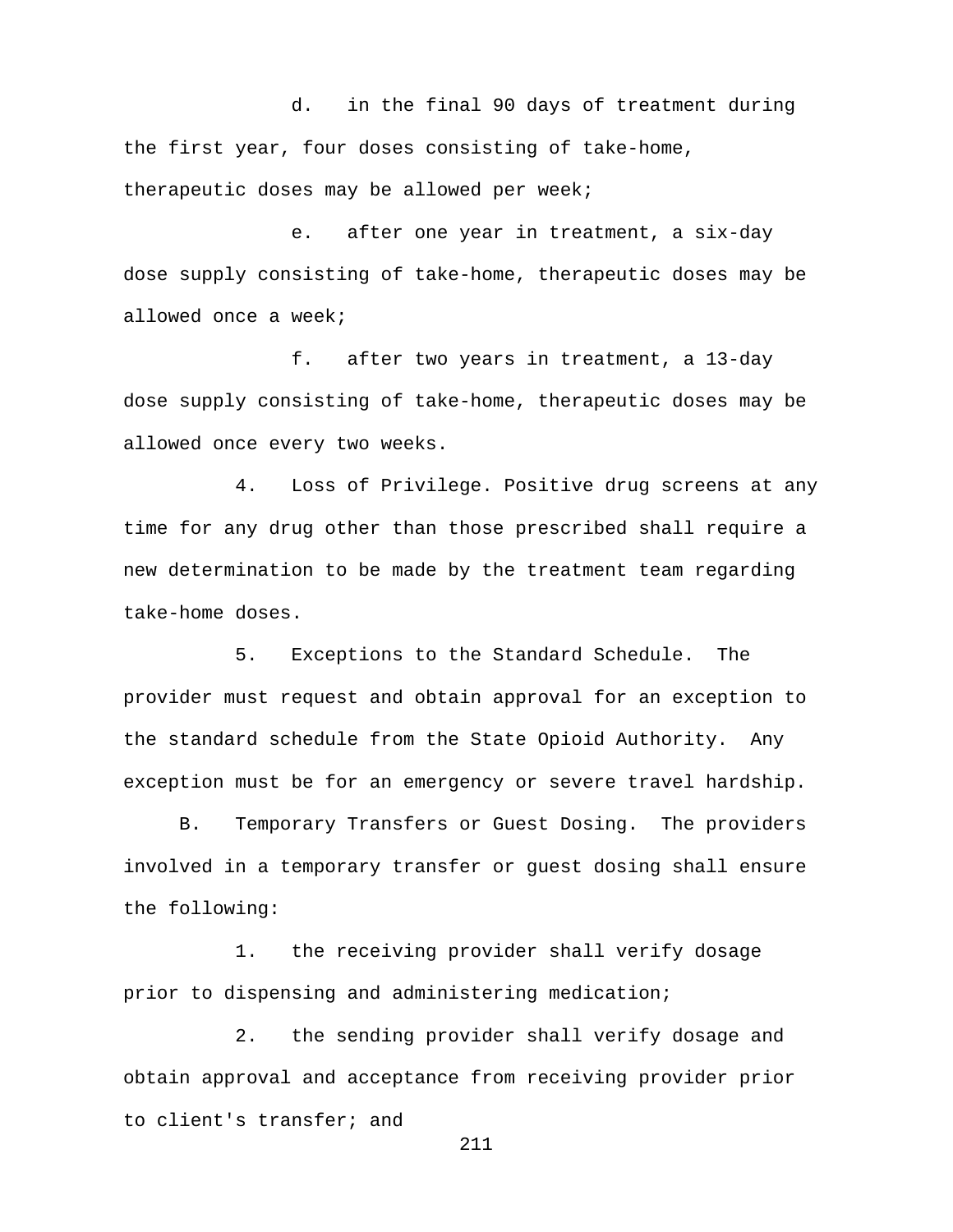3. that documentation to support all temporary transfers and guest dosing is maintained.

AUTHORITY NOTE: Promulgated in accordance with R.S. 36:254 and R.S. 40:2151 – 2161.

HISTORICAL NOTE: Promulgated by the Department of Health and Hospitals, Bureau of Health Services Financing, LR 41:

### **§5731. Client Records**

A. In addition to the general requirements for client records, each client record shall contain:

1. recording of medication administration and dispensing in accordance with federal and state requirements;

2. results of five most recent drug screen tests with action taken for positive results;

3. physical status and use of additional prescription medication;

4. monthly or more frequently, as indicated by needs of client, contact notes and progress notes which include employment/vocational needs, legal and social status, and overall individual stability;

5. documentation and confirmation of the factors to be considered in determining whether a take-home dose is appropriate;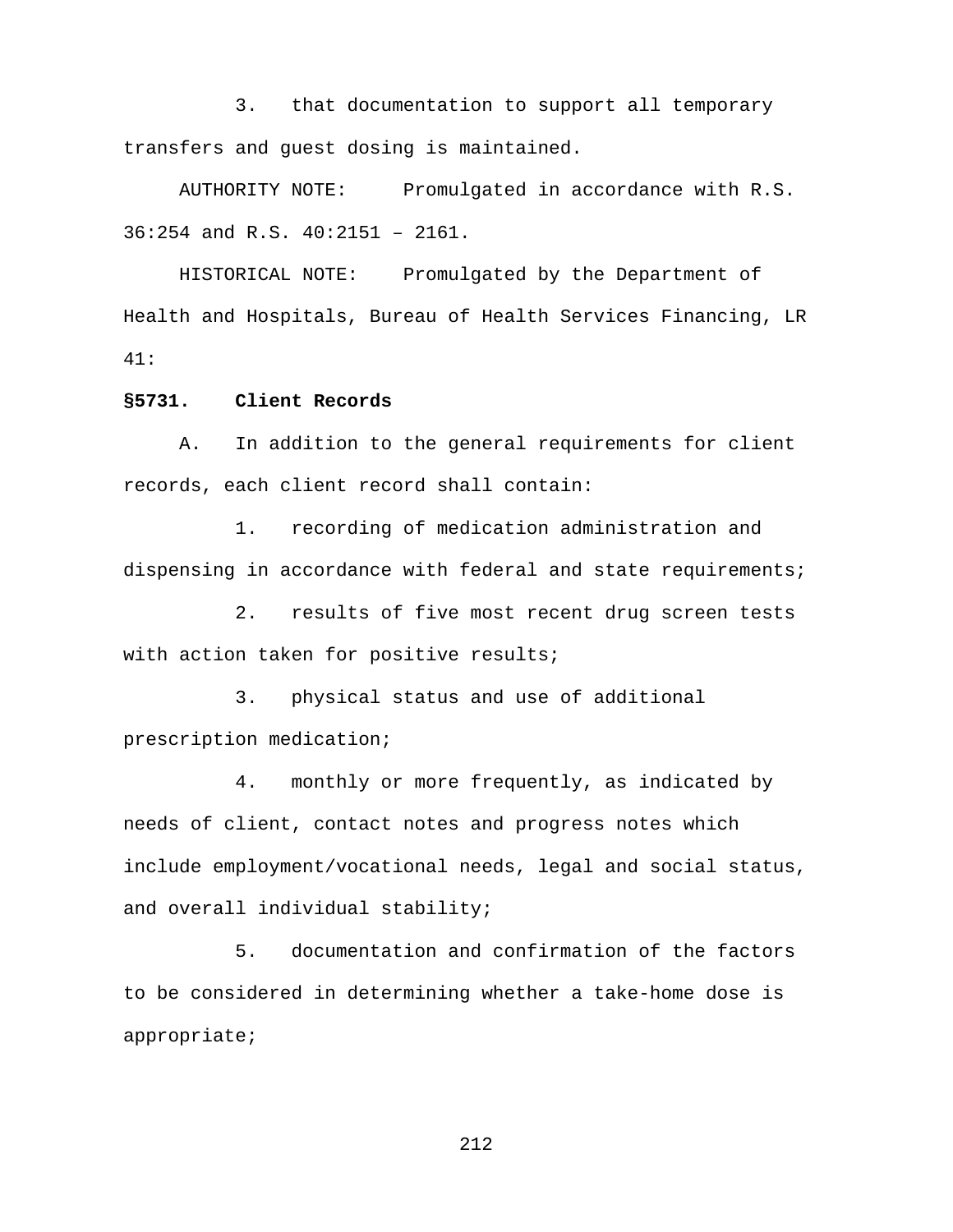6. documentation of approval of any exception to the standard schedule of take-home doses and the physician's justification for such exception; and

7. any other pertinent information.

AUTHORITY NOTE: Promulgated in accordance with R.S. 36:254 and R.S. 40:2151 – 2161.

HISTORICAL NOTE: Promulgated by the Department of Health and Hospitals, Bureau of Health Services Financing, LR 41:

Kathy H. Kliebert

#### Secretary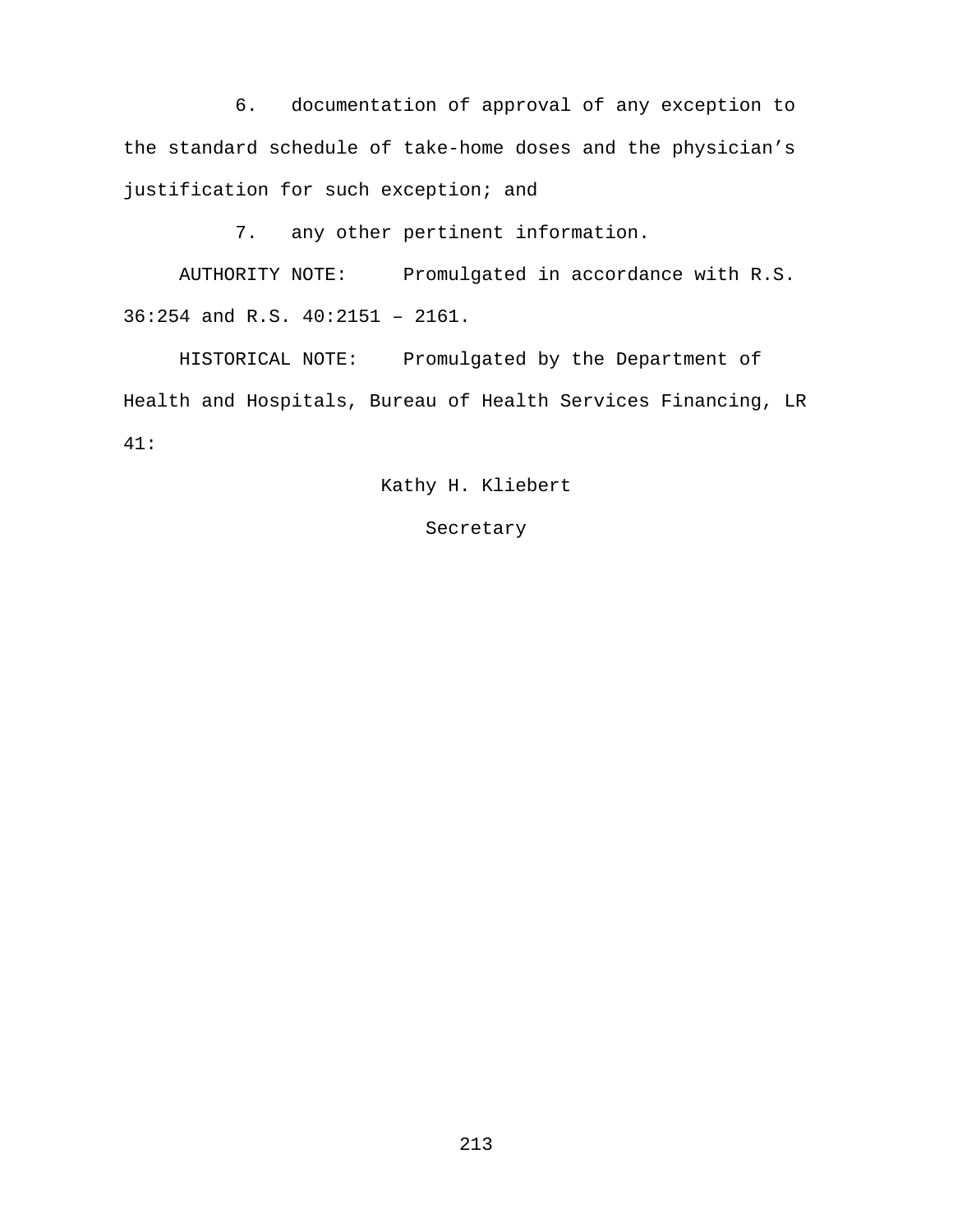#### **RULE**

**Department of Health and Hospitals Bureau of Health Services Financing**

# **Targeted Case Management Foster Care and Family Support Worker Services (LAC 50:XV.Chapter 115)**

The Department of Health and Hospitals, Bureau of Health Services Financing has adopted LAC 50:XV.Chapter 115 in the Medical Assistance Program as authorized by R.S. 36:254 and pursuant to Title XIX of the Social Security Act. This Rule is promulgated in accordance with the provisions of the Administrative Procedure Act, R.S. 49:950 et seq.

#### **Title 50**

# **PUBLIC HEALTH-MEDICAL ASSISTANCE** Part XV. Services for Special Populations<br>Subpart 7. Targeted Case Management **Subpart 7. Targeted Case Management**

**Chapter 115. Foster Care and Family Support Worker Services §11501. Introduction**

A. Effective for dates of service on or after July 1, 2015, the department shall reimburse the Department of Children and Family Services (DCFS) for case management and case management supervision services, provided by DCFS foster care and family support workers, which qualify for Medicaid reimbursement under the Targeted Case Management Program.

AUTHORITY NOTE: Promulgated in accordance with R.S. 36:254 and Title XIX of the Social Security Act.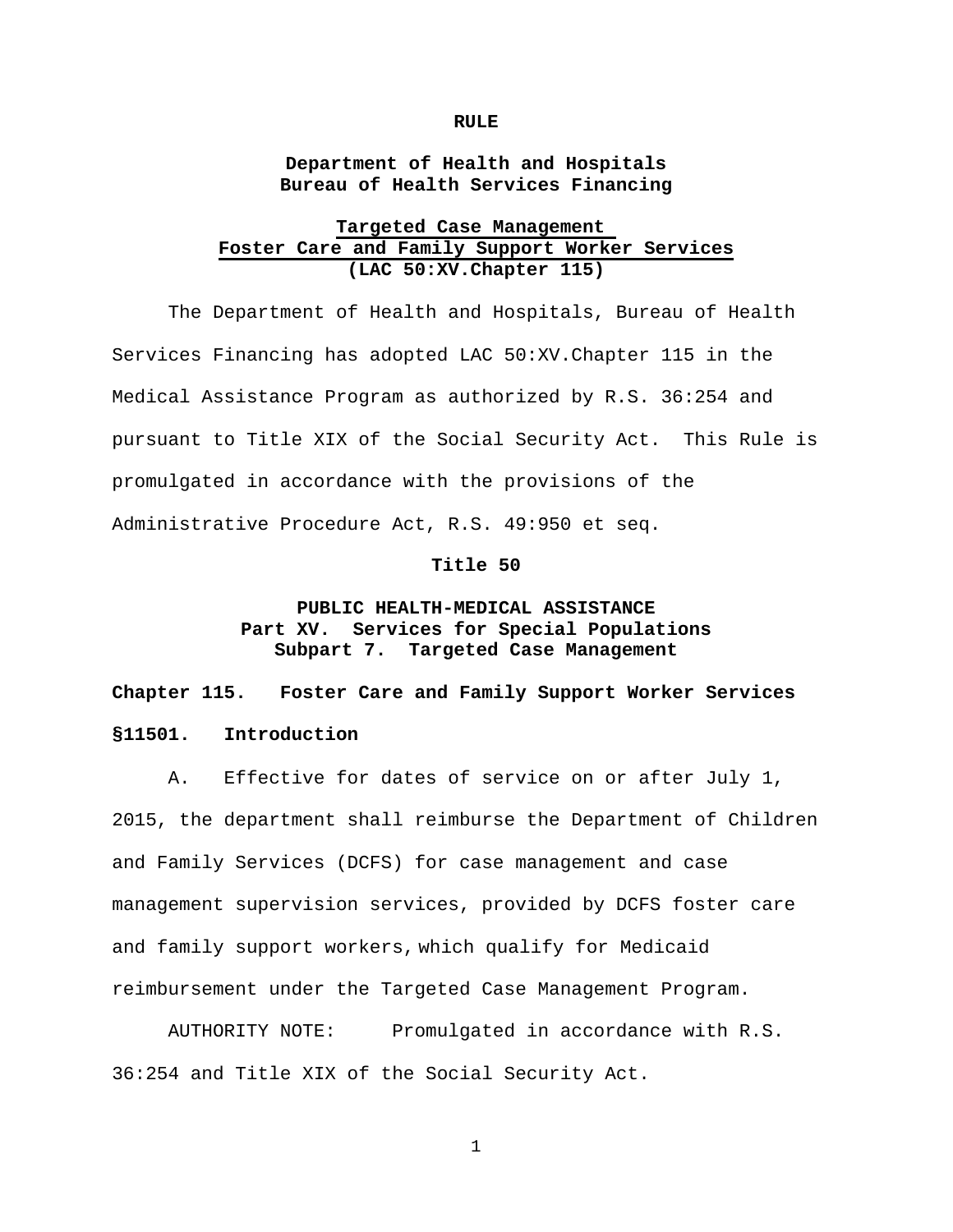HISTORICAL NOTE: Promulgated by the Department of Health and Hospitals, Bureau of Health Services Financing, LR 41:

# **§11503. Covered Services**

A. The Medicaid Program shall provide reimbursement to DCFS for the following case management services:

1. comprehensive assessment of individual needs;

2. periodic reassessment of individual needs;

3. development and periodic revision of a specific care plan;

4. referral and related activities; and

5. monitoring and follow-up activities.

B. Covered services and activities may be rendered to the child, the foster family, or biological family.

C. Case management functions provided by DCFS family support workers include, but are not limited to:

1. completing a safety and risk assessment of the child;

2. completing assessment of family functioninginitial and on-going to include trauma screening as well as screenings for mental health, domestic violence and substance abuse issues;

3. developing a written care plan, jointly with the family, within the first 30 days;

4. providing on-going service planning;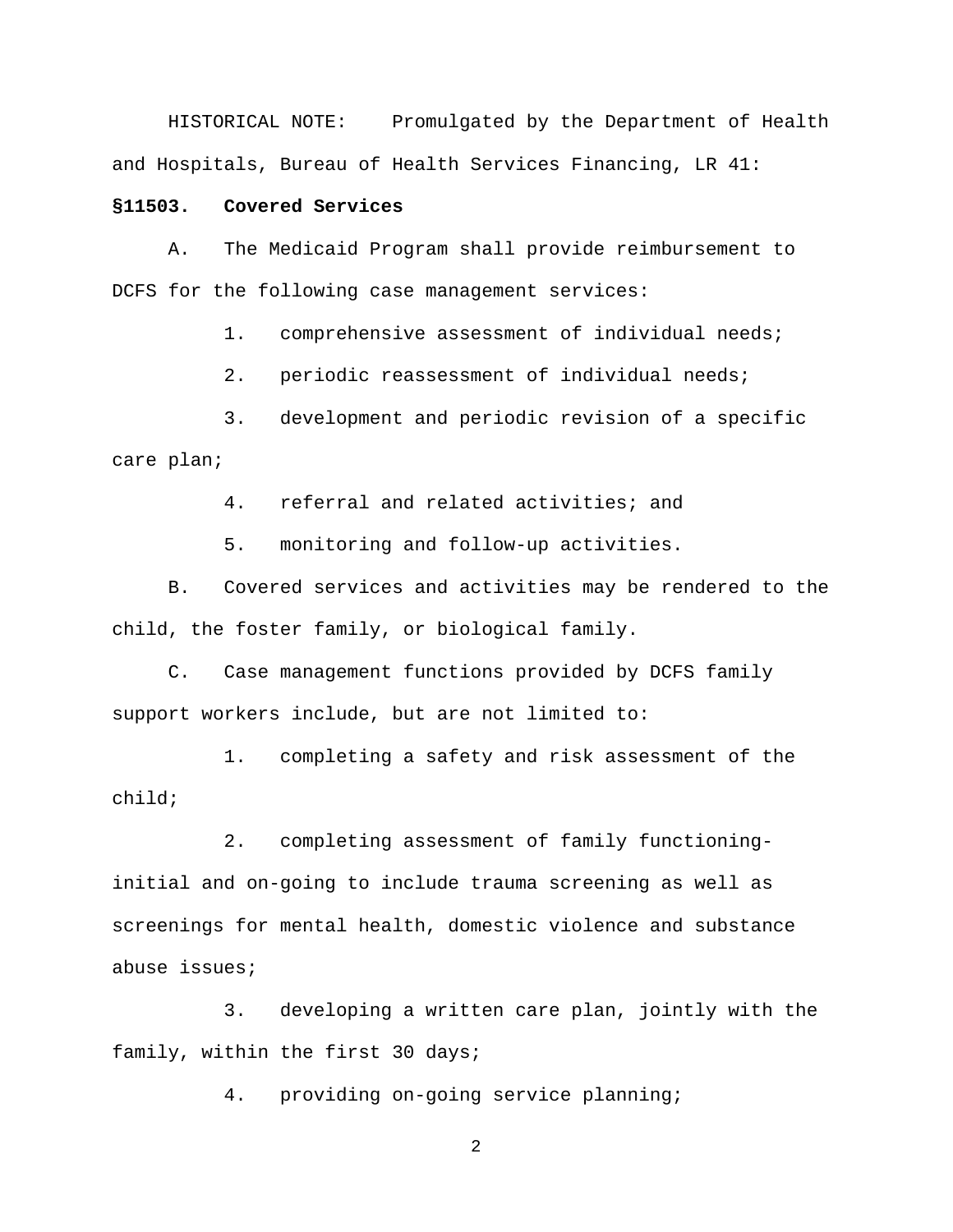5. providing on-going monitoring of the care plan through home visits, phone calls, etc.; and

6. providing a link to community resources for parents and children including:

- a. referrals to substance abuse;
- b. mental health services;
- c. domestic violence;
- d. daycare services;
- e. the Early Steps program;
- f. medical services;
- g. family resource center services;
- h. parenting services;
- i. visit coaching; and
- j. skills building.

D. Case management functions provided by DCFS foster care workers include, but are not limited to:

1. completing a social history and assessment;

2. arranging an initial medical, dental and communicable disease screening upon entry into foster care;

3. obtaining the medical history of child upon entering foster care, as well as immunization records;

4. completing a behavioral health screening within 15 days of child entering foster care;

5. exploring all federal benefits for the child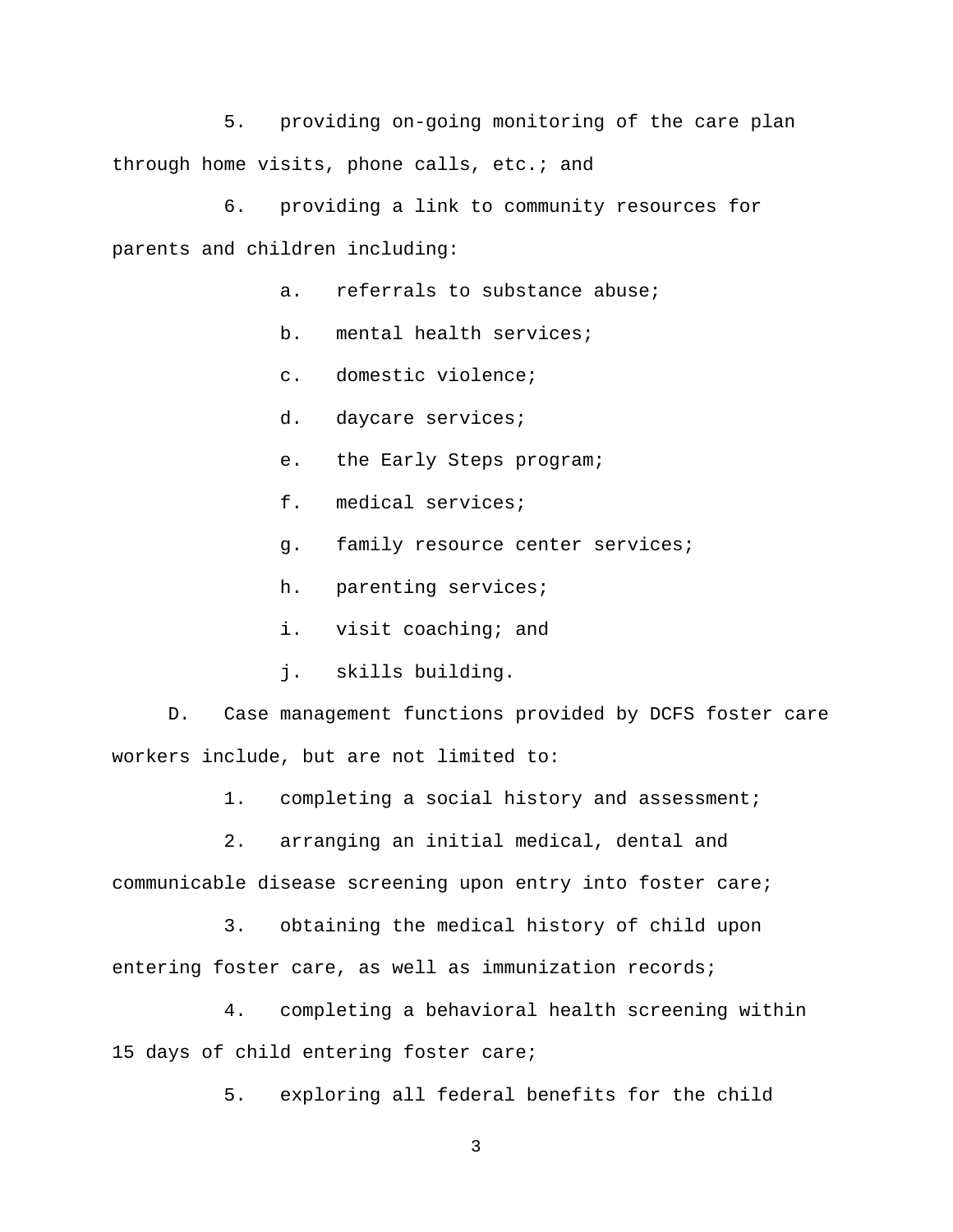(SSI, death benefits, etc.);

6. developing case plans and objectives with the family;

7. preparing cases for presentation to the multidisciplinary team for consultation;

8. coordinating with other professionals regarding the needs of the child, family, and/or parent;

9. continuously assessing the safety of the child and service needs of the child(ren) and families through interviews, observations and other information sources; and

10. providing supportive services for clients and arranges for the provision of services from community resources based on the case plan.

E. The following DCFS services shall not be covered:

1. research gathering and completion of documentation for foster care program;

2. assessing adoption placement;

3. recruiting/interviewing foster parents;

4. serving legal papers;

5. home investigations;

6. transportation;

7. administering foster care subsidies; and

8. making placement arrangements.

AUTHORITY NOTE: Promulgated in accordance with R.S.

4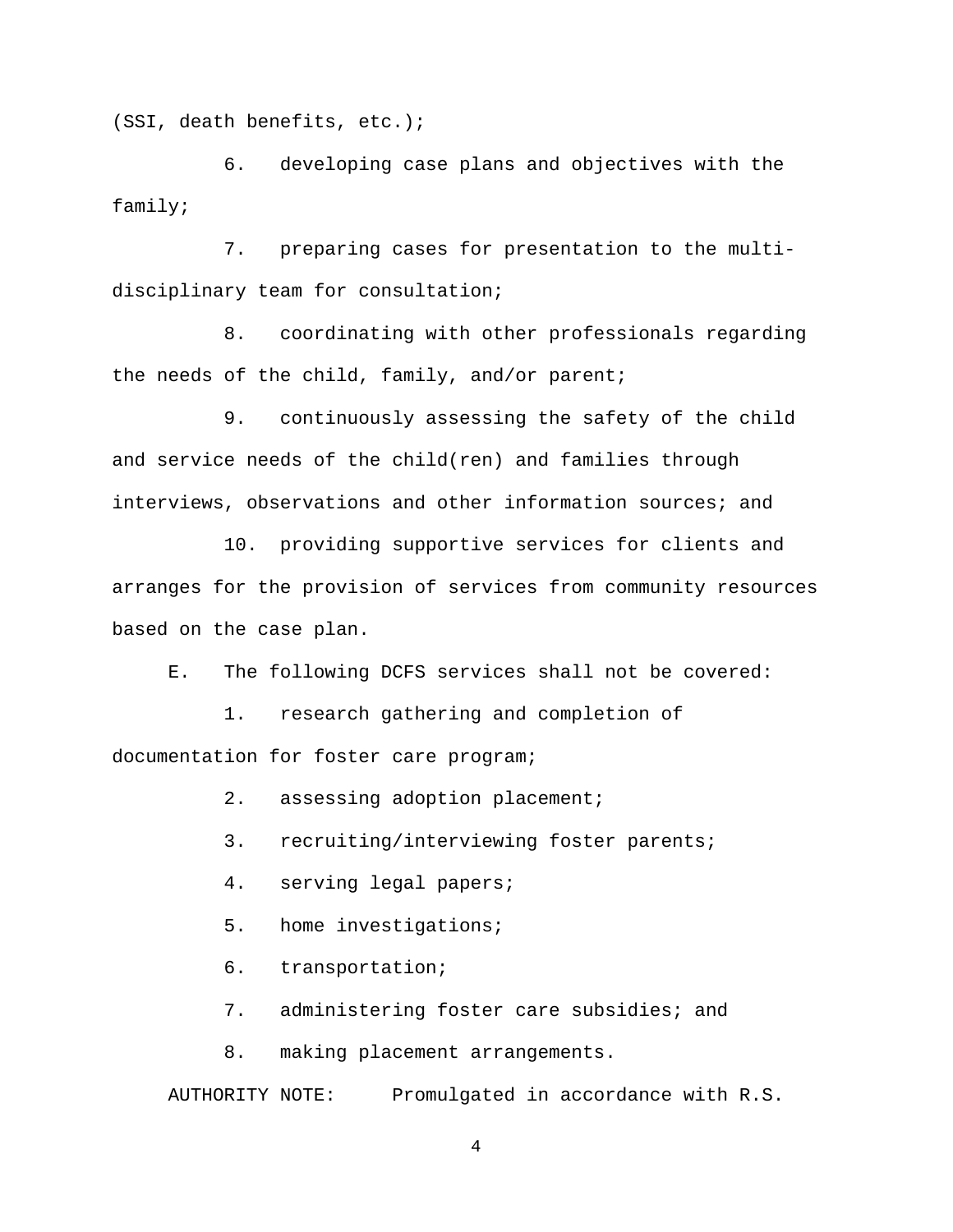36:254 and Title XIX of the Social Security Act.

HISTORICAL NOTE: Promulgated by the Department of Health and Hospitals, Bureau of Health Services Financing, LR 41:

## **§11505. Reimbursement**

A. The department shall utilize a random moment sampling (RMS) procedure as the cost allocation process to determine the reimbursement for services rendered by DCFS staff.

B. RMS will statistically validate the method for determining the percentage of effort expended by DCFS foster care and family support workers for case management services rendered to Medicaid eligible children.

C. DCFS foster care and family support workers who render case management services will be randomly selected at a date, time, and frequency designated by the department to participate in a survey, or other process, to determine the amount of time and efforts expended on the targeted population for Medicaid covered services. The RMS responses will be compiled and tabulated using a methodology determined by the department. The results will be used to determine the cost associated with administering the Medicaid covered TCM services, and the final reimbursement to DCFS for the services rendered.

D. As part of its oversight responsibilities, the department reserves the right to develop and implement any audit and reviewing procedures that it deems are necessary to ensure

5